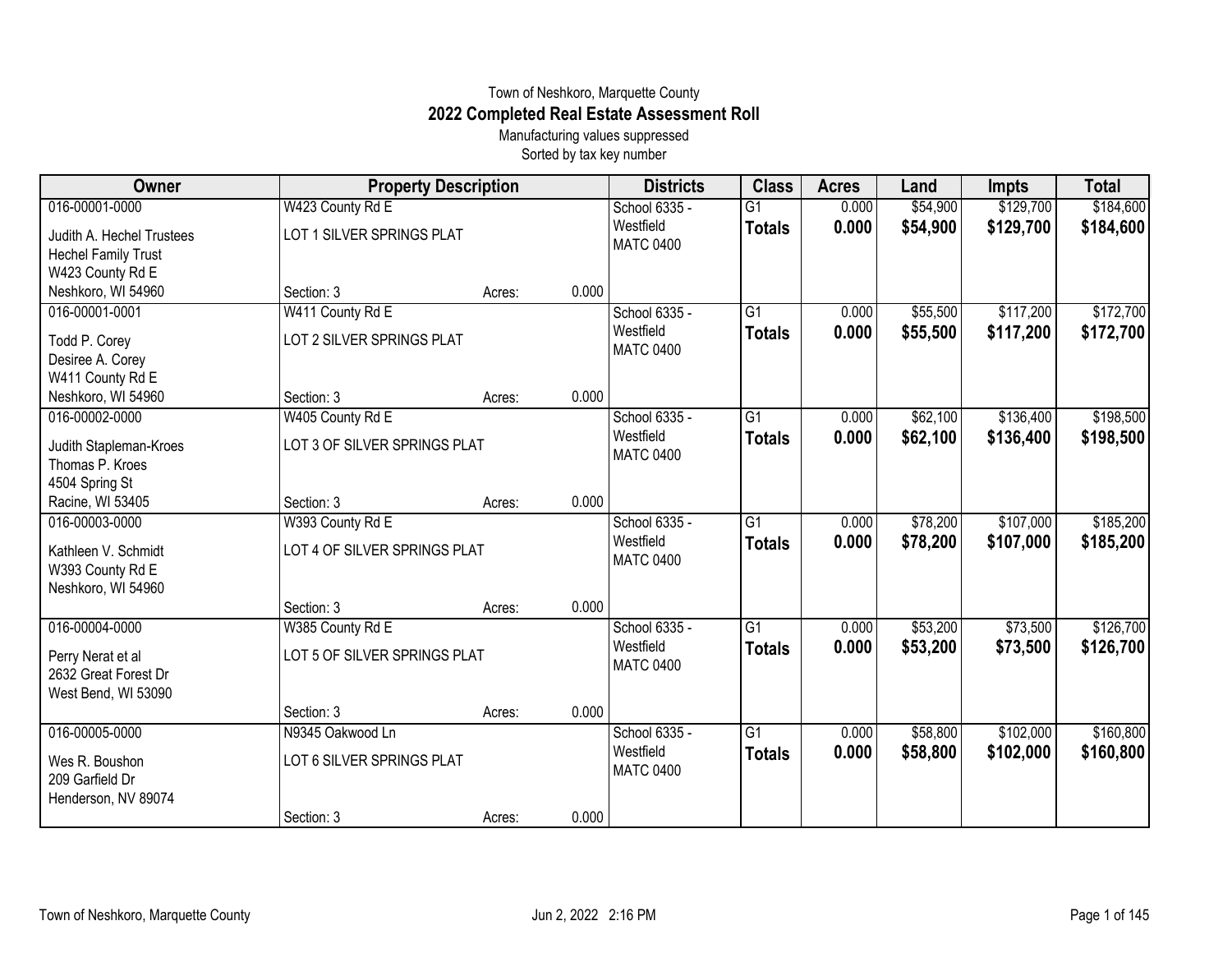| Owner                      | <b>Property Description</b>  |        |       | <b>Districts</b> | <b>Class</b>    | <b>Acres</b> | Land     | <b>Impts</b> | <b>Total</b> |
|----------------------------|------------------------------|--------|-------|------------------|-----------------|--------------|----------|--------------|--------------|
| 016-00006-0000             | N9333 Oakwood Ln             |        |       | School 6335 -    | $\overline{G1}$ | 0.000        | \$58,800 | \$96,800     | \$155,600    |
| Betty J. Voss              | LOT 7 SILVER SPRINGS PLAT    |        |       | Westfield        | <b>Totals</b>   | 0.000        | \$58,800 | \$96,800     | \$155,600    |
| N9333 Oakwood Ln           |                              |        |       | <b>MATC 0400</b> |                 |              |          |              |              |
| Neshkoro, WI 54960         |                              |        |       |                  |                 |              |          |              |              |
|                            | Section: 3                   | Acres: | 0.000 |                  |                 |              |          |              |              |
| 016-00007-0000             | N9325 Oakwood Ln             |        |       | School 6335 -    | $\overline{G1}$ | 0.000        | \$56,000 | \$262,200    | \$318,200    |
| Timothy D. Powers          | LOT 8 SILVER SPRINGS PLAT    |        |       | Westfield        | <b>Totals</b>   | 0.000        | \$56,000 | \$262,200    | \$318,200    |
| Julie D. Powers            |                              |        |       | <b>MATC 0400</b> |                 |              |          |              |              |
| N9325 Oakwood Ln           |                              |        |       |                  |                 |              |          |              |              |
| Neshkoro, WI 54960         | Section: 3                   | Acres: | 0.000 |                  |                 |              |          |              |              |
| 016-00008-0000             | N9323 Oakwood Ln             |        |       | School 6335 -    | G1              | 0.000        | \$57,700 | \$83,700     | \$141,400    |
| Fred A. Galten             | LOT 9 OF SILVER SPRINGS PLAT |        |       | Westfield        | <b>Totals</b>   | 0.000        | \$57,700 | \$83,700     | \$141,400    |
| Paula Galten               |                              |        |       | <b>MATC 0400</b> |                 |              |          |              |              |
| S69 W14173 Tess Corners Dr |                              |        |       |                  |                 |              |          |              |              |
| Muskego, WI 53150          | Section: 3                   | Acres: | 0.000 |                  |                 |              |          |              |              |
| 016-00009-0000             | N9317 Oakwood Ln             |        |       | School 6335 -    | G1              | 0.000        | \$48,700 | \$72,000     | \$120,700    |
| Robert A. Bruha            | LOT 10 SILVER SPRINGS PLAT   |        |       | Westfield        | <b>Totals</b>   | 0.000        | \$48,700 | \$72,000     | \$120,700    |
| Marjorie Bruha             |                              |        |       | <b>MATC 0400</b> |                 |              |          |              |              |
| 2080 St Patrick's Cir      |                              |        |       |                  |                 |              |          |              |              |
| Hartford, WI 53027         | Section: 3                   | Acres: | 0.000 |                  |                 |              |          |              |              |
| 016-00010-0000             | N9313 Oakwood Ln             |        |       | School 6335 -    | $\overline{G1}$ | 0.000        | \$58,800 | \$140,700    | \$199,500    |
| Scott M. Soldner           | LOT 11 SILVER SPRINGS PLAT   |        |       | Westfield        | <b>Totals</b>   | 0.000        | \$58,800 | \$140,700    | \$199,500    |
| Mary J. Soldner            |                              |        |       | <b>MATC 0400</b> |                 |              |          |              |              |
| N9313 Oakwood Ln           |                              |        |       |                  |                 |              |          |              |              |
| Neshkoro, WI 54960         | Section: 3                   | Acres: | 0.000 |                  |                 |              |          |              |              |
| 016-00011-0000             | N9307 Oakwood Ln             |        |       | School 6335 -    | $\overline{G1}$ | 0.000        | \$56,600 | \$92,800     | \$149,400    |
| Lonnie S. Reetz            | LOT 12 SILVER SPRINGS PLAT   |        |       | Westfield        | <b>Totals</b>   | 0.000        | \$56,600 | \$92,800     | \$149,400    |
| Nicole M. Reetz            |                              |        |       | <b>MATC 0400</b> |                 |              |          |              |              |
| 6211 Timberline Ct         |                              |        |       |                  |                 |              |          |              |              |
| Wisconsin Rapids, WI 54494 | Section: 3                   | Acres: | 0.000 |                  |                 |              |          |              |              |
| 016-00012-0000             | N9301 Oakwood Ln             |        |       | School 6335 -    | $\overline{G1}$ | 0.000        | \$58,800 | \$159,000    | \$217,800    |
| Nancy L. Ebert             | LOT 13 SILVER SPRINGS PLAT   |        |       | Westfield        | <b>Totals</b>   | 0.000        | \$58,800 | \$159,000    | \$217,800    |
| N9301 Oakwood Ln           |                              |        |       | <b>MATC 0400</b> |                 |              |          |              |              |
| Neshkoro, WI 54960         |                              |        |       |                  |                 |              |          |              |              |
|                            | Section: 3                   | Acres: | 0.000 |                  |                 |              |          |              |              |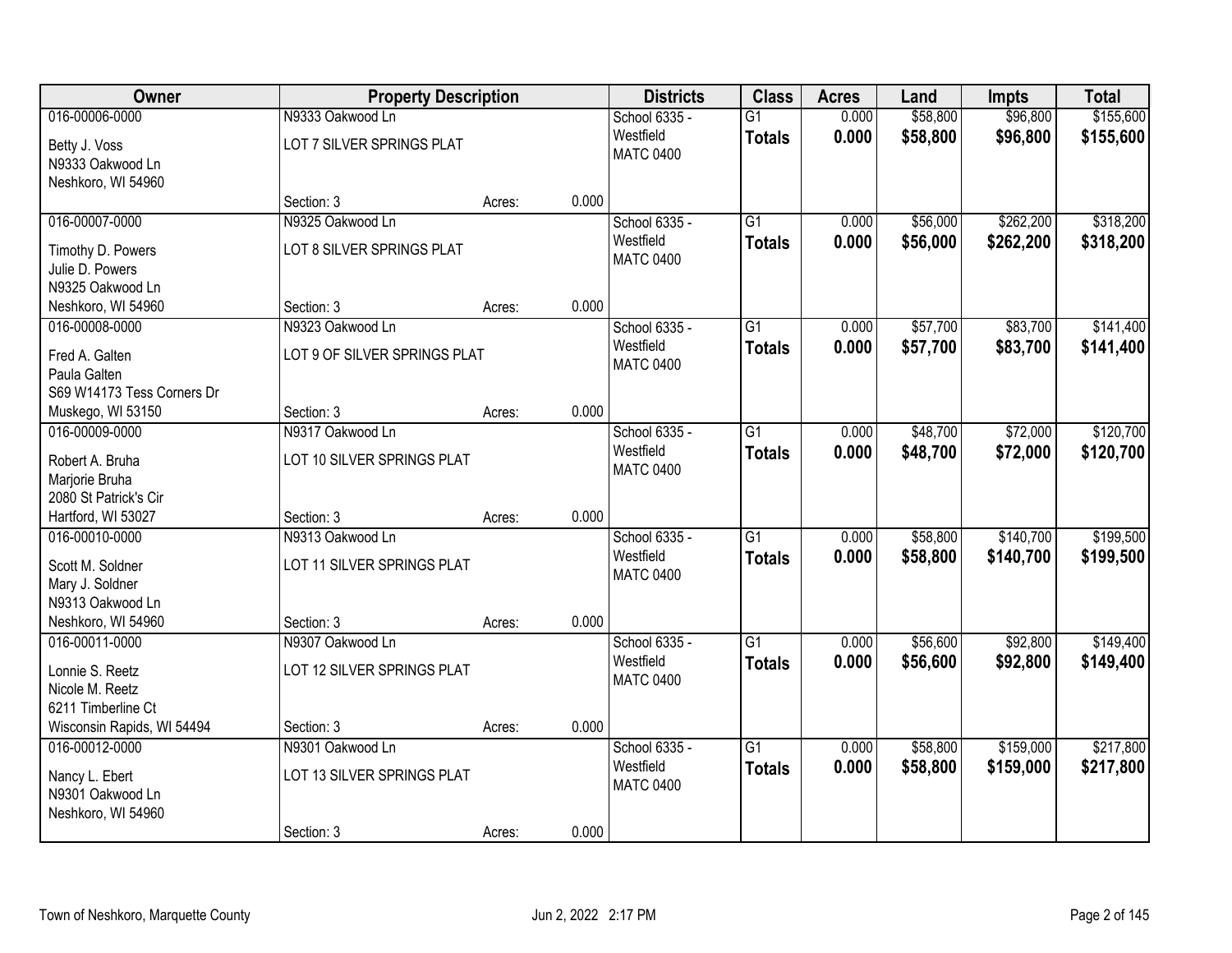| Owner                                                                            | <b>Property Description</b> |        |       | <b>Districts</b>              | <b>Class</b>    | <b>Acres</b> | Land     | <b>Impts</b>    | <b>Total</b> |
|----------------------------------------------------------------------------------|-----------------------------|--------|-------|-------------------------------|-----------------|--------------|----------|-----------------|--------------|
| 016-00013-0000                                                                   | N9291 Oakwood Ln            |        |       | School 6335 -                 | $\overline{G1}$ | 0.000        | \$62,100 | \$66,000        | \$128,100    |
| R Michael Taylor<br>W233 N6041 Lilac Dr<br>Sussex, WI 53089                      | LOT 14 SILVER SPRINGS PLAT  |        |       | Westfield<br><b>MATC 0400</b> | <b>Totals</b>   | 0.000        | \$62,100 | \$66,000        | \$128,100    |
|                                                                                  | Section: 3                  | Acres: | 0.000 |                               |                 |              |          |                 |              |
| 016-00014-0000                                                                   | N9293 Oakwood Ln            |        |       | School 6335 -                 | $\overline{G1}$ | 0.000        | \$68,500 | \$91,900        | \$160,400    |
| Zoran Rankovic<br>N9293 Oakwood Ln<br>Neshkoro, WI 54960                         | LOT 15 SILVER SPRINGS PLAT  |        |       | Westfield<br><b>MATC 0400</b> | <b>Totals</b>   | 0.000        | \$68,500 | \$91,900        | \$160,400    |
|                                                                                  | Section: 3                  | Acres: | 0.000 |                               |                 |              |          |                 |              |
| 016-00015-0000                                                                   | Oakwood Ln                  |        |       | School 6335 -                 | $\overline{G1}$ | 0.000        | \$68,900 | $\overline{50}$ | \$68,900     |
| Mirjan Rajnovic<br>Nadine K. Rajnovic<br>11926 W Holt Ave                        | LOT 16 SILVER SPRINGS PLAT  |        |       | Westfield<br><b>MATC 0400</b> | <b>Totals</b>   | 0.000        | \$68,900 | \$0             | \$68,900     |
| West Allis, WI 53227                                                             | Section: 3                  | Acres: | 0.000 |                               |                 |              |          |                 |              |
| 016-00016-0000                                                                   | N9261 Oakwood Ln            |        |       | School 6335 -                 | $\overline{G1}$ | 0.000        | \$62,100 | \$125,800       | \$187,900    |
| Mirjan Rajnovic<br>Nadine K. Rajnovic<br>11926 W Holt Ave                        | LOT 17 SILVER SPRINGS PLAT  |        |       | Westfield<br><b>MATC 0400</b> | <b>Totals</b>   | 0.000        | \$62,100 | \$125,800       | \$187,900    |
| West Allis, WI 53227                                                             | Section: 3                  | Acres: | 0.000 |                               |                 |              |          |                 |              |
| 016-00017-0000                                                                   | N9257 Oakwood Ln            |        |       | School 6335 -                 | $\overline{G1}$ | 0.000        | \$71,600 | \$138,500       | \$210,100    |
| Robert L Bellin Trust<br>N9257 Oakwood Ln<br>Neshkoro, WI 54960-8900             | LOT 18 SILVER SPRINGS PLAT  |        |       | Westfield<br><b>MATC 0400</b> | <b>Totals</b>   | 0.000        | \$71,600 | \$138,500       | \$210,100    |
|                                                                                  | Section: 3                  | Acres: | 0.000 |                               |                 |              |          |                 |              |
| 016-00018-0000                                                                   | N9254 Oakwood Ln            |        |       | School 6335 -                 | $\overline{G1}$ | 0.000        | \$72,200 | \$103,900       | \$176,100    |
| Neuberger Revocable Trust<br>W163 N7590 Tamarack Tr<br>Menomonee Falls, WI 53051 | LOT 19 SILVER SPRINGS PLAT  |        |       | Westfield<br><b>MATC 0400</b> | <b>Totals</b>   | 0.000        | \$72,200 | \$103,900       | \$176,100    |
|                                                                                  | Section: 3                  | Acres: | 0.000 |                               |                 |              |          |                 |              |
| 016-00019-0000                                                                   | N9258 Oakwood Ln            |        |       | School 6335 -                 | $\overline{G1}$ | 0.000        | \$91,600 | \$140,500       | \$232,100    |
| Trudy T. Kemps<br>N9258 Oakwood Ln<br>Neshkoro, WI 54960                         | LOT 20 SILVER SPRINGS PLAT  |        |       | Westfield<br><b>MATC 0400</b> | <b>Totals</b>   | 0.000        | \$91,600 | \$140,500       | \$232,100    |
|                                                                                  | Section: 3                  | Acres: | 0.000 |                               |                 |              |          |                 |              |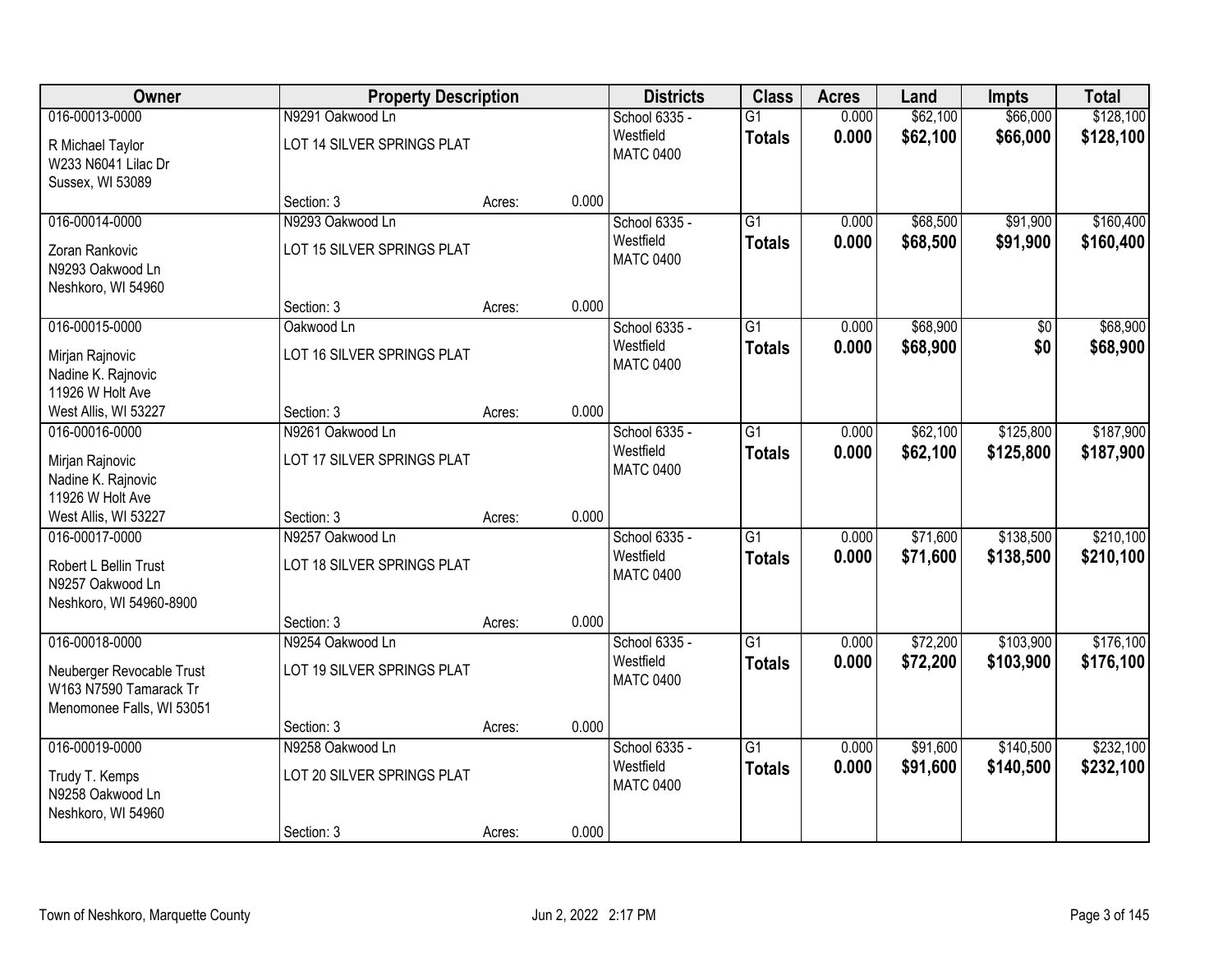| Owner                     | <b>Property Description</b> |        |       | <b>Districts</b> | <b>Class</b>    | <b>Acres</b> | Land     | <b>Impts</b> | <b>Total</b> |
|---------------------------|-----------------------------|--------|-------|------------------|-----------------|--------------|----------|--------------|--------------|
| 016-00020-0000            | N9264 Oakwood Ln            |        |       | School 6335 -    | $\overline{G1}$ | 0.000        | \$68,500 | \$97,500     | \$166,000    |
| Robert Alf                | LOT 21 SILVER SPRINGS PLAT  |        |       | Westfield        | <b>Totals</b>   | 0.000        | \$68,500 | \$97,500     | \$166,000    |
| Pamela Alf                |                             |        |       | <b>MATC 0400</b> |                 |              |          |              |              |
| W3672 South Rd            |                             |        |       |                  |                 |              |          |              |              |
| Berlin, WI 54923          | Section: 3                  | Acres: | 0.000 |                  |                 |              |          |              |              |
| 016-00021-0000            | N9272 Oakwood Ln            |        |       | School 6335 -    | $\overline{G1}$ | 0.000        | \$63,100 | \$103,800    | \$166,900    |
| Elana M Polaske Trust     | LOT 22 SILVER SPRINGS PLAT  |        |       | Westfield        | <b>Totals</b>   | 0.000        | \$63,100 | \$103,800    | \$166,900    |
| Attn: Brian Palmer        |                             |        |       | <b>MATC 0400</b> |                 |              |          |              |              |
| 3608 Viking Blvd NE       |                             |        |       |                  |                 |              |          |              |              |
| East Bethel, MN 55092     | Section: 3                  | Acres: | 0.000 |                  |                 |              |          |              |              |
| 016-00022-0000            | N9278 Oakwood Ln            |        |       | School 6335 -    | G1              | 0.000        | \$42,500 | \$95,000     | \$137,500    |
| Michael D. Grezinski      | LOT 23 SILVER SPRINGS PLAT  |        |       | Westfield        | <b>Totals</b>   | 0.000        | \$42,500 | \$95,000     | \$137,500    |
| Michelle Grezinski        |                             |        |       | <b>MATC 0400</b> |                 |              |          |              |              |
| 21333 W Barton Rd         |                             |        |       |                  |                 |              |          |              |              |
| New Berlin, WI 53146      | Section: 3                  | Acres: | 0.000 |                  |                 |              |          |              |              |
| 016-00023-0000            | N9284 Oakwood Ln            |        |       | School 6335 -    | $\overline{G1}$ | 0.000        | \$68,500 | \$68,500     | \$137,000    |
| Rose Kordich Sasich       | LOT 24 SILVER SPRINGS PLAT  |        |       | Westfield        | <b>Totals</b>   | 0.000        | \$68,500 | \$68,500     | \$137,000    |
| N11 W31676 Pine Ridge Cir |                             |        |       | <b>MATC 0400</b> |                 |              |          |              |              |
| Delafield, WI 53018-2620  |                             |        |       |                  |                 |              |          |              |              |
|                           | Section: 3                  | Acres: | 0.000 |                  |                 |              |          |              |              |
| 016-00024-0000            | N9292 Oakwood Ln            |        |       | School 6335 -    | $\overline{G1}$ | 0.000        | \$69,600 | \$77,300     | \$146,900    |
| Gary A. Zacharias         | LOT 25 SILVER SPRINGS PLAT  |        |       | Westfield        | <b>Totals</b>   | 0.000        | \$69,600 | \$77,300     | \$146,900    |
| Carmen Zacharias          |                             |        |       | <b>MATC 0400</b> |                 |              |          |              |              |
| 269 W Caroline St         |                             |        |       |                  |                 |              |          |              |              |
| Markesan, WI 53946        | Section: 3                  | Acres: | 0.000 |                  |                 |              |          |              |              |
| 016-00025-0000            | N9296 Oakwood Ln            |        |       | School 6335 -    | G1              | 0.000        | \$69,600 | \$60,000     | \$129,600    |
| Christina Grubor          | LOT 26 SILVER SPRINGS PLAT  |        |       | Westfield        | <b>Totals</b>   | 0.000        | \$69,600 | \$60,000     | \$129,600    |
| Steven Bjeloshevich       |                             |        |       | <b>MATC 0400</b> |                 |              |          |              |              |
| 3420 Pilgrim Rd           |                             |        |       |                  |                 |              |          |              |              |
| Brookfield, WI 53005      | Section: 3                  | Acres: | 0.000 |                  |                 |              |          |              |              |
| 016-00026-0000            | N9302 Oakwood Ln            |        |       | School 6335 -    | $\overline{G1}$ | 0.000        | \$58,800 | \$209,500    | \$268,300    |
| David E. Neitzel Jr       | LOT 27 SILVER SPRINGS PLAT  |        |       | Westfield        | <b>Totals</b>   | 0.000        | \$58,800 | \$209,500    | \$268,300    |
| Lori J. Neitzel           |                             |        |       | <b>MATC 0400</b> |                 |              |          |              |              |
| W2240 Hanson Rd           |                             |        |       |                  |                 |              |          |              |              |
| Jefferson, WI 53549       | Section: 3                  | Acres: | 0.000 |                  |                 |              |          |              |              |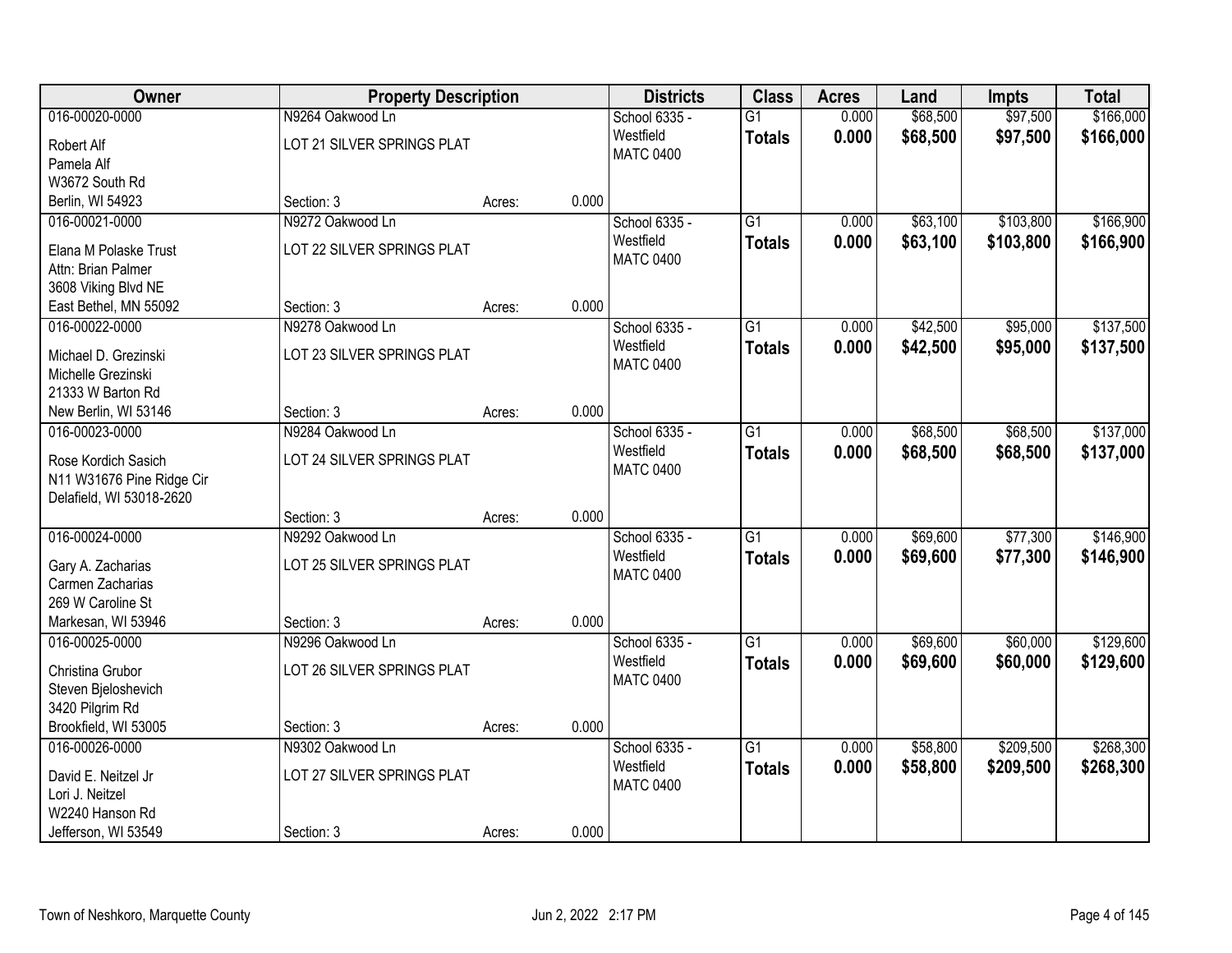| Owner                   | <b>Property Description</b> |        |       | <b>Districts</b>              | <b>Class</b>    | <b>Acres</b> | Land     | <b>Impts</b> | <b>Total</b> |
|-------------------------|-----------------------------|--------|-------|-------------------------------|-----------------|--------------|----------|--------------|--------------|
| 016-00027-0000          | N9310 Oakwood Ln            |        |       | School 6335 -                 | $\overline{G1}$ | 0.000        | \$58,800 | \$105,500    | \$164,300    |
| Frank A. Popp           | LOT 28 SILVER SPRINGS PLAT  |        |       | Westfield                     | <b>Totals</b>   | 0.000        | \$58,800 | \$105,500    | \$164,300    |
| Jill A. Popp            |                             |        |       | <b>MATC 0400</b>              |                 |              |          |              |              |
| 2012 Randolph Ave       |                             |        |       |                               |                 |              |          |              |              |
| New Holstein, WI 53061  | Section: 3                  | Acres: | 0.000 |                               |                 |              |          |              |              |
| 016-00028-0000          | N9316 Oakwood Ln            |        |       | School 6335 -                 | G1              | 0.000        | \$58,800 | \$75,500     | \$134,300    |
| Marvin J. Schlafer Sr   | LOT 29 SILVER SPRINGS PLAT  |        |       | Westfield                     | <b>Totals</b>   | 0.000        | \$58,800 | \$75,500     | \$134,300    |
| Kathleen M. Schlafer    |                             |        |       | <b>MATC 0400</b>              |                 |              |          |              |              |
| W275 N9571 Lake Five Rd |                             |        |       |                               |                 |              |          |              |              |
| Colgate, WI 53017       | Section: 3                  | Acres: | 0.000 |                               |                 |              |          |              |              |
| 016-00029-0000          | N9320 Oakwood Ln            |        |       | School 6335 -                 | $\overline{G1}$ | 0.000        | \$58,800 | \$75,200     | \$134,000    |
| Sandra Martin           | LOT 30 SILVER SPRINGS PLAT  |        |       | Westfield                     | <b>Totals</b>   | 0.000        | \$58,800 | \$75,200     | \$134,000    |
| 1804 Kettle Ct          |                             |        |       | <b>MATC 0400</b>              |                 |              |          |              |              |
| East Troy, WI 53120     |                             |        |       |                               |                 |              |          |              |              |
|                         | Section: 3                  | Acres: | 0.000 |                               |                 |              |          |              |              |
| 016-00030-0000          | N9324 Oakwood Ln            |        |       | School 6335 -                 | $\overline{G1}$ | 0.000        | \$58,800 | \$125,200    | \$184,000    |
| Susan J. Binder         | LOT 31 SILVER SPRINGS PLAT  |        |       | Westfield                     | <b>Totals</b>   | 0.000        | \$58,800 | \$125,200    | \$184,000    |
| N9324 Oakwood Ln        |                             |        |       | <b>MATC 0400</b>              |                 |              |          |              |              |
| Neshkoro, WI 54960      |                             |        |       |                               |                 |              |          |              |              |
|                         | Section: 3                  | Acres: | 0.000 |                               |                 |              |          |              |              |
| 016-00031-0000          | N9332 Oakwood Ln            |        |       | School 6335 -                 | $\overline{G1}$ | 0.000        | \$58,800 | \$106,200    | \$165,000    |
| Robert A. Schrader      | LOT 32 SILVER SPRINGS PLAT  |        |       | Westfield                     | <b>Totals</b>   | 0.000        | \$58,800 | \$106,200    | \$165,000    |
| Glory A. Schrader       |                             |        |       | <b>MATC 0400</b>              |                 |              |          |              |              |
| N9332 Oakwood Ln        |                             |        |       |                               |                 |              |          |              |              |
| Neshkoro, WI 54960      | Section: 3                  | Acres: | 0.000 |                               |                 |              |          |              |              |
| 016-00032-0000          | N9338 Oakwood Ln            |        |       | School 6335 -                 | $\overline{G1}$ | 0.000        | \$57,700 | \$122,000    | \$179,700    |
| Christina M. Lehner     | LOT 33 SILVER SPRINGS PLAT  |        |       | Westfield<br><b>MATC 0400</b> | <b>Totals</b>   | 0.000        | \$57,700 | \$122,000    | \$179,700    |
| Nathan P. Lehner        |                             |        |       |                               |                 |              |          |              |              |
| 1308 Menominee Dr       |                             |        |       |                               |                 |              |          |              |              |
| Oshkosh, WI 54901       | Section: 3                  | Acres: | 0.000 |                               |                 |              |          |              |              |
| 016-00033-0000          | N9342 Oakwood Ln            |        |       | School 6335 -                 | $\overline{G1}$ | 0.000        | \$68,100 | \$60,500     | \$128,600    |
| John E. Degner          | LOT 34 SILVER SPRINGS PLAT  |        |       | Westfield<br><b>MATC 0400</b> | <b>Totals</b>   | 0.000        | \$68,100 | \$60,500     | \$128,600    |
| Sandra E. Degner        |                             |        |       |                               |                 |              |          |              |              |
| 4010 Jerabek Rd         |                             |        |       |                               |                 |              |          |              |              |
| Reedsville, WI 54230    | Section: 3                  | Acres: | 0.000 |                               |                 |              |          |              |              |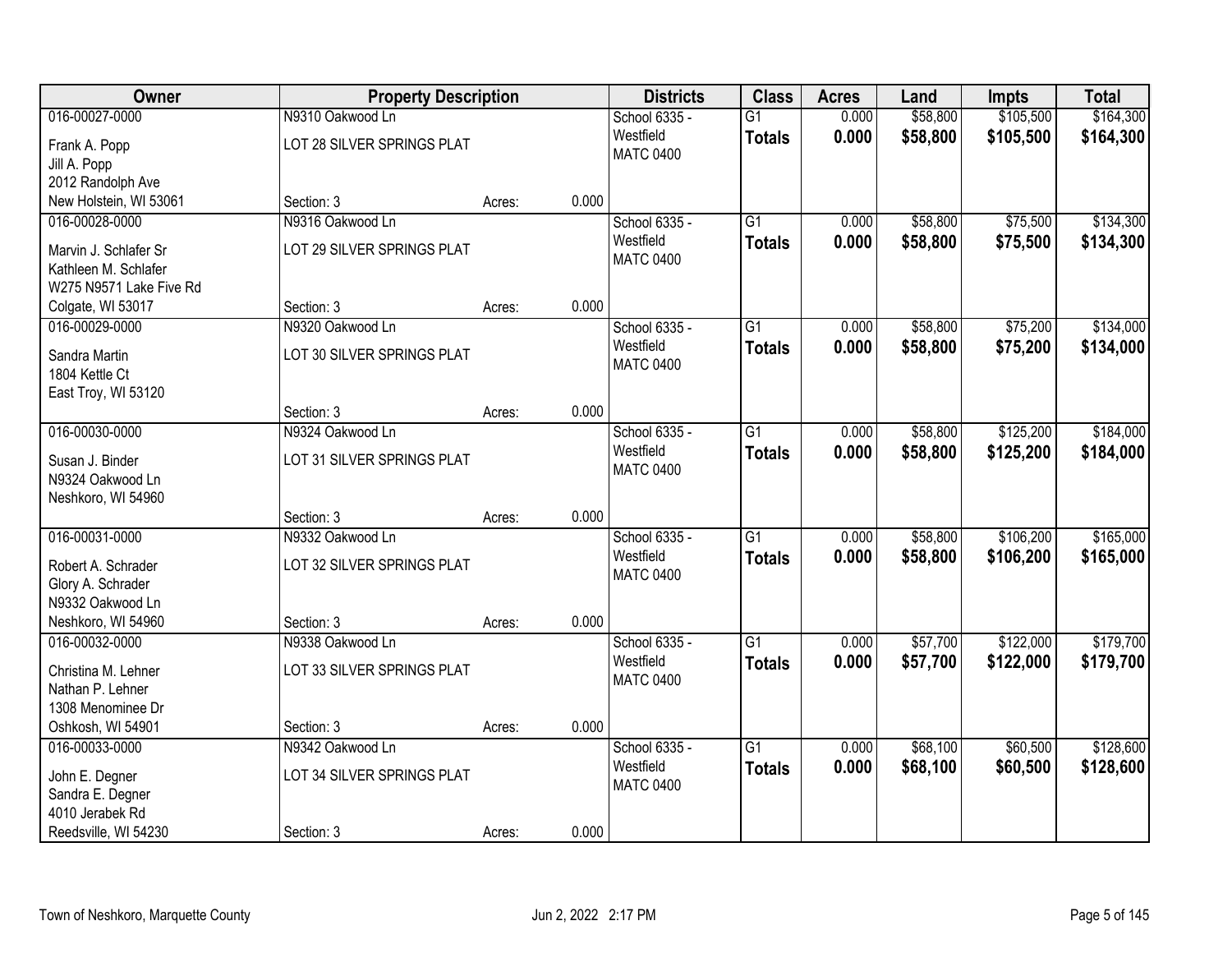| Owner                    | <b>Property Description</b> |        |       | <b>Districts</b> | <b>Class</b>    | <b>Acres</b> | Land     | <b>Impts</b> | <b>Total</b> |
|--------------------------|-----------------------------|--------|-------|------------------|-----------------|--------------|----------|--------------|--------------|
| 016-00034-0000           | N9350 Oakwood Ln            |        |       | School 6335 -    | $\overline{G1}$ | 0.000        | \$72,200 | \$91,700     | \$163,900    |
| George J. Pahl           | LOT 35 SILVER SPRINGS PLAT  |        |       | Westfield        | <b>Totals</b>   | 0.000        | \$72,200 | \$91,700     | \$163,900    |
| Kathleen L. Pahl         |                             |        |       | <b>MATC 0400</b> |                 |              |          |              |              |
| 4228 S 79th St           |                             |        |       |                  |                 |              |          |              |              |
| Greenfield, WI 53220     | Section: 3                  | Acres: | 0.000 |                  |                 |              |          |              |              |
| 016-00035-0000           | W367 County Rd E            |        |       | School 6335 -    | $\overline{G1}$ | 0.000        | \$70,000 | \$58,800     | \$128,800    |
| Jo Ann M. Hoffert        | LOT 36 SILVER SPRINGS PLAT  |        |       | Westfield        | <b>Totals</b>   | 0.000        | \$70,000 | \$58,800     | \$128,800    |
| 617 Bender Rd            |                             |        |       | <b>MATC 0400</b> |                 |              |          |              |              |
| West Bend, WI 53090      |                             |        |       |                  |                 |              |          |              |              |
|                          | Section: 3                  | Acres: | 0.000 |                  |                 |              |          |              |              |
| 016-00036-0000           | W353 County Rd E            |        |       | School 6335 -    | $\overline{G1}$ | 0.000        | \$53,800 | \$119,600    | \$173,400    |
| Jeffrey D. Shell         | LOT 37 SILVER SPRINGS PLAT  |        |       | Westfield        | <b>Totals</b>   | 0.000        | \$53,800 | \$119,600    | \$173,400    |
| Linda L. Beyer           |                             |        |       | <b>MATC 0400</b> |                 |              |          |              |              |
| W353 County Rd E         |                             |        |       |                  |                 |              |          |              |              |
| Neshkoro, WI 54960       | Section: 3                  | Acres: | 0.000 |                  |                 |              |          |              |              |
| 016-00037-0000           | W345 County Rd E            |        |       | School 6335 -    | $\overline{G1}$ | 0.000        | \$54,300 | \$79,500     | \$133,800    |
| Robert E. Miller Jr      | LOT 38 SILVER SPRINGS PLAT  |        |       | Westfield        | <b>Totals</b>   | 0.000        | \$54,300 | \$79,500     | \$133,800    |
| Patricia Miller          |                             |        |       | <b>MATC 0400</b> |                 |              |          |              |              |
| N861 Rabbit Rd           |                             |        |       |                  |                 |              |          |              |              |
| Fremont, WI 54940        | Section: 3                  | Acres: | 0.000 |                  |                 |              |          |              |              |
| 016-00038-0000           | W337 County Rd E            |        |       | School 6335 -    | $\overline{G1}$ | 0.000        | \$64,200 | \$111,000    | \$175,200    |
| Christiann Heldt Trustee | LOT 39 SILVER SPRINGS PLAT  |        |       | Westfield        | <b>Totals</b>   | 0.000        | \$64,200 | \$111,000    | \$175,200    |
| <b>Heldt Trust</b>       |                             |        |       | <b>MATC 0400</b> |                 |              |          |              |              |
| 2324 Rivershore Dr       |                             |        |       |                  |                 |              |          |              |              |
| Racine, WI 53405         | Section: 3                  | Acres: | 0.000 |                  |                 |              |          |              |              |
| 016-00039-0000           | W327 County Rd E            |        |       | School 6335 -    | $\overline{G1}$ | 0.000        | \$69,300 | \$94,000     | \$163,300    |
| Thomas J. Luedeman       | LOT 40 SILVER SPRINGS PLAT  |        |       | Westfield        | <b>Totals</b>   | 0.000        | \$69,300 | \$94,000     | \$163,300    |
| Cynthia K. Luedeman      |                             |        |       | <b>MATC 0400</b> |                 |              |          |              |              |
| 560 Meadowlark Ln        |                             |        |       |                  |                 |              |          |              |              |
| Portage, WI 53901        | Section: 3                  | Acres: | 0.000 |                  |                 |              |          |              |              |
| 016-00040-0000           | W317 County Rd E            |        |       | School 6335 -    | $\overline{G1}$ | 0.000        | \$77,000 | \$156,900    | \$233,900    |
| Steven Weihert           | LOT 41 SILVER SPRINGS PLAT  |        |       | Westfield        | <b>Totals</b>   | 0.000        | \$77,000 | \$156,900    | \$233,900    |
| Susan Weihert            |                             |        |       | <b>MATC 0400</b> |                 |              |          |              |              |
| W317 County Rd E         |                             |        |       |                  |                 |              |          |              |              |
| Neshkoro, WI 54960       | Section: 3                  | Acres: | 0.000 |                  |                 |              |          |              |              |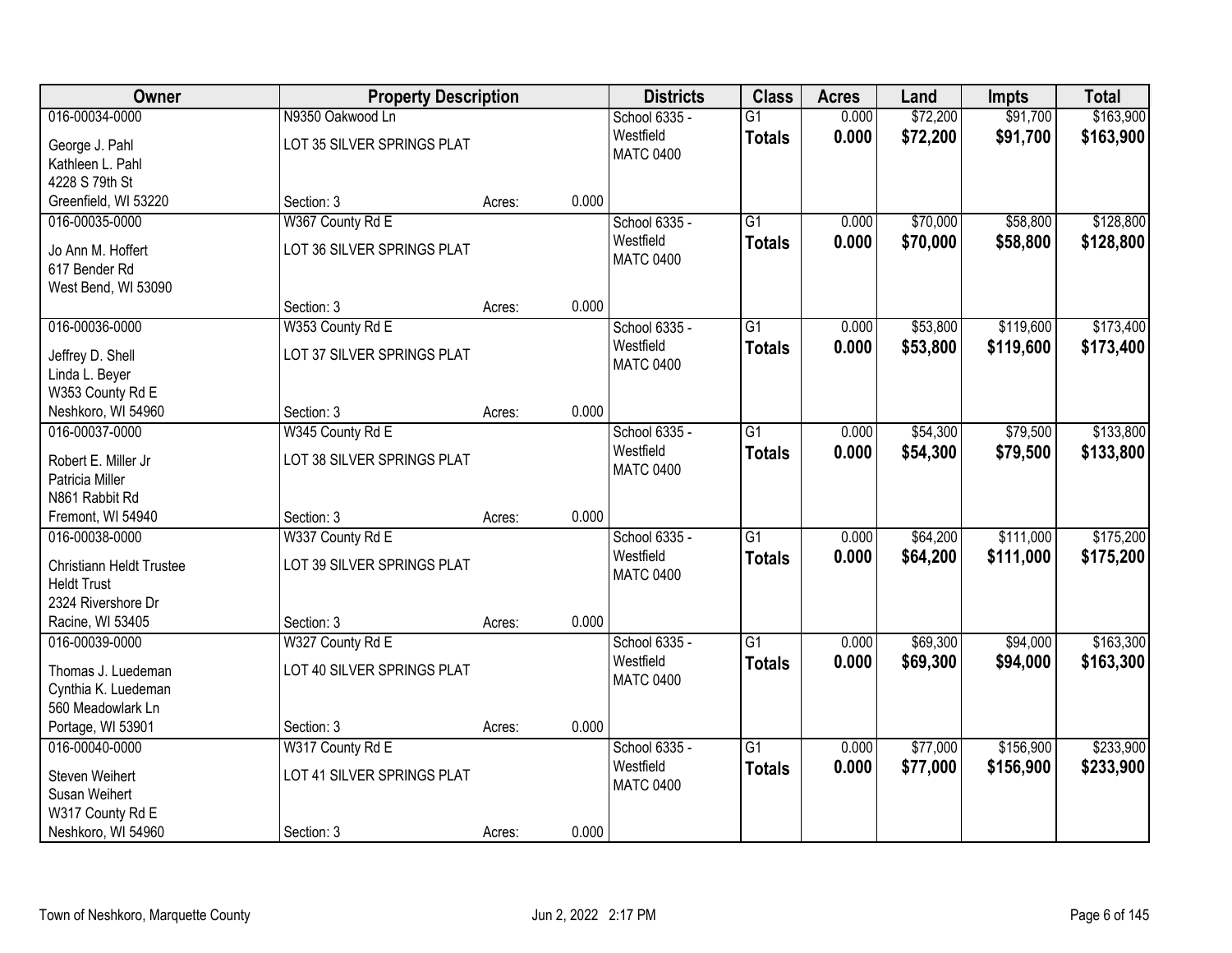| Owner                                                                       | <b>Property Description</b> |        |       | <b>Districts</b>              | <b>Class</b>    | <b>Acres</b> | Land     | <b>Impts</b> | <b>Total</b> |
|-----------------------------------------------------------------------------|-----------------------------|--------|-------|-------------------------------|-----------------|--------------|----------|--------------|--------------|
| 016-00041-0000                                                              | N9327 E Silver Springs Dr   |        |       | School 6335 -                 | G1              | 0.000        | \$70,400 | \$65,600     | \$136,000    |
| Derrick J & Amanda L Spidell Jt Trust et   LOT 42 SILVER SPRINGS PLAT<br>al |                             |        |       | Westfield<br><b>MATC 0400</b> | <b>Totals</b>   | 0.000        | \$70,400 | \$65,600     | \$136,000    |
| 3227 W Forest Hill Ave                                                      |                             |        |       |                               |                 |              |          |              |              |
| Franklin, WI 53132                                                          | Section: 3                  | Acres: | 0.000 |                               |                 |              |          |              |              |
| 016-00042-0000                                                              | N9323 E Silver Springs Dr   |        |       | School 6335 -                 | G1              | 0.000        | \$55,500 | \$53,800     | \$109,300    |
| Phillip G & Barbara Julseth Rev Living<br>Trust                             | LOT 43 SILVER SPRINGS PLAT  |        |       | Westfield<br><b>MATC 0400</b> | <b>Totals</b>   | 0.000        | \$55,500 | \$53,800     | \$109,300    |
| 1887 Hammen Dr                                                              |                             |        |       |                               |                 |              |          |              |              |
| Cambridge, WI 53523                                                         | Section: 3                  | Acres: | 0.000 |                               |                 |              |          |              |              |
| 016-00043-0000                                                              | N9315 E Silver Springs Dr   |        |       | School 6335 -                 | $\overline{G1}$ | 0.000        | \$58,800 | \$87,500     | \$146,300    |
| Victor H. Langolf                                                           | LOT 44 SILVER SPRINGS PLAT  |        |       | Westfield<br><b>MATC 0400</b> | <b>Totals</b>   | 0.000        | \$58,800 | \$87,500     | \$146,300    |
| 176 Hoyt St                                                                 |                             |        |       |                               |                 |              |          |              |              |
| Fond Du Lac, WI 54935                                                       | Section: 3                  | Acres: | 0.000 |                               |                 |              |          |              |              |
| 016-00044-0000                                                              | N9305 E Silver Springs Dr   |        |       | School 6335 -                 | $\overline{G1}$ | 0.000        | \$57,700 | \$86,500     | \$144,200    |
|                                                                             |                             |        |       | Westfield                     | <b>Totals</b>   | 0.000        | \$57,700 | \$86,500     | \$144,200    |
| Michael J. Herchenbach                                                      | LOT 45 SILVER SPRINGS PLAT  |        |       | <b>MATC 0400</b>              |                 |              |          |              |              |
| Margaret S. Lynch                                                           |                             |        |       |                               |                 |              |          |              |              |
| 1207 Spruce Ct<br>Libertyville, IL 60048-3615                               | Section: 3                  | Acres: | 0.000 |                               |                 |              |          |              |              |
| 016-00045-0000                                                              | N9301 E Silver Springs Dr   |        |       | School 6335 -                 | $\overline{G1}$ | 0.000        | \$57,700 | \$110,900    | \$168,600    |
|                                                                             |                             |        |       | Westfield                     | <b>Totals</b>   | 0.000        | \$57,700 | \$110,900    | \$168,600    |
| Kim I. Freimuth                                                             | LOT 46 SILVER SPRINGS PLAT  |        |       | <b>MATC 0400</b>              |                 |              |          |              |              |
| Steve E. Freimuth                                                           |                             |        |       |                               |                 |              |          |              |              |
| N9301 E Silver Springs Dr<br>Neshkoro, WI 54960                             | Section: 3                  |        | 0.000 |                               |                 |              |          |              |              |
| 016-00046-0000                                                              | N9299 E Silver Springs Dr   | Acres: |       | School 6335 -                 | $\overline{G1}$ | 0.000        | \$57,700 | \$78,800     | \$136,500    |
|                                                                             |                             |        |       | Westfield                     | <b>Totals</b>   | 0.000        | \$57,700 | \$78,800     | \$136,500    |
| Paul A. Kornaus                                                             | LOT 47 SILVER SPRINGS PLAT  |        |       | <b>MATC 0400</b>              |                 |              |          |              |              |
| N9299 E Silver Springs Dr                                                   |                             |        |       |                               |                 |              |          |              |              |
| Neshkoro, WI 54960                                                          | Section: 3                  | Acres: | 0.000 |                               |                 |              |          |              |              |
| 016-00047-0000                                                              | N9295 E Silver Springs Dr   |        |       | School 6335 -                 | $\overline{G1}$ | 0.000        | \$57,700 | \$76,600     | \$134,300    |
|                                                                             |                             |        |       | Westfield                     | <b>Totals</b>   | 0.000        | \$57,700 | \$76,600     | \$134,300    |
| Lynn M Wines Trust                                                          | LOT 48 SILVER SPRINGS PLAT  |        |       | <b>MATC 0400</b>              |                 |              |          |              |              |
| 1127 Florimond Dr                                                           |                             |        |       |                               |                 |              |          |              |              |
| Elgin, IL 60123                                                             | Section: 3                  | Acres: | 0.000 |                               |                 |              |          |              |              |
|                                                                             |                             |        |       |                               |                 |              |          |              |              |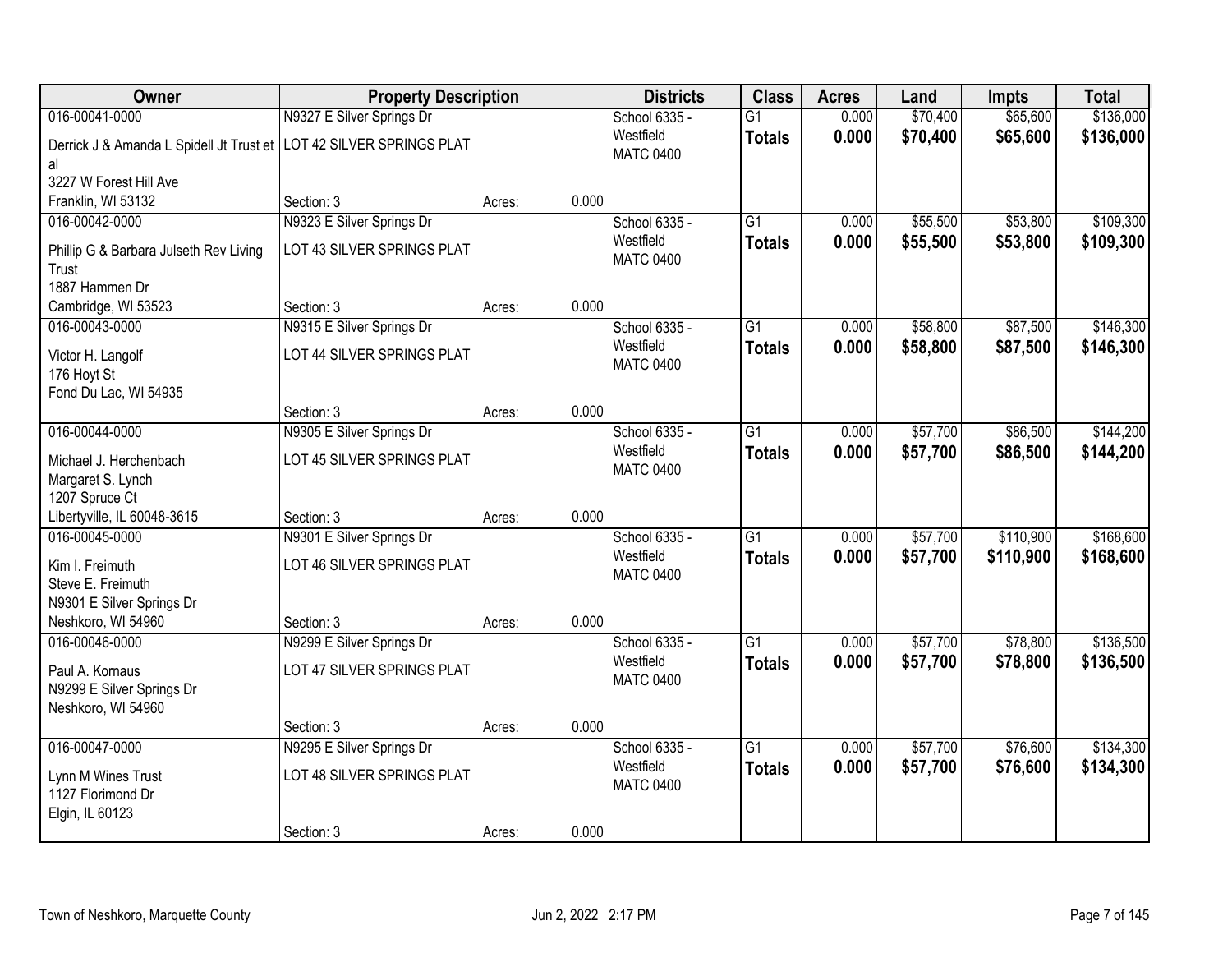| Owner                               | <b>Property Description</b> |        |       | <b>Districts</b>              | <b>Class</b>    | <b>Acres</b> | Land     | Impts     | <b>Total</b> |
|-------------------------------------|-----------------------------|--------|-------|-------------------------------|-----------------|--------------|----------|-----------|--------------|
| 016-00048-0000                      | N9287 E Silver Springs Dr   |        |       | School 6335 -                 | $\overline{G1}$ | 0.000        | \$57,700 | \$99,000  | \$156,700    |
| Dorothy Trottier-Anderson (Le et al | LOT 49 SILVER SPRINGS PLAT  |        |       | Westfield<br><b>MATC 0400</b> | <b>Totals</b>   | 0.000        | \$57,700 | \$99,000  | \$156,700    |
| Attn: Gary Waszak                   |                             |        |       |                               |                 |              |          |           |              |
| 10756 S Shepard Ave                 |                             |        |       |                               |                 |              |          |           |              |
| Oak Creek, WI 53154                 | Section: 3                  | Acres: | 0.000 |                               |                 |              |          |           |              |
| 016-00049-0000                      | N9281 E Silver Springs Dr   |        |       | School 6335 -                 | $\overline{G1}$ | 0.000        | \$57,700 | \$112,300 | \$170,000    |
| Michael R. Pillard                  | LOT 50 SILVER SPRINGS PLAT  |        |       | Westfield<br><b>MATC 0400</b> | <b>Totals</b>   | 0.000        | \$57,700 | \$112,300 | \$170,000    |
| Diane S. Pillard                    |                             |        |       |                               |                 |              |          |           |              |
| 5522 N Lilly Ln                     |                             |        |       |                               |                 |              |          |           |              |
| Milton, WI 53563                    | Section: 3                  | Acres: | 0.000 |                               |                 |              |          |           |              |
| 016-00050-0000                      | N9271 E Silver Springs Dr   |        |       | School 6335 -                 | G1              | 0.000        | \$57,700 | \$106,300 | \$164,000    |
| Donald R. Greening (Le et al        | LOT 51 SILVER SPRINGS PLAT  |        |       | Westfield                     | <b>Totals</b>   | 0.000        | \$57,700 | \$106,300 | \$164,000    |
| N9271 E Silver Spring Dr            |                             |        |       | <b>MATC 0400</b>              |                 |              |          |           |              |
| Neshkoro, WI 54960                  |                             |        |       |                               |                 |              |          |           |              |
|                                     | Section: 3                  | Acres: | 0.000 |                               |                 |              |          |           |              |
| 016-00051-0000                      | N9263 E Silver Springs Dr   |        |       | School 6335 -                 | $\overline{G1}$ | 0.000        | \$57,700 | \$101,400 | \$159,100    |
| Richard J. Robertson                | LOT 52 SILVER SPRINGS PLAT  |        |       | Westfield                     | <b>Totals</b>   | 0.000        | \$57,700 | \$101,400 | \$159,100    |
| N9263 E Silver Springs Dr           |                             |        |       | <b>MATC 0400</b>              |                 |              |          |           |              |
| Neshkoro, WI 54960                  |                             |        |       |                               |                 |              |          |           |              |
|                                     | Section: 3                  | Acres: | 0.000 |                               |                 |              |          |           |              |
| 016-00052-0000                      | N9253 E Silver Springs Dr   |        |       | School 6335 -                 | $\overline{G1}$ | 0.000        | \$57,700 | \$118,400 | \$176,100    |
| John Pape                           | LOT 53 SILVER SPRINGS PLAT  |        |       | Westfield                     | <b>Totals</b>   | 0.000        | \$57,700 | \$118,400 | \$176,100    |
| Karen Pape                          |                             |        |       | <b>MATC 0400</b>              |                 |              |          |           |              |
| 304 Severson Ln                     |                             |        |       |                               |                 |              |          |           |              |
| Stoughton, WI 53589                 | Section: 3                  | Acres: | 0.000 |                               |                 |              |          |           |              |
| 016-00053-0000                      | N9249 E Silver Springs Dr   |        |       | School 6335 -                 | $\overline{G1}$ | 0.000        | \$57,700 | \$150,000 | \$207,700    |
| John P. Sabljak                     | LOT 54 SILVER SPRINGS PLAT  |        |       | Westfield                     | <b>Totals</b>   | 0.000        | \$57,700 | \$150,000 | \$207,700    |
| Antonia Sabljak                     |                             |        |       | <b>MATC 0400</b>              |                 |              |          |           |              |
| N9249 E Silver Springs Dr           |                             |        |       |                               |                 |              |          |           |              |
| Neshkoro, WI 54960                  | Section: 3                  | Acres: | 0.000 |                               |                 |              |          |           |              |
| 016-00054-0000                      | N9241 E Silver Springs Dr   |        |       | School 6335 -                 | $\overline{G1}$ | 0.000        | \$57,700 | \$171,500 | \$229,200    |
| Paul Minarik                        | LOT 55 SILVER SPRINGS PLAT  |        |       | Westfield                     | <b>Totals</b>   | 0.000        | \$57,700 | \$171,500 | \$229,200    |
| Pamela K. Minarik                   |                             |        |       | <b>MATC 0400</b>              |                 |              |          |           |              |
| 10278 Central Park Blvd             |                             |        |       |                               |                 |              |          |           |              |
| Huntley, IL 60142                   | Section: 3                  | Acres: | 0.000 |                               |                 |              |          |           |              |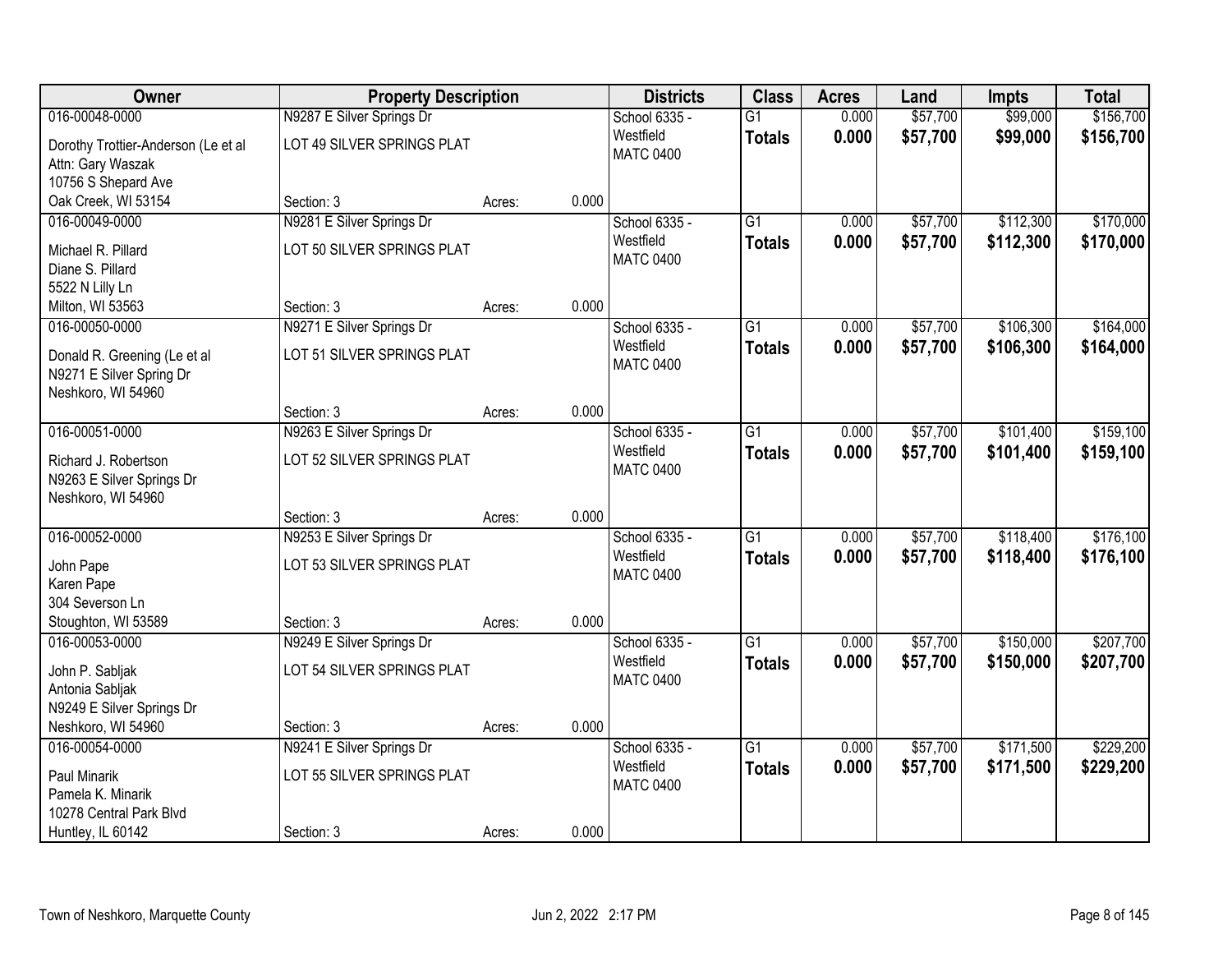| Owner                         | <b>Property Description</b>       |        |       | <b>Districts</b>              | <b>Class</b>    | <b>Acres</b> | Land     | <b>Impts</b> | <b>Total</b> |
|-------------------------------|-----------------------------------|--------|-------|-------------------------------|-----------------|--------------|----------|--------------|--------------|
| 016-00055-0000                | N9231 E Silver Springs Dr         |        |       | School 6335 -                 | G1              | 0.000        | \$57,700 | \$139,900    | \$197,600    |
| Michael J. Carberry           | LOT 56 SILVER SPRINGS PLAT        |        |       | Westfield                     | <b>Totals</b>   | 0.000        | \$57,700 | \$139,900    | \$197,600    |
| Dawn M. Carberry              |                                   |        |       | <b>MATC 0400</b>              |                 |              |          |              |              |
| N9231 E Silver Springs Dr     |                                   |        |       |                               |                 |              |          |              |              |
| Neshkoro, WI 54960            | Section: 3                        | Acres: | 0.000 |                               |                 |              |          |              |              |
| 016-00056-0000                | N9223 E Silver Springs Dr         |        |       | School 6335 -                 | $\overline{G1}$ | 0.000        | \$57,700 | \$88,000     | \$145,700    |
| Thomas M. Geb                 | <b>LOT 57 SILVER SPRINGS PLAT</b> |        |       | Westfield                     | <b>Totals</b>   | 0.000        | \$57,700 | \$88,000     | \$145,700    |
| Jill Lori Geb                 |                                   |        |       | <b>MATC 0400</b>              |                 |              |          |              |              |
| 5232 35th Ave                 |                                   |        |       |                               |                 |              |          |              |              |
| Kenosha, WI 53144             | Section: 3                        | Acres: | 0.000 |                               |                 |              |          |              |              |
| 016-00057-0000                | N9217 E Silver Springs Dr         |        |       | School 6335 -                 | $\overline{G1}$ | 0.000        | \$57,700 | \$87,000     | \$144,700    |
| Nancy J. Schoenbeck           | LOT 58 SILVER SPRINGS PLAT        |        |       | Westfield                     | <b>Totals</b>   | 0.000        | \$57,700 | \$87,000     | \$144,700    |
| 6354 Glen Ct                  |                                   |        |       | <b>MATC 0400</b>              |                 |              |          |              |              |
| West Bend, WI 53095           |                                   |        |       |                               |                 |              |          |              |              |
|                               | Section: 3                        | Acres: | 0.000 |                               |                 |              |          |              |              |
| 016-00058-0000                | N9207 E Silver Springs Dr         |        |       | School 6335 -                 | G1              | 0.000        | \$54,900 | \$600        | \$55,500     |
| Donald E. Reid                | LOT 59 SILVER SPRINGS PLAT        |        |       | Westfield                     | <b>Totals</b>   | 0.000        | \$54,900 | \$600        | \$55,500     |
| 6100 W Marcy Ln               |                                   |        |       | <b>MATC 0400</b>              |                 |              |          |              |              |
| Greenfield, WI 53220          |                                   |        |       |                               |                 |              |          |              |              |
|                               | Section: 3                        | Acres: | 0.000 |                               |                 |              |          |              |              |
| 016-00059-0000                | N9195 E Silver Springs Dr         |        |       | School 6335 -                 | $\overline{G1}$ | 0.000        | \$64,200 | \$155,600    | \$219,800    |
| Jasna Jevtic                  | LOT 60 SILVER SPRINGS PLAT        |        |       | Westfield<br><b>MATC 0400</b> | <b>Totals</b>   | 0.000        | \$64,200 | \$155,600    | \$219,800    |
| PO Box 510355                 |                                   |        |       |                               |                 |              |          |              |              |
| New Berlin, WI 53151          |                                   |        |       |                               |                 |              |          |              |              |
|                               | Section: 3                        | Acres: | 0.000 |                               |                 |              |          |              |              |
| 016-00060-0000                | W308 Deer Haven Ln                |        |       | School 6335 -                 | $\overline{G1}$ | 0.000        | \$75,200 | \$96,200     | \$171,400    |
| Gary J. Bestor                | LOT 61 SILVER SPRINGS PLAT        |        |       | Westfield<br><b>MATC 0400</b> | <b>Totals</b>   | 0.000        | \$75,200 | \$96,200     | \$171,400    |
| Maureen A. Bestor             |                                   |        |       |                               |                 |              |          |              |              |
| N7585 Deer Path Rd            |                                   |        |       |                               |                 |              |          |              |              |
| Fond Du Lac, WI 54937         | Section: 3                        | Acres: | 0.000 |                               |                 |              |          |              |              |
| 016-00061-0000                | W318 Deer Haven Ln                |        |       | School 6335 -                 | $\overline{G1}$ | 0.000        | \$70,400 | \$61,100     | \$131,500    |
| Harold W & Virginia Lehman Jt | LOT 62 SILVER SPRINGS PLAT        |        |       | Westfield<br><b>MATC 0400</b> | <b>Totals</b>   | 0.000        | \$70,400 | \$61,100     | \$131,500    |
| Irrevocable Living Trust      |                                   |        |       |                               |                 |              |          |              |              |
| 507 E North St                |                                   |        |       |                               |                 |              |          |              |              |
| Jefferson, WI 53549-1530      | Section: 3                        | Acres: | 0.000 |                               |                 |              |          |              |              |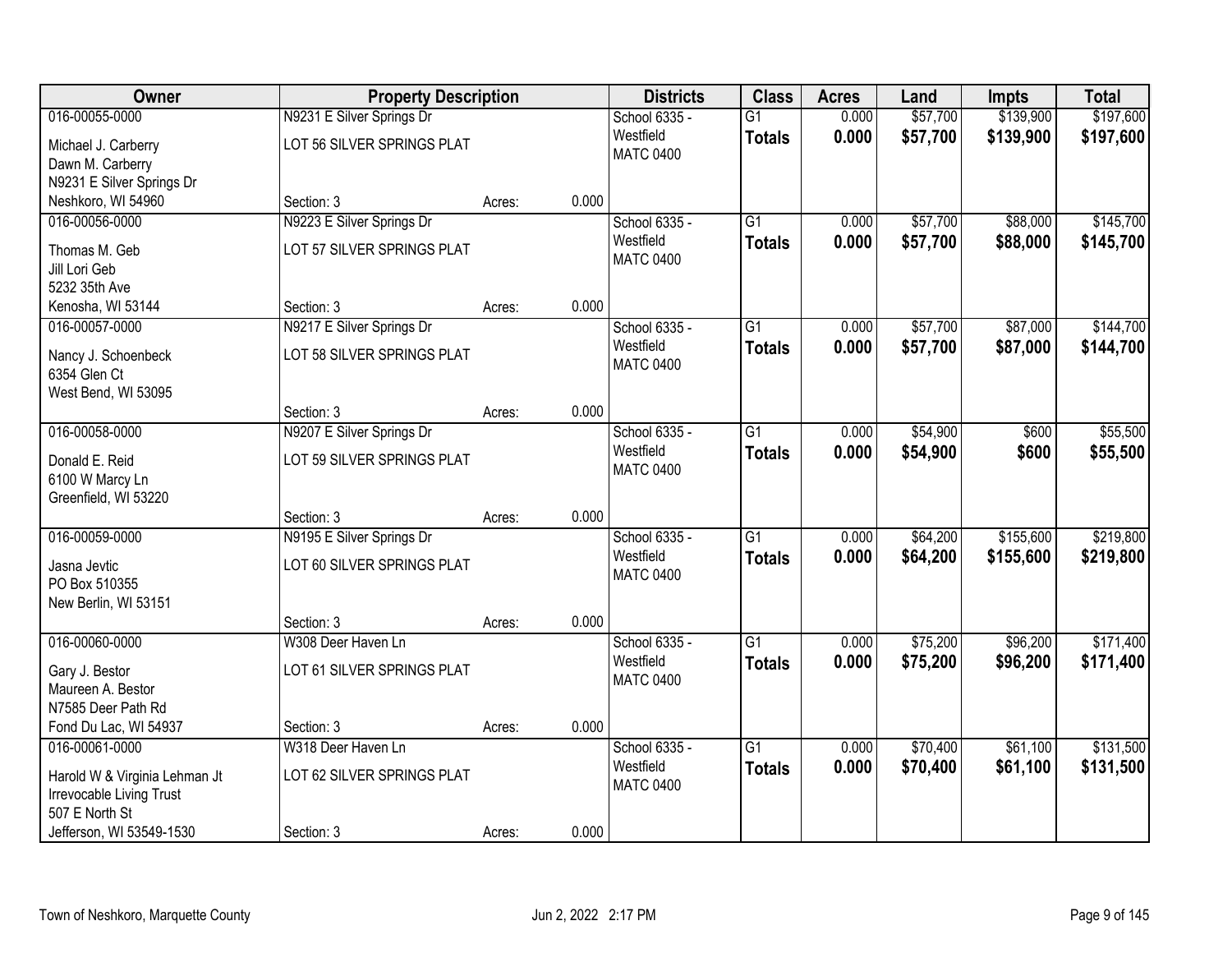| Owner                                                               | <b>Property Description</b> |        |       | <b>Districts</b>              | <b>Class</b>    | <b>Acres</b> | Land     | <b>Impts</b> | <b>Total</b> |
|---------------------------------------------------------------------|-----------------------------|--------|-------|-------------------------------|-----------------|--------------|----------|--------------|--------------|
| 016-00062-0000                                                      | W328 Deer Haven Ln          |        |       | School 6335 -                 | $\overline{G1}$ | 0.000        | \$73,400 | \$64,600     | \$138,000    |
| Lisa Arpin Hensen Rev Trust<br>115 Lexington Ct<br>Neenah, WI 54956 | LOT 63 SILVER SPRINGS PLAT  |        |       | Westfield<br><b>MATC 0400</b> | <b>Totals</b>   | 0.000        | \$73,400 | \$64,600     | \$138,000    |
|                                                                     | Section: 3                  | Acres: | 0.000 |                               |                 |              |          |              |              |
| 016-00063-0000                                                      | W334 Deer Haven Ln          |        |       | School 6335 -                 | $\overline{G1}$ | 0.000        | \$68,900 | \$119,500    | \$188,400    |
| Randy D. Szukalski<br>Janet M. Szukalski<br>9035 S Patricia Blvd    | LOT 64 SILVER SPRINGS PLAT  |        |       | Westfield<br><b>MATC 0400</b> | <b>Totals</b>   | 0.000        | \$68,900 | \$119,500    | \$188,400    |
| Oak Creek, WI 53154                                                 | Section: 3                  | Acres: | 0.000 |                               |                 |              |          |              |              |
| 016-00064-0000                                                      | W338 Deer Haven Ln          |        |       | School 6335 -                 | $\overline{G1}$ | 0.000        | \$66,400 | \$89,000     | \$155,400    |
| Gordon F. Wolf<br>13050 Greenfield Ave<br>Brookfield, WI 53005      | LOT 65 SILVER SPRINGS PLAT  |        |       | Westfield<br><b>MATC 0400</b> | <b>Totals</b>   | 0.000        | \$66,400 | \$89,000     | \$155,400    |
|                                                                     | Section: 3                  | Acres: | 0.000 |                               |                 |              |          |              |              |
| 016-00065-0000                                                      | W333 Deer Haven Ln          |        |       | School 6335 -                 | $\overline{G1}$ | 0.000        | \$70,000 | \$176,500    | \$246,500    |
| Nyle E. Zibolsky<br>Kathleen D. Zibolsky<br>W333 Deer Haven Ln      | LOT 66 SILVER SPRINGS PLAT  |        |       | Westfield<br><b>MATC 0400</b> | <b>Totals</b>   | 0.000        | \$70,000 | \$176,500    | \$246,500    |
| Neshkoro, WI 54960                                                  | Section: 3                  | Acres: | 0.000 |                               |                 |              |          |              |              |
| 016-00066-0000                                                      | W327 Deer Haven Ln          |        |       | School 6335 -                 | $\overline{G1}$ | 0.000        | \$77,600 | \$87,500     | \$165,100    |
| Shawn P. Zibolsky<br>April N. Monte<br>25614 Whitetail Ct           | LOT 67 SILVER SPRINGS PLAT  |        |       | Westfield<br><b>MATC 0400</b> | <b>Totals</b>   | 0.000        | \$77,600 | \$87,500     | \$165,100    |
| Waterford, WI 53185                                                 | Section: 3                  | Acres: | 0.000 |                               |                 |              |          |              |              |
| 016-00067-0000                                                      | W321 Deer Haven Ln          |        |       | School 6335 -                 | $\overline{G1}$ | 0.000        | \$67,500 | \$253,800    | \$321,300    |
| Joseph G. Hemmerich<br>Debra R. Hemmerich<br>W321 Deer Haven Ln     | LOT 68 SILVER SPRINGS PLAT  |        |       | Westfield<br><b>MATC 0400</b> | <b>Totals</b>   | 0.000        | \$67,500 | \$253,800    | \$321,300    |
| Neshkoro, WI 54960                                                  | Section: 3                  | Acres: | 0.000 |                               |                 |              |          |              |              |
| 016-00068-0000                                                      | W371 Deer Haven Ln          |        |       | School 6335 -                 | $\overline{G1}$ | 0.000        | \$68,100 | \$93,500     | \$161,600    |
| Marla Fellman<br>N73 W23194 Braddock Pl<br>Sussex, WI 53089         | LOT 69 SILVER SPRINGS PLAT  |        |       | Westfield<br><b>MATC 0400</b> | <b>Totals</b>   | 0.000        | \$68,100 | \$93,500     | \$161,600    |
|                                                                     | Section: 3                  | Acres: | 0.000 |                               |                 |              |          |              |              |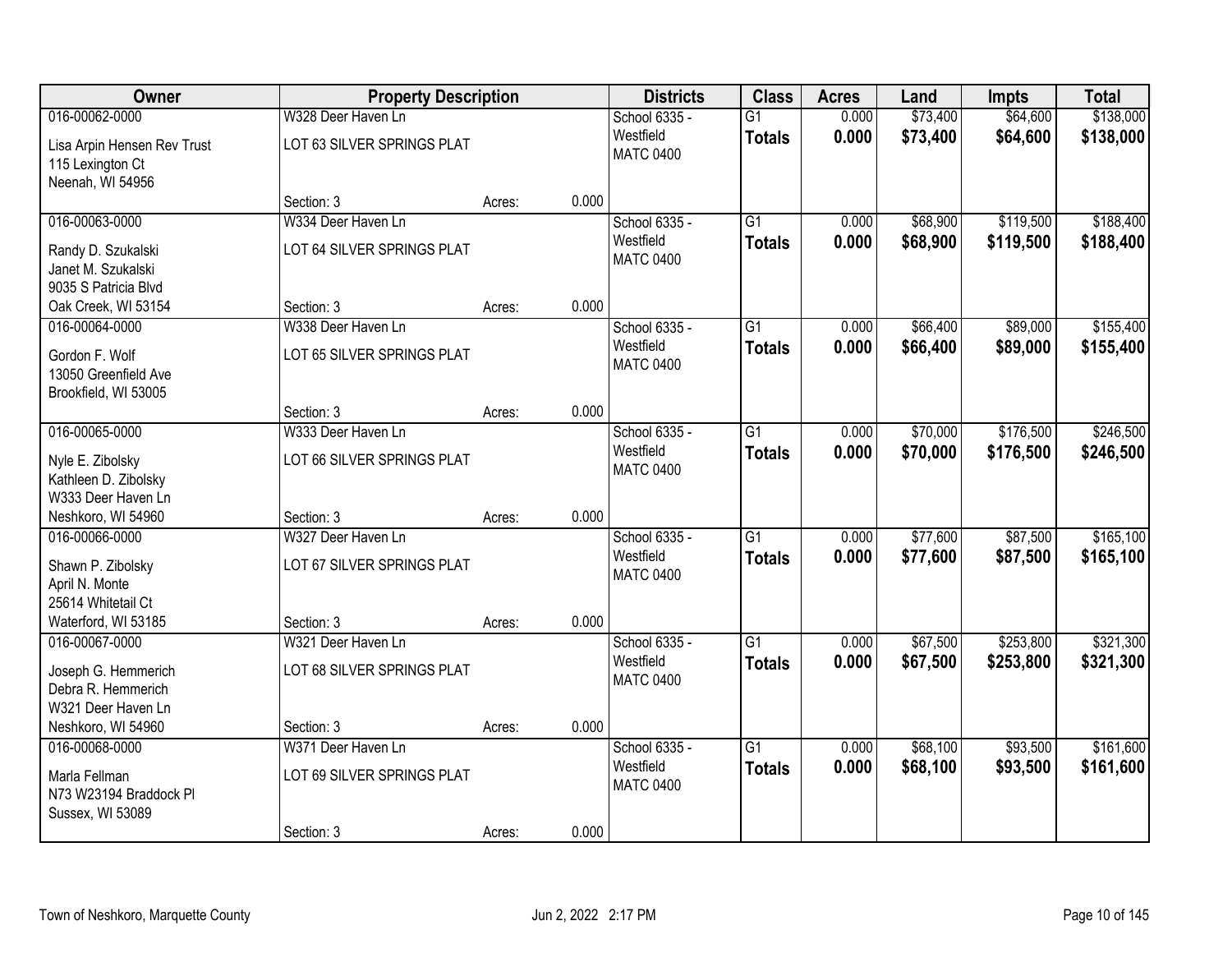| Owner                           | <b>Property Description</b> |        |       | <b>Districts</b> | <b>Class</b>    | <b>Acres</b> | Land     | <b>Impts</b> | <b>Total</b> |
|---------------------------------|-----------------------------|--------|-------|------------------|-----------------|--------------|----------|--------------|--------------|
| 016-00069-0000                  | W309 Deer Haven Ln          |        |       | School 6335 -    | $\overline{G1}$ | 0.000        | \$68,700 | \$96,000     | \$164,700    |
| Gary D. Margelofsky             | LOT 70 SILVER SPRINGS PLAT  |        |       | Westfield        | <b>Totals</b>   | 0.000        | \$68,700 | \$96,000     | \$164,700    |
| W2349 Ford Ln                   |                             |        |       | <b>MATC 0400</b> |                 |              |          |              |              |
| Neosho, WI 53059                |                             |        |       |                  |                 |              |          |              |              |
|                                 | Section: 3                  | Acres: | 0.000 |                  |                 |              |          |              |              |
| 016-00070-0000                  | N9175 E Silver Springs Dr   |        |       | School 6335 -    | G1              | 0.000        | \$69,100 | \$80,000     | \$149,100    |
| Brad A. Rogeberg                | LOT 71 SILVER SPRINGS PLAT  |        |       | Westfield        | <b>Totals</b>   | 0.000        | \$69,100 | \$80,000     | \$149,100    |
| Tammie Rogeberg                 |                             |        |       | <b>MATC 0400</b> |                 |              |          |              |              |
| 583 Fargo Trl                   |                             |        |       |                  |                 |              |          |              |              |
| Middleton, WI 53562             | Section: 3                  | Acres: | 0.000 |                  |                 |              |          |              |              |
| 016-00071-0000                  | N9163 E Silver Springs Dr   |        |       | School 6335 -    | $\overline{G1}$ | 0.000        | \$59,900 | \$171,800    | \$231,700    |
| Gary A. Osgood                  | LOT 72 SILVER SPRINGS PLAT  |        |       | Westfield        | <b>Totals</b>   | 0.000        | \$59,900 | \$171,800    | \$231,700    |
| Judy A. Osgood                  |                             |        |       | <b>MATC 0400</b> |                 |              |          |              |              |
| N9163 E Silver Spring Dr        |                             |        |       |                  |                 |              |          |              |              |
| Neshkoro, WI 54960              | Section: 3                  | Acres: | 0.000 |                  |                 |              |          |              |              |
| 016-00072-0000                  | N9153 E Silver Springs Dr   |        |       | School 6335 -    | $\overline{G1}$ | 0.000        | \$57,700 | \$150,000    | \$207,700    |
| Adam Mekschun                   | LOT 73 SILVER SPRINGS PLAT  |        |       | Westfield        | <b>Totals</b>   | 0.000        | \$57,700 | \$150,000    | \$207,700    |
| Cheryl A. Mekschun              |                             |        |       | <b>MATC 0400</b> |                 |              |          |              |              |
| 6209 Piedmont Rd                |                             |        |       |                  |                 |              |          |              |              |
| Madison, WI 53711               | Section: 3                  | Acres: | 0.000 |                  |                 |              |          |              |              |
| 016-00073-0000                  | N9145 E Silver Springs Dr   |        |       | School 6335 -    | $\overline{G1}$ | 0.000        | \$58,800 | \$121,000    | \$179,800    |
| Robert D. Schaefer (Le et al    | LOT 74 SILVER SPRINGS PLAT  |        |       | Westfield        | <b>Totals</b>   | 0.000        | \$58,800 | \$121,000    | \$179,800    |
| N9145 E Silver Springs Dr       |                             |        |       | <b>MATC 0400</b> |                 |              |          |              |              |
| Neshkoro, WI 54960              |                             |        |       |                  |                 |              |          |              |              |
|                                 | Section: 3                  | Acres: | 0.000 |                  |                 |              |          |              |              |
| 016-00074-0000                  | N9139 E Silver Springs Dr   |        |       | School 6335 -    | $\overline{G1}$ | 0.000        | \$59,900 | \$111,500    | \$171,400    |
| Martha A. Christ Trustees       | LOT 75 SILVER SPRINGS PLAT  |        |       | Westfield        | <b>Totals</b>   | 0.000        | \$59,900 | \$111,500    | \$171,400    |
| Erich H & Martha A Christ Trust |                             |        |       | <b>MATC 0400</b> |                 |              |          |              |              |
| Agreement                       |                             |        |       |                  |                 |              |          |              |              |
| 8829 Sayre Ave                  | Section: 3                  | Acres: | 0.000 |                  |                 |              |          |              |              |
| Morton Grove, IL 60053          |                             |        |       |                  |                 |              |          |              |              |
| 016-00075-0000                  | N9131 E Silver Springs Dr   |        |       | School 6335 -    | $\overline{G1}$ | 0.000        | \$58,800 | \$140,800    | \$199,600    |
| Neil A. Howell                  | LOT 76 SILVER SPRINGS PLAT  |        |       | Westfield        | <b>Totals</b>   | 0.000        | \$58,800 | \$140,800    | \$199,600    |
| Marilyn A. Howell               |                             |        |       | <b>MATC 0400</b> |                 |              |          |              |              |
| 4805 S Hill Dr                  |                             |        |       |                  |                 |              |          |              |              |
| Madison, WI 53705               | Section: 3                  | Acres: | 0.000 |                  |                 |              |          |              |              |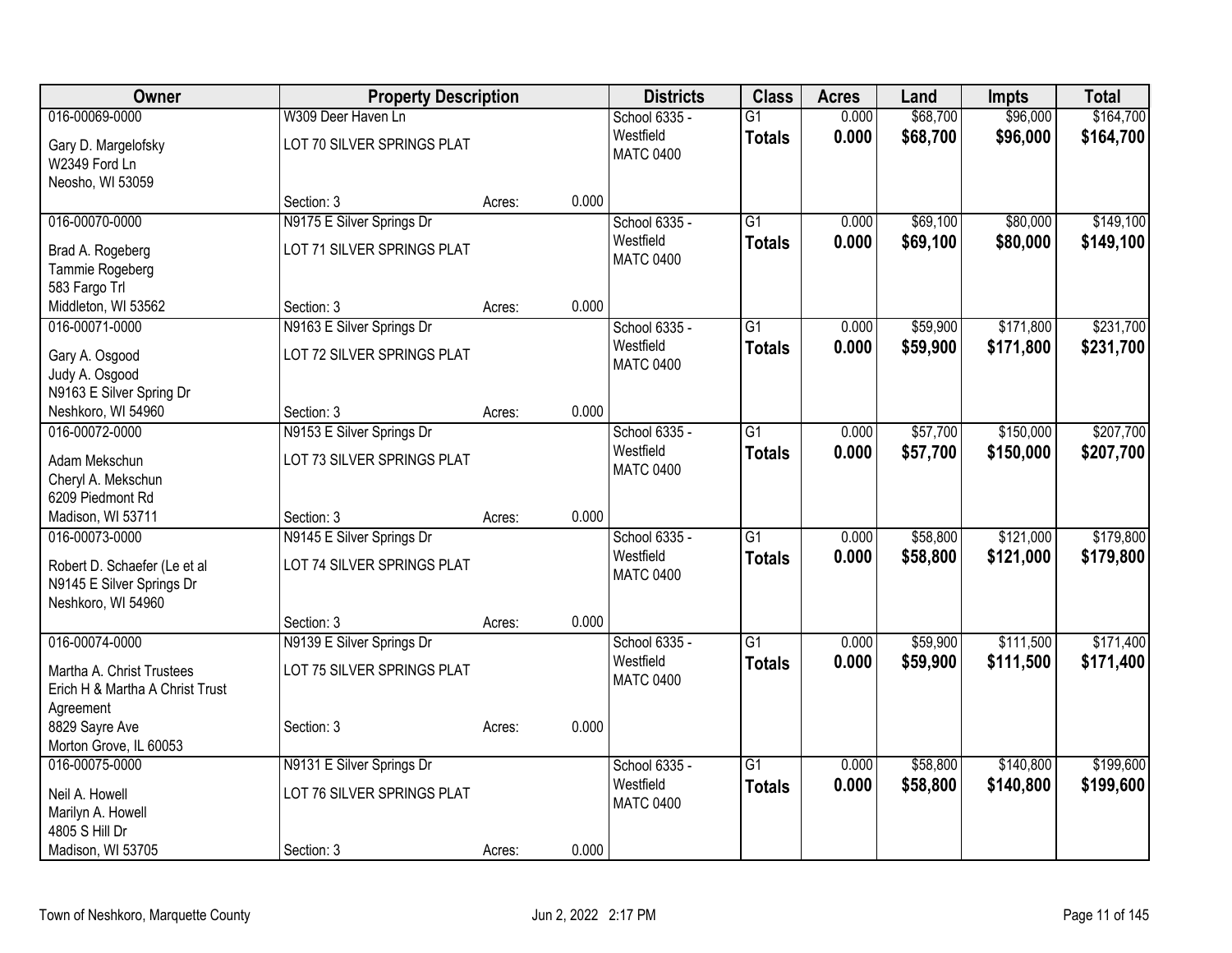| Owner                                                    | <b>Property Description</b> |        |       | <b>Districts</b> | <b>Class</b>    | <b>Acres</b> | Land     | <b>Impts</b> | <b>Total</b> |
|----------------------------------------------------------|-----------------------------|--------|-------|------------------|-----------------|--------------|----------|--------------|--------------|
| 016-00076-0000                                           | N9117 E Silver Springs Dr   |        |       | School 6335 -    | $\overline{G1}$ | 0.000        | \$69,600 | \$150,600    | \$220,200    |
| Paul R. Ohm                                              | LOT 77 SILVER SPRINGS PLAT  |        |       | Westfield        | <b>Totals</b>   | 0.000        | \$69,600 | \$150,600    | \$220,200    |
| Donna R. Ohm                                             |                             |        |       | <b>MATC 0400</b> |                 |              |          |              |              |
| 311 Scenic Ct                                            |                             |        |       |                  |                 |              |          |              |              |
| Slinger, WI 53086                                        | Section: 3                  | Acres: | 0.000 |                  |                 |              |          |              |              |
| 016-00077-0000                                           | N9097 E Silver Springs Dr   |        |       | School 6335 -    | $\overline{G1}$ | 0.000        | \$53,800 | \$224,500    | \$278,300    |
|                                                          | LOT 78 SILVER SPRINGS PLAT  |        |       | Westfield        | <b>Totals</b>   | 0.000        | \$53,800 | \$224,500    | \$278,300    |
| Barbara A Mc Hugh Rev Trust<br>N9097 E Silver Springs Dr |                             |        |       | <b>MATC 0400</b> |                 |              |          |              |              |
| Neshkoro, WI 54960-8909                                  |                             |        |       |                  |                 |              |          |              |              |
|                                                          | Section: 3                  | Acres: | 0.000 |                  |                 |              |          |              |              |
| 016-00078-0000                                           | N9089 E Silver Springs Dr   |        |       | School 6335 -    | $\overline{G1}$ | 0.000        | \$78,200 | \$142,000    | \$220,200    |
|                                                          |                             |        |       | Westfield        | <b>Totals</b>   | 0.000        | \$78,200 | \$142,000    | \$220,200    |
| Philip D & Joan M Sowatzke Living Trust                  | LOT 79 SILVER SPRINGS PLAT  |        |       | <b>MATC 0400</b> |                 |              |          |              |              |
| 9633 W Wilbur Ave                                        |                             |        |       |                  |                 |              |          |              |              |
| Milwaukee, WI 53228                                      | Section: 3                  |        | 0.000 |                  |                 |              |          |              |              |
| 016-00079-0000                                           | N9085 E Silver Springs Dr   | Acres: |       | School 6335 -    | G1              | 0.000        | \$71,600 | \$120,300    | \$191,900    |
|                                                          |                             |        |       | Westfield        | <b>Totals</b>   | 0.000        | \$71,600 | \$120,300    | \$191,900    |
| Judyth A. Mierow                                         | LOT 80 SILVER SPRINGS PLAT  |        |       | <b>MATC 0400</b> |                 |              |          |              |              |
| N9085 E Silver Spring Dr                                 |                             |        |       |                  |                 |              |          |              |              |
| Neshkoro, WI 54960                                       |                             |        |       |                  |                 |              |          |              |              |
|                                                          | Section: 3                  | Acres: | 0.000 |                  |                 |              |          |              |              |
| 016-00080-0000                                           | N9079 E Silver Springs Dr   |        |       | School 6335 -    | $\overline{G1}$ | 0.000        | \$70,800 | \$126,300    | \$197,100    |
| Dale Anderson                                            | LOT 81 SILVER SPRINGS PLAT  |        |       | Westfield        | <b>Totals</b>   | 0.000        | \$70,800 | \$126,300    | \$197,100    |
| Rita Anderson                                            |                             |        |       | <b>MATC 0400</b> |                 |              |          |              |              |
| 9030 Bainbridge Tr                                       |                             |        |       |                  |                 |              |          |              |              |
| Wisconsin Rapids, WI 54494                               | Section: 3                  | Acres: | 0.000 |                  |                 |              |          |              |              |
| 016-00081-0000                                           | N9075 E Silver Springs Dr   |        |       | School 6335 -    | $\overline{G1}$ | 0.000        | \$69,100 | \$197,000    | \$266,100    |
| Kenneth Geiger                                           | LOT 82 SILVER SPRINGS PLAT  |        |       | Westfield        | <b>Totals</b>   | 0.000        | \$69,100 | \$197,000    | \$266,100    |
| 1009 S 114th St                                          |                             |        |       | <b>MATC 0400</b> |                 |              |          |              |              |
| West Allis, WI 53214                                     |                             |        |       |                  |                 |              |          |              |              |
|                                                          | Section: 3                  | Acres: | 0.000 |                  |                 |              |          |              |              |
| 016-00082-0000                                           | N9071 E Silver Springs Dr   |        |       | School 6335 -    | $\overline{G1}$ | 0.000        | \$57,700 | \$186,000    | \$243,700    |
| Andersen-Weber Rev Trust                                 | LOT 83 SILVER SPRINGS PLAT  |        |       | Westfield        | <b>Totals</b>   | 0.000        | \$57,700 | \$186,000    | \$243,700    |
| 333 Lake Ave Unit 606                                    |                             |        |       | <b>MATC 0400</b> |                 |              |          |              |              |
| Racine, WI 53403                                         |                             |        |       |                  |                 |              |          |              |              |
|                                                          | Section: 3                  | Acres: | 0.000 |                  |                 |              |          |              |              |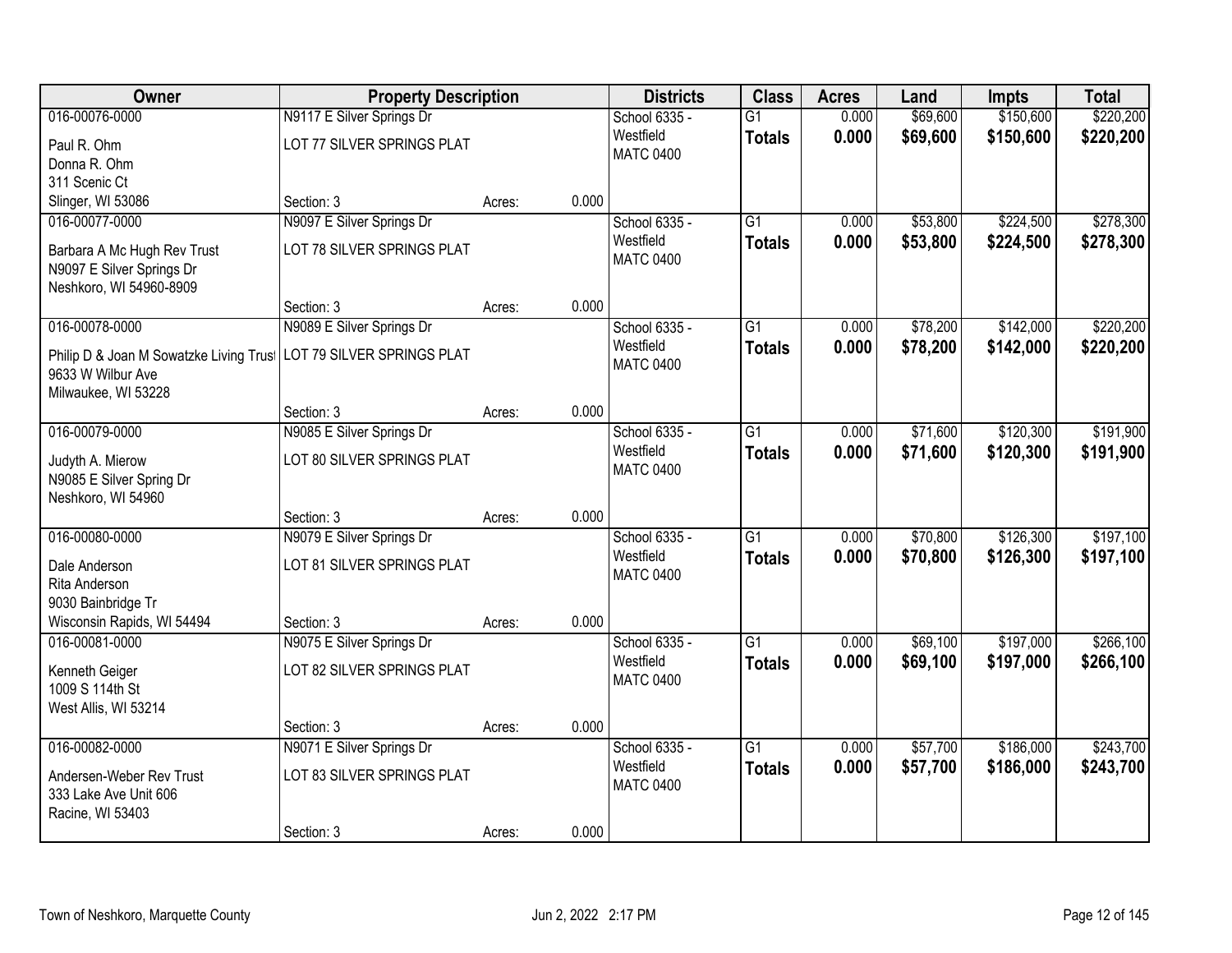| Owner                                    | <b>Property Description</b>                   |        |       | <b>Districts</b> | <b>Class</b>    | <b>Acres</b> | Land      | Impts     | <b>Total</b> |
|------------------------------------------|-----------------------------------------------|--------|-------|------------------|-----------------|--------------|-----------|-----------|--------------|
| 016-00083-0000                           | N9067 E Silver Springs Dr                     |        |       | School 6335 -    | $\overline{G1}$ | 0.000        | \$65,300  | \$250,000 | \$315,300    |
| Kevin D. Dollar                          | LOT 84 SILVER SPRINGS PLAT                    |        |       | Westfield        | <b>Totals</b>   | 0.000        | \$65,300  | \$250,000 | \$315,300    |
| Joyce A. Dollar                          |                                               |        |       | <b>MATC 0400</b> |                 |              |           |           |              |
| N9067 E Silver Springs Dr                |                                               |        |       |                  |                 |              |           |           |              |
| Neshkoro, WI 54960                       | Section: 3                                    | Acres: | 0.000 |                  |                 |              |           |           |              |
| 016-00084-0000                           | N9063 E Silver Springs Dr                     |        |       | School 6335 -    | $\overline{G1}$ | 0.000        | \$70,600  | \$92,800  | \$163,400    |
| Kevin D. Dollar                          | LOT 85 SILVER SPRINGS PLAT                    |        |       | Westfield        | <b>Totals</b>   | 0.000        | \$70,600  | \$92,800  | \$163,400    |
| Joyce A. Dollar                          |                                               |        |       | <b>MATC 0400</b> |                 |              |           |           |              |
| N9067 E Silver Springs Dr                |                                               |        |       |                  |                 |              |           |           |              |
| Neshkoro, WI 54960                       | Section: 3                                    | Acres: | 0.000 |                  |                 |              |           |           |              |
| 016-00085-0000                           | N9057 E Silver Springs Dr                     |        |       | School 6335 -    | $\overline{G1}$ | 0.000        | \$61,600  | \$109,000 | \$170,600    |
| Linda K. Freudenthal                     | LOT 86 SILVER SPRINGS PLAT                    |        |       | Westfield        | <b>Totals</b>   | 0.000        | \$61,600  | \$109,000 | \$170,600    |
| PO Box 865                               |                                               |        |       | <b>MATC 0400</b> |                 |              |           |           |              |
| Wautoma, WI 54982                        |                                               |        |       |                  |                 |              |           |           |              |
|                                          | Section: 3                                    | Acres: | 0.000 |                  |                 |              |           |           |              |
| 016-00086-0000                           | N9112 Beaver Ln                               |        |       | School 6335 -    | $\overline{G1}$ | 0.000        | \$68,300  | \$72,400  | \$140,700    |
|                                          |                                               |        |       | Westfield        | <b>Totals</b>   | 0.000        | \$68,300  | \$72,400  | \$140,700    |
| Allen M. Gehring                         | LOT 87 SILVER SPRINGS PLAT                    |        |       | <b>MATC 0400</b> |                 |              |           |           |              |
| Angela S. Gehring<br>6436 St Lawrence Ln |                                               |        |       |                  |                 |              |           |           |              |
| Hartford, WI 53027                       | Section: 3                                    | Acres: | 0.000 |                  |                 |              |           |           |              |
| 016-00087-0000                           | N9124 Beaver Ln                               |        |       | School 6335 -    | $\overline{G1}$ | 0.000        | \$65,300  | \$114,200 | \$179,500    |
|                                          |                                               |        |       | Westfield        | <b>Totals</b>   | 0.000        | \$65,300  | \$114,200 | \$179,500    |
| David O. La Shay Jr                      | LOT 88 SILVER SPRINGS PLAT                    |        |       | <b>MATC 0400</b> |                 |              |           |           |              |
| W5914 Peaceful Ln                        |                                               |        |       |                  |                 |              |           |           |              |
| Appleton, WI 54915                       | Section: 3                                    | Acres: | 0.000 |                  |                 |              |           |           |              |
| 016-00088-0000                           | N9134 Beaver Ln                               |        |       | School 6335 -    | $\overline{G1}$ | 0.000        | \$69,300  | \$166,900 | \$236,200    |
|                                          |                                               |        |       | Westfield        | <b>Totals</b>   | 0.000        | \$69,300  | \$166,900 | \$236,200    |
| Melvin A. Check                          | LOT 89 SILVER SPRINGS PLAT                    |        |       | <b>MATC 0400</b> |                 |              |           |           |              |
| Lu Ann E. Check                          |                                               |        |       |                  |                 |              |           |           |              |
| N9134 Beaver Ln                          |                                               |        | 0.000 |                  |                 |              |           |           |              |
| Neshkoro, WI 54960<br>016-00089-0000     | Section: 3<br>N9136 Beaver Ln                 | Acres: |       | School 6335 -    | $\overline{G1}$ | 0.810        | \$104,900 | \$259,500 | \$364,400    |
|                                          |                                               |        |       | Westfield        |                 | 0.810        | \$104,900 | \$259,500 | \$364,400    |
| <b>Arthur Neil</b>                       | LOT 2 CSM 3111 BEING LOT 90 OF SILVER SPRINGS |        |       | <b>MATC 0400</b> | <b>Totals</b>   |              |           |           |              |
| <b>Lillian Neil</b>                      | PLAT 00.81A                                   |        |       |                  |                 |              |           |           |              |
| 12406 Hickory Ct                         |                                               |        |       |                  |                 |              |           |           |              |
| Huntley, IL 60142                        | Section: 3                                    | Acres: | 0.810 |                  |                 |              |           |           |              |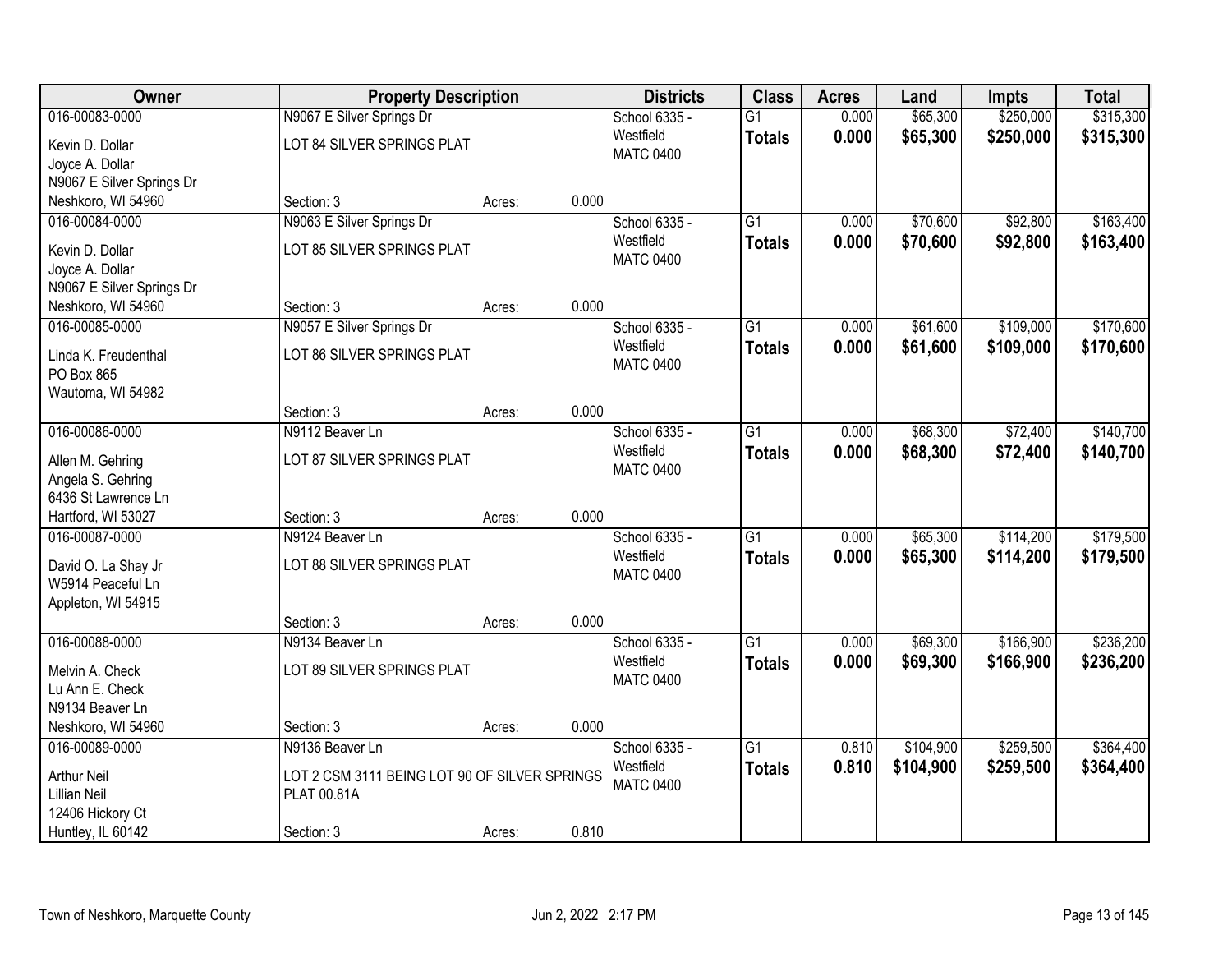| Owner                                                                                             | <b>Property Description</b>                                                     |        |       | <b>Districts</b>                               | <b>Class</b>                     | <b>Acres</b>   | Land                 | Impts                  | <b>Total</b>           |
|---------------------------------------------------------------------------------------------------|---------------------------------------------------------------------------------|--------|-------|------------------------------------------------|----------------------------------|----------------|----------------------|------------------------|------------------------|
| 016-00090-0000<br>Guy G. Shavlik et al<br>Attn: 000<br>12155 Woodside Ct                          | N9138 Beaver Ln<br>LOT 1 CSM 3111 BEING LOT 91 OF SILVER SPRINGS<br>PLAT 00.99A |        |       | School 6335 -<br>Westfield<br><b>MATC 0400</b> | $\overline{G1}$<br><b>Totals</b> | 0.990<br>0.990 | \$71,600<br>\$71,600 | \$67,000<br>\$67,000   | \$138,600<br>\$138,600 |
| Wauwatosa, WI 53226                                                                               | Section: 3                                                                      | Acres: | 0.990 |                                                |                                  |                |                      |                        |                        |
| 016-00091-0000<br>Jeffrey A. Featherstone<br>Lisa J. Featherstone<br>1757 N 83rd St               | N9137 Beaver Ln<br>LOT 92 SILVER SPRINGS PLAT                                   |        |       | School 6335 -<br>Westfield<br><b>MATC 0400</b> | $\overline{G1}$<br><b>Totals</b> | 0.000<br>0.000 | \$87,300<br>\$87,300 | \$149,500<br>\$149,500 | \$236,800<br>\$236,800 |
| Wauwatosa, WI 53213                                                                               | Section: 3                                                                      | Acres: | 0.000 |                                                |                                  |                |                      |                        |                        |
| 016-00092-0000<br>Timothy J. Wolke et al<br>347 Woodvale Dr<br>Venice, FL 34293                   | N9133 Beaver Ln<br>LOT 93 SILVER SPRINGS PLAT                                   |        |       | School 6335 -<br>Westfield<br><b>MATC 0400</b> | $\overline{G1}$<br><b>Totals</b> | 0.000<br>0.000 | \$67,700<br>\$67,700 | \$133,300<br>\$133,300 | \$201,000<br>\$201,000 |
|                                                                                                   | Section: 3                                                                      | Acres: | 0.000 |                                                |                                  |                |                      |                        |                        |
| 016-00093-0000<br>Kevin J. Wenninger<br>Sarah Wenninger<br>5125 Roam'n Way                        | N9127 Beaver Ln<br>LOT 94 SILVER SPRINGS PLAT                                   |        |       | School 6335 -<br>Westfield<br><b>MATC 0400</b> | $\overline{G1}$<br><b>Totals</b> | 0.000<br>0.000 | \$56,600<br>\$56,600 | \$95,300<br>\$95,300   | \$151,900<br>\$151,900 |
| Hartford, WI 53027                                                                                | Section: 3                                                                      | Acres: | 0.000 |                                                |                                  |                |                      |                        |                        |
| 016-00094-0000<br>Sebastian J Giordano Rev Trust<br>N9121 Beaver Ln<br>Neshkoro, WI 54960         | N9121 Beaver Ln<br>LOT 95 SILVER SPRINGS PLAT                                   |        |       | School 6335 -<br>Westfield<br><b>MATC 0400</b> | $\overline{G1}$<br><b>Totals</b> | 0.000<br>0.000 | \$63,100<br>\$63,100 | \$84,900<br>\$84,900   | \$148,000<br>\$148,000 |
|                                                                                                   | Section: 3                                                                      | Acres: | 0.000 |                                                |                                  |                |                      |                        |                        |
| 016-00095-0000<br>Joyce M. Jaeger<br>N9117 Beaver Ln<br>Neshkoro, WI 54960                        | N9117 Beaver Ln<br>LOT 96 SILVER SPRINGS PLAT                                   |        |       | School 6335 -<br>Westfield<br><b>MATC 0400</b> | $\overline{G1}$<br><b>Totals</b> | 0.000<br>0.000 | \$67,700<br>\$67,700 | \$101,000<br>\$101,000 | \$168,700<br>\$168,700 |
|                                                                                                   | Section: 3                                                                      | Acres: | 0.000 |                                                |                                  |                |                      |                        |                        |
| 016-00096-0000<br>Cheryl M. Severin<br>Lisa M. Ceplina<br>16111 W Yuma Ct<br>New Berlin, WI 53151 | N9111 Beaver Ln<br>LOT 97 SILVER SPRINGS PLAT<br>Section: 3                     | Acres: | 0.000 | School 6335 -<br>Westfield<br><b>MATC 0400</b> | $\overline{G1}$<br><b>Totals</b> | 0.000<br>0.000 | \$67,900<br>\$67,900 | \$112,500<br>\$112,500 | \$180,400<br>\$180,400 |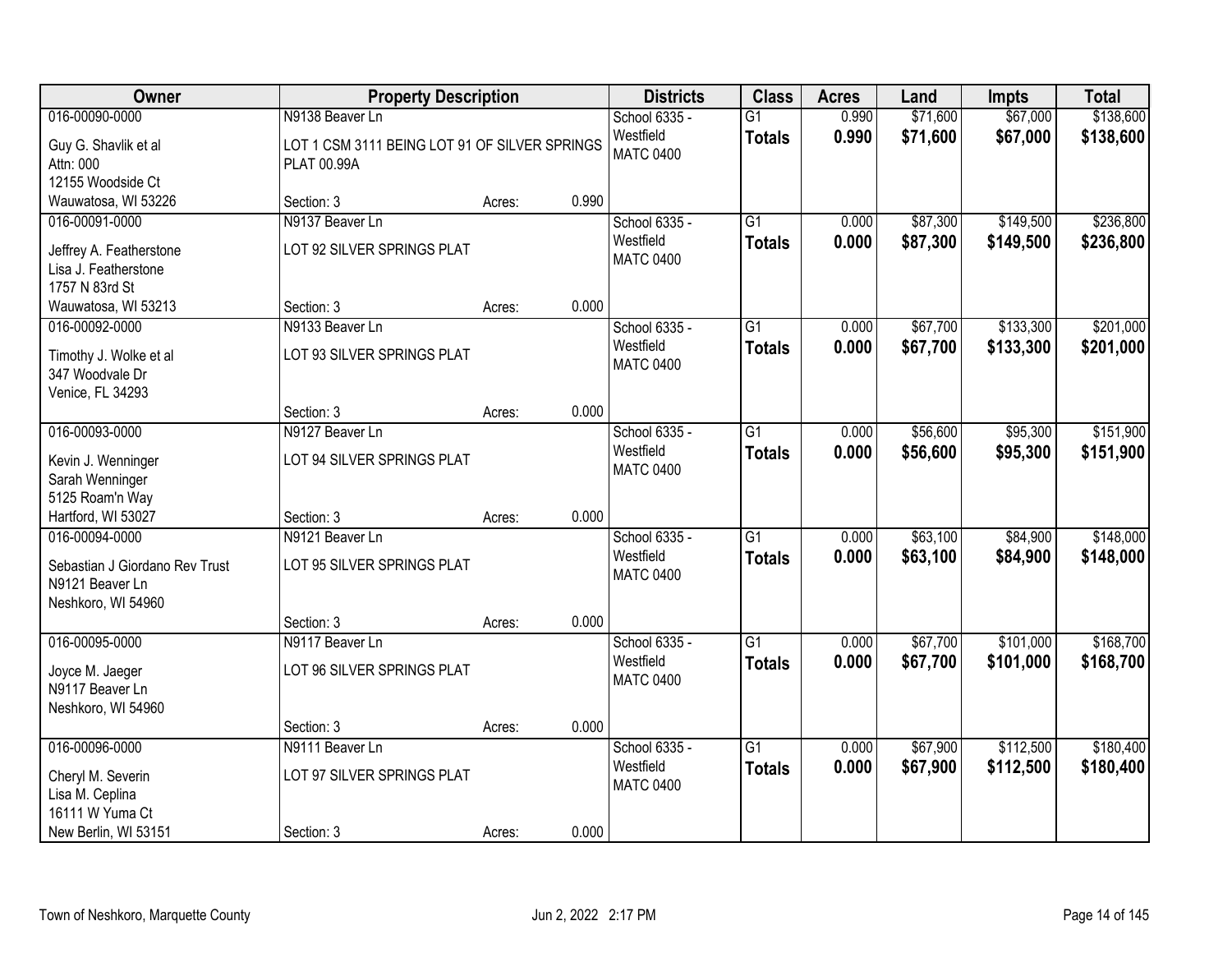| Owner                               | <b>Property Description</b> |        |       | <b>Districts</b> | <b>Class</b>    | <b>Acres</b> | Land     | Impts     | <b>Total</b> |
|-------------------------------------|-----------------------------|--------|-------|------------------|-----------------|--------------|----------|-----------|--------------|
| 016-00097-0000                      | N9103 Beaver Ln             |        |       | School 6335 -    | $\overline{G1}$ | 0.000        | \$56,000 | \$118,200 | \$174,200    |
| Paulette M. Couillard               | LOT 98 SILVER SPRINGS PLAT  |        |       | Westfield        | <b>Totals</b>   | 0.000        | \$56,000 | \$118,200 | \$174,200    |
| 3703 S 14th St                      |                             |        |       | <b>MATC 0400</b> |                 |              |          |           |              |
| Milwaukee, WI 53221                 |                             |        |       |                  |                 |              |          |           |              |
|                                     | Section: 3                  | Acres: | 0.000 |                  |                 |              |          |           |              |
| 016-00098-0000                      | N9049 E Silver Springs Dr   |        |       | School 6335 -    | $\overline{G1}$ | 0.000        | \$58,800 | \$78,000  | \$136,800    |
| Thomas R. Falk                      | LOT 99 SILVER SPRINGS PLAT  |        |       | Westfield        | <b>Totals</b>   | 0.000        | \$58,800 | \$78,000  | \$136,800    |
| Diane F. Falk                       |                             |        |       | <b>MATC 0400</b> |                 |              |          |           |              |
| 4358 S 48th St                      |                             |        |       |                  |                 |              |          |           |              |
| Greenfield, WI 53220                | Section: 3                  | Acres: | 0.000 |                  |                 |              |          |           |              |
| 016-00099-0000                      | N9045 E Silver Springs Dr   |        |       | School 6335 -    | G1              | 0.000        | \$58,800 | \$82,000  | \$140,800    |
| Janet M. De Vries Trustees          | LOT 100 SILVER SPRINGS PLAT |        |       | Westfield        | <b>Totals</b>   | 0.000        | \$58,800 | \$82,000  | \$140,800    |
| James & Janet De Vries Jt Rev Trust |                             |        |       | <b>MATC 0400</b> |                 |              |          |           |              |
| W333 Sunny Acres Dr                 |                             |        |       |                  |                 |              |          |           |              |
| Randolph, WI 53956                  | Section: 3                  | Acres: | 0.000 |                  |                 |              |          |           |              |
| 016-00100-0000                      | N9041 E Silver Springs Dr   |        |       | School 6335 -    | $\overline{G1}$ | 0.000        | \$59,900 | \$101,900 | \$161,800    |
| Dennis G. Hietpas et al             | LOT 101 SILVER SPRINGS PLAT |        |       | Westfield        | <b>Totals</b>   | 0.000        | \$59,900 | \$101,900 | \$161,800    |
| 1223 Fairview Ct                    |                             |        |       | <b>MATC 0400</b> |                 |              |          |           |              |
| Little Chute, WI 54140              |                             |        |       |                  |                 |              |          |           |              |
|                                     | Section: 3                  | Acres: | 0.000 |                  |                 |              |          |           |              |
| 016-00101-0000                      | N9037 E Silver Springs Dr   |        |       | School 6335 -    | $\overline{G1}$ | 0.000        | \$61,000 | \$43,000  | \$104,000    |
| Bryan T. Sowatzke                   | LOT 102 SILVER SPRINGS PLAT |        |       | Westfield        | <b>Totals</b>   | 0.000        | \$61,000 | \$43,000  | \$104,000    |
| 4609 Ferris Ave                     |                             |        |       | <b>MATC 0400</b> |                 |              |          |           |              |
| Madison, WI 53716                   |                             |        |       |                  |                 |              |          |           |              |
|                                     | Section: 3                  | Acres: | 0.000 |                  |                 |              |          |           |              |
| 016-00102-0000                      | N9029 E Silver Springs Dr   |        |       | School 6335 -    | $\overline{G1}$ | 0.000        | \$55,500 | \$147,700 | \$203,200    |
| Valinda Tonn                        | LOT 103 SILVER SPRINGS PLAT |        |       | Westfield        | <b>Totals</b>   | 0.000        | \$55,500 | \$147,700 | \$203,200    |
| N9029 Silver Spring Dr              |                             |        |       | <b>MATC 0400</b> |                 |              |          |           |              |
| Neshkoro, WI 54960                  |                             |        |       |                  |                 |              |          |           |              |
|                                     | Section: 3                  | Acres: | 0.000 |                  |                 |              |          |           |              |
| 016-00103-0000                      | N9017 E Silver Springs Dr   |        |       | School 6335 -    | $\overline{G1}$ | 0.000        | \$69,300 | \$103,000 | \$172,300    |
| Roger Weber                         | LOT 104 SILVER SPRINGS PLAT |        |       | Westfield        | <b>Totals</b>   | 0.000        | \$69,300 | \$103,000 | \$172,300    |
| Susan Weber                         |                             |        |       | <b>MATC 0400</b> |                 |              |          |           |              |
| N22 W24239 Range Line Rd            |                             |        |       |                  |                 |              |          |           |              |
| Pewaukee, WI 53072                  | Section: 3                  | Acres: | 0.000 |                  |                 |              |          |           |              |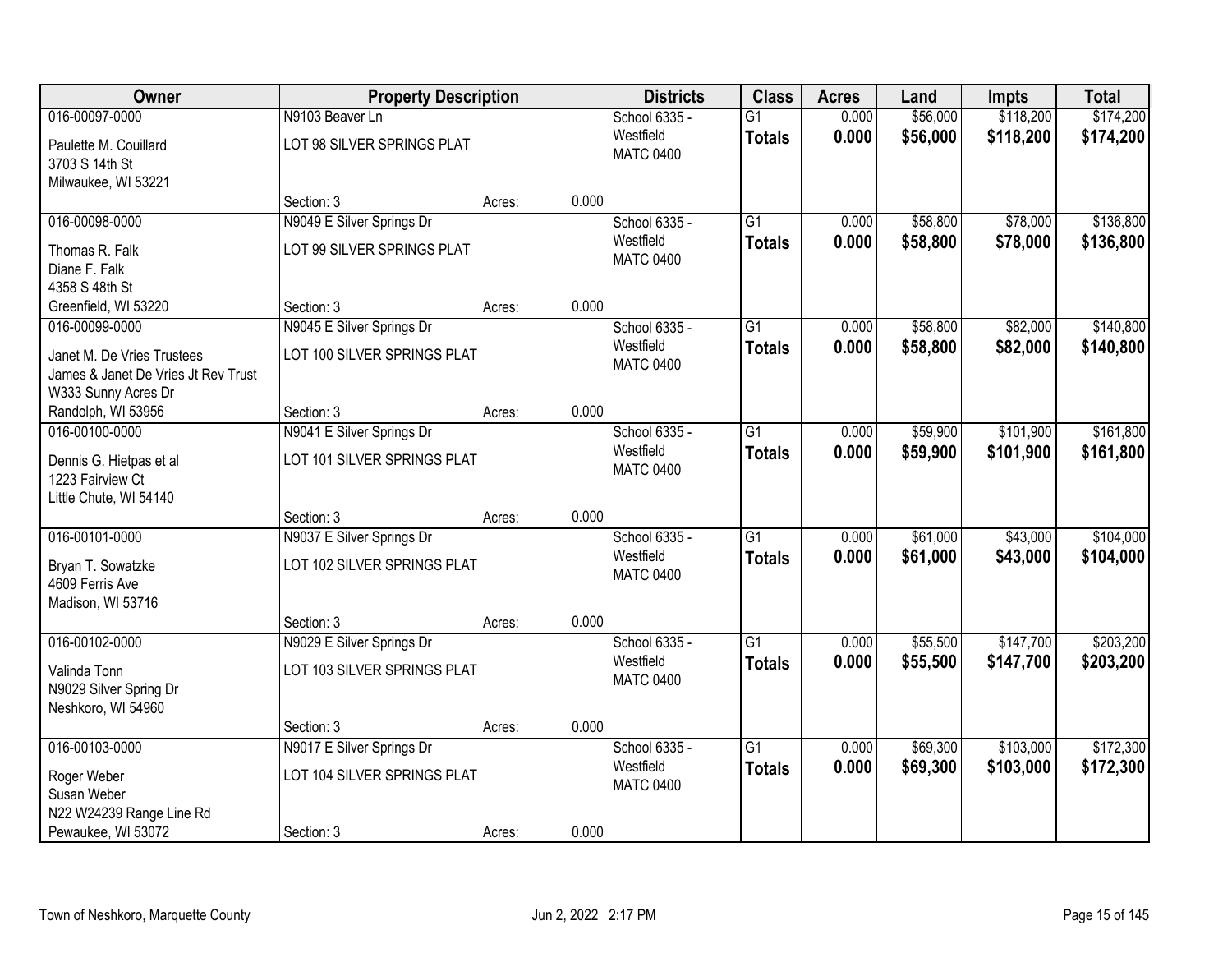| Owner                                                 | <b>Property Description</b> |        |       | <b>Districts</b> | <b>Class</b>    | <b>Acres</b> | Land     | <b>Impts</b> | <b>Total</b> |
|-------------------------------------------------------|-----------------------------|--------|-------|------------------|-----------------|--------------|----------|--------------|--------------|
| 016-00104-0000                                        | N9015 E Silver Springs Dr   |        |       | School 6335 -    | $\overline{G1}$ | 0.000        | \$67,500 | \$73,800     | \$141,300    |
| Phillip J Bruno Trust                                 | LOT 105 SILVER SPRINGS PLAT |        |       | Westfield        | <b>Totals</b>   | 0.000        | \$67,500 | \$73,800     | \$141,300    |
| Mary Kae Geittmann                                    |                             |        |       | <b>MATC 0400</b> |                 |              |          |              |              |
| 214 W Walters St                                      |                             |        |       |                  |                 |              |          |              |              |
| Port Washington, WI 53074                             | Section: 3                  | Acres: | 0.000 |                  |                 |              |          |              |              |
| 016-00105-0000                                        | N9009 Silver Springs Dr     |        |       | School 6335 -    | $\overline{G1}$ | 0.000        | \$74,000 | \$103,500    | \$177,500    |
| Jack P. Tagliavia                                     | LOT 106 SILVER SPRINGS PLAT |        |       | Westfield        | <b>Totals</b>   | 0.000        | \$74,000 | \$103,500    | \$177,500    |
| 102 N Water St Unit 508                               |                             |        |       | <b>MATC 0400</b> |                 |              |          |              |              |
| Milwaukee, WI 53202                                   |                             |        |       |                  |                 |              |          |              |              |
|                                                       | Section: 3                  | Acres: | 0.000 |                  |                 |              |          |              |              |
| 016-00106-0000                                        | N9005 E Silver Springs Dr   |        |       | School 6335 -    | $\overline{G1}$ | 0.000        | \$70,800 | \$108,800    | \$179,600    |
| John S. Burant                                        | LOT 107 SILVER SPRINGS PLAT |        |       | Westfield        | <b>Totals</b>   | 0.000        | \$70,800 | \$108,800    | \$179,600    |
| Laura J. Burant                                       |                             |        |       | <b>MATC 0400</b> |                 |              |          |              |              |
| 1968 Cliff Alex North Ct                              |                             |        |       |                  |                 |              |          |              |              |
| Waukesha, WI 53189                                    | Section: 3                  | Acres: | 0.000 |                  |                 |              |          |              |              |
| 016-00107-0000                                        | N9001 E Silver Springs Dr   |        |       | School 6335 -    | G1              | 0.000        | \$70,800 | \$90,900     | \$161,700    |
|                                                       | LOT 108 SILVER SPRINGS PLAT |        |       | Westfield        | <b>Totals</b>   | 0.000        | \$70,800 | \$90,900     | \$161,700    |
| Marilyn Zopf<br>Peter Zopf                            |                             |        |       | <b>MATC 0400</b> |                 |              |          |              |              |
| 5103 Concord Dr                                       |                             |        |       |                  |                 |              |          |              |              |
| Middleton, WI 53562                                   | Section: 3                  | Acres: | 0.000 |                  |                 |              |          |              |              |
| 016-00108-0000                                        | N9004 Silver Springs Dr     |        |       | School 6335 -    | $\overline{G1}$ | 0.000        | \$70,800 | \$196,500    | \$267,300    |
|                                                       | LOT 109 SILVER SPRINGS PLAT |        |       | Westfield        | Totals          | 0.000        | \$70,800 | \$196,500    | \$267,300    |
| Kathleen Jeanes<br>Patrick Jeanes                     |                             |        |       | <b>MATC 0400</b> |                 |              |          |              |              |
| N9004 W Silver Spring Dr                              |                             |        |       |                  |                 |              |          |              |              |
| Neshkoro, WI 54960                                    | Section: 3                  | Acres: | 0.000 |                  |                 |              |          |              |              |
| 016-00109-0000                                        | N9008 W Silver Springs Dr   |        |       | School 6335 -    | $\overline{G1}$ | 0.000        | \$72,200 | \$115,500    | \$187,700    |
|                                                       |                             |        |       | Westfield        | <b>Totals</b>   | 0.000        | \$72,200 | \$115,500    | \$187,700    |
| Victor L. Wenzel<br>Jeanette A. Wenzel                | LOT 110 SILVER SPRINGS PLAT |        |       | <b>MATC 0400</b> |                 |              |          |              |              |
| 3033 Collins Rd                                       |                             |        |       |                  |                 |              |          |              |              |
| Chilton, WI 53014                                     | Section: 3                  | Acres: | 0.000 |                  |                 |              |          |              |              |
| 016-00110-0000                                        | N9014 W Silver Springs Dr   |        |       | School 6335 -    | $\overline{G1}$ | 0.000        | \$80,700 | \$80,300     | \$161,000    |
|                                                       |                             |        |       | Westfield        | <b>Totals</b>   | 0.000        | \$80,700 | \$80,300     | \$161,000    |
| Randall L Hannemann Trust                             | LOT 111 SILVER SPRINGS PLAT |        |       | <b>MATC 0400</b> |                 |              |          |              |              |
| Michelle M Siffing Hannemann Trust<br>1423 Aviator Ct |                             |        |       |                  |                 |              |          |              |              |
| De Pere, WI 54115                                     | Section: 3                  | Acres: | 0.000 |                  |                 |              |          |              |              |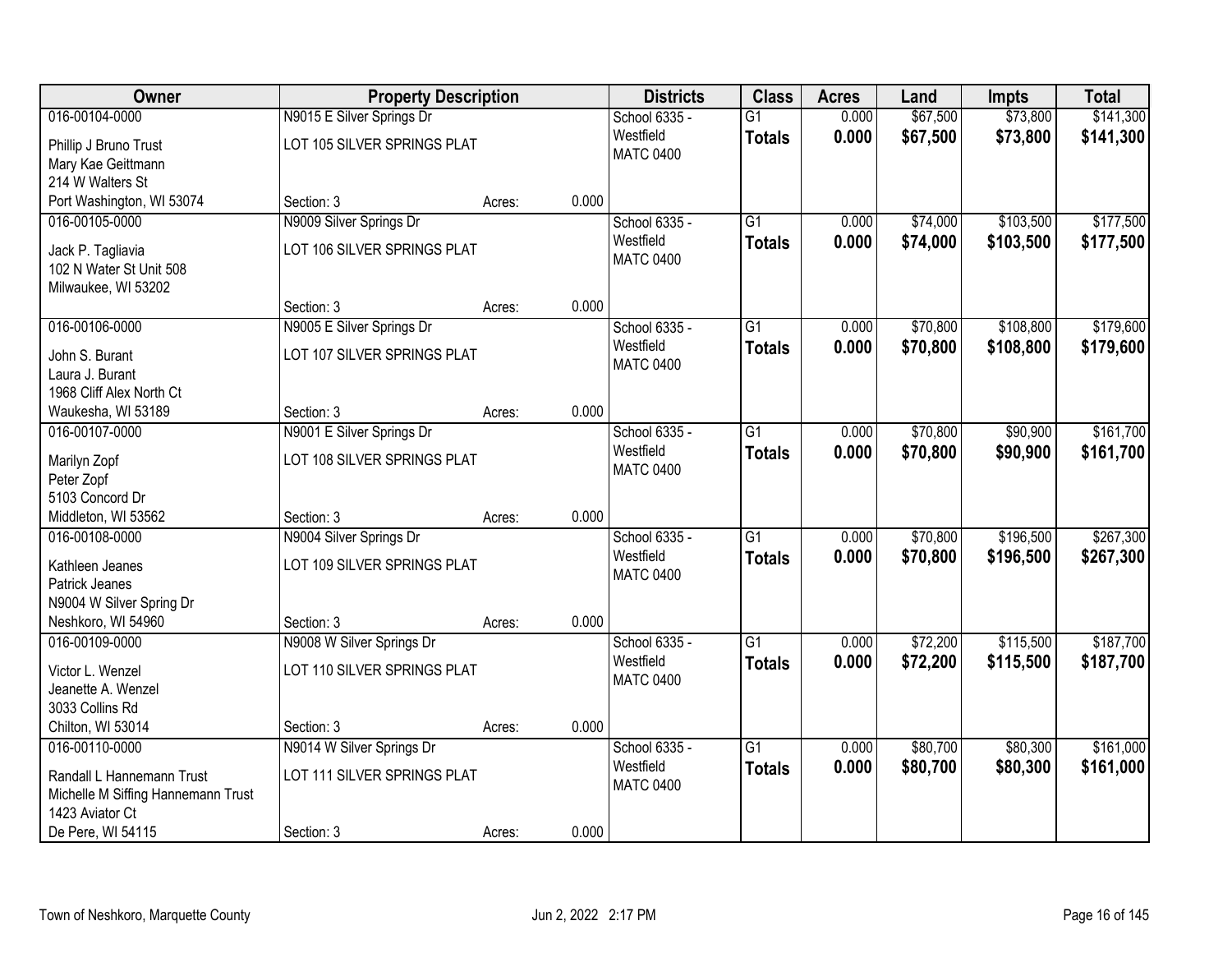| Owner                             |                             | <b>Property Description</b> |       | <b>Districts</b>              | <b>Class</b>    | <b>Acres</b> | Land     | Impts     | <b>Total</b> |
|-----------------------------------|-----------------------------|-----------------------------|-------|-------------------------------|-----------------|--------------|----------|-----------|--------------|
| 016-00111-0000                    | N9028 W Silver Springs Dr   |                             |       | School 6335 -                 | $\overline{G1}$ | 0.000        | \$68,300 | \$162,600 | \$230,900    |
| James Mc Afee                     | LOT 112 SILVER SPRINGS PLAT |                             |       | Westfield<br><b>MATC 0400</b> | <b>Totals</b>   | 0.000        | \$68,300 | \$162,600 | \$230,900    |
| N9028 W Silver Springs Dr         |                             |                             |       |                               |                 |              |          |           |              |
| Neshkoro, WI 54960                |                             |                             |       |                               |                 |              |          |           |              |
|                                   | Section: 3                  | Acres:                      | 0.000 |                               |                 |              |          |           |              |
| 016-00112-0000                    | N9032 W Silver Springs Dr   |                             |       | School 6335 -                 | $\overline{G1}$ | 0.000        | \$66,400 | \$70,100  | \$136,500    |
| Jerry Wyttenbach                  | LOT 113 SILVER SPRINGS PLAT |                             |       | Westfield<br><b>MATC 0400</b> | <b>Totals</b>   | 0.000        | \$66,400 | \$70,100  | \$136,500    |
| Sharon Wyttenbach                 |                             |                             |       |                               |                 |              |          |           |              |
| PO Box 244                        |                             |                             |       |                               |                 |              |          |           |              |
| Argyle, WI 53504                  | Section: 3                  | Acres:                      | 0.000 |                               |                 |              |          |           |              |
| 016-00113-0000                    | N9036 W Silver Springs Dr   |                             |       | School 6335 -                 | $\overline{G1}$ | 0.000        | \$65,300 | \$85,500  | \$150,800    |
| <b>Emily Holder</b>               | LOT 114 SILVER SPRINGS PLAT |                             |       | Westfield                     | <b>Totals</b>   | 0.000        | \$65,300 | \$85,500  | \$150,800    |
| Brenda Jennings                   |                             |                             |       | <b>MATC 0400</b>              |                 |              |          |           |              |
| 2018 E Washington Ave             |                             |                             |       |                               |                 |              |          |           |              |
| Madison, WI 53714                 | Section: 3                  | Acres:                      | 0.000 |                               |                 |              |          |           |              |
| 016-00114-0000                    | N9042 W Silver Springs Dr   |                             |       | School 6335 -                 | $\overline{G1}$ | 0.000        | \$58,800 | \$63,000  | \$121,800    |
| Kristine M. Grunewald             | LOT 115 SILVER SPRINGS PLAT |                             |       | Westfield                     | <b>Totals</b>   | 0.000        | \$58,800 | \$63,000  | \$121,800    |
| N5353 Ledgetop Dr                 |                             |                             |       | <b>MATC 0400</b>              |                 |              |          |           |              |
| Fond Du Lac, WI 54937             |                             |                             |       |                               |                 |              |          |           |              |
|                                   | Section: 3                  | Acres:                      | 0.000 |                               |                 |              |          |           |              |
| 016-00115-0000                    | N9046 W Silver Springs Dr   |                             |       | School 6335 -                 | $\overline{G1}$ | 0.000        | \$58,800 | \$94,000  | \$152,800    |
| James R. Klett                    | LOT 116 SILVER SPRINGS PLAT |                             |       | Westfield                     | <b>Totals</b>   | 0.000        | \$58,800 | \$94,000  | \$152,800    |
| Karen J. Klett                    |                             |                             |       | <b>MATC 0400</b>              |                 |              |          |           |              |
| 1950 Eileen Ct                    |                             |                             |       |                               |                 |              |          |           |              |
| Brookfield, WI 53005              | Section: 3                  | Acres:                      | 0.000 |                               |                 |              |          |           |              |
| 016-00116-0000                    | N9050 W Silver Springs Dr   |                             |       | School 6335 -                 | $\overline{G1}$ | 0.000        | \$63,100 | \$213,800 | \$276,900    |
|                                   |                             |                             |       | Westfield                     | <b>Totals</b>   | 0.000        | \$63,100 | \$213,800 | \$276,900    |
| Jack A. Dustin<br>Linda L. Dustin | LOT 117 SILVER SPRINGS PLAT |                             |       | <b>MATC 0400</b>              |                 |              |          |           |              |
| 404 E Parkview Ct                 |                             |                             |       |                               |                 |              |          |           |              |
| Arlington Heights, IL 60005       | Section: 3                  | Acres:                      | 0.000 |                               |                 |              |          |           |              |
| 016-00117-0000                    | N9102 Otter Ln              |                             |       | School 6335 -                 | $\overline{G1}$ | 0.000        | \$77,000 | \$87,500  | \$164,500    |
|                                   |                             |                             |       | Westfield                     | <b>Totals</b>   | 0.000        | \$77,000 | \$87,500  | \$164,500    |
| Linda L. Rhode                    | LOT 118 SILVER SPRINGS PLAT |                             |       | <b>MATC 0400</b>              |                 |              |          |           |              |
| 727 Warsaw St                     |                             |                             |       |                               |                 |              |          |           |              |
| Menasha, WI 54952                 | Section: 3                  |                             | 0.000 |                               |                 |              |          |           |              |
|                                   |                             | Acres:                      |       |                               |                 |              |          |           |              |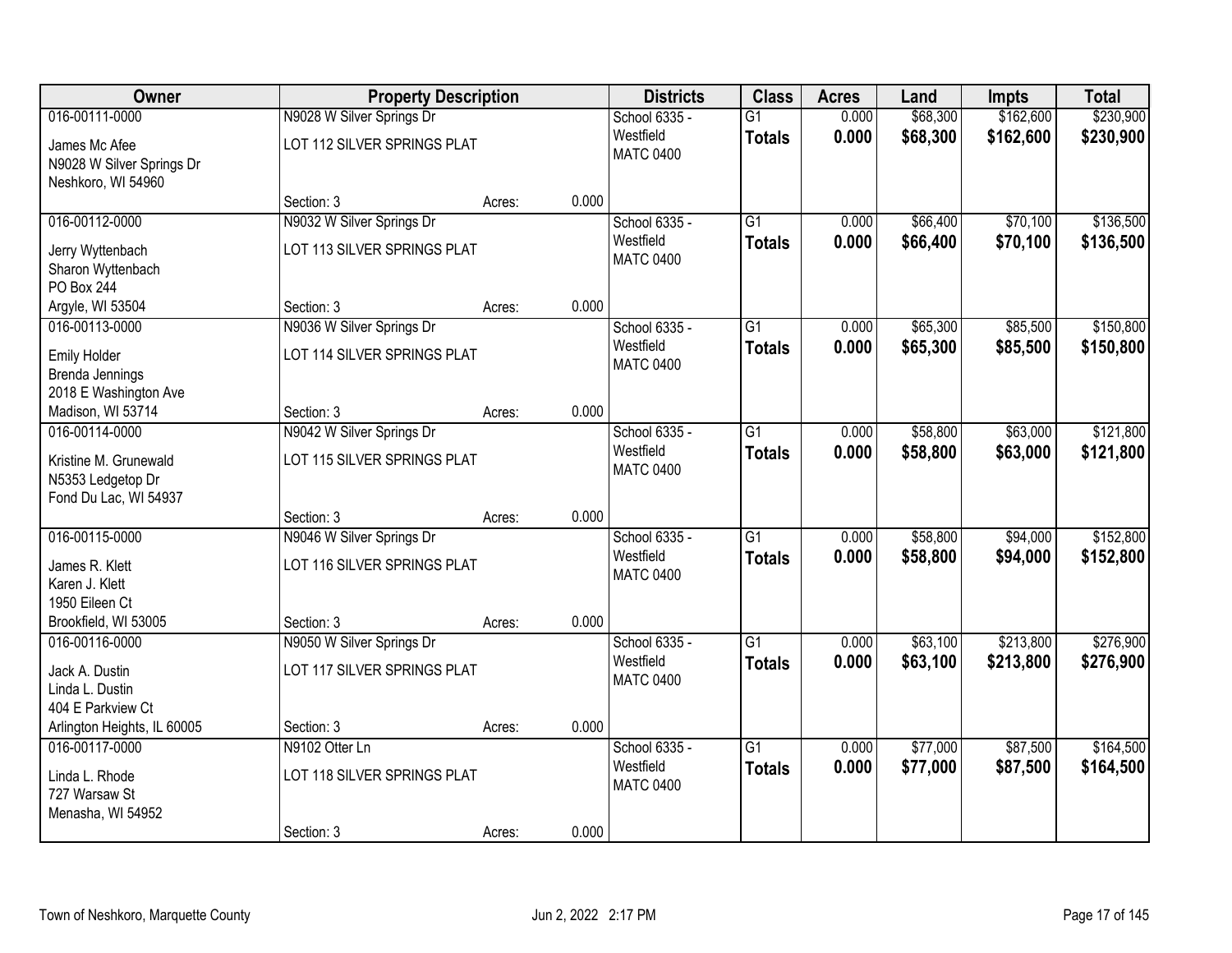| Owner                                                         | <b>Property Description</b> |        |       | <b>Districts</b>              | <b>Class</b>                     | <b>Acres</b>   | Land                 | <b>Impts</b>           | <b>Total</b>           |
|---------------------------------------------------------------|-----------------------------|--------|-------|-------------------------------|----------------------------------|----------------|----------------------|------------------------|------------------------|
| 016-00118-0000                                                | N9112 Otter Ln              |        |       | School 6335 -                 | G <sub>1</sub>                   | 0.000          | \$72,200             | \$68,500               | \$140,700              |
| Martinus Mesu Jr<br>12319 W Somerset Dr<br>Franklin, WI 53132 | LOT 119 SILVER SPRINGS PLAT |        |       | Westfield<br><b>MATC 0400</b> | <b>Totals</b>                    | 0.000          | \$72,200             | \$68,500               | \$140,700              |
|                                                               | Section: 3                  | Acres: | 0.000 |                               |                                  |                |                      |                        |                        |
| 016-00119-0000                                                | N9120 Otter Ln              |        |       | School 6335 -                 | $\overline{G1}$                  | 0.000          | \$67,500             | \$100,100              | \$167,600              |
| Matthew Pomplun et al<br>W875 State Rd 21<br>Berlin, WI 54923 | LOT 120 SILVER SPRINGS PLAT |        |       | Westfield<br><b>MATC 0400</b> | <b>Totals</b>                    | 0.000          | \$67,500             | \$100,100              | \$167,600              |
|                                                               | Section: 3                  | Acres: | 0.000 |                               |                                  |                |                      |                        |                        |
| 016-00120-0000                                                | N9128 Otter Ln              |        |       | School 6335 -                 | $\overline{G1}$                  | 0.000          | \$67,500             | \$120,000              | \$187,500              |
| Marcia Kartman<br>N9128 Otter Ln<br>Neshkoro, WI 54960        | LOT 121 SILVER SPRINGS PLAT |        |       | Westfield<br><b>MATC 0400</b> | <b>Totals</b>                    | 0.000          | \$67,500             | \$120,000              | \$187,500              |
|                                                               | Section: 3                  | Acres: | 0.000 |                               |                                  |                |                      |                        |                        |
| 016-00121-0000                                                | N9136 Otter Ln              |        |       | School 6335 -                 | $\overline{G1}$                  | 0.000          | \$67,500             | \$91,300               | \$158,800              |
| Michael A. Simonsen<br>N9136 Otter Ln<br>Neshkoro, WI 54960   | LOT 122 SILVER SPRINGS PLAT |        |       | Westfield<br><b>MATC 0400</b> | <b>Totals</b>                    | 0.000          | \$67,500             | \$91,300               | \$158,800              |
|                                                               | Section: 3                  | Acres: | 0.000 |                               |                                  |                |                      |                        |                        |
| 016-00122-0000                                                | N9144 Otter Ln              |        |       | School 6335 -<br>Westfield    | $\overline{G1}$<br><b>Totals</b> | 0.000<br>0.000 | \$67,500<br>\$67,500 | \$101,500<br>\$101,500 | \$169,000<br>\$169,000 |
| James M & Betty Jo Castner Jt Dec of<br>Trust                 | LOT 123 SILVER SPRINGS PLAT |        |       | <b>MATC 0400</b>              |                                  |                |                      |                        |                        |
| 2s189 Chillem Dr                                              |                             |        |       |                               |                                  |                |                      |                        |                        |
| Batavia, IL 60510                                             | Section: 3                  | Acres: | 0.000 |                               |                                  |                |                      |                        |                        |
| 016-00123-0000                                                | N9150 Otter Ln              |        |       | School 6335 -                 | $\overline{G1}$                  | 0.000          | \$67,500             | \$99,900               | \$167,400              |
| Gerald R. Lenhardt<br>N9150 Otter Ln<br>Neshkoro, WI 54960    | LOT 124 SILVER SPRINGS PLAT |        |       | Westfield<br><b>MATC 0400</b> | <b>Totals</b>                    | 0.000          | \$67,500             | \$99,900               | \$167,400              |
|                                                               | Section: 3                  | Acres: | 0.000 |                               |                                  |                |                      |                        |                        |
| 016-00124-0000                                                | N9164 Otter Ln              |        |       | School 6335 -                 | $\overline{G1}$                  | 0.000          | \$67,500             | \$124,000              | \$191,500              |
| Justin J. Ferguson<br>Tina A. Ferguson                        | LOT 125 SILVER SPRINGS PLAT |        |       | Westfield<br><b>MATC 0400</b> | <b>Totals</b>                    | 0.000          | \$67,500             | \$124,000              | \$191,500              |
| 2224 Hilldale Cir<br>Stoughton, WI 53589                      | Section: 3                  | Acres: | 0.000 |                               |                                  |                |                      |                        |                        |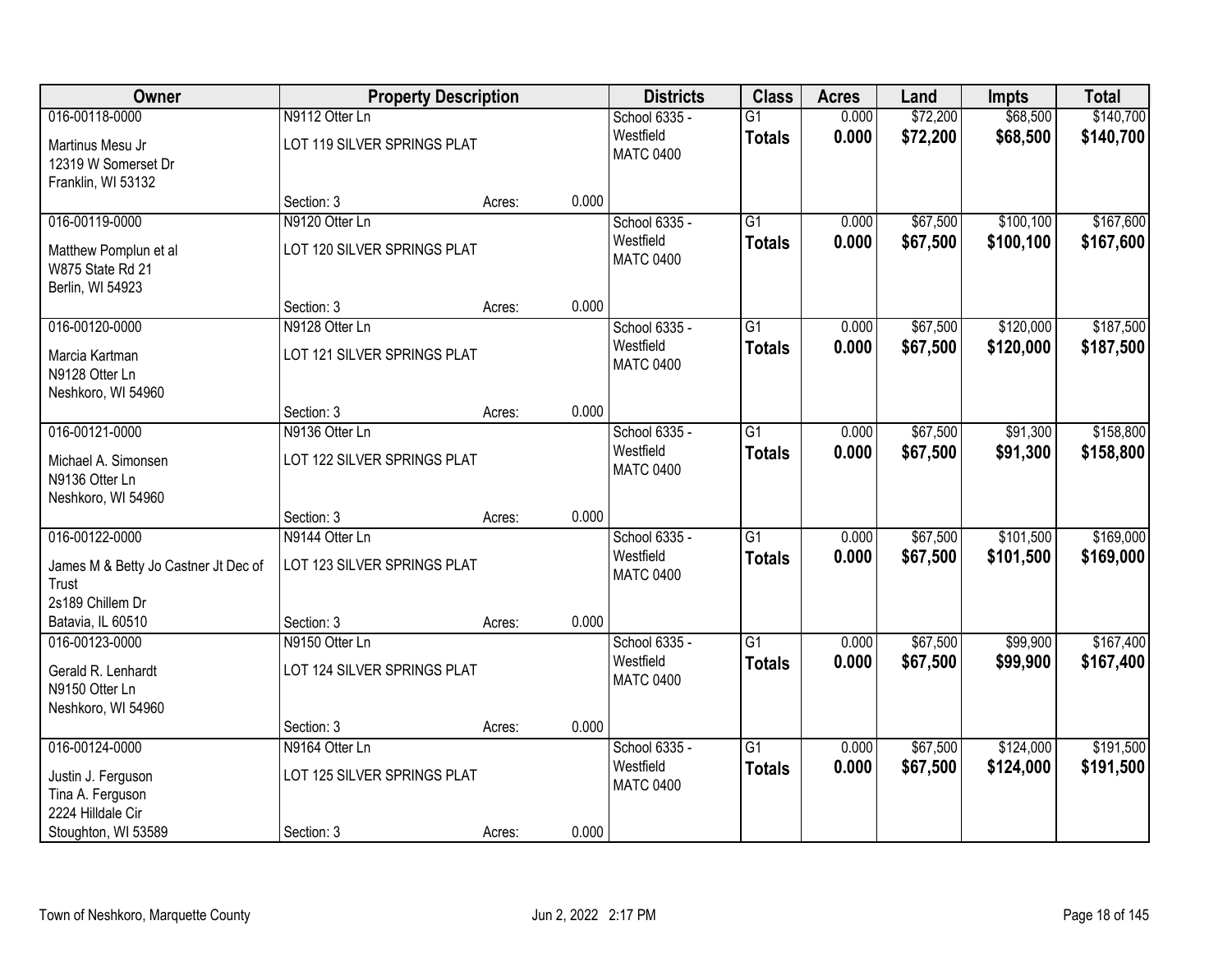| Owner                            | <b>Property Description</b> |        |       | <b>Districts</b> | <b>Class</b>    | <b>Acres</b> | Land     | <b>Impts</b> | <b>Total</b> |
|----------------------------------|-----------------------------|--------|-------|------------------|-----------------|--------------|----------|--------------|--------------|
| 016-00125-0000                   | N9170 Otter Ln              |        |       | School 6335 -    | $\overline{G1}$ | 0.000        | \$68,100 | \$135,600    | \$203,700    |
| Kirk C. Midtbo                   | LOT 126 SILVER SPRINGS PLAT |        |       | Westfield        | <b>Totals</b>   | 0.000        | \$68,100 | \$135,600    | \$203,700    |
| Cynthia M. Midtbo                |                             |        |       | <b>MATC 0400</b> |                 |              |          |              |              |
| 17970 Lisa Ln                    |                             |        |       |                  |                 |              |          |              |              |
| Brookfield, WI 53045             | Section: 3                  | Acres: | 0.000 |                  |                 |              |          |              |              |
| 016-00126-0000                   | N9184 Otter Ln              |        |       | School 6335 -    | $\overline{G1}$ | 0.000        | \$62,100 | \$88,000     | \$150,100    |
| Judith J Joerndt Survivor Trust  | LOT 127 SILVER SPRINGS PLAT |        |       | Westfield        | <b>Totals</b>   | 0.000        | \$62,100 | \$88,000     | \$150,100    |
| 6601 County Rd V                 |                             |        |       | <b>MATC 0400</b> |                 |              |          |              |              |
| Caledonia, WI 53108              |                             |        |       |                  |                 |              |          |              |              |
|                                  | Section: 3                  | Acres: | 0.000 |                  |                 |              |          |              |              |
| 016-00127-0000                   | N9190 Otter Ln              |        |       | School 6335 -    | $\overline{G1}$ | 0.000        | \$56,600 | \$71,900     | \$128,500    |
| James J. Dunn                    | LOT 128 SILVER SPRINGS PLAT |        |       | Westfield        | <b>Totals</b>   | 0.000        | \$56,600 | \$71,900     | \$128,500    |
| PO Box 126                       |                             |        |       | <b>MATC 0400</b> |                 |              |          |              |              |
| North Lake, WI 53064             |                             |        |       |                  |                 |              |          |              |              |
|                                  | Section: 3                  | Acres: | 0.000 |                  |                 |              |          |              |              |
| 016-00128-0000                   | N9198 Otter Ln              |        |       | School 6335 -    | $\overline{G1}$ | 0.000        | \$56,600 | \$173,900    | \$230,500    |
| Robert C. Multerer               | LOT 129 SILVER SPRINGS PLAT |        |       | Westfield        | <b>Totals</b>   | 0.000        | \$56,600 | \$173,900    | \$230,500    |
| Kathryn L. Multerer              |                             |        |       | <b>MATC 0400</b> |                 |              |          |              |              |
| 724 Marshall Ct                  |                             |        |       |                  |                 |              |          |              |              |
| West Bend, WI 53090              | Section: 3                  | Acres: | 0.000 |                  |                 |              |          |              |              |
| 016-00129-0000                   | N9206 Otter Ln              |        |       | School 6335 -    | $\overline{G1}$ | 0.000        | \$68,500 | \$156,500    | \$225,000    |
| William T. Boehnlein Jr.         | LOT 130 SILVER SPRINGS PLAT |        |       | Westfield        | <b>Totals</b>   | 0.000        | \$68,500 | \$156,500    | \$225,000    |
| Barbara L. Boehnlein             |                             |        |       | <b>MATC 0400</b> |                 |              |          |              |              |
| N9206 Otter Ln                   |                             |        |       |                  |                 |              |          |              |              |
| Neshkoro, WI 54960-8905          | Section: 3                  | Acres: | 0.000 |                  |                 |              |          |              |              |
| 016-00130-0000                   | N9212 Otter Ln              |        |       | School 6335 -    | $\overline{G1}$ | 0.000        | \$70,400 | \$128,500    | \$198,900    |
| Rondi S. Braun                   | LOT 131 SILVER SPRINGS PLAT |        |       | Westfield        | <b>Totals</b>   | 0.000        | \$70,400 | \$128,500    | \$198,900    |
| Raymond V. Braun                 |                             |        |       | <b>MATC 0400</b> |                 |              |          |              |              |
| N9212 Otter Ln                   |                             |        |       |                  |                 |              |          |              |              |
| Neshkoro, WI 54960               | Section: 3                  | Acres: | 0.000 |                  |                 |              |          |              |              |
| 016-00131-0000                   | N9218 Otter Ln              |        |       | School 6335 -    | $\overline{G1}$ | 0.000        | \$68,700 | \$128,100    | \$196,800    |
| Lisa K. Jannsen Trustees         | LOT 132 SILVER SPRINGS PLAT |        |       | Westfield        | <b>Totals</b>   | 0.000        | \$68,700 | \$128,100    | \$196,800    |
| Terrill M & Lisa K Jannsen Trust |                             |        |       | <b>MATC 0400</b> |                 |              |          |              |              |
| W260 N2866 Steeplechase Dr       |                             |        |       |                  |                 |              |          |              |              |
| Pewaukee, WI 53072               | Section: 3                  | Acres: | 0.000 |                  |                 |              |          |              |              |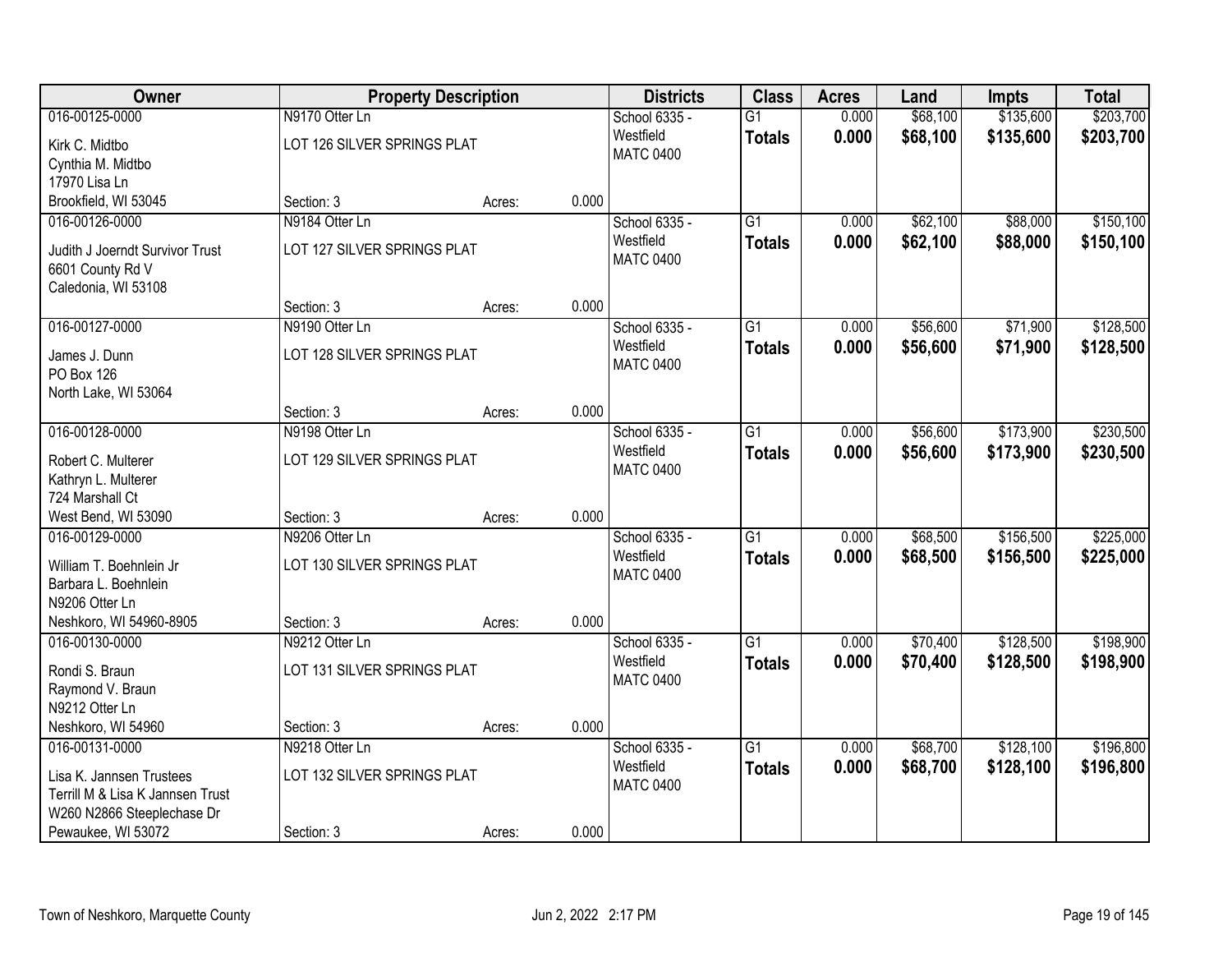| Owner                                                            | <b>Property Description</b> |                 | <b>Districts</b> | <b>Class</b>    | <b>Acres</b> | Land     | Impts     | <b>Total</b> |
|------------------------------------------------------------------|-----------------------------|-----------------|------------------|-----------------|--------------|----------|-----------|--------------|
| 016-00132-0000                                                   | N9222 Otter Ln              |                 | School 6335 -    | $\overline{G1}$ | 0.000        | \$62,100 | \$148,300 | \$210,400    |
| Anthony F. Mainiero                                              | LOT 133 SILVER SPRINGS PLAT |                 | Westfield        | <b>Totals</b>   | 0.000        | \$62,100 | \$148,300 | \$210,400    |
| Audrie L. Mainiero                                               |                             |                 | <b>MATC 0400</b> |                 |              |          |           |              |
| N9222 Otter Ln                                                   |                             |                 |                  |                 |              |          |           |              |
| Neshkoro, WI 54960                                               | Section: 3                  | 0.000<br>Acres: |                  |                 |              |          |           |              |
| 016-00133-0000                                                   | N9219 Otter Ln              |                 | School 6335 -    | $\overline{G1}$ | 0.000        | \$70,000 | \$103,100 | \$173,100    |
| Michael F. Fisher                                                | LOT 134 SILVER SPRINGS PLAT |                 | Westfield        | <b>Totals</b>   | 0.000        | \$70,000 | \$103,100 | \$173,100    |
| Tammy L. Fisher                                                  |                             |                 | <b>MATC 0400</b> |                 |              |          |           |              |
| 1405 Meadowbreeze Cir                                            |                             |                 |                  |                 |              |          |           |              |
| Neenah, WI 54956                                                 | Section: 3                  | 0.000<br>Acres: |                  |                 |              |          |           |              |
| 016-00134-0000                                                   | N9217 Otter Ln              |                 | School 6335 -    | G1              | 0.000        | \$71,000 | \$115,000 | \$186,000    |
| Gerald A. Steinke                                                | LOT 135 SILVER SPRINGS PLAT |                 | Westfield        | <b>Totals</b>   | 0.000        | \$71,000 | \$115,000 | \$186,000    |
| Jeffrey G. Steinke                                               |                             |                 | <b>MATC 0400</b> |                 |              |          |           |              |
| 1168 Rolling Ln                                                  |                             |                 |                  |                 |              |          |           |              |
| Lake Geneva, WI 53147                                            | Section: 3                  | 0.000<br>Acres: |                  |                 |              |          |           |              |
| 016-00135-0000                                                   | N9213 Otter Ln              |                 | School 6335 -    | $\overline{G1}$ | 0.000        | \$56,000 | \$96,500  | \$152,500    |
|                                                                  |                             |                 | Westfield        | <b>Totals</b>   | 0.000        | \$56,000 | \$96,500  | \$152,500    |
| Steven J & Sharon A Manlick Rev Trust<br>W253 N5004 Mc Kerrow Dr | LOT 136 SILVER SPRINGS PLAT |                 | <b>MATC 0400</b> |                 |              |          |           |              |
| Pewaukee, WI 53072                                               |                             |                 |                  |                 |              |          |           |              |
|                                                                  | Section: 3                  | 0.000<br>Acres: |                  |                 |              |          |           |              |
| 016-00136-0000                                                   | N9205 Otter Ln              |                 | School 6335 -    | $\overline{G1}$ | 0.000        | \$56,600 | \$80,000  | \$136,600    |
|                                                                  |                             |                 | Westfield        | <b>Totals</b>   | 0.000        | \$56,600 | \$80,000  | \$136,600    |
| Jerry A. Pulvermacher                                            | LOT 137 SILVER SPRINGS PLAT |                 | <b>MATC 0400</b> |                 |              |          |           |              |
| Debra A. Pulvermacher                                            |                             |                 |                  |                 |              |          |           |              |
| 59 Carnoustie Rd Apt 294<br>Hilton Head Island, SC 29928         | Section: 3                  | 0.000           |                  |                 |              |          |           |              |
| 016-00137-0000                                                   | N9197 Otter Ln              | Acres:          | School 6335 -    | $\overline{G1}$ | 0.000        | \$56,600 | \$101,800 | \$158,400    |
|                                                                  |                             |                 | Westfield        | <b>Totals</b>   | 0.000        | \$56,600 | \$101,800 | \$158,400    |
| Janice C. Engelhardt Trustees                                    | LOT 138 SILVER SPRINGS PLAT |                 | <b>MATC 0400</b> |                 |              |          |           |              |
| David L & Janice C Engelhardt Rev                                |                             |                 |                  |                 |              |          |           |              |
| Trust                                                            |                             |                 |                  |                 |              |          |           |              |
| 13347 W Nicolet Dr                                               | Section: 4                  | 0.000<br>Acres: |                  |                 |              |          |           |              |
| New Berlin, WI 53151<br>016-00138-0000                           | N9189 Otter Ln              |                 | School 6335 -    | $\overline{G1}$ | 0.000        | \$56,600 | \$49,000  | \$105,600    |
|                                                                  |                             |                 | Westfield        |                 | 0.000        |          |           |              |
| <b>Epstein Living Trust</b>                                      | LOT 139 SILVER SPRINGS PLAT |                 | <b>MATC 0400</b> | <b>Totals</b>   |              | \$56,600 | \$49,000  | \$105,600    |
| 3463 Whytecliff Way                                              |                             |                 |                  |                 |              |          |           |              |
| Sun Prairie, WI 53590                                            |                             |                 |                  |                 |              |          |           |              |
|                                                                  | Section: 3                  | 0.000<br>Acres: |                  |                 |              |          |           |              |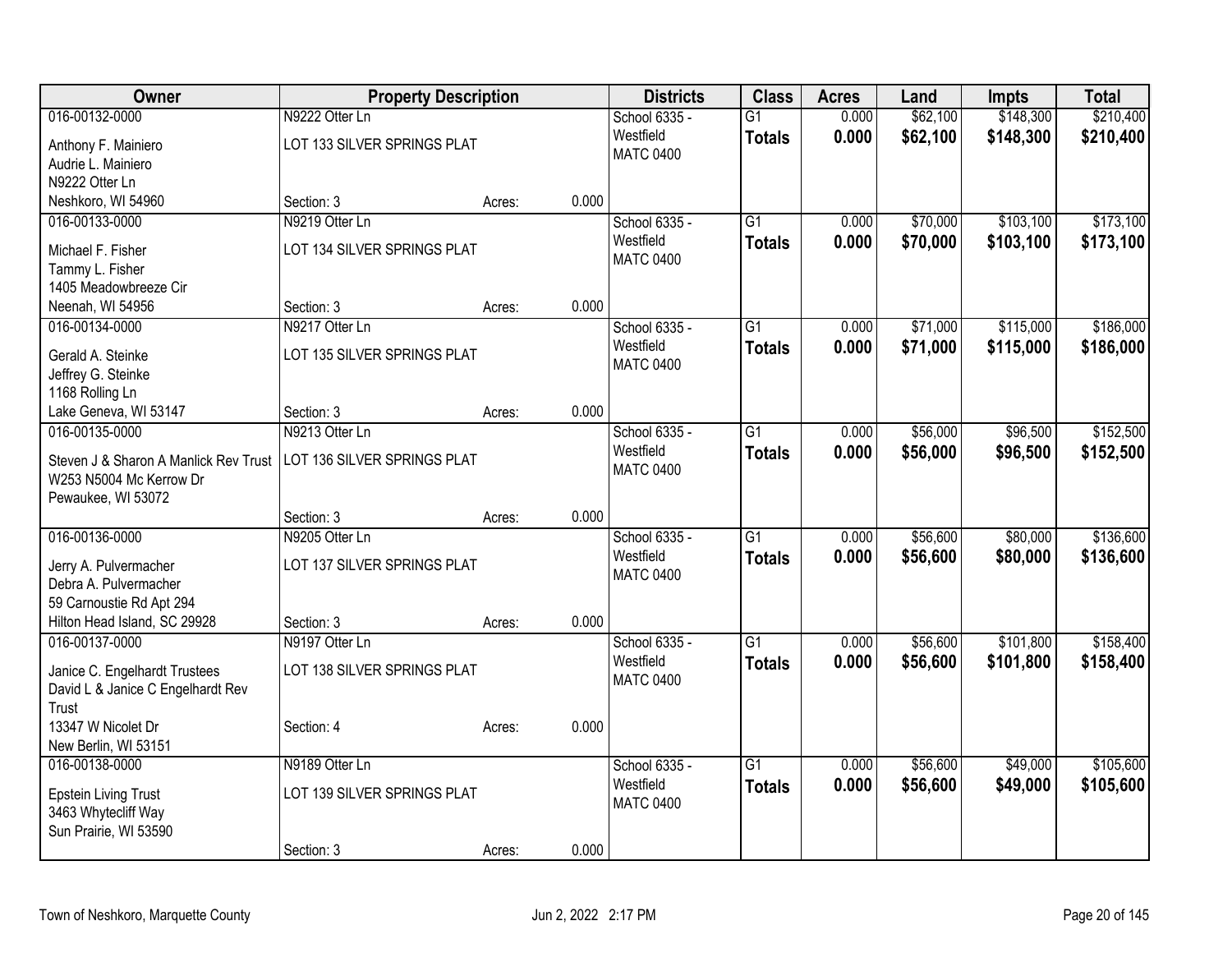| Owner                                        |                             | <b>Property Description</b> |       | <b>Districts</b>              | <b>Class</b>    | <b>Acres</b> | Land     | <b>Impts</b> | <b>Total</b> |
|----------------------------------------------|-----------------------------|-----------------------------|-------|-------------------------------|-----------------|--------------|----------|--------------|--------------|
| 016-00139-0000                               | N9183 Otter Ln              |                             |       | School 6335 -                 | $\overline{G1}$ | 0.000        | \$56,600 | \$54,200     | \$110,800    |
| Lawrence A Soltis Rev Trust<br>1203 Manor Dr | LOT 140 SILVER SPRINGS PLAT |                             |       | Westfield<br><b>MATC 0400</b> | <b>Totals</b>   | 0.000        | \$56,600 | \$54,200     | \$110,800    |
| Mt Horeb, WI 53572                           |                             |                             |       |                               |                 |              |          |              |              |
|                                              | Section: 4                  | Acres:                      | 0.000 |                               |                 |              |          |              |              |
| 016-00140-0000                               | N9175 Otter Ln              |                             |       | School 6335 -                 | $\overline{G1}$ | 0.000        | \$65,300 | \$165,500    | \$230,800    |
| Robert J. Hanson                             | LOT 141 SILVER SPRINGS PLAT |                             |       | Westfield                     | <b>Totals</b>   | 0.000        | \$65,300 | \$165,500    | \$230,800    |
| Charlotte Hanson                             |                             |                             |       | <b>MATC 0400</b>              |                 |              |          |              |              |
| N9175 Otter Ln                               |                             |                             |       |                               |                 |              |          |              |              |
| Neshkoro, WI 54960                           | Section: 3                  | Acres:                      | 0.000 |                               |                 |              |          |              |              |
| 016-00141-0000                               | N9169 Otter Ln              |                             |       | School 6335 -                 | $\overline{G1}$ | 0.000        | \$70,200 | \$152,800    | \$223,000    |
| Kevin A. Kratz                               | LOT 142 SILVER SPRINGS PLAT |                             |       | Westfield                     | <b>Totals</b>   | 0.000        | \$70,200 | \$152,800    | \$223,000    |
| Barbara A. Kratz                             |                             |                             |       | <b>MATC 0400</b>              |                 |              |          |              |              |
| 1531 Tall Grass Cir                          |                             |                             |       |                               |                 |              |          |              |              |
| Waukesha, WI 53188                           | Section: 3                  | Acres:                      | 0.000 |                               |                 |              |          |              |              |
| 016-00142-0000                               | N9163 Otter Ln              |                             |       | School 6335 -                 | G1              | 0.000        | \$64,200 | \$252,000    | \$316,200    |
| Thomas V. Peterson                           | LOT 143 SILVER SPRINGS PLAT |                             |       | Westfield                     | <b>Totals</b>   | 0.000        | \$64,200 | \$252,000    | \$316,200    |
| Deborah E. Peterson                          |                             |                             |       | <b>MATC 0400</b>              |                 |              |          |              |              |
| N9163 Otter Ln                               |                             |                             |       |                               |                 |              |          |              |              |
| Neshkoro, WI 54960                           | Section: 3                  | Acres:                      | 0.000 |                               |                 |              |          |              |              |
| 016-00143-0000                               | N9155 Otter Ln              |                             |       | School 6335 -                 | $\overline{G1}$ | 0.000        | \$57,700 | \$76,400     | \$134,100    |
|                                              |                             |                             |       | Westfield                     | <b>Totals</b>   | 0.000        | \$57,700 | \$76,400     | \$134,100    |
| Ardene Hadel                                 | LOT 144 SILVER SPRINGS PLAT |                             |       | <b>MATC 0400</b>              |                 |              |          |              |              |
| N9155 Otter Ln                               |                             |                             |       |                               |                 |              |          |              |              |
| Neshkoro, WI 54960                           | Section: 3                  |                             | 0.000 |                               |                 |              |          |              |              |
| 016-00144-0000                               | N9149 Otter Ln              | Acres:                      |       | School 6335 -                 | $\overline{G1}$ | 0.000        | \$56,600 | \$123,600    | \$180,200    |
|                                              |                             |                             |       | Westfield                     |                 | 0.000        | \$56,600 | \$123,600    | \$180,200    |
| James M. Bonney                              | LOT 145 SILVER SPRINGS PLAT |                             |       | <b>MATC 0400</b>              | <b>Totals</b>   |              |          |              |              |
| Nancy Jo Bonney                              |                             |                             |       |                               |                 |              |          |              |              |
| 10146 S 124th St                             |                             |                             |       |                               |                 |              |          |              |              |
| Franklin, WI 53132                           | Section: 3                  | Acres:                      | 0.000 |                               |                 |              |          |              |              |
| 016-00145-0000                               | N9139 Otter Ln              |                             |       | School 6335 -                 | $\overline{G1}$ | 0.000        | \$56,600 | \$137,400    | \$194,000    |
| Sharon Bennett Loving Trust                  | LOT 146 SILVER SPRINGS PLAT |                             |       | Westfield                     | <b>Totals</b>   | 0.000        | \$56,600 | \$137,400    | \$194,000    |
| N9139 Otter Ln                               |                             |                             |       | <b>MATC 0400</b>              |                 |              |          |              |              |
| Neshkoro, WI 54960-8904                      |                             |                             |       |                               |                 |              |          |              |              |
|                                              | Section: 3                  | Acres:                      | 0.000 |                               |                 |              |          |              |              |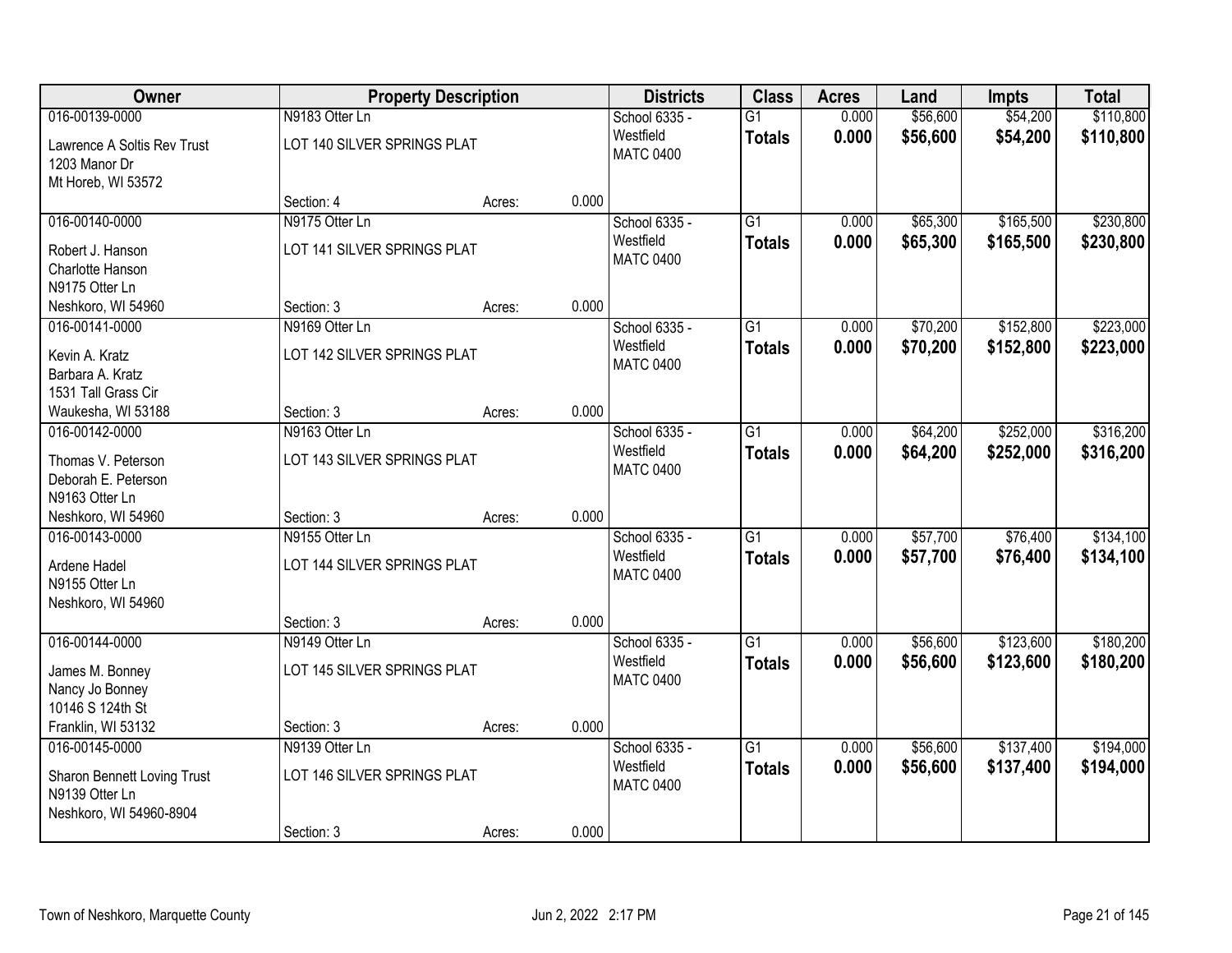| Owner                                                      | <b>Property Description</b> |                 | <b>Districts</b> | <b>Class</b>    | <b>Acres</b> | Land     | <b>Impts</b> | <b>Total</b> |
|------------------------------------------------------------|-----------------------------|-----------------|------------------|-----------------|--------------|----------|--------------|--------------|
| 016-00146-0000                                             | N9129 Otter Ln              |                 | School 6335 -    | $\overline{G1}$ | 0.000        | \$56,600 | \$68,200     | \$124,800    |
| David A. Mc Kinney                                         | LOT 147 SILVER SPRINGS PLAT |                 | Westfield        | <b>Totals</b>   | 0.000        | \$56,600 | \$68,200     | \$124,800    |
| Lisa A. Mc Kinney                                          |                             |                 | <b>MATC 0400</b> |                 |              |          |              |              |
| 1551 Georgia St                                            |                             |                 |                  |                 |              |          |              |              |
| Oshkosh, WI 54902                                          | Section: 3                  | 0.000<br>Acres: |                  |                 |              |          |              |              |
| 016-00147-0000                                             | N9121 Otter Ln              |                 | School 6335 -    | $\overline{G1}$ | 0.000        | \$55,500 | \$126,500    | \$182,000    |
|                                                            | LOT 148 SILVER SPRINGS PLAT |                 | Westfield        | <b>Totals</b>   | 0.000        | \$55,500 | \$126,500    | \$182,000    |
| Melvin L & Donna J Rutlin Living Trust<br>14560 W Park Ave |                             |                 | <b>MATC 0400</b> |                 |              |          |              |              |
| New Berlin, WI 53151                                       |                             |                 |                  |                 |              |          |              |              |
|                                                            | Section: 3                  | 0.000<br>Acres: |                  |                 |              |          |              |              |
| 016-00148-0000                                             | N9113 Otter Ln              |                 | School 6335 -    | G1              | 0.000        | \$53,800 | \$123,300    | \$177,100    |
|                                                            |                             |                 | Westfield        | <b>Totals</b>   | 0.000        | \$53,800 | \$123,300    | \$177,100    |
| James E. Erlauer                                           | LOT 149 SILVER SPRINGS PLAT |                 | <b>MATC 0400</b> |                 |              |          |              |              |
| Ann C. Erlauer                                             |                             |                 |                  |                 |              |          |              |              |
| W74 N735 Spruce Ave                                        |                             |                 |                  |                 |              |          |              |              |
| Cedarburg, WI 53012                                        | Section: 3                  | 0.000<br>Acres: |                  |                 |              |          |              |              |
| 016-00149-0000                                             | N9101 Otter Ln              |                 | School 6335 -    | G1              | 0.000        | \$57,700 | \$109,000    | \$166,700    |
| Donald N. Behnke                                           | LOT 150 SILVER SPRINGS PLAT |                 | Westfield        | <b>Totals</b>   | 0.000        | \$57,700 | \$109,000    | \$166,700    |
| Judith A. Behnke                                           |                             |                 | <b>MATC 0400</b> |                 |              |          |              |              |
| N9101 Otter Ln                                             |                             |                 |                  |                 |              |          |              |              |
| Neshkoro, WI 54960                                         | Section: 3                  | 0.000<br>Acres: |                  |                 |              |          |              |              |
| 016-00150-0000                                             | N9056 W Silver Springs Dr   |                 | School 6335 -    | $\overline{G1}$ | 0.000        | \$66,400 | \$54,000     | \$120,400    |
| Leslie J. Babcock                                          | LOT 151 SILVER SPRINGS PLAT |                 | Westfield        | <b>Totals</b>   | 0.000        | \$66,400 | \$54,000     | \$120,400    |
| 4243 S Pennsylvania Ave                                    |                             |                 | <b>MATC 0400</b> |                 |              |          |              |              |
| St Francis, WI 53207                                       |                             |                 |                  |                 |              |          |              |              |
|                                                            | Section: 4                  | 0.000<br>Acres: |                  |                 |              |          |              |              |
| 016-00151-0000                                             | N9060 W Silver Springs Dr   |                 | School 6335 -    | $\overline{G1}$ | 0.000        | \$68,300 | \$67,700     | \$136,000    |
|                                                            |                             |                 | Westfield        | <b>Totals</b>   | 0.000        | \$68,300 | \$67,700     | \$136,000    |
| Roger A. Johnson                                           | LOT 152 SILVER SPRINGS PLAT |                 | <b>MATC 0400</b> |                 |              |          |              |              |
| Carol J. Johnson                                           |                             |                 |                  |                 |              |          |              |              |
| 848 Church Ave                                             |                             |                 |                  |                 |              |          |              |              |
| Nekoosa, WI 54457                                          | Section: 4                  | 0.000<br>Acres: |                  |                 |              |          |              |              |
| 016-00152-0000                                             | N9100 W Silver Springs Dr   |                 | School 6335 -    | $\overline{G1}$ | 0.000        | \$70,600 | \$88,000     | \$158,600    |
| Joseph F. Kohlhapp                                         | LOT 153 SILVER SPRINGS PLAT |                 | Westfield        | <b>Totals</b>   | 0.000        | \$70,600 | \$88,000     | \$158,600    |
| Laurie J. Kohlhapp                                         |                             |                 | <b>MATC 0400</b> |                 |              |          |              |              |
| W176 S7774 Kristin Dr                                      |                             |                 |                  |                 |              |          |              |              |
| Muskego, WI 53150                                          | Section: 4                  | 0.000<br>Acres: |                  |                 |              |          |              |              |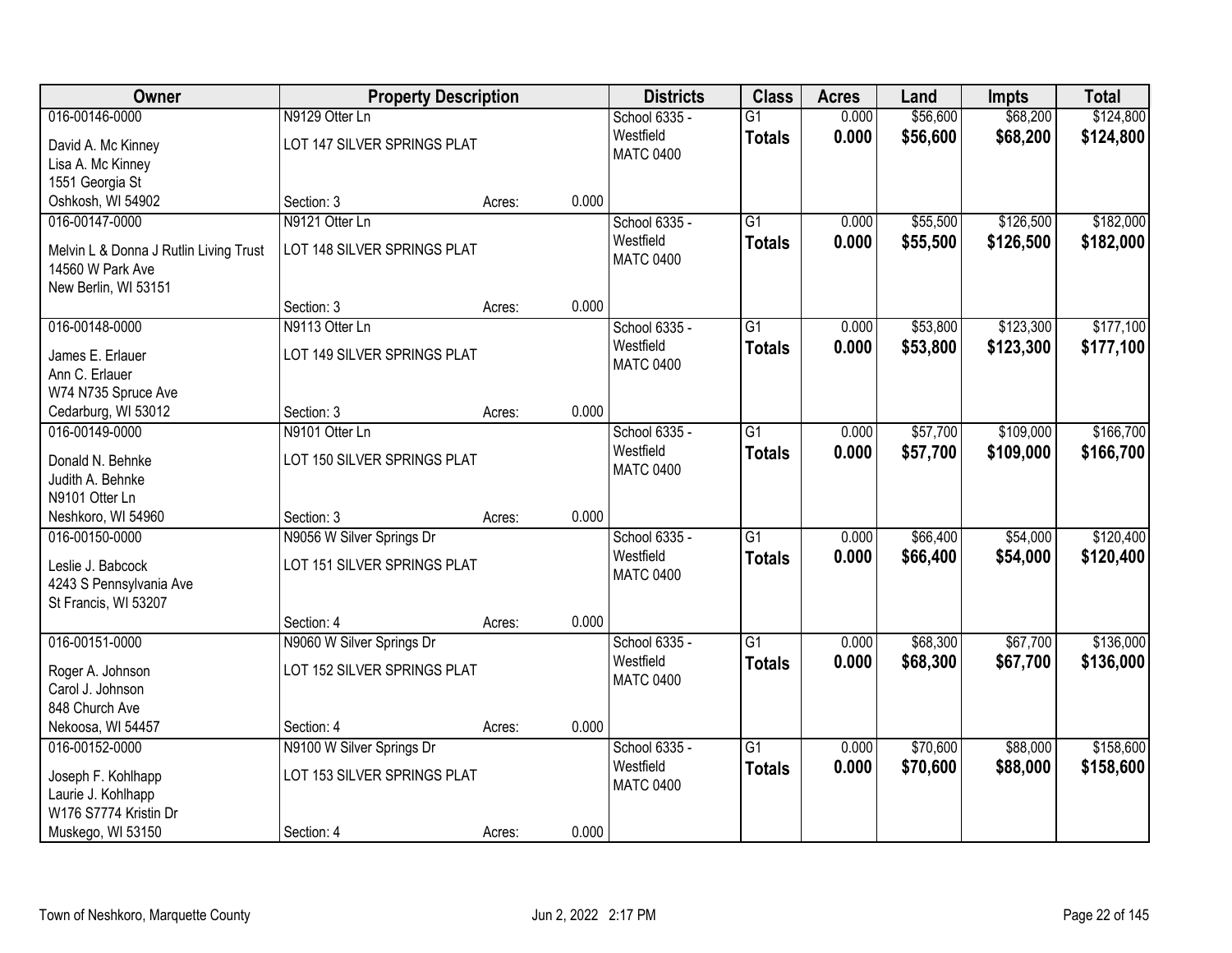| Owner                                                                                 | <b>Property Description</b>               |        |       | <b>Districts</b>              | <b>Class</b>    | <b>Acres</b> | Land     | <b>Impts</b> | <b>Total</b> |
|---------------------------------------------------------------------------------------|-------------------------------------------|--------|-------|-------------------------------|-----------------|--------------|----------|--------------|--------------|
| 016-00153-0000                                                                        | N9114 Red Fox Ln                          |        |       | School 6335 -                 | $\overline{G1}$ | 0.000        | \$69,100 | \$60,300     | \$129,400    |
| Richard M & Ruth E Taylor Trust<br>N9114 Red Fox Ln<br>Neshkoro, WI 54960             | LOT 154 SILVER SPRINGS PLAT               |        |       | Westfield<br><b>MATC 0400</b> | <b>Totals</b>   | 0.000        | \$69,100 | \$60,300     | \$129,400    |
|                                                                                       | Section: 4                                | Acres: | 0.000 |                               |                 |              |          |              |              |
| 016-00154-0000                                                                        | N9122 Red Fox Ln                          |        |       | School 6335 -                 | $\overline{G1}$ | 0.000        | \$57,700 | \$97,000     | \$154,700    |
| Nathan J. Knight<br>N9122 Red Fox Ln<br>Neshkoro, WI 54960                            | LOT 155 SILVER SPRINGS PLAT               |        |       | Westfield<br><b>MATC 0400</b> | <b>Totals</b>   | 0.000        | \$57,700 | \$97,000     | \$154,700    |
|                                                                                       | Section: 4                                | Acres: | 0.000 |                               |                 |              |          |              |              |
| 016-00155-0000                                                                        | N9134 Red Fox Ln                          |        |       | School 6335 -                 | $\overline{G1}$ | 0.000        | \$61,000 | \$59,700     | \$120,700    |
| Carol J. Joseph Trustees<br>Thomas & Carol Joseph Rev Trust<br>4490 Harbor Village Dr | LOT 156 SILVER SPRINGS PLAT               |        |       | Westfield<br><b>MATC 0400</b> | <b>Totals</b>   | 0.000        | \$61,000 | \$59,700     | \$120,700    |
| Omro, WI 54963                                                                        | Section: 4                                | Acres: | 0.000 |                               |                 |              |          |              |              |
| 016-00156-0000                                                                        | N9140 Red Fox Ln                          |        |       | School 6335 -                 | $\overline{G1}$ | 0.000        | \$66,400 | \$63,300     | \$129,700    |
| James R. Emerich<br>Patricia A. Emerich<br>W569 County Rd E                           | LOT 157 SILVER SPRINGS PLAT               |        |       | Westfield<br><b>MATC 0400</b> | <b>Totals</b>   | 0.000        | \$66,400 | \$63,300     | \$129,700    |
| Neshkoro, WI 54960                                                                    | Section: 4                                | Acres: | 0.000 |                               |                 |              |          |              |              |
| 016-00157-0000                                                                        | N9148 Red Fox Ln                          |        |       | School 6335 -                 | $\overline{G1}$ | 0.000        | \$78,900 | \$100,500    | \$179,400    |
| Thomas J. Kozelek<br>Kathleen Kozelek<br>N9148 Red Fox Ln<br>Neshkoro, WI 54960       | LOT 158 SILVER SPRINGS PLAT<br>Section: 4 |        | 0.000 | Westfield<br><b>MATC 0400</b> | <b>Totals</b>   | 0.000        | \$78,900 | \$100,500    | \$179,400    |
| 016-00158-0000                                                                        | N9152 Red Fox Ln                          | Acres: |       | School 6335 -                 | $\overline{G1}$ | 0.000        | \$69,800 | \$79,500     | \$149,300    |
| Richard F. Cooper<br>434 Emmer St<br>Mayville, WI 53050                               | LOT 159 SILVER SPRINGS PLAT               |        |       | Westfield<br><b>MATC 0400</b> | <b>Totals</b>   | 0.000        | \$69,800 | \$79,500     | \$149,300    |
|                                                                                       | Section: 4                                | Acres: | 0.000 |                               |                 |              |          |              |              |
| 016-00159-0000                                                                        | N9157 Red Fox Ln                          |        |       | School 6335 -                 | $\overline{G1}$ | 0.000        | \$79,500 | \$68,500     | \$148,000    |
| John Michalak et al<br>N9157 Red Fox Ln<br>Neshkoro, WI 54960                         | LOT 160 SILVER SPRINGS PLAT               |        |       | Westfield<br><b>MATC 0400</b> | <b>Totals</b>   | 0.000        | \$79,500 | \$68,500     | \$148,000    |
|                                                                                       | Section: 4                                | Acres: | 0.000 |                               |                 |              |          |              |              |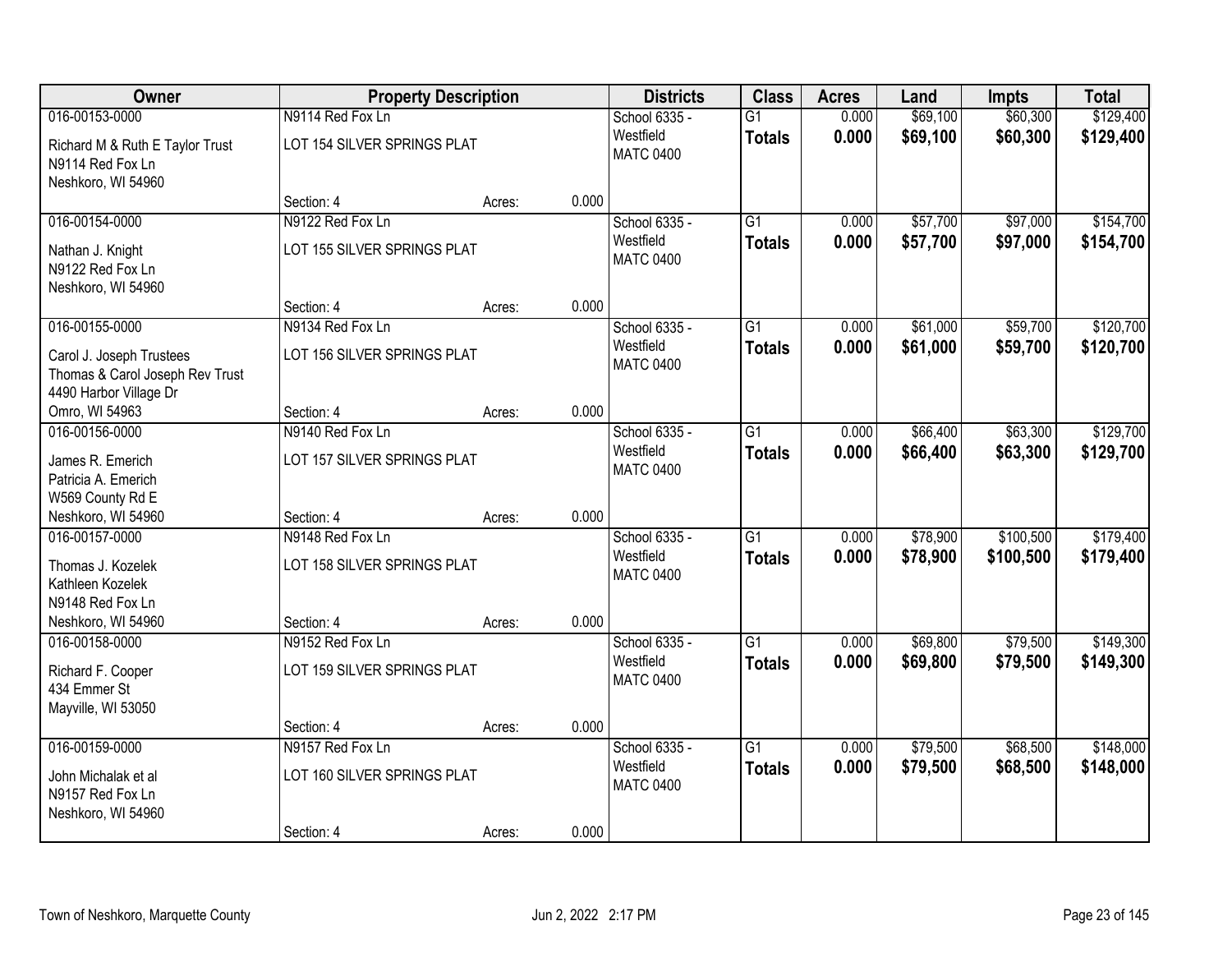| Owner                                        |                                | <b>Property Description</b> |       | <b>Districts</b> | <b>Class</b>    | <b>Acres</b> | Land     | Impts     | <b>Total</b> |
|----------------------------------------------|--------------------------------|-----------------------------|-------|------------------|-----------------|--------------|----------|-----------|--------------|
| 016-00160-0000                               | N9153 Red Fox Ln               |                             |       | School 6335 -    | $\overline{G1}$ | 0.000        | \$77,600 | \$110,000 | \$187,600    |
| Bernard M. Lasiewicz                         | LOT 161 SILVER SPRINGS PLAT    |                             |       | Westfield        | <b>Totals</b>   | 0.000        | \$77,600 | \$110,000 | \$187,600    |
| Rita M. Lasiewicz                            |                                |                             |       | <b>MATC 0400</b> |                 |              |          |           |              |
| 5638 N Miltimore Ave                         |                                |                             |       |                  |                 |              |          |           |              |
| Chicago, IL 60646-6312                       | Section: 4                     | Acres:                      | 0.000 |                  |                 |              |          |           |              |
| 016-00161-0000                               | N9149 Red Fox Ln               |                             |       | School 6335 -    | $\overline{G1}$ | 0.000        | \$68,900 | \$150,500 | \$219,400    |
| Russell J. Beebe                             | LOT 162 SILVER SPRINGS PLAT    |                             |       | Westfield        | <b>Totals</b>   | 0.000        | \$68,900 | \$150,500 | \$219,400    |
| Erlinda Beebe                                |                                |                             |       | <b>MATC 0400</b> |                 |              |          |           |              |
| N9149 Red Fox Ln                             |                                |                             |       |                  |                 |              |          |           |              |
| Neshkoro, WI 54960                           | Section: 4                     | Acres:                      | 0.000 |                  |                 |              |          |           |              |
| 016-00162-0000                               | N9143 Red Fox Ln               |                             |       | School 6335 -    | $\overline{G1}$ | 0.000        | \$67,900 | \$50,000  | \$117,900    |
| Dennis L. Edwards                            | LOT 163 SILVER SPRINGS PLAT    |                             |       | Westfield        | <b>Totals</b>   | 0.000        | \$67,900 | \$50,000  | \$117,900    |
| Beverly M. Edwards                           |                                |                             |       | <b>MATC 0400</b> |                 |              |          |           |              |
| 90 Fox Fire Dr                               |                                |                             |       |                  |                 |              |          |           |              |
| Oshkosh, WI 54904                            | Section: 4                     | Acres:                      | 0.000 |                  |                 |              |          |           |              |
| 016-00163-0000                               | N9133 Red Fox Ln               |                             |       | School 6335 -    | $\overline{G1}$ | 0.000        | \$58,800 | \$92,800  | \$151,600    |
|                                              |                                |                             |       | Westfield        | <b>Totals</b>   | 0.000        | \$58,800 | \$92,800  | \$151,600    |
| Gary C. Faulkner<br>Kathryn Faulkner         | LOT 164 SILVER SPRINGS PLAT    |                             |       | <b>MATC 0400</b> |                 |              |          |           |              |
| N9133 Red Fox Ln                             |                                |                             |       |                  |                 |              |          |           |              |
| Neshkoro, WI 54960                           | Section: 4                     | Acres:                      | 0.000 |                  |                 |              |          |           |              |
| 016-00164-0000                               | N9127 Red Fox Ln               |                             |       | School 6335 -    | $\overline{G1}$ | 0.000        | \$58,800 | \$94,400  | \$153,200    |
|                                              |                                |                             |       | Westfield        | <b>Totals</b>   | 0.000        | \$58,800 | \$94,400  | \$153,200    |
| Ronald J. Bohn                               | LOT 165 SILVER SPRINGS PLAT    |                             |       | <b>MATC 0400</b> |                 |              |          |           |              |
| Debra S. Bohn                                |                                |                             |       |                  |                 |              |          |           |              |
| 3318 48th St S<br>Wisconsin Rapids, WI 54494 | Section: 4                     | Acres:                      | 0.000 |                  |                 |              |          |           |              |
| 016-00165-0000                               | N9115 Red Fox Ln               |                             |       | School 6335 -    | $\overline{G1}$ | 0.000        | \$53,800 | \$74,000  | \$127,800    |
|                                              |                                |                             |       | Westfield        | <b>Totals</b>   | 0.000        | \$53,800 | \$74,000  | \$127,800    |
| Michael T. Krawczyk                          | LOT 166 SILVER SPRINGS PLAT    |                             |       | <b>MATC 0400</b> |                 |              |          |           |              |
| 14970 San Mateo Dr                           |                                |                             |       |                  |                 |              |          |           |              |
| New Berlin, WI 53151                         |                                |                             | 0.000 |                  |                 |              |          |           |              |
| 016-00166-0000                               | Section: 4<br>N9109 Red Fox Ln | Acres:                      |       | School 6335 -    | $\overline{G1}$ | 0.000        | \$67,900 | \$109,900 | \$177,800    |
|                                              |                                |                             |       | Westfield        | <b>Totals</b>   | 0.000        | \$67,900 | \$109,900 | \$177,800    |
| Michele A. Olson                             | LOT 167 SILVER SPRINGS PLAT    |                             |       | <b>MATC 0400</b> |                 |              |          |           |              |
| N9109 Red Fox Ln                             |                                |                             |       |                  |                 |              |          |           |              |
| Neshkoro, WI 54960                           |                                |                             |       |                  |                 |              |          |           |              |
|                                              | Section: 4                     | Acres:                      | 0.000 |                  |                 |              |          |           |              |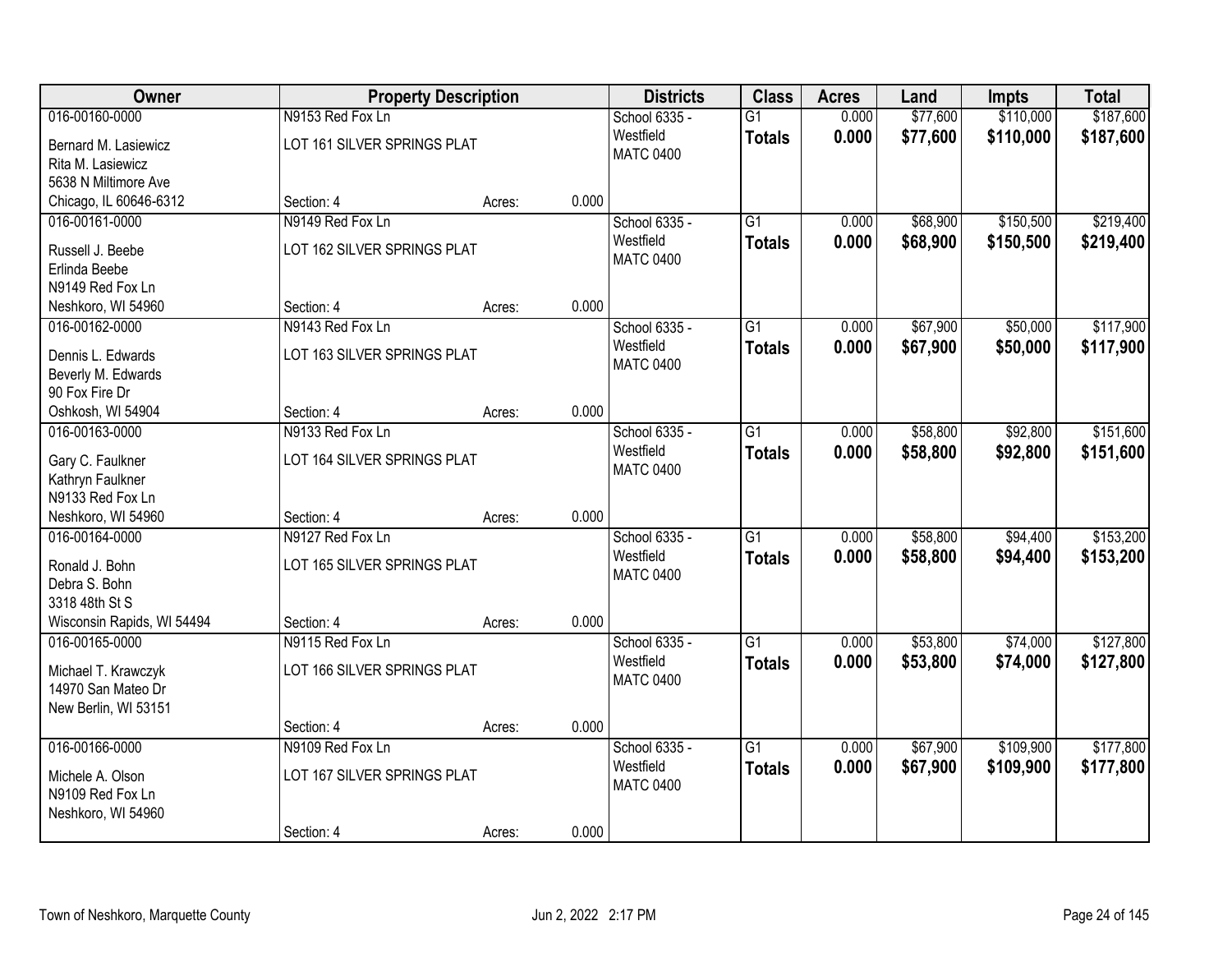| <b>Owner</b>                                                                    | <b>Property Description</b> |        |       | <b>Districts</b>              | <b>Class</b>    | <b>Acres</b>   | Land                 | Impts                  | <b>Total</b>           |
|---------------------------------------------------------------------------------|-----------------------------|--------|-------|-------------------------------|-----------------|----------------|----------------------|------------------------|------------------------|
| 016-00167-0000                                                                  | N9080 W Silver Springs Dr   |        |       | School 6335 -                 | $\overline{G1}$ | 0.000          | \$90,300             | \$107,900              | \$198,200              |
| Kevin Streetar<br>316 Westridge Pkwy<br>Verona, WI 53593                        | LOT 168 SILVER SPRINGS PLAT |        |       | Westfield<br><b>MATC 0400</b> | <b>Totals</b>   | 0.000          | \$90,300             | \$107,900              | \$198,200              |
|                                                                                 | Section: 4                  | Acres: | 0.000 |                               |                 |                |                      |                        |                        |
| 016-00168-0000                                                                  | N9088 W Silver Springs Dr   |        |       | School 6335 -                 | $\overline{G1}$ | 0.000          | \$75,200             | \$138,200              | \$213,400              |
| Kay K Castillo 2015 Rev Trust<br>N9088 S Silver Spring Dr<br>Neshkoro, WI 54960 | LOT 169 SILVER SPRINGS PLAT |        |       | Westfield<br><b>MATC 0400</b> | <b>Totals</b>   | 0.000          | \$75,200             | \$138,200              | \$213,400              |
|                                                                                 | Section: 4                  | Acres: | 0.000 |                               |                 |                |                      |                        |                        |
| 016-00169-0000                                                                  | N9092 W Silver Springs Dr   |        |       | School 6335 -                 | G1              | 0.000          | \$80,100             | \$70,100               | \$150,200              |
| David Govek                                                                     | LOT 170 SILVER SPRINGS PLAT |        |       | Westfield<br><b>MATC 0400</b> | <b>Totals</b>   | 0.000          | \$80,100             | \$70,100               | \$150,200              |
| Carrie Govek                                                                    |                             |        |       |                               |                 |                |                      |                        |                        |
| N9092 W Silver Spring Dr                                                        |                             |        |       |                               |                 |                |                      |                        |                        |
| Neshkoro, WI 54960                                                              | Section: 4                  | Acres: | 0.000 |                               |                 |                |                      |                        |                        |
| 016-00170-0000                                                                  | N9098 W Silver Springs Dr   |        |       | School 6335 -<br>Westfield    | G1              | 0.000<br>0.000 | \$54,900<br>\$54,900 | \$189,000<br>\$189,000 | \$243,900<br>\$243,900 |
| Gregory L. Adkins                                                               | LOT 171 SILVER SPRINGS PLAT |        |       | <b>MATC 0400</b>              | <b>Totals</b>   |                |                      |                        |                        |
| Nancy L. Adkins                                                                 |                             |        |       |                               |                 |                |                      |                        |                        |
| N9098 W Silver Spring Dr<br>Neshkoro, WI 54960                                  | Section: 4                  | Acres: | 0.000 |                               |                 |                |                      |                        |                        |
| 016-00171-0000                                                                  | N9118 W Silver Springs Dr   |        |       | School 6335 -                 | $\overline{G1}$ | 0.000          | \$68,500             | \$104,900              | \$173,400              |
|                                                                                 |                             |        |       | Westfield                     | <b>Totals</b>   | 0.000          | \$68,500             | \$104,900              | \$173,400              |
| Timothy M. Murray                                                               | LOT 172 SILVER SPRINGS PLAT |        |       | <b>MATC 0400</b>              |                 |                |                      |                        |                        |
| Susan A. Murray<br>N9118 W Silver Springs Dr                                    |                             |        |       |                               |                 |                |                      |                        |                        |
| Neshkoro, WI 54960                                                              | Section: 4                  | Acres: | 0.000 |                               |                 |                |                      |                        |                        |
| 016-00172-0000                                                                  | N9130 W Silver Springs Dr   |        |       | School 6335 -                 | $\overline{G1}$ | 0.000          | \$61,000             | \$71,000               | \$132,000              |
|                                                                                 |                             |        |       | Westfield                     | <b>Totals</b>   | 0.000          | \$61,000             | \$71,000               | \$132,000              |
| Ronald D. Dybul<br>Ruth V. Dybul                                                | LOT 173 SILVER SPRINGS PLAT |        |       | <b>MATC 0400</b>              |                 |                |                      |                        |                        |
| N9130 W Silver Springs Dr                                                       |                             |        |       |                               |                 |                |                      |                        |                        |
| Neshkoro, WI 54960                                                              | Section: 4                  | Acres: | 0.000 |                               |                 |                |                      |                        |                        |
| 016-00173-0000                                                                  | N9138 W Silver Springs Dr   |        |       | School 6335 -                 | $\overline{G1}$ | 0.000          | \$63,100             | \$68,000               | \$131,100              |
| Thomas J. Barbeau                                                               | LOT 174 SILVER SPRINGS PLAT |        |       | Westfield                     | <b>Totals</b>   | 0.000          | \$63,100             | \$68,000               | \$131,100              |
| Sally A. Barbeau                                                                |                             |        |       | <b>MATC 0400</b>              |                 |                |                      |                        |                        |
| N5982 Wild West Ln                                                              |                             |        |       |                               |                 |                |                      |                        |                        |
| Fond Du Lac, WI 54937                                                           | Section: 4                  | Acres: | 0.000 |                               |                 |                |                      |                        |                        |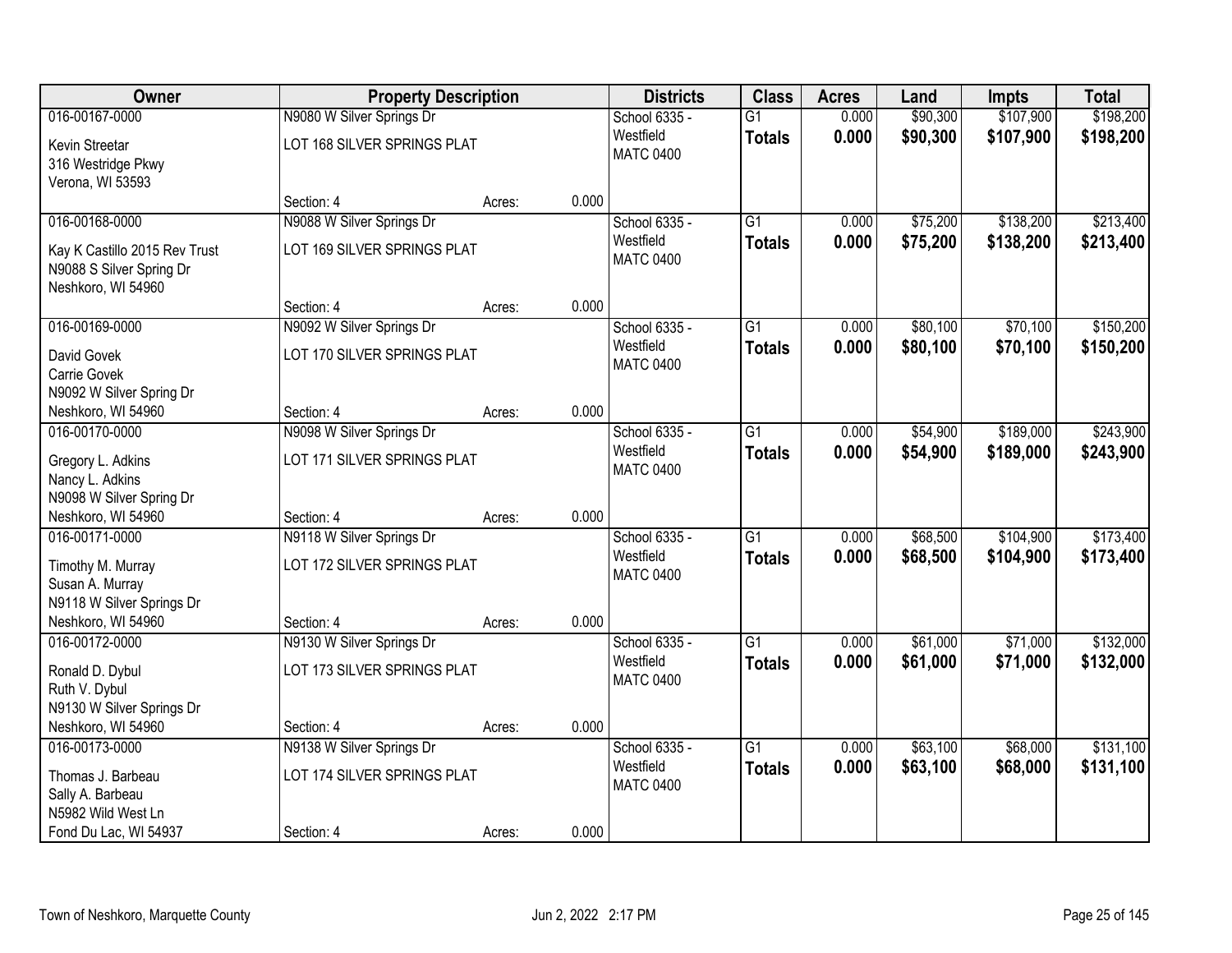| Owner                    |                             | <b>Property Description</b> |       | <b>Districts</b>              | <b>Class</b>    | <b>Acres</b> | Land     | Impts     | <b>Total</b> |
|--------------------------|-----------------------------|-----------------------------|-------|-------------------------------|-----------------|--------------|----------|-----------|--------------|
| 016-00174-0000           | N9146 W Silver Springs Dr   |                             |       | School 6335 -                 | $\overline{G1}$ | 0.000        | \$58,800 | \$100,800 | \$159,600    |
| Gene Leroy Wright Sr     | LOT 175 SILVER SPRINGS PLAT |                             |       | Westfield<br><b>MATC 0400</b> | <b>Totals</b>   | 0.000        | \$58,800 | \$100,800 | \$159,600    |
| Annette Wright Sr        |                             |                             |       |                               |                 |              |          |           |              |
| 1814 S Lawrence          |                             |                             |       |                               |                 |              |          |           |              |
| Beloit, WI 53511         | Section: 4                  | Acres:                      | 0.000 |                               |                 |              |          |           |              |
| 016-00175-0000           | N9150 W Silver Springs Dr   |                             |       | School 6335 -                 | $\overline{G1}$ | 0.000        | \$57,700 | \$132,100 | \$189,800    |
| Gerald P. Becker         | LOT 176 SILVER SPRINGS PLAT |                             |       | Westfield                     | <b>Totals</b>   | 0.000        | \$57,700 | \$132,100 | \$189,800    |
| Susan P. Becker          |                             |                             |       | <b>MATC 0400</b>              |                 |              |          |           |              |
| 2915 N Brookfield Rd     |                             |                             |       |                               |                 |              |          |           |              |
| Brookfield, WI 53045     | Section: 4                  | Acres:                      | 0.000 |                               |                 |              |          |           |              |
| 016-00176-0000           | N9160 W Silver Springs Dr   |                             |       | School 6335 -                 | $\overline{G1}$ | 0.000        | \$57,700 | \$102,900 | \$160,600    |
| Manfred Hauschild (Le    | LOT 177 SILVER SPRINGS PLAT |                             |       | Westfield                     | <b>Totals</b>   | 0.000        | \$57,700 | \$102,900 | \$160,600    |
| Lillian T. Albright      |                             |                             |       | <b>MATC 0400</b>              |                 |              |          |           |              |
| N9160 W Silver Spring Dr |                             |                             |       |                               |                 |              |          |           |              |
| Neshkoro, WI 54960       | Section: 4                  | Acres:                      | 0.000 |                               |                 |              |          |           |              |
| 016-00177-0000           | N9168 W Silver Springs Dr   |                             |       | School 6335 -                 | $\overline{G1}$ | 0.000        | \$64,200 | \$111,000 | \$175,200    |
|                          |                             |                             |       | Westfield                     | <b>Totals</b>   | 0.000        | \$64,200 | \$111,000 | \$175,200    |
| Stephanie L. Mott        | LOT 178 SILVER SPRINGS PLAT |                             |       | <b>MATC 0400</b>              |                 |              |          |           |              |
| David A. Mott            |                             |                             |       |                               |                 |              |          |           |              |
| 1611 Brookshire Ln       |                             |                             |       |                               |                 |              |          |           |              |
| Waunakee, WI 53597       | Section: 4                  | Acres:                      | 0.000 |                               |                 |              |          |           |              |
| 016-00178-0000           | N9182 W Silver Springs Dr   |                             |       | School 6335 -                 | $\overline{G1}$ | 0.000        | \$65,300 | \$64,200  | \$129,500    |
| Michael S. Korol         | LOT 179 SILVER SPRINGS PLAT |                             |       | Westfield                     | <b>Totals</b>   | 0.000        | \$65,300 | \$64,200  | \$129,500    |
| Janet A. Korol           |                             |                             |       | <b>MATC 0400</b>              |                 |              |          |           |              |
| 8339 Avon Ct             |                             |                             |       |                               |                 |              |          |           |              |
| Wauwatosa, WI 53213      | Section: 4                  | Acres:                      | 0.000 |                               |                 |              |          |           |              |
| 016-00179-0000           | N9202 W Silver Springs Dr   |                             |       | School 6335 -                 | $\overline{G1}$ | 0.000        | \$63,100 | \$117,200 | \$180,300    |
| Gary L. Goedde           | LOT 180 SILVER SPRINGS PLAT |                             |       | Westfield                     | <b>Totals</b>   | 0.000        | \$63,100 | \$117,200 | \$180,300    |
| N9202 Silver Spring Dr   |                             |                             |       | <b>MATC 0400</b>              |                 |              |          |           |              |
| Neshkoro, WI 54960       |                             |                             |       |                               |                 |              |          |           |              |
|                          | Section: 4                  | Acres:                      | 0.000 |                               |                 |              |          |           |              |
| 016-00180-0000           | N9204 W Silver Springs Dr   |                             |       | School 6335 -                 | $\overline{G1}$ | 0.000        | \$68,500 | \$73,200  | \$141,700    |
|                          |                             |                             |       | Westfield                     | <b>Totals</b>   | 0.000        | \$68,500 | \$73,200  | \$141,700    |
| William C. Idzikowski    | LOT 181 SILVER SPRINGS PLAT |                             |       | <b>MATC 0400</b>              |                 |              |          |           |              |
| Doris A. Idzikowski      |                             |                             |       |                               |                 |              |          |           |              |
| 5348 S 8th St            |                             |                             |       |                               |                 |              |          |           |              |
| Milwaukee, WI 53221-3626 | Section: 4                  | Acres:                      | 0.000 |                               |                 |              |          |           |              |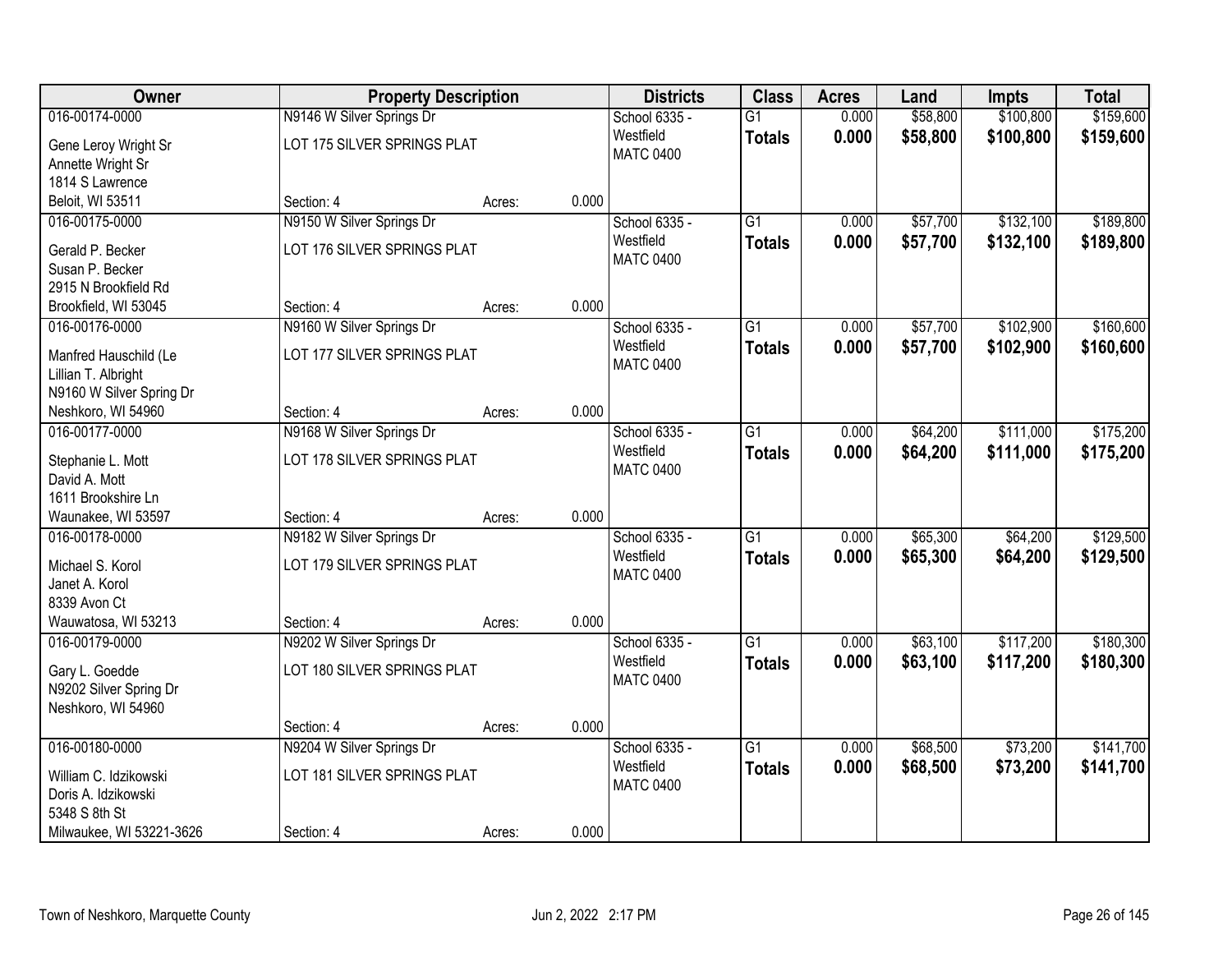| Owner                                                                        | <b>Property Description</b> |        | <b>Districts</b>              | <b>Class</b>    | <b>Acres</b> | Land     | <b>Impts</b> | <b>Total</b> |
|------------------------------------------------------------------------------|-----------------------------|--------|-------------------------------|-----------------|--------------|----------|--------------|--------------|
| 016-00181-0000                                                               | N9212 W Silver Springs Dr   |        | School 6335 -                 | $\overline{G1}$ | 0.000        | \$54,900 | \$56,100     | \$111,000    |
| Barbara J. Schocker<br>W6857 Chicago Ave<br>Wautoma, WI 54982                | LOT 182 SILVER SPRINGS PLAT |        | Westfield<br><b>MATC 0400</b> | <b>Totals</b>   | 0.000        | \$54,900 | \$56,100     | \$111,000    |
|                                                                              | Section: 4                  | Acres: | 0.000                         |                 |              |          |              |              |
| 016-00182-0000                                                               | N9218 W Silver Springs Dr   |        | School 6335 -                 | $\overline{G1}$ | 0.000        | \$68,900 | \$155,300    | \$224,200    |
| Timothy W. Krenz<br>Renee B. Krenz                                           | LOT 183 SILVER SPRINGS PLAT |        | Westfield<br><b>MATC 0400</b> | <b>Totals</b>   | 0.000        | \$68,900 | \$155,300    | \$224,200    |
| N9218 W Silver Spring Dr<br>Neshkoro, WI 54960                               | Section: 4                  | Acres: | 0.000                         |                 |              |          |              |              |
| 016-00183-0000                                                               | N9230 W Silver Springs Dr   |        | School 6335 -                 | G1              | 0.000        | \$73,400 | \$135,600    | \$209,000    |
| Helen R. Sharp<br>N9230 Silver Spring Dr<br>Neshkoro, WI 54960               | LOT 184 SILVER SPRINGS PLAT |        | Westfield<br><b>MATC 0400</b> | <b>Totals</b>   | 0.000        | \$73,400 | \$135,600    | \$209,000    |
|                                                                              | Section: 4                  | Acres: | 0.000                         |                 |              |          |              |              |
| 016-00184-0000                                                               | W Silver Springs Dr         |        | School 6335 -                 | $\overline{G1}$ | 0.000        | \$56,600 | \$0          | \$56,600     |
| Jack J. Marchisotta<br>Sandra L. Marchisotta<br>7056 Franks Ave              | LOT 185 SILVER SPRINGS PLAT |        | Westfield<br><b>MATC 0400</b> | <b>Totals</b>   | 0.000        | \$56,600 | \$0          | \$56,600     |
| Niles, IL 60714                                                              | Section: 4                  | Acres: | 0.000                         |                 |              |          |              |              |
| 016-00185-0000                                                               | N9242 W Silver Springs Dr   |        | School 6335 -                 | $\overline{G1}$ | 0.000        | \$56,600 | \$68,100     | \$124,700    |
| Sandra L. Marchisotta et al<br>7056 Franks Ave<br>Niles, IL 60714            | LOT 186 SILVER SPRINGS PLAT |        | Westfield<br><b>MATC 0400</b> | <b>Totals</b>   | 0.000        | \$56,600 | \$68,100     | \$124,700    |
|                                                                              | Section: 4                  | Acres: | 0.000                         |                 |              |          |              |              |
| 016-00186-0000                                                               | N9240 W Silver Springs Dr   |        | School 6335 -                 | $\overline{G1}$ | 0.000        | \$56,600 | \$67,500     | \$124,100    |
| Norma E. Osterndorf<br>13750 W National Ave Apt 3302<br>New Berlin, WI 53151 | LOT 187 SILVER SPRINGS PLAT |        | Westfield<br><b>MATC 0400</b> | <b>Totals</b>   | 0.000        | \$56,600 | \$67,500     | \$124,100    |
|                                                                              | Section: 3                  | Acres: | 0.000                         |                 |              |          |              |              |
| 016-00187-0000                                                               | N9244 W Silver Springs Dr   |        | School 6335 -                 | $\overline{G1}$ | 0.000        | \$56,600 | \$241,600    | \$298,200    |
| Thomas & Carol Joseph Rev Trust<br>4490 Harbor Village Dr<br>Omro, WI 54963  | LOT 188 SILVER SPRINGS PLAT |        | Westfield<br><b>MATC 0400</b> | <b>Totals</b>   | 0.000        | \$56,600 | \$241,600    | \$298,200    |
|                                                                              | Section: 3                  | Acres: | 0.000                         |                 |              |          |              |              |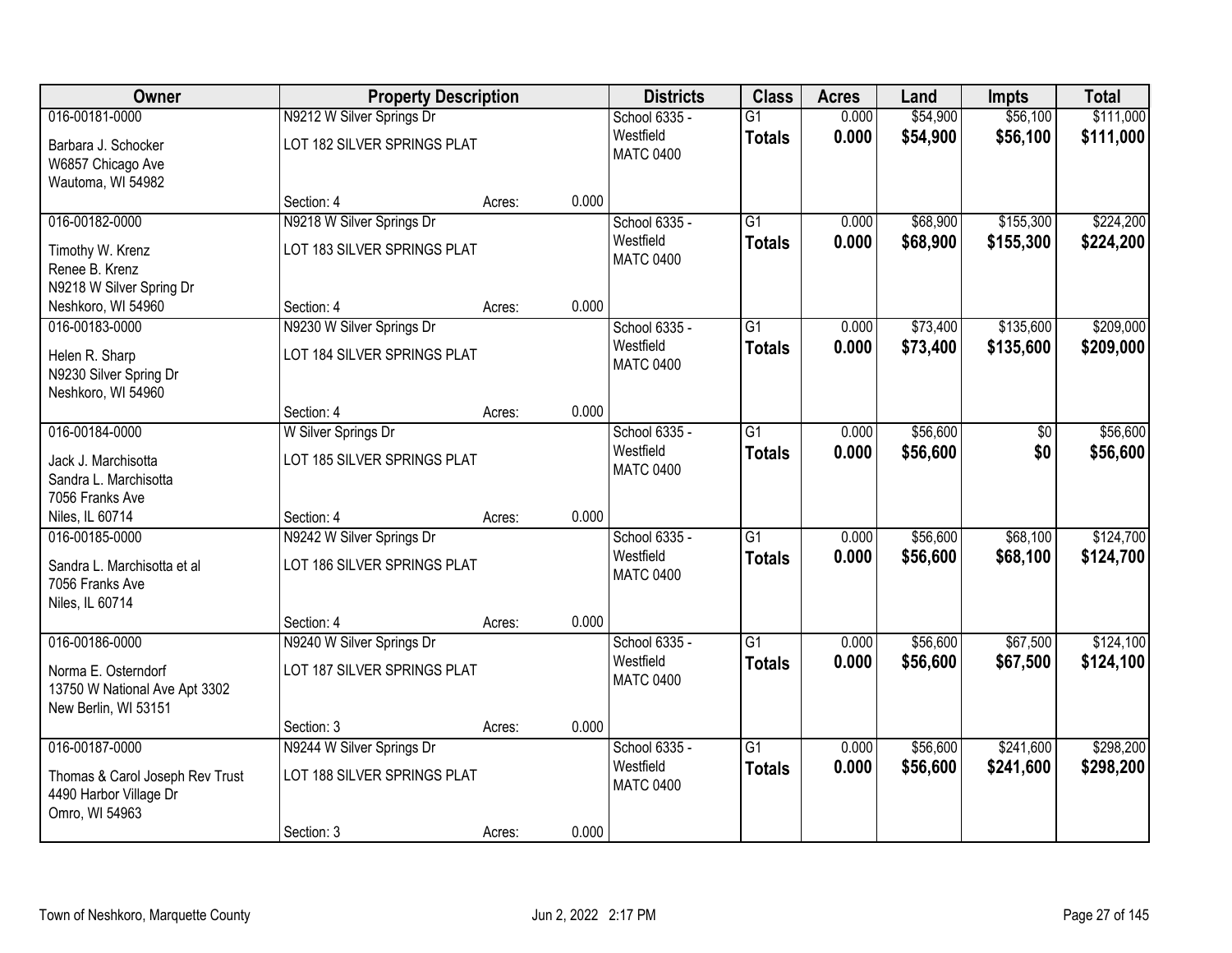| Owner                                                                    |                                | <b>Property Description</b> |       | <b>Districts</b>              | <b>Class</b>    | <b>Acres</b> | Land     | <b>Impts</b> | <b>Total</b> |
|--------------------------------------------------------------------------|--------------------------------|-----------------------------|-------|-------------------------------|-----------------|--------------|----------|--------------|--------------|
| 016-00188-0000                                                           | N9250 W Silver Springs Dr      |                             |       | School 6335 -                 | $\overline{G1}$ | 0.000        | \$56,600 | \$67,000     | \$123,600    |
| Krystyna M Gajewski Irrev Trust<br>3043 S 17th St<br>Milwaukee, WI 53215 | LOT 189 SILVER SPRINGS PLAT    |                             |       | Westfield<br><b>MATC 0400</b> | <b>Totals</b>   | 0.000        | \$56,600 | \$67,000     | \$123,600    |
|                                                                          | Section: 3                     | Acres:                      | 0.000 |                               |                 |              |          |              |              |
| 016-00189-0000                                                           | N9258 W Silver Springs Dr      |                             |       | School 6335 -                 | G1              | 0.000        | \$56,600 | \$65,100     | \$121,700    |
| Ann M. Ball<br>21155 W Windsor Dr<br>New Berlin, WI 53146                | LOT 190 SILVER SPRINGS PLAT    |                             |       | Westfield<br><b>MATC 0400</b> | <b>Totals</b>   | 0.000        | \$56,600 | \$65,100     | \$121,700    |
|                                                                          | Section: 3                     | Acres:                      | 0.000 |                               |                 |              |          |              |              |
| 016-00190-0000                                                           | N9262 W Silver Springs Dr      |                             |       | School 6335 -                 | $\overline{G1}$ | 0.000        | \$70,000 | \$31,800     | \$101,800    |
| Ronald J. Briski<br>Gloria J. Briski<br>W2956 County Rd F                | LOT 191 SILVER SPRINGS PLAT    |                             |       | Westfield<br><b>MATC 0400</b> | <b>Totals</b>   | 0.000        | \$70,000 | \$31,800     | \$101,800    |
| Berlin, WI 54923                                                         | Section: 3                     | Acres:                      | 0.000 |                               |                 |              |          |              |              |
| 016-00191-0000                                                           | N9266 W Silver Springs Dr      |                             |       | School 6335 -                 | $\overline{G1}$ | 0.000        | \$67,500 | \$161,000    | \$228,500    |
| Gary F. Davis<br>Carol M. Davis<br>5601 N Sheridan Apt 6-e               | LOT 192 SILVER SPRINGS PLAT    |                             |       | Westfield<br><b>MATC 0400</b> | <b>Totals</b>   | 0.000        | \$67,500 | \$161,000    | \$228,500    |
| Chicago, IL 60660                                                        | Section: 3                     | Acres:                      | 0.000 |                               |                 |              |          |              |              |
| 016-00192-0000                                                           | N9270 W Silver Springs Dr      |                             |       | School 6335 -                 | $\overline{G1}$ | 0.000        | \$66,400 | \$82,500     | \$148,900    |
| Raymond E. Mc Elmurray<br>3737 Token Rd<br>De Forest, WI 53532           | LOT 193 SILVER SPRINGS PLAT    |                             |       | Westfield<br><b>MATC 0400</b> | <b>Totals</b>   | 0.000        | \$66,400 | \$82,500     | \$148,900    |
|                                                                          | Section: 3                     | Acres:                      | 0.000 |                               |                 |              |          |              |              |
| 016-00193-0000                                                           | N9274 W Silver Springs Dr      |                             |       | School 6335 -                 | $\overline{G1}$ | 0.000        | \$65,300 | \$132,500    | \$197,800    |
| Pamela S. Williams<br>Thomas E. Williams<br>N9274 W Silver Spring Dr     | LOT 194 SILVER SPRINGS PLAT    |                             |       | Westfield<br><b>MATC 0400</b> | <b>Totals</b>   | 0.000        | \$65,300 | \$132,500    | \$197,800    |
| Neshkoro, WI 54960                                                       | Section: 3                     | Acres:                      | 0.000 |                               |                 |              |          |              |              |
| 016-00194-0000                                                           | N9278 W Silver Springs Dr      |                             |       | School 6335 -                 | $\overline{G1}$ | 0.000        | \$64,200 | \$115,100    | \$179,300    |
| Sue A. Patrouille<br>N9278 W Silver Spring Dr<br>Neshkoro, WI 54960      | OUTLOT 195 SILVER SPRINGS PLAT |                             |       | Westfield<br><b>MATC 0400</b> | <b>Totals</b>   | 0.000        | \$64,200 | \$115,100    | \$179,300    |
|                                                                          | Section: 3                     | Acres:                      | 0.000 |                               |                 |              |          |              |              |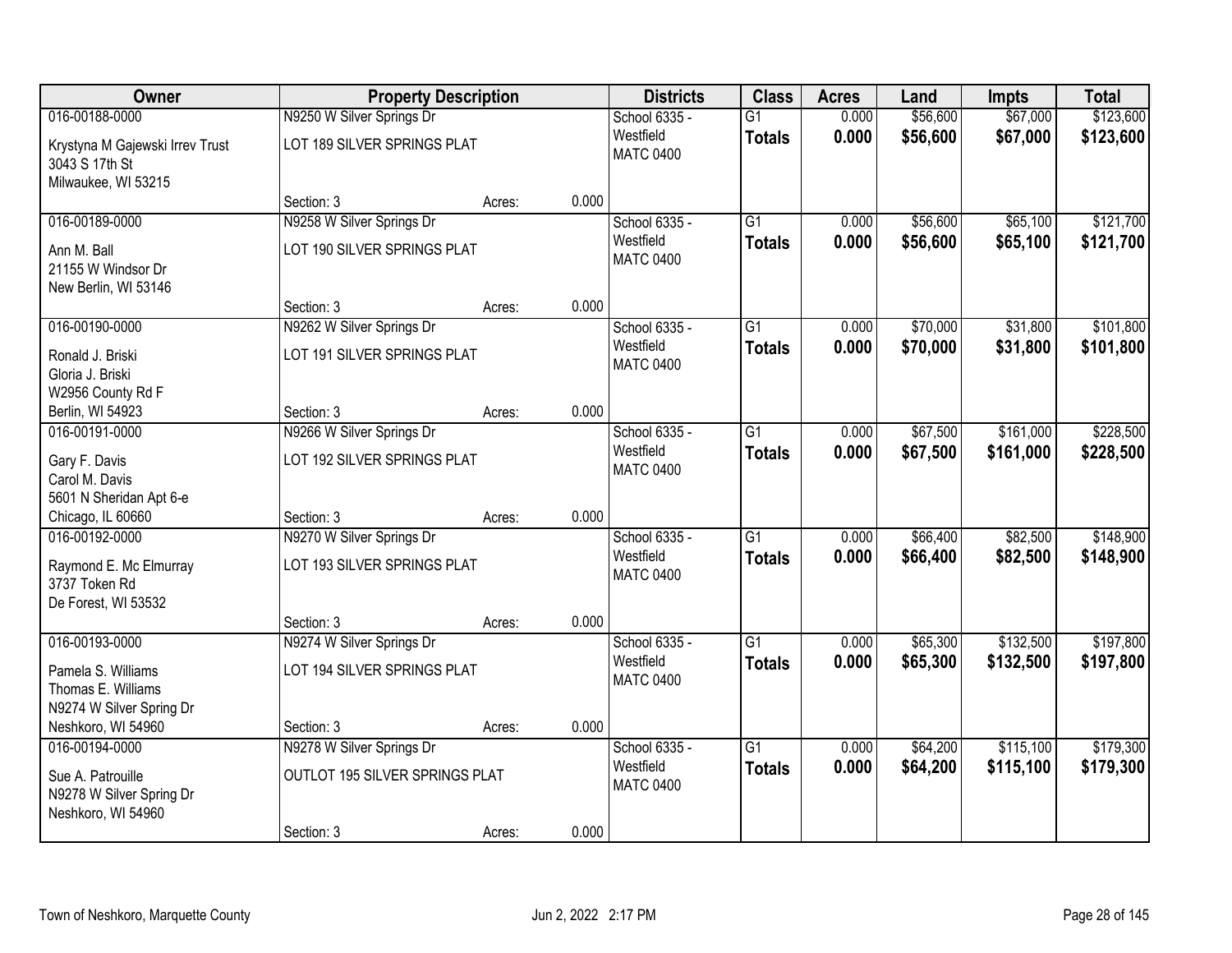| Owner                                 | <b>Property Description</b>    |        |       | <b>Districts</b> | <b>Class</b>    | <b>Acres</b> | Land     | <b>Impts</b> | <b>Total</b> |
|---------------------------------------|--------------------------------|--------|-------|------------------|-----------------|--------------|----------|--------------|--------------|
| 016-00195-0000                        | N9280 W Silver Springs Dr      |        |       | School 6335 -    | $\overline{G1}$ | 0.000        | \$56,600 | \$131,500    | \$188,100    |
| Donald W. Walker                      | OUTLOT 196 SILVER SPRINGS PLAT |        |       | Westfield        | <b>Totals</b>   | 0.000        | \$56,600 | \$131,500    | \$188,100    |
| Kathleen Walker                       |                                |        |       | <b>MATC 0400</b> |                 |              |          |              |              |
| N9280 Silver Spring Dr                |                                |        |       |                  |                 |              |          |              |              |
| Neshkoro, WI 54960                    | Section: 3                     | Acres: | 0.000 |                  |                 |              |          |              |              |
| 016-00196-0000                        | N9288 W Silver Springs Dr      |        |       | School 6335 -    | G1              | 0.000        | \$56,600 | \$85,600     | \$142,200    |
| Thomas L. Pedersen                    | OUTLOT 197 SILVER SPRINGS PLAT |        |       | Westfield        | <b>Totals</b>   | 0.000        | \$56,600 | \$85,600     | \$142,200    |
| Sally J. Pedersen                     |                                |        |       | <b>MATC 0400</b> |                 |              |          |              |              |
| 1505 Hopeman Ln                       |                                |        |       |                  |                 |              |          |              |              |
| Mount Prospect, SC 29466              | Section: 3                     | Acres: | 0.000 |                  |                 |              |          |              |              |
| 016-00197-0000                        | N9294 W Silver Springs Dr      |        |       | School 6335 -    | $\overline{G1}$ | 0.000        | \$56,600 | \$107,800    | \$164,400    |
| George O. Steger                      | OUTLOT 198 SILVER SPRINGS PLAT |        |       | Westfield        | <b>Totals</b>   | 0.000        | \$56,600 | \$107,800    | \$164,400    |
| N9294 W Silver Spring Dr              |                                |        |       | <b>MATC 0400</b> |                 |              |          |              |              |
| Neshkoro, WI 54960                    |                                |        |       |                  |                 |              |          |              |              |
|                                       | Section: 4                     | Acres: | 0.000 |                  |                 |              |          |              |              |
| 016-00198-0000                        | N9302 W Silver Springs Dr      |        |       | School 6335 -    | $\overline{G1}$ | 0.000        | \$56,600 | \$139,400    | \$196,000    |
| Dale P. Birschbach                    | OUTLOT 199 SILVER SPRINGS PLAT |        |       | Westfield        | <b>Totals</b>   | 0.000        | \$56,600 | \$139,400    | \$196,000    |
| N9302 W Silver Spring Dr              |                                |        |       | <b>MATC 0400</b> |                 |              |          |              |              |
| Neshkoro, WI 54960                    |                                |        |       |                  |                 |              |          |              |              |
|                                       | Section: 3                     | Acres: | 0.000 |                  |                 |              |          |              |              |
| 016-00199-0000                        | N9301 W Silver Springs Dr      |        |       | School 6335 -    | $\overline{G1}$ | 0.000        | \$56,600 | \$163,000    | \$219,600    |
| Kathleen Noga Trustees                | OUTLOT 200 SILVER SPRINGS PLAT |        |       | Westfield        | <b>Totals</b>   | 0.000        | \$56,600 | \$163,000    | \$219,600    |
| Noga Living Trust                     |                                |        |       | <b>MATC 0400</b> |                 |              |          |              |              |
| 932 Glen Oak Dr                       |                                |        |       |                  |                 |              |          |              |              |
| Sleepy Hollow, IL 60118               | Section: 3                     | Acres: | 0.000 |                  |                 |              |          |              |              |
| 016-00200-0000                        | N9312 W Silver Springs Dr      |        |       | School 6335 -    | $\overline{G1}$ | 0.000        | \$56,600 | \$80,500     | \$137,100    |
| Peter D. Knowles Trustees             | OUTLOT 201 SILVER SPRINGS PLAT |        |       | Westfield        | <b>Totals</b>   | 0.000        | \$56,600 | \$80,500     | \$137,100    |
| Judith K Knowles Trust                |                                |        |       | <b>MATC 0400</b> |                 |              |          |              |              |
| 533 S Lincoln Ln                      |                                |        |       |                  |                 |              |          |              |              |
| Arlington Heights, IL 60005           | Section: 3                     | Acres: | 0.000 |                  |                 |              |          |              |              |
| 016-00201-0000                        | N9316 W Silver Springs Dr      |        |       | School 6335 -    | $\overline{G1}$ | 0.000        | \$54,900 | \$57,800     | \$112,700    |
| Giesfeldt & Moldenhauer Prop Rev Trus | OUTLOT 202 SILVER SPRINGS PLAT |        |       | Westfield        | <b>Totals</b>   | 0.000        | \$54,900 | \$57,800     | \$112,700    |
| 312 Westridge Pkwy                    |                                |        |       | <b>MATC 0400</b> |                 |              |          |              |              |
| Verona, WI 53593                      |                                |        |       |                  |                 |              |          |              |              |
|                                       | Section: 4                     | Acres: | 0.000 |                  |                 |              |          |              |              |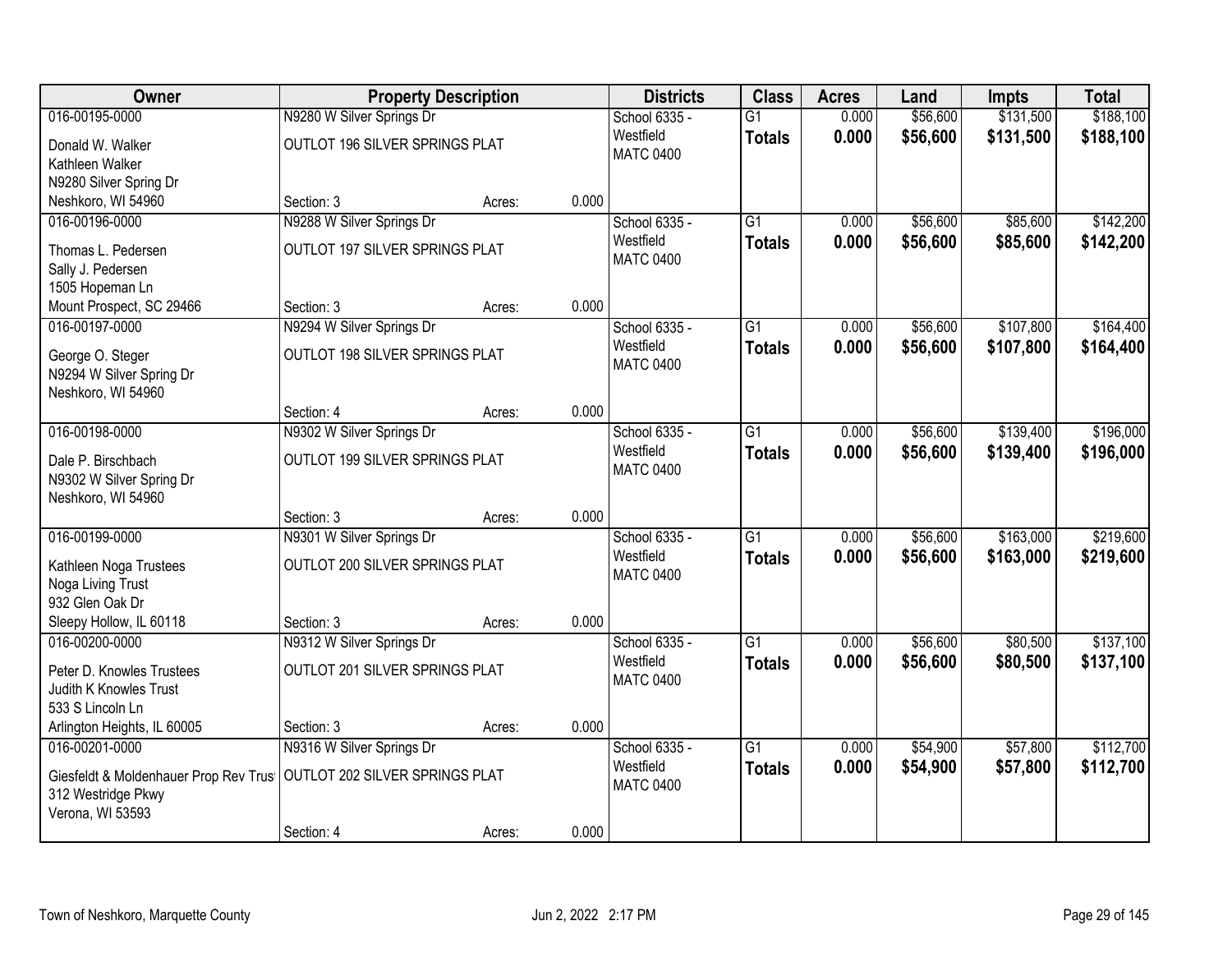| <b>Owner</b>                   | <b>Property Description</b>                   |        |       | <b>Districts</b>           | <b>Class</b>    | <b>Acres</b>   | Land      | <b>Impts</b> | <b>Total</b> |
|--------------------------------|-----------------------------------------------|--------|-------|----------------------------|-----------------|----------------|-----------|--------------|--------------|
| 016-00202-0000                 | N9326 W Silver Springs Dr                     |        |       | School 6335 -              | $\overline{G1}$ | 0.000          | \$62,100  | \$129,500    | \$191,600    |
| <b>Klaves Living Trust</b>     | OUTLOT 203 SILVER SPRINGS PLAT                |        |       | Westfield                  | <b>Totals</b>   | 0.000          | \$62,100  | \$129,500    | \$191,600    |
| 539 Abbey Ln                   |                                               |        |       | <b>MATC 0400</b>           |                 |                |           |              |              |
| Burlington, WI 53105           |                                               |        |       |                            |                 |                |           |              |              |
|                                | Section: 3                                    | Acres: | 0.000 |                            |                 |                |           |              |              |
| 016-00203-0000                 | N9336 W Silver Springs Dr                     |        |       | School 6335 -              | G1              | 0.000          | \$70,000  | \$130,300    | \$200,300    |
| James C. La Pinske (Le et al   | OUTLOT 204 SILVER SPRINGS PLAT                |        |       | Westfield                  | <b>Totals</b>   | 0.000          | \$70,000  | \$130,300    | \$200,300    |
| N9336 W Silver Spring Dr       |                                               |        |       | <b>MATC 0400</b>           |                 |                |           |              |              |
| Neshkoro, WI 54960             |                                               |        |       |                            |                 |                |           |              |              |
|                                | Section: 3                                    | Acres: | 0.000 |                            |                 |                |           |              |              |
| 016-00204-0000                 | W485 County Rd E                              |        |       | School 6335 -              | $\overline{G1}$ | 0.000          | \$91,000  | \$85,500     | \$176,500    |
| Debra K. Kowalski et al        | ALL OF OUTLOT 205 & PART OF OUTLOT 206 OF     |        |       | Westfield                  | <b>Totals</b>   | 0.000          | \$91,000  | \$85,500     | \$176,500    |
| 910 Lake Dr                    | SILVER SPRINGS PLAT                           |        |       | <b>MATC 0400</b>           |                 |                |           |              |              |
| South Milwaukee, WI 53172      |                                               |        |       |                            |                 |                |           |              |              |
|                                | Section: 3                                    | Acres: | 0.000 |                            |                 |                |           |              |              |
| 016-00205-0000                 | W475 County Rd E                              |        |       | School 6335 -              | $\overline{G1}$ | 0.000          | \$87,900  | \$117,600    | \$205,500    |
| Douglas L. Spittel             | PART OF OUTLOT 206 & ALL OF OUTLOT 207 SILVER |        |       | Westfield                  | <b>Totals</b>   | 0.000          | \$87,900  | \$117,600    | \$205,500    |
| Vicki L. Spittel               | SPRINGS PLAT                                  |        |       | <b>MATC 0400</b>           |                 |                |           |              |              |
| N57 W17905 Tall Pines Cir      |                                               |        |       |                            |                 |                |           |              |              |
| Menomonee Falls, WI 53051      | Section: 3                                    | Acres: | 0.000 |                            |                 |                |           |              |              |
| 016-00206-0000                 | N9337 White Birch Ln                          |        |       | School 6335 -              | $\overline{G1}$ | 0.000          | \$54,900  | \$109,700    | \$164,600    |
| Penny L. Moll Trustees         | OUTLOT 208 SILVER SPRINGS PLAT                |        |       | Westfield                  | <b>Totals</b>   | 0.000          | \$54,900  | \$109,700    | \$164,600    |
| Robert L & Penny L Moll Trust  |                                               |        |       | <b>MATC 0400</b>           |                 |                |           |              |              |
| Agreement                      |                                               |        |       |                            |                 |                |           |              |              |
| 509 Park Barrington Way        | Section: 3                                    | Acres: | 0.000 |                            |                 |                |           |              |              |
| Barrington, IL 60010           |                                               |        |       |                            |                 |                |           |              |              |
| 016-00207-0000                 | N9321 White Birch Ln                          |        |       | School 6335 -<br>Westfield | $\overline{G1}$ | 0.900          | \$105,500 | \$145,000    | \$250,500    |
| Kristopher E. Bergh            | LOT 1 CSM 479 OUTLOT 209 & N 1/2 OUTLOT 210   |        |       | <b>MATC 0400</b>           | <b>Totals</b>   | 0.900          | \$105,500 | \$145,000    | \$250,500    |
| Jean Bergh                     | <b>SILVER SPRINGS PLAT .90A</b>               |        |       |                            |                 |                |           |              |              |
| N9321 White Birch Ln           |                                               |        |       |                            |                 |                |           |              |              |
| Neshkoro, WI 54960             | Section: 3                                    | Acres: | 0.900 |                            | $\overline{G1}$ |                |           |              |              |
| 016-00208-0000                 | N9307 White Birch Ln                          |        |       | School 6335 -<br>Westfield |                 | 0.700<br>0.700 | \$102,400 | \$70,700     | \$173,100    |
| David J. Nowak et al           | LOT 2 CSM 479 BEING S1/2 OUTLOT 210 & ALL     |        |       | <b>MATC 0400</b>           | <b>Totals</b>   |                | \$102,400 | \$70,700     | \$173,100    |
| Attn: Cynthia A Nowak          | OUTLOT 211 SILVER SPRINGS PLAT 00.70A         |        |       |                            |                 |                |           |              |              |
| W194 S7764 Overlook Bay Rd Apt |                                               |        |       |                            |                 |                |           |              |              |
| Muskego, WI 53150-7822         | Section: 3                                    | Acres: | 0.700 |                            |                 |                |           |              |              |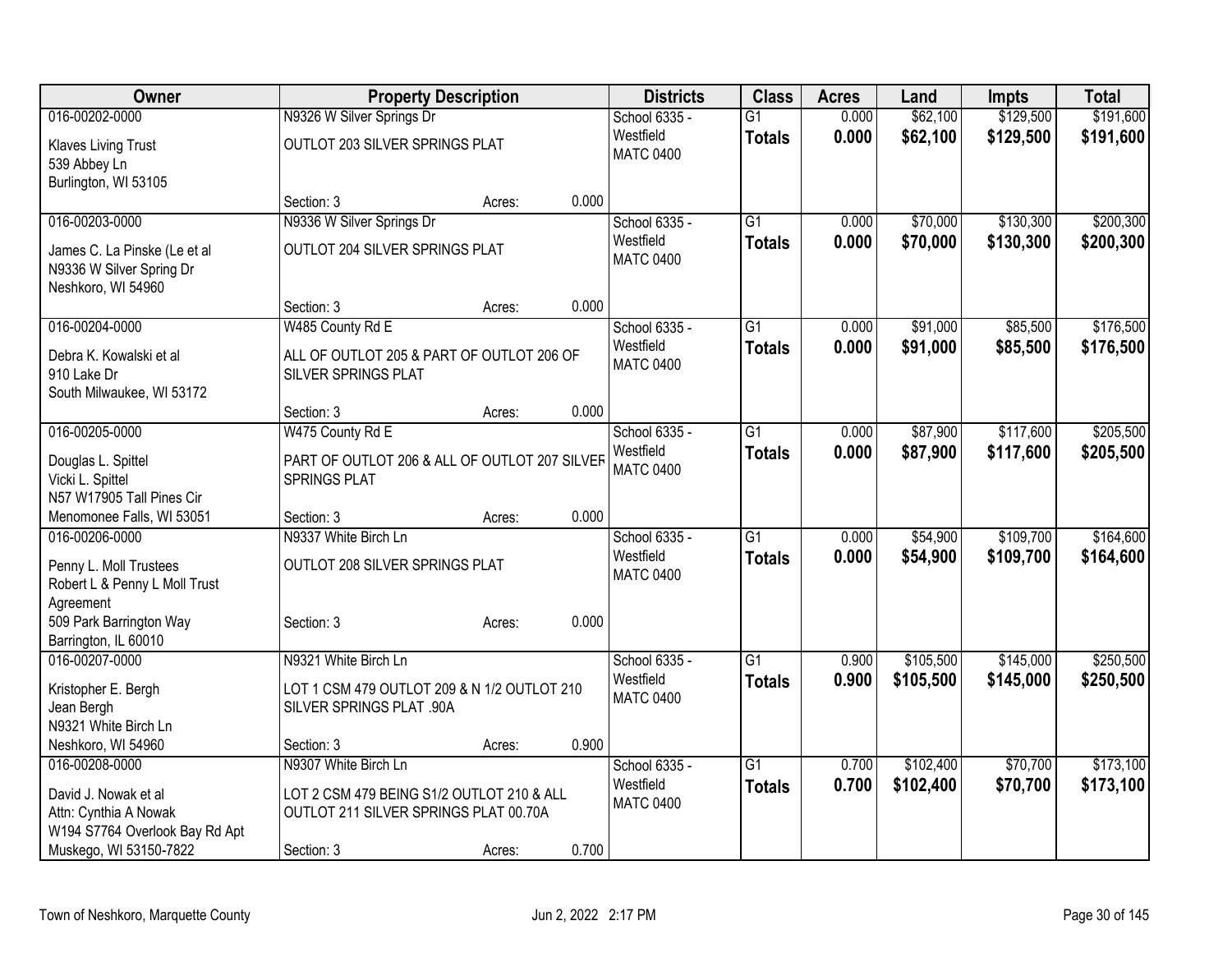| Owner                       |                                | <b>Property Description</b> |       | <b>Districts</b> | <b>Class</b>    | <b>Acres</b> | Land     | <b>Impts</b> | <b>Total</b> |
|-----------------------------|--------------------------------|-----------------------------|-------|------------------|-----------------|--------------|----------|--------------|--------------|
| 016-00209-0000              | N9301 White Birch Ln           |                             |       | School 6335 -    | $\overline{G1}$ | 0.000        | \$74,600 | \$95,500     | \$170,100    |
| Joseph J. Kastenmeier       | OUTLOT 212 SILVER SPRINGS PLAT |                             |       | Westfield        | <b>Totals</b>   | 0.000        | \$74,600 | \$95,500     | \$170,100    |
| Deanna M. Kastenmeier       |                                |                             |       | <b>MATC 0400</b> |                 |              |          |              |              |
| 6884 Tuscon Ridge Cir       |                                |                             |       |                  |                 |              |          |              |              |
| De Forest, WI 53532-1865    | Section: 3                     | Acres:                      | 0.000 |                  |                 |              |          |              |              |
| 016-00210-0000              | N9295 White Birch Ln           |                             |       | School 6335 -    | $\overline{G1}$ | 0.000        | \$88,500 | \$82,700     | \$171,200    |
| Kelly O. Tilbury            | OUTLOT 213 SILVER SPRINGS PLAT |                             |       | Westfield        | <b>Totals</b>   | 0.000        | \$88,500 | \$82,700     | \$171,200    |
| Tammy J. Tilbury            |                                |                             |       | <b>MATC 0400</b> |                 |              |          |              |              |
| 305 Hattan St               |                                |                             |       |                  |                 |              |          |              |              |
| Bangor, WI 54614            | Section: 3                     | Acres:                      | 0.000 |                  |                 |              |          |              |              |
| 016-00211-0000              | N9291 White Birch Ln           |                             |       | School 6335 -    | G1              | 0.000        | \$67,700 | \$86,500     | \$154,200    |
| Richard T. Le May           | OUTLOT 214 SILVER SPRINGS PLAT |                             |       | Westfield        | <b>Totals</b>   | 0.000        | \$67,700 | \$86,500     | \$154,200    |
| Margaret Le May             |                                |                             |       | <b>MATC 0400</b> |                 |              |          |              |              |
| 2515 E Olive 3f             |                                |                             |       |                  |                 |              |          |              |              |
| Arlington Heights, IL 60004 | Section: 3                     | Acres:                      | 0.000 |                  |                 |              |          |              |              |
| 016-00212-0000              | N9287 White Birch Ln           |                             |       | School 6335 -    | G1              | 0.000        | \$68,700 | \$164,000    | \$232,700    |
| Mary E. Gizewski            | OUTLOT 215 SILVER SPRINGS PLAT |                             |       | Westfield        | <b>Totals</b>   | 0.000        | \$68,700 | \$164,000    | \$232,700    |
| 13640 Nighthawk Tr          |                                |                             |       | <b>MATC 0400</b> |                 |              |          |              |              |
| Brookfield, WI 53005        |                                |                             |       |                  |                 |              |          |              |              |
|                             | Section: 3                     | Acres:                      | 0.000 |                  |                 |              |          |              |              |
| 016-00213-0000              | N9284 White Birch Ln           |                             |       | School 6335 -    | $\overline{G1}$ | 0.000        | \$76,400 | \$119,500    | \$195,900    |
| Donna M. Rusch              | OUTLOT 216 SILVER SPRINGS PLAT |                             |       | Westfield        | <b>Totals</b>   | 0.000        | \$76,400 | \$119,500    | \$195,900    |
| 3322 Essex Dr               |                                |                             |       | <b>MATC 0400</b> |                 |              |          |              |              |
| Janesville, WI 53546        |                                |                             |       |                  |                 |              |          |              |              |
|                             | Section: 3                     | Acres:                      | 0.000 |                  |                 |              |          |              |              |
| 016-00214-0000              | N9288 White Birch Ln           |                             |       | School 6335 -    | $\overline{G1}$ | 0.000        | \$76,400 | \$155,600    | \$232,000    |
| Donna M. Rusch              | OUTLOT 217 SILVER SPRINGS PLAT |                             |       | Westfield        | <b>Totals</b>   | 0.000        | \$76,400 | \$155,600    | \$232,000    |
| 3322 Essex Dr               |                                |                             |       | <b>MATC 0400</b> |                 |              |          |              |              |
| Janesville, WI 53546        |                                |                             |       |                  |                 |              |          |              |              |
|                             | Section: 3                     | Acres:                      | 0.000 |                  |                 |              |          |              |              |
| 016-00215-0000              | N9296 White Birch Ln           |                             |       | School 6335 -    | $\overline{G1}$ | 0.000        | \$78,200 | \$40,000     | \$118,200    |
| Bruce D. Barnett            | OUTLOT 218 SILVER SPRINGS PLAT |                             |       | Westfield        | <b>Totals</b>   | 0.000        | \$78,200 | \$40,000     | \$118,200    |
| Carol M. Barnett            |                                |                             |       | <b>MATC 0400</b> |                 |              |          |              |              |
| 1585 Von Braun Tr           |                                |                             |       |                  |                 |              |          |              |              |
| Elk Grove Village, IL 60007 | Section: 3                     | Acres:                      | 0.000 |                  |                 |              |          |              |              |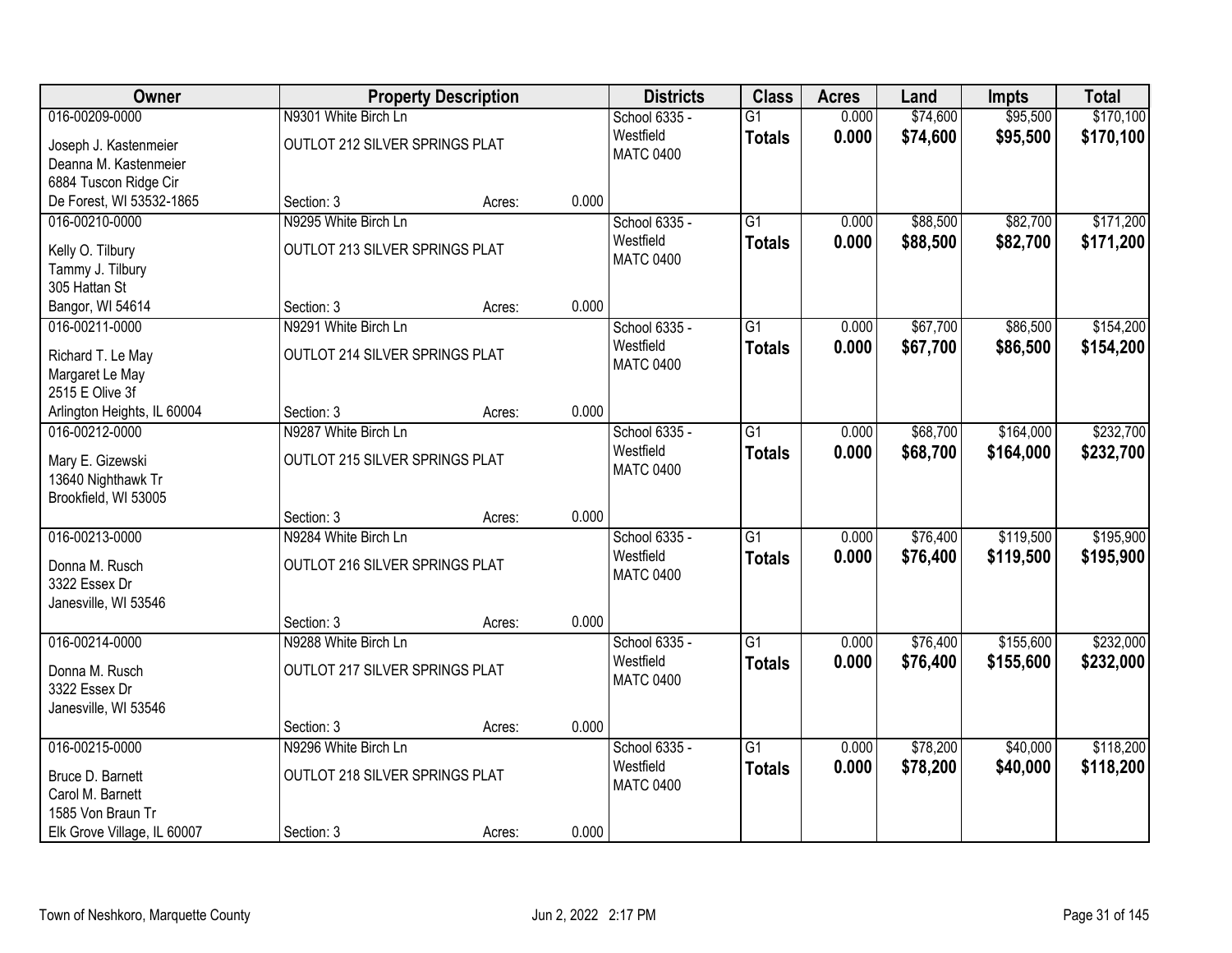| Owner                                                          |                                   | <b>Property Description</b> |       | <b>Districts</b>           | <b>Class</b>    | <b>Acres</b> | Land       | <b>Impts</b>    | <b>Total</b>    |
|----------------------------------------------------------------|-----------------------------------|-----------------------------|-------|----------------------------|-----------------|--------------|------------|-----------------|-----------------|
| 016-00216-0000                                                 | N9302 White Birch Ln              |                             |       | School 6335 -              | $\overline{G1}$ | 0.000        | \$62,100   | \$153,200       | \$215,300       |
| Ronald R. Lowerre                                              | OUTLOT 219 SILVER SPRINGS PLAT    |                             |       | Westfield                  | <b>Totals</b>   | 0.000        | \$62,100   | \$153,200       | \$215,300       |
| Mary C. Lowerre                                                |                                   |                             |       | <b>MATC 0400</b>           |                 |              |            |                 |                 |
| N9302 White Birch Ln                                           |                                   |                             |       |                            |                 |              |            |                 |                 |
| Neshkoro, WI 54960                                             | Section: 3                        | Acres:                      | 0.000 |                            |                 |              |            |                 |                 |
| 016-00217-0000                                                 | N9312 White Birch Ln              |                             |       | School 6335 -              | G1              | 0.000        | \$67,500   | \$98,200        | \$165,700       |
| Donna J Littman Living Trust                                   | OUTLOT 220 SILVER SPRINGS PLAT    |                             |       | Westfield                  | <b>Totals</b>   | 0.000        | \$67,500   | \$98,200        | \$165,700       |
| Attn: Cynthia Boelk Poa                                        |                                   |                             |       | <b>MATC 0400</b>           |                 |              |            |                 |                 |
| 16565 Cherry Hill Dr                                           |                                   |                             |       |                            |                 |              |            |                 |                 |
| Brookfield, WI 53005                                           | Section: 3                        | Acres:                      | 0.000 |                            |                 |              |            |                 |                 |
| 016-00218-0000                                                 | N9326 White Birch Ln              |                             |       | School 6335 -              | $\overline{G1}$ | 0.000        | \$56,000   | \$97,500        | \$153,500       |
|                                                                | OUTLOT 221 SILVER SPRINGS PLAT    |                             |       | Westfield                  | <b>Totals</b>   | 0.000        | \$56,000   | \$97,500        | \$153,500       |
| Wilhelm & Christel Venker Living Trust<br>N9326 White Birch Ln |                                   |                             |       | <b>MATC 0400</b>           |                 |              |            |                 |                 |
| Neshkoro, WI 54960                                             |                                   |                             |       |                            |                 |              |            |                 |                 |
|                                                                | Section: 3                        | Acres:                      | 0.000 |                            |                 |              |            |                 |                 |
| 016-00219-0000                                                 | N9324 White Birch Ln              |                             |       | School 6335 -              | G1              | 0.000        | \$44,700   | \$72,500        | \$117,200       |
|                                                                |                                   |                             |       | Westfield                  | <b>Totals</b>   | 0.000        | \$44,700   | \$72,500        | \$117,200       |
| Donald W. Behm et al                                           | OUTLOT 222 OF SILVER SPRINGS PLAT |                             |       | <b>MATC 0400</b>           |                 |              |            |                 |                 |
| 4063 Highview Dr<br>Cedarburg, WI 53012                        |                                   |                             |       |                            |                 |              |            |                 |                 |
|                                                                | Section: 3                        | Acres:                      | 0.000 |                            |                 |              |            |                 |                 |
| 016-00220-0000                                                 | N9338 White Birch Ln              |                             |       | School 6335 -              | $\overline{G1}$ | 0.000        | \$68,900   | \$83,300        | \$152,200       |
|                                                                |                                   |                             |       | Westfield                  | <b>Totals</b>   | 0.000        | \$68,900   | \$83,300        | \$152,200       |
| Stephen H. Guelig                                              | OUTLOT 223 SILVER SPRINGS PLAT    |                             |       | <b>MATC 0400</b>           |                 |              |            |                 |                 |
| Amy S. Guelig                                                  |                                   |                             |       |                            |                 |              |            |                 |                 |
| 808 Mary Lee Dr                                                |                                   |                             |       |                            |                 |              |            |                 |                 |
| Fond Du Lac, WI 54935                                          | Section: 3                        | Acres:                      | 0.000 |                            |                 |              |            |                 |                 |
| 016-00221-0000                                                 | W431 County Rd E                  |                             |       | School 6335 -<br>Westfield | $\overline{G1}$ | 0.000        | \$63,100   | \$95,600        | \$158,700       |
| Thomas W. Collova (Le et al                                    | OUTLOT 224 SILVER SPRINGS PLAT    |                             |       | <b>MATC 0400</b>           | <b>Totals</b>   | 0.000        | \$63,100   | \$95,600        | \$158,700       |
| 1418 Groves Ln                                                 |                                   |                             |       |                            |                 |              |            |                 |                 |
| Union Grove, WI 53182                                          |                                   |                             |       |                            |                 |              |            |                 |                 |
|                                                                | Section: 3                        | Acres:                      | 0.000 |                            |                 |              |            |                 |                 |
| 016-00222-0000                                                 | White Birch Ln                    |                             |       | School 6335 -              | $\overline{X4}$ | 0.000        | $\sqrt{6}$ | $\overline{30}$ | $\overline{50}$ |
| Silver Springs Lake Property Owners                            | OUTLOT 225 SILVER SPRINGS PLAT    |                             |       | Westfield                  | <b>Totals</b>   | 0.000        | \$0        | \$0             | \$0             |
| Assoc                                                          |                                   |                             |       | <b>MATC 0400</b>           |                 |              |            |                 |                 |
| <b>PO Box 114</b>                                              |                                   |                             |       |                            |                 |              |            |                 |                 |
| Neshkoro, WI 54960                                             | Section: 3                        | Acres:                      | 0.000 |                            |                 |              |            |                 |                 |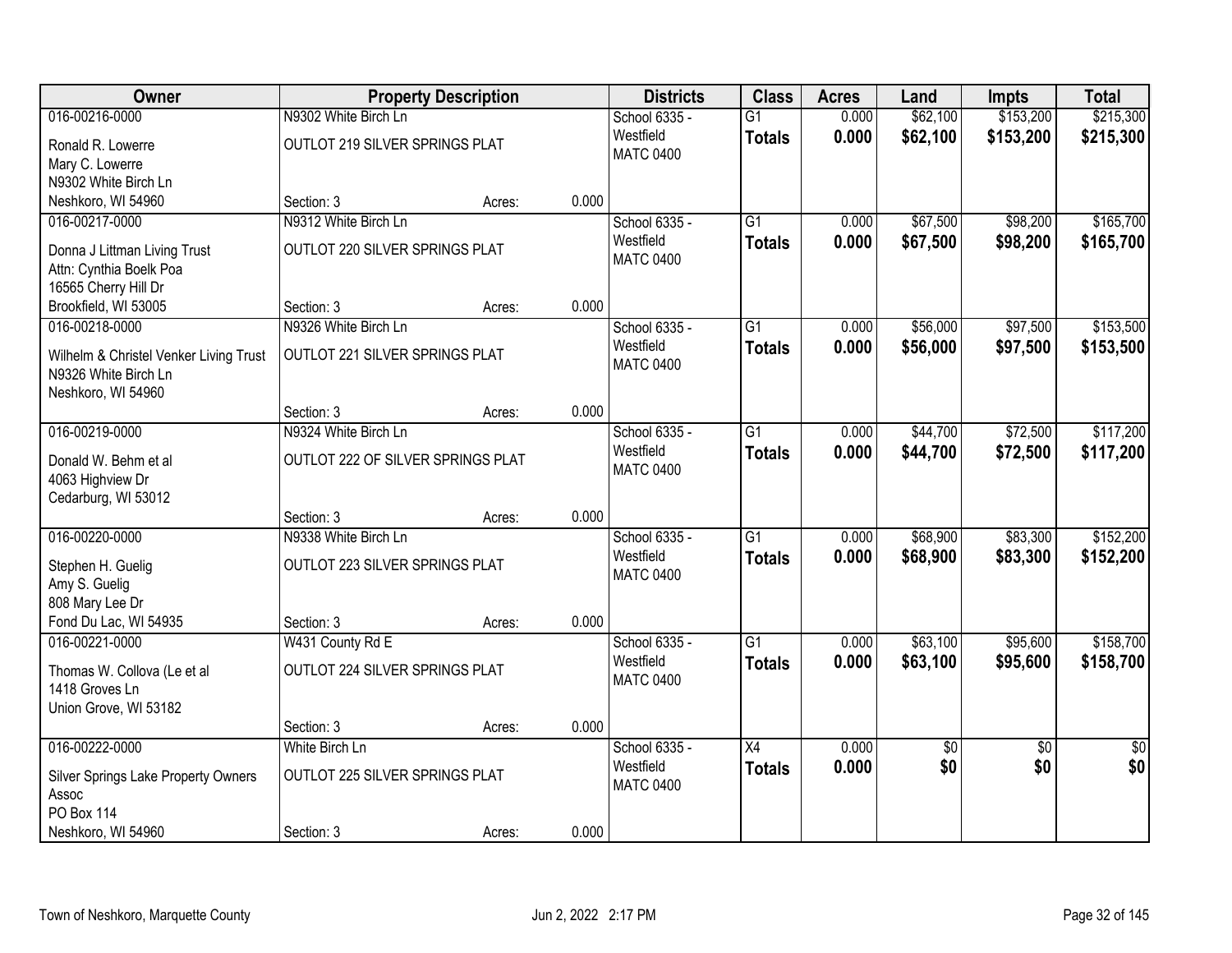| Owner                                                                                                      | <b>Property Description</b>                                     |        |       | <b>Districts</b>                               | <b>Class</b>                     | <b>Acres</b>   | Land                 | <b>Impts</b>           | <b>Total</b>           |
|------------------------------------------------------------------------------------------------------------|-----------------------------------------------------------------|--------|-------|------------------------------------------------|----------------------------------|----------------|----------------------|------------------------|------------------------|
| 016-00223-0000<br>John N. Ward<br>Jacquelyn C. Ward                                                        | N9398 W Cedar Springs Dr<br>LOT 1 CEDAR SPRINGS PLAT            |        |       | School 6335 -<br>Westfield<br><b>MATC 0400</b> | $\overline{G1}$<br><b>Totals</b> | 0.000<br>0.000 | \$57,000<br>\$57,000 | \$94,000<br>\$94,000   | \$151,000<br>\$151,000 |
| 5052 State Rd 73<br>Marshall, WI 53559                                                                     | Section: 3                                                      | Acres: | 0.000 |                                                |                                  |                |                      |                        |                        |
| 016-00224-0000<br>Gregory Cook<br>Ann Cook<br>N9388 Cedar Springs Dr                                       | N9388 W Cedar Springs Dr<br>LOT 2 CEDAR SPRINGS PLAT            |        |       | School 6335 -<br>Westfield<br><b>MATC 0400</b> | $\overline{G1}$<br><b>Totals</b> | 0.000<br>0.000 | \$58,800<br>\$58,800 | \$111,400<br>\$111,400 | \$170,200<br>\$170,200 |
| Neshkoro, WI 54960                                                                                         | Section: 3                                                      | Acres: | 0.000 |                                                |                                  |                |                      |                        |                        |
| 016-00225-0000<br>Ronald J. Dubord<br>N9380 W Cedar Springs Dr<br>Neshkoro, WI 54960                       | N9380 W Cedar Springs Dr<br>LOT 3 CEDAR SPRINGS PLAT            |        |       | School 6335 -<br>Westfield<br><b>MATC 0400</b> | $\overline{G1}$<br><b>Totals</b> | 0.000<br>0.000 | \$60,000<br>\$60,000 | \$100,000<br>\$100,000 | \$160,000<br>\$160,000 |
|                                                                                                            | Section: 3                                                      | Acres: | 0.000 |                                                |                                  |                |                      |                        |                        |
| 016-00226-0000<br>James P. Kuchma<br>W274 Cedar Springs Dr<br>Neshkoro, WI 54960                           | W274 Cedar Springs Dr<br>LOT 4 CEDAR SPRINGS PLAT               |        |       | School 6335 -<br>Westfield<br><b>MATC 0400</b> | $\overline{G1}$<br><b>Totals</b> | 0.000<br>0.000 | \$58,200<br>\$58,200 | \$87,500<br>\$87,500   | \$145,700<br>\$145,700 |
|                                                                                                            | Section: 3                                                      | Acres: | 0.000 |                                                |                                  |                |                      |                        |                        |
| 016-00227-0000<br>Cynthia L. Gilbride<br>Thomas J. Gilbride<br>W260 Cedar Springs Dr<br>Neshkoro, WI 54960 | W260 Cedar Springs Dr<br>LOT 5 CEDAR SPRINGS PLAT<br>Section: 3 | Acres: | 0.000 | School 6335 -<br>Westfield<br><b>MATC 0400</b> | $\overline{G1}$<br><b>Totals</b> | 0.000<br>0.000 | \$57,200<br>\$57,200 | \$100,500<br>\$100,500 | \$157,700<br>\$157,700 |
| 016-00228-0000                                                                                             | W250 Cedar Springs Dr                                           |        |       | School 6335 -                                  | $\overline{G1}$                  | 0.000          | \$55,000             | \$104,300              | \$159,300              |
| The 2016 Thomas Irrev Family Trust<br>802 Mulberry Ct<br>Chatham, IL 62629                                 | LOT 6 CEDAR SPRINGS PLAT                                        |        |       | Westfield<br><b>MATC 0400</b>                  | <b>Totals</b>                    | 0.000          | \$55,000             | \$104,300              | \$159,300              |
|                                                                                                            | Section: 3                                                      | Acres: | 0.000 |                                                |                                  |                |                      |                        |                        |
| 016-00229-0000<br>Jeffery L. Wesner<br>Beth M. Wesner<br>W246 Cedar Springs Dr<br>Neshkoro, WI 54960       | W246 Cedar Springs Dr<br>LOT 7 CEDAR SPRINGS PLAT<br>Section: 3 | Acres: | 0.000 | School 6335 -<br>Westfield<br><b>MATC 0400</b> | $\overline{G1}$<br><b>Totals</b> | 0.000<br>0.000 | \$55,000<br>\$55,000 | \$128,900<br>\$128,900 | \$183,900<br>\$183,900 |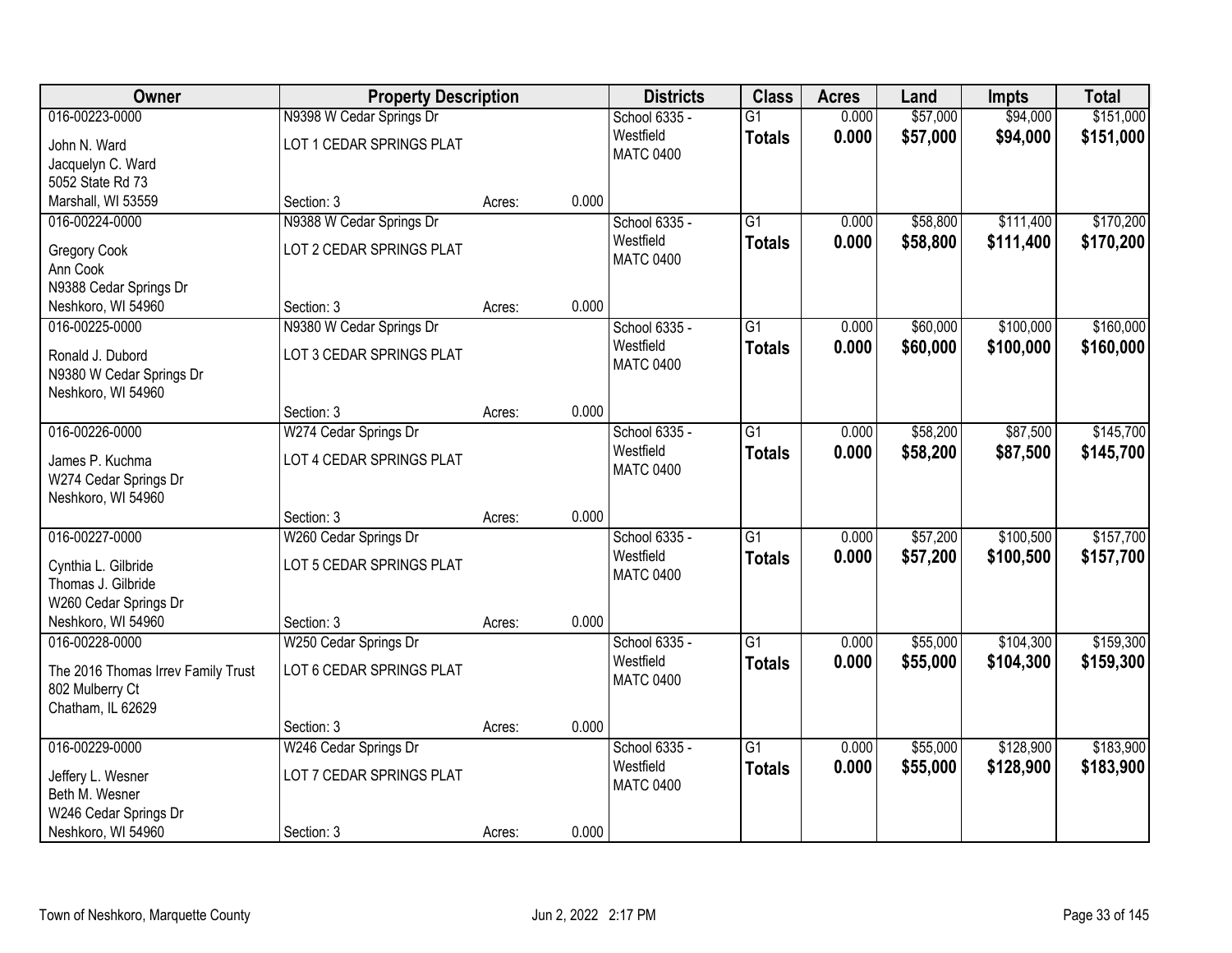| <b>Owner</b>                | <b>Property Description</b>        |        |       | <b>Districts</b> | <b>Class</b>    | <b>Acres</b> | Land     | <b>Impts</b> | <b>Total</b> |
|-----------------------------|------------------------------------|--------|-------|------------------|-----------------|--------------|----------|--------------|--------------|
| 016-00230-0000              | W236 Cedar Springs Dr              |        |       | School 6335 -    | $\overline{G1}$ | 0.000        | \$55,000 | \$90,000     | \$145,000    |
| James J. Galle              | LOT 8 CEDAR SPRINGS PLAT           |        |       | Westfield        | <b>Totals</b>   | 0.000        | \$55,000 | \$90,000     | \$145,000    |
| Cheryl J. Galle             |                                    |        |       | <b>MATC 0400</b> |                 |              |          |              |              |
| N162 W20290 Butternut Ln    |                                    |        |       |                  |                 |              |          |              |              |
| Jackson, WI 53037           | Section: 3                         | Acres: | 0.000 |                  |                 |              |          |              |              |
| 016-00231-0000              | W232 Cedar Springs Dr              |        |       | School 6335 -    | $\overline{G1}$ | 0.000        | \$55,000 | \$100,900    | \$155,900    |
| Howard E. Salbashian        | LOT 9 CEDAR SPRINGS PLAT           |        |       | Westfield        | <b>Totals</b>   | 0.000        | \$55,000 | \$100,900    | \$155,900    |
| N19 W22545 North Ave        |                                    |        |       | <b>MATC 0400</b> |                 |              |          |              |              |
| Waukesha, WI 53186          |                                    |        |       |                  |                 |              |          |              |              |
|                             | Section: 3                         | Acres: | 0.000 |                  |                 |              |          |              |              |
| 016-00232-0000              | W220 Cedar Springs Dr              |        |       | School 6335 -    | $\overline{G1}$ | 0.000        | \$57,400 | \$99,500     | \$156,900    |
| Larry A. Haughn             | LOT 10 CEDAR SPRINGS PLAT          |        |       | Westfield        | <b>Totals</b>   | 0.000        | \$57,400 | \$99,500     | \$156,900    |
| Nancy L. Haughn             |                                    |        |       | <b>MATC 0400</b> |                 |              |          |              |              |
| W220 Cedar Springs Dr       |                                    |        |       |                  |                 |              |          |              |              |
| Neshkoro, WI 54960          | Section: 3                         | Acres: | 0.000 |                  |                 |              |          |              |              |
| 016-00233-0000              | W212 Cedar Springs Dr              |        |       | School 6335 -    | G1              | 0.000        | \$58,800 | \$118,300    | \$177,100    |
| Mark F. Daniels             | LOT 11 CEDAR SPRINGS PLAT          |        |       | Westfield        | <b>Totals</b>   | 0.000        | \$58,800 | \$118,300    | \$177,100    |
| W212 Cedar Springs Dr       |                                    |        |       | <b>MATC 0400</b> |                 |              |          |              |              |
| Neshkoro, WI 54960          |                                    |        |       |                  |                 |              |          |              |              |
|                             | Section: 3                         | Acres: | 0.000 |                  |                 |              |          |              |              |
| 016-00234-0000              | N9391 E Cedar Springs Dr           |        |       | School 6335 -    | $\overline{G1}$ | 0.000        | \$59,200 | \$114,100    | \$173,300    |
| Sandra K. Ross              | LOT 12 CEDAR SPRINGS PLAT          |        |       | Westfield        | <b>Totals</b>   | 0.000        | \$59,200 | \$114,100    | \$173,300    |
| N9391 E Cedar Springs Dr    |                                    |        |       | <b>MATC 0400</b> |                 |              |          |              |              |
| Neshkoro, WI 54960          |                                    |        |       |                  |                 |              |          |              |              |
|                             | Section: 3                         | Acres: | 0.000 |                  |                 |              |          |              |              |
| 016-00235-0000              | N9395 E Cedar Springs Dr           |        |       | School 6335 -    | $\overline{G1}$ | 0.000        | \$55,800 | \$118,000    | \$173,800    |
| Joyce M. Gehring            | LOT 13 CEDAR SPRINGS PLAT          |        |       | Westfield        | <b>Totals</b>   | 0.000        | \$55,800 | \$118,000    | \$173,800    |
| N9395 E Cedar Springs Dr    |                                    |        |       | <b>MATC 0400</b> |                 |              |          |              |              |
| Neshkoro, WI 54960          |                                    |        |       |                  |                 |              |          |              |              |
|                             | Section: 3                         | Acres: | 0.000 |                  |                 |              |          |              |              |
| 016-00236-0000              | Reference Only                     |        |       | School 6335 -    |                 |              |          |              |              |
| Cedar Spring Lake Pr Owners | <b>OUTLOT 1 CEDAR SPRINGS PLAT</b> |        |       | Westfield        | <b>Totals</b>   |              |          |              |              |
| <b>PO Box 174</b>           |                                    |        |       | <b>MATC 0400</b> |                 |              |          |              |              |
| Neshkoro, WI 54960          |                                    |        |       |                  |                 |              |          |              |              |
|                             | Section: 3                         | Acres: | 0.000 |                  |                 |              |          |              |              |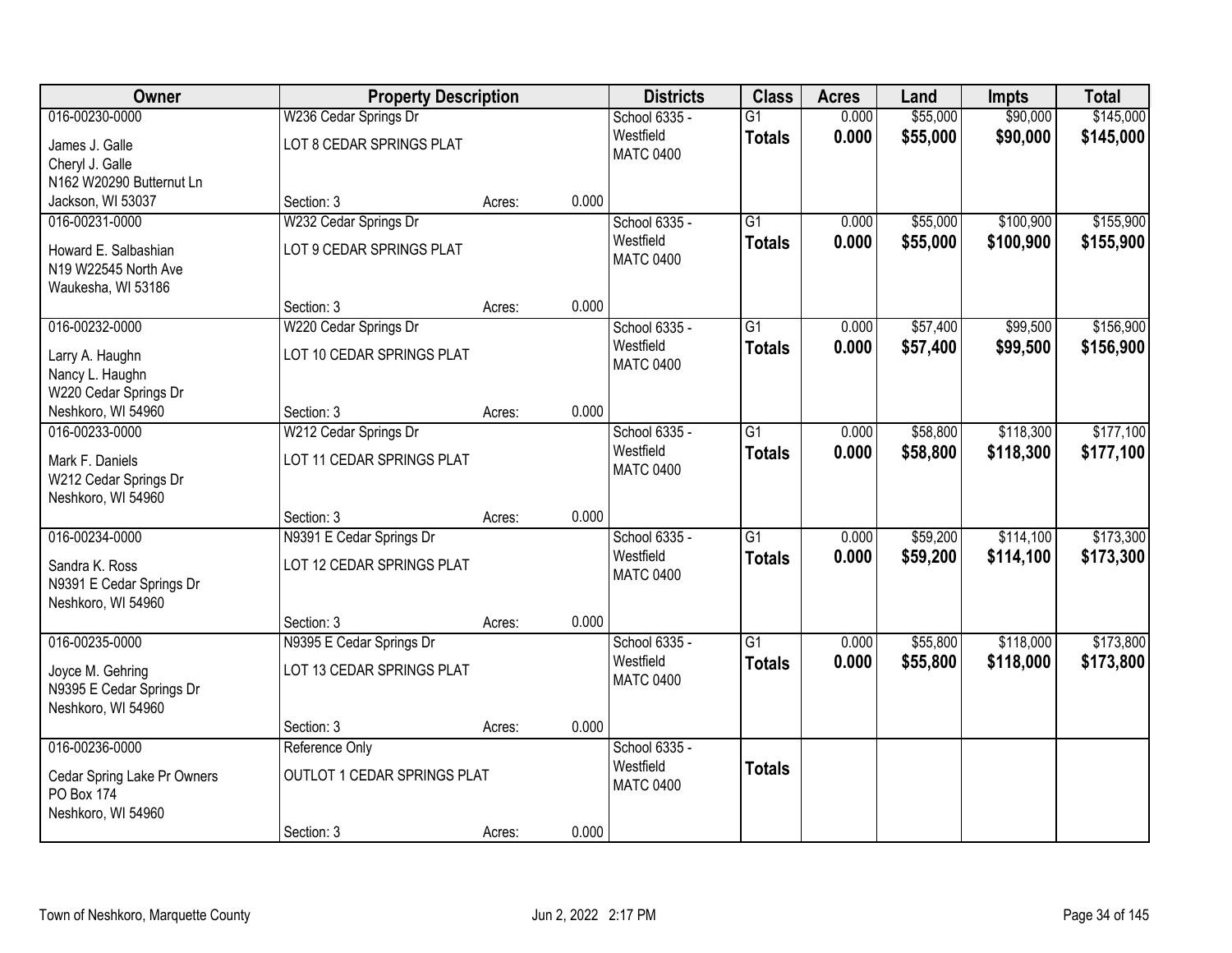| Owner                                                                                                       | <b>Property Description</b>                                                                 |        |       | <b>Districts</b>                               | <b>Class</b>                     | <b>Acres</b>   | Land                 | <b>Impts</b>           | <b>Total</b>           |
|-------------------------------------------------------------------------------------------------------------|---------------------------------------------------------------------------------------------|--------|-------|------------------------------------------------|----------------------------------|----------------|----------------------|------------------------|------------------------|
| 016-00237-0000<br>Timothy L. Koepp<br>Lori L. Koepp                                                         | N9327 22nd Ave<br>LOT 1 GOLDEN SANDS PLAT & 1/40 INT IN OUTLOTS<br>1&5                      |        |       | School 6335 -<br>Westfield<br><b>MATC 0400</b> | $\overline{G1}$<br><b>Totals</b> | 0.000<br>0.000 | \$41,400<br>\$41,400 | \$87,000<br>\$87,000   | \$128,400<br>\$128,400 |
| 1525 Elm Ln<br>Grafton, WI 53024                                                                            | Section: 4                                                                                  | Acres: | 0.000 |                                                |                                  |                |                      |                        |                        |
| 016-00238-0000<br>Patricia L. Ortlieb<br>Jason K. Ortlieb<br>N9323 22nd Ave                                 | N9323 22nd Ave<br>LOT 2 GOLDEN SANDS PLAT & 1/40 INT IN OUTLOTS<br>1&5                      |        |       | School 6335 -<br>Westfield<br><b>MATC 0400</b> | $\overline{G1}$<br><b>Totals</b> | 0.000<br>0.000 | \$38,800<br>\$38,800 | \$120,100<br>\$120,100 | \$158,900<br>\$158,900 |
| Neshkoro, WI 54960<br>016-00239-0000                                                                        | Section: 4<br>N9315 22nd Ave                                                                | Acres: | 0.000 | School 6335 -<br>Westfield                     | $\overline{G1}$<br><b>Totals</b> | 0.000<br>0.000 | \$37,500<br>\$37,500 | \$95,300<br>\$95,300   | \$132,800<br>\$132,800 |
| Scott B. Bolton<br>N9315 22nd Ave<br>Neshkoro, WI 54960                                                     | LOT 3 & PART LOT 4 GOLDEN SANDS PLAT & 1/40<br>INT IN OUTLOTS 1 & 5                         |        |       | <b>MATC 0400</b>                               |                                  |                |                      |                        |                        |
|                                                                                                             | Section: 4                                                                                  | Acres: | 0.000 |                                                |                                  |                |                      |                        |                        |
| 016-00240-0000<br>Stanley C. Leager<br>N9309 22nd Ave<br>Neshkoro, WI 54960                                 | N9309 22nd Ave<br>PRT LOT 4 & ALL OF LOT 5 GOLDEN SANDS PLAT &<br>2/40 INT IN OUTLOTS 1 & 5 |        |       | School 6335 -<br>Westfield<br><b>MATC 0400</b> | $\overline{G1}$<br><b>Totals</b> | 0.000<br>0.000 | \$41,100<br>\$41,100 | \$131,800<br>\$131,800 | \$172,900<br>\$172,900 |
|                                                                                                             | Section: 4                                                                                  | Acres: | 0.000 |                                                |                                  |                |                      |                        |                        |
| 016-00242-0000<br>Samantha R. Avila<br>Carlos A. Avila Gutierrez<br>W5958 Peaceful Ln<br>Appleton, WI 54915 | W514 County Rd E<br>LOT 6 GOLDEN SANDS PLAT & 1/40 INT IN OUTLOTS<br>1 & 5<br>Section: 4    | Acres: | 0.000 | School 6335 -<br>Westfield<br><b>MATC 0400</b> | $\overline{G1}$<br><b>Totals</b> | 0.000<br>0.000 | \$36,000<br>\$36,000 | \$96,100<br>\$96,100   | \$132,100<br>\$132,100 |
| 016-00243-0000                                                                                              | W526 County Rd E                                                                            |        |       | School 6335 -                                  | G <sub>1</sub>                   | 0.000          | \$35,000             | \$99,000               | \$134,000              |
| William M Perkins Living Trust et al<br>PO Box 103<br>Millbrook, IL 60536                                   | LOT 7 GOLDEN SANDS PLAT & 1/40 INT IN OUTLOTS<br>1 & 5                                      |        |       | Westfield<br><b>MATC 0400</b>                  | <b>Totals</b>                    | 0.000          | \$35,000             | \$99,000               | \$134,000              |
|                                                                                                             | Section: 4                                                                                  | Acres: | 0.000 |                                                |                                  |                |                      |                        |                        |
| 016-00244-0000<br>Lorreen R. Becklund<br>W207 N13479 Fawn Ct<br>Richfield, WI 53076                         | W532 County Rd E<br>LOT 8 GOLDEN SANDS PLAT & 1/40 INT IN OUTLOTS<br>1 & 5<br>Section: 4    | Acres: | 0.000 | School 6335 -<br>Westfield<br><b>MATC 0400</b> | G1<br><b>Totals</b>              | 0.000<br>0.000 | \$35,000<br>\$35,000 | \$96,800<br>\$96,800   | \$131,800<br>\$131,800 |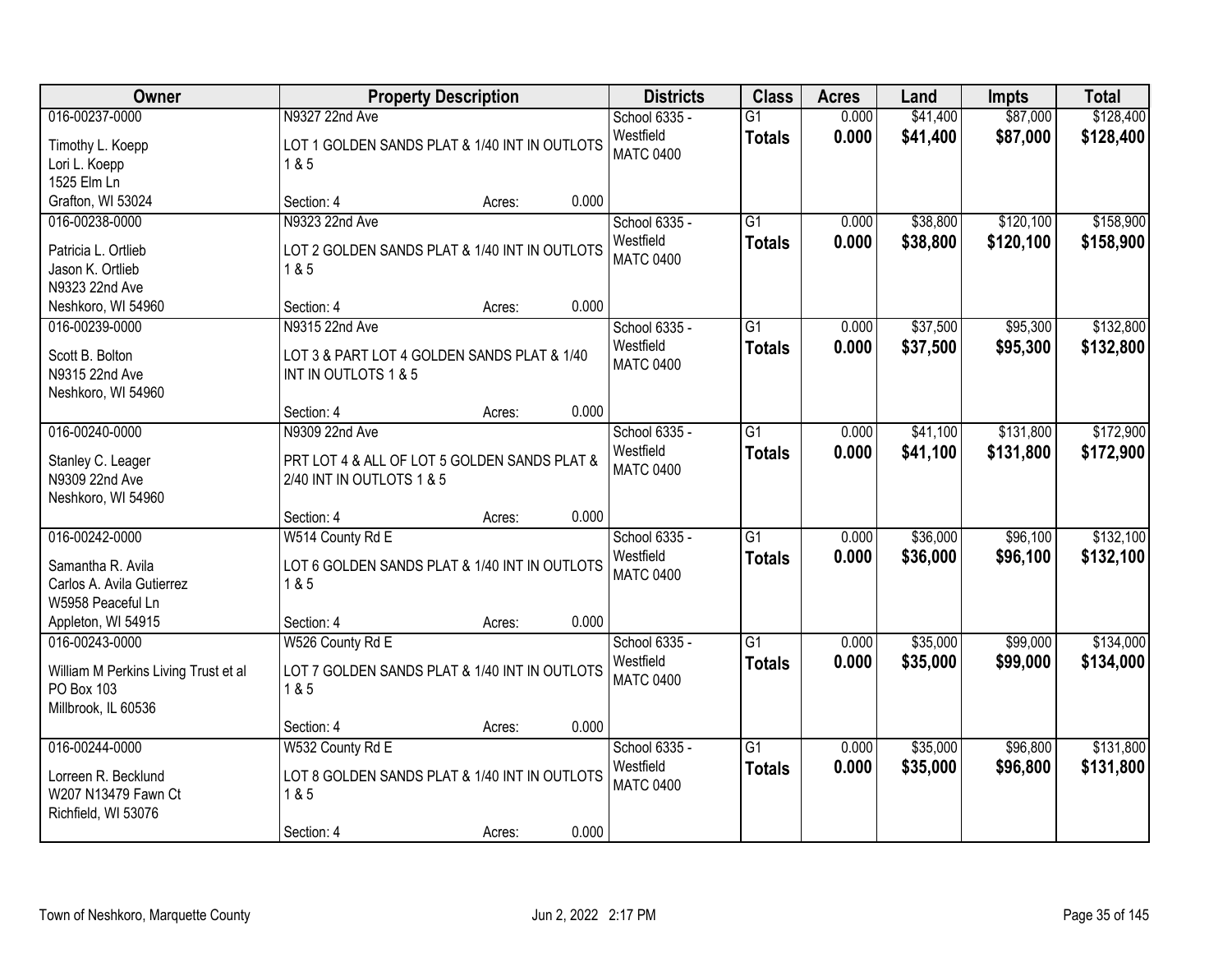| Owner                                                                                             | <b>Property Description</b>                                                                  |        |       | <b>Districts</b>                               | <b>Class</b>                     | <b>Acres</b>   | Land                 | <b>Impts</b>           | <b>Total</b>           |
|---------------------------------------------------------------------------------------------------|----------------------------------------------------------------------------------------------|--------|-------|------------------------------------------------|----------------------------------|----------------|----------------------|------------------------|------------------------|
| 016-00245-0000<br>David C. Hardel<br>420 River Dr<br>Berlin, WI 54923                             | W538 County Rd E<br>LOT 9 GOLDEN SANDS PLAT & 1/40 INT IN OUTLOTS<br>1 & 5                   |        |       | School 6335 -<br>Westfield<br><b>MATC 0400</b> | $\overline{G1}$<br><b>Totals</b> | 0.000<br>0.000 | \$35,000<br>\$35,000 | \$93,500<br>\$93,500   | \$128,500<br>\$128,500 |
|                                                                                                   | Section: 4                                                                                   | Acres: | 0.000 |                                                |                                  |                |                      |                        |                        |
| 016-00246-0000<br>Robert A. Broske<br>Victoria Broske<br>W544 County Rd E                         | W544 County Rd E<br>LOT 10 GOLDEN SANDS PLAT & 1/40 INT IN<br>OUTLOTS 1 & 5                  |        |       | School 6335 -<br>Westfield<br><b>MATC 0400</b> | $\overline{G1}$<br><b>Totals</b> | 0.000<br>0.000 | \$35,000<br>\$35,000 | \$108,100<br>\$108,100 | \$143,100<br>\$143,100 |
| Neshkoro, WI 54960                                                                                | Section: 4                                                                                   | Acres: | 0.000 |                                                |                                  |                |                      |                        |                        |
| 016-00247-0000<br>Daniel E. Levenhagen<br>Hope K. Levenhagen<br>S47 W25776 Wood Lilly Ln          | W550 County Rd E<br>LOT 11 GOLDEN SANDS PLAT & 1/40 INT IN<br>OUTLOTS 1 & 5                  |        |       | School 6335 -<br>Westfield<br><b>MATC 0400</b> | G1<br><b>Totals</b>              | 0.000<br>0.000 | \$35,000<br>\$35,000 | \$118,300<br>\$118,300 | \$153,300<br>\$153,300 |
| Waukesha, WI 53189                                                                                | Section: 4                                                                                   | Acres: | 0.000 |                                                |                                  |                |                      |                        |                        |
| 016-00248-0000<br>Amanda Lowney<br>2729 W Woodfield Dr<br>Mequon, WI 53092                        | N9312 21st Ave<br>LOT 12 GOLDEN SANDS PLAT & 1/40 INT IN<br>OUTLOTS 1 & 5 POS TN LAND 1.13AC |        |       | School 6335 -<br>Westfield<br><b>MATC 0400</b> | $\overline{G1}$<br><b>Totals</b> | 0.000<br>0.000 | \$42,100<br>\$42,100 | \$121,500<br>\$121,500 | \$163,600<br>\$163,600 |
|                                                                                                   | Section: 4                                                                                   | Acres: | 0.000 |                                                |                                  |                |                      |                        |                        |
| 016-00249-0000<br>Arthur A. Petersen<br>Donna M. Petersen<br>N9318 21st Ave<br>Neshkoro, WI 54960 | N9318 21st Ave<br>LOT 13 GOLDEN SANDS PLAT & 1/40 INT IN<br>OUTLOTS 1 & 5<br>Section: 4      | Acres: | 0.000 | School 6335 -<br>Westfield<br><b>MATC 0400</b> | $\overline{G1}$<br><b>Totals</b> | 0.000<br>0.000 | \$40,100<br>\$40,100 | \$102,400<br>\$102,400 | \$142,500<br>\$142,500 |
| 016-00250-0000                                                                                    | N9324 21st Ave                                                                               |        |       | School 6335 -                                  | $\overline{G1}$                  | 0.000          | \$38,000             | \$110,600              | \$148,600              |
| Steven R. Splitt<br>Mary E. Splitt<br>400 Herrick Rd                                              | LOT 14 GOLDEN SANDS PLAT & 1/40 INT IN<br>OUTLOTS 1 & 5                                      |        |       | Westfield<br><b>MATC 0400</b>                  | <b>Totals</b>                    | 0.000          | \$38,000             | \$110,600              | \$148,600              |
| Riverside, IL 60546                                                                               | Section: 4                                                                                   | Acres: | 0.000 |                                                |                                  |                |                      |                        |                        |
| 016-00251-0000<br>Kay L. Mies<br>N9330 21st Ave<br>Neshkoro, WI 54960                             | N9330 21st Ave<br>LOT 15 GOLDEN SANDS PLAT & 1/40 INT IN<br>OUTLOTS 1 & 5<br>Section: 4      | Acres: | 0.000 | School 6335 -<br>Westfield<br><b>MATC 0400</b> | $\overline{G1}$<br><b>Totals</b> | 0.000<br>0.000 | \$35,500<br>\$35,500 | \$128,000<br>\$128,000 | \$163,500<br>\$163,500 |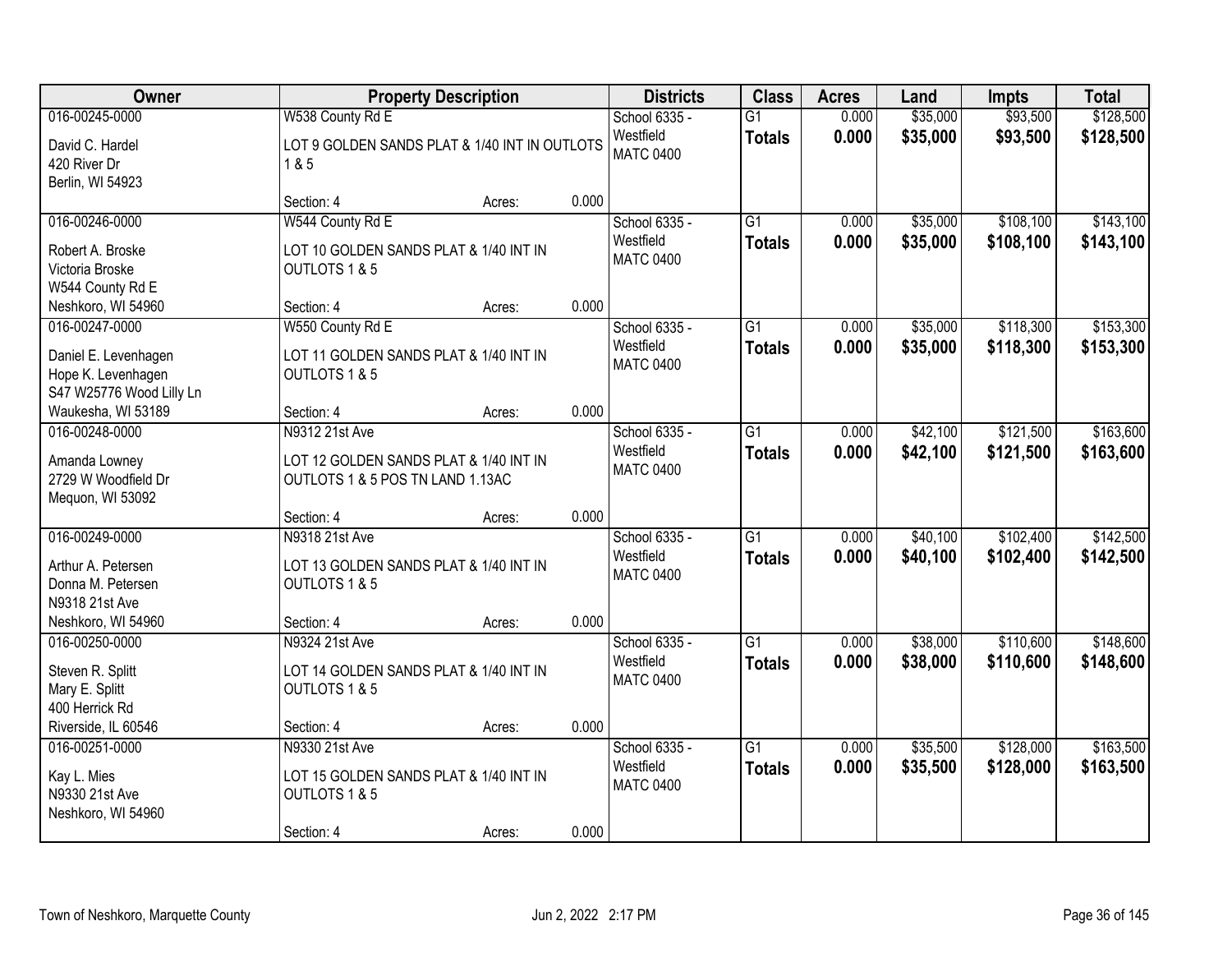| Owner                                                                                         |                                                                                         | <b>Property Description</b> |       | <b>Districts</b>                               | <b>Class</b>                     | <b>Acres</b>   | Land                 | <b>Impts</b>           | <b>Total</b>           |
|-----------------------------------------------------------------------------------------------|-----------------------------------------------------------------------------------------|-----------------------------|-------|------------------------------------------------|----------------------------------|----------------|----------------------|------------------------|------------------------|
| 016-00252-0000<br>James R. Butz<br>Bridget B. Paul                                            | W585 Dakota Ct<br>LOT 16 GOLDEN SANDS PLAT & 1/40 INT IN<br>OUTLOTS 1 & 5               |                             |       | School 6335 -<br>Westfield<br><b>MATC 0400</b> | $\overline{G1}$<br><b>Totals</b> | 0.000<br>0.000 | \$35,000<br>\$35,000 | \$79,500<br>\$79,500   | \$114,500<br>\$114,500 |
| 133 E Fairy Chasm Rd<br>Bayside, WI 53217                                                     | Section: 4                                                                              | Acres:                      | 0.000 |                                                |                                  |                |                      |                        |                        |
| 016-00253-0000<br>George Krueger<br>Carol Krueger<br>521 S Main St                            | W579 Dakota Ct<br>LOT 17 GOLDEN SANDS PLAT & 1/40 INT IN<br>OUTLOTS 1 & 5               |                             |       | School 6335 -<br>Westfield<br><b>MATC 0400</b> | $\overline{G1}$<br><b>Totals</b> | 0.000<br>0.000 | \$35,000<br>\$35,000 | \$69,000<br>\$69,000   | \$104,000<br>\$104,000 |
| Saukville, WI 53080                                                                           | Section: 4                                                                              | Acres:                      | 0.000 |                                                |                                  |                |                      |                        |                        |
| 016-00254-0000<br>Amber Dutcher<br>498 Dartford Rd<br>Berlin, WI 54923                        | W571 Dakota Ct<br>LOT 18 GOLDEN SANDS PLAT & 1/40 INT IN<br>OUTLOTS 1 & 5               |                             |       | School 6335 -<br>Westfield<br><b>MATC 0400</b> | $\overline{G1}$<br><b>Totals</b> | 0.000<br>0.000 | \$35,000<br>\$35,000 | \$93,400<br>\$93,400   | \$128,400<br>\$128,400 |
|                                                                                               | Section: 4                                                                              | Acres:                      | 0.000 |                                                |                                  |                |                      |                        |                        |
| 016-00255-0000<br>Douglas S. Milner<br>77 Lakeside Dr<br>Williford, AR 72482                  | Dakota Ct<br>LOT 19 GOLDEN SANDS PLAT & 1/40 INT IN<br>OUTLOTS 1 & 5                    |                             |       | School 6335 -<br>Westfield<br><b>MATC 0400</b> | $\overline{G1}$<br><b>Totals</b> | 0.000<br>0.000 | \$39,800<br>\$39,800 | \$800<br>\$800         | \$40,600<br>\$40,600   |
|                                                                                               | Section: 4                                                                              | Acres:                      | 0.000 |                                                |                                  |                |                      |                        |                        |
| 016-00256-0000<br>Eric Bagnall et al<br>3652 S Pine St<br>Milwaukee, WI 53207                 | W544 Dakota Ct<br>LOT 20 GOLDEN SANDS PLAT & 1/40 INT IN<br>OUTLOTS 1 & 5               |                             |       | School 6335 -<br>Westfield<br><b>MATC 0400</b> | $\overline{G1}$<br><b>Totals</b> | 0.000<br>0.000 | \$40,900<br>\$40,900 | \$61,800<br>\$61,800   | \$102,700<br>\$102,700 |
|                                                                                               | Section: 4                                                                              | Acres:                      | 0.000 |                                                | $\overline{G1}$                  |                |                      |                        |                        |
| 016-00257-0000<br>Jacqueline Di Bella<br>6303 Mansfield Dr<br>Greendale, WI 53129             | W550 Dakota Ct<br>LOT 21 GOLDEN SANDS PLAT & 1/40 INT IN<br>OUTLOTS 1 & 5               |                             |       | School 6335 -<br>Westfield<br><b>MATC 0400</b> | <b>Totals</b>                    | 0.000<br>0.000 | \$40,700<br>\$40,700 | \$156,500<br>\$156,500 | \$197,200<br>\$197,200 |
|                                                                                               | Section: 4                                                                              | Acres:                      | 0.000 |                                                |                                  |                |                      |                        |                        |
| 016-00258-0000<br>E Csaba Oszkay<br>Zulay Oszkay<br>552 E Bay Point Rd<br>Milwaukee, WI 53217 | W552 Dakota Ct<br>LOT 22 GOLDEN SANDS PLAT & 1/40 INT IN<br>OUTLOTS 1 & 5<br>Section: 4 | Acres:                      | 0.000 | School 6335 -<br>Westfield<br><b>MATC 0400</b> | $\overline{G1}$<br><b>Totals</b> | 0.000<br>0.000 | \$40,400<br>\$40,400 | \$122,500<br>\$122,500 | \$162,900<br>\$162,900 |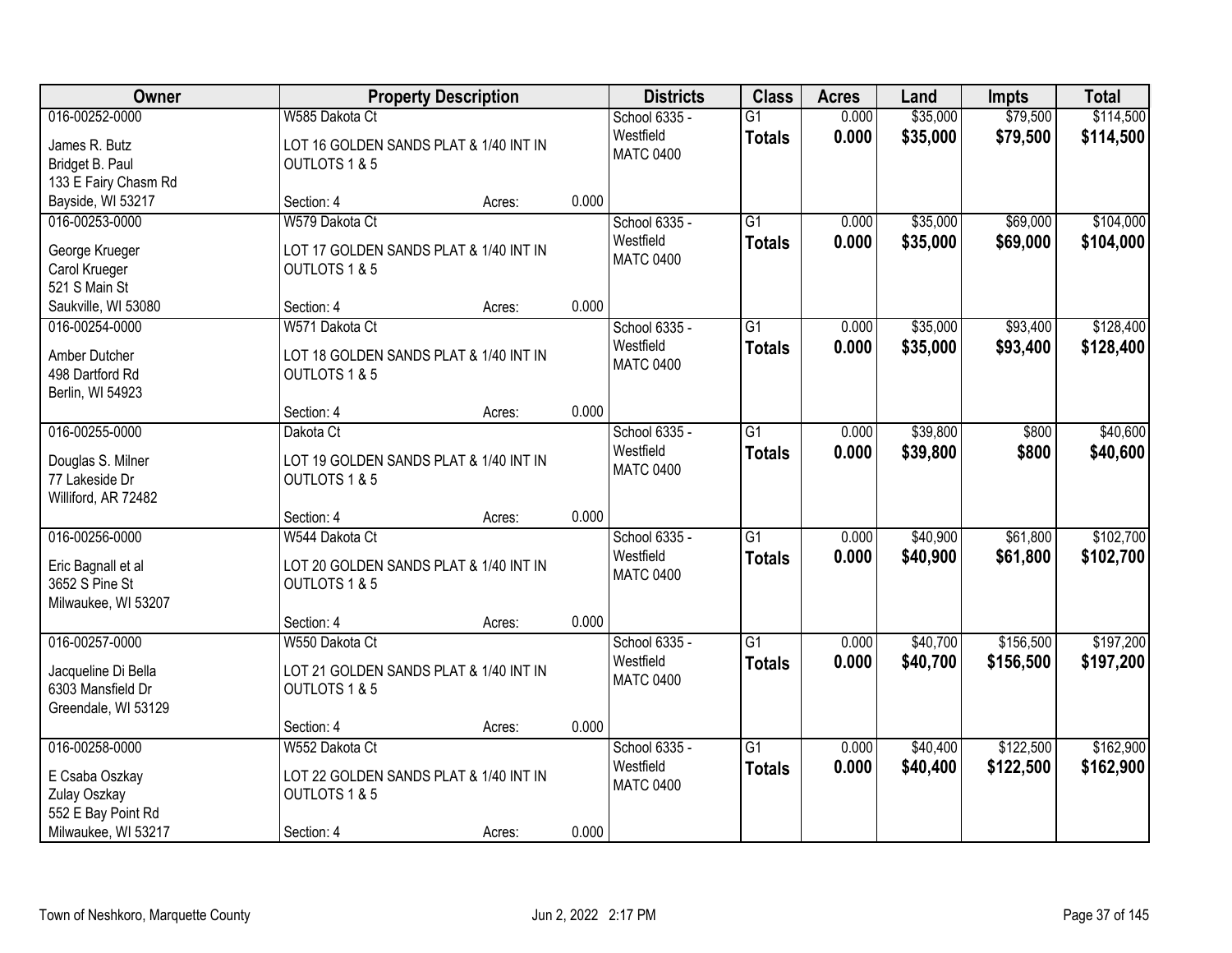| Owner                                  |                                        | <b>Property Description</b> |       | <b>Districts</b>              | <b>Class</b>    | <b>Acres</b> | Land     | <b>Impts</b>    | <b>Total</b> |
|----------------------------------------|----------------------------------------|-----------------------------|-------|-------------------------------|-----------------|--------------|----------|-----------------|--------------|
| 016-00259-0000                         | W560 Dakota Ct                         |                             |       | School 6335 -                 | $\overline{G1}$ | 0.000        | \$41,300 | $\overline{50}$ | \$41,300     |
| Russell Skorik                         | LOT 23 GOLDEN SANDS PLAT & 1/40 INT IN |                             |       | Westfield<br><b>MATC 0400</b> | <b>Totals</b>   | 0.000        | \$41,300 | \$0             | \$41,300     |
| Amy Skorik                             | OUTLOTS 1 & 5                          |                             |       |                               |                 |              |          |                 |              |
| W290 N9480 Deer Ln                     |                                        |                             |       |                               |                 |              |          |                 |              |
| Colgate, WI 53017                      | Section: 4                             | Acres:                      | 0.000 |                               |                 |              |          |                 |              |
| 016-00260-0000                         | W560 Dakota Ct                         |                             |       | School 6335 -                 | $\overline{G1}$ | 0.000        | \$36,000 | \$55,500        | \$91,500     |
| Sattler Schuppe Rev Trust              | LOT 24 GOLDEN SANDS PLAT & 1/40 INT IN |                             |       | Westfield                     | <b>Totals</b>   | 0.000        | \$36,000 | \$55,500        | \$91,500     |
| N2360 Co Rd P                          | OUTLOTS 1 & 5                          |                             |       | <b>MATC 0400</b>              |                 |              |          |                 |              |
| Neosho, WI 53059                       |                                        |                             |       |                               |                 |              |          |                 |              |
|                                        | Section: 4                             | Acres:                      | 0.000 |                               |                 |              |          |                 |              |
| 016-00261-0000                         | W572 Dakota Ct                         |                             |       | School 6335 -                 | $\overline{G1}$ | 0.000        | \$40,400 | \$94,200        | \$134,600    |
| Richard H. Jones                       | LOT 25 GOLDEN SANDS PLAT & 1/40 INT IN |                             |       | Westfield                     | <b>Totals</b>   | 0.000        | \$40,400 | \$94,200        | \$134,600    |
| PO Box 407                             | OUTLOTS 1 & 5                          |                             |       | <b>MATC 0400</b>              |                 |              |          |                 |              |
| Grafton, WI 53024                      |                                        |                             |       |                               |                 |              |          |                 |              |
|                                        | Section: 4                             | Acres:                      | 0.000 |                               |                 |              |          |                 |              |
| 016-00262-0000                         | W586 Dakota Ct                         |                             |       | School 6335 -                 | $\overline{G1}$ | 0.000        | \$41,000 | \$59,500        | \$100,500    |
|                                        |                                        |                             |       | Westfield                     | <b>Totals</b>   | 0.000        | \$41,000 | \$59,500        | \$100,500    |
| Jason S. Krueger                       | LOT 26 GOLDEN SANDS PLAT & 1/40 INT IN |                             |       | <b>MATC 0400</b>              |                 |              |          |                 |              |
| Kathryn M. Krueger                     | OUTLOTS 1 & 5                          |                             |       |                               |                 |              |          |                 |              |
| 233 Pine Ridge Ct<br>Slinger, WI 53086 | Section: 4                             | Acres:                      | 0.000 |                               |                 |              |          |                 |              |
| 016-00263-0000                         | N9342 21st Ave                         |                             |       | School 6335 -                 | $\overline{G1}$ | 0.000        | \$40,600 | \$79,600        | \$120,200    |
|                                        |                                        |                             |       | Westfield                     |                 | 0.000        |          |                 |              |
| Eric B. Joslin                         | LOT 27 GOLDEN SANDS PLAT & 1/40 INT IN |                             |       | <b>MATC 0400</b>              | <b>Totals</b>   |              | \$40,600 | \$79,600        | \$120,200    |
| Danielle K. Joslin                     | OUTLOTS 1 & 5                          |                             |       |                               |                 |              |          |                 |              |
| N8416 Sunset Dr                        |                                        |                             |       |                               |                 |              |          |                 |              |
| Fond Du Lac, WI 54937                  | Section: 4                             | Acres:                      | 0.000 |                               |                 |              |          |                 |              |
| 016-00264-0000                         | N9352 21st Ave                         |                             |       | School 6335 -                 | $\overline{G1}$ | 0.000        | \$40,000 | \$110,100       | \$150,100    |
| Julie A Lozowski Trust                 | LOT 28 GOLDEN SANDS PLAT & 1/40 INT IN |                             |       | Westfield                     | <b>Totals</b>   | 0.000        | \$40,000 | \$110,100       | \$150,100    |
| 1730 Ginny Ln                          | OUTLOTS 1 & 5                          |                             |       | <b>MATC 0400</b>              |                 |              |          |                 |              |
| Woodstock, IL 60098                    |                                        |                             |       |                               |                 |              |          |                 |              |
|                                        | Section: 4                             | Acres:                      | 0.000 |                               |                 |              |          |                 |              |
| 016-00265-0000                         | N9364 21st Ave                         |                             |       | School 6335 -                 | $\overline{G1}$ | 0.000        | \$40,200 | \$161,500       | \$201,700    |
| James L. Faccio                        | LOT 29 GOLDEN SANDS PLAT & 1/40 INT IN |                             |       | Westfield                     | <b>Totals</b>   | 0.000        | \$40,200 | \$161,500       | \$201,700    |
| Barbara E. Faccio                      | OUTLOTS 1 & 5                          |                             |       | <b>MATC 0400</b>              |                 |              |          |                 |              |
| N9364 21st Ave                         |                                        |                             |       |                               |                 |              |          |                 |              |
| Neshkoro, WI 54960                     | Section: 4                             | Acres:                      | 0.000 |                               |                 |              |          |                 |              |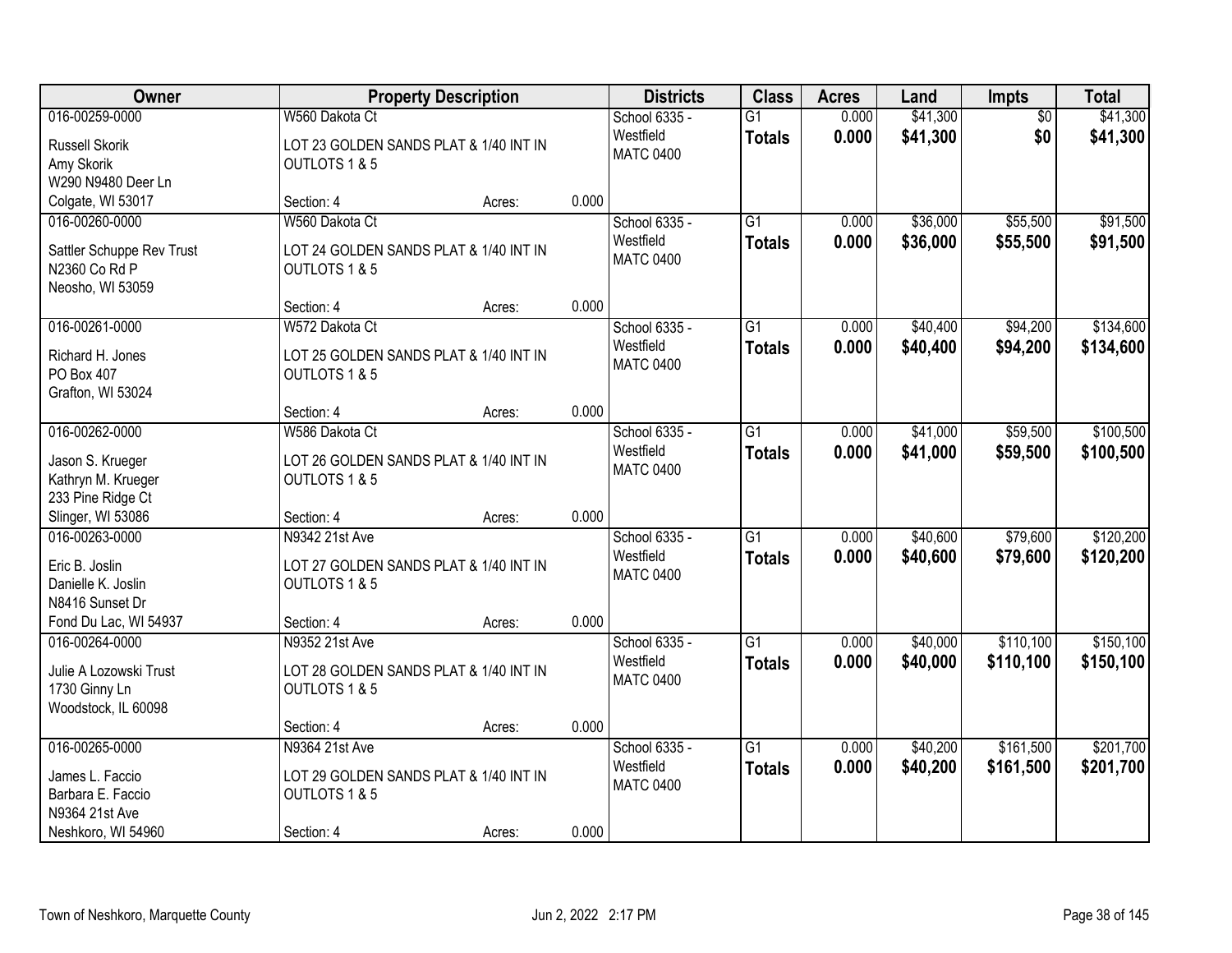| Owner                                                                       | <b>Property Description</b>                             |        | <b>Districts</b> | <b>Class</b>                  | <b>Acres</b>                     | Land           | <b>Impts</b>         | <b>Total</b>         |                        |
|-----------------------------------------------------------------------------|---------------------------------------------------------|--------|------------------|-------------------------------|----------------------------------|----------------|----------------------|----------------------|------------------------|
| 016-00266-0000                                                              | 21st Ave                                                |        |                  | School 6335 -                 | $\overline{G1}$                  | 0.000          | \$30,100             | $\overline{50}$      | \$30,100               |
| Jeffrey S. Parker<br>9650 Manu Rd<br>Fremont, WI 54940                      | LOT 30 GOLDEN SANDS PLAT & 1/40 INT IN<br>OUTLOTS 1 & 5 |        |                  | Westfield<br><b>MATC 0400</b> | <b>Totals</b>                    | 0.000          | \$30,100             | \$0                  | \$30,100               |
|                                                                             | Section: 4                                              | Acres: | 0.000            |                               |                                  |                |                      |                      |                        |
| 016-00267-0000                                                              | N9374 21st Ave                                          |        |                  | School 6335 -                 | $\overline{G1}$                  | 0.000          | \$33,300             | \$83,400             | \$116,700              |
| Robert A. Reinders<br>Lilia A. Reinders<br>3120 Bailey Ct                   | LOT 31 GOLDEN SANDS PLAT & 1/40 INT IN<br>OUTLOTS 1 & 5 |        |                  | Westfield<br><b>MATC 0400</b> | <b>Totals</b>                    | 0.000          | \$33,300             | \$83,400             | \$116,700              |
| Oshkosh, WI 54904                                                           | Section: 4                                              | Acres: | 0.000            |                               |                                  |                |                      |                      |                        |
| 016-00268-0000                                                              | N9378 21st Ave                                          |        |                  | School 6335 -                 | G1                               | 0.000          | \$35,000             | \$99,600             | \$134,600              |
| Raymond S. Reinders<br>Tina L. Reinders<br>N9378 21st Ave                   | LOT 32 GOLDEN SANDS PLAT & 1/40 INT IN<br>OUTLOTS 1 & 5 |        |                  | Westfield<br><b>MATC 0400</b> | <b>Totals</b>                    | 0.000          | \$35,000             | \$99,600             | \$134,600              |
| Neshkoro, WI 54960                                                          | Section: 4                                              | Acres: | 0.000            |                               |                                  |                |                      |                      |                        |
| 016-00269-0000                                                              | N9382 21st Ave                                          |        |                  | School 6335 -                 | $\overline{G1}$                  | 0.000          | \$35,000             | \$83,700             | \$118,700              |
| Barbara E. Jaeger<br>N9382 21st Ave<br>Neshkoro, WI 54960                   | LOT 33 GOLDEN SANDS PLAT & 1/40 INT IN<br>OUTLOTS 1 & 5 |        |                  | Westfield<br><b>MATC 0400</b> | <b>Totals</b>                    | 0.000          | \$35,000             | \$83,700             | \$118,700              |
|                                                                             | Section: 4                                              | Acres: | 0.000            |                               |                                  |                |                      |                      |                        |
| 016-00270-0000                                                              | N9386 21st Ave                                          |        |                  | School 6335 -<br>Westfield    | $\overline{G1}$<br><b>Totals</b> | 0.000<br>0.000 | \$35,000<br>\$35,000 | \$82,500<br>\$82,500 | \$117,500<br>\$117,500 |
| Benjamin Priebe                                                             | LOT 34 GOLDEN SANDS PLAT & 1/40 INT IN                  |        |                  | <b>MATC 0400</b>              |                                  |                |                      |                      |                        |
| <b>Tracy Priebe</b><br>1025 Tana Ln                                         | OUTLOTS 1 & 5                                           |        |                  |                               |                                  |                |                      |                      |                        |
| Menasha, WI 54952                                                           | Section: 4                                              | Acres: | 0.000            |                               |                                  |                |                      |                      |                        |
| 016-00271-0000                                                              | N9390 21st Ave                                          |        |                  | School 6335 -                 | $\overline{G1}$                  | 0.000          | \$35,000             | \$90,200             | \$125,200              |
| Steven W. Schulenberg<br>Artis R. Schulenberg<br>3040 Acker St              | LOT 35 GOLDEN SANDS PLAT & 1/40 INT IN<br>OUTLOTS 1 & 5 |        |                  | Westfield<br><b>MATC 0400</b> | <b>Totals</b>                    | 0.000          | \$35,000             | \$90,200             | \$125,200              |
| Cross Plains, WI 53528                                                      | Section: 4                                              | Acres: | 0.000            |                               |                                  |                |                      |                      |                        |
| 016-00272-0000                                                              | N9394 21st Ave                                          |        |                  | School 6335 -                 | $\overline{G1}$                  | 0.000          | \$35,000             | \$76,500             | \$111,500              |
| Jerry & Marie E Graziano Jt Rev Living<br>Trust<br>1787 Whispering Woods Ct | LOT 36 GOLDEN SANDS PLAT & 1/40 INT IN<br>OUTLOTS 1 & 5 |        |                  | Westfield<br><b>MATC 0400</b> | <b>Totals</b>                    | 0.000          | \$35,000             | \$76,500             | \$111,500              |
| Richfield, WI 53076                                                         | Section: 4                                              | Acres: | 0.000            |                               |                                  |                |                      |                      |                        |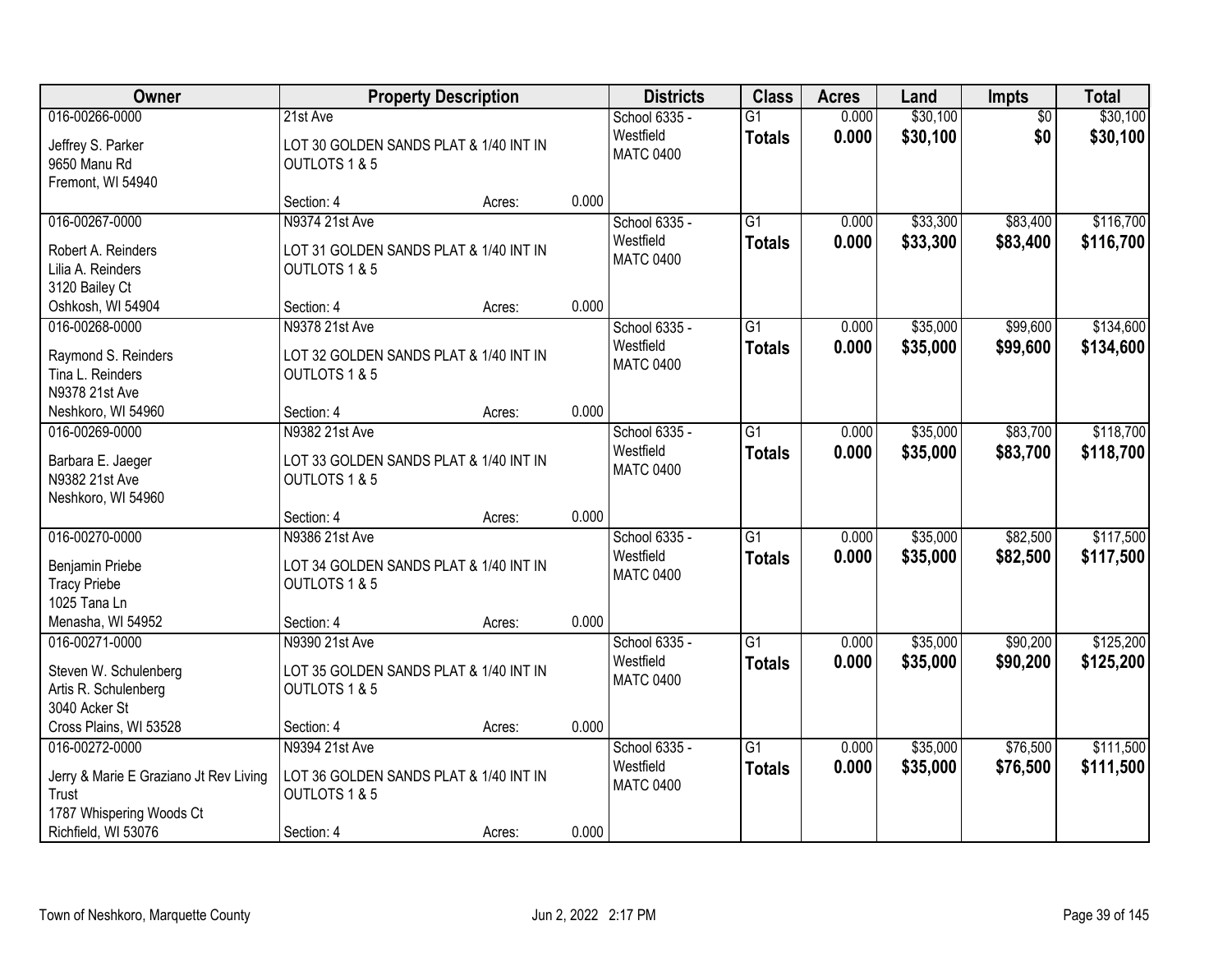| Owner                                                                                                          | <b>Property Description</b>                                                            |        |        | <b>Districts</b>                               | <b>Class</b>                            | <b>Acres</b>               | Land                              | <b>Impts</b>                  | <b>Total</b>                      |
|----------------------------------------------------------------------------------------------------------------|----------------------------------------------------------------------------------------|--------|--------|------------------------------------------------|-----------------------------------------|----------------------------|-----------------------------------|-------------------------------|-----------------------------------|
| 016-00273-0000<br>Joan C. Girard et al<br>N7346 Schwaller Dr<br>Plymouth, WI 53073                             | N9398 21st Ave<br>LOT 37 GOLDEN SANDS PLAT & 1/40 INT IN<br>OUTLOTS 1 & 5              |        |        | School 6335 -<br>Westfield<br><b>MATC 0400</b> | $\overline{G1}$<br><b>Totals</b>        | 0.000<br>0.000             | \$38,800<br>\$38,800              | \$98,200<br>\$98,200          | \$137,000<br>\$137,000            |
|                                                                                                                | Section: 4                                                                             | Acres: | 0.000  |                                                |                                         |                            |                                   |                               |                                   |
| 016-00274-0000<br>Daniel E. Levenhagen<br>Hope K. Levenhagen<br>S47 W25776 Wood Lilly Ln<br>Waukesha, WI 53189 | County Rd E<br>OUTLOT 2 GOLDEN SANDS PLAT & 1/40 INT IN<br>OUTLOTS 1 & 5<br>Section: 4 | Acres: | 0.000  | School 6335 -<br>Westfield<br><b>MATC 0400</b> | $\overline{G1}$<br><b>Totals</b>        | 0.000<br>0.000             | \$3,400<br>\$3,400                | $\overline{50}$<br>\$0        | \$3,400<br>\$3,400                |
| 016-00275-0000                                                                                                 | County Rd E                                                                            |        |        | School 6335 -                                  | G1                                      | 0.000                      | \$3,900                           | \$0                           | \$3,900                           |
| Daniel E. Levenhagen<br>Hope K. Levenhagen<br>S47 W25776 Wood Lilly Ln                                         | OUTLOT 3 GOLDEN SANDS PLAT & 1/40 INT IN<br>OUTLOTS 1 & 5                              |        |        | Westfield<br><b>MATC 0400</b>                  | <b>Totals</b>                           | 0.000                      | \$3,900                           | \$0                           | \$3,900                           |
| Waukesha, WI 53189                                                                                             | Section: 4                                                                             | Acres: | 0.000  |                                                |                                         |                            |                                   |                               |                                   |
| 016-00276-0000<br>Daniel E. Levenhagen<br>Hope K. Levenhagen<br>S47 W25776 Wood Lilly Ln                       | County Rd E<br>OUTLOT 4 GOLDEN SANDS PLAT & 1/40 INT IN<br>OUTLOTS 1 & 5               |        |        | School 6335 -<br>Westfield<br><b>MATC 0400</b> | G1<br><b>Totals</b>                     | 0.000<br>0.000             | \$4,100<br>\$4,100                | $\sqrt[6]{3}$<br>\$0          | \$4,100<br>\$4,100                |
| Waukesha, WI 53189                                                                                             | Section: 4                                                                             | Acres: | 0.000  |                                                |                                         |                            |                                   |                               |                                   |
| 016-00277-0000<br>Dept Natural Resources<br>PO Box 7921<br>Madison, WI 53707                                   | County Rd E<br><b>NE-NE 51.35A</b><br>Section: 3                                       | Acres: | 51.350 | School 6335 -<br>Westfield<br><b>MATC 0400</b> | $\overline{\text{X2}}$<br><b>Totals</b> | 51.350<br>51.350           | $\overline{50}$<br>\$0            | $\overline{50}$<br>\$0        | $\sqrt{50}$<br>\$0                |
| 016-00278-0000                                                                                                 | County Rd E                                                                            |        |        | School 6335 -                                  | $\overline{G4}$                         | 33.980                     | \$3,800                           | $\overline{50}$               | \$3,800                           |
| Robert & Patricia Kasubaski Living Trust<br>et al<br>371 N Capron St                                           | NW FRAC NE LY S OF CO RD E 34.88A                                                      |        |        | Westfield<br><b>MATC 0400</b>                  | G <sub>5</sub><br><b>Totals</b>         | 0.900<br>34.880            | \$100<br>\$3,900                  | \$0<br>\$0                    | \$100<br>\$3,900                  |
| Berlin, WI 54923                                                                                               | Section: 3                                                                             | Acres: | 34.880 |                                                |                                         |                            |                                   |                               |                                   |
| 016-00280-0000<br>Emerich Northwoods Investments, LLP<br>W3969 Silica Rd<br>Fond Du Lac, WI 54937              | County Rd E<br><b>SW-NE 40.00A</b><br>Section: 3                                       | Acres: | 40.000 | School 6335 -<br>Westfield<br><b>MATC 0400</b> | G5<br>G <sub>6</sub><br><b>Totals</b>   | 10.000<br>30.000<br>40.000 | \$10,000<br>\$96,000<br>\$106,000 | $\overline{50}$<br>\$0<br>\$0 | \$10,000<br>\$96,000<br>\$106,000 |
|                                                                                                                |                                                                                        |        |        |                                                |                                         |                            |                                   |                               |                                   |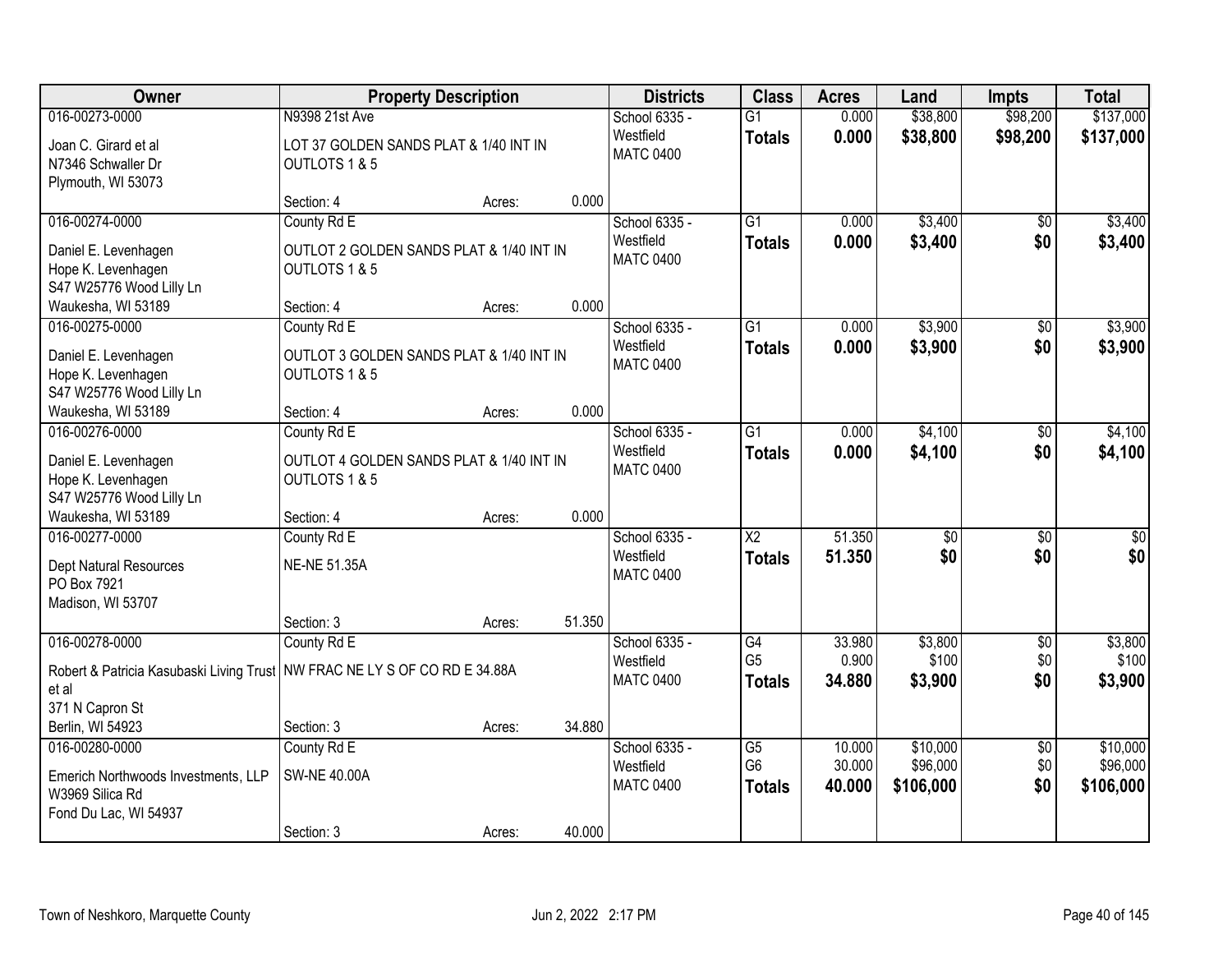| Owner                                 | <b>Property Description</b>           |        | <b>Districts</b> | <b>Class</b>                  | <b>Acres</b>             | Land   | <b>Impts</b>    | <b>Total</b>    |                 |
|---------------------------------------|---------------------------------------|--------|------------------|-------------------------------|--------------------------|--------|-----------------|-----------------|-----------------|
| 016-00281-0005                        | County Rd E                           |        |                  | School 6335 -                 | $\overline{\mathsf{X2}}$ | 39.810 | $\overline{50}$ | $\overline{50}$ | $\sqrt{50}$     |
| Dept Natural Resources<br>PO Box 7921 | PRT OF SE-NE 39.81A                   |        |                  | Westfield<br><b>MATC 0400</b> | <b>Totals</b>            | 39.810 | \$0             | \$0             | \$0             |
| Madison, WI 53707                     |                                       |        |                  |                               |                          |        |                 |                 |                 |
|                                       | Section: 3                            | Acres: | 39.810           |                               |                          |        |                 |                 |                 |
| 016-00282-0000                        | County Rd E                           |        |                  | School 6335 -                 | G4                       | 15.000 | \$1,700         | \$0             | \$1,700         |
| Marvin B & Diane D Henke Living Trust | N 1/2 OF NE-NW LY N OF CO RD E 29.00A |        |                  | Westfield                     | G <sub>5</sub>           | 14.000 | \$14,000        | \$0             | \$14,000        |
| W484 County Rd E                      |                                       |        |                  | <b>MATC 0400</b>              | <b>Totals</b>            | 29.000 | \$15,700        | \$0             | \$15,700        |
| Neshkoro, WI 54960                    |                                       |        |                  |                               |                          |        |                 |                 |                 |
|                                       | Section: 3                            | Acres: | 29.000           |                               |                          |        |                 |                 |                 |
| 016-00283-0000                        | W484 County Rd E                      |        |                  | School 6335 -                 | $\overline{G4}$          | 8.000  | \$900           | $\overline{50}$ | \$900           |
| Marvin B & Diane D Henke Living Trust | N 1/2 OF NW-NW 29.00A                 |        |                  | Westfield                     | G <sub>5</sub>           | 19.000 | \$18,100        | \$0             | \$18,100        |
| W484 County Rd E                      |                                       |        |                  | <b>MATC 0400</b>              | G7                       | 2.000  | \$13,000        | \$71,500        | \$84,500        |
| Neshkoro, WI 54960                    |                                       |        |                  |                               | <b>Totals</b>            | 29.000 | \$32,000        | \$71,500        | \$103,500       |
|                                       | Section: 3                            | Acres: | 29.000           |                               |                          |        |                 |                 |                 |
| 016-00284-0000                        | County Rd E                           |        |                  | School 6335 -                 | $\overline{\text{X2}}$   | 15.600 | \$0             | \$0             | \$0             |
| Dept Natural Resources                | S 15.6A OF SW-SW 15.60A               |        |                  | Westfield                     | <b>Totals</b>            | 15.600 | \$0             | \$0             | \$0             |
| PO Box 7921                           |                                       |        |                  | <b>MATC 0400</b>              |                          |        |                 |                 |                 |
| Madison, WI 53707                     |                                       |        |                  |                               |                          |        |                 |                 |                 |
|                                       | Section: 3                            | Acres: | 15.600           |                               |                          |        |                 |                 |                 |
| 016-00285-0005                        | County Rd E                           |        |                  | School 6335 -                 | $\overline{\text{X2}}$   | 32.000 | $\overline{50}$ | $\overline{30}$ | $\overline{50}$ |
| Dept Natural Resources                | PART OF SE-SW 32.00A                  |        |                  | Westfield                     | <b>Totals</b>            | 32.000 | \$0             | \$0             | \$0             |
| PO Box 7921                           |                                       |        |                  | <b>MATC 0400</b>              |                          |        |                 |                 |                 |
| Madison, WI 53707                     |                                       |        |                  |                               |                          |        |                 |                 |                 |
|                                       | Section: 3                            | Acres: | 32.000           |                               |                          |        |                 |                 |                 |
| 016-00285-0010                        | Silver Springs Dr                     |        |                  | School 6335 -                 | $\overline{G6}$          | 8.000  | \$16,000        | $\sqrt{$0}$     | \$16,000        |
| Kevin D. Dollar                       | PART OF SE-SW 8.00A                   |        |                  | Westfield                     | <b>Totals</b>            | 8.000  | \$16,000        | \$0             | \$16,000        |
| Joyce A. Dollar                       |                                       |        |                  | <b>MATC 0400</b>              |                          |        |                 |                 |                 |
| N9067 E Silver Springs Dr             |                                       |        |                  |                               |                          |        |                 |                 |                 |
| Neshkoro, WI 54960                    | Section: 3                            | Acres: | 8.000            |                               |                          |        |                 |                 |                 |
| 016-00286-0005                        | County Rd E                           |        |                  | School 6335 -                 | $\overline{\text{X2}}$   | 38.250 | $\overline{50}$ | $\overline{50}$ | $\frac{1}{2}$   |
| Dept Natural Resources                | PRT OF NE-SE 38.25A                   |        |                  | Westfield                     | <b>Totals</b>            | 38.250 | \$0             | \$0             | \$0             |
| PO Box 7921                           |                                       |        |                  | <b>MATC 0400</b>              |                          |        |                 |                 |                 |
| Madison, WI 53707                     |                                       |        |                  |                               |                          |        |                 |                 |                 |
|                                       | Section: 3                            | Acres: | 38.250           |                               |                          |        |                 |                 |                 |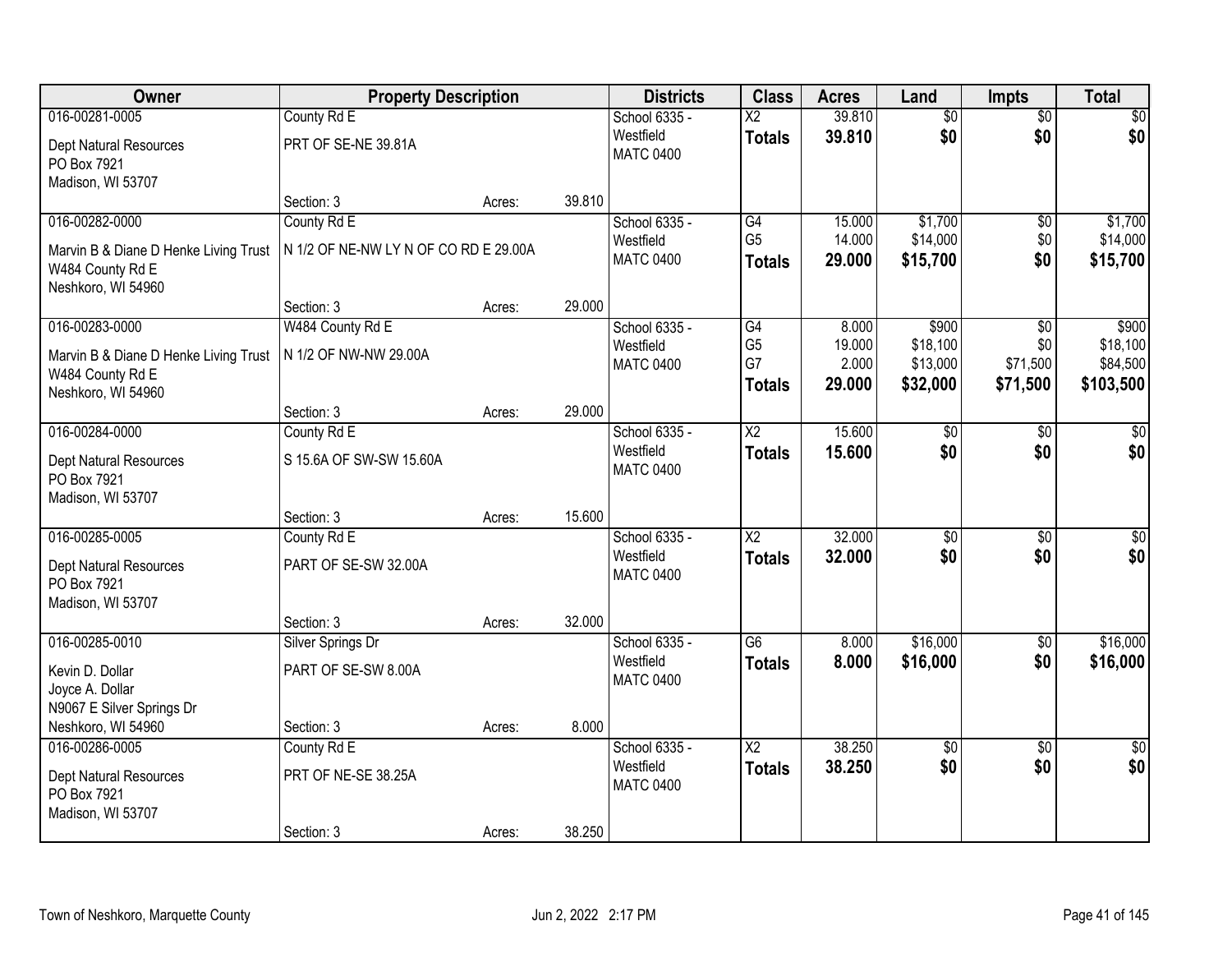| Owner                         | <b>Property Description</b>         |        |        | <b>Districts</b> | <b>Class</b>           | <b>Acres</b> | Land            | <b>Impts</b>    | <b>Total</b> |
|-------------------------------|-------------------------------------|--------|--------|------------------|------------------------|--------------|-----------------|-----------------|--------------|
| 016-00287-0005                | N9198 E Silver Springs Dr           |        |        | School 6335 -    | G1                     | 2.000        | \$17,000        | \$68,700        | \$85,700     |
| Steven R. Sheldon             | PART OF NW-SE, NE-SE & SE-NE 24.00A |        |        | Westfield        | G <sub>5</sub>         | 6.500        | \$9,500         | \$0             | \$9,500      |
| Barbara A. Sheldon            |                                     |        |        | <b>MATC 0400</b> | G <sub>6</sub>         | 15.500       | \$49,600        | \$0             | \$49,600     |
| W690 County Rd E              |                                     |        |        |                  | <b>Totals</b>          | 24.000       | \$76,100        | \$68,700        | \$144,800    |
| Neshkoro, WI 54960            | Section: 3                          | Acres: | 24.000 |                  |                        |              |                 |                 |              |
| 016-00287-0010                | County Rd E                         |        |        | School 6335 -    | $\overline{X2}$        | 14.740       | \$0             | $\overline{50}$ | \$0          |
| Dept Natural Resources        | PRT OF NW-SE 14.74A                 |        |        | Westfield        | <b>Totals</b>          | 14.740       | \$0             | \$0             | \$0          |
| PO Box 7921                   |                                     |        |        | <b>MATC 0400</b> |                        |              |                 |                 |              |
| Madison, WI 53707             |                                     |        |        |                  |                        |              |                 |                 |              |
|                               | Section: 3                          | Acres: | 14.740 |                  |                        |              |                 |                 |              |
| 016-00288-0000                | County Rd E                         |        |        | School 6335 -    | $\overline{X2}$        | 40.000       | $\overline{50}$ | \$0             | \$0          |
| Dept Natural Resources        | SW-SE 40.00A                        |        |        | Westfield        | <b>Totals</b>          | 40.000       | \$0             | \$0             | \$0          |
| PO Box 7921                   |                                     |        |        | <b>MATC 0400</b> |                        |              |                 |                 |              |
| Madison, WI 53707             |                                     |        |        |                  |                        |              |                 |                 |              |
|                               | Section: 3                          | Acres: | 40.000 |                  |                        |              |                 |                 |              |
| 016-00289-0000                | County Rd E                         |        |        | School 6335 -    | $\overline{\text{X2}}$ | 40.000       | $\overline{50}$ | \$0             | $\sqrt{50}$  |
| <b>Dept Natural Resources</b> | SE-SE 40.00A                        |        |        | Westfield        | <b>Totals</b>          | 40.000       | \$0             | \$0             | \$0          |
| PO Box 7921                   |                                     |        |        | <b>MATC 0400</b> |                        |              |                 |                 |              |
| Madison, WI 53707             |                                     |        |        |                  |                        |              |                 |                 |              |
|                               | Section: 3                          | Acres: | 40.000 |                  |                        |              |                 |                 |              |
| 016-00290-0000                | County Rd E                         |        |        | School 6335 -    | G4                     | 2.190        | \$200           | \$0             | \$200        |
| James R. Emerich              | PARCEL SW COR NE FRAC NE 2.94A      |        |        | Westfield        | G <sub>5</sub>         | 0.750        | \$800           | \$0             | \$800        |
| Patricia A. Emerich           |                                     |        |        | <b>MATC 0400</b> | <b>Totals</b>          | 2.940        | \$1,000         | \$0             | \$1,000      |
| W569 County Rd E              |                                     |        |        |                  |                        |              |                 |                 |              |
| Neshkoro, WI 54960            | Section: 4                          | Acres: | 2.940  |                  |                        |              |                 |                 |              |
| 016-00291-0000                | N9311 21st Ave                      |        |        | School 6335 -    | G1                     | 2.000        | \$17,000        | \$71,700        | \$88,700     |
| George N. Henke               | NW FRAC NE 51.36A                   |        |        | Westfield        | G4                     | 38.860       | \$5,500         | \$0             | \$5,500      |
| Alice A. Henke                |                                     |        |        | <b>MATC 0400</b> | G <sub>5</sub>         | 0.500        | \$100           | \$0             | \$100        |
| N9311 21st Ave                |                                     |        |        |                  | G5M                    | 10.000       | \$12,800        | \$0             | \$12,800     |
| Neshkoro, WI 54960            | Section: 4                          | Acres: | 51.360 |                  | <b>Totals</b>          | 51.360       | \$35,400        | \$71,700        | \$107,100    |
| 016-00292-0000                | County Rd E                         |        |        | School 6335 -    | $\overline{G6}$        | 18.300       | \$36,600        | $\overline{50}$ | \$36,600     |
| Melvin L. Epling              | PART OF SW-NE 18.30A                |        |        | Westfield        | <b>Totals</b>          | 18.300       | \$36,600        | \$0             | \$36,600     |
| W781 County Rd E              |                                     |        |        | <b>MATC 0400</b> |                        |              |                 |                 |              |
| Neshkoro, WI 54960            |                                     |        |        |                  |                        |              |                 |                 |              |
|                               | Section: 4                          | Acres: | 18.300 |                  |                        |              |                 |                 |              |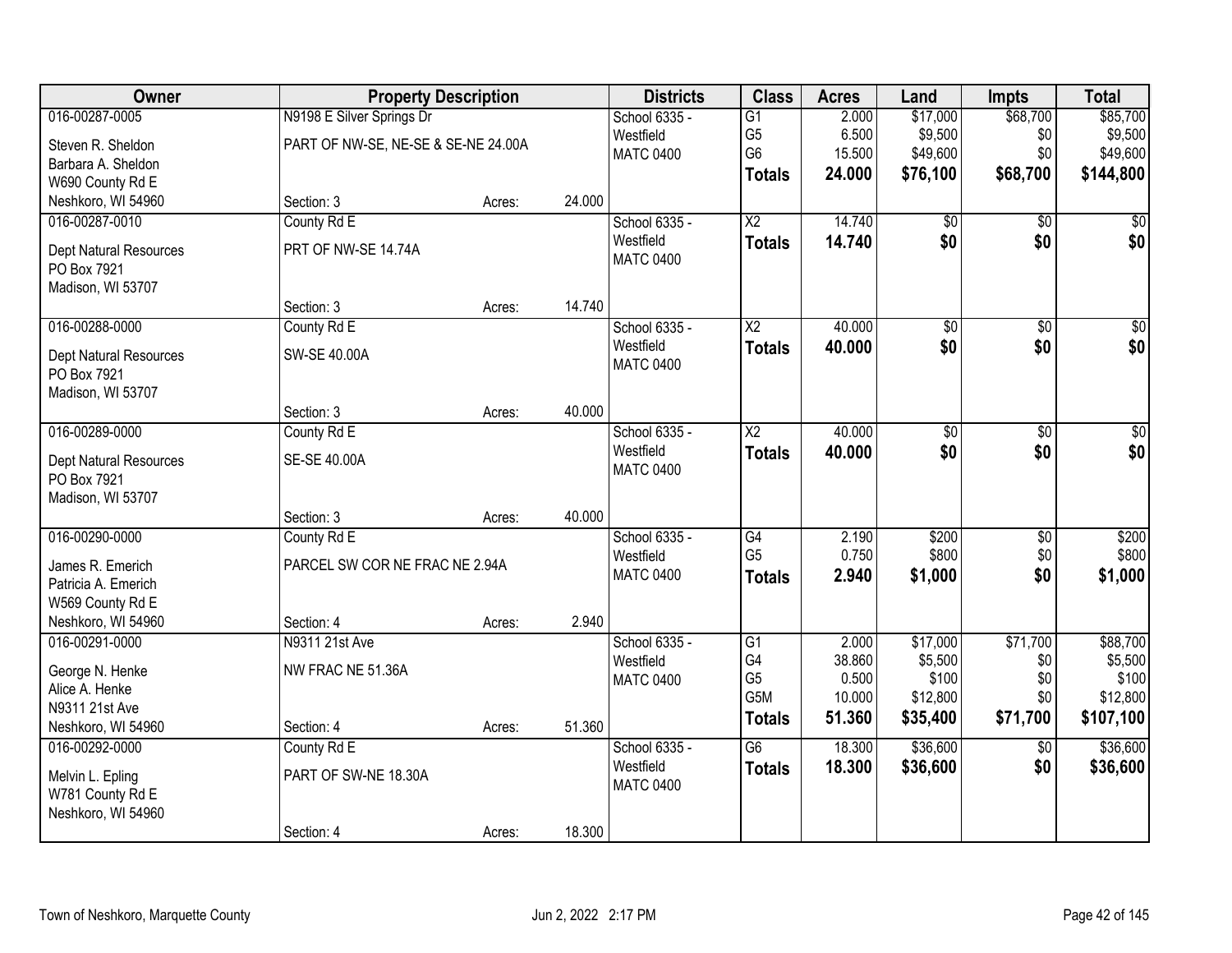| Owner                          | <b>Property Description</b>                             |        |        | <b>Districts</b>           | <b>Class</b>     | <b>Acres</b>   | Land              | <b>Impts</b>    | <b>Total</b> |
|--------------------------------|---------------------------------------------------------|--------|--------|----------------------------|------------------|----------------|-------------------|-----------------|--------------|
| 016-00294-0000                 | W668 County Rd E                                        |        |        | School 6335 -              | $\overline{G1}$  | 7.000          | \$31,000          | \$196,700       | \$227,700    |
| Dale L. Schaefer               | PART OF SW-NE 11.66A                                    |        |        | Westfield                  | G <sub>5</sub>   | 2.660          | \$2,700           | \$0             | \$2,700      |
| Shannon J. Schaefer            |                                                         |        |        | <b>MATC 0400</b>           | G <sub>6</sub>   | 2.000          | \$6,400           | \$0             | \$6,400      |
| W668 County Rd E               |                                                         |        |        |                            | <b>Totals</b>    | 11.660         | \$40,100          | \$196,700       | \$236,800    |
| Neshkoro, WI 54960             | Section: 4                                              | Acres: | 11.660 |                            |                  |                |                   |                 |              |
| 016-00295-0000                 | W690 County Rd E                                        |        |        | School 6335 -              | $\overline{G1}$  | 6.000          | \$28,000          | \$181,600       | \$209,600    |
|                                |                                                         |        |        | Westfield                  | G <sub>5</sub>   | 2.000          | \$2,000           | \$0             | \$2,000      |
| Steven R. Sheldon              | CSM 1562 BEING PART OF SW-NE & SE-NW 9.94A              |        |        | <b>MATC 0400</b>           | G <sub>6</sub>   | 1.940          | \$6,200           | \$0             | \$6,200      |
| Barbara A. Sheldon             |                                                         |        |        |                            | <b>Totals</b>    | 9.940          | \$36,200          | \$181,600       | \$217,800    |
| W690 County Rd E               |                                                         |        |        |                            |                  |                |                   |                 |              |
| Neshkoro, WI 54960             | Section: 4                                              | Acres: | 9.940  |                            |                  |                |                   |                 |              |
| 016-00296-0000                 | W569 County Rd E                                        |        |        | School 6335 -              | G4               | 11.200         | \$1,200           | \$0             | \$1,200      |
| James R. Emerich               | PART SE-NE 29.92A                                       |        |        | Westfield                  | G <sub>5</sub>   | 9.720          | \$8,000           | \$0             | \$8,000      |
| Patricia A. Emerich            |                                                         |        |        | <b>MATC 0400</b>           | G5M              | 7.000          | \$10,500          | \$0             | \$10,500     |
| W569 County Rd E               |                                                         |        |        |                            | G7               | 2.000          | \$13,000          | \$283,300       | \$296,300    |
| Neshkoro, WI 54960             | Section: 4                                              | Acres: | 29.920 |                            | <b>Totals</b>    | 29.920         | \$32,700          | \$283,300       | \$316,000    |
| 016-00297-0000                 | County Rd E                                             |        |        | School 6335 -              | $\overline{G5}$  | 0.500          | \$100             | \$0             | \$100        |
|                                |                                                         |        |        | Westfield                  | <b>Totals</b>    | 0.500          | \$100             | \$0             | \$100        |
| George N. Henke                | A PARCEL OF SE-NE .50A                                  |        |        | <b>MATC 0400</b>           |                  |                |                   |                 |              |
| Alice A. Henke                 |                                                         |        |        |                            |                  |                |                   |                 |              |
| N9311 21st Ave                 |                                                         |        |        |                            |                  |                |                   |                 |              |
| Neshkoro, WI 54960             | Section: 4                                              | Acres: | 0.500  |                            |                  |                |                   |                 |              |
| 016-00298-0000                 | County Rd E                                             |        |        | School 6335 -              | $\overline{G5}$  | 1.000          | \$1,000           | \$0             | \$1,000      |
| Derek H. Marquardt             | E 20RDS OF N 40RDS OF NE-NW 5.00A                       |        |        | Westfield                  | G <sub>5</sub> M | 4.000          | \$6,000           | \$0             | \$6,000      |
| Jill M. Marquardt              |                                                         |        |        | <b>MATC 0400</b>           | <b>Totals</b>    | 5.000          | \$7,000           | \$0             | \$7,000      |
| 333 Juneau Ave                 |                                                         |        |        |                            |                  |                |                   |                 |              |
| Juneau, WI 53039               | Section: 4                                              | Acres: | 5.000  |                            |                  |                |                   |                 |              |
| 016-00299-0000                 | County Rd N                                             |        |        | School 6335 -              | $\overline{G5}$  | 5.000          | \$1,300           | $\sqrt{6}$      | \$1,300      |
|                                |                                                         |        |        | Westfield                  | G <sub>6</sub>   | 8.250          | \$24,800          | \$0             | \$24,800     |
| Tyler Katsma<br>40 Sennholz Ct | LOT 1 CSM 3668 BEING PRT FRAC NE1/4 OF NW 1/4<br>13.25A |        |        | <b>MATC 0400</b>           | <b>Totals</b>    | 13.250         | \$26,100          | \$0             | \$26,100     |
|                                |                                                         |        |        |                            |                  |                |                   |                 |              |
| Oshkosh, WI 54902              | Section: 4                                              |        | 13.250 |                            |                  |                |                   |                 |              |
| 016-00299-0005                 |                                                         | Acres: |        |                            |                  |                |                   |                 | \$60,500     |
|                                | County Rd N                                             |        |        | School 6335 -<br>Westfield | G1<br>G4         | 2.000<br>3.240 | \$17,000<br>\$600 | \$43,500<br>\$0 | \$600        |
| Derek H. Marquardt             | LOT 1 CSM 3356 BEING PRT OF FRAC NE 1/4 OF NW           |        |        |                            |                  |                |                   |                 |              |
| Jill M. Marquardt              | 1/4 5.24A                                               |        |        | <b>MATC 0400</b>           | <b>Totals</b>    | 5.240          | \$17,600          | \$43,500        | \$61,100     |
| 333 Juneau Ave                 |                                                         |        |        |                            |                  |                |                   |                 |              |
| Juneau, WI 53039               | Section: 4                                              | Acres: | 5.240  |                            |                  |                |                   |                 |              |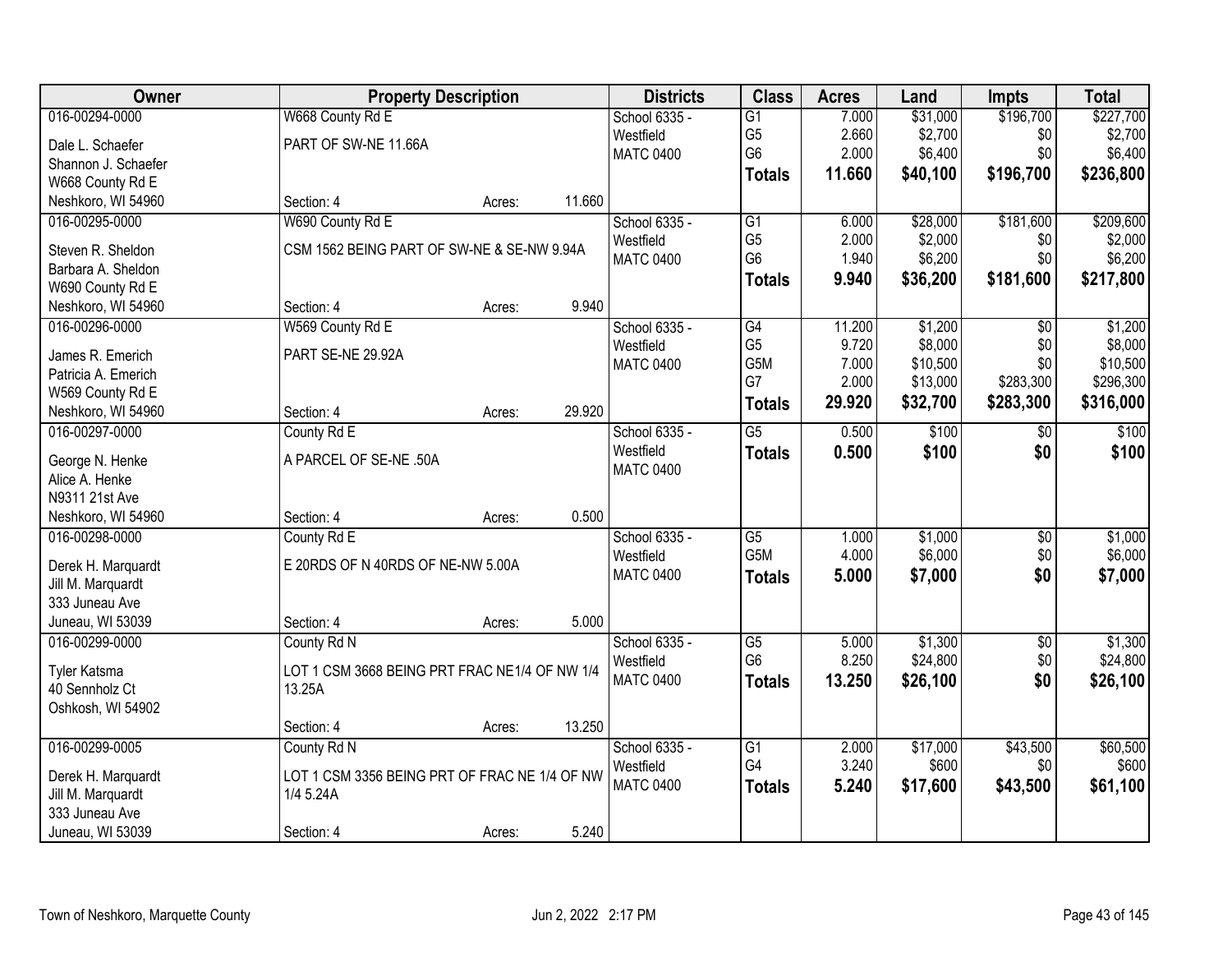| Owner                | <b>Property Description</b>                   | <b>Districts</b> | <b>Class</b> | <b>Acres</b>     | Land            | Impts  | <b>Total</b> |                 |           |
|----------------------|-----------------------------------------------|------------------|--------------|------------------|-----------------|--------|--------------|-----------------|-----------|
| 016-00299-0010       | County Rd N                                   |                  |              | School 6335 -    | G4              | 12.000 | \$1,300      | $\overline{50}$ | \$1,300   |
| Derek H. Marquardt   | LOT 2 CSM 3688 BEING PRT FRAC NE1/4 OF NW 1/4 |                  |              | Westfield        | G <sub>5</sub>  | 2.000  | \$500        | \$0             | \$500     |
| 333 Juneau Ave       | 27.54A                                        |                  |              | <b>MATC 0400</b> | G5M             | 13.540 | \$20,300     | \$0             | \$20,300  |
| Juneau, WI 53039     |                                               |                  |              |                  | <b>Totals</b>   | 27.540 | \$22,100     | \$0             | \$22,100  |
|                      | Section: 4                                    | Acres:           | 27.540       |                  |                 |        |              |                 |           |
| 016-00300-0000       | N9397 County Rd N                             |                  |              | School 6335 -    | $\overline{G1}$ | 1.000  | \$1,200      | \$1,200         | \$2,400   |
| Ronald H. Marks      | A PARCEL OF NE-NW 1.00A                       |                  |              | Westfield        | <b>Totals</b>   | 1.000  | \$1,200      | \$1,200         | \$2,400   |
| Mary M. Marks        |                                               |                  |              | <b>MATC 0400</b> |                 |        |              |                 |           |
| 3762 E Somers Ave    |                                               |                  |              |                  |                 |        |              |                 |           |
| Cudahy, WI 53110     | Section: 4                                    | Acres:           | 1.000        |                  |                 |        |              |                 |           |
| 016-00301-0000       | County Rd N                                   |                  |              | School 6335 -    | G4              | 17.000 | \$2,500      | $\overline{50}$ | \$2,500   |
| Lois J. Fleegal      | PART OF NW FRAC NW 1/4 38.79A                 |                  |              | Westfield        | G <sub>5</sub>  | 4.000  | \$1,000      | \$0             | \$1,000   |
| N7416 Springbrook Rd |                                               |                  |              | <b>MATC 0400</b> | G5M             | 17.790 | \$28,500     | \$0             | \$28,500  |
| Green Lake, WI 54941 |                                               |                  |              |                  | <b>Totals</b>   | 38.790 | \$32,000     | \$0             | \$32,000  |
|                      | Section: 4                                    | Acres:           | 38.790       |                  |                 |        |              |                 |           |
| 016-00303-0000       | W808 County Rd E                              |                  |              | School 6335 -    | $\overline{G1}$ | 3.000  | \$20,000     | \$103,600       | \$123,600 |
| Robert A. Krause     | PART OF SW-NW 3.00A                           |                  |              | Westfield        | <b>Totals</b>   | 3.000  | \$20,000     | \$103,600       | \$123,600 |
| W808 County Rd E     |                                               |                  |              | <b>MATC 0400</b> |                 |        |              |                 |           |
| Neshkoro, WI 54960   |                                               |                  |              |                  |                 |        |              |                 |           |
|                      | Section: 4                                    | Acres:           | 3.000        |                  |                 |        |              |                 |           |
| 016-00304-0000       | W902 County Rd E                              |                  |              | School 6335 -    | $\overline{G1}$ | 1.040  | \$8,100      | \$135,100       | \$143,200 |
|                      |                                               |                  |              | Westfield        | <b>Totals</b>   | 1.040  | \$8,100      | \$135,100       | \$143,200 |
| Sharon R. Langer     | LOT 1 CSM 2379 BEING PRT OF SW-NW SEC 4 &     |                  |              | <b>MATC 0400</b> |                 |        |              |                 |           |
| W902 County Rd E     | <b>SE-NE SEC 5 1.04A</b>                      |                  |              |                  |                 |        |              |                 |           |
| Neshkoro, WI 54960   |                                               |                  | 1.040        |                  |                 |        |              |                 |           |
| 016-00304-0005       | Section: 4<br>W902 County Rd E                | Acres:           |              | School 6335 -    | G2              | 0.790  | \$6,300      | \$134,500       | \$140,800 |
|                      |                                               |                  |              | Westfield        |                 |        |              |                 |           |
| Mulberry Acres, LLC  | LOT 2 CSM 2379 & SM PARCEL IN SW COR OF LOT 4 |                  |              | <b>MATC 0400</b> | <b>Totals</b>   | 0.790  | \$6,300      | \$134,500       | \$140,800 |
| N9211 County Rd N    | CSM 2500 BEING PRT OF SW-NW 00.79A            |                  |              |                  |                 |        |              |                 |           |
| Neshkoro, WI 54960   |                                               |                  |              |                  |                 |        |              |                 |           |
|                      | Section: 4                                    | Acres:           | 0.790        |                  |                 |        |              |                 |           |
| 016-00305-0000       | County Rd N                                   |                  |              | School 6335 -    | G5              | 2.000  | \$2,000      | $\overline{50}$ | \$2,000   |
| Gary D. Ring         | LOT 3 CSM 2500 BEING PRT OF SW-NW 10.00A      |                  |              | Westfield        | G <sub>6</sub>  | 8.000  | \$25,600     | \$0             | \$25,600  |
| Sharon L. Ring       |                                               |                  |              | <b>MATC 0400</b> | <b>Totals</b>   | 10.000 | \$27,600     | \$0             | \$27,600  |
| N9223 County Rd N    |                                               |                  |              |                  |                 |        |              |                 |           |
| Neshkoro, WI 54960   | Section: 4                                    | Acres:           | 10.000       |                  |                 |        |              |                 |           |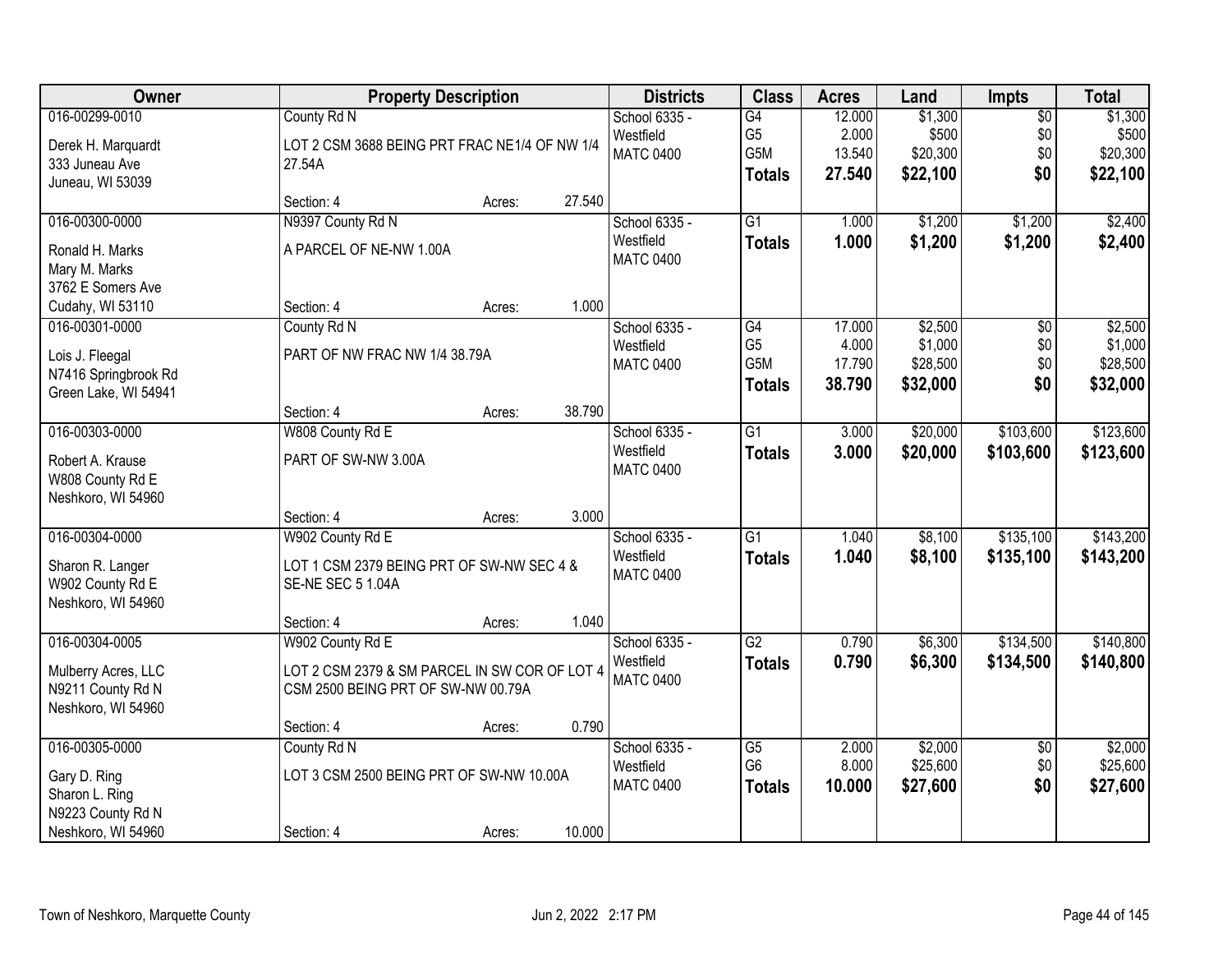| Owner                     | <b>Property Description</b>                  |        |       | <b>Districts</b>           | <b>Class</b>                      | <b>Acres</b>   | Land                | <b>Impts</b>     | <b>Total</b>         |
|---------------------------|----------------------------------------------|--------|-------|----------------------------|-----------------------------------|----------------|---------------------|------------------|----------------------|
| 016-00305-0005            | N9223 County Rd N                            |        |       | School 6335 -              | $\overline{G1}$                   | 4.000          | \$22,500            | \$206,200        | \$228,700            |
| Gary D. Ring              | LOT 4 CSM 2500 LESS PARCELIN SW COR & THAT   |        |       | Westfield                  | G <sub>5</sub>                    | 2.000          | \$2,000             | \$0              | \$2,000              |
| Sharon L. Ring            | PRT OF CSM 815 LY BETW CSM 2379 & CSM 2500   |        |       | <b>MATC 0400</b>           | G <sub>6</sub>                    | 3.760          | \$11,300            | \$0              | \$11,300             |
| N9223 County Rd N         | 9.76A                                        |        |       |                            | <b>Totals</b>                     | 9.760          | \$35,800            | \$206,200        | \$242,000            |
| Neshkoro, WI 54960        | Section: 4                                   | Acres: | 9.760 |                            |                                   |                |                     |                  |                      |
| 016-00306-0000            | N9071 County Rd N                            |        |       | School 6335 -              | G2                                | 3.000          | \$15,000            | \$394,400        | \$409,400            |
|                           |                                              |        |       | Westfield                  | G <sub>5</sub>                    | 2.300          | \$2,300             | \$0              | \$2,300              |
| Ryan M. Jaeger            | PART OF SW-NW 5.30A                          |        |       | <b>MATC 0400</b>           | <b>Totals</b>                     | 5.300          | \$17,300            | \$394,400        | \$411,700            |
| W1317 County Rd E         |                                              |        |       |                            |                                   |                |                     |                  |                      |
| Neshkoro, WI 54960        |                                              |        |       |                            |                                   |                |                     |                  |                      |
|                           | Section: 4                                   | Acres: | 5.300 |                            |                                   |                |                     |                  |                      |
| 016-00307-0000            | N9208 County Rd N                            |        |       | School 6335 -<br>Westfield | $\overline{G1}$<br>G <sub>6</sub> | 5.000<br>3.000 | \$25,000<br>\$9,000 | \$100,900<br>\$0 | \$125,900<br>\$9,000 |
| Richard A. Loeffler       | PART OF SW-NW 8.00A                          |        |       | <b>MATC 0400</b>           |                                   | 8.000          |                     |                  |                      |
| N9208 County Rd N         |                                              |        |       |                            | <b>Totals</b>                     |                | \$34,000            | \$100,900        | \$134,900            |
| Neshkoro, WI 54960        |                                              |        |       |                            |                                   |                |                     |                  |                      |
|                           | Section: 4                                   | Acres: | 8.000 |                            |                                   |                |                     |                  |                      |
| 016-00308-0000            | County Rd E                                  |        |       | School 6335 -              | G5                                | 2.590          | \$2,600             | \$0              | \$2,600              |
| Melvin L. Epling          | PART OF SE-NW 5.18A                          |        |       | Westfield                  | G <sub>6</sub>                    | 2.590          | \$5,200             | \$0              | \$5,200              |
| W781 County Rd E          |                                              |        |       | <b>MATC 0400</b>           | <b>Totals</b>                     | 5.180          | \$7,800             | \$0              | \$7,800              |
| Neshkoro, WI 54960        |                                              |        |       |                            |                                   |                |                     |                  |                      |
|                           | Section: 4                                   | Acres: | 5.180 |                            |                                   |                |                     |                  |                      |
| 016-00309-0000            | W790 County Rd E                             |        |       | School 6335 -              | $\overline{G1}$                   | 0.870          | \$10,400            | \$16,000         | \$26,400             |
|                           |                                              |        |       | Westfield                  | <b>Totals</b>                     | 0.870          | \$10,400            | \$16,000         | \$26,400             |
| Mark A. Barthel           | A PARCEL IN SW COR OF SE-NW .87A             |        |       | <b>MATC 0400</b>           |                                   |                |                     |                  |                      |
| W1070 Valley View Rd      |                                              |        |       |                            |                                   |                |                     |                  |                      |
| Burlington, WI 53105      |                                              |        | 0.870 |                            |                                   |                |                     |                  |                      |
|                           | Section: 4                                   | Acres: |       |                            |                                   |                |                     |                  |                      |
| 016-00310-0000            | W734 County Rd E                             |        |       | School 6335 -<br>Westfield | $\overline{G1}$                   | 1.640          | \$15,200            | \$124,500        | \$139,700            |
| Larry W. Henke            | CSM 129 INCL CSM 130 BEING A PARCEL OF SE-NW |        |       | <b>MATC 0400</b>           | <b>Totals</b>                     | 1.640          | \$15,200            | \$124,500        | \$139,700            |
| W734 County Rd E          | 01.64A                                       |        |       |                            |                                   |                |                     |                  |                      |
| Neshkoro, WI 54960        |                                              |        |       |                            |                                   |                |                     |                  |                      |
|                           | Section: 4                                   | Acres: | 1.640 |                            |                                   |                |                     |                  |                      |
| 016-00312-0000            | W762 County Rd E                             |        |       | School 6335 -              | $\overline{G1}$                   | 1.380          | \$13,900            | \$68,600         | \$82,500             |
| Sophie Cichonski          | PART OF SE-NW INCL CSM 113 1.38A             |        |       | Westfield                  | <b>Totals</b>                     | 1.380          | \$13,900            | \$68,600         | \$82,500             |
| Attn: Casimer L Cichonski |                                              |        |       | <b>MATC 0400</b>           |                                   |                |                     |                  |                      |
| 536 S Cherry St           |                                              |        |       |                            |                                   |                |                     |                  |                      |
| Itasca, IL 60143          | Section: 4                                   | Acres: | 1.380 |                            |                                   |                |                     |                  |                      |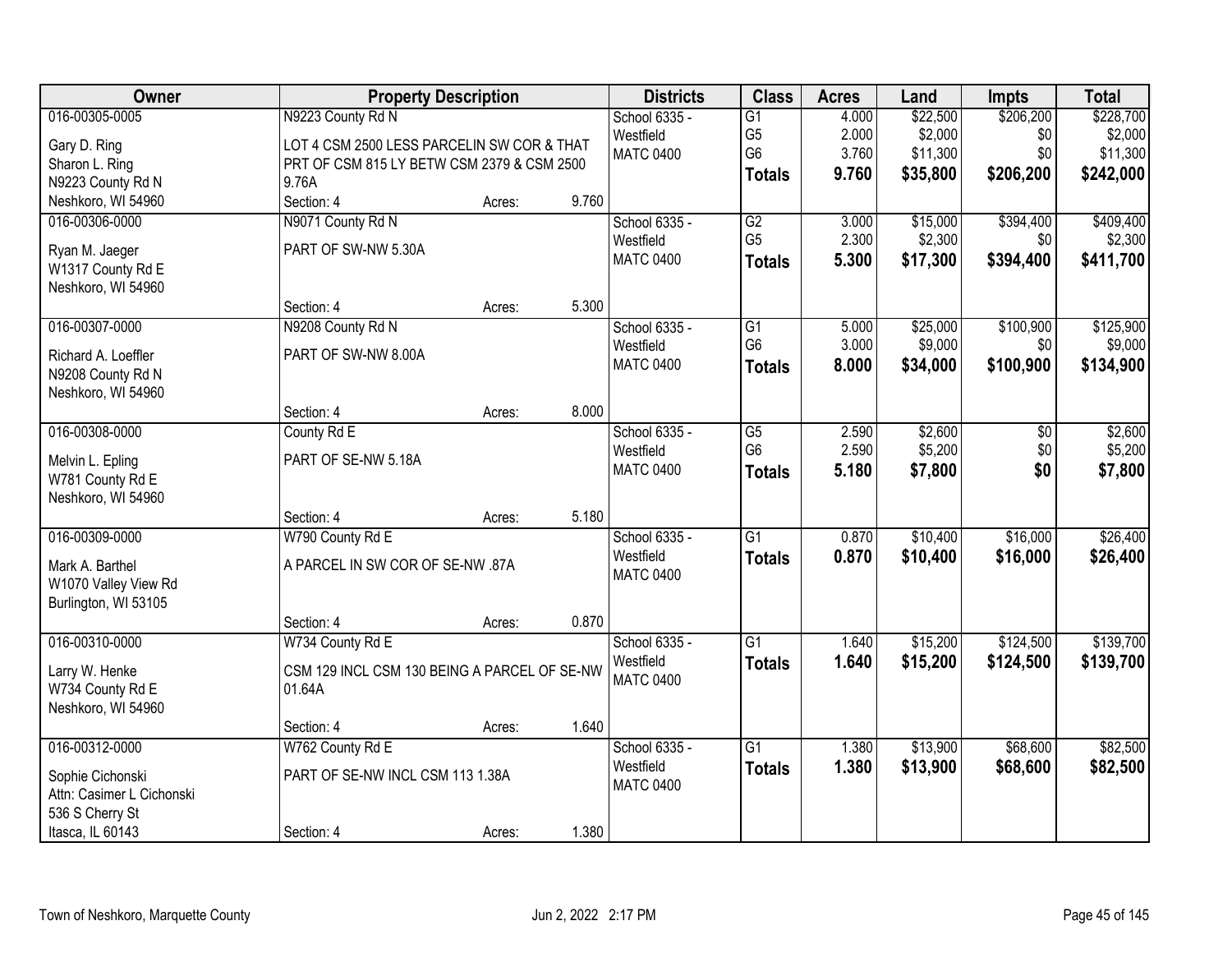| 016-00313-0000<br>\$6,100<br>County Rd E<br>School 6335 -<br>$\overline{G5}$<br>4.980<br>\$6,100<br>$\overline{50}$<br>G5M<br>\$26,000<br>\$26,000<br>26.000<br>\$0<br>Westfield<br>CSM 322 PART OF SE-NW 30.98A<br>Robert A. Krause<br><b>MATC 0400</b><br>\$0<br>30.980<br>\$32,100<br>\$32,100<br><b>Totals</b><br>W808 County Rd E<br>Neshkoro, WI 54960<br>30.980<br>Section: 4<br>Acres:<br>W781 County Rd E<br>\$13,000<br>\$115,800<br>016-00314-0000<br>School 6335 -<br>$\overline{G1}$<br>2.000<br>G4<br>3.000<br>\$100<br>Westfield<br>\$0<br><b>NE-SW 40.00A</b><br>Melvin L. Epling<br>G <sub>5</sub><br>35.000<br>\$42,300<br>\$0<br><b>MATC 0400</b><br>W781 County Rd E<br>40.000<br>\$115,800<br>\$55,400<br><b>Totals</b><br>Neshkoro, WI 54960<br>40.000<br>Section: 4<br>Acres:<br>\$5,000<br>016-00315-0000<br>County Rd E<br>School 6335 -<br>$\overline{G5}$<br>20.000<br>\$0<br>Westfield<br>\$0<br>20.000<br>\$5,000<br><b>Totals</b><br>E 1/2 OF SE-SW 20.00A<br>Melvin L. Epling<br><b>MATC 0400</b><br>W781 County Rd E<br>Neshkoro, WI 54960<br>20.000<br>Section: 4<br>Acres:<br>20.000<br>\$5,000<br>016-00316-0000<br>County Rd E<br>School 6335 -<br>$\overline{G5}$<br>\$0<br>Westfield<br>\$0<br>20.000<br>\$5,000<br><b>Totals</b><br>W 1/2 OF SE-SW 20.00A<br>Philip Linzmeyer et al<br><b>MATC 0400</b><br>Attn: Laurie Philbrick<br>903 Dunn St<br>20.000<br>Portage, WI 53901<br>Section: 4<br>Acres:<br>12.500<br>\$12,500<br>016-00317-0000<br>County Rd E<br>$\overline{G5}$<br>$\overline{50}$<br>School 6335 -<br>G <sub>6</sub><br>27.000<br>\$71,000<br>\$0<br>Westfield<br>William D. Galarno<br>NW-SE EX 1/2A ON THE W SIDE 39.50A<br>\$0<br><b>MATC 0400</b><br>39.500<br>\$83,500<br><b>Totals</b><br>Barbara L. Galarno<br>N253 County Rd N |
|--------------------------------------------------------------------------------------------------------------------------------------------------------------------------------------------------------------------------------------------------------------------------------------------------------------------------------------------------------------------------------------------------------------------------------------------------------------------------------------------------------------------------------------------------------------------------------------------------------------------------------------------------------------------------------------------------------------------------------------------------------------------------------------------------------------------------------------------------------------------------------------------------------------------------------------------------------------------------------------------------------------------------------------------------------------------------------------------------------------------------------------------------------------------------------------------------------------------------------------------------------------------------------------------------------------------------------------------------------------------------------------------------------------------------------------------------------------------------------------------------------------------------------------------------------------------------------------------------------------------------------------------------------------------------------------------------------------------------------------------------------------------------------------------------|
|                                                                                                                                                                                                                                                                                                                                                                                                                                                                                                                                                                                                                                                                                                                                                                                                                                                                                                                                                                                                                                                                                                                                                                                                                                                                                                                                                                                                                                                                                                                                                                                                                                                                                                                                                                                                  |
| \$128,800<br>\$5,000                                                                                                                                                                                                                                                                                                                                                                                                                                                                                                                                                                                                                                                                                                                                                                                                                                                                                                                                                                                                                                                                                                                                                                                                                                                                                                                                                                                                                                                                                                                                                                                                                                                                                                                                                                             |
|                                                                                                                                                                                                                                                                                                                                                                                                                                                                                                                                                                                                                                                                                                                                                                                                                                                                                                                                                                                                                                                                                                                                                                                                                                                                                                                                                                                                                                                                                                                                                                                                                                                                                                                                                                                                  |
|                                                                                                                                                                                                                                                                                                                                                                                                                                                                                                                                                                                                                                                                                                                                                                                                                                                                                                                                                                                                                                                                                                                                                                                                                                                                                                                                                                                                                                                                                                                                                                                                                                                                                                                                                                                                  |
|                                                                                                                                                                                                                                                                                                                                                                                                                                                                                                                                                                                                                                                                                                                                                                                                                                                                                                                                                                                                                                                                                                                                                                                                                                                                                                                                                                                                                                                                                                                                                                                                                                                                                                                                                                                                  |
| \$100<br>\$42,300<br>\$171,200<br>\$5,000<br>\$5,000<br>\$5,000<br>\$12,500<br>\$71,000<br>\$83,500                                                                                                                                                                                                                                                                                                                                                                                                                                                                                                                                                                                                                                                                                                                                                                                                                                                                                                                                                                                                                                                                                                                                                                                                                                                                                                                                                                                                                                                                                                                                                                                                                                                                                              |
|                                                                                                                                                                                                                                                                                                                                                                                                                                                                                                                                                                                                                                                                                                                                                                                                                                                                                                                                                                                                                                                                                                                                                                                                                                                                                                                                                                                                                                                                                                                                                                                                                                                                                                                                                                                                  |
|                                                                                                                                                                                                                                                                                                                                                                                                                                                                                                                                                                                                                                                                                                                                                                                                                                                                                                                                                                                                                                                                                                                                                                                                                                                                                                                                                                                                                                                                                                                                                                                                                                                                                                                                                                                                  |
|                                                                                                                                                                                                                                                                                                                                                                                                                                                                                                                                                                                                                                                                                                                                                                                                                                                                                                                                                                                                                                                                                                                                                                                                                                                                                                                                                                                                                                                                                                                                                                                                                                                                                                                                                                                                  |
|                                                                                                                                                                                                                                                                                                                                                                                                                                                                                                                                                                                                                                                                                                                                                                                                                                                                                                                                                                                                                                                                                                                                                                                                                                                                                                                                                                                                                                                                                                                                                                                                                                                                                                                                                                                                  |
|                                                                                                                                                                                                                                                                                                                                                                                                                                                                                                                                                                                                                                                                                                                                                                                                                                                                                                                                                                                                                                                                                                                                                                                                                                                                                                                                                                                                                                                                                                                                                                                                                                                                                                                                                                                                  |
|                                                                                                                                                                                                                                                                                                                                                                                                                                                                                                                                                                                                                                                                                                                                                                                                                                                                                                                                                                                                                                                                                                                                                                                                                                                                                                                                                                                                                                                                                                                                                                                                                                                                                                                                                                                                  |
|                                                                                                                                                                                                                                                                                                                                                                                                                                                                                                                                                                                                                                                                                                                                                                                                                                                                                                                                                                                                                                                                                                                                                                                                                                                                                                                                                                                                                                                                                                                                                                                                                                                                                                                                                                                                  |
|                                                                                                                                                                                                                                                                                                                                                                                                                                                                                                                                                                                                                                                                                                                                                                                                                                                                                                                                                                                                                                                                                                                                                                                                                                                                                                                                                                                                                                                                                                                                                                                                                                                                                                                                                                                                  |
|                                                                                                                                                                                                                                                                                                                                                                                                                                                                                                                                                                                                                                                                                                                                                                                                                                                                                                                                                                                                                                                                                                                                                                                                                                                                                                                                                                                                                                                                                                                                                                                                                                                                                                                                                                                                  |
|                                                                                                                                                                                                                                                                                                                                                                                                                                                                                                                                                                                                                                                                                                                                                                                                                                                                                                                                                                                                                                                                                                                                                                                                                                                                                                                                                                                                                                                                                                                                                                                                                                                                                                                                                                                                  |
|                                                                                                                                                                                                                                                                                                                                                                                                                                                                                                                                                                                                                                                                                                                                                                                                                                                                                                                                                                                                                                                                                                                                                                                                                                                                                                                                                                                                                                                                                                                                                                                                                                                                                                                                                                                                  |
|                                                                                                                                                                                                                                                                                                                                                                                                                                                                                                                                                                                                                                                                                                                                                                                                                                                                                                                                                                                                                                                                                                                                                                                                                                                                                                                                                                                                                                                                                                                                                                                                                                                                                                                                                                                                  |
|                                                                                                                                                                                                                                                                                                                                                                                                                                                                                                                                                                                                                                                                                                                                                                                                                                                                                                                                                                                                                                                                                                                                                                                                                                                                                                                                                                                                                                                                                                                                                                                                                                                                                                                                                                                                  |
|                                                                                                                                                                                                                                                                                                                                                                                                                                                                                                                                                                                                                                                                                                                                                                                                                                                                                                                                                                                                                                                                                                                                                                                                                                                                                                                                                                                                                                                                                                                                                                                                                                                                                                                                                                                                  |
|                                                                                                                                                                                                                                                                                                                                                                                                                                                                                                                                                                                                                                                                                                                                                                                                                                                                                                                                                                                                                                                                                                                                                                                                                                                                                                                                                                                                                                                                                                                                                                                                                                                                                                                                                                                                  |
|                                                                                                                                                                                                                                                                                                                                                                                                                                                                                                                                                                                                                                                                                                                                                                                                                                                                                                                                                                                                                                                                                                                                                                                                                                                                                                                                                                                                                                                                                                                                                                                                                                                                                                                                                                                                  |
|                                                                                                                                                                                                                                                                                                                                                                                                                                                                                                                                                                                                                                                                                                                                                                                                                                                                                                                                                                                                                                                                                                                                                                                                                                                                                                                                                                                                                                                                                                                                                                                                                                                                                                                                                                                                  |
|                                                                                                                                                                                                                                                                                                                                                                                                                                                                                                                                                                                                                                                                                                                                                                                                                                                                                                                                                                                                                                                                                                                                                                                                                                                                                                                                                                                                                                                                                                                                                                                                                                                                                                                                                                                                  |
| 39.500<br>Neshkoro, WI 54960<br>Section: 4<br>Acres:                                                                                                                                                                                                                                                                                                                                                                                                                                                                                                                                                                                                                                                                                                                                                                                                                                                                                                                                                                                                                                                                                                                                                                                                                                                                                                                                                                                                                                                                                                                                                                                                                                                                                                                                             |
| 016-00319-0000<br>$\overline{G5}$<br>36.600<br>\$23,900<br>\$23,900<br>County Rd E<br>School 6335 -<br>$\sqrt{6}$                                                                                                                                                                                                                                                                                                                                                                                                                                                                                                                                                                                                                                                                                                                                                                                                                                                                                                                                                                                                                                                                                                                                                                                                                                                                                                                                                                                                                                                                                                                                                                                                                                                                                |
| G <sub>6</sub><br>\$12,000<br>4.000<br>\$0<br>\$12,000<br>Westfield                                                                                                                                                                                                                                                                                                                                                                                                                                                                                                                                                                                                                                                                                                                                                                                                                                                                                                                                                                                                                                                                                                                                                                                                                                                                                                                                                                                                                                                                                                                                                                                                                                                                                                                              |
| Ronald J. Wahl et al<br>SW-SE, .5A W SIDE OF NW-SE & PARCEL IN SW COR<br>\$0<br><b>MATC 0400</b><br>\$35,900<br>40.600<br>\$35,900<br><b>Totals</b>                                                                                                                                                                                                                                                                                                                                                                                                                                                                                                                                                                                                                                                                                                                                                                                                                                                                                                                                                                                                                                                                                                                                                                                                                                                                                                                                                                                                                                                                                                                                                                                                                                              |
| 5747 S 115th St<br>OF SW-NE 40.60A<br>Hales Corners, WI 53130                                                                                                                                                                                                                                                                                                                                                                                                                                                                                                                                                                                                                                                                                                                                                                                                                                                                                                                                                                                                                                                                                                                                                                                                                                                                                                                                                                                                                                                                                                                                                                                                                                                                                                                                    |
| 40.600<br>Section: 4<br>Acres:                                                                                                                                                                                                                                                                                                                                                                                                                                                                                                                                                                                                                                                                                                                                                                                                                                                                                                                                                                                                                                                                                                                                                                                                                                                                                                                                                                                                                                                                                                                                                                                                                                                                                                                                                                   |
| 016-00321-0000<br>G2<br>\$8,000<br>\$15,000<br>\$23,000<br>Silver Springs Rd<br>School 6335 -<br>1.000                                                                                                                                                                                                                                                                                                                                                                                                                                                                                                                                                                                                                                                                                                                                                                                                                                                                                                                                                                                                                                                                                                                                                                                                                                                                                                                                                                                                                                                                                                                                                                                                                                                                                           |
| G <sub>5</sub><br>5.000<br>\$5,000<br>\$5,000<br>Westfield<br>\$0                                                                                                                                                                                                                                                                                                                                                                                                                                                                                                                                                                                                                                                                                                                                                                                                                                                                                                                                                                                                                                                                                                                                                                                                                                                                                                                                                                                                                                                                                                                                                                                                                                                                                                                                |
| W 1/2 OF SE-SE 20.00A<br>Joseph F. Kohlhapp<br>G <sub>6</sub><br>14.000<br>\$28,000<br>\$28,000<br>\$0<br><b>MATC 0400</b>                                                                                                                                                                                                                                                                                                                                                                                                                                                                                                                                                                                                                                                                                                                                                                                                                                                                                                                                                                                                                                                                                                                                                                                                                                                                                                                                                                                                                                                                                                                                                                                                                                                                       |
| Laurie J. Kohlhapp<br>20.000<br>\$41,000<br>\$15,000<br>\$56,000<br><b>Totals</b><br>W176 S7774 Kristin Dr                                                                                                                                                                                                                                                                                                                                                                                                                                                                                                                                                                                                                                                                                                                                                                                                                                                                                                                                                                                                                                                                                                                                                                                                                                                                                                                                                                                                                                                                                                                                                                                                                                                                                       |
| 20.000<br>Muskego, WI 53150<br>Section: 4<br>Acres:                                                                                                                                                                                                                                                                                                                                                                                                                                                                                                                                                                                                                                                                                                                                                                                                                                                                                                                                                                                                                                                                                                                                                                                                                                                                                                                                                                                                                                                                                                                                                                                                                                                                                                                                              |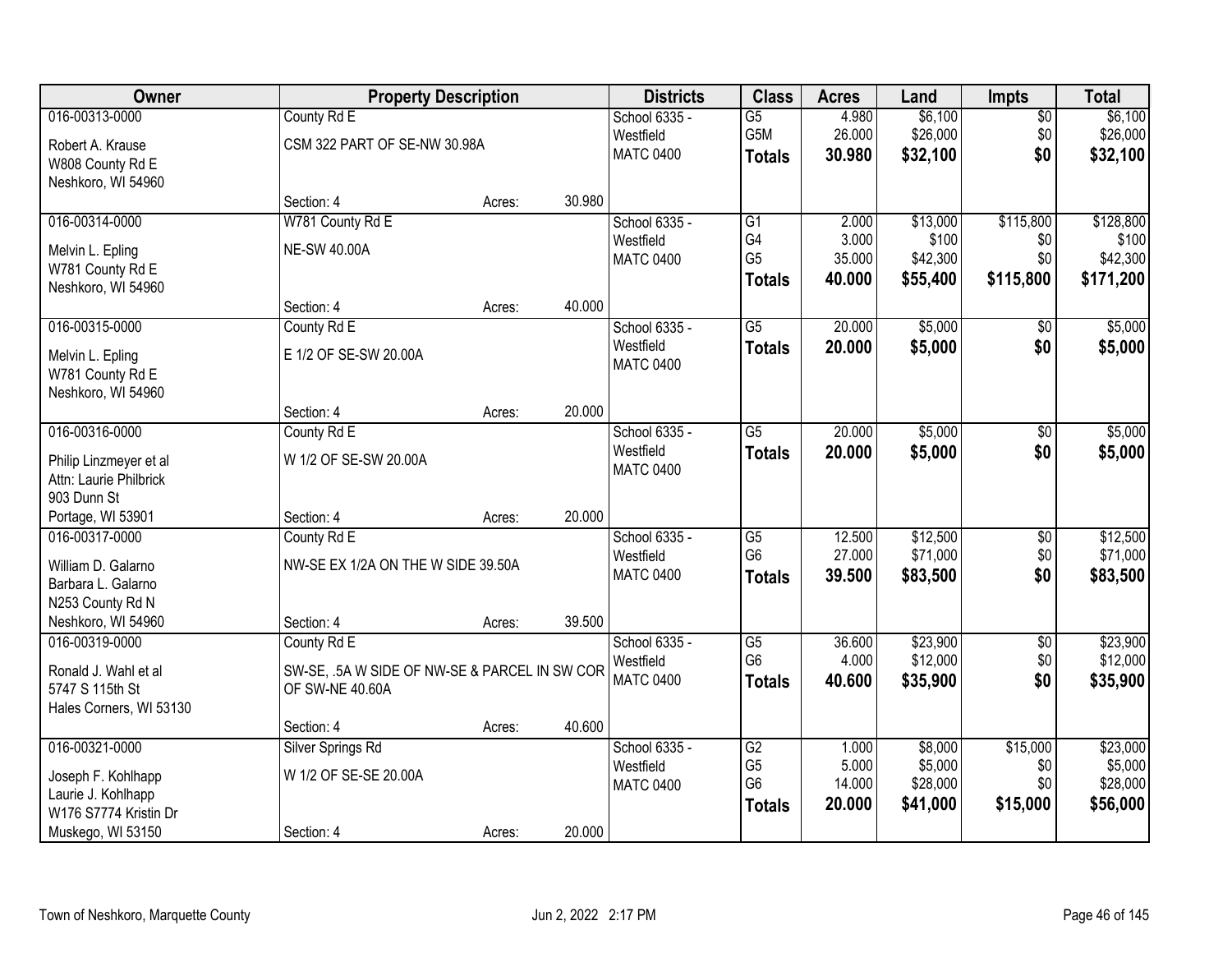| <b>Owner</b>               |                                 | <b>Property Description</b> |        | <b>Districts</b> | <b>Class</b>    | <b>Acres</b> | Land     | Impts           | <b>Total</b> |
|----------------------------|---------------------------------|-----------------------------|--------|------------------|-----------------|--------------|----------|-----------------|--------------|
| 016-00322-0000             | County Rd E                     |                             |        | School 6335 -    | $\overline{G5}$ | 5.000        | \$5,000  | $\overline{50}$ | \$5,000      |
| Joseph F. Kohlhapp         | W 1/2 OF E 1/2 OF SE-SE 10.00A  |                             |        | Westfield        | G <sub>6</sub>  | 5.000        | \$15,000 | \$0             | \$15,000     |
| Laurie J. Kohlhapp         |                                 |                             |        | <b>MATC 0400</b> | <b>Totals</b>   | 10.000       | \$20,000 | \$0             | \$20,000     |
| W176 S7774 Kristin Dr      |                                 |                             |        |                  |                 |              |          |                 |              |
| Muskego, WI 53150          | Section: 4                      | Acres:                      | 10.000 |                  |                 |              |          |                 |              |
| 016-00323-0000             | County Rd E                     |                             |        | School 6335 -    | $\overline{G5}$ | 5.000        | \$5,000  | $\overline{50}$ | \$5,000      |
| James R. Klett             | E 1/2 OF E 1/2 OF SE-SE 10.00A  |                             |        | Westfield        | G <sub>6</sub>  | 5.000        | \$15,000 | \$0             | \$15,000     |
| Karen J. Klett             |                                 |                             |        | <b>MATC 0400</b> | <b>Totals</b>   | 10.000       | \$20,000 | \$0             | \$20,000     |
| 1950 Eileen Ct             |                                 |                             |        |                  |                 |              |          |                 |              |
| Brookfield, WI 53005       | Section: 4                      | Acres:                      | 10.000 |                  |                 |              |          |                 |              |
| 016-00326-0000             | N9320 State Highway 73          |                             |        | School 6335 -    | $\overline{G2}$ | 2.500        | \$21,800 | \$147,000       | \$168,800    |
| Joseph Selsing             | PARCEL IN SW COR OF NW-NE 2.50A |                             |        | Westfield        | <b>Totals</b>   | 2.500        | \$21,800 | \$147,000       | \$168,800    |
| 553 Broadway St            |                                 |                             |        | <b>MATC 0400</b> |                 |              |          |                 |              |
| Berlin, WI 54923           |                                 |                             |        |                  |                 |              |          |                 |              |
|                            | Section: 5                      | Acres:                      | 2.500  |                  |                 |              |          |                 |              |
| 016-00327-0000             | W1014 County Rd E               |                             |        | School 6335 -    | $\overline{G1}$ | 4.980        | \$25,000 | \$162,500       | \$187,500    |
| William R. Grady           | PART OF SW-NE 4.98A             |                             |        | Westfield        | <b>Totals</b>   | 4.980        | \$25,000 | \$162,500       | \$187,500    |
| Cynthia A. Haleblian-Grady |                                 |                             |        | <b>MATC 0400</b> |                 |              |          |                 |              |
| 4017 7th Ave               |                                 |                             |        |                  |                 |              |          |                 |              |
| Kenosha, WI 53140          | Section: 5                      | Acres:                      | 4.980  |                  |                 |              |          |                 |              |
| 016-00329-0000             | N9310 State Highway 73          |                             |        | School 6335 -    | $\overline{G1}$ | 1.500        | \$14,500 | \$80,000        | \$94,500     |
| Mary O'Bara                | A PARCEL OF LAND IN SW-NE 1.50A |                             |        | Westfield        | <b>Totals</b>   | 1.500        | \$14,500 | \$80,000        | \$94,500     |
| PO Box 310                 |                                 |                             |        | <b>MATC 0400</b> |                 |              |          |                 |              |
| Neshkoro, WI 54960         |                                 |                             |        |                  |                 |              |          |                 |              |
|                            | Section: 5                      | Acres:                      | 1.500  |                  |                 |              |          |                 |              |
| 016-00330-0000             | N9288 State Highway 73          |                             |        | School 6335 -    | $\overline{G1}$ | 1.300        | \$13,500 | \$88,900        | \$102,400    |
| Patricia A. Mc Afee        | A PARCEL OF SW-NE 1.30A         |                             |        | Westfield        | <b>Totals</b>   | 1.300        | \$13,500 | \$88,900        | \$102,400    |
| N9288 State Rd 73          |                                 |                             |        | <b>MATC 0400</b> |                 |              |          |                 |              |
| Neshkoro, WI 54960         |                                 |                             |        |                  |                 |              |          |                 |              |
|                            | Section: 5                      | Acres:                      | 1.300  |                  |                 |              |          |                 |              |
| 016-00331-0000             | N9276 State Highway 73          |                             |        | School 6335 -    | $\overline{G1}$ | 1.300        | \$13,500 | \$69,000        | \$82,500     |
| Diane Drager               | A PARCEL OF SW-NE 1.30A         |                             |        | Westfield        | <b>Totals</b>   | 1.300        | \$13,500 | \$69,000        | \$82,500     |
| Matthew Drager             |                                 |                             |        | <b>MATC 0400</b> |                 |              |          |                 |              |
| N9276 State Rd 73          |                                 |                             |        |                  |                 |              |          |                 |              |
| Neshkoro, WI 54960         | Section: 5                      | Acres:                      | 1.300  |                  |                 |              |          |                 |              |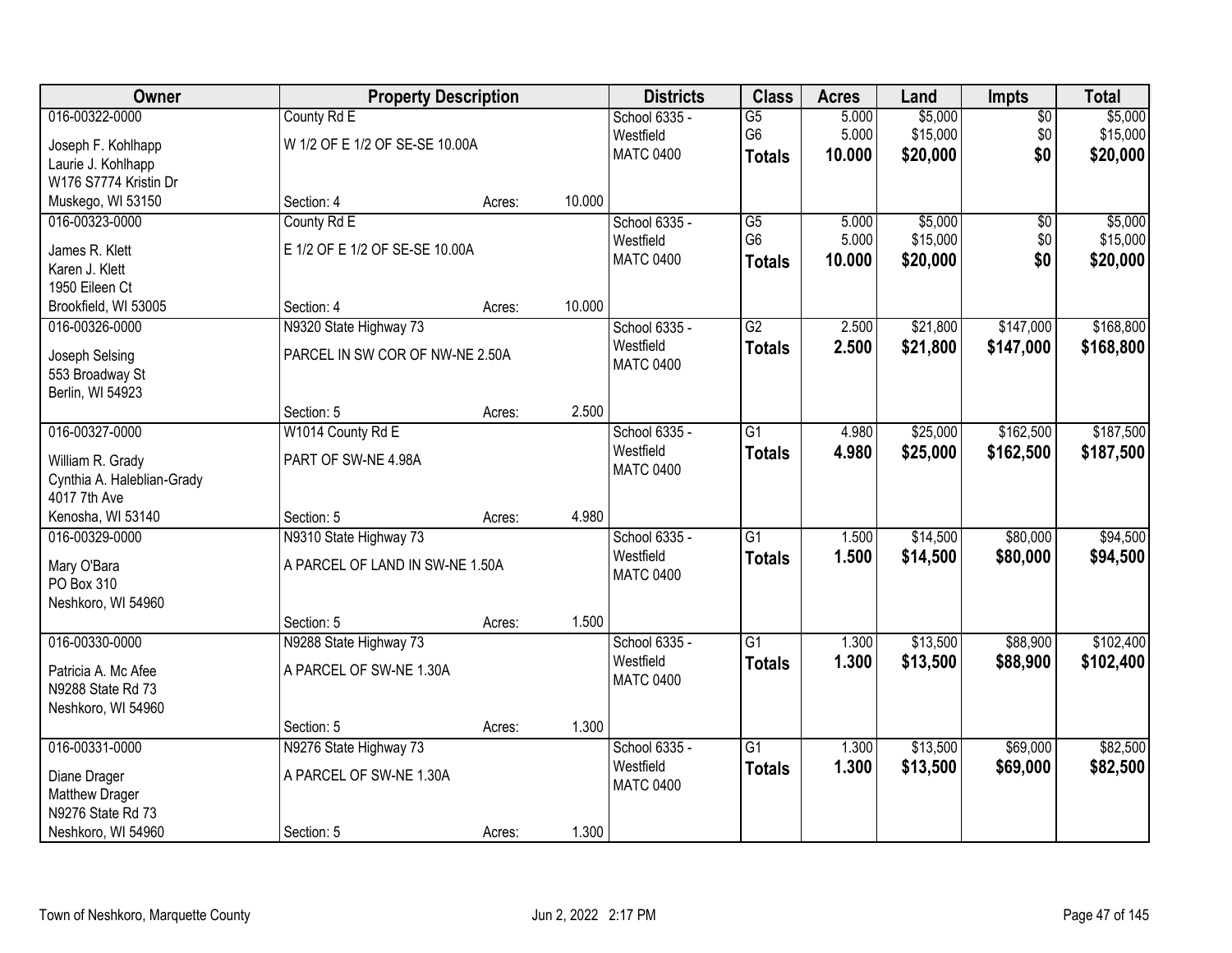| Owner                                                                              |                                                        | <b>Property Description</b> |       |                                                | <b>Class</b>                     | <b>Acres</b>   | Land                 | <b>Impts</b> | <b>Total</b>         |
|------------------------------------------------------------------------------------|--------------------------------------------------------|-----------------------------|-------|------------------------------------------------|----------------------------------|----------------|----------------------|--------------|----------------------|
| 016-00332-0000                                                                     | N9264 State Highway 73                                 |                             |       | School 6335 -                                  | $\overline{G1}$                  | 1.300          | \$13,500             | \$69,000     | \$82,500             |
| Rachelle A. Wendt<br>N9264 State Rd 73<br>Neshkoro, WI 54960                       | A PARCEL OF SW-NE 1.30A                                |                             |       | Westfield<br><b>MATC 0400</b>                  | <b>Totals</b>                    | 1.300          | \$13,500             | \$69,000     | \$82,500             |
|                                                                                    | Section: 5                                             | Acres:                      | 1.300 |                                                |                                  |                |                      |              |                      |
| 016-00333-0000                                                                     | N9206 State Highway 73                                 |                             |       | School 6335 -                                  | $\overline{G1}$                  | 1.870          | \$16,400             | \$60,700     | \$77,100             |
| Dennis D. Hoffman<br>Susan Hoffman<br>PO Box 16                                    | A PARCEL OF SW-NE 1.87A                                |                             |       | Westfield<br><b>MATC 0400</b>                  | <b>Totals</b>                    | 1.870          | \$16,400             | \$60,700     | \$77,100             |
| Neshkoro, WI 54960-0016                                                            | Section: 5                                             | Acres:                      | 1.870 |                                                |                                  |                |                      |              |                      |
| 016-00334-0000                                                                     | W1056 County Rd E                                      |                             |       | School 6335 -                                  | $\overline{G1}$                  | 4.000          | \$22,500             | \$6,800      | \$29,300             |
| Bernard R. Johnson<br>Kathryn Johnson                                              | A PARCEL OF SW-NE 4.00A                                |                             |       | Westfield<br><b>MATC 0400</b>                  | <b>Totals</b>                    | 4.000          | \$22,500             | \$6,800      | \$29,300             |
| 716 NW Cumberland St                                                               |                                                        |                             | 4.000 |                                                |                                  |                |                      |              |                      |
| Berlin, WI 54923<br>016-00335-0000                                                 | Section: 5<br>W1044 County Rd E                        | Acres:                      |       | School 6335 -                                  | $\overline{G1}$                  | 1.170          | \$12,900             | \$86,800     | \$99,700             |
| Thomas G. Steckbauer<br>Alice J. Steckbauer<br>W1044 County Rd E                   | LOT 2 CSM 2566 BEING PRT OF SW-NE 1.17A                |                             |       | Westfield<br><b>MATC 0400</b>                  | <b>Totals</b>                    | 1.170          | \$12,900             | \$86,800     | \$99,700             |
| Neshkoro, WI 54960                                                                 | Section: 5                                             | Acres:                      | 1.170 |                                                |                                  |                |                      |              |                      |
| 016-00335-0005<br>Thomas G. Steckbauer<br>Alice J. Steckbauer<br>W1044 County Rd E | County Rd E<br>LOT 1 CSM 2566 BEING PRT OF SW-NE 4.90A |                             |       | School 6335 -<br>Westfield<br><b>MATC 0400</b> | $\overline{G1}$<br><b>Totals</b> | 4.900<br>4.900 | \$15,400<br>\$15,400 | \$0<br>\$0   | \$15,400<br>\$15,400 |
| Neshkoro, WI 54960                                                                 | Section: 5                                             | Acres:                      | 4.900 |                                                |                                  |                |                      |              |                      |
| 016-00336-0000                                                                     | W1018 County Rd E                                      |                             |       | School 6335 -                                  | G1                               | 1.000          | \$12,000             | \$76,000     | \$88,000             |
| Cindy Werch et al<br>N9490 Willard Rd<br>Berlin, WI 54923                          | A PARCEL OF SW-NE 210 X 210 S SIDE 1.00A               |                             |       | Westfield<br><b>MATC 0400</b>                  | <b>Totals</b>                    | 1.000          | \$12,000             | \$76,000     | \$88,000             |
|                                                                                    | Section: 5                                             | Acres:                      | 1.000 |                                                |                                  |                |                      |              |                      |
| 016-00337-0000                                                                     | N9252 State Highway 73                                 |                             |       | School 6335 -                                  | $\overline{G1}$                  | 1.212          | \$13,100             | \$93,700     | \$106,800            |
| Curtis L. Mc Connell<br>N9252 State Rd 73<br>Neshkoro, WI 54960                    | LOT 1 CSM 108 BEING PART OF SW-NE 1.212A               |                             |       | Westfield<br><b>MATC 0400</b>                  | <b>Totals</b>                    | 1.212          | \$13,100             | \$93,700     | \$106,800            |
|                                                                                    | Section: 5                                             | Acres:                      | 1.212 |                                                |                                  |                |                      |              |                      |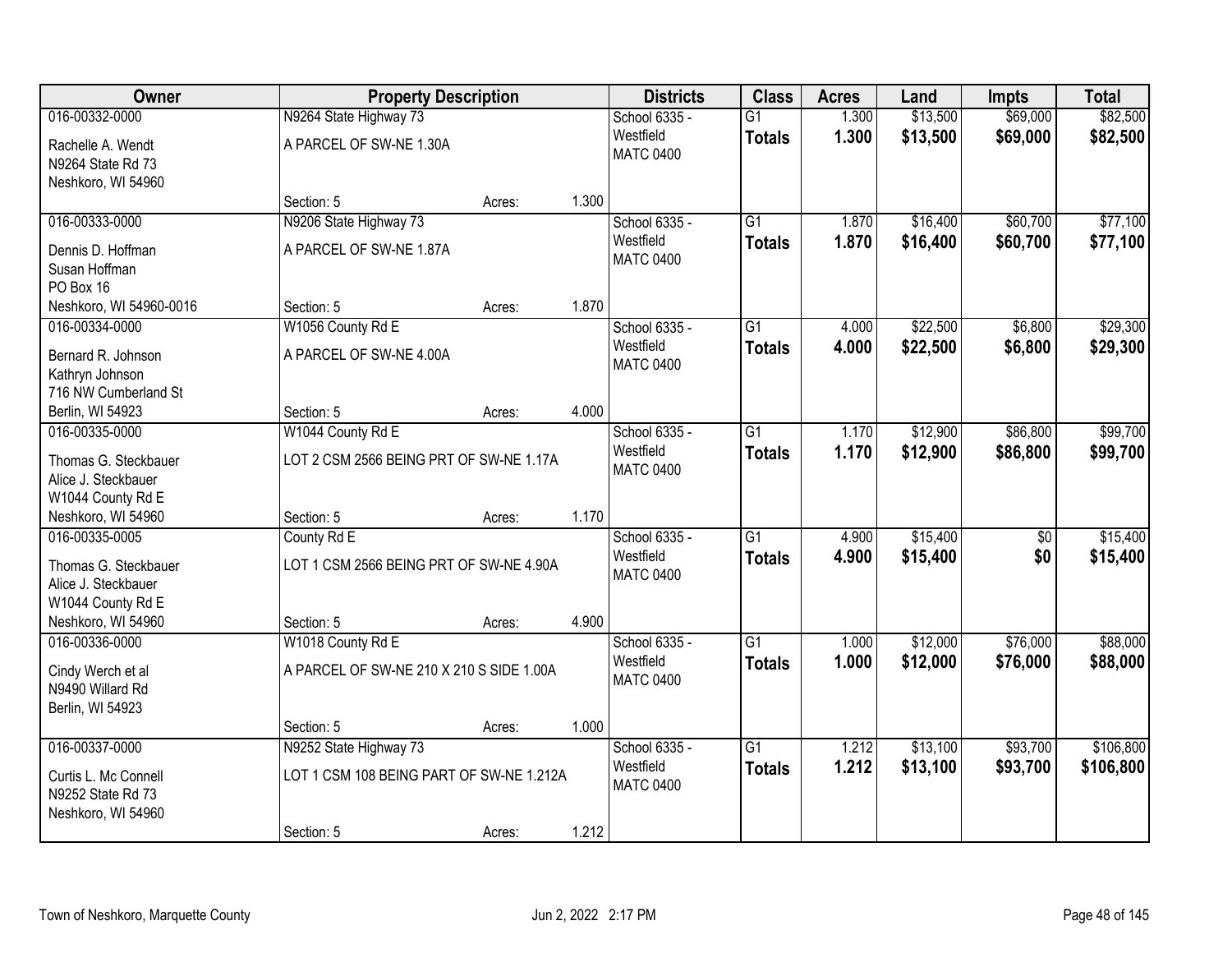| Owner                                | <b>Property Description</b> |        |       | <b>Districts</b> | <b>Class</b>    | <b>Acres</b> | Land     | <b>Impts</b>    | <b>Total</b> |
|--------------------------------------|-----------------------------|--------|-------|------------------|-----------------|--------------|----------|-----------------|--------------|
| 016-00338-0000                       | N9240 State Highway 73      |        |       | School 6335 -    | $\overline{G1}$ | 0.950        | \$11,400 | \$18,800        | \$30,200     |
| Gloria J. Wendt                      | LOT 2 OF CSM 108 .950A      |        |       | Westfield        | <b>Totals</b>   | 0.950        | \$11,400 | \$18,800        | \$30,200     |
| N9264 State Rd 73                    |                             |        |       | <b>MATC 0400</b> |                 |              |          |                 |              |
| Neshkoro, WI 54960                   |                             |        |       |                  |                 |              |          |                 |              |
|                                      | Section: 5                  | Acres: | 0.950 |                  |                 |              |          |                 |              |
| 016-00339-0000                       | N9264 State Highway 73      |        |       | School 6335 -    | $\overline{G1}$ | 0.650        | \$7,800  | \$156,500       | \$164,300    |
| Gloria J. Wendt                      | LOT 3 OF CSM 108 .950A      |        |       | Westfield        | G <sub>2</sub>  | 0.300        | \$4,500  | \$29,800        | \$34,300     |
| N9264 State Rd 73                    |                             |        |       | <b>MATC 0400</b> | <b>Totals</b>   | 0.950        | \$12,300 | \$186,300       | \$198,600    |
| Neshkoro, WI 54960                   |                             |        |       |                  |                 |              |          |                 |              |
|                                      | Section: 5                  | Acres: | 0.950 |                  |                 |              |          |                 |              |
| 016-00340-0000                       | N9222 State Highway 73      |        |       | School 6335 -    | G1              | 0.950        | \$11,400 | \$96,000        | \$107,400    |
| Daniel J. Bast                       | LOT 4 CSM 108 .950A         |        |       | Westfield        | <b>Totals</b>   | 0.950        | \$11,400 | \$96,000        | \$107,400    |
| Tricia A. Bast                       |                             |        |       | <b>MATC 0400</b> |                 |              |          |                 |              |
| N9222 State Rd 73                    |                             |        |       |                  |                 |              |          |                 |              |
| Neshkoro, WI 54960                   | Section: 5                  | Acres: | 0.950 |                  |                 |              |          |                 |              |
| 016-00341-0000                       | W996 County Rd E            |        |       | School 6335 -    | G1              | 5.000        | \$25,000 | \$88,900        | \$113,900    |
|                                      | A PARCEL OF SW-NE 5.00A     |        |       | Westfield        | <b>Totals</b>   | 5.000        | \$25,000 | \$88,900        | \$113,900    |
| Tyler J. Gohlke<br>Heather A. Gohlke |                             |        |       | <b>MATC 0400</b> |                 |              |          |                 |              |
| W1004 Heather Cir                    |                             |        |       |                  |                 |              |          |                 |              |
| Neshkoro, WI 54960                   | Section: 5                  | Acres: | 5.000 |                  |                 |              |          |                 |              |
| 016-00343-0000                       | County Rd E                 |        |       | School 6335 -    | $\overline{G1}$ | 5.050        | \$25,200 | $\overline{30}$ | \$25,200     |
|                                      |                             |        |       | Westfield        | Totals          | 5.050        | \$25,200 | \$0             | \$25,200     |
| James A. Murphy                      | PART OF SW-NE 5.05A         |        |       | <b>MATC 0400</b> |                 |              |          |                 |              |
| Agnes B. Murphy<br>PO Box 62         |                             |        |       |                  |                 |              |          |                 |              |
| Neshkoro, WI 54960                   | Section: 5                  | Acres: | 5.050 |                  |                 |              |          |                 |              |
| 016-00344-0000                       | W940 County Rd E            |        |       | School 6335 -    | $\overline{G1}$ | 3.000        | \$20,000 | \$103,000       | \$123,000    |
|                                      |                             |        |       | Westfield        | <b>Totals</b>   | 3.000        | \$20,000 | \$103,000       | \$123,000    |
| Gary W. Olson                        | A PARCEL OF SE-NE 3.00A     |        |       | <b>MATC 0400</b> |                 |              |          |                 |              |
| Patrice M. Olson                     |                             |        |       |                  |                 |              |          |                 |              |
| PO Box 192<br>Cedar Point, IL 61316  | Section: 5                  | Acres: | 3.000 |                  |                 |              |          |                 |              |
| 016-00345-0000                       | W936 County Rd E            |        |       | School 6335 -    | $\overline{G1}$ | 2.000        | \$17,000 | \$152,400       | \$169,400    |
|                                      |                             |        |       | Westfield        | <b>Totals</b>   | 2.000        | \$17,000 | \$152,400       | \$169,400    |
| Scott M. Langer                      | A PARCEL OF SE-NE 2.00A     |        |       | <b>MATC 0400</b> |                 |              |          |                 |              |
| Attn: Our House                      |                             |        |       |                  |                 |              |          |                 |              |
| W936 County Rd E                     |                             |        |       |                  |                 |              |          |                 |              |
| Neshkoro, WI 54960                   | Section: 5                  | Acres: | 2.000 |                  |                 |              |          |                 |              |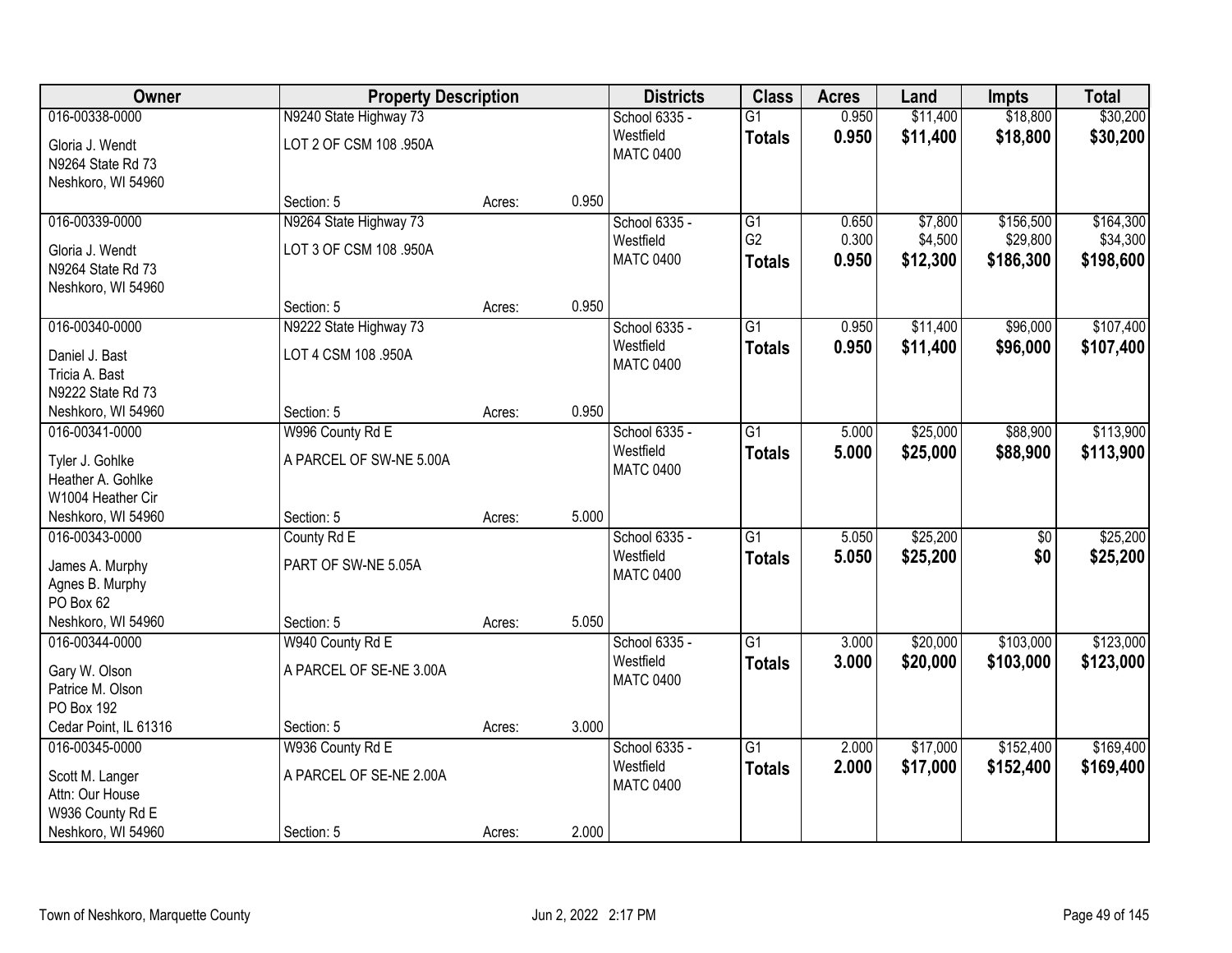| Owner                                                       | <b>Property Description</b>                                           |        |       | <b>Districts</b>                               | <b>Class</b>                     | <b>Acres</b>   | Land                 | <b>Impts</b>           | <b>Total</b>           |
|-------------------------------------------------------------|-----------------------------------------------------------------------|--------|-------|------------------------------------------------|----------------------------------|----------------|----------------------|------------------------|------------------------|
| 016-00346-0000<br>James P. Stannard                         | W910 County Rd E<br>LOT 3 CSM 2379 BEING PRT OF SE-NE SEC 5 &         |        |       | School 6335 -<br>Westfield<br><b>MATC 0400</b> | $\overline{G1}$<br><b>Totals</b> | 5.350<br>5.350 | \$26,100<br>\$26,100 | \$129,100<br>\$129,100 | \$155,200<br>\$155,200 |
| W910 County Rd E<br>Neshkoro, WI 54960                      | <b>SW-NW SEC 4 5.35A</b><br>Section: 5                                | Acres: | 5.350 |                                                |                                  |                |                      |                        |                        |
| 016-00347-0000                                              | 944 W Heather Cir                                                     |        |       | School 6335 -                                  | $\overline{G1}$                  | 5.050          | \$25,200             | \$12,700               | \$37,900               |
| Mark Hempler<br>Traci Hempler<br>1521 S 62nd St             | LOT 2 CSM 2500 BEING PRT OF SE-NE SEC 5 &<br><b>SW-NW SEC 4 5.05A</b> |        |       | Westfield<br><b>MATC 0400</b>                  | <b>Totals</b>                    | 5.050          | \$25,200             | \$12,700               | \$37,900               |
| Milwaukee, WI 53214                                         | Section: 4                                                            | Acres: | 5.050 |                                                |                                  |                |                      |                        |                        |
| 016-00348-0000                                              | W1008 County Rd E                                                     |        |       | School 6335 -                                  | G1                               | 4.000          | \$22,500             | \$152,600              | \$175,100              |
| James A. Murphy<br>Agnes B. Murphy<br>PO Box 62             | PART OF SE-NE & SW-NE 4.00A                                           |        |       | Westfield<br><b>MATC 0400</b>                  | <b>Totals</b>                    | 4.000          | \$22,500             | \$152,600              | \$175,100              |
| Neshkoro, WI 54960                                          | Section: 5                                                            | Acres: | 4.000 |                                                |                                  |                |                      |                        |                        |
| 016-00349-0000                                              | W942 County Rd E                                                      |        |       | School 6335 -                                  | $\overline{G1}$                  | 5.032          | \$25,100             | \$122,900              | \$148,000              |
| Caitlin Mac Gillis<br>Joseph Mac Gillis<br>W942 Heather Cir | LOT 1 CSM 2500 BEING PRT OF SE-NE 5.032A                              |        |       | Westfield<br><b>MATC 0400</b>                  | <b>Totals</b>                    | 5.032          | \$25,100             | \$122,900              | \$148,000              |
| Neshkoro, WI 54960                                          | Section: 5                                                            | Acres: | 5.032 |                                                |                                  |                |                      |                        |                        |
| 016-00350-0000                                              | W1004 Heather Cir                                                     |        |       | School 6335 -<br>Westfield                     | $\overline{G1}$                  | 6.000          | \$28,000             | \$147,300              | \$175,300              |
| Tyler J. Gohlke                                             | PART OF SE-NE 6.00A                                                   |        |       | <b>MATC 0400</b>                               | <b>Totals</b>                    | 6.000          | \$28,000             | \$147,300              | \$175,300              |
| Heather A. Gohlke                                           |                                                                       |        |       |                                                |                                  |                |                      |                        |                        |
| W1004 Heather Cir                                           |                                                                       |        |       |                                                |                                  |                |                      |                        |                        |
| Neshkoro, WI 54960                                          | Section: 5                                                            | Acres: | 6.000 |                                                |                                  |                |                      |                        |                        |
| 016-00351-0000                                              | W1002 Heather Cir                                                     |        |       | School 6335 -                                  | $\overline{G1}$                  | 5.000          | \$25,000             | \$294,000              | \$319,000              |
| Valentina R. Berg<br>Steven L. Berg                         | LOT 1 CSM 2458 BEING PRT OF SE-NE 5.00A                               |        |       | Westfield<br><b>MATC 0400</b>                  | <b>Totals</b>                    | 5.000          | \$25,000             | \$294,000              | \$319,000              |
| PO Box 316                                                  |                                                                       |        |       |                                                |                                  |                |                      |                        |                        |
| Neshkoro, WI 54960                                          | Section: 5                                                            | Acres: | 5.000 |                                                |                                  |                |                      |                        |                        |
| 016-00352-0000                                              | W978 County Rd E                                                      |        |       | School 6335 -                                  | $\overline{G1}$                  | 3.300          | \$25,200             | \$159,100              | \$184,300              |
| Lee A. Smet                                                 | LOT 2 CSM 2458 BEING PRT OF SE-NE 3.30A                               |        |       | Westfield                                      | <b>Totals</b>                    | 3.300          | \$25,200             | \$159,100              | \$184,300              |
| Jennifer A. Smet                                            |                                                                       |        |       | <b>MATC 0400</b>                               |                                  |                |                      |                        |                        |
| W978 County Rd E                                            |                                                                       |        |       |                                                |                                  |                |                      |                        |                        |
| Neshkoro, WI 54960                                          | Section: 5                                                            | Acres: | 3.300 |                                                |                                  |                |                      |                        |                        |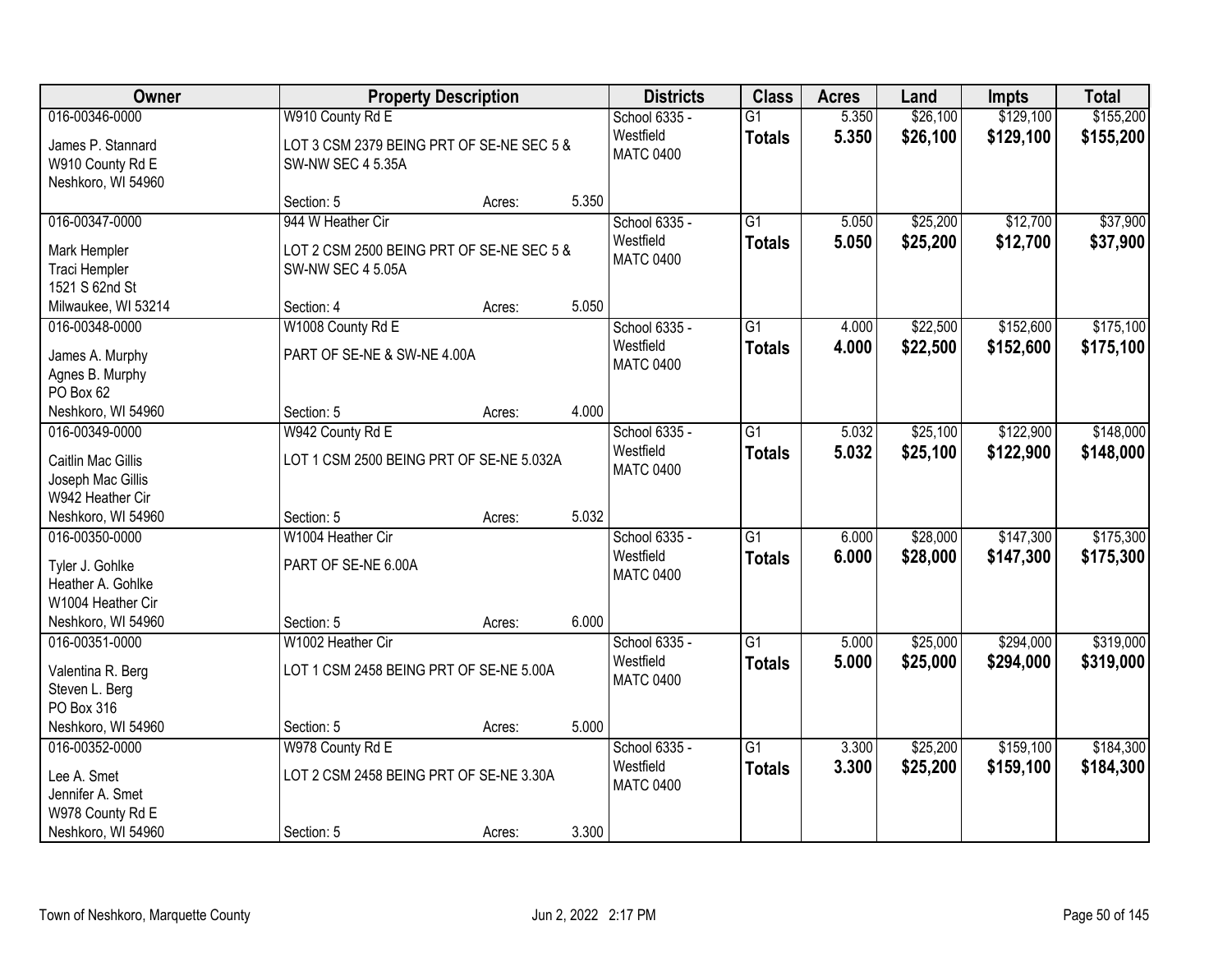| <b>Owner</b>                               |                                               | <b>Property Description</b> |        | <b>Districts</b>              | <b>Class</b>                      | <b>Acres</b>   | Land               | <b>Impts</b>    | <b>Total</b>       |
|--------------------------------------------|-----------------------------------------------|-----------------------------|--------|-------------------------------|-----------------------------------|----------------|--------------------|-----------------|--------------------|
| 016-00354-0000                             | W946 County Rd E                              |                             |        | School 6335 -                 | $\overline{G1}$                   | 1.660          | \$18,300           | \$82,200        | \$100,500          |
| Jeremy J. Hoffman                          | LOT 3 CSM 2458 BEING PRT OF SE-NE 1.66A       |                             |        | Westfield                     | <b>Totals</b>                     | 1.660          | \$18,300           | \$82,200        | \$100,500          |
| W946 Heather Cir                           |                                               |                             |        | <b>MATC 0400</b>              |                                   |                |                    |                 |                    |
| Neshkoro, WI 54960                         |                                               |                             |        |                               |                                   |                |                    |                 |                    |
|                                            | Section: 5                                    | Acres:                      | 1.660  |                               |                                   |                |                    |                 |                    |
| 016-00355-0000                             | State Highway 73                              |                             |        | School 6335 -                 | G4                                | 8.460          | \$1,500            | $\overline{50}$ | \$1,500            |
| Jeffery E. Luedke                          | PRT OF NE-NW LESS CSM 2990 9.46A              |                             |        | Westfield<br><b>MATC 0400</b> | G <sub>5</sub> M<br><b>Totals</b> | 1.000<br>9.460 | \$1,500<br>\$3,000 | \$0<br>\$0      | \$1,500<br>\$3,000 |
| Terri J. Luedke                            |                                               |                             |        |                               |                                   |                |                    |                 |                    |
| PO Box 11                                  |                                               |                             |        |                               |                                   |                |                    |                 |                    |
| Neshkoro, WI 54960                         | Section: 5                                    | Acres:                      | 9.460  |                               |                                   | 2.000          | \$17,000           | \$28,000        | \$45,000           |
| 016-00355-0005                             | N9383 State Highway 73                        |                             |        | School 6335 -<br>Westfield    | $\overline{G1}$<br>G <sub>5</sub> | 8.000          | \$12,100           | \$0             | \$12,100           |
| Chuckie L. Swanke                          | LOT 1 CSM 3402 BEING PRT OF FRAC NE-NW 10.00A |                             |        | <b>MATC 0400</b>              | <b>Totals</b>                     | 10,000         | \$29,100           | \$28,000        | \$57,100           |
| N9383 State Rd 73                          |                                               |                             |        |                               |                                   |                |                    |                 |                    |
| Neshkoro, WI 54960-8957                    | Section: 5                                    | Acres:                      | 10.000 |                               |                                   |                |                    |                 |                    |
| 016-00355-0010                             | State Highway 73                              |                             |        | School 6335 -                 | $\overline{G4}$                   | 27.000         | \$3,000            | $\overline{50}$ | \$3,000            |
|                                            |                                               |                             |        | Westfield                     | G <sub>5</sub> M                  | 3.000          | \$4,500            | \$0             | \$4,500            |
| Nickolas G. Formiller                      | LOT 2 CSM 3402 BEING PRT OF FRAC NE-NW 30.00A |                             |        | <b>MATC 0400</b>              | <b>Totals</b>                     | 30.000         | \$7,500            | \$0             | \$7,500            |
| Joseph D. Formiller<br>W4490 Chappa Rd     |                                               |                             |        |                               |                                   |                |                    |                 |                    |
| Berlin, WI 54923                           | Section: 5                                    | Acres:                      | 30.000 |                               |                                   |                |                    |                 |                    |
| 016-00356-0000                             | State Highway 73                              |                             |        | School 6335 -                 | G4                                | 40.640         | \$5,500            | \$0             | \$5,500            |
|                                            | <b>NW-NW 50.64A</b>                           |                             |        | Westfield                     | G <sub>5</sub>                    | 10.000         | \$10,000           | \$0             | \$10,000           |
| Avis M. Luedke (Le<br>Attn: Jeffery Luedke |                                               |                             |        | <b>MATC 0400</b>              | <b>Totals</b>                     | 50.640         | \$15,500           | \$0             | \$15,500           |
| PO Box 11                                  |                                               |                             |        |                               |                                   |                |                    |                 |                    |
| Neshkoro, WI 54960                         | Section: 5                                    | Acres:                      | 50.640 |                               |                                   |                |                    |                 |                    |
| 016-00357-0000                             | Meadow Woods Sh                               |                             |        | School 6335 -                 | $\overline{G1}$                   | 3.498          | \$29,000           | $\sqrt{6}$      | \$29,000           |
| Tina R. Jones                              | LOT 1 CSM 310 BEING PART OF SW-NW 4.698A      |                             |        | Westfield                     | G <sub>5</sub>                    | 1.200          | \$1,200            | \$0             | \$1,200            |
| 3009 E Killdeer Ln                         |                                               |                             |        | <b>MATC 0400</b>              | <b>Totals</b>                     | 4.698          | \$30,200           | \$0             | \$30,200           |
| Appleton, WI 54915                         |                                               |                             |        |                               |                                   |                |                    |                 |                    |
|                                            | Section: 5                                    | Acres:                      | 4.698  |                               |                                   |                |                    |                 |                    |
| 016-00358-0000                             | W1242 Meadow Woods Sh                         |                             |        | School 6335 -                 | $\overline{G1}$                   | 5.050          | \$35,200           | \$125,800       | \$161,000          |
| <b>Richard Bernard</b>                     | LOT 2 CSM 310 BEING PRT OF SW-NW 5.05A        |                             |        | Westfield                     | <b>Totals</b>                     | 5.050          | \$35,200           | \$125,800       | \$161,000          |
| PO Box 161                                 |                                               |                             |        | <b>MATC 0400</b>              |                                   |                |                    |                 |                    |
| Neshkoro, WI 54960                         |                                               |                             |        |                               |                                   |                |                    |                 |                    |
|                                            | Section: 5                                    | Acres:                      | 5.050  |                               |                                   |                |                    |                 |                    |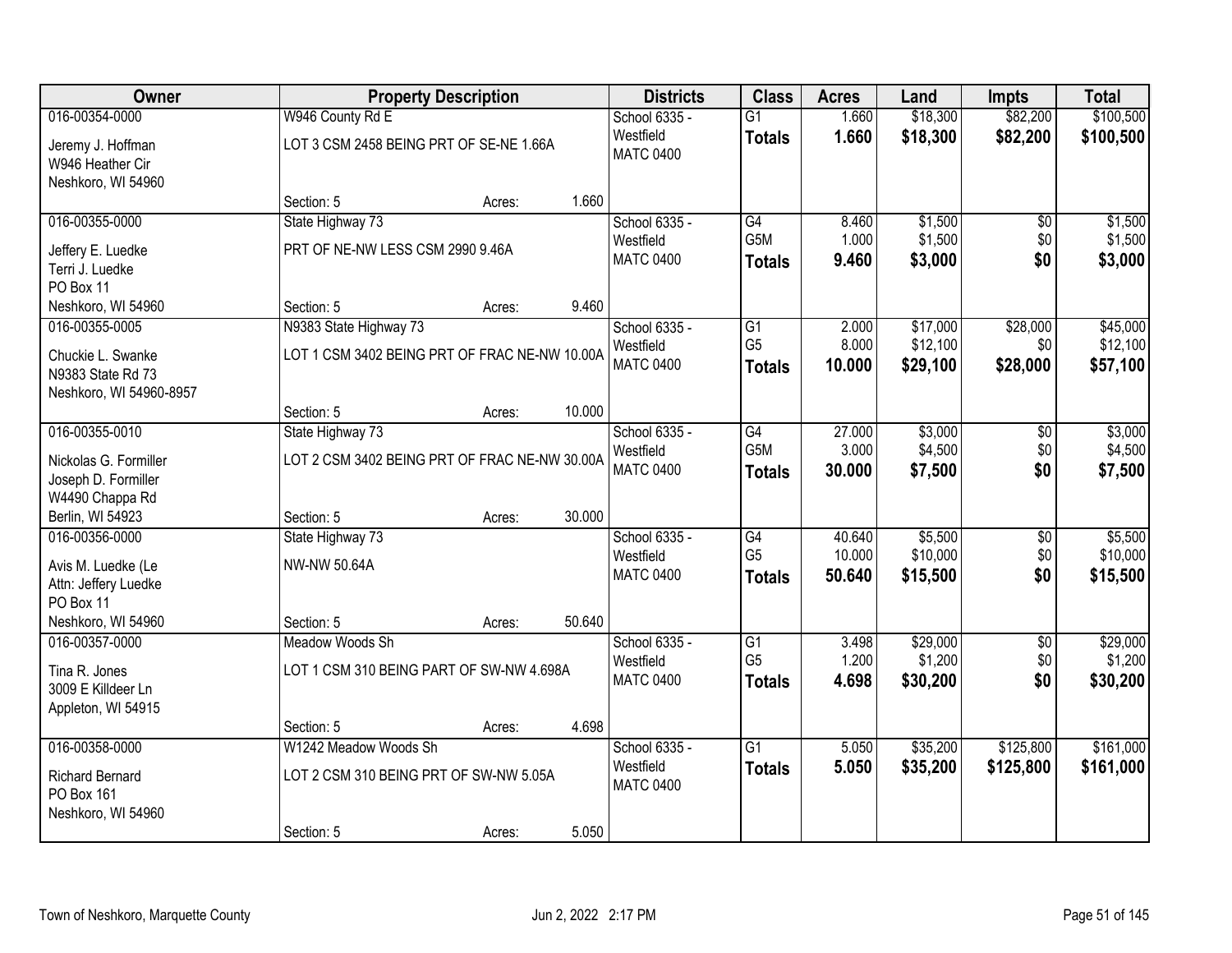| Owner                                                                |                                                                 | <b>Property Description</b> |       | <b>Districts</b>              | <b>Class</b>    | <b>Acres</b> | Land     | <b>Impts</b>    | <b>Total</b> |
|----------------------------------------------------------------------|-----------------------------------------------------------------|-----------------------------|-------|-------------------------------|-----------------|--------------|----------|-----------------|--------------|
| 016-00358-0005                                                       | Meadow Woods Sh                                                 |                             |       | School 6335 -                 | $\overline{G1}$ | 5.250        | \$36,000 | $\overline{50}$ | \$36,000     |
| <b>Richard Bernard</b><br>PO Box 161<br>Neshkoro, WI 54960           | LOT 3 CSM 310 BEING PRT OF SW-NW 5.25A                          |                             |       | Westfield<br><b>MATC 0400</b> | <b>Totals</b>   | 5.250        | \$36,000 | \$0             | \$36,000     |
|                                                                      | Section: 5                                                      | Acres:                      | 5.250 |                               |                 |              |          |                 |              |
| 016-00359-0000                                                       | W1258 Meadow Woods Sh                                           |                             |       | School 6335 -                 | $\overline{G1}$ | 5.214        | \$35,900 | \$116,200       | \$152,100    |
| Brent J. Malnory<br>W1258 Meadowwood Shores Dr<br>Neshkoro, WI 54960 | LOT 4 CSM 311 BEING PART OF SW-NW SEC 5 &<br>SE-NE SEC 6 5.214A |                             |       | Westfield<br><b>MATC 0400</b> | <b>Totals</b>   | 5.214        | \$35,900 | \$116,200       | \$152,100    |
|                                                                      | Section: 5                                                      | Acres:                      | 5.214 |                               |                 |              |          |                 |              |
| 016-00360-0000                                                       | W1266 Chickadee Ln                                              |                             |       | School 6335 -                 | G1              | 5.443        | \$36,800 | \$78,200        | \$115,000    |
| Maureen Lesky<br>2546 N 70th St<br>Wauwatosa, WI 53213               | LOT 5 CSM 311 BEING PART OF SW-NW 5.443A                        |                             |       | Westfield<br><b>MATC 0400</b> | <b>Totals</b>   | 5.443        | \$36,800 | \$78,200        | \$115,000    |
|                                                                      | Section: 5                                                      | Acres:                      | 5.443 |                               |                 |              |          |                 |              |
| 016-00361-0000                                                       | Meadow Woods Sh                                                 |                             |       | School 6335 -                 | $\overline{G5}$ | 2.000        | \$2,500  | $\overline{30}$ | \$2,500      |
| Jeffery E and Terri Luedke<br>PO Box 11<br>Neshkoro, WI 54960        | PART OF SW-NW INCL RR R/W 2.00A                                 |                             |       | Westfield<br><b>MATC 0400</b> | <b>Totals</b>   | 2.000        | \$2,500  | \$0             | \$2,500      |
|                                                                      | Section: 5                                                      | Acres:                      | 2.000 |                               |                 |              |          |                 |              |
| 016-00362-0000                                                       | Meadow Woods Sh                                                 |                             |       | School 6335 -                 | $\overline{G4}$ | 4.000        | \$700    | $\overline{50}$ | \$700        |
| Jeffery E. Luedke                                                    | N 6A OF SW-NW LY E OF RR 6.00A                                  |                             |       | Westfield                     | G5M             | 2.000        | \$2,000  | \$0             | \$2,000      |
| Terri J. Luedke                                                      |                                                                 |                             |       | <b>MATC 0400</b>              | <b>Totals</b>   | 6.000        | \$2,700  | \$0             | \$2,700      |
| PO Box 11                                                            |                                                                 |                             |       |                               |                 |              |          |                 |              |
| Neshkoro, WI 54960                                                   | Section: 5                                                      | Acres:                      | 6.000 |                               |                 |              |          |                 |              |
| 016-00363-0000                                                       | Meadow Woods Sh                                                 |                             |       | School 6335 -                 | $\overline{G5}$ | 5.000        | \$5,000  | $\sqrt{6}$      | \$5,000      |
| Jed H. Henke<br>Danielle R. Henke                                    | A PARCEL OF SW-NW 5.00A                                         |                             |       | Westfield<br><b>MATC 0400</b> | <b>Totals</b>   | 5.000        | \$5,000  | \$0             | \$5,000      |
| W1256 Chickadee Ln                                                   |                                                                 |                             |       |                               |                 |              |          |                 |              |
| Neshkoro, WI 54960                                                   | Section: 5                                                      | Acres:                      | 5.000 |                               |                 |              |          |                 |              |
| 016-00364-0000                                                       | Meadow Woods Sh                                                 |                             |       | School 6335 -                 | $\overline{G1}$ | 1.770        | \$10,900 | $\overline{50}$ | \$10,900     |
| James Hopp<br>Theresa M. Hopp<br>W1445 Meadow Wood Shores Rd         | PART RR R/W IN SW-NW 1.77A                                      |                             |       | Westfield<br><b>MATC 0400</b> | <b>Totals</b>   | 1.770        | \$10,900 | \$0             | \$10,900     |
| Neshkoro, WI 54960                                                   | Section: 5                                                      | Acres:                      | 1.770 |                               |                 |              |          |                 |              |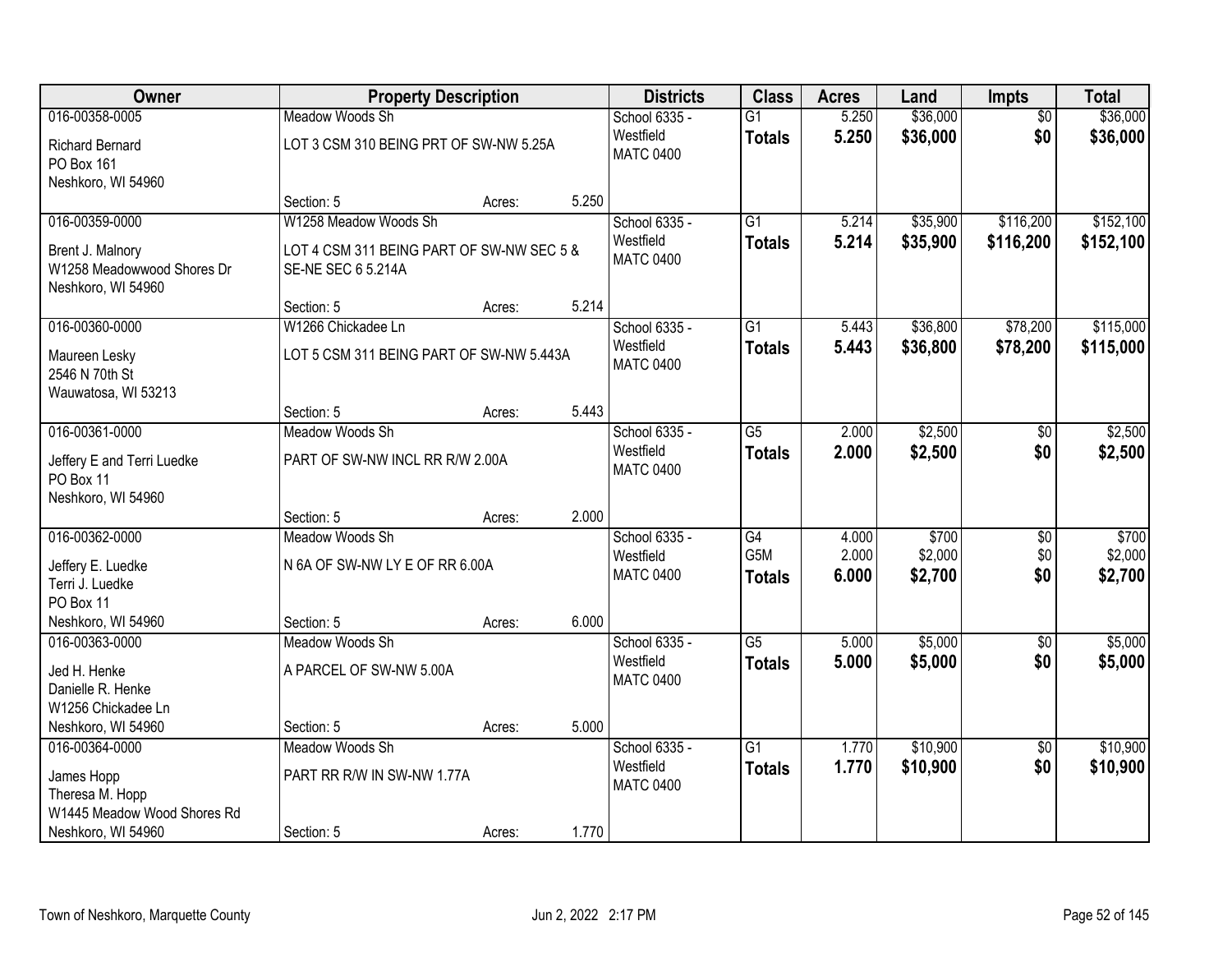| Owner                     | <b>Property Description</b>                |        |        | <b>Districts</b> | <b>Class</b>    | <b>Acres</b> | Land     | <b>Impts</b>    | <b>Total</b> |
|---------------------------|--------------------------------------------|--------|--------|------------------|-----------------|--------------|----------|-----------------|--------------|
| 016-00365-0000            | Meadow Woods Sh                            |        |        | School 6335 -    | $\overline{G4}$ | 35.450       | \$3,900  | \$0             | \$3,900      |
| Jeffery E. Luedke         | PART OF SE-NW 38.45A                       |        |        | Westfield        | G5M             | 3.000        | \$3,000  | \$0             | \$3,000      |
| Terri J. Luedke           |                                            |        |        | <b>MATC 0400</b> | <b>Totals</b>   | 38.450       | \$6,900  | \$0             | \$6,900      |
| PO Box 11                 |                                            |        |        |                  |                 |              |          |                 |              |
| Neshkoro, WI 54960        | Section: 5                                 | Acres: | 38.450 |                  |                 |              |          |                 |              |
| 016-00366-0000            | N9273 State Highway 73                     |        |        | School 6335 -    | $\overline{G1}$ | 2.900        | \$19,700 | \$37,800        | \$57,500     |
| Terri J. Luedke           | PART OF NE-NW & SE-NW 2.90A                |        |        | Westfield        | <b>Totals</b>   | 2.900        | \$19,700 | \$37,800        | \$57,500     |
| Jeffery E. Luedke         |                                            |        |        | <b>MATC 0400</b> |                 |              |          |                 |              |
| PO Box 11                 |                                            |        |        |                  |                 |              |          |                 |              |
| Neshkoro, WI 54960        | Section: 5                                 | Acres: | 2.900  |                  |                 |              |          |                 |              |
| 016-00367-0000            | State Highway 73                           |        |        | School 6335 -    | G4              | 4.000        | \$700    | \$0             | \$700        |
| Jeffery E. Luedke         | 14A IN NE-NE LY E OF WHITE RIVER 14.00A    |        |        | Westfield        | G <sub>5</sub>  | 10.000       | \$10,000 | \$0\$           | \$10,000     |
| Terri J. Luedke           |                                            |        |        | <b>MATC 0400</b> | <b>Totals</b>   | 14.000       | \$10,700 | \$0             | \$10,700     |
| PO Box 11                 |                                            |        |        |                  |                 |              |          |                 |              |
| Neshkoro, WI 54960        | Section: 6                                 | Acres: | 14.000 |                  |                 |              |          |                 |              |
| 016-00368-0000            | 19th Ct                                    |        |        | School 6335 -    | $\overline{G5}$ | 2.300        | \$2,300  | \$0             | \$2,300      |
| Guy E. Oelke              | LOT 1 CSM 688 18.30A                       |        |        | Westfield        | G <sub>6</sub>  | 16.000       | \$56,000 | \$0             | \$56,000     |
| W2684 County Rd E         |                                            |        |        | <b>MATC 0400</b> | <b>Totals</b>   | 18.300       | \$58,300 | \$0             | \$58,300     |
| Neshkoro, WI 54960        |                                            |        |        |                  |                 |              |          |                 |              |
|                           | Section: 6                                 | Acres: | 18.300 |                  |                 |              |          |                 |              |
| 016-00369-0000            | N9342 19th Ct                              |        |        | School 6335 -    | $\overline{G1}$ | 1.000        | \$4,500  | \$1,200         | \$5,700      |
| Guy E. Oelke              | LOT 2 CSM 688 18.30A                       |        |        | Westfield        | G <sub>5</sub>  | 2.300        | \$2,300  | \$0             | \$2,300      |
| W2684 County Rd E         |                                            |        |        | <b>MATC 0400</b> | G <sub>6</sub>  | 15.000       | \$52,500 | \$0             | \$52,500     |
| Neshkoro, WI 54960        |                                            |        |        |                  | <b>Totals</b>   | 18.300       | \$59,300 | \$1,200         | \$60,500     |
|                           | Section: 6                                 | Acres: | 18.300 |                  |                 |              |          |                 |              |
| 016-00370-0000            | N9328 19th Ct                              |        |        | School 6335 -    | G1              | 4.000        | \$28,000 | \$3,200         | \$31,200     |
| Michael Dondajeski        | LOT 3 CSM 688 18.30A                       |        |        | Westfield        | G <sub>5</sub>  | 4.300        | \$4,300  | \$0             | \$4,300      |
| Tina Dondajeski           |                                            |        |        | <b>MATC 0400</b> | G <sub>6</sub>  | 10.000       | \$35,000 | \$0             | \$35,000     |
| 3014 E Dale Ave           |                                            |        |        |                  | <b>Totals</b>   | 18.300       | \$67,300 | \$3,200         | \$70,500     |
| Cudahy, WI 53110          | Section: 6                                 | Acres: | 18.300 |                  |                 |              |          |                 |              |
| 016-00371-0000            | $19th$ Ct                                  |        |        | School 6335 -    | G1              | 3.000        | \$24,000 | $\overline{60}$ | \$24,000     |
| Leon Casalena             | LOT 1 CSM 1199 BEING PART OF LOT 4 CSM 688 |        |        | Westfield        | G <sub>5</sub>  | 6.000        | \$6,000  | \$0             | \$6,000      |
| Julie Casalena            | 9.00A                                      |        |        | <b>MATC 0400</b> | <b>Totals</b>   | 9.000        | \$30,000 | \$0             | \$30,000     |
| N85 W14945 Macarthur Dr   |                                            |        |        |                  |                 |              |          |                 |              |
| Menomonee Falls, WI 53051 | Section: 6                                 | Acres: | 9.000  |                  |                 |              |          |                 |              |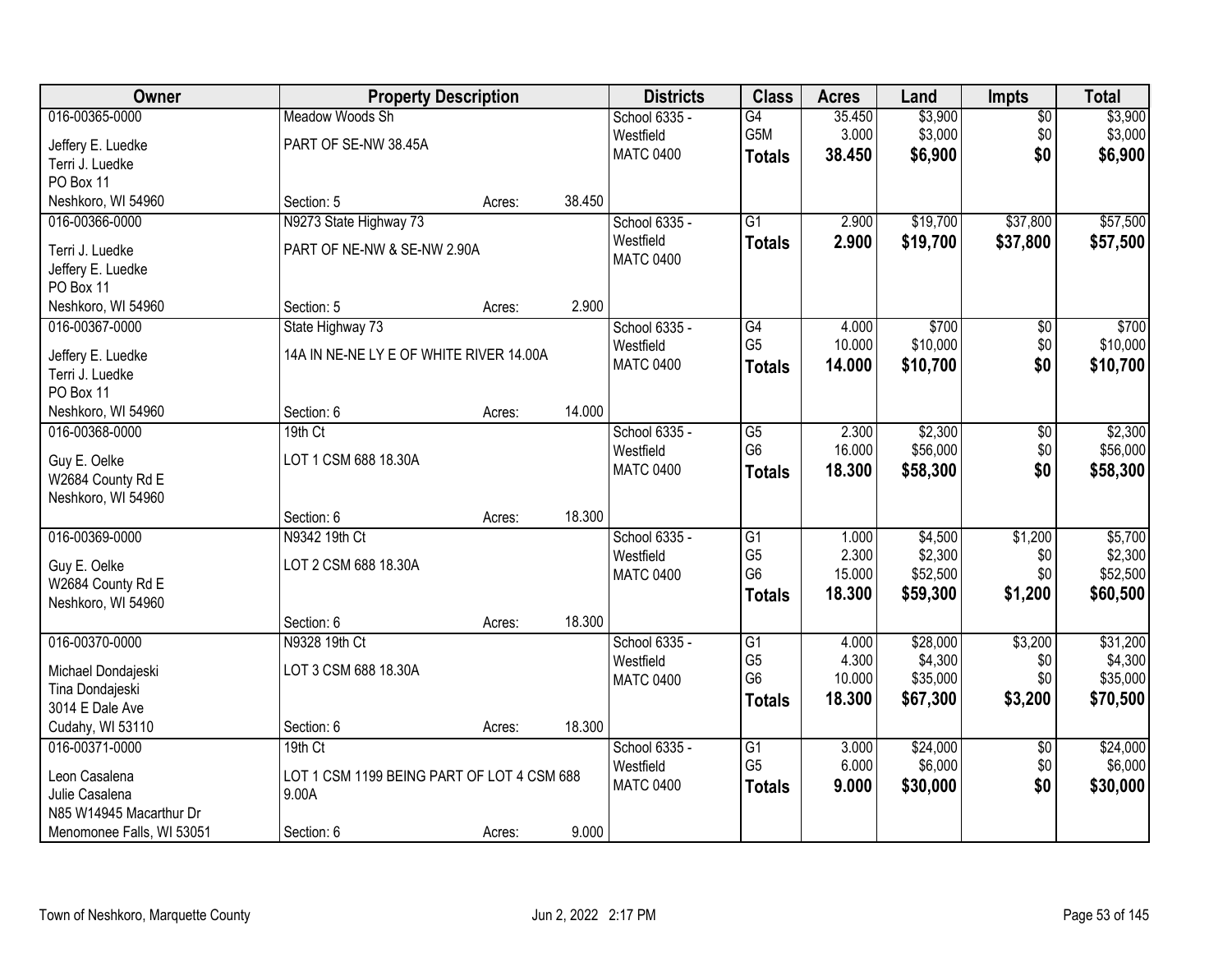| Owner                                  |                       | <b>Property Description</b>                   |        | <b>Districts</b> | <b>Class</b>    | <b>Acres</b> | Land     | <b>Impts</b>    | <b>Total</b> |
|----------------------------------------|-----------------------|-----------------------------------------------|--------|------------------|-----------------|--------------|----------|-----------------|--------------|
| 016-00372-0000                         | 19th Ct               |                                               |        | School 6335 -    | $\overline{G1}$ | 2.000        | \$20,000 | $\overline{50}$ | \$20,000     |
| Jeffrey Moldenhauer                    |                       | LOT 2 CSM 1199 BEING PART LOT 4 CSM 688 5.30A |        | Westfield        | G <sub>5</sub>  | 3.300        | \$900    | \$0             | \$900        |
| 709 Pirate Island Rd #4                |                       |                                               |        | <b>MATC 0400</b> | <b>Totals</b>   | 5.300        | \$20,900 | \$0             | \$20,900     |
| Monona, WI 53715                       |                       |                                               |        |                  |                 |              |          |                 |              |
|                                        | Section: 6            | Acres:                                        | 5.300  |                  |                 |              |          |                 |              |
| 016-00373-0000                         | 19th Ct               |                                               |        | School 6335 -    | $\overline{G1}$ | 1.000        | \$15,000 | $\overline{50}$ | \$15,000     |
| Laurie A. Peterson                     |                       | LOT 3 CSM 1199 BEING PART OF LOT 4 CSM 688    |        | Westfield        | G <sub>5</sub>  | 3.000        | \$3,000  | \$0             | \$3,000      |
| Heidi L. Stevens                       | 4.00A                 |                                               |        | <b>MATC 0400</b> | <b>Totals</b>   | 4.000        | \$18,000 | \$0             | \$18,000     |
| N2375 Fr Ed Bier Dr                    |                       |                                               |        |                  |                 |              |          |                 |              |
| Wautoma, WI 54982                      | Section: 6            | Acres:                                        | 4.000  |                  |                 |              |          |                 |              |
| 016-00375-0000                         | Chickadee Ln          |                                               |        | School 6335 -    | G5              | 1.360        | \$1,400  | \$0             | \$1,400      |
| Jed H. Henke                           |                       | PART OF SW-NE LY S & E OF WHITE RIVER 1.36A   |        | Westfield        | <b>Totals</b>   | 1.360        | \$1,400  | \$0             | \$1,400      |
| Danielle R. Henke                      |                       |                                               |        | <b>MATC 0400</b> |                 |              |          |                 |              |
| W1256 Chickadee Ln                     |                       |                                               |        |                  |                 |              |          |                 |              |
| Neshkoro, WI 54960                     | Section: 6            | Acres:                                        | 1.360  |                  |                 |              |          |                 |              |
| 016-00376-0000                         | W1382 Goldfinch Ln    |                                               |        | School 6335 -    | G1              | 5.500        | \$47,500 | \$3,800         | \$51,300     |
| Steve Kemps                            |                       | LOT 17 CSM 314 BEING PART OF SW-NE & SE-NE    |        | Westfield        | <b>Totals</b>   | 5.500        | \$47,500 | \$3,800         | \$51,300     |
| 3322 Essex Dr                          | 5.50A                 |                                               |        | <b>MATC 0400</b> |                 |              |          |                 |              |
| Janesville, WI 53546                   |                       |                                               |        |                  |                 |              |          |                 |              |
|                                        | Section: 6            | Acres:                                        | 5.500  |                  |                 |              |          |                 |              |
| 016-00377-0000                         | W1410 Meadow Woods Sh |                                               |        | School 6335 -    | $\overline{G1}$ | 5.500        | \$47,500 | \$79,600        | \$127,100    |
| Aimee Papapetropoulos                  |                       | LOT 18 CSM 314 BEING PART OF SW-NE & SE-NE    |        | Westfield        | <b>Totals</b>   | 5.500        | \$47,500 | \$79,600        | \$127,100    |
| George Papapetropoulos Jr              | 5.50A                 |                                               |        | <b>MATC 0400</b> |                 |              |          |                 |              |
| 200 W Bluff St Apt 101                 |                       |                                               |        |                  |                 |              |          |                 |              |
| Neshkoro, WI 54960                     | Section: 6            | Acres:                                        | 5.500  |                  |                 |              |          |                 |              |
| 016-00378-0000                         | W1256 Chickadee Ln    |                                               |        | School 6335 -    | $\overline{G1}$ | 3.640        | \$38,200 | \$230,200       | \$268,400    |
| Jed H. Henke                           |                       | PART OF SE-NE RUNNING TO WHITE RIVER 13.64A   |        | Westfield        | G <sub>5</sub>  | 10.000       | \$10,000 | \$0             | \$10,000     |
| Danielle R. Henke                      |                       |                                               |        | <b>MATC 0400</b> | <b>Totals</b>   | 13.640       | \$48,200 | \$230,200       | \$278,400    |
| W1256 Chickadee Ln                     |                       |                                               |        |                  |                 |              |          |                 |              |
| Neshkoro, WI 54960                     | Section: 6            | Acres:                                        | 13.640 |                  |                 |              |          |                 |              |
| 016-00379-0000                         | Goldfinch Ln          |                                               |        | School 6335 -    | $\overline{G1}$ | 5.101        | \$35,400 | \$200           | \$35,600     |
|                                        |                       | LOT 3 CSM 338 BEING PART SE-NE 5.101A         |        | Westfield        | <b>Totals</b>   | 5.101        | \$35,400 | \$200           | \$35,600     |
| Joy A. Thomsen<br>Jennifer L. Voeltner |                       |                                               |        | <b>MATC 0400</b> |                 |              |          |                 |              |
| W12181 State Rd 23                     |                       |                                               |        |                  |                 |              |          |                 |              |
| Ripon, WI 54971                        | Section: 6            | Acres:                                        | 5.101  |                  |                 |              |          |                 |              |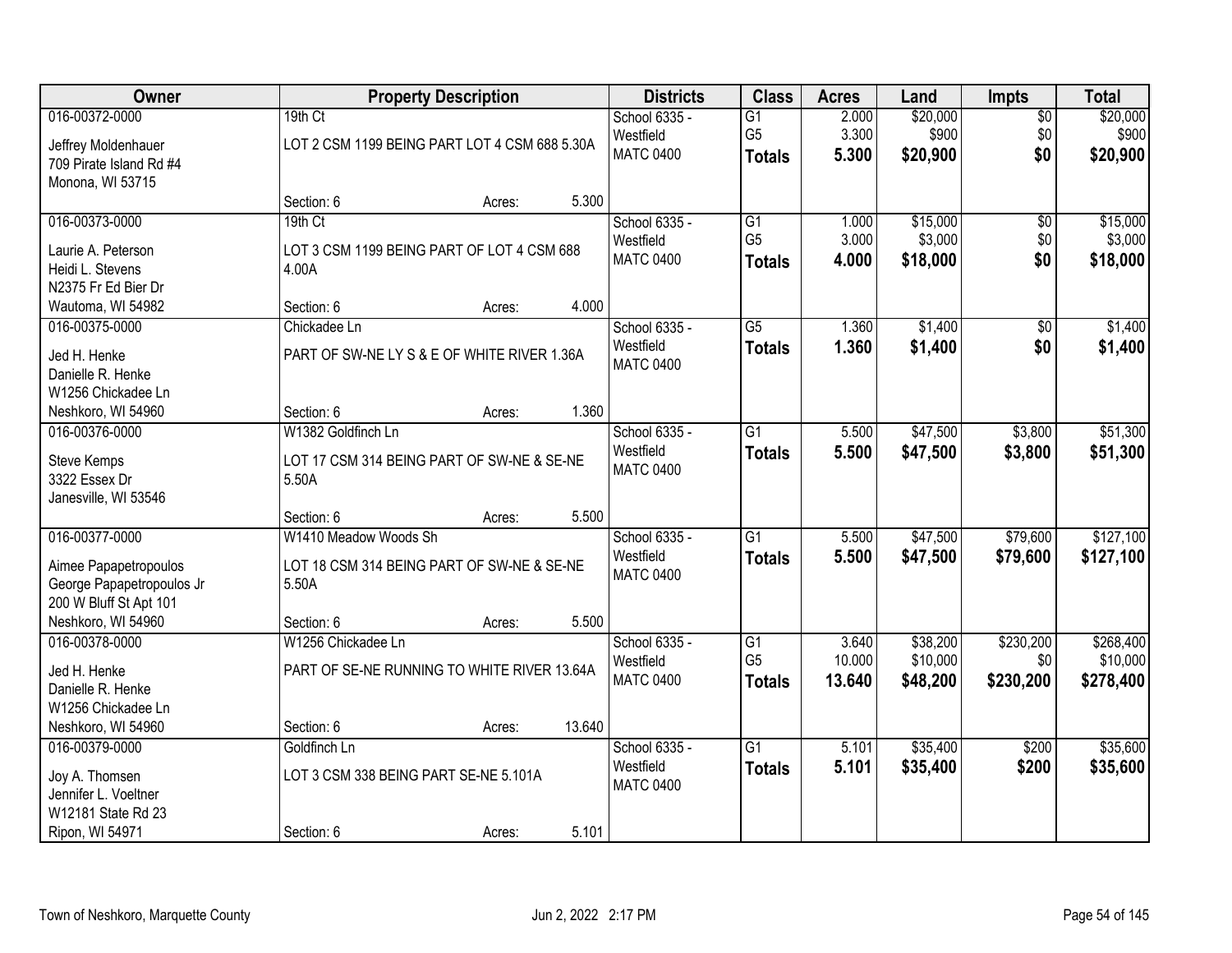| Owner                                          |                                            | <b>Property Description</b> |        | <b>Districts</b> | <b>Class</b>    | <b>Acres</b> | Land      | <b>Impts</b>    | <b>Total</b> |
|------------------------------------------------|--------------------------------------------|-----------------------------|--------|------------------|-----------------|--------------|-----------|-----------------|--------------|
| 016-00380-0000                                 | Goldfinch Ln                               |                             |        | School 6335 -    | $\overline{G1}$ | 5.085        | \$35,300  | \$0             | \$35,300     |
| Timothy W. Spatt                               | LOT 2 OF CSM 338 BEING PART SE-NE 5.085A   |                             |        | Westfield        | <b>Totals</b>   | 5.085        | \$35,300  | \$0             | \$35,300     |
| Nancy L. Spatt                                 |                                            |                             |        | <b>MATC 0400</b> |                 |              |           |                 |              |
| 1105 S Westfield St                            |                                            |                             |        |                  |                 |              |           |                 |              |
| Oshkosh, WI 54902                              | Section: 6                                 | Acres:                      | 5.085  |                  |                 |              |           |                 |              |
| 016-00381-0000                                 | Goldfinch Ln                               |                             |        | School 6335 -    | $\overline{G1}$ | 4.000        | \$20,800  | $\overline{50}$ | \$20,800     |
| Nyles A. Priest                                | LOT 1 CSM 338 BEING PRT OF SE-NE 5.372A    |                             |        | Westfield        | G <sub>5</sub>  | 1.372        | \$400     | \$0             | \$400        |
| N5954 Deming PI                                |                                            |                             |        | <b>MATC 0400</b> | <b>Totals</b>   | 5.372        | \$21,200  | \$0             | \$21,200     |
| Fond Du Lac, WI 54935                          |                                            |                             |        |                  |                 |              |           |                 |              |
|                                                | Section: 6                                 | Acres:                      | 5.372  |                  |                 |              |           |                 |              |
| 016-00382-0000                                 | 19th Ct                                    |                             |        | School 6335 -    | G4              | 3.200        | \$600     | \$0             | \$600        |
|                                                | N 4A OF SE-NE RUNNING TO WHITE RIVER 4.00A |                             |        | Westfield        | G <sub>5</sub>  | 0.800        | \$800     | \$0             | \$800        |
| Jeffery E. Luedke<br>Terri J. Luedke           |                                            |                             |        | <b>MATC 0400</b> | <b>Totals</b>   | 4.000        | \$1,400   | \$0             | \$1,400      |
| PO Box 11                                      |                                            |                             |        |                  |                 |              |           |                 |              |
| Neshkoro, WI 54960                             | Section: 6                                 | Acres:                      | 4.000  |                  |                 |              |           |                 |              |
| 016-00383-0000                                 | 9327N 19th Ct                              |                             |        | School 6335 -    | G1              | 2.000        | \$12,000  | \$8,800         | \$20,800     |
|                                                |                                            |                             |        | Westfield        | G <sub>5</sub>  | 18.460       | \$20,000  | \$0             | \$20,000     |
| Ranch 484, LLC<br>Attn: Tony Blando            | NE FRAC NW 52.46A                          |                             |        | <b>MATC 0400</b> | G <sub>6</sub>  | 32.000       | \$96,000  | \$0             | \$96,000     |
| 340 N Page St                                  |                                            |                             |        |                  | <b>Totals</b>   | 52.460       | \$128,000 | \$8,800         | \$136,800    |
| Southern Pines, NC 28387-4732                  | Section: 6                                 | Acres:                      | 52.460 |                  |                 |              |           |                 |              |
| 016-00384-0000                                 | $19th$ Ct                                  |                             |        | School 6335 -    | $\overline{G5}$ | 22.030       | \$27,600  | $\overline{50}$ | \$27,600     |
|                                                |                                            |                             |        | Westfield        | G <sub>6</sub>  | 10.000       | \$30,000  | \$0             | \$30,000     |
| Ranch 484, LLC                                 | NW FRAC NW 32.03A                          |                             |        | <b>MATC 0400</b> | <b>Totals</b>   | 32.030       | \$57,600  | \$0             | \$57,600     |
| Attn: Tony Blando                              |                                            |                             |        |                  |                 |              |           |                 |              |
| 340 N Page St<br>Southern Pines, NC 28387-4732 | Section: 6                                 | Acres:                      | 32.030 |                  |                 |              |           |                 |              |
| 016-00385-0000                                 | N9225 19th Ct                              |                             |        | School 6335 -    | G1              | 2.000        | \$12,000  | \$323,700       | \$335,700    |
|                                                |                                            |                             |        | Westfield        | G4              | 20.800       | \$3,100   | \$0             | \$3,100      |
| Glen R. Brudnowski                             | PART SW FRAC NW 22.80A                     |                             |        | <b>MATC 0400</b> | <b>Totals</b>   | 22,800       | \$15,100  | \$323,700       | \$338,800    |
| N9099 19th Ct                                  |                                            |                             |        |                  |                 |              |           |                 |              |
| Neshkoro, WI 54960                             |                                            |                             |        |                  |                 |              |           |                 |              |
| 016-00387-0000                                 | Section: 6<br>N9285 19th Ct                | Acres:                      | 22.800 | School 6335 -    | G1              | 2.000        | \$17,000  | \$3,500         | \$20,500     |
|                                                |                                            |                             |        | Westfield        | G <sub>5</sub>  | 7.640        | \$10,000  | \$0             | \$10,000     |
| Tubu Animal Rescue, Inc                        | LOT 2 CSM 2811 BEING PRT OF SE-NW 9.64A    |                             |        | <b>MATC 0400</b> | <b>Totals</b>   | 9.640        | \$27,000  | \$3,500         | \$30,500     |
| PO Box 61                                      |                                            |                             |        |                  |                 |              |           |                 |              |
| Princeton, WI 54968                            |                                            |                             |        |                  |                 |              |           |                 |              |
|                                                | Section: 6                                 | Acres:                      | 9.640  |                  |                 |              |           |                 |              |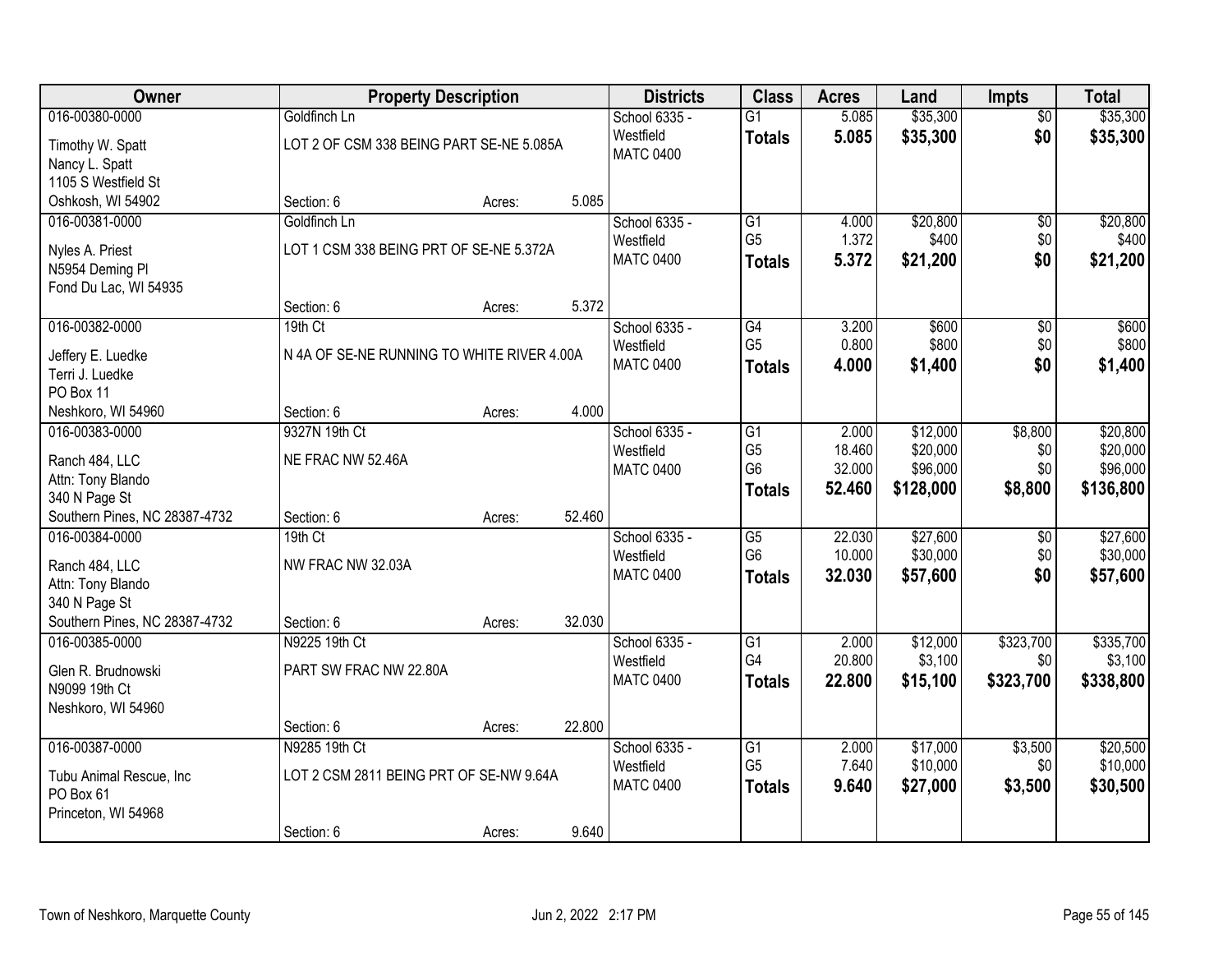| Owner                                                                                           |                                                                                   | <b>Property Description</b> |        | <b>Districts</b>                               | <b>Class</b>                                              | <b>Acres</b>                       | Land                                       | <b>Impts</b>                                | <b>Total</b>                                 |
|-------------------------------------------------------------------------------------------------|-----------------------------------------------------------------------------------|-----------------------------|--------|------------------------------------------------|-----------------------------------------------------------|------------------------------------|--------------------------------------------|---------------------------------------------|----------------------------------------------|
| 016-00387-0005<br>Kirk D & Jan P Johnston Living Trust<br>7035 Marsh Rd<br>Fremont, WI 54940    | 19th Ct<br>PRT OF LOT 1 CSM 2811 BEING PRT OF SE-NW &<br><b>SW-NW 26.48A</b>      |                             |        | School 6335 -<br>Westfield<br><b>MATC 0400</b> | $\overline{G4}$<br>G <sub>5</sub><br>G5M<br><b>Totals</b> | 4.520<br>16.960<br>5.000<br>26.480 | \$800<br>\$17,000<br>\$5,000<br>\$22,800   | $\overline{50}$<br>\$0<br>\$0<br>\$0        | \$800<br>\$17,000<br>\$5,000<br>\$22,800     |
|                                                                                                 | Section: 6                                                                        | Acres:                      | 26.480 |                                                |                                                           |                                    |                                            |                                             |                                              |
| 016-00388-0000<br>Marc M. Pindel<br>N2375 Fr Ed Bier Dr<br>Wautoma, WI 54982                    | 19th Ct<br>PRT OF THE SE-NW AND SW-NE LY S OF 19TH CT<br>AND N & E OF RIVER 4.65A |                             |        | School 6335 -<br>Westfield<br><b>MATC 0400</b> | $\overline{G1}$<br><b>Totals</b>                          | 4.650<br>4.650                     | \$19,600<br>\$19,600                       | $\overline{50}$<br>\$0                      | \$19,600<br>\$19,600                         |
|                                                                                                 | Section: 6                                                                        | Acres:                      | 4.650  |                                                |                                                           |                                    |                                            |                                             |                                              |
| 016-00389-0000<br>Glen R. Brudnowski<br>N9099 19th Ct<br>Neshkoro, WI 54960                     | 19th Ct<br>PART NE FRAC SW LY W 19TH CT 17.00A                                    |                             |        | School 6335 -<br>Westfield<br><b>MATC 0400</b> | G4<br>G <sub>5</sub><br>G7<br><b>Totals</b>               | 11.000<br>4.000<br>2.000<br>17.000 | \$2,000<br>\$3,100<br>\$13,000<br>\$18,100 | \$0<br>\$0<br>\$8,700<br>\$8,700            | \$2,000<br>\$3,100<br>\$21,700<br>\$26,800   |
|                                                                                                 | Section: 6                                                                        | Acres:                      | 17.000 |                                                |                                                           |                                    |                                            |                                             |                                              |
| 016-00390-0000<br>Betty J Broske Estate<br>Attn: Richard A Broske Pers Rep<br>N5884 County Rd T | N9146 19th Ct<br>THAT PART OF NE FRAC SW LY E OF 19TH CT<br>18.00A                |                             |        | School 6335 -<br>Westfield<br><b>MATC 0400</b> | G4<br>G <sub>5</sub><br>G7<br><b>Totals</b>               | 4.430<br>11.570<br>2.000<br>18.000 | \$200<br>\$11,100<br>\$15,600<br>\$26,900  | $\sqrt[6]{}$<br>\$0<br>\$51,700<br>\$51,700 | \$200<br>\$11,100<br>\$67,300<br>\$78,600    |
| Princeton, WI 54968                                                                             | Section: 6                                                                        | Acres:                      | 18.000 |                                                |                                                           |                                    |                                            |                                             |                                              |
| 016-00391-0000<br>Glen R. Brudnowski<br>N9099 19th Ct<br>Neshkoro, WI 54960                     | 19th Ct<br>PRT N 1/2 FRAC SW LY W OF 19TH CT 3.80A                                |                             |        | School 6335 -<br>Westfield<br><b>MATC 0400</b> | $\overline{\text{G5}}$<br><b>Totals</b>                   | 3.800<br>3.800                     | \$5,700<br>\$5,700                         | $\overline{50}$<br>\$0                      | \$5,700<br>\$5,700                           |
|                                                                                                 | Section: 6                                                                        | Acres:                      | 3.800  |                                                |                                                           |                                    |                                            |                                             |                                              |
| 016-00392-0000<br>Glen R. Brudnowski<br>N9099 19th Ct<br>Neshkoro, WI 54960                     | N9099 19th Ct<br>PART NW FRAC SW 23.00A                                           |                             |        | School 6335 -<br>Westfield<br><b>MATC 0400</b> | $\overline{G1}$<br>G4<br>G <sub>5</sub><br><b>Totals</b>  | 1.000<br>16.000<br>6.000<br>23.000 | \$9,000<br>\$2,700<br>\$1,500<br>\$13,200  | \$116,300<br>\$0<br>\$0<br>\$116,300        | \$125,300<br>\$2,700<br>\$1,500<br>\$129,500 |
|                                                                                                 | Section: 6                                                                        | Acres:                      | 23.000 |                                                |                                                           |                                    |                                            |                                             |                                              |
| 016-00393-0000<br>Glen R. Brudnowski<br>N9099 19th Ct<br>Neshkoro, WI 54960                     | $19th$ Ct<br>SW FRAC SW 23.32A<br>Section: 6                                      | Acres:                      | 23.320 | School 6335 -<br>Westfield<br><b>MATC 0400</b> | G4<br>G <sub>5</sub><br><b>Totals</b>                     | 15.000<br>8.320<br>23.320          | \$2,300<br>\$10,400<br>\$12,700            | $\overline{50}$<br>\$0<br>\$0               | \$2,300<br>\$10,400<br>\$12,700              |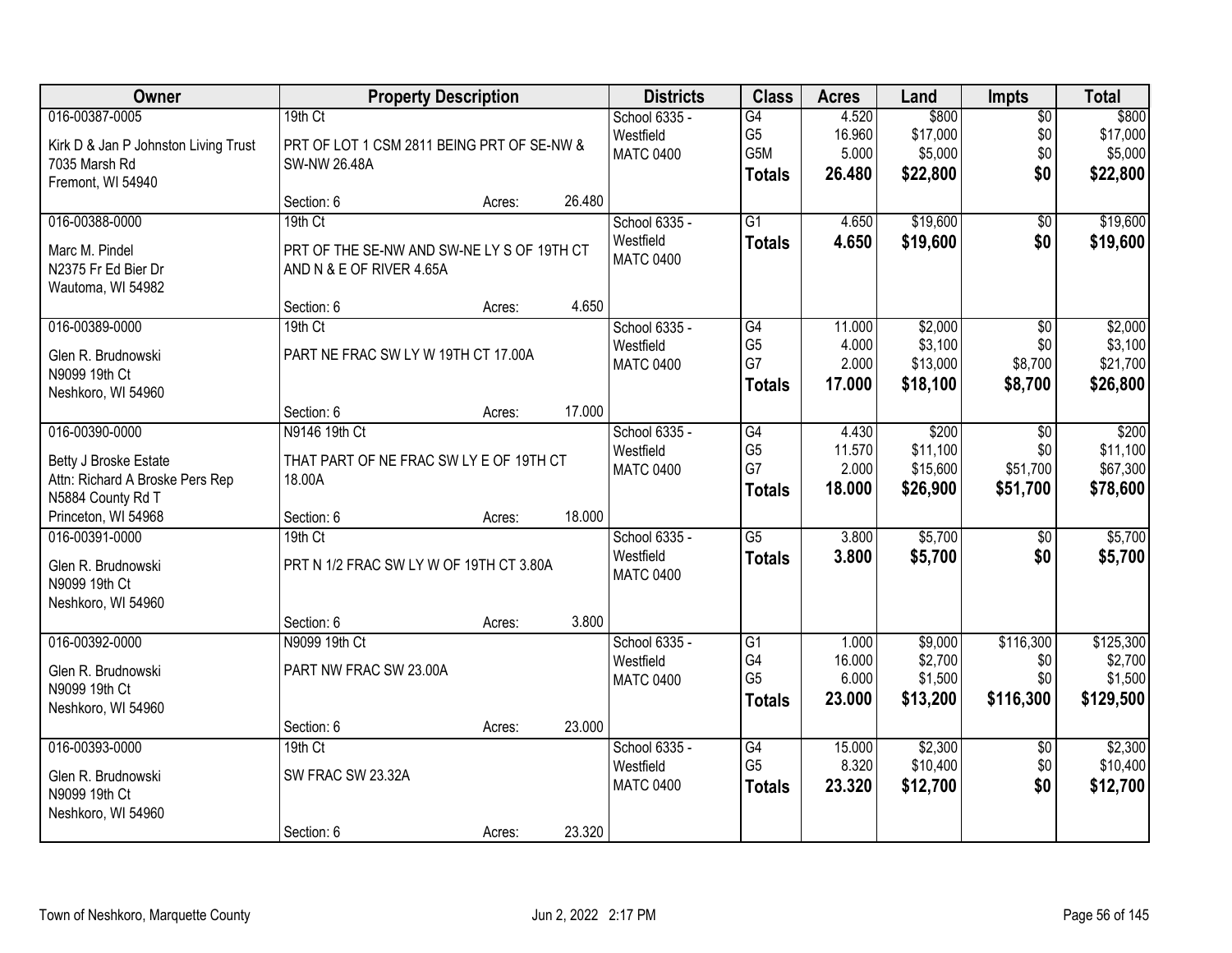| Owner                 |                                            | <b>Property Description</b> |        | <b>Districts</b> | <b>Class</b>    | <b>Acres</b> | Land     | <b>Impts</b>    | <b>Total</b> |
|-----------------------|--------------------------------------------|-----------------------------|--------|------------------|-----------------|--------------|----------|-----------------|--------------|
| 016-00394-0000        | N9029 19th Ct                              |                             |        | School 6335 -    | G2              | 0.025        | \$300    | $\overline{50}$ | \$300        |
| Glen R. Brudnowski    | <b>SE-SW 40.00A</b>                        |                             |        | Westfield        | G4              | 30.725       | \$5,200  | \$0             | \$5,200      |
| N9099 19th Ct         |                                            |                             |        | <b>MATC 0400</b> | G <sub>5</sub>  | 5.500        | \$1,000  | \$0             | \$1,000      |
| Neshkoro, WI 54960    |                                            |                             |        |                  | G7              | 3.750        | \$18,300 | \$68,700        | \$87,000     |
|                       | Section: 6                                 | Acres:                      | 40.000 |                  | <b>Totals</b>   | 40.000       | \$24,800 | \$68,700        | \$93,500     |
| 016-00395-0000        | N9173 Parrot Ln                            |                             |        | School 6335 -    | $\overline{G1}$ | 5.449        | \$36,800 | \$55,600        | \$92,400     |
| Jean Nespechal        | LOT 7 CSM 311 BEING PART NE-SE 5.449A      |                             |        | Westfield        | <b>Totals</b>   | 5.449        | \$36,800 | \$55,600        | \$92,400     |
| N9173 Parrot Ln       |                                            |                             |        | <b>MATC 0400</b> |                 |              |          |                 |              |
| Neshkoro, WI 54960    |                                            |                             |        |                  |                 |              |          |                 |              |
|                       | Section: 6                                 | Acres:                      | 5.449  |                  |                 |              |          |                 |              |
| 016-00396-0000        | Parrot Ln                                  |                             |        | School 6335 -    | G <sub>1</sub>  | 5.023        | \$35,100 | \$0             | \$35,100     |
| Thomas W. Nespechal   | LOT 8 CSM 312 BEING PART OF NE-SE 5.023A   |                             |        | Westfield        | <b>Totals</b>   | 5.023        | \$35,100 | \$0             | \$35,100     |
| N9113 Parrot Ln       |                                            |                             |        | <b>MATC 0400</b> |                 |              |          |                 |              |
| Neshkoro, WI 54960    |                                            |                             |        |                  |                 |              |          |                 |              |
|                       | Section: 6                                 | Acres:                      | 5.023  |                  |                 |              |          |                 |              |
| 016-00397-0000        | N9113 Parrot Ln                            |                             |        | School 6335 -    | $\overline{G1}$ | 5.447        | \$36,800 | \$66,500        | \$103,300    |
| Thomas W. Nespechal   | LOT 9 CSM 312 BEING PART OF NE-SE 5.447A   |                             |        | Westfield        | <b>Totals</b>   | 5.447        | \$36,800 | \$66,500        | \$103,300    |
| N9113 Parrot Ln       |                                            |                             |        | <b>MATC 0400</b> |                 |              |          |                 |              |
| Neshkoro, WI 54960    |                                            |                             |        |                  |                 |              |          |                 |              |
|                       | Section: 6                                 | Acres:                      | 5.447  |                  |                 |              |          |                 |              |
| 016-00398-0000        | Parrot Ln                                  |                             |        | School 6335 -    | $\overline{G1}$ | 5.551        | \$37,200 | $\overline{50}$ | \$37,200     |
| Thomas W. Nespechal   | LOT 10 CSM 312 BEING PART OF NE-SE 5.551A  |                             |        | Westfield        | <b>Totals</b>   | 5.551        | \$37,200 | \$0             | \$37,200     |
| N9113 Parrot Ln       |                                            |                             |        | <b>MATC 0400</b> |                 |              |          |                 |              |
| Neshkoro, WI 54960    |                                            |                             |        |                  |                 |              |          |                 |              |
|                       | Section: 6                                 | Acres:                      | 5.551  |                  |                 |              |          |                 |              |
| 016-00399-0000        | N9120 W Meadowood Ln                       |                             |        | School 6335 -    | $\overline{G1}$ | 5.006        | \$35,000 | \$5,000         | \$40,000     |
| Glen R. Brudnowski    | LOT 11 CSM 312 BEING PART OF NE-SE & NW-SE |                             |        | Westfield        | <b>Totals</b>   | 5.006        | \$35,000 | \$5,000         | \$40,000     |
| N9099 19th Ct         | 5.006A                                     |                             |        | <b>MATC 0400</b> |                 |              |          |                 |              |
| Neshkoro, WI 54960    |                                            |                             |        |                  |                 |              |          |                 |              |
|                       | Section: 6                                 | Acres:                      | 5.006  |                  |                 |              |          |                 |              |
| 016-00400-0000        | Meadowood Ln                               |                             |        | School 6335 -    | G1              | 5.020        | \$26,300 | $\overline{50}$ | \$26,300     |
| Kenny J. Stair        | LOT 12 CSM 313 BEING PART OF NE-SE & NW-SE |                             |        | Westfield        | <b>Totals</b>   | 5.020        | \$26,300 | \$0             | \$26,300     |
| Brian F. Stair        | 5.02A                                      |                             |        | <b>MATC 0400</b> |                 |              |          |                 |              |
| W301 S2720 Snowdon Dr |                                            |                             |        |                  |                 |              |          |                 |              |
| Waukesha, WI 53188    | Section: 6                                 | Acres:                      | 5.020  |                  |                 |              |          |                 |              |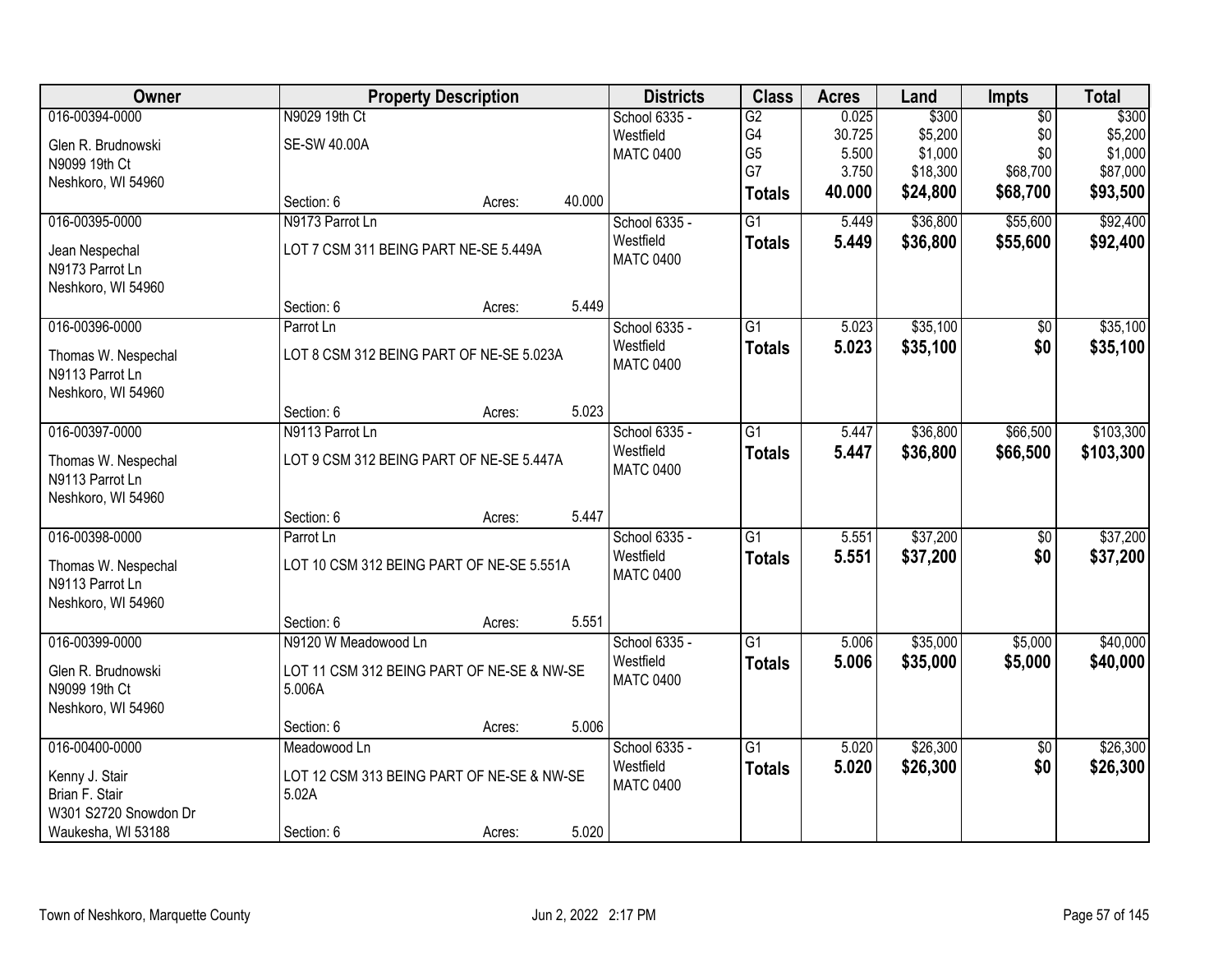| Owner                                                                   |                                            | <b>Property Description</b> |        | <b>Districts</b>              | <b>Class</b>    | <b>Acres</b> | Land     | <b>Impts</b>    | <b>Total</b> |
|-------------------------------------------------------------------------|--------------------------------------------|-----------------------------|--------|-------------------------------|-----------------|--------------|----------|-----------------|--------------|
| 016-00401-0000                                                          | N9166 Goldfinch Ln                         |                             |        | School 6335 -                 | $\overline{G1}$ | 5.003        | \$35,000 | \$38,200        | \$73,200     |
| Matthew E. Bittner<br>N9166 W Meadowood Shores Ln<br>Neshkoro, WI 54960 | LOT 13 CSM 313 BEING PART OF NE-SE 5.003A  |                             |        | Westfield<br><b>MATC 0400</b> | <b>Totals</b>   | 5.003        | \$35,000 | \$38,200        | \$73,200     |
|                                                                         | Section: 6                                 | Acres:                      | 5.003  |                               |                 |              |          |                 |              |
| 016-00402-0000                                                          | Goldfinch Ln                               |                             |        | School 6335 -                 | $\overline{G1}$ | 5.030        | \$35,100 | $\overline{50}$ | \$35,100     |
| Matthew E. Bittner<br>N9166 W Meadowood Shores Ln<br>Neshkoro, WI 54960 | LOT 14 CSM 313 BEING PART OF NE-SE 5.03A   |                             |        | Westfield<br><b>MATC 0400</b> | <b>Totals</b>   | 5.030        | \$35,100 | \$0             | \$35,100     |
|                                                                         | Section: 6                                 | Acres:                      | 5.030  |                               |                 |              |          |                 |              |
| 016-00403-0000                                                          | W1445 Meadow Woods Sh                      |                             |        | School 6335 -                 | G1              | 3.503        | \$37,500 | \$58,600        | \$96,100     |
| James Hopp                                                              | LOT 19 CSM 314 BEING PART NW-SE 7.343A     |                             |        | Westfield                     | G <sub>5</sub>  | 3.840        | \$3,900  | \$0             | \$3,900      |
| Theresa M. Hopp                                                         |                                            |                             |        | <b>MATC 0400</b>              | <b>Totals</b>   | 7.343        | \$41,400 | \$58,600        | \$100,000    |
| W1445 Meadow Wood Shores Rd                                             |                                            |                             |        |                               |                 |              |          |                 |              |
| Neshkoro, WI 54960                                                      | Section: 6                                 | Acres:                      | 7.343  |                               |                 |              |          |                 |              |
| 016-00404-0000                                                          | N9149 Goldfinch Ln                         |                             |        | School 6335 -                 | $\overline{G1}$ | 7.292        | \$51,900 | \$1,500         | \$53,400     |
| Laurie A. Peterson                                                      | LOT 20 CSM 315 BEING PART OF NW-SE 7.292A  |                             |        | Westfield<br><b>MATC 0400</b> | <b>Totals</b>   | 7.292        | \$51,900 | \$1,500         | \$53,400     |
| Heidi L. Stevens                                                        |                                            |                             |        |                               |                 |              |          |                 |              |
| N2375 Fr Ed Bier Dr                                                     |                                            |                             | 7.292  |                               |                 |              |          |                 |              |
| Wautoma, WI 54982<br>016-00405-0000                                     | Section: 6<br>Meadow Woods Ln              | Acres:                      |        | School 6335 -                 | $\overline{G1}$ | 6.632        | \$50,900 | $\overline{50}$ | \$50,900     |
|                                                                         |                                            |                             |        | Westfield                     | <b>Totals</b>   | 6.632        | \$50,900 | \$0             | \$50,900     |
| Donald P. Hinske                                                        | LOT 21 CSM 315 BEING PART OF NW-SE 6.632A  |                             |        | <b>MATC 0400</b>              |                 |              |          |                 |              |
| 10336 N Stanford Dr                                                     |                                            |                             |        |                               |                 |              |          |                 |              |
| Mequon, WI 53092-4047                                                   |                                            |                             | 6.632  |                               |                 |              |          |                 |              |
| 016-00406-0000                                                          | Section: 6<br>N9115 W Meadow Woods Ln      | Acres:                      |        | School 6335 -                 | $\overline{G1}$ | 6.882        | \$51,300 | \$63,300        | \$114,600    |
|                                                                         |                                            |                             |        | Westfield                     | <b>Totals</b>   | 6.882        | \$51,300 | \$63,300        | \$114,600    |
| Dale R. Gultch                                                          | LOT 22 CSM 315 BEING PART OF NW-SE 6.882A  |                             |        | <b>MATC 0400</b>              |                 |              |          |                 |              |
| 4540 N 158th St                                                         |                                            |                             |        |                               |                 |              |          |                 |              |
| Brookfield, WI 53005                                                    |                                            |                             | 6.882  |                               |                 |              |          |                 |              |
| 016-00407-0000                                                          | Section: 6<br>N9114 Meadow Woods Sh        | Acres:                      |        | School 6335 -                 | G1              | 2.000        | \$30,000 | \$167,400       | \$197,400    |
|                                                                         |                                            |                             |        | Westfield                     | G <sub>5</sub>  | 8.422        | \$2,100  | \$0             | \$2,100      |
| Michael A. Bauer                                                        | LOT 23 CSM 315 BEING PART OF NW-SE 10.422A |                             |        | <b>MATC 0400</b>              | <b>Totals</b>   | 10.422       | \$32,100 | \$167,400       | \$199,500    |
| PO Box 326                                                              |                                            |                             |        |                               |                 |              |          |                 |              |
| Neshkoro, WI 54960                                                      |                                            |                             | 10.422 |                               |                 |              |          |                 |              |
|                                                                         | Section: 6                                 | Acres:                      |        |                               |                 |              |          |                 |              |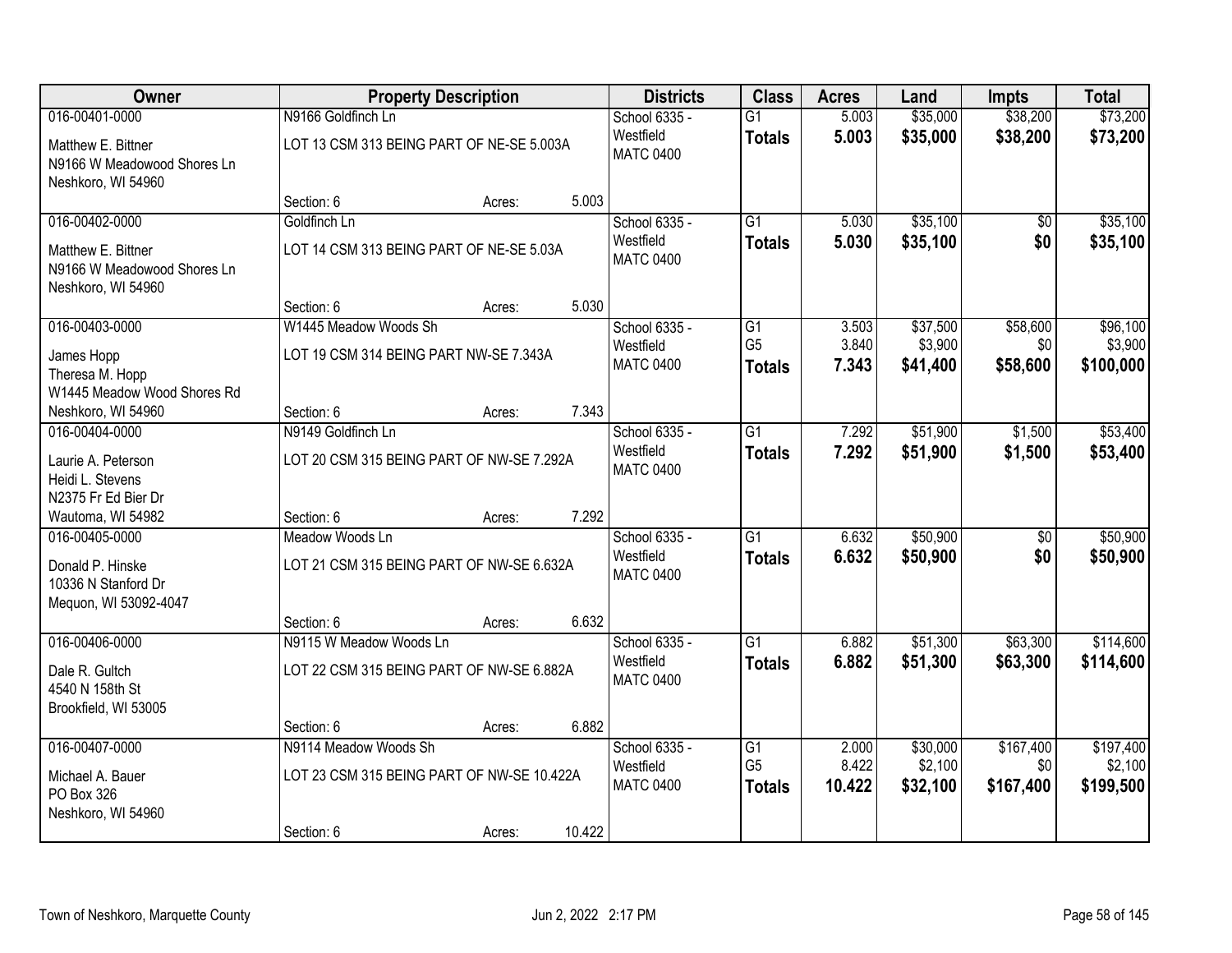| Owner                            | <b>Property Description</b>                                                        |        | <b>Districts</b> | <b>Class</b>    | <b>Acres</b> | Land     | <b>Impts</b>    | <b>Total</b> |
|----------------------------------|------------------------------------------------------------------------------------|--------|------------------|-----------------|--------------|----------|-----------------|--------------|
| 016-00408-0000                   | Deerborn Dr                                                                        |        | School 6335 -    | G4              | 7.000        | \$1,300  | \$0             | \$1,300      |
| Yong O. Brudnowski               | SW-SE 40.00A                                                                       |        | Westfield        | G <sub>5</sub>  | 31.000       | \$7,800  | \$0             | \$7,800      |
| W1462 Deerborn Dr                |                                                                                    |        | <b>MATC 0400</b> | G <sub>6</sub>  | 2.000        | \$6,000  | \$0             | \$6,000      |
| Neshkoro, WI 54960-8834          |                                                                                    |        |                  | <b>Totals</b>   | 40.000       | \$15,100 | \$0             | \$15,100     |
|                                  | Section: 6<br>Acres:                                                               | 40.000 |                  |                 |              |          |                 |              |
| 016-00409-0000                   | Deerborn Dr                                                                        |        | School 6335 -    | $\overline{G5}$ | 24.890       | \$17,500 | $\overline{50}$ | \$17,500     |
|                                  |                                                                                    |        | Westfield        | G <sub>6</sub>  | 15.000       | \$45,000 | \$0             | \$45,000     |
| Wanda May E Yeska Rev Trust      | SE-SE LESS A PARCEL IN SE CORNER 39.89A                                            |        | <b>MATC 0400</b> | <b>Totals</b>   | 39.890       | \$62,500 | \$0             | \$62,500     |
| Michael A Yeska Sr Rev Trust     |                                                                                    |        |                  |                 |              |          |                 |              |
| 806 N Main St                    |                                                                                    | 39.890 |                  |                 |              |          |                 |              |
| Neshkoro, WI 54960               | Section: 6<br>Acres:                                                               |        |                  |                 |              |          |                 |              |
| 016-00409-0005                   | Deerborn Dr                                                                        |        | School 6335 -    | G5              | 0.110        | \$100    | \$0             | \$100        |
| David Johnson                    | A PARCEL IN SE CORNER OF SE-SE 00.11A                                              |        | Westfield        | <b>Totals</b>   | 0.110        | \$100    | \$0             | \$100        |
| <b>PO Box 424</b>                |                                                                                    |        | <b>MATC 0400</b> |                 |              |          |                 |              |
| Wautoma, WI 54982                |                                                                                    |        |                  |                 |              |          |                 |              |
|                                  | Section: 6<br>Acres:                                                               | 0.110  |                  |                 |              |          |                 |              |
| 016-00410-0000                   | Deerborn Dr                                                                        |        | School 6335 -    | G5              | 8.730        | \$2,200  | \$0             | \$2,200      |
|                                  | Thomas J & Tina M Suttner Jt Rev Livin(THAT PRT OF NE-NE LY S OF DEERBORN DR LESS  |        | Westfield        | G <sub>6</sub>  | 9.000        | \$27,000 | \$0             | \$27,000     |
| Trust                            | W 50FT & PARCEL N OF ROAD & S OF MILL POND                                         |        | <b>MATC 0400</b> | <b>Totals</b>   | 17.730       | \$29,200 | \$0             | \$29,200     |
| 4327 W Harmony Ln                | 17.73A                                                                             |        |                  |                 |              |          |                 |              |
| Appleton, WI 54913               | Section: 7<br>Acres:                                                               | 17.730 |                  |                 |              |          |                 |              |
| 016-00411-0000                   | W1398 Deerborn Dr                                                                  |        | School 6335 -    | $\overline{G1}$ | 3.100        | \$24,400 | \$6,500         | \$30,900     |
|                                  |                                                                                    |        | Westfield        | G <sub>5</sub>  | 1.500        | \$400    | \$0             | \$400        |
| Robert H & Mary M Bechwar Living | PRT OF NE-NE LY N OF DEERBORN DR 1.38A IS                                          |        | <b>MATC 0400</b> | <b>Totals</b>   | 4.600        | \$24,800 | \$6,500         | \$31,300     |
| Trust                            | UNDERWATER 4.60A                                                                   |        |                  |                 |              |          |                 |              |
| 613 Wolcott St                   |                                                                                    |        |                  |                 |              |          |                 |              |
| West Bend, WI 53090              | Section: 7<br>Acres:                                                               | 4.600  |                  |                 |              |          |                 |              |
| 016-00412-0000                   | Deerborn Dr                                                                        |        | School 6335 -    | G5              | 8.000        | \$2,000  | $\overline{50}$ | \$2,000      |
|                                  | Thomas J & Tina M Suttner Jt Rev Livin( PARCEL OF NE-NE LY N OF DEERBORN DR 10.00A |        | Westfield        | G <sub>6</sub>  | 2.000        | \$6,400  | \$0             | \$6,400      |
| Trust                            | TOTAL 7.50A IS UNDERWATER 10.00A                                                   |        | <b>MATC 0400</b> | <b>Totals</b>   | 10.000       | \$8,400  | \$0             | \$8,400      |
| 4327 W Harmony Ln                |                                                                                    |        |                  |                 |              |          |                 |              |
| Appleton, WI 54913               | Section: 7<br>Acres:                                                               | 10.000 |                  |                 |              |          |                 |              |
| 016-00413-0000                   | Deerborn Dr                                                                        |        | School 6335 -    | $\overline{G5}$ | 7.050        | \$7,100  | $\overline{50}$ | \$7,100      |
|                                  |                                                                                    |        | Westfield        | <b>Totals</b>   | 7.050        | \$7,100  | \$0             | \$7,100      |
|                                  | Wayne H & Susan M Losinske Rev Trus   PRT OF NE-NE LY N OF DEERBORN DR 5.93A ARE   |        | <b>MATC 0400</b> |                 |              |          |                 |              |
| Agreement                        | UNDERWATER 7.05A                                                                   |        |                  |                 |              |          |                 |              |
| 211 Lawn St #315                 |                                                                                    |        |                  |                 |              |          |                 |              |
| Hartland, WI 53029               | Section: 7<br>Acres:                                                               | 7.050  |                  |                 |              |          |                 |              |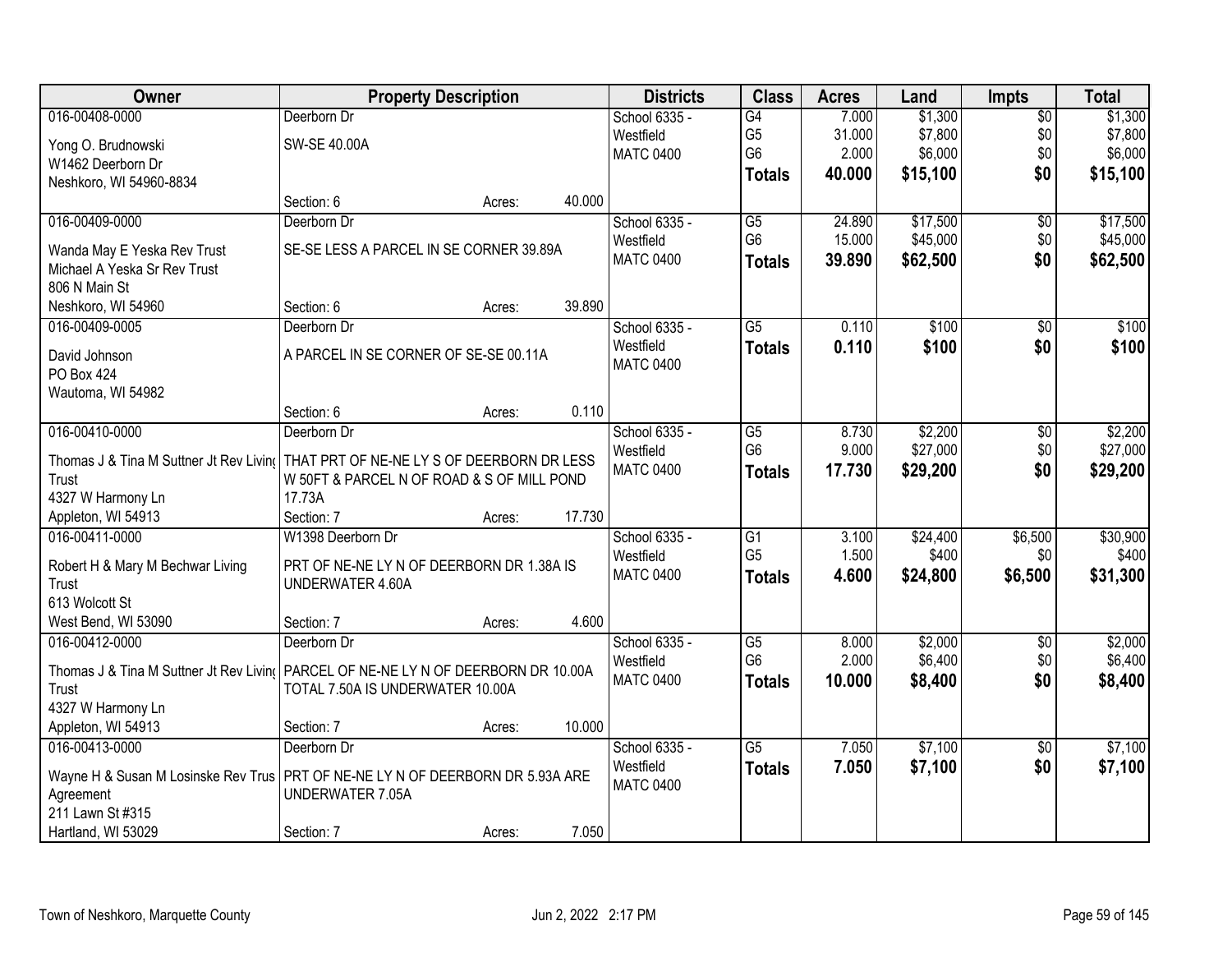| Owner                                                                          | <b>Property Description</b>               |        |        | <b>Districts</b>              | <b>Class</b>    | <b>Acres</b> | Land     | <b>Impts</b>    | <b>Total</b> |
|--------------------------------------------------------------------------------|-------------------------------------------|--------|--------|-------------------------------|-----------------|--------------|----------|-----------------|--------------|
| 016-00414-0000                                                                 | Deerborn Dr                               |        |        | School 6335 -                 | $\overline{G6}$ | 0.750        | \$2,300  | $\overline{50}$ | \$2,300      |
| Wayne H & Susan M Losinske Rev Trus W 50FT OF NE-NE LY S OF DEERBORN DR 00.75A |                                           |        |        | Westfield<br><b>MATC 0400</b> | <b>Totals</b>   | 0.750        | \$2,300  | \$0             | \$2,300      |
| Agreement<br>211 Lawn St #315                                                  |                                           |        |        |                               |                 |              |          |                 |              |
| Hartland, WI 53029                                                             | Section: 7                                | Acres: | 0.750  |                               |                 |              |          |                 |              |
| 016-00415-0000                                                                 | Deerborn Dr                               |        |        | School 6335 -                 | G5              | 0.490        | \$500    | \$0             | \$500        |
|                                                                                |                                           |        |        | Westfield                     | G <sub>6</sub>  | 2.000        | \$6,000  | \$0             | \$6,000      |
| Anthony A. Zera                                                                | LOT 1 CSM 2554 BEING PRT OF NW-NE LY N OF |        |        | <b>MATC 0400</b>              |                 | 2.490        | \$6,500  | \$0             | \$6,500      |
| Amy J. Zera                                                                    | DEERBORN DR 2.49A                         |        |        |                               | <b>Totals</b>   |              |          |                 |              |
| 28731 W Snowshoe Tr                                                            |                                           |        |        |                               |                 |              |          |                 |              |
| Mchenry, IL 60051                                                              | Section: 7                                | Acres: | 2.490  |                               |                 |              |          |                 |              |
| 016-00416-0000                                                                 | W1462 Deerborn Dr                         |        |        | School 6335 -                 | $\overline{G1}$ | 2.000        | \$12,000 | \$142,200       | \$154,200    |
| Yong O. Brudnowski                                                             | PART OF NW-NE 12.00A                      |        |        | Westfield                     | G4              | 7.000        | \$1,300  | \$0             | \$1,300      |
| W1462 Deerborn Dr                                                              |                                           |        |        | <b>MATC 0400</b>              | G <sub>5</sub>  | 3.000        | \$3,000  | \$0             | \$3,000      |
| Neshkoro, WI 54960-8834                                                        |                                           |        |        |                               | Totals          | 12.000       | \$16,300 | \$142,200       | \$158,500    |
|                                                                                | Section: 7                                | Acres: | 12.000 |                               |                 |              |          |                 |              |
| 016-00417-0000                                                                 | Deerborn Dr                               |        |        | School 6335 -                 | G4              | 14.940       | \$2,500  | $\sqrt[6]{3}$   | \$2,500      |
|                                                                                |                                           |        |        | Westfield                     | G <sub>5</sub>  | 0.630        | \$100    | \$0             | \$100        |
| Todd R. Gohlke                                                                 | PRT OF LOT 2 CSM 2554 BEING THAT PRT OF   |        |        | <b>MATC 0400</b>              | G5M             | 9.000        | \$13,500 | \$0             | \$13,500     |
| N8355 State Rd 73                                                              | NW-NE LYING S OF DEERBORN DR 24.57A       |        |        |                               | <b>Totals</b>   | 24.570       | \$16,100 | \$0             | \$16,100     |
| Neshkoro, WI 54960                                                             |                                           |        |        |                               |                 |              |          |                 |              |
|                                                                                | Section: 7                                | Acres: | 24.570 |                               |                 |              |          |                 |              |
| 016-00418-0000                                                                 | Deerborn Dr                               |        |        | School 6335 -                 | $\overline{G5}$ | 15.000       | \$22,500 | $\overline{50}$ | \$22,500     |
| Wayne H & Susan M Losinske Rev Trus   SW-NE 40.00A                             |                                           |        |        | Westfield                     | G <sub>6</sub>  | 25.000       | \$75,000 | \$0             | \$75,000     |
| Agreement                                                                      |                                           |        |        | <b>MATC 0400</b>              | <b>Totals</b>   | 40.000       | \$97,500 | \$0             | \$97,500     |
| 211 Lawn St #315                                                               |                                           |        |        |                               |                 |              |          |                 |              |
| Hartland, WI 53029                                                             | Section: 7                                | Acres: | 40.000 |                               |                 |              |          |                 |              |
| 016-00419-0000                                                                 | W1309 Deerborn Dr                         |        |        | School 6335 -                 | $\overline{G1}$ | 2.000        | \$17,000 | \$158,400       | \$175,400    |
|                                                                                |                                           |        |        | Westfield                     | G4              | 5.000        | \$600    | \$0             | \$600        |
| Thomas J & Tina M Suttner Jt Rev Livin( SE-NE LESS W 50FT 38.50A               |                                           |        |        | <b>MATC 0400</b>              | G <sub>5</sub>  | 22.500       | \$5,700  | \$0             | \$5,700      |
| Trust                                                                          |                                           |        |        |                               | G <sub>6</sub>  | 9.000        | \$27,000 | \$0             | \$27,000     |
| 4327 W Harmony Ln                                                              |                                           |        |        |                               | <b>Totals</b>   | 38.500       | \$50,300 | \$158,400       | \$208,700    |
| Appleton, WI 54913                                                             | Section: 7                                | Acres: | 38.500 |                               |                 |              |          |                 |              |
| 016-00420-0000                                                                 | Deerborn Dr                               |        |        | School 6335 -                 | $\overline{G5}$ | 1.500        | \$2,300  | $\overline{50}$ | \$2,300      |
| Wayne H & Susan M Losinske Rev Trus   W 50FT OF SE-NE 1.50A                    |                                           |        |        | Westfield                     | <b>Totals</b>   | 1.500        | \$2,300  | \$0             | \$2,300      |
| Agreement                                                                      |                                           |        |        | <b>MATC 0400</b>              |                 |              |          |                 |              |
| 211 Lawn St #315                                                               |                                           |        |        |                               |                 |              |          |                 |              |
| Hartland, WI 53029                                                             | Section: 7                                | Acres: | 1.500  |                               |                 |              |          |                 |              |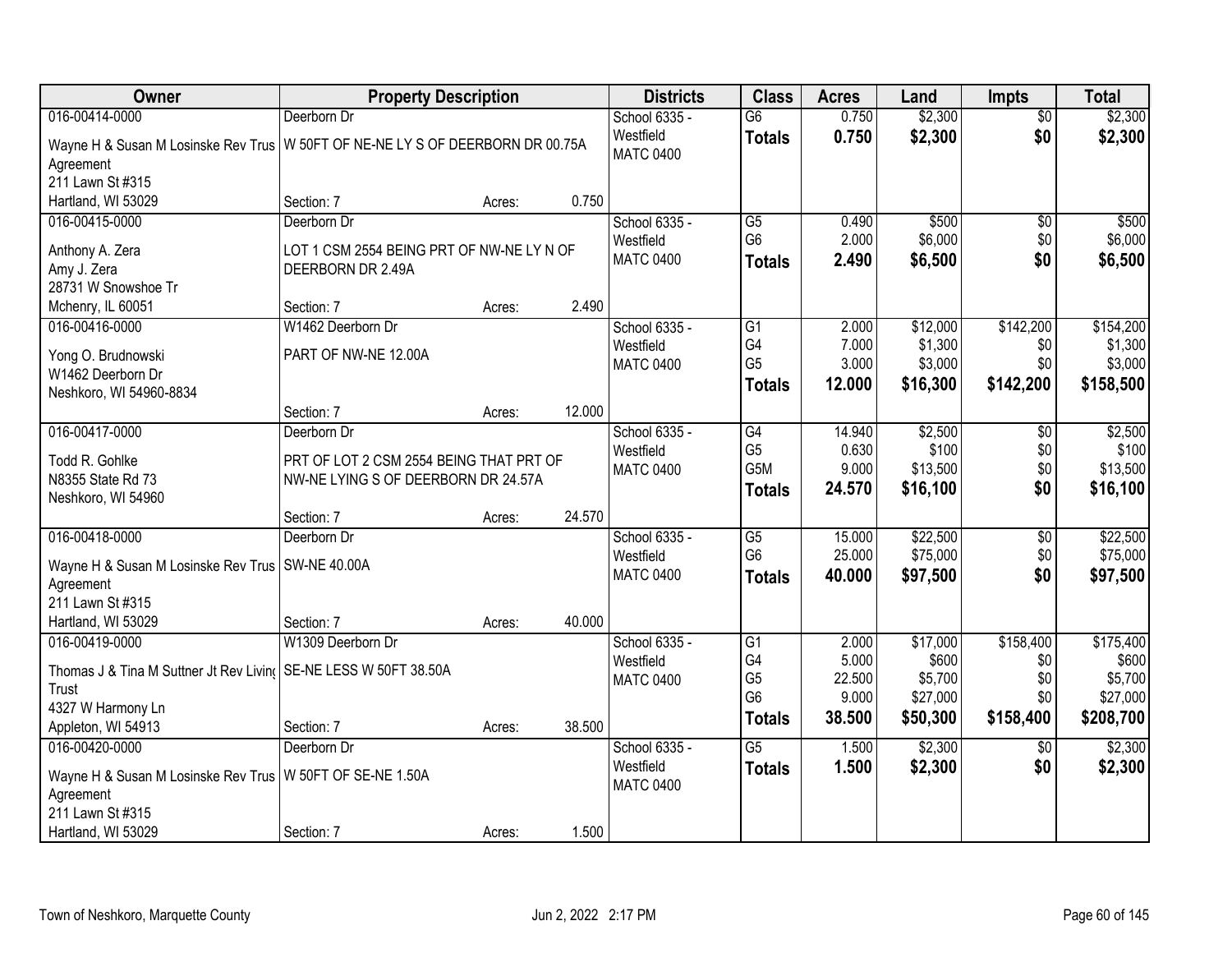| Owner                                                                        | <b>Property Description</b>                                                                                                                                 | <b>Districts</b>                               | <b>Class</b>                                                    | <b>Acres</b>                                | Land                                                | <b>Impts</b>                                          | <b>Total</b>                                        |
|------------------------------------------------------------------------------|-------------------------------------------------------------------------------------------------------------------------------------------------------------|------------------------------------------------|-----------------------------------------------------------------|---------------------------------------------|-----------------------------------------------------|-------------------------------------------------------|-----------------------------------------------------|
| 016-00421-0000                                                               | N8975 Deerborn Dr                                                                                                                                           | School 6335 -                                  | $\overline{G1}$                                                 | 5.000                                       | \$20,500                                            | \$116,100                                             | \$136,600                                           |
| Roman R. Konczal<br>N8975 19th Ct<br>Neshkoro, WI 54960                      | PART OF NW-NW BEING PRT OF PARCEL 2 OF A<br><b>POS 5.00A</b>                                                                                                | Westfield<br><b>MATC 0400</b>                  | <b>Totals</b>                                                   | 5.000                                       | \$20,500                                            | \$116,100                                             | \$136,600                                           |
|                                                                              | 5.000<br>Section: 7<br>Acres:                                                                                                                               |                                                |                                                                 |                                             |                                                     |                                                       |                                                     |
| 016-00422-0000                                                               | N8967 Deerborn Dr                                                                                                                                           | School 6335 -                                  | G1                                                              | 5.000                                       | \$20,500                                            | \$90,900                                              | \$111,400                                           |
| Scott R. Konczal Sr<br>Debra L. Konczal<br>N8967 Deerborn Dr                 | PRT OF NW-NW BEING PRT OF PARCEL 2 OF A POS<br>5.00A                                                                                                        | Westfield<br><b>MATC 0400</b>                  | <b>Totals</b>                                                   | 5.000                                       | \$20,500                                            | \$90,900                                              | \$111,400                                           |
| Neshkoro, WI 54960                                                           | 5.000<br>Section: 7<br>Acres:                                                                                                                               |                                                |                                                                 |                                             |                                                     |                                                       |                                                     |
| 016-00423-0000                                                               | N8901 Deerborn Dr                                                                                                                                           | School 6335 -                                  | G1                                                              | 7.016                                       | \$25,500                                            | \$54,500                                              | \$80,000                                            |
| Linda J. Eisenzimmer<br>9814 W Metcalf Pl<br>Milwaukee, WI 53222             | PRT OF NW-NW BEING PARCEL 4 OF A POS 7.016A                                                                                                                 | Westfield<br><b>MATC 0400</b>                  | <b>Totals</b>                                                   | 7.016                                       | \$25,500                                            | \$54,500                                              | \$80,000                                            |
|                                                                              | 7.016<br>Section: 7<br>Acres:                                                                                                                               |                                                |                                                                 |                                             |                                                     |                                                       |                                                     |
| 016-00424-0000                                                               | Deerborn Dr                                                                                                                                                 | School 6335 -                                  | G1                                                              | 10.038                                      | \$33,100                                            | \$0                                                   | \$33,100                                            |
| Linda J. Eisenzimmer<br>9814 W Metcalf Pl<br>Milwaukee, WI 53222             | PRT OF N 1/2 OF NW LY W OF HWY BEING PARCEL 3<br>OF A POS 10.038A                                                                                           | Westfield<br><b>MATC 0400</b>                  | <b>Totals</b>                                                   | 10.038                                      | \$33,100                                            | \$0                                                   | \$33,100                                            |
|                                                                              | 10.038<br>Section: 7<br>Acres:                                                                                                                              |                                                |                                                                 |                                             |                                                     |                                                       |                                                     |
| 016-00425-0000<br>Todd R. Gohlke<br>N8355 State Rd 73<br>Neshkoro, WI 54960  | N8984 Deerborn Dr/19th Ct<br>PRT OF LOT 2 CSM 2554 BEING PRT OF N 1/2-NW 1/4<br>LY S OF DEERBORN DR & E OF 19TH CT 20.90A<br>20.900<br>Section: 7<br>Acres: | School 6335 -<br>Westfield<br><b>MATC 0400</b> | $\overline{G4}$<br>G <sub>5</sub><br>G5M<br>G7<br><b>Totals</b> | 15.600<br>0.300<br>3.000<br>2.000<br>20.900 | \$2,000<br>\$100<br>\$4,500<br>\$13,000<br>\$19,600 | $\overline{30}$<br>\$0<br>\$0<br>\$57,200<br>\$57,200 | \$2,000<br>\$100<br>\$4,500<br>\$70,200<br>\$76,800 |
| 016-00426-0000                                                               | $19th$ Ct                                                                                                                                                   | School 6335 -                                  | G4                                                              | 2.320                                       | \$400                                               | $\sqrt{6}$                                            | \$400                                               |
| Glen R. Brudnowski<br>N9099 19th Ct<br>Neshkoro, WI 54960                    | 3A IN NE COR OF NE-NW 3.00A                                                                                                                                 | Westfield<br><b>MATC 0400</b>                  | G <sub>5</sub><br><b>Totals</b>                                 | 0.680<br>3.000                              | \$100<br>\$500                                      | \$0<br>\$0                                            | \$100<br>\$500                                      |
|                                                                              | 3.000<br>Section: 7<br>Acres:                                                                                                                               |                                                |                                                                 |                                             |                                                     |                                                       |                                                     |
| 016-00427-0000                                                               | N8991 Deerborn Dr                                                                                                                                           | School 6335 -                                  | $\overline{G1}$                                                 | 10.010                                      | \$33,000                                            | \$73,500                                              | \$106,500                                           |
| Gordon G. Rickard<br>Tammy L. Rickard<br>N8991 19th Ct<br>Neshkoro, WI 54960 | PRT OF N 1/2 OF NW LY W OF HWY BEING PARCEL<br>OF A POS 10.01A<br>10.010<br>Section: 7<br>Acres:                                                            | Westfield<br><b>MATC 0400</b>                  | <b>Totals</b>                                                   | 10.010                                      | \$33,000                                            | \$73,500                                              | \$106,500                                           |
|                                                                              |                                                                                                                                                             |                                                |                                                                 |                                             |                                                     |                                                       |                                                     |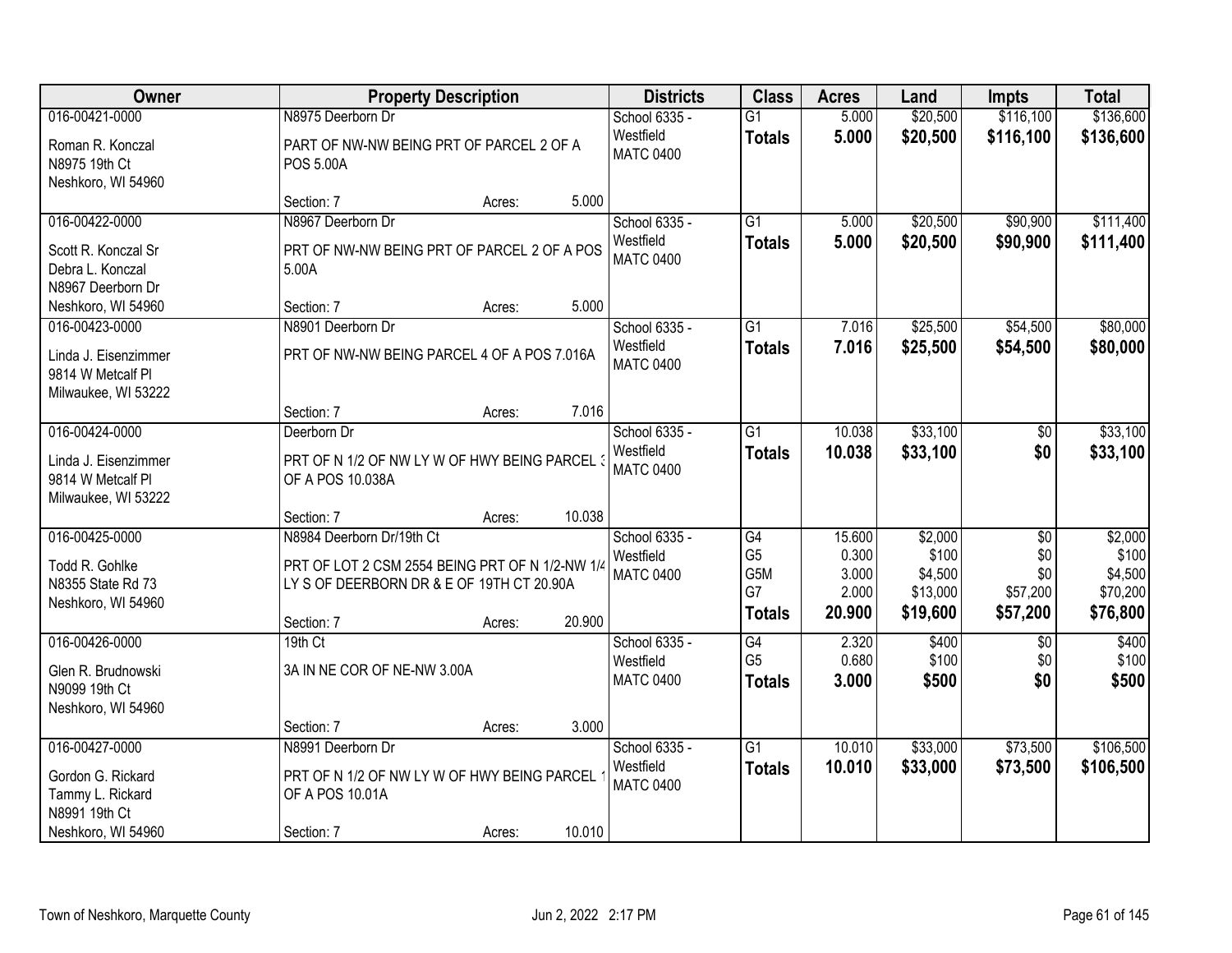| <b>Owner</b>                                                         |                                                                              | <b>Property Description</b> |        | <b>Districts</b>              | <b>Class</b>                           | <b>Acres</b>              | Land                          | <b>Impts</b>      | <b>Total</b>                  |
|----------------------------------------------------------------------|------------------------------------------------------------------------------|-----------------------------|--------|-------------------------------|----------------------------------------|---------------------------|-------------------------------|-------------------|-------------------------------|
| 016-00428-0000                                                       | N8883 Deerborn Dr                                                            |                             |        | School 6335 -                 | $\overline{G1}$                        | 6.051                     | \$23,100                      | \$4,800           | \$27,900                      |
| Willard J. Schallock<br>Matthew T. Schallock                         | PRT OF SW-NW BEING PARCEL 5 OF A POS 6.051A                                  |                             |        | Westfield<br><b>MATC 0400</b> | <b>Totals</b>                          | 6.051                     | \$23,100                      | \$4,800           | \$27,900                      |
| 444 Riverbend Ct                                                     |                                                                              |                             |        |                               |                                        |                           |                               |                   |                               |
| Hartford, WI 53027                                                   | Section: 7                                                                   | Acres:                      | 6.051  |                               |                                        |                           |                               |                   |                               |
| 016-00429-0000                                                       | N8861 Deerborn Dr                                                            |                             |        | School 6335 -                 | G1                                     | 5.021                     | \$20,600                      | \$13,000          | \$33,600                      |
| Oran J. Braatz<br>W6992 Brown Rd<br>Fond Du Lac, WI 54937-9170       | PRT OF SW-NW BEING PARCEL 6 OF A POS 5.021A                                  |                             |        | Westfield<br><b>MATC 0400</b> | <b>Totals</b>                          | 5.021                     | \$20,600                      | \$13,000          | \$33,600                      |
|                                                                      | Section: 7                                                                   | Acres:                      | 5.021  |                               |                                        |                           |                               |                   |                               |
| 016-00430-0000                                                       | Deerborn Dr                                                                  |                             |        | School 6335 -                 | G1                                     | 5.040                     | \$20,600                      | \$0               | \$20,600                      |
| David P. Michalski<br>111 Ellenbecker Rd<br>Thiensville, WI 53092    | PRT OF SW-NW BEING PARCEL 7 OF A POS 5.04A                                   |                             |        | Westfield<br><b>MATC 0400</b> | <b>Totals</b>                          | 5.040                     | \$20,600                      | \$0               | \$20,600                      |
|                                                                      | Section: 7                                                                   | Acres:                      | 5.040  |                               |                                        |                           |                               |                   |                               |
| 016-00431-0000                                                       | N8686 19th Ct                                                                |                             |        | School 6335 -                 | $\overline{G1}$                        | 5.004                     | \$20,500                      | \$13,100          | \$33,600                      |
| William Wittman<br>Sally Ann Wittman<br>2043 E Leroy Ave             | PRT OF SW-NW BEING PARCEL 8 OF A POS 5.004A                                  |                             |        | Westfield<br><b>MATC 0400</b> | <b>Totals</b>                          | 5.004                     | \$20,500                      | \$13,100          | \$33,600                      |
| St Francis, WI 53235                                                 | Section: 7                                                                   | Acres:                      | 5.004  |                               |                                        |                           |                               |                   |                               |
| 016-00432-0000                                                       | 19th Ct                                                                      |                             |        | School 6335 -                 | $\overline{G1}$                        | 6.116                     | \$23,000                      | \$0               | \$23,000                      |
| Edward A. Michalski<br>12520 N Granville Rd<br>Mequon, WI 53097-2526 | PRT OF SW-NW BEING PARCEL 9 OF A POS 6.116A                                  |                             |        | Westfield<br><b>MATC 0400</b> | <b>Totals</b>                          | 6.116                     | \$23,000                      | \$0               | \$23,000                      |
|                                                                      | Section: 7                                                                   | Acres:                      | 6.116  |                               |                                        |                           |                               |                   |                               |
| 016-00433-0000                                                       | 19th Ct                                                                      |                             |        | School 6335 -                 | G4                                     | 19.470                    | \$2,200                       | $\overline{60}$   | \$2,200                       |
| Todd R. Gohlke<br>N8355 State Rd 73<br>Neshkoro, WI 54960            | PRT OF LOT 2 CSM 2554 BEING PRT OF S 1/2-NW 1/4<br>LYING E OF 19TH CT 33.37A |                             |        | Westfield<br><b>MATC 0400</b> | G <sub>5</sub><br>G5M<br><b>Totals</b> | 0.530<br>13.370<br>33.370 | \$100<br>\$20,100<br>\$22,400 | \$0<br>\$0<br>\$0 | \$100<br>\$20,100<br>\$22,400 |
|                                                                      | Section: 7                                                                   | Acres:                      | 33.370 |                               |                                        |                           |                               |                   |                               |
| 016-00434-0000                                                       | 19th Ct                                                                      |                             |        | School 6335 -                 | $\overline{G1}$                        | 10.000                    | \$40,000                      | $\overline{50}$   | \$40,000                      |
| Michael A. Wallner<br>Rose E. Wallner<br>5135 Charles St             | LOT 1 CSM 1756 10.00A                                                        |                             |        | Westfield<br><b>MATC 0400</b> | <b>Totals</b>                          | 10.000                    | \$40,000                      | \$0               | \$40,000                      |
| Racine, WI 53402                                                     | Section: 7                                                                   | Acres:                      | 10.000 |                               |                                        |                           |                               |                   |                               |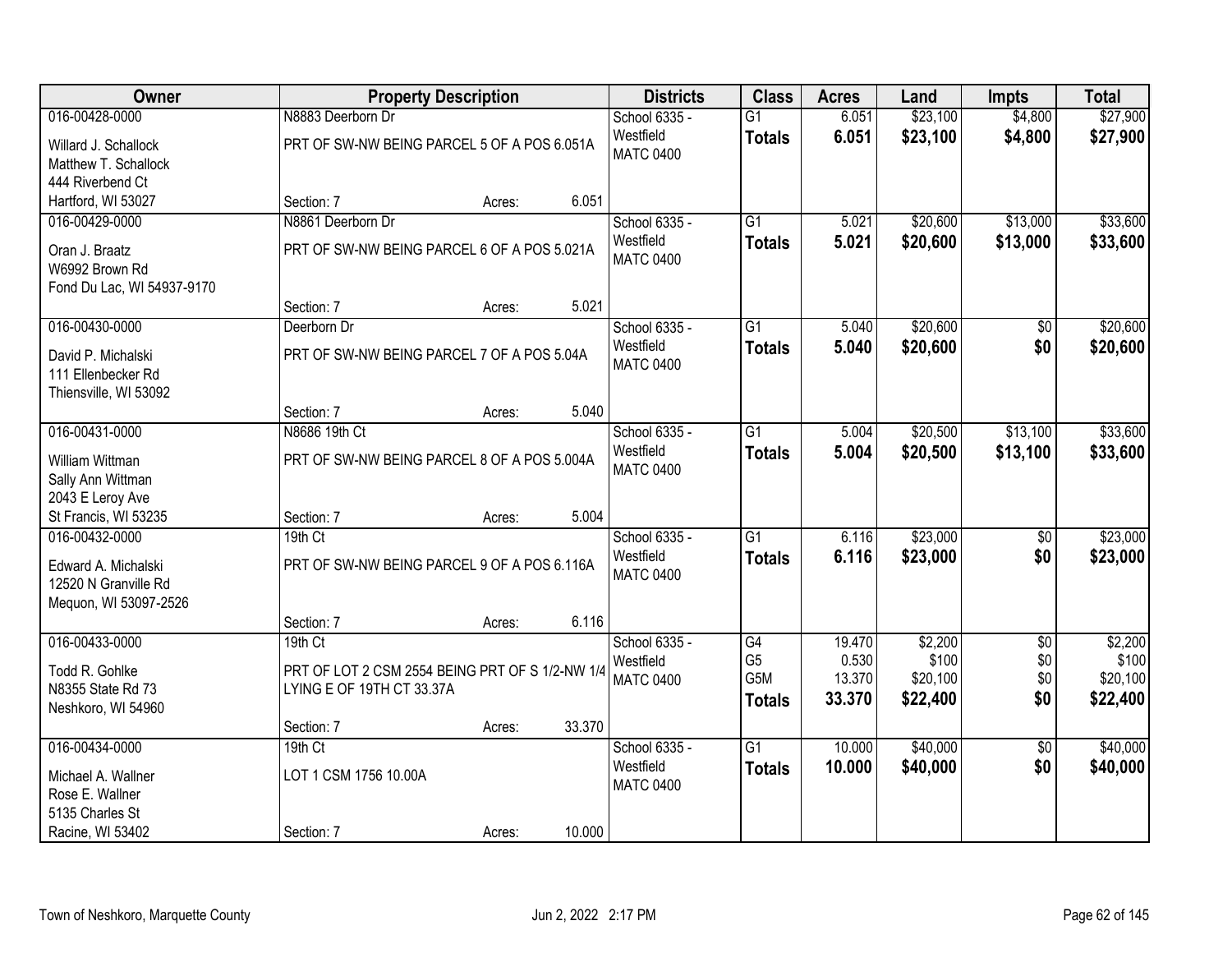| Owner                                    |                                          | <b>Property Description</b> |        | <b>Districts</b> | <b>Class</b>    | <b>Acres</b> | Land     | <b>Impts</b>    | <b>Total</b> |
|------------------------------------------|------------------------------------------|-----------------------------|--------|------------------|-----------------|--------------|----------|-----------------|--------------|
| 016-00435-0000                           | 19th Ct                                  |                             |        | School 6335 -    | $\overline{G1}$ | 10.000       | \$40,000 | $\overline{50}$ | \$40,000     |
| Michael A. Wallner                       | LOT 2 CSM 1756 10.00A                    |                             |        | Westfield        | <b>Totals</b>   | 10.000       | \$40,000 | \$0             | \$40,000     |
| Rose E. Wallner                          |                                          |                             |        | <b>MATC 0400</b> |                 |              |          |                 |              |
| 5135 Charles St                          |                                          |                             |        |                  |                 |              |          |                 |              |
| Racine, WI 53402                         | Section: 7                               | Acres:                      | 10.000 |                  |                 |              |          |                 |              |
| 016-00436-0000                           | N8740 19th Ct                            |                             |        | School 6335 -    | $\overline{G1}$ | 10.030       | \$40,100 | \$14,000        | \$54,100     |
| Donald W. Walker                         | LOT 3 CSM 1756 10.03A                    |                             |        | Westfield        | <b>Totals</b>   | 10.030       | \$40,100 | \$14,000        | \$54,100     |
| Kathleen Walker                          |                                          |                             |        | <b>MATC 0400</b> |                 |              |          |                 |              |
| N9280 Silver Spring Dr                   |                                          |                             |        |                  |                 |              |          |                 |              |
| Neshkoro, WI 54960                       | Section: 7                               | Acres:                      | 10.030 |                  |                 |              |          |                 |              |
| 016-00437-0000                           | 19th Ct                                  |                             |        | School 6335 -    | G1              | 10.130       | \$40,400 | \$0             | \$40,400     |
| John G. Beardsley Jr                     | LOT 4 CSM 1756 10.13A                    |                             |        | Westfield        | <b>Totals</b>   | 10.130       | \$40,400 | \$0             | \$40,400     |
| 2063 Georgia Ave                         |                                          |                             |        | <b>MATC 0400</b> |                 |              |          |                 |              |
| Racine, WI 53404                         |                                          |                             |        |                  |                 |              |          |                 |              |
|                                          | Section: 7                               | Acres:                      | 10.130 |                  |                 |              |          |                 |              |
| 016-00438-0000                           | W1675 Deerborn Dr                        |                             |        | School 6335 -    | G1              | 1.520        | \$10,600 | \$103,500       | \$114,100    |
| Bart A. Johnson                          | PART LOT 1 CSM 1762 9.52A                |                             |        | Westfield        | G4              | 8.000        | \$1,400  | \$0             | \$1,400      |
| Lori A. Johnson                          |                                          |                             |        | <b>MATC 0400</b> | <b>Totals</b>   | 9.520        | \$12,000 | \$103,500       | \$115,500    |
| W1675 Deerborn Dr                        |                                          |                             |        |                  |                 |              |          |                 |              |
| Neshkoro, WI 54960                       | Section: 7                               | Acres:                      | 9.520  |                  |                 |              |          |                 |              |
| 016-00439-0000                           | 19th Ct                                  |                             |        | School 6335 -    | $\overline{G1}$ | 12.910       | \$40,300 | $\overline{50}$ | \$40,300     |
|                                          |                                          |                             |        | Westfield        | <b>Totals</b>   | 12.910       | \$40,300 | \$0             | \$40,300     |
| John G. Beardsley Jr<br>2063 Georgia Ave | LOT 2 CSM 1762 12.91A                    |                             |        | <b>MATC 0400</b> |                 |              |          |                 |              |
| Racine, WI 53404                         |                                          |                             |        |                  |                 |              |          |                 |              |
|                                          | Section: 7                               | Acres:                      | 12.910 |                  |                 |              |          |                 |              |
| 016-00440-0000                           | $19th$ Ct                                |                             |        | School 6335 -    | $\overline{G6}$ | 0.650        | \$300    | $\overline{30}$ | \$300        |
| Frederick M. Blank                       | W 30 FT OF N1/2 OF SW1/4 EX N380 FT .65A |                             |        | Westfield        | <b>Totals</b>   | 0.650        | \$300    | \$0             | \$300        |
| W1715 Deerborn Dr                        |                                          |                             |        | <b>MATC 0400</b> |                 |              |          |                 |              |
| Neshkoro, WI 54960                       |                                          |                             |        |                  |                 |              |          |                 |              |
|                                          | Section: 7                               | Acres:                      | 0.650  |                  |                 |              |          |                 |              |
| 016-00441-0000                           | W1690 County Rd E                        |                             |        | School 6335 -    | $\overline{G1}$ | 3.470        | \$16,400 | \$200           | \$16,600     |
| Gerald D. Nicks                          | LOT 1 CSM 1023 BEING PART OF SW-SW 3.47A |                             |        | Westfield        | <b>Totals</b>   | 3.470        | \$16,400 | \$200           | \$16,600     |
| Lisa G. Nicks                            |                                          |                             |        | <b>MATC 0400</b> |                 |              |          |                 |              |
| 45 S 3rd St                              |                                          |                             |        |                  |                 |              |          |                 |              |
| Hilbert, WI 54129                        | Section: 7                               | Acres:                      | 3.470  |                  |                 |              |          |                 |              |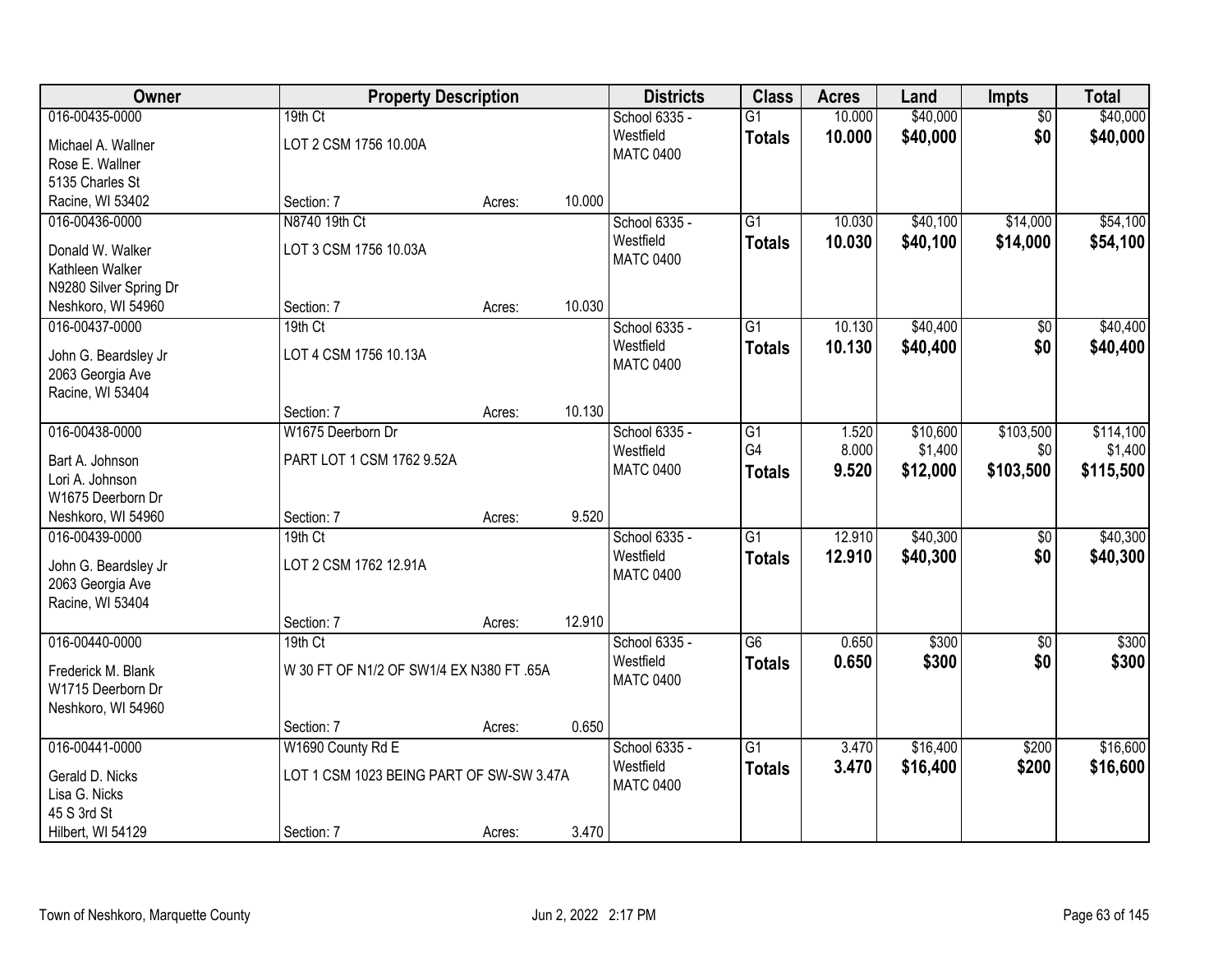| Owner                    |                   | <b>Property Description</b>                   |       | <b>Districts</b> | <b>Class</b>    | <b>Acres</b> | Land     | <b>Impts</b> | <b>Total</b> |
|--------------------------|-------------------|-----------------------------------------------|-------|------------------|-----------------|--------------|----------|--------------|--------------|
| 016-00442-0000           | W1688 County Rd E |                                               |       | School 6335 -    | $\overline{G1}$ | 3.890        | \$22,200 | \$96,000     | \$118,200    |
| Donald F. Busse          |                   | LOT 2 CSM 1023 BEING PART OF SW-SW 3.89A      |       | Westfield        | <b>Totals</b>   | 3.890        | \$22,200 | \$96,000     | \$118,200    |
| Sue E. Busse             |                   |                                               |       | <b>MATC 0400</b> |                 |              |          |              |              |
| 210 State Rd 73          |                   |                                               |       |                  |                 |              |          |              |              |
| Bancroft, WI 54921       | Section: 7        | Acres:                                        | 3.890 |                  |                 |              |          |              |              |
| 016-00443-0000           | N8637 19th Ct     |                                               |       | School 6335 -    | $\overline{G1}$ | 1.430        | \$10,300 | \$65,000     | \$75,300     |
| Kelli M. Lueck           |                   | LOT 3 CSM 1023 BEING PART SW-SW 1.43A         |       | Westfield        | <b>Totals</b>   | 1.430        | \$10,300 | \$65,000     | \$75,300     |
| N8637 19th Ct            |                   |                                               |       | <b>MATC 0400</b> |                 |              |          |              |              |
| Neshkoro, WI 54960       |                   |                                               |       |                  |                 |              |          |              |              |
|                          | Section: 7        | Acres:                                        | 1.430 |                  |                 |              |          |              |              |
| 016-00444-0000           | W1604 County Rd E |                                               |       | School 6335 -    | G1              | 6.008        | \$28,000 | \$1,200      | \$29,200     |
| Candice F. Lueck         |                   | LOT 2 CSM 1708 BEING PART OF SW-SW 6.008A     |       | Westfield        | <b>Totals</b>   | 6.008        | \$28,000 | \$1,200      | \$29,200     |
| W1594 County Rd E        |                   |                                               |       | <b>MATC 0400</b> |                 |              |          |              |              |
| Neshkoro, WI 54960       |                   |                                               |       |                  |                 |              |          |              |              |
|                          | Section: 7        | Acres:                                        | 6.008 |                  |                 |              |          |              |              |
| 016-00445-0000           | County Rd E       |                                               |       | School 6335 -    | $\overline{G1}$ | 1.970        | \$11,900 | \$20,000     | \$31,900     |
| Robert A. Schrader       |                   | LOT 2 OF CSM 526 BEING PART SW-SW & SE-SW     |       | Westfield        | <b>Totals</b>   | 1.970        | \$11,900 | \$20,000     | \$31,900     |
| Glory A. Schrader        | 1.97A             |                                               |       | <b>MATC 0400</b> |                 |              |          |              |              |
| N9332 Oakwood Ln         |                   |                                               |       |                  |                 |              |          |              |              |
| Neshkoro, WI 54960       | Section: 7        | Acres:                                        | 1.970 |                  |                 |              |          |              |              |
| 016-00446-0000           | N8657 19th Ct     |                                               |       | School 6335 -    | $\overline{G1}$ | 2.420        | \$13,300 | \$93,500     | \$106,800    |
| Zachary J. Holsted       |                   | LOT 3 OF CSM 526 BEING PART SW-SW & SE-SW     |       | Westfield        | <b>Totals</b>   | 2.420        | \$13,300 | \$93,500     | \$106,800    |
| N8657 19th Ct            | 2.42A             |                                               |       | <b>MATC 0400</b> |                 |              |          |              |              |
| Neshkoro, WI 54960       |                   |                                               |       |                  |                 |              |          |              |              |
|                          | Section: 7        | Acres:                                        | 2.420 |                  |                 |              |          |              |              |
| 016-00447-0000           | $19th$ Ct         |                                               |       | School 6335 -    | $\overline{G1}$ | 1.620        | \$4,900  | $\sqrt{6}$   | \$4,900      |
| Brent W. Krause          |                   | PART OF LOT 1 CSM 1624 BEING PART SW-SW 1.62A |       | Westfield        | <b>Totals</b>   | 1.620        | \$4,900  | \$0          | \$4,900      |
| W2354 State Road 23 #113 |                   |                                               |       | <b>MATC 0400</b> |                 |              |          |              |              |
| Green Lake, WI 54941     |                   |                                               |       |                  |                 |              |          |              |              |
|                          | Section: 7        | Acres:                                        | 1.620 |                  |                 |              |          |              |              |
| 016-00448-0000           | N8683 19th Ct     |                                               |       | School 6335 -    | $\overline{G1}$ | 5.000        | \$20,500 | \$13,900     | \$34,400     |
| Jason S. Hlavacek        |                   | LOT 2 CSM 1624 BEING PART OF SW-SW 5.00A      |       | Westfield        | <b>Totals</b>   | 5.000        | \$20,500 | \$13,900     | \$34,400     |
| N8683 19th Ct            |                   |                                               |       | <b>MATC 0400</b> |                 |              |          |              |              |
| Neshkoro, WI 54960       |                   |                                               |       |                  |                 |              |          |              |              |
|                          | Section: 7        | Acres:                                        | 5.000 |                  |                 |              |          |              |              |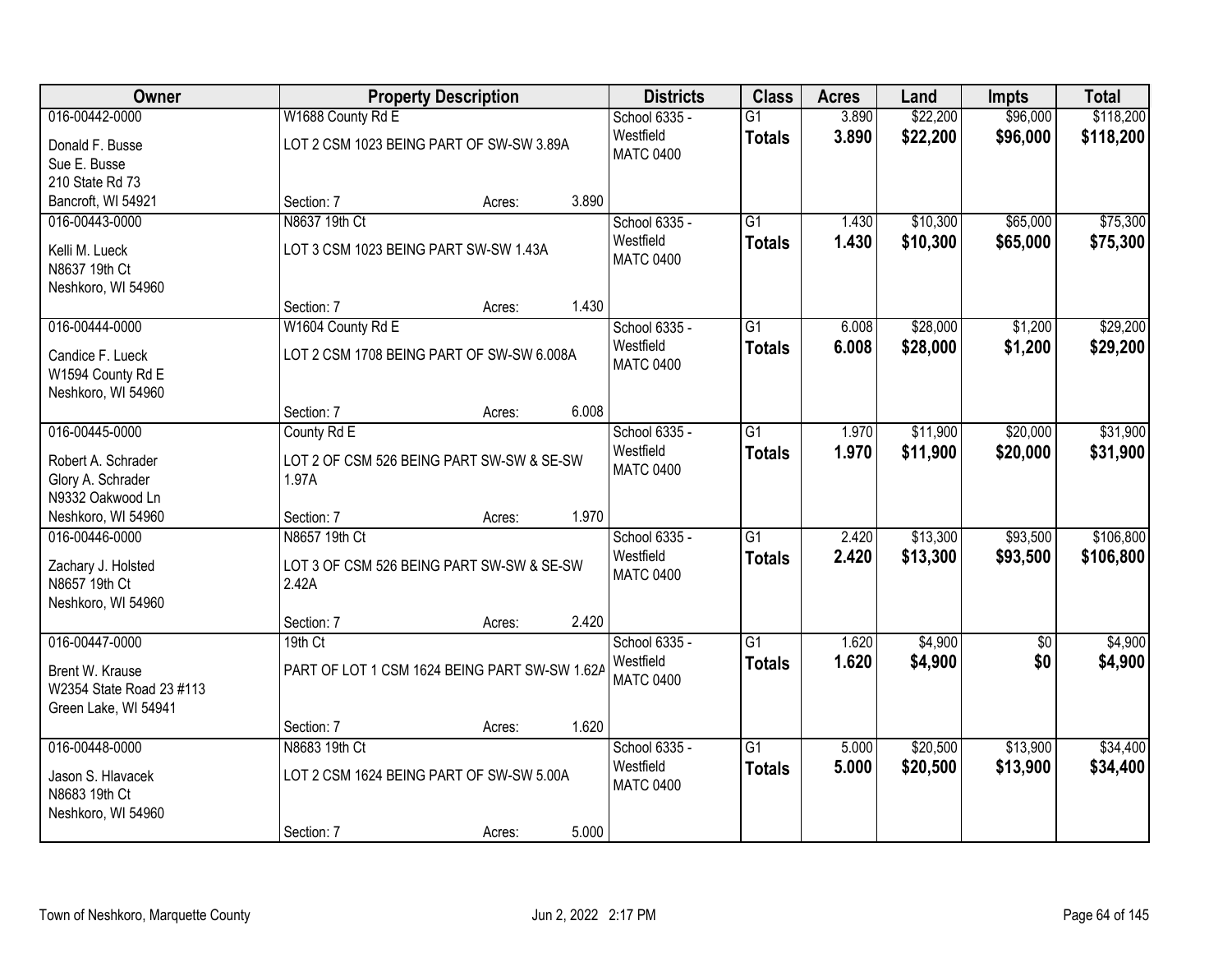| Owner                                                                        |                                                     | <b>Property Description</b> |       | <b>Districts</b>              | <b>Class</b>    | <b>Acres</b> | Land     | <b>Impts</b> | <b>Total</b> |
|------------------------------------------------------------------------------|-----------------------------------------------------|-----------------------------|-------|-------------------------------|-----------------|--------------|----------|--------------|--------------|
| 016-00449-0000                                                               | N8686 19th Ct                                       |                             |       | School 6335 -                 | $\overline{G1}$ | 5.460        | \$21,700 | \$6,500      | \$28,200     |
| John G. Beardsley Jr<br>2063 Georgia Ave<br>Racine, WI 53404                 | A PARCEL OF SE-SW LY E OF 19TH CT 5.46A             |                             |       | Westfield<br><b>MATC 0400</b> | <b>Totals</b>   | 5.460        | \$21,700 | \$6,500      | \$28,200     |
|                                                                              | Section: 7                                          | Acres:                      | 5.460 |                               |                 |              |          |              |              |
| 016-00450-0000                                                               | W1540 County Rd E                                   |                             |       | School 6335 -                 | $\overline{G1}$ | 1.000        | \$12,000 | \$6,200      | \$18,200     |
| Joseph C. Fischer<br>N3266 Oak Center Rd<br>Oakfield, WI 53065-9738          | PARCEL OF SE-SW E OF HWY 210 X 210 1.00A            |                             |       | Westfield<br><b>MATC 0400</b> | <b>Totals</b>   | 1.000        | \$12,000 | \$6,200      | \$18,200     |
|                                                                              | Section: 7                                          | Acres:                      | 1.000 |                               |                 |              |          |              |              |
| 016-00451-0000                                                               | W1594 County Rd E                                   |                             |       | School 6335 -                 | G1              | 4.090        | \$22,700 | \$106,000    | \$128,700    |
| Candice F. Lueck<br>W1594 County Rd E<br>Neshkoro, WI 54960                  | LOT 1 CSM 1708 BEING PART OF SE-SW & SW-SW<br>4.09A |                             |       | Westfield<br><b>MATC 0400</b> | <b>Totals</b>   | 4.090        | \$22,700 | \$106,000    | \$128,700    |
|                                                                              | Section: 7                                          | Acres:                      | 4.090 |                               |                 |              |          |              |              |
| 016-00452-0000                                                               | N8696 19th Ct                                       |                             |       | School 6335 -                 | $\overline{G1}$ | 5.710        | \$22,300 | \$38,900     | \$61,200     |
| John G. Beardsley Jr<br>2063 Georgia Ave<br>Racine, WI 53404                 | A PARCEL OF SE-SW 5.71A                             |                             |       | Westfield<br><b>MATC 0400</b> | <b>Totals</b>   | 5.710        | \$22,300 | \$38,900     | \$61,200     |
|                                                                              | Section: 7                                          | Acres:                      | 5.710 |                               |                 |              |          |              |              |
| 016-00453-0000                                                               | County Rd E                                         |                             |       | School 6335 -                 | $\overline{G1}$ | 5.220        | \$25,700 | \$0          | \$25,700     |
| John Drasch III                                                              | A PARCEL OF SE-SW 5.22A                             |                             |       | Westfield                     | <b>Totals</b>   | 5.220        | \$25,700 | \$0          | \$25,700     |
| Catherine M. Drasch                                                          |                                                     |                             |       | <b>MATC 0400</b>              |                 |              |          |              |              |
| N64 W15552 Sunny Dale Dr                                                     |                                                     |                             |       |                               |                 |              |          |              |              |
| Menomonee Falls, WI 53051                                                    | Section: 7                                          | Acres:                      | 5.220 |                               |                 |              |          |              |              |
| 016-00454-0000                                                               | W1512 County Rd E                                   |                             |       | School 6335 -                 | $\overline{G1}$ | 3.640        | \$21,600 | \$103,900    | \$125,500    |
| David W. Perrigo<br>Julie F. Perrigo<br>W1512 County Rd E                    | LOT 1 CSM 156 BEING PART OF SE-SW 3.64A             |                             |       | Westfield<br><b>MATC 0400</b> | <b>Totals</b>   | 3.640        | \$21,600 | \$103,900    | \$125,500    |
| Neshkoro, WI 54960                                                           | Section: 7                                          | Acres:                      | 3.640 |                               |                 |              |          |              |              |
| 016-00455-0000                                                               | W1524 County Rd E                                   |                             |       | School 6335 -                 | $\overline{G1}$ | 3.550        | \$21,400 | \$11,400     | \$32,800     |
| Linda A. Lagowski et al<br>9523 S Ryan Green Ct Apt #5<br>Franklin, WI 53132 | LOT 2 OF CSM 156 BEING PART OF SE-SW 3.55A          |                             |       | Westfield<br><b>MATC 0400</b> | <b>Totals</b>   | 3.550        | \$21,400 | \$11,400     | \$32,800     |
|                                                                              | Section: 7                                          | Acres:                      | 3.550 |                               |                 |              |          |              |              |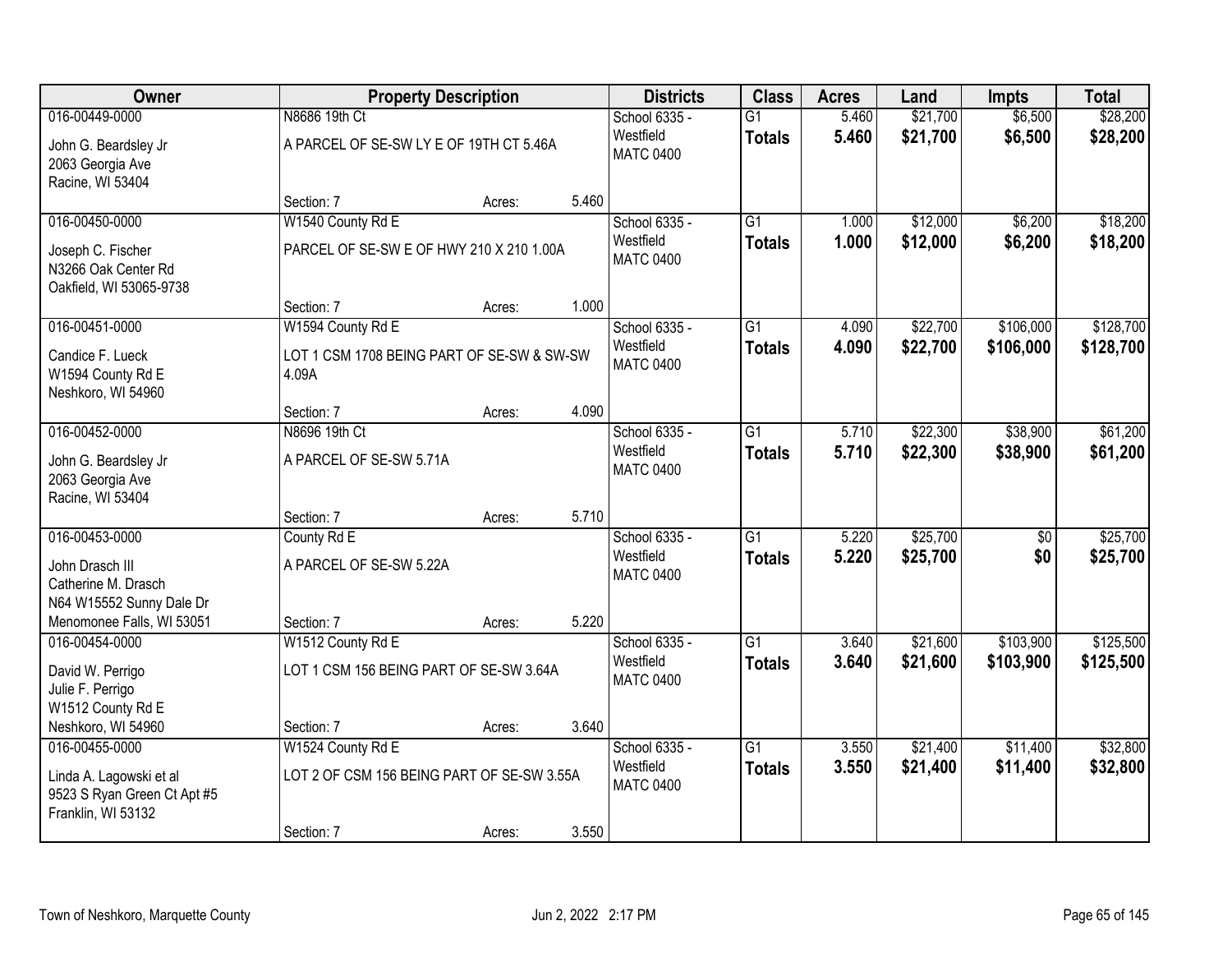| <b>Owner</b>                               | <b>Property Description</b>                  |        |        | <b>Districts</b> | <b>Class</b>    | <b>Acres</b> | Land     | <b>Impts</b>    | <b>Total</b> |
|--------------------------------------------|----------------------------------------------|--------|--------|------------------|-----------------|--------------|----------|-----------------|--------------|
| 016-00456-0000                             | County Rd E                                  |        |        | School 6335 -    | $\overline{G1}$ | 3.400        | \$21,000 | $\overline{50}$ | \$21,000     |
| Richard A. Hartley Jr                      | LOT 3 OF CSM 156 BEING PART OF SE-SW 3.40A   |        |        | Westfield        | <b>Totals</b>   | 3.400        | \$21,000 | \$0             | \$21,000     |
| 439 Indiana Ave N                          |                                              |        |        | <b>MATC 0400</b> |                 |              |          |                 |              |
| Fond Du Lac, WI 54937                      |                                              |        |        |                  |                 |              |          |                 |              |
|                                            | Section: 7                                   | Acres: | 3.400  |                  |                 |              |          |                 |              |
| 016-00457-0000                             | N8642 19th Ct                                |        |        | School 6335 -    | $\overline{G1}$ | 3.990        | \$18,000 | \$112,300       | \$130,300    |
| John Drasch III                            | LOT 4 CSM 156 BEING PART OF SE-SW 3.99A      |        |        | Westfield        | <b>Totals</b>   | 3.990        | \$18,000 | \$112,300       | \$130,300    |
| Catherine M. Drasch                        |                                              |        |        | <b>MATC 0400</b> |                 |              |          |                 |              |
| N64 W15552 Sunny Dale Dr                   |                                              |        |        |                  |                 |              |          |                 |              |
| Menomonee Falls, WI 53051                  | Section: 7                                   | Acres: | 3.990  |                  |                 |              |          |                 |              |
| 016-00458-0000                             | W1309 Deerborn Dr                            |        |        | School 6335 -    | $\overline{G4}$ | 3.000        | \$300    | $\overline{50}$ | \$300        |
| Thomas J & Tina M Suttner Jt Rev Livino    | NE-SE 40.00A                                 |        |        | Westfield        | G5M             | 37.000       | \$55,500 | \$0             | \$55,500     |
| Trust                                      |                                              |        |        | <b>MATC 0400</b> | <b>Totals</b>   | 40.000       | \$55,800 | \$0             | \$55,800     |
| 4327 W Harmony Ln                          |                                              |        |        |                  |                 |              |          |                 |              |
| Appleton, WI 54913                         | Section: 7                                   | Acres: | 40.000 |                  |                 |              |          |                 |              |
| 016-00459-0000                             | County Rd E                                  |        |        | School 6335 -    | G4              | 3.000        | \$300    | \$0             | \$300        |
| Thomas J & Tina M Suttner Jt Rev Living    | <b>NW-SE 40.00A</b>                          |        |        | Westfield        | G5M             | 37.000       | \$55,500 | \$0             | \$55,500     |
| Trust                                      |                                              |        |        | <b>MATC 0400</b> | <b>Totals</b>   | 40.000       | \$55,800 | \$0             | \$55,800     |
| 4327 W Harmony Ln                          |                                              |        |        |                  |                 |              |          |                 |              |
| Appleton, WI 54913                         | Section: 7                                   | Acres: | 40.000 |                  |                 |              |          |                 |              |
| 016-00460-0000                             | W1484 County Rd E                            |        |        | School 6335 -    | $\overline{G4}$ | 9.010        | \$1,600  | $\overline{30}$ | \$1,600      |
|                                            | LOT 1 OF CSM 1732 BEING PART OF SW-SE 34.01A |        |        | Westfield        | G <sub>5</sub>  | 1.000        | \$400    | \$0             | \$400        |
| Patrick E. Olejnik<br>Cheryl A. Olejnik    |                                              |        |        | <b>MATC 0400</b> | G5M             | 22.000       | \$33,000 | \$0             | \$33,000     |
| W1484 County Rd E                          |                                              |        |        |                  | G7              | 2.000        | \$13,000 | \$122,500       | \$135,500    |
| Neshkoro, WI 54960                         | Section: 7                                   | Acres: | 34.010 |                  | <b>Totals</b>   | 34.010       | \$48,000 | \$122,500       | \$170,500    |
| 016-00461-0000                             | W1472 County Rd E                            |        |        | School 6335 -    | $\overline{G1}$ | 6.460        | \$29,400 | \$41,000        | \$70,400     |
| Kathleen G. Hatch                          | A PARCEL OF SW-SE 6.46A                      |        |        | Westfield        | <b>Totals</b>   | 6.460        | \$29,400 | \$41,000        | \$70,400     |
| W1472 County Rd E                          |                                              |        |        | <b>MATC 0400</b> |                 |              |          |                 |              |
| Neshkoro, WI 54960                         |                                              |        |        |                  |                 |              |          |                 |              |
|                                            | Section: 7                                   | Acres: | 6.460  |                  |                 |              |          |                 |              |
| 016-00462-0000                             | W1308 County Rd E                            |        |        | School 6335 -    | G4              | 7.000        | \$1,300  | $\overline{50}$ | \$1,300      |
|                                            |                                              |        |        | Westfield        | G <sub>5</sub>  | 16.150       | \$24,300 | \$0             | \$24,300     |
| Diane W. Ramsden Trustees                  | SE-SE LESS CSM 1078 37.15A                   |        |        | <b>MATC 0400</b> | G5M             | 12.000       | \$12,000 | \$0             | \$12,000     |
| Ramsden Family Trust<br>614 N Greenwood Dr |                                              |        |        |                  | G7              | 2.000        | \$13,000 | \$17,700        | \$30,700     |
| Palatine, IL 60074                         | Section: 7                                   | Acres: | 37.150 |                  | <b>Totals</b>   | 37.150       | \$50,600 | \$17,700        | \$68,300     |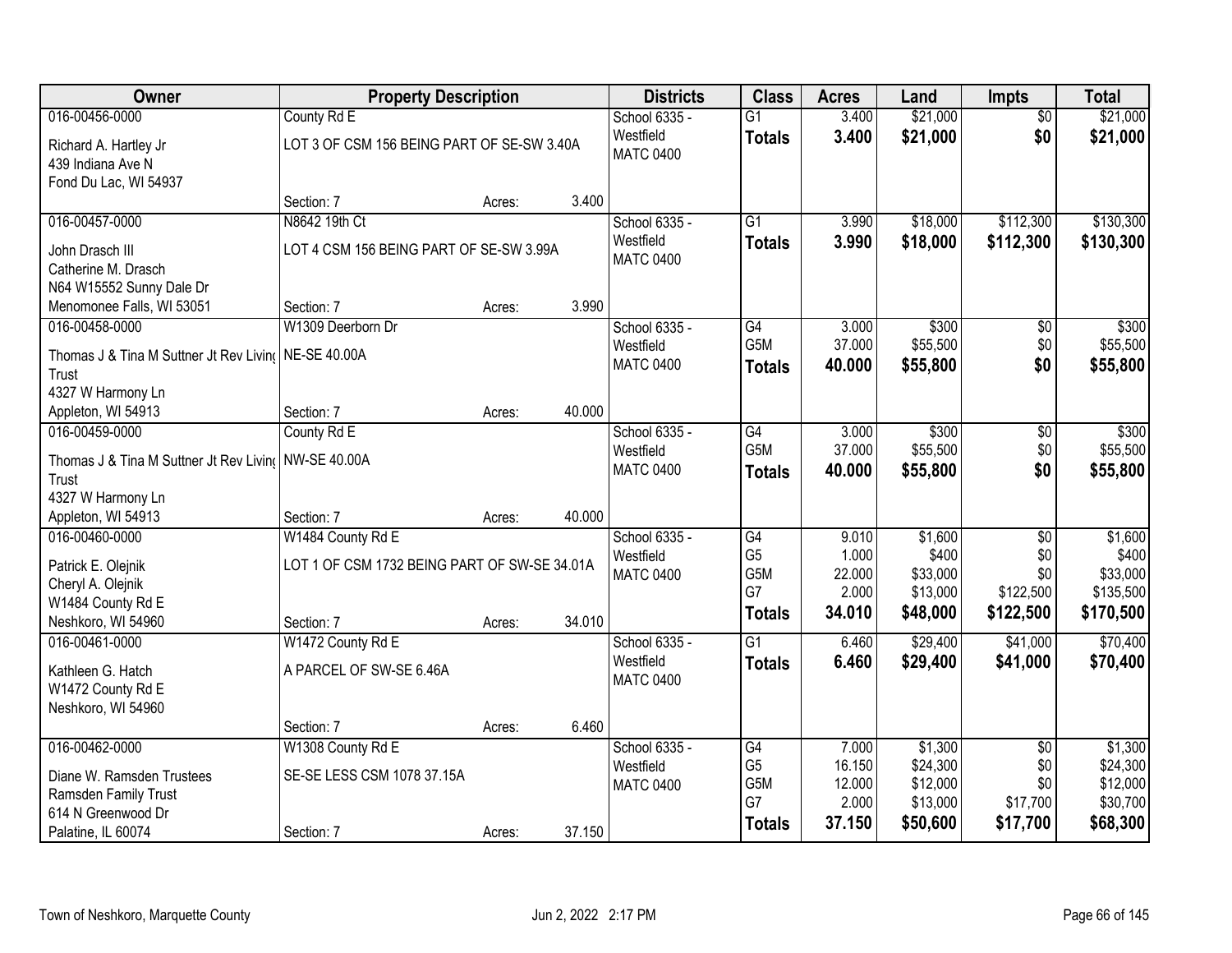| Owner                   | <b>Property Description</b>        |        |        | <b>Districts</b>              | <b>Class</b>                     | <b>Acres</b>    | Land                  | <b>Impts</b>    | <b>Total</b>        |
|-------------------------|------------------------------------|--------|--------|-------------------------------|----------------------------------|-----------------|-----------------------|-----------------|---------------------|
| 016-00463-0000          | W1317 County Rd E                  |        |        | School 6335 -                 | $\overline{G1}$                  | 2.850           | \$19,600              | \$128,000       | \$147,600           |
| Ryan M. Jaeger          | CSM 1078 BEING PART OF SE-SE 2.85A |        |        | Westfield                     | <b>Totals</b>                    | 2.850           | \$19,600              | \$128,000       | \$147,600           |
| Jessica A. Jaeger       |                                    |        |        | <b>MATC 0400</b>              |                                  |                 |                       |                 |                     |
| W1317 County Rd E       |                                    |        |        |                               |                                  |                 |                       |                 |                     |
| Neshkoro, WI 54960      | Section: 7                         | Acres: | 2.850  |                               |                                  |                 |                       |                 |                     |
| 016-00464-0000          | Deerborn Dr                        |        |        | School 6335 -                 | G5                               | 25.000          | \$25,000              | \$0             | \$25,000            |
| Elaine Krause (Le et al | <b>NE-NE 40.00A</b>                |        |        | Westfield                     | G <sub>6</sub>                   | 15.000          | \$45,000              | \$0             | \$45,000            |
| PO Box 70               |                                    |        |        | <b>MATC 0400</b>              | <b>Totals</b>                    | 40.000          | \$70,000              | \$0             | \$70,000            |
| Neshkoro, WI 54960      |                                    |        |        |                               |                                  |                 |                       |                 |                     |
|                         | Section: 9                         | Acres: | 40.000 |                               |                                  |                 |                       |                 |                     |
| 016-00465-0000          | Deerborn Dr                        |        |        | School 6335 -                 | $\overline{G5}$                  | 40.000          | \$28,000              | \$0             | \$28,000            |
| Ronald J. Wahl et al    | <b>NW-NE 40.00A</b>                |        |        | Westfield                     | <b>Totals</b>                    | 40.000          | \$28,000              | \$0             | \$28,000            |
| 5747 S 115th St         |                                    |        |        | <b>MATC 0400</b>              |                                  |                 |                       |                 |                     |
| Hales Corners, WI 53130 |                                    |        |        |                               |                                  |                 |                       |                 |                     |
|                         | Section: 9                         | Acres: | 40.000 |                               |                                  |                 |                       |                 |                     |
| 016-00466-0000          | Deerborn Dr                        |        |        | School 6335 -                 | G5                               | 15.000          | \$15,000              | \$0             | \$15,000            |
| Elaine Krause (Le et al | <b>SW-NE 40.00A</b>                |        |        | Westfield                     | G <sub>6</sub>                   | 25.000          | \$75,000              | \$0             | \$75,000            |
| PO Box 70               |                                    |        |        | <b>MATC 0400</b>              | <b>Totals</b>                    | 40.000          | \$90,000              | \$0             | \$90,000            |
| Neshkoro, WI 54960      |                                    |        |        |                               |                                  |                 |                       |                 |                     |
|                         | Section: 9                         | Acres: | 40.000 |                               |                                  |                 |                       |                 |                     |
| 016-00467-0000          | N8801 22nd Ave                     |        |        | School 6335 -                 | G4                               | 8.000           | \$900                 | $\overline{50}$ | \$900               |
| Jeffrey P. Brott        | <b>SE-NE 40.00A</b>                |        |        | Westfield                     | G <sub>5</sub><br>G5M            | 27.000<br>5.000 | \$27,000<br>\$7,500   | \$0<br>\$0      | \$27,000<br>\$7,500 |
| Mary A. Brott           |                                    |        |        | <b>MATC 0400</b>              |                                  | 40.000          | \$35,400              | \$0             | \$35,400            |
| N8806 22nd Ave          |                                    |        |        |                               | <b>Totals</b>                    |                 |                       |                 |                     |
| Neshkoro, WI 54960      | Section: 9                         | Acres: | 40.000 |                               |                                  |                 |                       |                 |                     |
| 016-00468-0000          | Deerborn Dr                        |        |        | School 6335 -                 | $\overline{G5}$                  | 25.000          | \$25,000              | $\overline{60}$ | \$25,000            |
| Philip Linzmeyer et al  | <b>NE-NW 40.00A</b>                |        |        | Westfield<br><b>MATC 0400</b> | G <sub>6</sub><br>W <sub>6</sub> | 3.000<br>12.000 | \$9,000<br>(\$38,400) | \$0<br>\$0      | \$9,000<br>\$0      |
| Attn: Laurie Philbrick  |                                    |        |        |                               | <b>Totals</b>                    | 40.000          | \$34,000              | \$0             | \$34,000            |
| 903 Dunn St             |                                    |        |        |                               |                                  |                 |                       |                 |                     |
| Portage, WI 53901       | Section: 9                         | Acres: | 40.000 |                               |                                  |                 |                       |                 |                     |
| 016-00469-0000          | Deerborn Dr                        |        |        | School 6335 -                 | G4                               | 11.770          | \$1,700               | $\overline{50}$ | \$1,700             |
| Elaine Krause (Le et al | PART OF SE-NW INC RR 36.77A        |        |        | Westfield<br><b>MATC 0400</b> | G <sub>5</sub><br>G5M            | 5.000<br>20.000 | \$5,000<br>\$30,000   | \$0<br>\$0      | \$5,000<br>\$30,000 |
| PO Box 70               |                                    |        |        |                               | <b>Totals</b>                    | 36.770          | \$36,700              | \$0             | \$36,700            |
| Neshkoro, WI 54960      |                                    |        |        |                               |                                  |                 |                       |                 |                     |
|                         | Section: 9                         | Acres: | 36.770 |                               |                                  |                 |                       |                 |                     |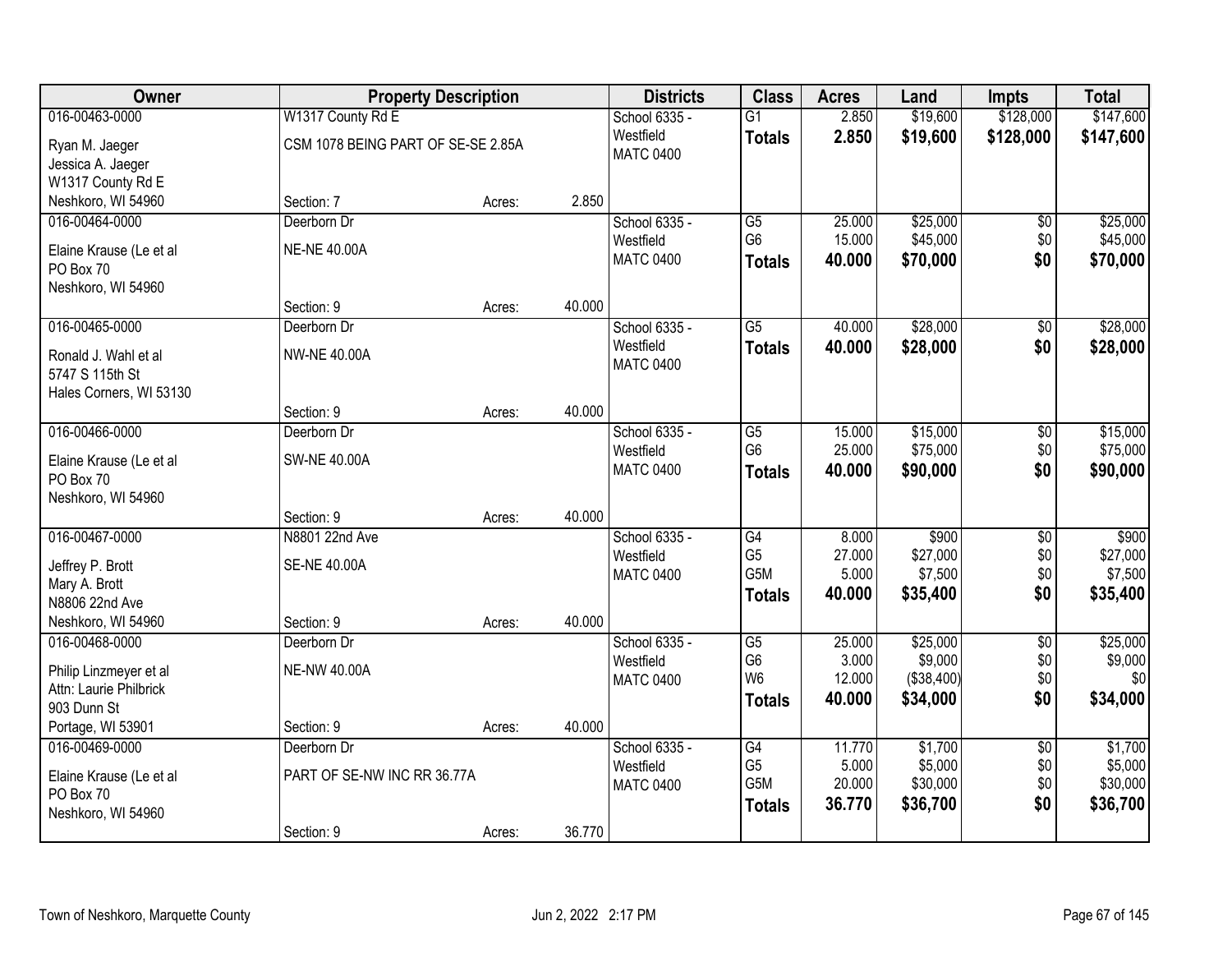| Owner                           |                                                | <b>Property Description</b> |        | <b>Districts</b> | <b>Class</b>    | <b>Acres</b> | Land            | <b>Impts</b>    | <b>Total</b>    |
|---------------------------------|------------------------------------------------|-----------------------------|--------|------------------|-----------------|--------------|-----------------|-----------------|-----------------|
| 016-00470-0000                  | Deerborn Dr                                    |                             |        | School 6335 -    | $\overline{G6}$ | 2.460        | \$4,900         | $\overline{50}$ | \$4,900         |
| Terry Krause et al              | PARCEL OF SE-NW 2.46A                          |                             |        | Westfield        | <b>Totals</b>   | 2.460        | \$4,900         | \$0             | \$4,900         |
| Attn: Elaine E Krause           |                                                |                             |        | <b>MATC 0400</b> |                 |              |                 |                 |                 |
| PO Box 70                       |                                                |                             |        |                  |                 |              |                 |                 |                 |
| Neshkoro, WI 54960              | Section: 9                                     | Acres:                      | 2.460  |                  |                 |              |                 |                 |                 |
| 016-00472-0000                  | Deerborn Dr                                    |                             |        | School 6335 -    | G5              | 1.000        | \$1,000         | $\overline{50}$ | \$1,000         |
|                                 |                                                |                             |        | Westfield        | G <sub>6</sub>  | 0.280        | \$900           | \$0             | \$900           |
| John P. Mc Cutcheon             | THE W 200FT IN SW COR OF SE-NW 1.28A           |                             |        | <b>MATC 0400</b> | <b>Totals</b>   | 1.280        | \$1,900         | \$0             | \$1,900         |
| 1434 E Pearl St                 |                                                |                             |        |                  |                 |              |                 |                 |                 |
| Neshkoro, WI 54960              |                                                |                             |        |                  |                 |              |                 |                 |                 |
|                                 | Section: 9                                     | Acres:                      | 1.280  |                  |                 |              |                 |                 |                 |
| 016-00473-0000                  | Deerborn Dr                                    |                             |        | School 6335 -    | $\overline{G6}$ | 0.830        | \$1,700         | \$0             | \$1,700         |
| Terry Krause et al              | PARCEL OF NE-SW .83A                           |                             |        | Westfield        | <b>Totals</b>   | 0.830        | \$1,700         | \$0             | \$1,700         |
| Attn: Elaine E Krause           |                                                |                             |        | <b>MATC 0400</b> |                 |              |                 |                 |                 |
| PO Box 70                       |                                                |                             |        |                  |                 |              |                 |                 |                 |
| Neshkoro, WI 54960              | Section: 9                                     | Acres:                      | 0.830  |                  |                 |              |                 |                 |                 |
| 016-00474-0000                  | W790 Deerborn Ln                               |                             |        | School 6335 -    | G1              | 2.000        | \$12,000        | \$48,800        | \$60,800        |
|                                 |                                                |                             |        | Westfield        | G <sub>5</sub>  | 14.900       | \$16,900        | \$0             | \$16,900        |
| Lerman Family Trust             | LOT 1 CSM 3537 LESS 1.1A LY E OF FENCELINE & W |                             |        | <b>MATC 0400</b> | G <sub>6</sub>  | 12.430       | \$39,800        | \$0             | \$39,800        |
| 2281 N Lake Dr Apt 2            | OF E LINE OF CSM 3537 BEING PRT OF NE-SW &     |                             |        |                  | <b>Totals</b>   | 29.330       | \$68,700        | \$48,800        | \$117,500       |
| Milwaukee, WI 53202             | SE-NW 29.33A                                   |                             |        |                  |                 |              |                 |                 |                 |
|                                 | Section: 9                                     | Acres:                      | 29.330 |                  |                 |              |                 |                 |                 |
| 016-00475-0000                  | Deerborn Rd                                    |                             |        | School 6335 -    | $\overline{G1}$ | 1.090        | \$9,300         | \$46,700        | \$56,000        |
| Nancy Abraham Rev Trust         | A PARCEL OF NE-SW & SE-NW LY S OF RR R/W, W    |                             |        | Westfield        | <b>Totals</b>   | 1.090        | \$9,300         | \$46,700        | \$56,000        |
| 809 White River Dr              | OF CSM 3527 & E OF TOWN LINE 1.09A             |                             |        | <b>MATC 0400</b> |                 |              |                 |                 |                 |
| Neshkoro, WI 54960              |                                                |                             |        |                  |                 |              |                 |                 |                 |
|                                 | Section: 9                                     | Acres:                      | 1.090  |                  |                 |              |                 |                 |                 |
| 016-00476-0000                  | Deerborn Ln                                    |                             |        | School 6335 -    | $\overline{G6}$ | 4.150        | \$12,500        | $\sqrt{$0}$     | \$12,500        |
| John P. Mc Cutcheon             | A PARCEL BEING PRT OF SE-NW & NE-SW INCL PRT   |                             |        | Westfield        | <b>Totals</b>   | 4.150        | \$12,500        | \$0             | \$12,500        |
| 1434 E Pearl St                 | LOT 1 CSM 972 4.15A                            |                             |        | <b>MATC 0400</b> |                 |              |                 |                 |                 |
| Neshkoro, WI 54960              |                                                |                             |        |                  |                 |              |                 |                 |                 |
|                                 | Section: 9                                     | Acres:                      | 4.150  |                  |                 |              |                 |                 |                 |
| 016-00476-0005                  | Deerborn Dr                                    |                             |        | School 6335 -    | $\overline{X4}$ | 0.200        | $\overline{30}$ | $\overline{30}$ | $\overline{50}$ |
|                                 |                                                |                             |        | Westfield        | <b>Totals</b>   | 0.200        | \$0             | \$0             | \$0             |
| Michigan Wisconsin Pipe Line Co | LOT 1 CSM 73 BEING PRT OF NE-SW 00.20A         |                             |        | <b>MATC 0400</b> |                 |              |                 |                 |                 |
| c/o We Energies                 |                                                |                             |        |                  |                 |              |                 |                 |                 |
| PO Box 1699                     |                                                |                             |        |                  |                 |              |                 |                 |                 |
| Appleton, WI 54912              | Section: 9                                     | Acres:                      | 0.200  |                  |                 |              |                 |                 |                 |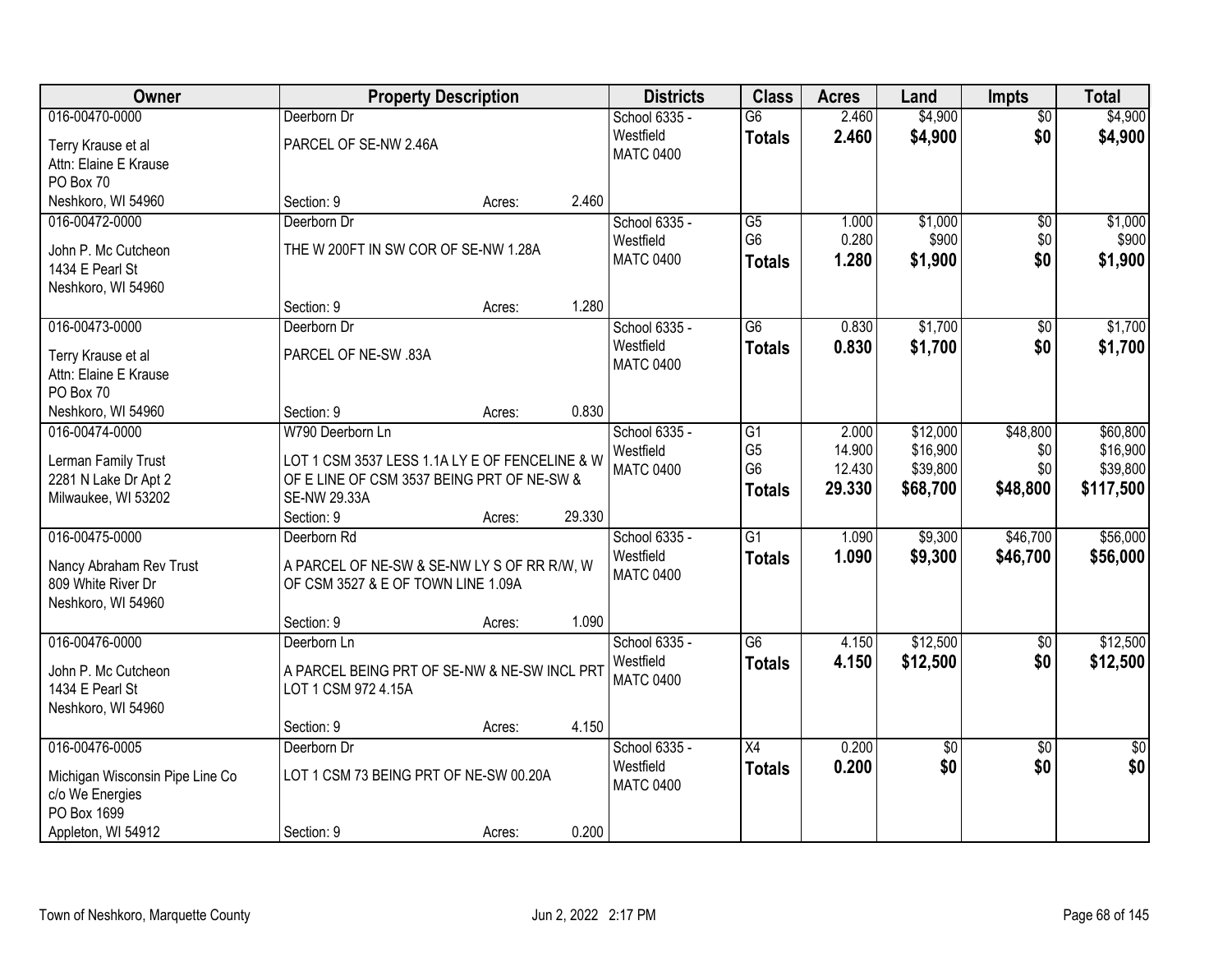| 016-00477-0000                                                               | N8648 Brown Deer Ln                                                                                       |        |        |                                                |                                                         |                                  |                                            |                                    | <b>Total</b>                               |
|------------------------------------------------------------------------------|-----------------------------------------------------------------------------------------------------------|--------|--------|------------------------------------------------|---------------------------------------------------------|----------------------------------|--------------------------------------------|------------------------------------|--------------------------------------------|
| Raymond A. Laloggia (Le et al<br>N8648 Brown Deer Ln<br>Neshkoro, WI 54960   | PRT OF SE-SW (PARCEL 8 SONDALLE ACRES) &<br>1/7TH INT R/W 5.05A                                           |        |        | School 6335 -<br>Westfield<br><b>MATC 0400</b> | $\overline{G1}$<br><b>Totals</b>                        | 5.050<br>5.050                   | \$25,200<br>\$25,200                       | \$162,800<br>\$162,800             | \$188,000<br>\$188,000                     |
|                                                                              | Section: 9                                                                                                | Acres: | 5.050  |                                                |                                                         |                                  |                                            |                                    |                                            |
| 016-00477-0005<br>Daniel F. Miller<br>2450 S 59th St<br>West Allis, WI 53219 | Deerborn Ln<br>PRT OF SE-SW LESS CSM 716 (PRT PARCEL 7<br>SONDALLE ACRES) & 1/7TH INT R/W 3.10A           |        |        | School 6335 -<br>Westfield<br><b>MATC 0400</b> | $\overline{G1}$<br><b>Totals</b>                        | 3.100<br>3.100                   | \$20,300<br>\$20,300                       | $\overline{50}$<br>\$0             | \$20,300<br>\$20,300                       |
|                                                                              | Section: 9                                                                                                | Acres: | 3.100  |                                                |                                                         |                                  |                                            |                                    |                                            |
| 016-00478-0000<br>Jeffery J. Rutta<br>Jacquely Rutta<br>N8618 Brown Deer Ln  | N8618 Brown Deer Ln<br>PRT OF SE-SW & SW-SW (PARCELS 3 & 9, SONDALL<br>ACRES) & 2/7TH INT R/W 14.37A      |        |        | School 6335 -<br>Westfield<br><b>MATC 0400</b> | G1<br>G <sub>6</sub><br>Totals                          | 3.370<br>11.000<br>14.370        | \$20,900<br>\$35,200<br>\$56,100           | \$10,000<br>\$0<br>\$10,000        | \$30,900<br>\$35,200<br>\$66,100           |
| Neshkoro, WI 54960                                                           | Section: 9                                                                                                | Acres: | 14.370 |                                                |                                                         |                                  |                                            |                                    |                                            |
| 016-00479-0000<br>Jody A. Reetz<br>N8666 Brown Deer Ln<br>Neshkoro, WI 54960 | N8666 Brown Deer Ln<br>LOT 1 CSM 716 & PART SE-SW (PRT PARCEL 7<br>SONDALLE ACRES) 2.13A                  |        |        | School 6335 -<br>Westfield<br><b>MATC 0400</b> | G1<br><b>Totals</b>                                     | 2.130<br>2.130                   | \$17,400<br>\$17,400                       | \$136,900<br>\$136,900             | \$154,300<br>\$154,300                     |
|                                                                              | Section: 9                                                                                                | Acres: | 2.130  |                                                |                                                         |                                  |                                            |                                    |                                            |
| 016-00480-0000<br>Michael T. Berg<br>PO Box 411<br>Neshkoro, WI 54960        | W785 Deerborn Ln<br>A PARCEL OF SE-SW & NE-SW (PARCEL 6<br>SONDALLE ACRES) 5.04A                          |        |        | School 6335 -<br>Westfield<br><b>MATC 0400</b> | $\overline{G1}$<br>Totals                               | 5.040<br>5.040                   | \$20,600<br>\$20,600                       | \$17,100<br>\$17,100               | \$37,700<br>\$37,700                       |
|                                                                              | Section: 9                                                                                                | Acres: | 5.040  |                                                |                                                         |                                  |                                            |                                    |                                            |
| 016-00481-0000<br>Jody A. Reetz<br>Jinny L. Reetz<br>N8666 Brown Deer Ln     | Deerborn Ln<br>A PARCEL OF SE-SW (PARCEL 5 SONDALLE ACRES)<br>& 1/7TH INT R/W (AKA CSM 3829) 5.06A        |        |        | School 6335 -<br>Westfield<br><b>MATC 0400</b> | $\overline{G1}$<br>G <sub>6</sub><br><b>Totals</b>      | 3.060<br>2.000<br>5.060          | \$20,200<br>\$6,000<br>\$26,200            | $\overline{60}$<br>\$0<br>\$0      | \$20,200<br>\$6,000<br>\$26,200            |
| Neshkoro, WI 54960                                                           | Section: 9                                                                                                | Acres: | 5.060  |                                                |                                                         |                                  |                                            |                                    |                                            |
| 016-00482-0000<br>Kurt J. Bencal<br>219 Channel Dr<br>Island Lake, IL 60042  | N8631 Brown Deer Ln<br>A PARCEL OF SE-SW (PARCEL 4 SONDALLE ACRES)<br>& 1/7TH INT R/W 5.19A<br>Section: 9 | Acres: | 5.190  | School 6335 -<br>Westfield<br><b>MATC 0400</b> | G1<br>G <sub>5</sub><br>G <sub>6</sub><br><b>Totals</b> | 2.000<br>2.190<br>1.000<br>5.190 | \$17,000<br>\$2,200<br>\$3,200<br>\$22,400 | \$23,800<br>\$0<br>\$0<br>\$23,800 | \$40,800<br>\$2,200<br>\$3,200<br>\$46,200 |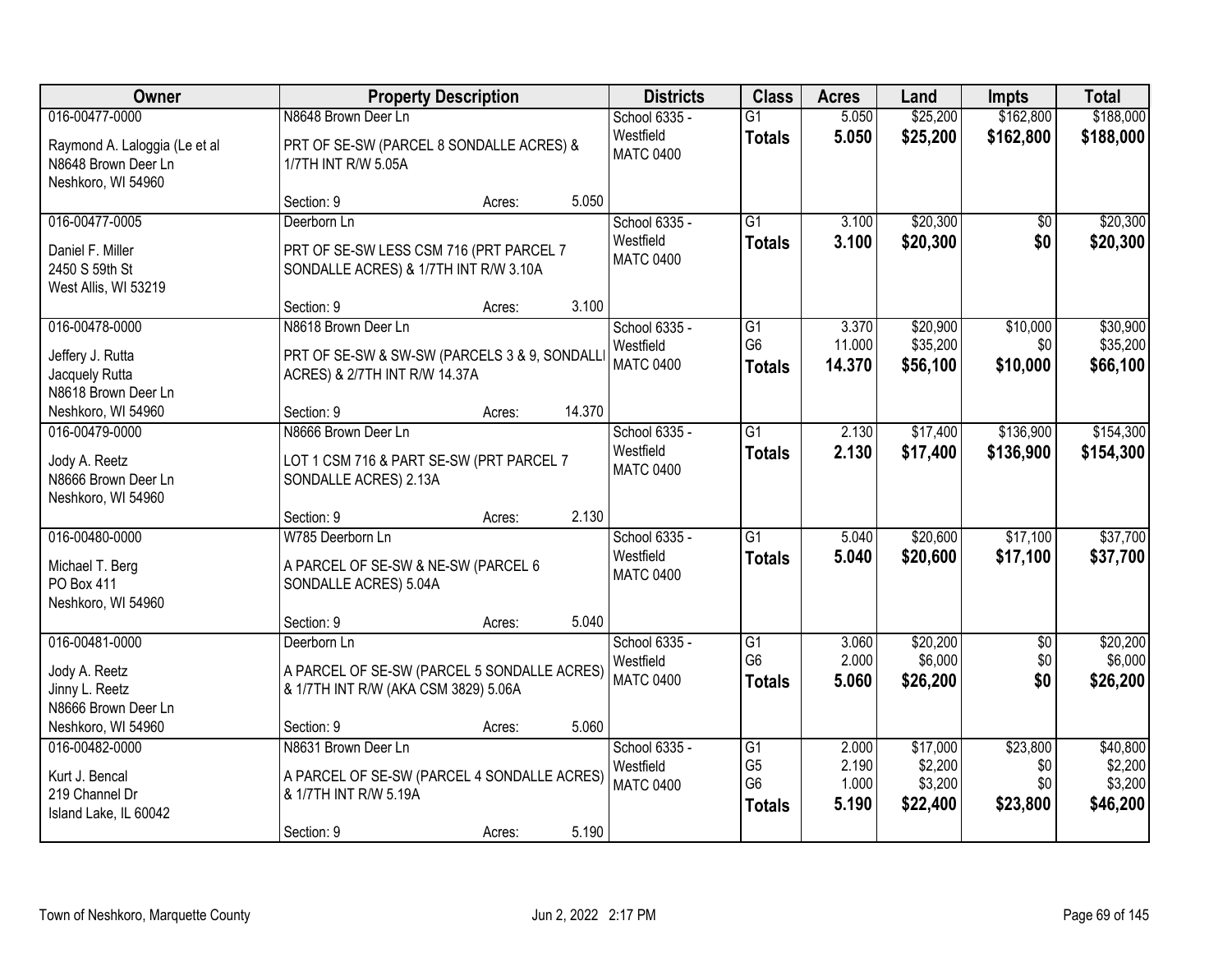| Owner                                       | <b>Property Description</b>                |        |        | <b>Districts</b>           | <b>Class</b>             | <b>Acres</b> | Land            | <b>Impts</b>    | <b>Total</b> |
|---------------------------------------------|--------------------------------------------|--------|--------|----------------------------|--------------------------|--------------|-----------------|-----------------|--------------|
| 016-00483-0000                              | <b>Brown Deer Ln</b>                       |        |        | School 6335 -              | G4                       | 23.200       | \$2,600         | $\overline{50}$ | \$2,600      |
| Thomas K. Murphy                            | <b>NE-SE 40.00A</b>                        |        |        | Westfield                  | G <sub>5</sub>           | 5.000        | \$5,000         | \$0             | \$5,000      |
| Susan L. Murphy                             |                                            |        |        | <b>MATC 0400</b>           | G5M                      | 11.800       | \$17,700        | \$0             | \$17,700     |
| W630 Deerborn Ln                            |                                            |        |        |                            | <b>Totals</b>            | 40.000       | \$25,300        | \$0             | \$25,300     |
| Neshkoro, WI 54960                          | Section: 9                                 | Acres: | 40.000 |                            |                          |              |                 |                 |              |
| 016-00484-0000                              | W630 Deerborn Ln                           |        |        | School 6335 -              | G4                       | 15.200       | \$1,700         | $\overline{50}$ | \$1,700      |
| Thomas K. Murphy                            | PART OF NW-SE & THAT PRT OF NE-SW LY E OF  |        |        | Westfield                  | G <sub>5</sub>           | 9.900        | \$9,900         | \$0             | \$9,900      |
| Susan L. Murphy                             | FENCELINE & W OF E LINE OF CSM 3537 32.70A |        |        | <b>MATC 0400</b>           | G5M                      | 5.600        | \$8,400         | \$0             | \$8,400      |
| W630 Deerborn Ln                            |                                            |        |        |                            | G7                       | 2.000        | \$13,000        | \$72,600        | \$85,600     |
| Neshkoro, WI 54960                          | Section: 9                                 | Acres: | 32.700 |                            | <b>Totals</b>            | 32.700       | \$33,000        | \$72,600        | \$105,600    |
| 016-00485-0000                              | Deerborn Ln                                |        |        | School 6335 -              | G5                       | 2.000        | \$3,000         | \$0             | \$3,000      |
|                                             | PART OF NW-SE 8.40A                        |        |        | Westfield                  | G <sub>6</sub>           | 6.400        | \$12,800        | \$0             | \$12,800     |
| Terry Krause et al<br>Attn: Elaine E Krause |                                            |        |        | <b>MATC 0400</b>           | <b>Totals</b>            | 8.400        | \$15,800        | \$0             | \$15,800     |
| PO Box 70                                   |                                            |        |        |                            |                          |              |                 |                 |              |
| Neshkoro, WI 54960                          | Section: 9                                 | Acres: | 8.400  |                            |                          |              |                 |                 |              |
| 016-00486-0000                              | Deerborn Ln                                |        |        | School 6335 -              | $\overline{G4}$          | 8.000        | \$900           | \$0             | \$900        |
|                                             |                                            |        |        | Westfield                  | G <sub>5</sub>           | 3.000        | \$2,300         | \$0             | \$2,300      |
| <b>Terry Krause</b>                         | SW-SE 40.00A                               |        |        | <b>MATC 0400</b>           | W <sub>6</sub>           | 29.000       | (\$29,000)      | \$0             | \$0          |
| 12470 W Howard Ave                          |                                            |        |        |                            | <b>Totals</b>            | 40.000       | \$3,200         | \$0             | \$3,200      |
| New Berlin, WI 53151-6114                   | Section: 9                                 | Acres: | 40.000 |                            |                          |              |                 |                 |              |
| 016-00487-0000                              | Deerborn Ln                                |        |        |                            | $\overline{G4}$          | 28.000       | \$3,100         | $\overline{30}$ | \$3,100      |
|                                             |                                            |        |        | School 6335 -<br>Westfield | G <sub>5</sub>           | 2.000        | \$500           | \$0             | \$500        |
| <b>Terry Krause</b>                         | SE-SE 40.00A                               |        |        | <b>MATC 0400</b>           | G5M                      | 3.000        | \$4,800         | \$0             | \$4,800      |
| 12470 W Howard Ave                          |                                            |        |        |                            | W <sub>6</sub>           | 7.000        | (\$11,200)      | \$0             | \$0          |
| New Berlin, WI 53151-6114                   |                                            |        |        |                            | <b>Totals</b>            | 40.000       | \$8,400         | \$0             | \$8,400      |
|                                             | Section: 9                                 | Acres: | 40.000 |                            |                          |              |                 |                 |              |
| 016-00488-0000                              | Deerborn Ln                                |        |        | School 6335 -              | $\overline{X2}$          | 40.000       | $\sqrt{$0}$     | $\overline{60}$ | $\sqrt{50}$  |
| Dept Natural Resources                      | <b>NE-NE 40.00A</b>                        |        |        | Westfield                  | <b>Totals</b>            | 40.000       | \$0             | \$0             | \$0          |
| PO Box 7921                                 |                                            |        |        | <b>MATC 0400</b>           |                          |              |                 |                 |              |
| Madison, WI 53707                           |                                            |        |        |                            |                          |              |                 |                 |              |
|                                             | Section: 10                                | Acres: | 40.000 |                            |                          |              |                 |                 |              |
| 016-00489-0000                              | Deerborn Ln                                |        |        | School 6335 -              | $\overline{\mathsf{X2}}$ | 40.000       | $\overline{60}$ | $\overline{30}$ | $\sqrt{30}$  |
| Dept Natural Resources                      | <b>NW-NE 40.00A</b>                        |        |        | Westfield                  | <b>Totals</b>            | 40.000       | \$0             | \$0             | \$0          |
| PO Box 7921                                 |                                            |        |        | <b>MATC 0400</b>           |                          |              |                 |                 |              |
| Madison, WI 53707                           |                                            |        |        |                            |                          |              |                 |                 |              |
|                                             | Section: 10                                | Acres: | 40.000 |                            |                          |              |                 |                 |              |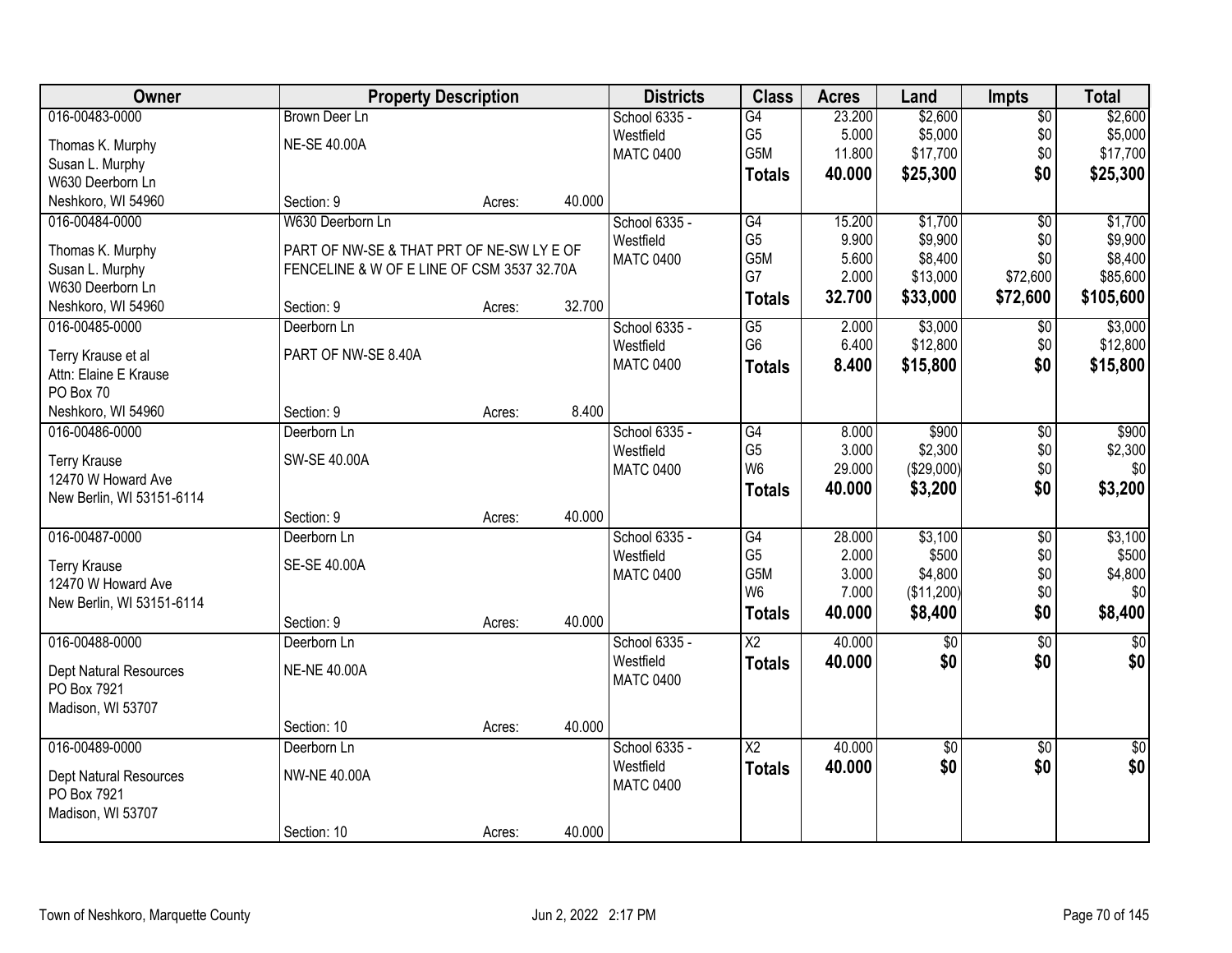| Owner                         | <b>Property Description</b>                     |        |        | <b>Districts</b> | <b>Class</b>           | <b>Acres</b> | Land            | <b>Impts</b>    | <b>Total</b>     |
|-------------------------------|-------------------------------------------------|--------|--------|------------------|------------------------|--------------|-----------------|-----------------|------------------|
| 016-00490-0000                | Deerborn Ln                                     |        |        | School 6335 -    | $\overline{\text{X2}}$ | 40.000       | $\overline{50}$ | $\overline{60}$ | \$0              |
| Dept Natural Resources        | <b>SW-NE 40.00A</b>                             |        |        | Westfield        | <b>Totals</b>          | 40.000       | \$0             | \$0             | \$0              |
| PO Box 7921                   |                                                 |        |        | <b>MATC 0400</b> |                        |              |                 |                 |                  |
| Madison, WI 53707             |                                                 |        |        |                  |                        |              |                 |                 |                  |
|                               | Section: 10                                     | Acres: | 40.000 |                  |                        |              |                 |                 |                  |
| 016-00491-0000                | Deerborn Ln                                     |        |        | School 6335 -    | $\overline{\text{X2}}$ | 40.000       | $\overline{50}$ | $\overline{50}$ | \$0              |
| Dept Natural Resources        | <b>SE-NE 40.00A</b>                             |        |        | Westfield        | <b>Totals</b>          | 40.000       | \$0             | \$0             | \$0              |
| PO Box 7921                   |                                                 |        |        | <b>MATC 0400</b> |                        |              |                 |                 |                  |
| Madison, WI 53707             |                                                 |        |        |                  |                        |              |                 |                 |                  |
|                               | Section: 10                                     | Acres: | 40.000 |                  |                        |              |                 |                 |                  |
| 016-00492-0000                | Deerborn Ln                                     |        |        | School 6335 -    | $\overline{\text{X2}}$ | 40.000       | $\overline{50}$ | $\overline{50}$ | $\overline{\$0}$ |
| <b>Dept Natural Resources</b> | <b>NE-NW 40.00A</b>                             |        |        | Westfield        | <b>Totals</b>          | 40.000       | \$0             | \$0             | \$0              |
| PO Box 7921                   |                                                 |        |        | <b>MATC 0400</b> |                        |              |                 |                 |                  |
| Madison, WI 53707             |                                                 |        |        |                  |                        |              |                 |                 |                  |
|                               | Section: 10                                     | Acres: | 40.000 |                  |                        |              |                 |                 |                  |
| 016-00493-0000                | Deerborn Ln                                     |        |        | School 6335 -    | $\overline{\text{X2}}$ | 40.000       | $\overline{60}$ | $\sqrt[6]{3}$   | $\sqrt{60}$      |
| Dept Natural Resources        | NW-NW 40.00A                                    |        |        | Westfield        | <b>Totals</b>          | 40.000       | \$0             | \$0             | \$0              |
| PO Box 7921                   |                                                 |        |        | <b>MATC 0400</b> |                        |              |                 |                 |                  |
| Madison, WI 53707             |                                                 |        |        |                  |                        |              |                 |                 |                  |
|                               | Section: 10                                     | Acres: | 40.000 |                  |                        |              |                 |                 |                  |
| 016-00494-0000                | N8806 22nd Ave                                  |        |        | School 6335 -    | $\overline{G1}$        | 2.000        | \$17,000        | \$61,800        | \$78,800         |
| Jeffrey P. Brott              | SW-NW 40.00A                                    |        |        | Westfield        | G4                     | 6.500        | \$1,200         | \$0             | \$1,200          |
| Mary A. Brott                 |                                                 |        |        | <b>MATC 0400</b> | G <sub>5</sub>         | 21.500       | \$20,600        | \$0             | \$20,600         |
| N8806 22nd Ave                |                                                 |        |        |                  | G5M                    | 10.000       | \$15,000        | \$0             | \$15,000         |
| Neshkoro, WI 54960            | Section: 10                                     | Acres: | 40.000 |                  | <b>Totals</b>          | 40.000       | \$53,800        | \$61,800        | \$115,600        |
| 016-00495-0000                | 22nd Ave                                        |        |        | School 6335 -    | $\overline{G5}$        | 30.000       | \$30,000        | $\sqrt{$0}$     | \$30,000         |
| Steven R. Sheldon             | <b>SE-NW 40.00A</b>                             |        |        | Westfield        | G <sub>6</sub>         | 10.000       | \$30,000        | \$0             | \$30,000         |
| Barbara A. Sheldon            |                                                 |        |        | <b>MATC 0400</b> | <b>Totals</b>          | 40.000       | \$60,000        | \$0             | \$60,000         |
| W690 County Rd E              |                                                 |        |        |                  |                        |              |                 |                 |                  |
| Neshkoro, WI 54960            | Section: 10                                     | Acres: | 40.000 |                  |                        |              |                 |                 |                  |
| 016-00496-0000                | 22nd Ave                                        |        |        | School 6335 -    | $\overline{G4}$        | 1.000        | \$100           | $\overline{60}$ | \$100            |
| Kevin Boeck                   | N 1/2 OF N 1/2 OF NE-SW & .08A LY DIR W THEREOF |        |        | Westfield        | G <sub>5</sub>         | 5.000        | \$1,300         | \$0             | \$1,300          |
| <b>Brian Boeck</b>            | IN THE NW-SW 10.08A                             |        |        | <b>MATC 0400</b> | G5M                    | 4.080        | \$6,300         | \$0             | \$6,300          |
| N8759 Lakeshore Dr            |                                                 |        |        |                  | <b>Totals</b>          | 10.080       | \$7,700         | \$0             | \$7,700          |
| Van Dyne, WI 54979            | Section: 10                                     | Acres: | 10.080 |                  |                        |              |                 |                 |                  |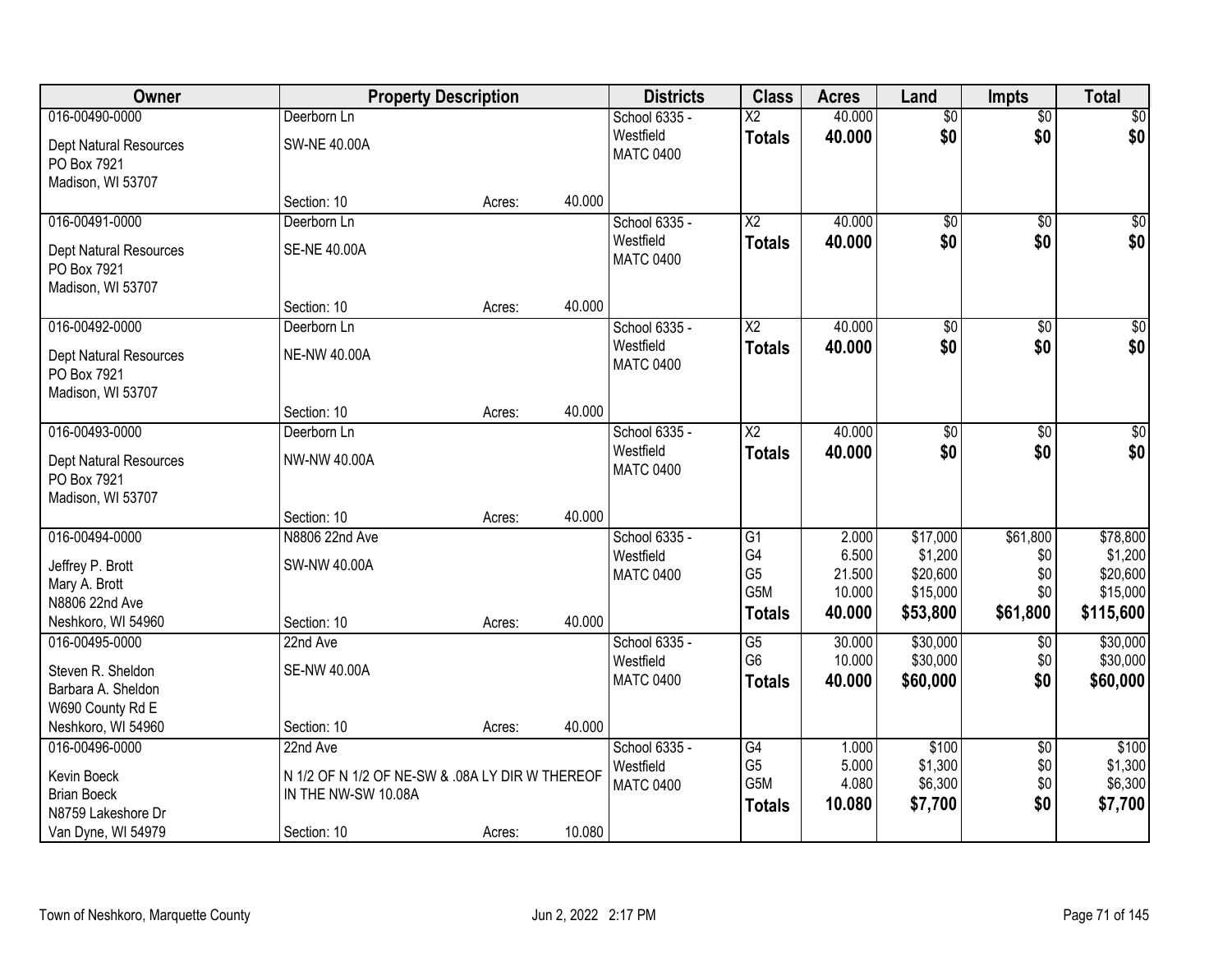| Owner                               | <b>Property Description</b>                     |        |        | <b>Districts</b> | <b>Class</b>         | <b>Acres</b>    | Land                 | <b>Impts</b>    | <b>Total</b>         |
|-------------------------------------|-------------------------------------------------|--------|--------|------------------|----------------------|-----------------|----------------------|-----------------|----------------------|
| 016-00497-0000                      | 22nd Ave                                        |        |        | School 6335 -    | $\overline{G4}$      | 1.000           | \$100                | \$0             | \$100                |
| Kevin Boeck                         | S 1/2 OF N 1/2 OF NE-SW & .15A LY DIR W THEREOF |        |        | Westfield        | G <sub>5</sub>       | 5.000           | \$1,300              | \$0             | \$1,300              |
| Brian J. Boeck                      | IN THE NW-SW 10.15A                             |        |        | <b>MATC 0400</b> | G5M                  | 4.150           | \$6,300              | \$0             | \$6,300              |
| N8759 Lakeshore Dr                  |                                                 |        |        |                  | <b>Totals</b>        | 10.150          | \$7,700              | \$0             | \$7,700              |
| Van Dyne, WI 54979                  | Section: 10                                     | Acres: | 10.150 |                  |                      |                 |                      |                 |                      |
| 016-00498-0000                      | 22nd Ave                                        |        |        | School 6335 -    | G4                   | 0.500           | \$100                | $\overline{50}$ | \$100                |
|                                     |                                                 |        |        | Westfield        | G <sub>5</sub>       | 4.220           | \$1,100              | \$0             | \$1,100              |
| John L. Van Caster                  | N 1/2 OF S 1/2 OF NE-SW & .22A LY DIR W THEREOF |        |        | <b>MATC 0400</b> | G5M                  | 5.500           | \$8,300              | \$0             | \$8,300              |
| Marion K. Van Caster                | IN THE NW-SW 10.22A                             |        |        |                  | <b>Totals</b>        | 10.220          | \$9,500              | \$0             | \$9,500              |
| 471 E Welsh Rd                      |                                                 |        |        |                  |                      |                 |                      |                 |                      |
| Wales, WI 53183                     | Section: 10                                     | Acres: | 10.220 |                  |                      |                 |                      |                 |                      |
| 016-00499-0000                      | 22nd Ave                                        |        |        | School 6335 -    | $\overline{G5}$      | 6.290           | \$1,600              | \$0             | \$1,600              |
| Kevin Boeck                         | S 1/2 OF S 1/2 OF NE-SW & .29A LY DIR W THEREOF |        |        | Westfield        | G5M                  | 4.000           | \$6,000              | \$0             | \$6,000              |
| <b>Brian Boeck</b>                  | IN THE NW-SW 10.29A                             |        |        | <b>MATC 0400</b> | <b>Totals</b>        | 10.290          | \$7,600              | \$0             | \$7,600              |
| N8759 Lakeshore Dr                  |                                                 |        |        |                  |                      |                 |                      |                 |                      |
| Van Dyne, WI 54979                  | Section: 10                                     | Acres: | 10.290 |                  |                      |                 |                      |                 |                      |
| 016-00500-0000                      | 22nd Ave                                        |        |        | School 6335 -    | G4                   | 17.000          | \$3,100              | $\sqrt[6]{3}$   | \$3,100              |
|                                     |                                                 |        |        | Westfield        | G5M                  | 22.660          | \$36,300             | \$0             | \$36,300             |
| Dorothy M. Krull Trustees           | NW-SW LESS A PARCEL ON THE E LINE 39.66A        |        |        | <b>MATC 0400</b> | <b>Totals</b>        | 39.660          | \$39,400             | \$0             | \$39,400             |
| Tom & Dottie Krull Rev Living Trust |                                                 |        |        |                  |                      |                 |                      |                 |                      |
| 4640 Stonewood Dr                   |                                                 |        |        |                  |                      |                 |                      |                 |                      |
| Middleton, WI 53562                 | Section: 10                                     | Acres: | 39.660 |                  |                      |                 |                      |                 |                      |
| 016-00501-0000                      | N8660 22nd Ave                                  |        |        | School 6335 -    | $\overline{G1}$      | 4.990           | \$25,000             | \$73,400        | \$98,400             |
| <b>Linda Walters</b>                | LOT 1 CSM 876 BEING PART OF SW-SW 4.99A         |        |        | Westfield        | <b>Totals</b>        | 4.990           | \$25,000             | \$73,400        | \$98,400             |
| N8660 22nd Ave                      |                                                 |        |        | <b>MATC 0400</b> |                      |                 |                      |                 |                      |
| Neshkoro, WI 54960-9008             |                                                 |        |        |                  |                      |                 |                      |                 |                      |
|                                     | Section: 10                                     | Acres: | 4.990  |                  |                      |                 |                      |                 |                      |
| 016-00502-0000                      | N8702 22nd Ave                                  |        |        | School 6335 -    | G1                   | 2.000           | \$17,000             | \$32,700        | \$49,700             |
| Kevin Boeck                         | PART OF SW-SW 17.01A                            |        |        | Westfield        | G4                   | 3.000           | \$300                | \$0             | \$300                |
| <b>Brian Boeck</b>                  |                                                 |        |        | <b>MATC 0400</b> | G5M                  | 12.010          | \$18,000             | \$0             | \$18,000             |
| N8759 Lakeshore Dr                  |                                                 |        |        |                  | <b>Totals</b>        | 17.010          | \$35,300             | \$32,700        | \$68,000             |
| Van Dyne, WI 54979                  | Section: 10                                     |        | 17.010 |                  |                      |                 |                      |                 |                      |
|                                     |                                                 | Acres: |        |                  |                      |                 |                      |                 |                      |
| 016-00503-0000                      | N8638 22nd Ave                                  |        |        | School 6335 -    | G1<br>G <sub>5</sub> | 1.000<br>10.000 | \$12,000             | \$154,100       | \$166, 100           |
| Robert F. Gorski Jr                 | PART OF SW-SW 18.00A                            |        |        | Westfield        | G <sub>6</sub>       | 7.000           | \$10,000<br>\$21,000 | \$0<br>\$0      | \$10,000<br>\$21,000 |
| Patricia C. Gorski                  |                                                 |        |        | <b>MATC 0400</b> |                      |                 |                      |                 |                      |
| N8638 22nd Ave                      |                                                 |        |        |                  | <b>Totals</b>        | 18.000          | \$43,000             | \$154,100       | \$197,100            |
| Neshkoro, WI 54960                  | Section: 10                                     | Acres: | 18.000 |                  |                      |                 |                      |                 |                      |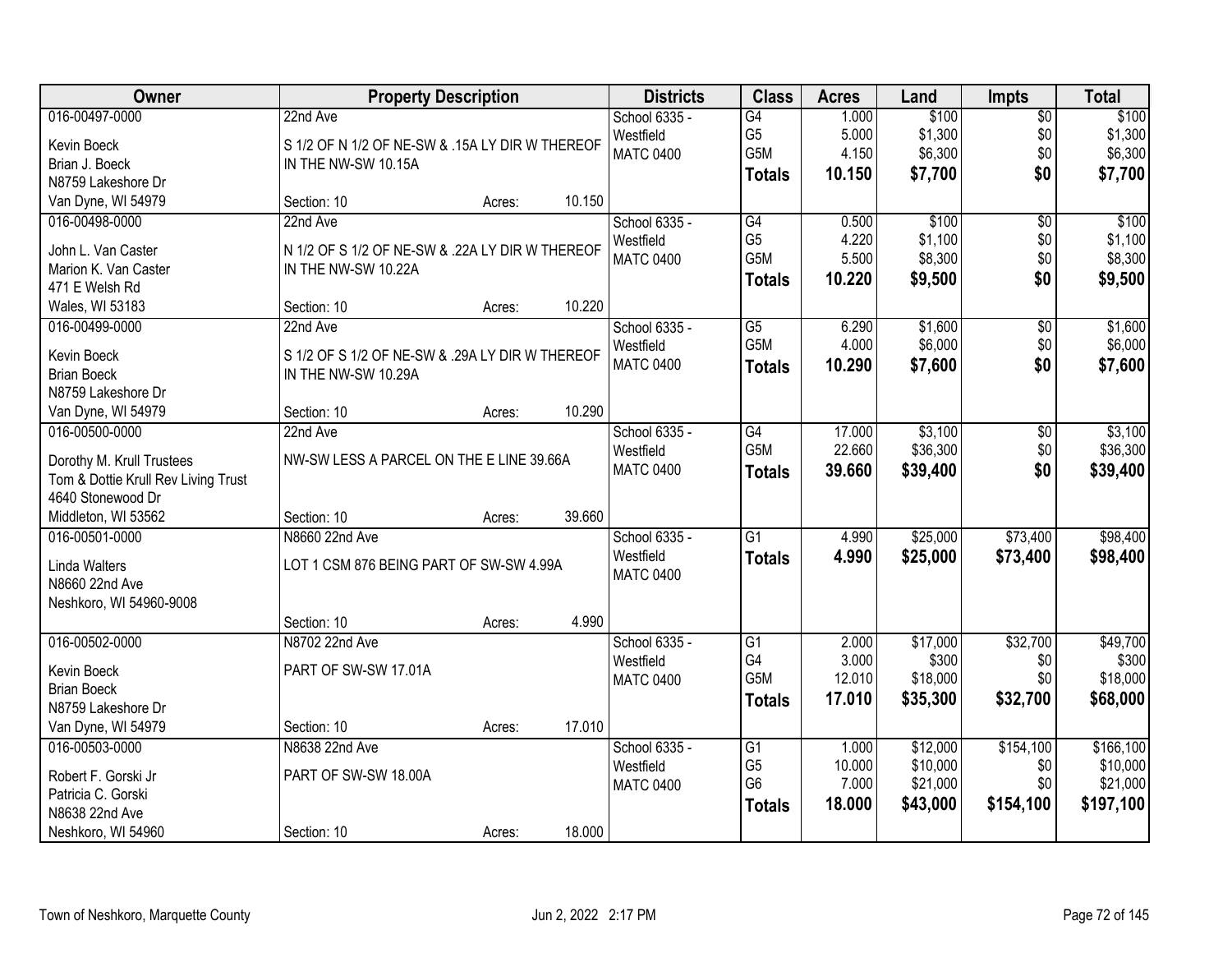| Owner                                    | <b>Property Description</b>              |        |        | <b>Districts</b>              | <b>Class</b>           | <b>Acres</b> | Land            | <b>Impts</b>    | <b>Total</b>     |
|------------------------------------------|------------------------------------------|--------|--------|-------------------------------|------------------------|--------------|-----------------|-----------------|------------------|
| 016-00504-0000                           | 22nd Ave                                 |        |        | School 6335 -                 | G4                     | 10.500       | \$1,200         | $\overline{50}$ | \$1,200          |
| Kevin Boeck                              | <b>SE-SW 40.00A</b>                      |        |        | Westfield                     | G <sub>5</sub>         | 14.500       | \$3,700         | \$0             | \$3,700          |
| <b>Brian Boeck</b>                       |                                          |        |        | <b>MATC 0400</b>              | G5M                    | 15.000       | \$15,000        | \$0             | \$15,000         |
| N8759 Lakeshore Dr                       |                                          |        |        |                               | <b>Totals</b>          | 40.000       | \$19,900        | \$0             | \$19,900         |
| Van Dyne, WI 54979                       | Section: 10                              | Acres: | 40.000 |                               |                        |              |                 |                 |                  |
| 016-00505-0000                           | 22nd Ave                                 |        |        | School 6335 -                 | $\overline{X2}$        | 40.000       | $\overline{50}$ | $\overline{50}$ | \$0              |
| <b>Dept Natural Resources</b>            | <b>NE-SE 40.00A</b>                      |        |        | Westfield                     | <b>Totals</b>          | 40.000       | \$0             | \$0             | \$0              |
| PO Box 7921                              |                                          |        |        | <b>MATC 0400</b>              |                        |              |                 |                 |                  |
| Madison, WI 53707                        |                                          |        |        |                               |                        |              |                 |                 |                  |
|                                          | Section: 10                              | Acres: | 40.000 |                               |                        |              |                 |                 |                  |
| 016-00506-0000                           | 22nd Ave                                 |        |        | School 6335 -                 | $\overline{\text{X2}}$ | 40.000       | \$0             | $\overline{50}$ | $\overline{\$0}$ |
|                                          | NW-SE 40.00A                             |        |        | Westfield                     | <b>Totals</b>          | 40.000       | \$0             | \$0             | \$0              |
| Dept Natural Resources<br>PO Box 7921    |                                          |        |        | <b>MATC 0400</b>              |                        |              |                 |                 |                  |
| Madison, WI 53707                        |                                          |        |        |                               |                        |              |                 |                 |                  |
|                                          | Section: 10                              | Acres: | 40.000 |                               |                        |              |                 |                 |                  |
| 016-00507-0000                           | 22nd Ave                                 |        |        | School 6335 -                 | $\overline{G5}$        | 30.000       | \$7,500         | \$0             | \$7,500          |
|                                          |                                          |        |        | Westfield                     | <b>Totals</b>          | 30.000       | \$7,500         | \$0             | \$7,500          |
| Kevin Boeck                              | SW-SE LY N OF WHITE RIVER 30.00A         |        |        | <b>MATC 0400</b>              |                        |              |                 |                 |                  |
| <b>Brian Boeck</b><br>N8759 Lakeshore Dr |                                          |        |        |                               |                        |              |                 |                 |                  |
| Van Dyne, WI 54979                       | Section: 10                              | Acres: | 30.000 |                               |                        |              |                 |                 |                  |
| 016-00508-0000                           | 22nd Ave                                 |        |        | School 6335 -                 | $\overline{\text{X2}}$ | 10.000       | $\overline{50}$ | \$0             | \$0              |
|                                          |                                          |        |        | Westfield                     | <b>Totals</b>          | 10.000       | \$0             | \$0             | \$0              |
| <b>Dept Natural Resources</b>            | SW-SE LY S & E OF THE WHITE RIVER 10.00A |        |        | <b>MATC 0400</b>              |                        |              |                 |                 |                  |
| PO Box 7921                              |                                          |        |        |                               |                        |              |                 |                 |                  |
| Madison, WI 53707                        |                                          |        | 10.000 |                               |                        |              |                 |                 |                  |
| 016-00509-0000                           | Section: 10<br>22nd Ave                  | Acres: |        | School 6335 -                 | $\overline{\text{X2}}$ | 20.000       | $\overline{60}$ | $\overline{60}$ | \$0              |
|                                          |                                          |        |        | Westfield                     |                        | 20.000       | \$0             | \$0             | \$0              |
| Dept Natural Resources                   | E 1/2 OF SE-SE 20.00A                    |        |        | <b>MATC 0400</b>              | <b>Totals</b>          |              |                 |                 |                  |
| PO Box 7921                              |                                          |        |        |                               |                        |              |                 |                 |                  |
| Madison, WI 53707                        |                                          |        |        |                               |                        |              |                 |                 |                  |
|                                          | Section: 10                              | Acres: | 20.000 |                               |                        |              |                 |                 |                  |
| 016-00510-0000                           | 22nd Ave                                 |        |        | School 6335 -                 | $\overline{G5}$        | 20.000       | \$20,000        | $\overline{50}$ | \$20,000         |
| Jeffrey A. Good                          | W 1/2 OF SE-SE 20.00A                    |        |        | Westfield<br><b>MATC 0400</b> | <b>Totals</b>          | 20.000       | \$20,000        | \$0             | \$20,000         |
| Brenda L. Good                           |                                          |        |        |                               |                        |              |                 |                 |                  |
| W9912 County Rd Jj                       |                                          |        |        |                               |                        |              |                 |                 |                  |
| Wautoma, WI 54982                        | Section: 10                              | Acres: | 20.000 |                               |                        |              |                 |                 |                  |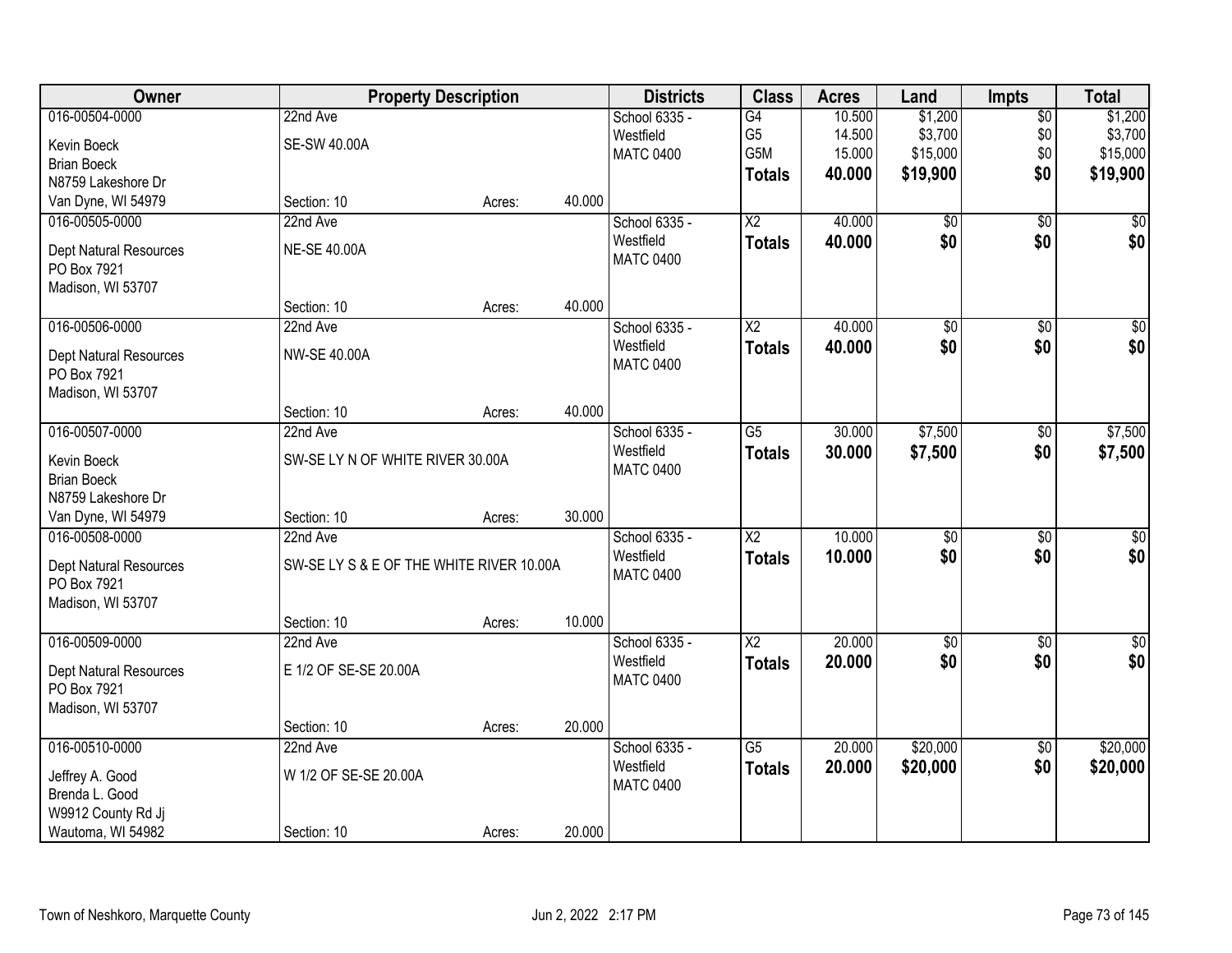| Owner                                                            | <b>Property Description</b>      |        |        | <b>Districts</b> | <b>Class</b>           | <b>Acres</b> | Land            | <b>Impts</b>    | <b>Total</b>  |
|------------------------------------------------------------------|----------------------------------|--------|--------|------------------|------------------------|--------------|-----------------|-----------------|---------------|
| 016-00511-0000                                                   | 22nd Ave                         |        |        | School 4606 -    | $\overline{\text{X2}}$ | 40.000       | $\overline{50}$ | $\overline{50}$ | $\sqrt{50}$   |
| Dept Natural Resources                                           | <b>NE-NE 40.00A</b>              |        |        | Princeton        | <b>Totals</b>          | 40.000       | \$0             | \$0             | \$0           |
| PO Box 7921                                                      |                                  |        |        | Moraine Park VTE |                        |              |                 |                 |               |
| Madison, WI 53707                                                |                                  |        |        |                  |                        |              |                 |                 |               |
|                                                                  | Section: 15                      | Acres: | 40.000 |                  |                        |              |                 |                 |               |
| 016-00512-0000                                                   | 22nd Ave                         |        |        | School 4606 -    | $\overline{X2}$        | 40.000       | $\overline{50}$ | $\overline{50}$ | $\sqrt{50}$   |
| Dept Natural Resources                                           | <b>NW-NE 40.00A</b>              |        |        | Princeton        | <b>Totals</b>          | 40.000       | \$0             | \$0             | \$0           |
| PO Box 7921                                                      |                                  |        |        | Moraine Park VTE |                        |              |                 |                 |               |
| Madison, WI 53707                                                |                                  |        |        |                  |                        |              |                 |                 |               |
|                                                                  | Section: 15                      | Acres: | 40.000 |                  |                        |              |                 |                 |               |
| 016-00513-0000                                                   | 22nd Ave                         |        |        | School 6335 -    | G4                     | 8.300        | \$1,200         | \$0             | \$1,200       |
| William D & Loretta Warmbier Living Tru   SW-NE EX RR R/W 36.69A |                                  |        |        | Westfield        | G <sub>5</sub>         | 26.390       | \$26,400        | \$0             | \$26,400      |
| PO Box 204                                                       |                                  |        |        | <b>MATC 0400</b> | G <sub>5</sub> M       | 2.000        | \$3,000         | \$0             | \$3,000       |
| Neshkoro, WI 54960                                               |                                  |        |        |                  | <b>Totals</b>          | 36.690       | \$30,600        | \$0             | \$30,600      |
|                                                                  | Section: 15                      | Acres: | 36.690 |                  |                        |              |                 |                 |               |
| 016-00514-0000                                                   | 22nd Ave                         |        |        | School 4606 -    | $\overline{G6}$        | 0.230        | \$500           | \$0             | \$500         |
| Matthew R. Reetz                                                 | A PARCEL OF SW-NE .23A           |        |        | Princeton        | <b>Totals</b>          | 0.230        | \$500           | \$0             | \$500         |
| N9673 Willard Rd                                                 |                                  |        |        | Moraine Park VTE |                        |              |                 |                 |               |
| Berlin, WI 54923                                                 |                                  |        |        |                  |                        |              |                 |                 |               |
|                                                                  | Section: 15                      | Acres: | 0.230  |                  |                        |              |                 |                 |               |
| 016-00515-0000                                                   | 22nd Ave                         |        |        | School 4606 -    | $\overline{G5}$        | 0.500        | \$500           | $\overline{30}$ | \$500         |
| William J. Wagner                                                | S 100FT OF RR R/W IN SW-NE 0.50A |        |        | Princeton        | <b>Totals</b>          | 0.500        | \$500           | \$0             | \$500         |
| Ed O. Wagner                                                     |                                  |        |        | Moraine Park VTE |                        |              |                 |                 |               |
| W1105 Rome Rd                                                    |                                  |        |        |                  |                        |              |                 |                 |               |
| Rubicon, WI 53078                                                | Section: 15                      | Acres: | 0.500  |                  |                        |              |                 |                 |               |
| 016-00516-0000                                                   | 22nd Ave                         |        |        | School 4606 -    | $\overline{G6}$        | 2.580        | \$5,200         | $\sqrt{6}$      | \$5,200       |
| Perry J. Nelson                                                  | A PARCEL OF SW-NE 2.58A          |        |        | Princeton        | <b>Totals</b>          | 2.580        | \$5,200         | \$0             | \$5,200       |
| W9544 Beechnut Rd                                                |                                  |        |        | Moraine Park VTE |                        |              |                 |                 |               |
| Wautoma, WI 54982                                                |                                  |        |        |                  |                        |              |                 |                 |               |
|                                                                  | Section: 15                      | Acres: | 2.580  |                  |                        |              |                 |                 |               |
| 016-00517-0000                                                   | 22nd Ave                         |        |        | School 4606 -    | $\overline{\text{X2}}$ | 40.000       | $\overline{50}$ | $\overline{50}$ | $\frac{1}{2}$ |
| <b>Dept Natural Resources</b>                                    | <b>SE-NE 40.00A</b>              |        |        | Princeton        | <b>Totals</b>          | 40.000       | \$0             | \$0             | \$0           |
| PO Box 7921                                                      |                                  |        |        | Moraine Park VTE |                        |              |                 |                 |               |
| Madison, WI 53707                                                |                                  |        |        |                  |                        |              |                 |                 |               |
|                                                                  | Section: 15                      | Acres: | 40.000 |                  |                        |              |                 |                 |               |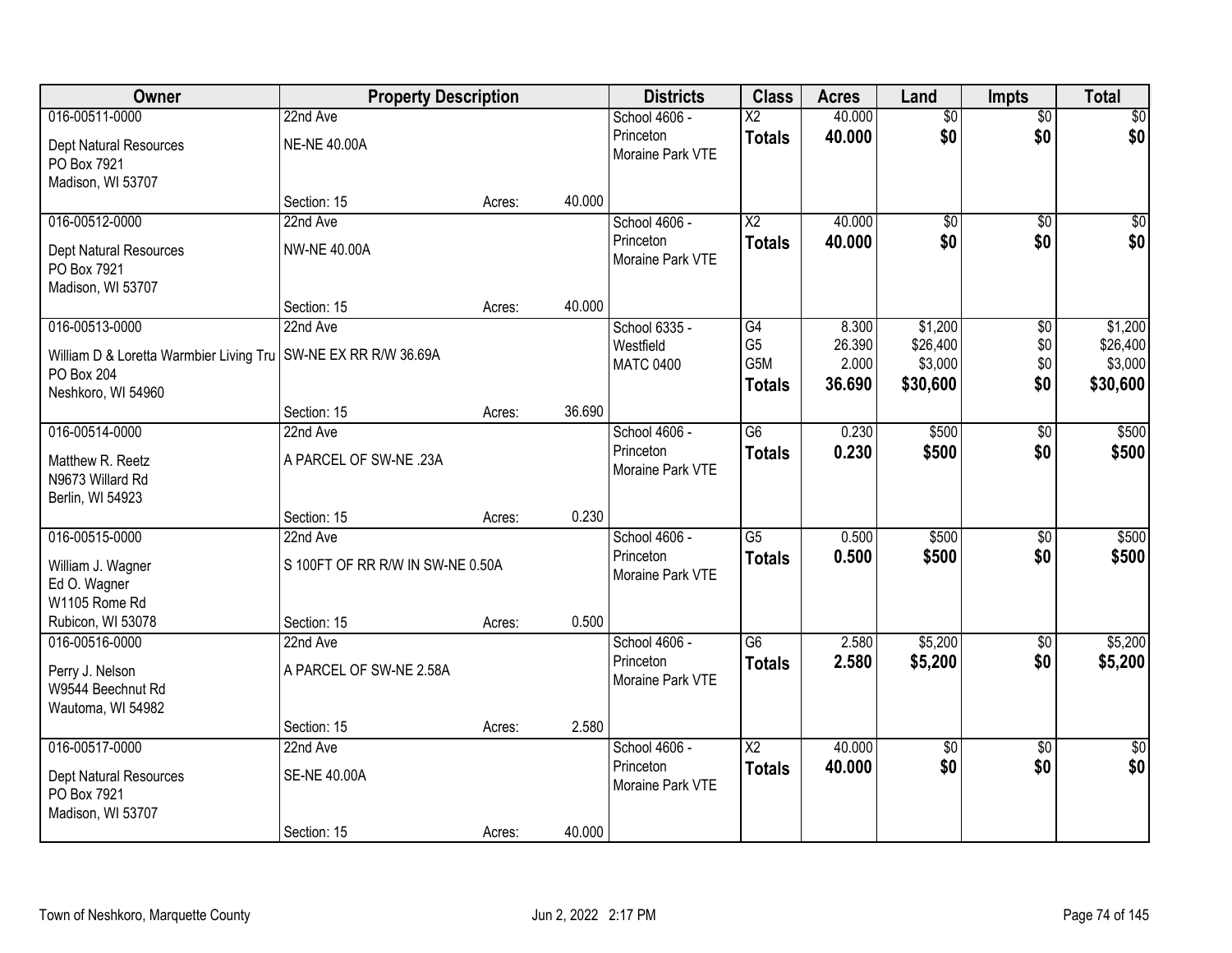| Owner                                                                       |                                             | <b>Property Description</b> |        | <b>Districts</b>              | <b>Class</b>                           | <b>Acres</b>              | Land                             | <b>Impts</b>      | <b>Total</b>                     |
|-----------------------------------------------------------------------------|---------------------------------------------|-----------------------------|--------|-------------------------------|----------------------------------------|---------------------------|----------------------------------|-------------------|----------------------------------|
| 016-00518-0000                                                              | 22nd Ave                                    |                             |        | School 4606 -                 | $\overline{\text{X2}}$                 | 31.300                    | $\overline{50}$                  | $\overline{50}$   | $\sqrt{30}$                      |
| Dept Natural Resources<br>PO Box 7921                                       | NE-NW S OF WHITE RIVER EX RR R/W 31.30A     |                             |        | Princeton<br>Moraine Park VTE | <b>Totals</b>                          | 31.300                    | \$0                              | \$0               | \$0                              |
| Madison, WI 53707                                                           | Section: 15                                 | Acres:                      | 31.300 |                               |                                        |                           |                                  |                   |                                  |
| 016-00519-0000                                                              | 22nd Ave                                    |                             |        | School 6335 -                 | $\overline{G5}$                        | 6.000                     | \$6,000                          | $\overline{50}$   | \$6,000                          |
| Harold A. Krause (Le et al<br>509 Grand Ave<br>Thiensville, WI 53092-1433   | NE-NW INCL RR R/W LY N OF WHITE RIVER 6.00A |                             |        | Westfield<br><b>MATC 0400</b> | <b>Totals</b>                          | 6.000                     | \$6,000                          | \$0               | \$6,000                          |
|                                                                             | Section: 15                                 | Acres:                      | 6.000  |                               |                                        |                           |                                  |                   |                                  |
| 016-00520-0000                                                              | 22nd Ave                                    |                             |        | School 4606 -                 | G5                                     | 3.700                     | \$3,700                          | \$0               | \$3,700                          |
| Perry J. Nelson<br>W9544 Beechnut Rd<br>Wautoma, WI 54982                   | PARCEL NE-NW LY S OF WHITE RIVER 3.70A      |                             |        | Princeton<br>Moraine Park VTE | <b>Totals</b>                          | 3.700                     | \$3,700                          | \$0               | \$3,700                          |
|                                                                             | Section: 15                                 | Acres:                      | 3.700  |                               |                                        |                           |                                  |                   |                                  |
| 016-00521-0000                                                              | N8572 22nd Ave                              |                             |        | School 6335 -                 | G1                                     | 20.000                    | \$79,500                         | \$84,200          | \$163,700                        |
| Harold A. Krause (Le et al<br>509 Grand Ave<br>Thiensville, WI 53092-1433   | NW-NW LY N OF WHITE RIVER 20.00A            |                             |        | Westfield<br><b>MATC 0400</b> | <b>Totals</b>                          | 20.000                    | \$79,500                         | \$84,200          | \$163,700                        |
|                                                                             | Section: 15                                 | Acres:                      | 20.000 |                               |                                        |                           |                                  |                   |                                  |
| 016-00522-0000                                                              | 22nd Ave                                    |                             |        | School 6335 -                 | $\overline{\text{X2}}$                 | 20.000                    | $\overline{50}$                  | $\overline{30}$   | $\sqrt{50}$                      |
| Dept Natural Resources<br>PO Box 7921<br>Madison, WI 53707                  | NW-NW LY S OF WHITE RIVER 20.00A            |                             |        | Westfield<br><b>MATC 0400</b> | <b>Totals</b>                          | 20.000                    | \$0                              | \$0               | \$0                              |
|                                                                             | Section: 15                                 | Acres:                      | 20.000 |                               |                                        |                           |                                  |                   |                                  |
| 016-00523-0000                                                              | N8444 22nd Ave                              |                             |        | School 6335 -                 | G4                                     | 17.000                    | \$2,500                          | $\overline{60}$   | \$2,500                          |
| William D & Loretta Warmbier Living Tru   SW-NW 40.00A<br>PO Box 204        |                                             |                             |        | Westfield<br><b>MATC 0400</b> | G <sub>5</sub><br>G5M<br><b>Totals</b> | 15.000<br>8.000<br>40.000 | \$17,400<br>\$12,800<br>\$32,700 | \$0<br>\$0<br>\$0 | \$17,400<br>\$12,800<br>\$32,700 |
| Neshkoro, WI 54960                                                          |                                             |                             | 40.000 |                               |                                        |                           |                                  |                   |                                  |
| 016-00524-0000                                                              | Section: 15<br>22nd Ave                     | Acres:                      |        | School 6335 -                 | $\overline{G4}$                        | 22.000                    | \$3,200                          | $\overline{50}$   | \$3,200                          |
| William D & Loretta Warmbier Living Tru<br>PO Box 204<br>Neshkoro, WI 54960 | SE-NW EX RR R/W 39.53A                      |                             |        | Westfield<br><b>MATC 0400</b> | G <sub>5</sub> M<br><b>Totals</b>      | 17.530<br>39.530          | \$27,100<br>\$30,300             | \$0<br>\$0        | \$27,100<br>\$30,300             |
|                                                                             | Section: 15                                 | Acres:                      | 39.530 |                               |                                        |                           |                                  |                   |                                  |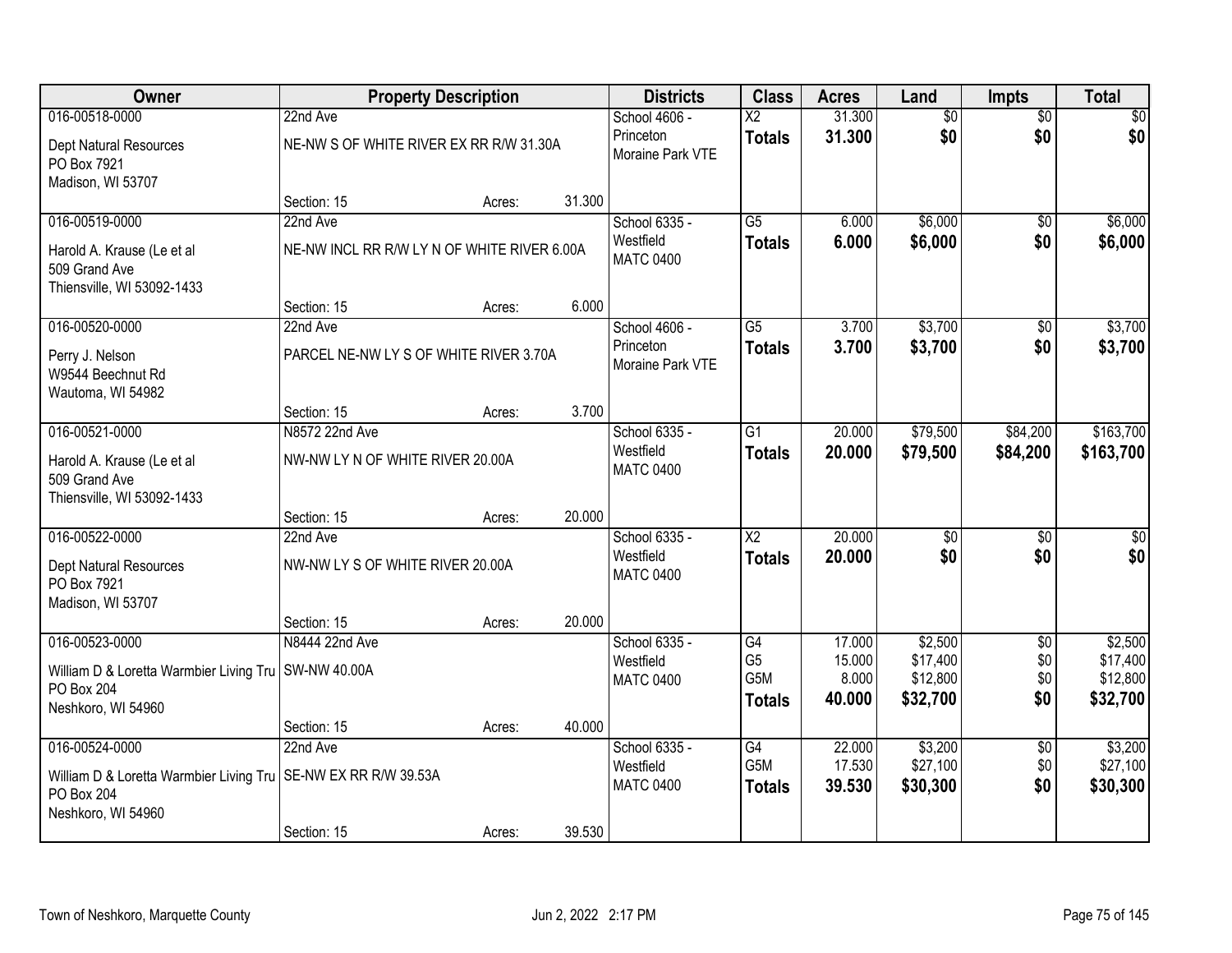| Owner                                                  | <b>Property Description</b>                |        |        | <b>Districts</b> | <b>Class</b>     | <b>Acres</b> | Land     | <b>Impts</b>    | <b>Total</b> |
|--------------------------------------------------------|--------------------------------------------|--------|--------|------------------|------------------|--------------|----------|-----------------|--------------|
| 016-00525-0000                                         | 22nd Ave                                   |        |        | School 6335 -    | G <sub>5</sub> M | 0.470        | \$500    | $\overline{50}$ | \$500        |
| Perry J. Nelson                                        | A PARCEL OF SE-NW .47A                     |        |        | Westfield        | <b>Totals</b>    | 0.470        | \$500    | \$0             | \$500        |
| W9544 Beechnut Rd                                      |                                            |        |        | <b>MATC 0400</b> |                  |              |          |                 |              |
| Wautoma, WI 54982                                      |                                            |        |        |                  |                  |              |          |                 |              |
|                                                        | Section: 15                                | Acres: | 0.470  |                  |                  |              |          |                 |              |
| 016-00526-0000                                         | 22nd Ave                                   |        |        | School 6335 -    | G4               | 11.000       | \$1,600  | $\overline{50}$ | \$1,600      |
| William D & Loretta Warmbier Living Tru   NE-SW 40.00A |                                            |        |        | Westfield        | G <sub>5</sub>   | 27.000       | \$27,000 | \$0             | \$27,000     |
| PO Box 204                                             |                                            |        |        | <b>MATC 0400</b> | G5M              | 2.000        | \$3,000  | \$0             | \$3,000      |
| Neshkoro, WI 54960                                     |                                            |        |        |                  | <b>Totals</b>    | 40.000       | \$31,600 | \$0             | \$31,600     |
|                                                        | Section: 15                                | Acres: | 40.000 |                  |                  |              |          |                 |              |
| 016-00527-0000                                         | 22nd Ave                                   |        |        | School 6335 -    | G1               | 1.000        | \$9,000  | \$34,500        | \$43,500     |
| <b>Clifford Nehring</b>                                | W 1/2 OF NW-SW LY E OF 22ND AVE 20.00A     |        |        | Westfield        | G <sub>5</sub>   | 16.000       | \$19,000 | \$0             | \$19,000     |
| Teresa M. Nehring                                      |                                            |        |        | <b>MATC 0400</b> | G <sub>6</sub>   | 3.000        | \$9,000  | \$0             | \$9,000      |
| 48 Center St                                           |                                            |        |        |                  | Totals           | 20.000       | \$37,000 | \$34,500        | \$71,500     |
| N Fond Du Lac, WI 53937-1116                           | Section: 15                                | Acres: | 20.000 |                  |                  |              |          |                 |              |
| 016-00528-0000                                         | N8335 22nd Ave                             |        |        | School 6335 -    | $\overline{G1}$  | 5.100        | \$25,300 | \$108,700       | \$134,000    |
| Roy Fowler                                             | LOT 1 CSM 645 BEING PART OF NW-SW 5.10A    |        |        | Westfield        | <b>Totals</b>    | 5.100        | \$25,300 | \$108,700       | \$134,000    |
| Mary Fowler                                            |                                            |        |        | <b>MATC 0400</b> |                  |              |          |                 |              |
| PO Box 253                                             |                                            |        |        |                  |                  |              |          |                 |              |
| Neshkoro, WI 54960                                     | Section: 15                                | Acres: | 5.100  |                  |                  |              |          |                 |              |
| 016-00529-0000                                         | N8397 22nd Ave                             |        |        | School 6335 -    | G1               | 1.000        | \$12,000 | \$3,000         | \$15,000     |
| Daniel Brusky                                          | THAT PART OF NW-SW LY W OF 22ND AVE & N OF |        |        | Westfield        | G <sub>5</sub>   | 9.000        | \$9,000  | \$0             | \$9,000      |
| Carol M. Brusky                                        | CSM 645 10.00A                             |        |        | <b>MATC 0400</b> | <b>Totals</b>    | 10.000       | \$21,000 | \$3,000         | \$24,000     |
| 705 S Webster Ave                                      |                                            |        |        |                  |                  |              |          |                 |              |
| Omro, WI 54963                                         | Section: 15                                | Acres: | 10.000 |                  |                  |              |          |                 |              |
| 016-00530-0000                                         | N8313 22nd Ave                             |        |        | School 6335 -    | $\overline{G1}$  | 5.000        | \$25,000 | \$5,600         | \$30,600     |
| Lee Stelzner                                           | THAT PART OF NW-SW LY W OF 22ND AVE & S OF |        |        | Westfield        | <b>Totals</b>    | 5.000        | \$25,000 | \$5,600         | \$30,600     |
| 1797 Maricopa Dr Apt c                                 | CSM 645 5.00A                              |        |        | <b>MATC 0400</b> |                  |              |          |                 |              |
| Oshkosh, WI 54904                                      |                                            |        |        |                  |                  |              |          |                 |              |
|                                                        | Section: 15                                | Acres: | 5.000  |                  |                  |              |          |                 |              |
| 016-00531-0000                                         | 22nd Ave                                   |        |        | School 6335 -    | $\overline{G1}$  | 2.360        | \$18,100 | $\sqrt{6}$      | \$18,100     |
| Bruno F. Thome                                         | LOT 1 CSM 473 BEING PART OF SW-SW 2.36A    |        |        | Westfield        | <b>Totals</b>    | 2.360        | \$18,100 | \$0             | \$18,100     |
| 10210 S Springfield Ave                                |                                            |        |        | <b>MATC 0400</b> |                  |              |          |                 |              |
| Chicago, IL 60655                                      |                                            |        |        |                  |                  |              |          |                 |              |
|                                                        | Section: 15                                | Acres: | 2.360  |                  |                  |              |          |                 |              |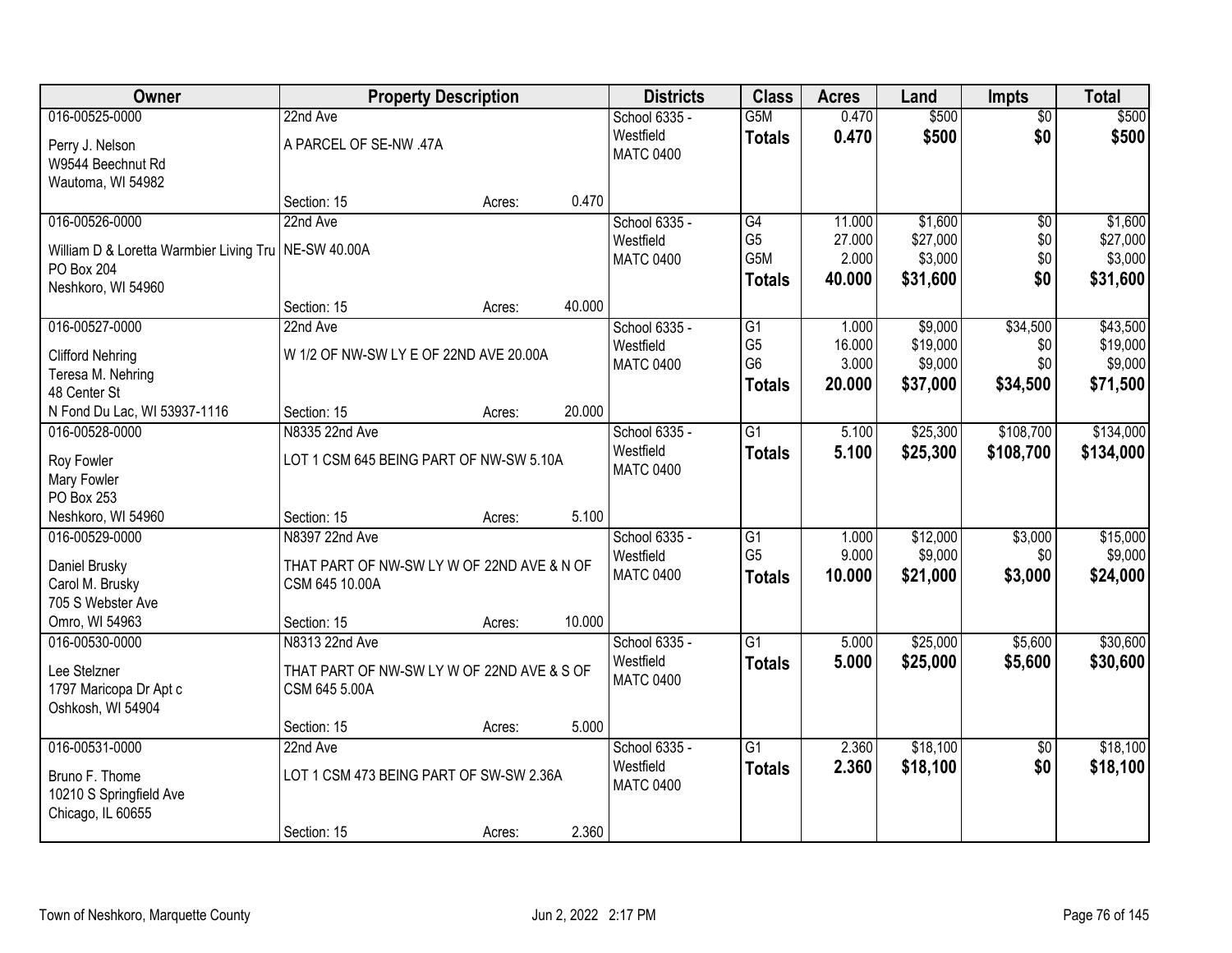| Owner                                                             |                                            | <b>Property Description</b> |        | <b>Districts</b>              | <b>Class</b>                     | <b>Acres</b>     | Land                 | <b>Impts</b>    | <b>Total</b>         |
|-------------------------------------------------------------------|--------------------------------------------|-----------------------------|--------|-------------------------------|----------------------------------|------------------|----------------------|-----------------|----------------------|
| 016-00532-0000                                                    | 22nd Ave                                   |                             |        | School 6335 -                 | $\overline{G1}$                  | 2.610            | \$18,800             | $\overline{50}$ | \$18,800             |
| Bruno F. Thome<br>10210 S Springfield Ave<br>Chicago, IL 60655    | LOT 2 CSM 473 BEING PART OF SW-SW 2.61A    |                             |        | Westfield<br><b>MATC 0400</b> | <b>Totals</b>                    | 2.610            | \$18,800             | \$0             | \$18,800             |
|                                                                   | Section: 15                                | Acres:                      | 2.610  |                               |                                  |                  |                      |                 |                      |
| 016-00533-0000                                                    | 22nd Ave                                   |                             |        | School 6335 -                 | $\overline{G1}$                  | 3.000            | \$20,000             | \$0             | \$20,000             |
| Bruno F. Thome<br>10210 S Springfield Ave<br>Chicago, IL 60655    | LOT 3 CSM 473 BEING PART OF SW-SW 3.00A    |                             |        | Westfield<br><b>MATC 0400</b> | <b>Totals</b>                    | 3.000            | \$20,000             | \$0             | \$20,000             |
|                                                                   | Section: 15                                | Acres:                      | 3.000  |                               |                                  |                  |                      |                 |                      |
| 016-00534-0000                                                    | N8221 22nd Ave                             |                             |        | School 6335 -                 | $\overline{G1}$                  | 3.340            | \$20,900             | \$2,500         | \$23,400             |
| Bruno F. Thome<br>10210 S Springfield Ave<br>Chicago, IL 60655    | LOT 4 CSM 473 BEING PART OF SW-SW 3.34A    |                             |        | Westfield<br><b>MATC 0400</b> | <b>Totals</b>                    | 3.340            | \$20,900             | \$2,500         | \$23,400             |
|                                                                   | Section: 15                                | Acres:                      | 3.340  |                               |                                  |                  |                      |                 |                      |
| 016-00535-0000                                                    | N8274 22nd Ave                             |                             |        | School 6335 -                 | G1                               | 10.600           | \$41,800             | \$115,400       | \$157,200            |
| George R. Edgar                                                   | SW-SW LY E OF 22ND AVE LESS CSM 671 17.60A |                             |        | Westfield                     | G <sub>6</sub>                   | 7.000            | \$22,400             | \$0             | \$22,400             |
| N8274 22nd Ave<br>Neshkoro, WI 54960                              |                                            |                             |        | <b>MATC 0400</b>              | <b>Totals</b>                    | 17.600           | \$64,200             | \$115,400       | \$179,600            |
|                                                                   | Section: 15                                | Acres:                      | 17.600 |                               |                                  |                  |                      |                 |                      |
| 016-00536-0000                                                    | N8202 22nd Ave                             |                             |        | School 6335 -                 | $\overline{G1}$                  | 2.398            | \$18,200             | \$155,700       | \$173,900            |
| Corey G. Krueger<br>N8202 22nd Ave<br>Neshkoro, WI 54960          | LOT 1 CSM 671 BEING PART OF SW-SW 2.398A   |                             |        | Westfield<br><b>MATC 0400</b> | <b>Totals</b>                    | 2.398            | \$18,200             | \$155,700       | \$173,900            |
|                                                                   | Section: 15                                | Acres:                      | 2.398  |                               |                                  |                  |                      |                 |                      |
| 016-00537-0000                                                    | W322 County Rd DD                          |                             |        | School 6335 -                 | $\overline{G1}$                  | 2.000            | \$12,000             | \$1,400         | \$13,400             |
| Eric A. Scott<br>Scott J. Scott                                   | SE-SW INCL CSM 224 40.00A                  |                             |        | Westfield<br><b>MATC 0400</b> | G <sub>5</sub><br>G <sub>6</sub> | 19.000<br>19.000 | \$28,500<br>\$57,000 | \$0<br>\$0      | \$28,500<br>\$57,000 |
| 1222 Ann Ct                                                       |                                            |                             |        |                               | <b>Totals</b>                    | 40.000           | \$97,500             | \$1,400         | \$98,900             |
| East Peoria, IL 61611                                             | Section: 15                                | Acres:                      | 40.000 |                               |                                  |                  |                      |                 |                      |
| 016-00538-0000                                                    | County Rd DD                               |                             |        | School 4606 -                 | $\overline{\text{X2}}$           | 40.000           | $\overline{30}$      | $\overline{30}$ | $\overline{50}$      |
| <b>Dept Natural Resources</b><br>PO Box 7921<br>Madison, WI 53707 | <b>NE-SE 40.00A</b>                        |                             |        | Princeton<br>Moraine Park VTE | <b>Totals</b>                    | 40.000           | \$0                  | \$0             | \$0                  |
|                                                                   | Section: 15                                | Acres:                      | 40.000 |                               |                                  |                  |                      |                 |                      |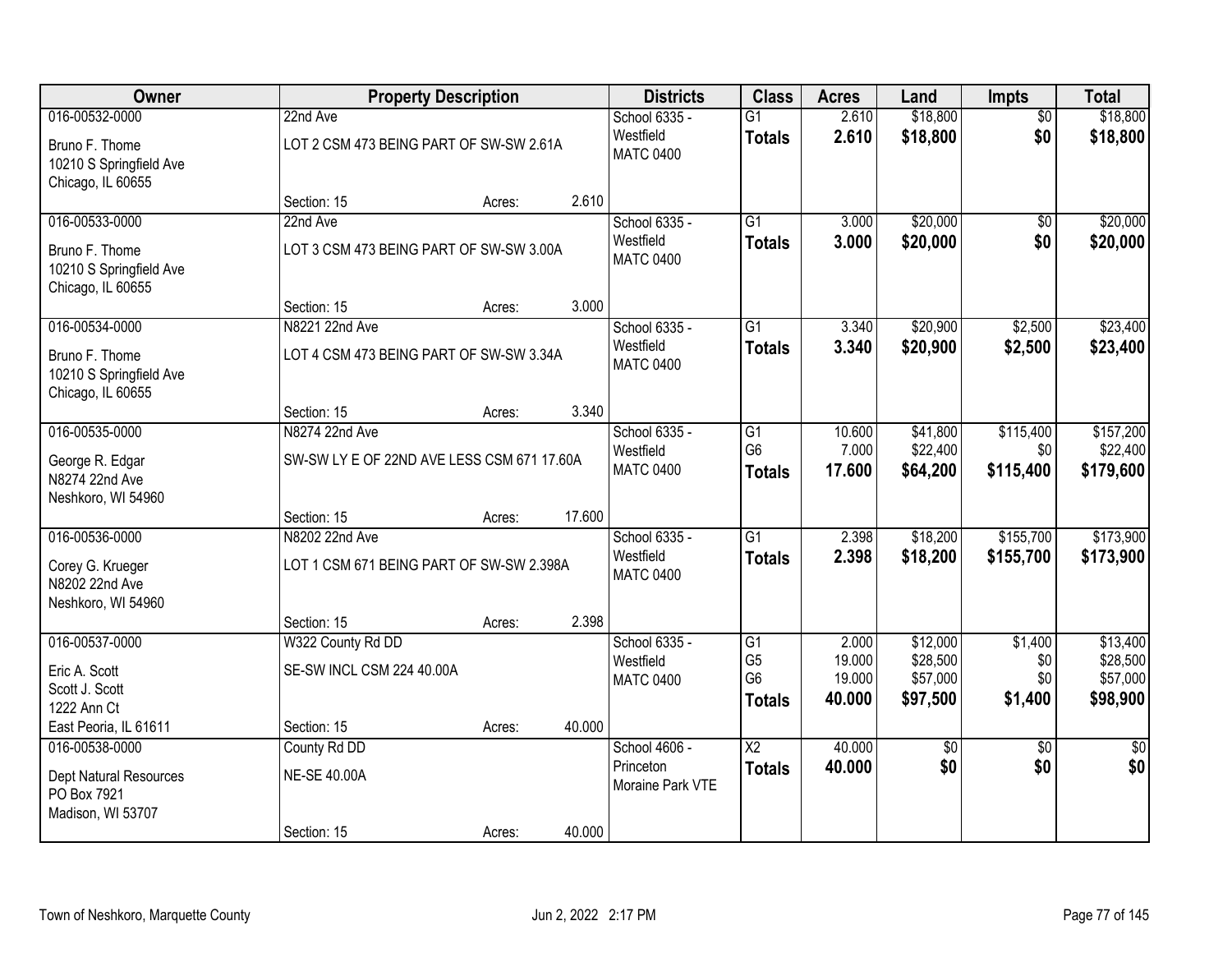| Owner                     |                                              | <b>Property Description</b> |        | <b>Districts</b> | <b>Class</b>           | <b>Acres</b> | Land            | Impts           | <b>Total</b>    |
|---------------------------|----------------------------------------------|-----------------------------|--------|------------------|------------------------|--------------|-----------------|-----------------|-----------------|
| 016-00539-0000            | County Rd DD                                 |                             |        | School 4606 -    | $\overline{\text{X2}}$ | 5.850        | $\overline{50}$ | $\overline{50}$ | \$0             |
| Dept Natural Resources    | PART OF NW-SE INC RR R/W 5.85A               |                             |        | Princeton        | <b>Totals</b>          | 5.850        | \$0             | \$0             | \$0             |
| PO Box 7921               |                                              |                             |        | Moraine Park VTE |                        |              |                 |                 |                 |
| Madison, WI 53707         |                                              |                             |        |                  |                        |              |                 |                 |                 |
|                           | Section: 15                                  | Acres:                      | 5.850  |                  |                        |              |                 |                 |                 |
| 016-00540-0000            | County Rd DD                                 |                             |        | School 6335 -    | $\overline{G5}$        | 34.380       | \$38,600        | $\overline{50}$ | \$38,600        |
| William J. Wagner         | S PART OF NW-SE INC RR R/W BEING PRT OF CSM  |                             |        | Westfield        | <b>Totals</b>          | 34.380       | \$38,600        | \$0             | \$38,600        |
| Ed O. Wagner              | 3707 34.38A                                  |                             |        | <b>MATC 0400</b> |                        |              |                 |                 |                 |
| W1105 Rome Rd             |                                              |                             |        |                  |                        |              |                 |                 |                 |
| Rubicon, WI 53078         | Section: 15                                  | Acres:                      | 34.380 |                  |                        |              |                 |                 |                 |
| 016-00541-0000            | County Rd DD                                 |                             |        | School 6335 -    | G5                     | 14.000       | \$13,100        | \$0             | \$13,100        |
| William J. Wagner         | PRT LOTS 1-3 CSM 3707 BEING PRT SW-SE 40.00A |                             |        | Westfield        | G <sub>6</sub>         | 26.000       | \$83,200        | \$0             | \$83,200        |
| Ed O. Wagner              |                                              |                             |        | <b>MATC 0400</b> | <b>Totals</b>          | 40.000       | \$96,300        | \$0             | \$96,300        |
| W1105 Rome Rd             |                                              |                             |        |                  |                        |              |                 |                 |                 |
| Rubicon, WI 53078         | Section: 15                                  | Acres:                      | 40.000 |                  |                        |              |                 |                 |                 |
| 016-00542-0000            | County Rd DD                                 |                             |        | School 4606 -    | G5                     | 10.250       | \$11,600        | \$0             | \$11,600        |
| Russell Wendt et al       | THAT PRT OF SE-SE LY W OF RR R/W 11.25A      |                             |        | Princeton        | G <sub>6</sub>         | 1.000        | \$3,000         | \$0             | \$3,000         |
| 402 W Johnson St          |                                              |                             |        | Moraine Park VTE | <b>Totals</b>          | 11.250       | \$14,600        | \$0             | \$14,600        |
| Fond Du Lac, WI 54935     |                                              |                             |        |                  |                        |              |                 |                 |                 |
|                           | Section: 15                                  | Acres:                      | 11.250 |                  |                        |              |                 |                 |                 |
| 016-00542-0005            | County Rd DD                                 |                             |        | School 4606 -    | $\overline{\text{X2}}$ | 28.750       | $\overline{50}$ | $\overline{50}$ | $\overline{50}$ |
| Dept Natural Resources    | THAT PRT OF SE-SE LY E OF RR R/W 28.75A      |                             |        | Princeton        | <b>Totals</b>          | 28.750       | \$0             | \$0             | \$0             |
| PO Box 7921               |                                              |                             |        | Moraine Park VTE |                        |              |                 |                 |                 |
| Madison, WI 53707         |                                              |                             |        |                  |                        |              |                 |                 |                 |
|                           | Section: 15                                  | Acres:                      | 28.750 |                  |                        |              |                 |                 |                 |
| 016-00543-0000            | 22nd Ave                                     |                             |        | School 6335 -    | G4                     | 10.000       | \$1,100         | $\overline{50}$ | \$1,100         |
| <b>Terry Krause</b>       | <b>NE-NE 40.00A</b>                          |                             |        | Westfield        | G <sub>5</sub>         | 29.000       | \$30,300        | \$0             | \$30,300        |
| 12470 W Howard Ave        |                                              |                             |        | <b>MATC 0400</b> | W <sub>6</sub>         | 1.000        | ( \$3,200)      | \$0             | \$0             |
| New Berlin, WI 53151-6114 |                                              |                             |        |                  | <b>Totals</b>          | 40.000       | \$31,400        | \$0             | \$31,400        |
|                           | Section: 16                                  | Acres:                      | 40.000 |                  |                        |              |                 |                 |                 |
| 016-00544-0000            | N8583 22nd Ave                               |                             |        | School 6335 -    | G1                     | 2.000        | \$17,000        | \$25,700        | \$42,700        |
| <b>Terry Krause</b>       | <b>NW-NE 40.00A</b>                          |                             |        | Westfield        | G <sub>5</sub>         | 24.000       | \$29,000        | \$0             | \$29,000        |
| 12470 W Howard Ave        |                                              |                             |        | <b>MATC 0400</b> | W <sub>6</sub>         | 14.000       | ( \$44, 800)    | \$0             | 30              |
| New Berlin, WI 53151-6114 |                                              |                             |        |                  | <b>Totals</b>          | 40.000       | \$46,000        | \$25,700        | \$71,700        |
|                           | Section: 16                                  | Acres:                      | 40.000 |                  |                        |              |                 |                 |                 |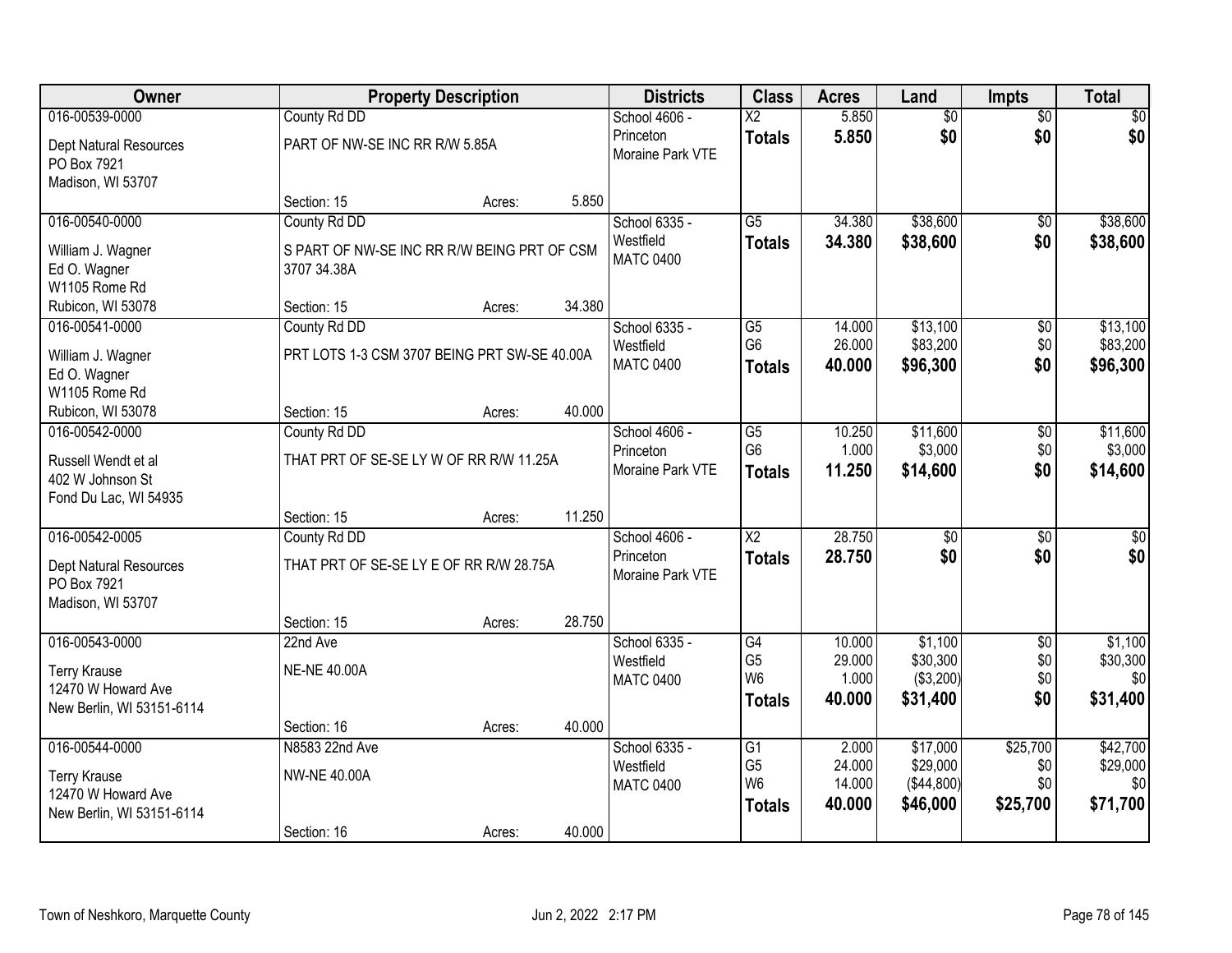| Owner                                              |                                           | <b>Property Description</b> |        | <b>Districts</b>              | <b>Class</b>         | <b>Acres</b>    | Land                    | <b>Impts</b>    | <b>Total</b>    |
|----------------------------------------------------|-------------------------------------------|-----------------------------|--------|-------------------------------|----------------------|-----------------|-------------------------|-----------------|-----------------|
| 016-00545-0000                                     | 22nd Ave                                  |                             |        | School 6335 -                 | W6                   | 40.000          | (\$128,000)             | $\overline{50}$ | $\sqrt{30}$     |
| Anthony John Meister et al<br>146 Meadowbrook Blvd | <b>SW-NE 40.00A</b>                       |                             |        | Westfield<br><b>MATC 0400</b> | <b>Totals</b>        | 40.000          | \$0                     | \$0             | \$0             |
| Fond Du Lac, WI 54935                              |                                           |                             |        |                               |                      |                 |                         |                 |                 |
|                                                    | Section: 16                               | Acres:                      | 40.000 |                               |                      |                 |                         |                 |                 |
| 016-00546-0000                                     | N8455 22nd Ave                            |                             |        | School 6335 -<br>Westfield    | G1<br>W <sub>6</sub> | 1.000<br>39.000 | \$12,000<br>(\$124,800) | \$16,000<br>\$0 | \$28,000<br>\$0 |
| Anthony John Meister et al                         | <b>SE-NE 40.00A</b>                       |                             |        | <b>MATC 0400</b>              |                      | 40.000          | \$12,000                | \$16,000        | \$28,000        |
| 146 Meadowbrook Blvd                               |                                           |                             |        |                               | <b>Totals</b>        |                 |                         |                 |                 |
| Fond Du Lac, WI 54935                              |                                           |                             |        |                               |                      |                 |                         |                 |                 |
|                                                    | Section: 16                               | Acres:                      | 40.000 |                               |                      |                 |                         |                 |                 |
| 016-00547-0000                                     | 22nd Ave                                  |                             |        | School 6335 -                 | $\overline{G5}$      | 28.000          | \$28,000                | $\overline{50}$ | \$28,000        |
| <b>Terry Krause</b>                                | <b>NE-NW 40.00A</b>                       |                             |        | Westfield                     | W <sub>6</sub>       | 12.000          | (\$38,200)              | \$0             | \$0             |
| 12470 W Howard Ave                                 |                                           |                             |        | <b>MATC 0400</b>              | <b>Totals</b>        | 40.000          | \$28,000                | \$0             | \$28,000        |
| New Berlin, WI 53151-6114                          |                                           |                             |        |                               |                      |                 |                         |                 |                 |
|                                                    | Section: 16                               | Acres:                      | 40.000 |                               |                      |                 |                         |                 |                 |
| 016-00548-0000                                     | 22nd Ave                                  |                             |        | School 6335 -                 | G <sub>5</sub>       | 25.000          | \$25,000                | \$0             | \$25,000        |
| Roger D. Reetz                                     | NW-NW EX 10A LY E OF WHITE RIVER 30.00A   |                             |        | Westfield                     | G <sub>6</sub>       | 5.000           | \$15,000                | \$0             | \$15,000        |
| 11321 N Country View Dr                            |                                           |                             |        | <b>MATC 0400</b>              | <b>Totals</b>        | 30.000          | \$40,000                | \$0             | \$40,000        |
| Mequon, WI 53092                                   |                                           |                             |        |                               |                      |                 |                         |                 |                 |
|                                                    | Section: 16                               | Acres:                      | 30.000 |                               |                      |                 |                         |                 |                 |
| 016-00549-0000                                     | <b>White River Rd</b>                     |                             |        | School 6335 -                 | $\overline{G1}$      | 7.000           | \$31,000                | \$167,000       | \$198,000       |
| Robert J & Kathryn D Iorio Rev Trust               | N 10A OF NW-NW LY E OF WHITE RIVER 10.00A |                             |        | Westfield                     | G <sub>6</sub>       | 3.000           | \$6,000                 | \$0             | \$6,000         |
| W287 S3141 Bethesda Church Rd                      |                                           |                             |        | <b>MATC 0400</b>              | <b>Totals</b>        | 10.000          | \$37,000                | \$167,000       | \$204,000       |
| Waukesha, WI 53189                                 |                                           |                             |        |                               |                      |                 |                         |                 |                 |
|                                                    | Section: 16                               | Acres:                      | 10.000 |                               |                      |                 |                         |                 |                 |
| 016-00550-0000                                     | State Highway 73                          |                             |        | School 6335 -                 | G4                   | 3.500           | \$600                   | $\sqrt{6}$      | \$600           |
| Roger D. Reetz                                     | SW-NW 40.00A                              |                             |        | Westfield                     | G <sub>5</sub>       | 13.500          | \$15,300                | \$0             | \$15,300        |
| 11321 N Country View Dr                            |                                           |                             |        | <b>MATC 0400</b>              | G5M                  | 23.000          | \$34,500                | \$0             | \$34,500        |
| Mequon, WI 53092                                   |                                           |                             |        |                               | <b>Totals</b>        | 40.000          | \$50,400                | \$0             | \$50,400        |
|                                                    | Section: 16                               | Acres:                      | 40.000 |                               |                      |                 |                         |                 |                 |
| 016-00551-0000                                     | State Highway 73                          |                             |        | School 6335 -                 | G4                   | 10.000          | \$1,100                 | $\overline{50}$ | \$1,100         |
| Todd R. Gohlke                                     | <b>SE-NW 40.00A</b>                       |                             |        | Westfield                     | G <sub>5</sub>       | 10.000          | \$10,000                | \$0             | \$10,000        |
| N8355 State Rd 73                                  |                                           |                             |        | <b>MATC 0400</b>              | G5M                  | 20.000          | \$30,000                | \$0             | \$30,000        |
| Neshkoro, WI 54960                                 |                                           |                             |        |                               | <b>Totals</b>        | 40.000          | \$41,100                | \$0             | \$41,100        |
|                                                    | Section: 16                               | Acres:                      | 40.000 |                               |                      |                 |                         |                 |                 |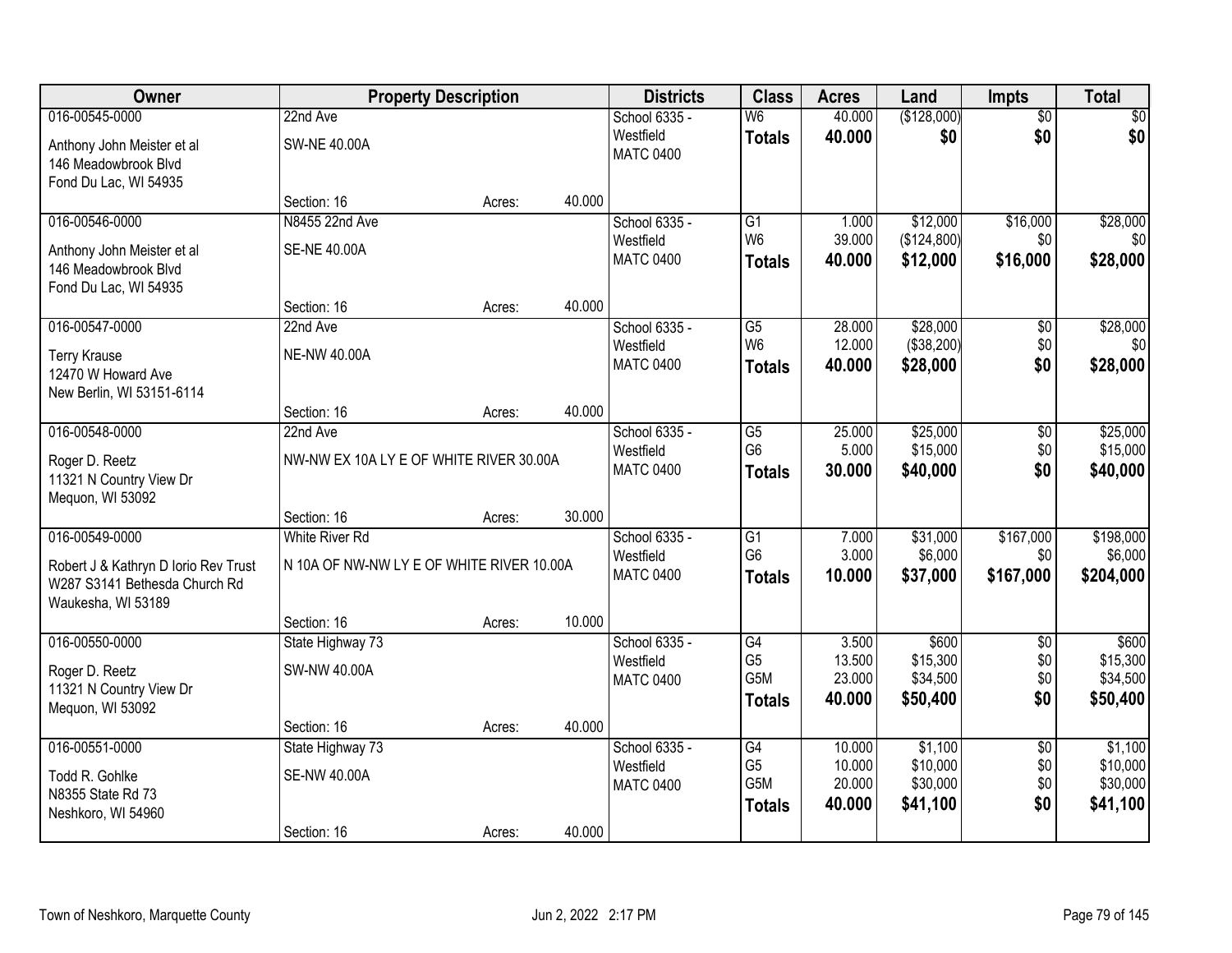| Owner                      | <b>Property Description</b>                  |        |        | <b>Districts</b> | <b>Class</b>    | <b>Acres</b> | Land     | <b>Impts</b>    | <b>Total</b> |
|----------------------------|----------------------------------------------|--------|--------|------------------|-----------------|--------------|----------|-----------------|--------------|
| 016-00552-0000             | State Highway 73                             |        |        | School 6335 -    | G4              | 40.000       | \$5,000  | $\overline{50}$ | \$5,000      |
| Todd R. Gohlke             | <b>NE-SW 40.00A</b>                          |        |        | Westfield        | <b>Totals</b>   | 40.000       | \$5,000  | \$0             | \$5,000      |
| N8355 State Rd 73          |                                              |        |        | <b>MATC 0400</b> |                 |              |          |                 |              |
| Neshkoro, WI 54960         |                                              |        |        |                  |                 |              |          |                 |              |
|                            | Section: 16                                  | Acres: | 40.000 |                  |                 |              |          |                 |              |
| 016-00553-0000             | N8355 State Highway 73                       |        |        | School 6335 -    | $\overline{G4}$ | 37.000       | \$4,100  | $\overline{50}$ | \$4,100      |
| Todd R. Gohlke             | NW-SW 40.00A                                 |        |        | Westfield        | G <sub>5</sub>  | 1.000        | \$100    | \$0             | \$100        |
| N8355 State Rd 73          |                                              |        |        | <b>MATC 0400</b> | G7              | 2.000        | \$13,000 | \$109,800       | \$122,800    |
| Neshkoro, WI 54960         |                                              |        |        |                  | <b>Totals</b>   | 40.000       | \$17,200 | \$109,800       | \$127,000    |
|                            | Section: 16                                  | Acres: | 40.000 |                  |                 |              |          |                 |              |
| 016-00554-0000             | Duck Creek Ave                               |        |        | School 6335 -    | $\overline{G5}$ | 15.000       | \$15,000 | \$0             | \$15,000     |
| Janet A. Wargula           | SW-SW 40.00A                                 |        |        | Westfield        | G <sub>6</sub>  | 25.000       | \$75,000 | \$0             | \$75,000     |
| Joan A. Wargula            |                                              |        |        | <b>MATC 0400</b> | <b>Totals</b>   | 40.000       | \$90,000 | \$0             | \$90,000     |
| N8199 Duck Creek Ave       |                                              |        |        |                  |                 |              |          |                 |              |
| Neshkoro, WI 54960         | Section: 16                                  | Acres: | 40.000 |                  |                 |              |          |                 |              |
| 016-00555-0000             | State Highway 73                             |        |        | School 6335 -    | G4              | 23.670       | \$2,600  | \$0             | \$2,600      |
| Todd R. Gohlke             | SE-SW LESS CSM 1886 & LESS 180 X 240FT IN SE |        |        | Westfield        | G <sub>5</sub>  | 5.910        | \$5,100  | \$0             | \$5,100      |
| N8355 State Rd 73          | CORNER 29.58A                                |        |        | <b>MATC 0400</b> | <b>Totals</b>   | 29.580       | \$7,700  | \$0             | \$7,700      |
| Neshkoro, WI 54960         |                                              |        |        |                  |                 |              |          |                 |              |
|                            | Section: 16                                  | Acres: | 29.580 |                  |                 |              |          |                 |              |
| 016-00556-0000             | W706 County Rd DD                            |        |        | School 6335 -    | $\overline{G1}$ | 1.000        | \$12,000 | \$115,200       | \$127,200    |
| Kim Holsted                | A PARCEL OF SE-SW 1.00A                      |        |        | Westfield        | <b>Totals</b>   | 1.000        | \$12,000 | \$115,200       | \$127,200    |
| Stephen A. Holsted         |                                              |        |        | <b>MATC 0400</b> |                 |              |          |                 |              |
| W706 County Rd Dd          |                                              |        |        |                  |                 |              |          |                 |              |
| Neshkoro, WI 54960         | Section: 16                                  | Acres: | 1.000  |                  |                 |              |          |                 |              |
| 016-00557-0000             | W750 Duck Creek Ave                          |        |        | School 6335 -    | $\overline{G1}$ | 9.420        | \$31,600 | \$146,500       | \$178,100    |
| Laverne L Drover Rev Trust | LOT 1 CSM 1886 BEING PRT OF SE-SW LY W OF HW |        |        | Westfield        | <b>Totals</b>   | 9.420        | \$31,600 | \$146,500       | \$178,100    |
| W750 Duck Creek Ave        | 73 9.42A                                     |        |        | <b>MATC 0400</b> |                 |              |          |                 |              |
| Neshkoro, WI 54960         |                                              |        |        |                  |                 |              |          |                 |              |
|                            | Section: 16                                  | Acres: | 9.420  |                  |                 |              |          |                 |              |
| 016-00558-0000             | 22nd Ave                                     |        |        | School 6335 -    | $\overline{G5}$ | 36.010       | \$41,000 | $\overline{30}$ | \$41,000     |
| Brian K. Buraczewski       | LOT 1 CSM 474 BEING PRT OF NE-SE & SE-SE     |        |        | Westfield        | G <sub>6</sub>  | 10.000       | \$30,000 | \$0             | \$30,000     |
| Janet S. Buraczewski       | 46.01A                                       |        |        | <b>MATC 0400</b> | <b>Totals</b>   | 46.010       | \$71,000 | \$0             | \$71,000     |
| N8279 22nd Ave             |                                              |        |        |                  |                 |              |          |                 |              |
| Neshkoro, WI 54960         | Section: 16                                  | Acres: | 46.010 |                  |                 |              |          |                 |              |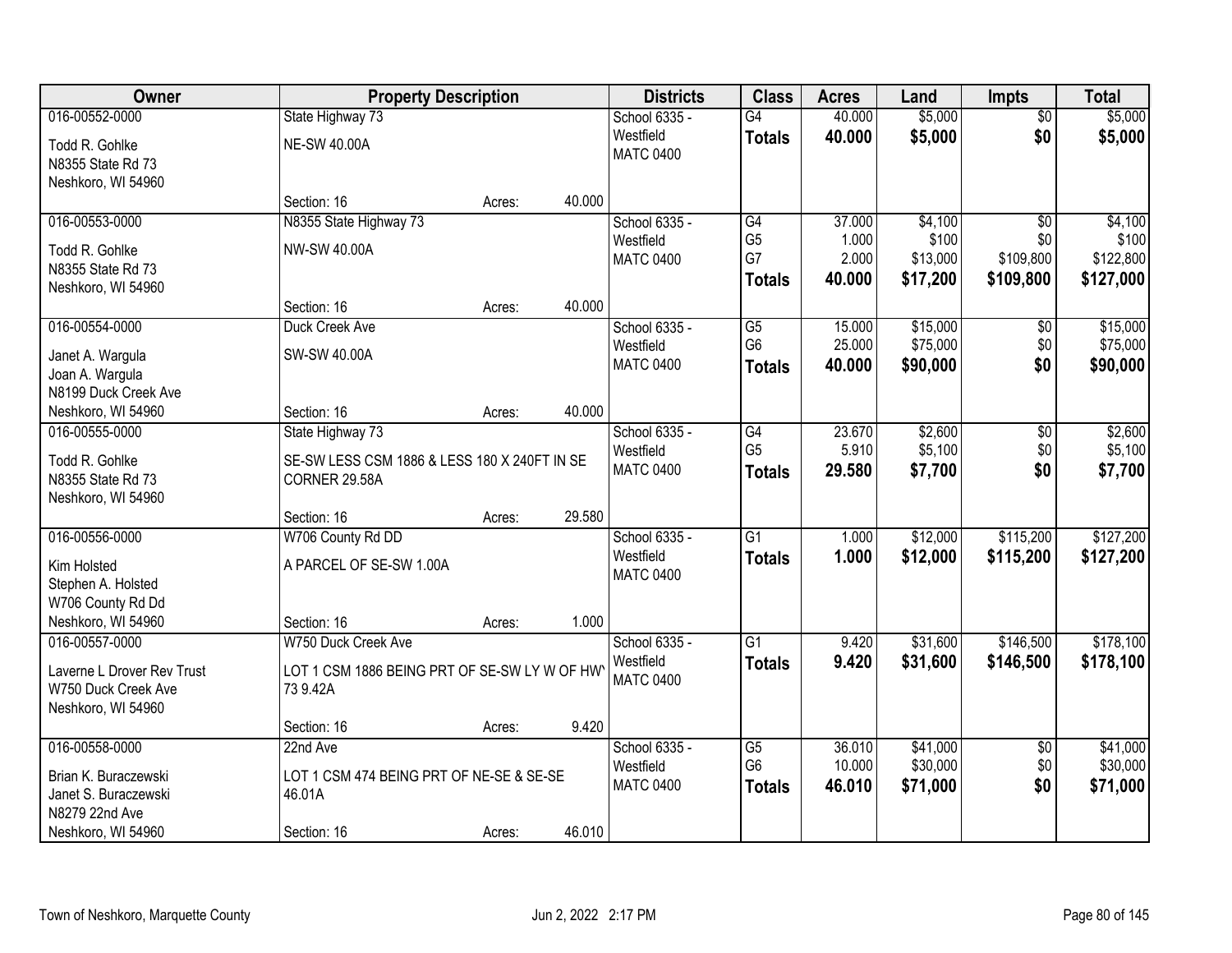| Owner                                   |                                             | <b>Property Description</b> |        | <b>Districts</b>              | <b>Class</b>    | <b>Acres</b> | Land     | <b>Impts</b>    | <b>Total</b>    |
|-----------------------------------------|---------------------------------------------|-----------------------------|--------|-------------------------------|-----------------|--------------|----------|-----------------|-----------------|
| 016-00559-0000                          | County Rd DD                                |                             |        | School 6335 -                 | $\overline{G5}$ | 40.000       | \$40,000 | $\overline{50}$ | \$40,000        |
| Dnb Income Trust et al<br>W3038 Co Rd E | <b>NW-SE 40.00A</b>                         |                             |        | Westfield<br><b>MATC 0400</b> | <b>Totals</b>   | 40.000       | \$40,000 | \$0             | \$40,000        |
| Neshkoro, WI 54960                      |                                             |                             |        |                               |                 |              |          |                 |                 |
|                                         | Section: 16                                 | Acres:                      | 40.000 |                               |                 |              |          |                 |                 |
| 016-00560-0000                          | County Rd DD                                |                             |        | School 6335 -                 | G4              | 12.740       | \$1,900  | $\overline{50}$ | \$1,900         |
| Dnb Income Trust et al                  | SW-SE LESS CSM 1403 37.82A                  |                             |        | Westfield                     | G <sub>5</sub>  | 7.080        | \$7,100  | \$0             | \$7,100         |
| W3038 Co Rd E                           |                                             |                             |        | <b>MATC 0400</b>              | G <sub>6</sub>  | 18.000       | \$54,000 | \$0             | \$54,000        |
| Neshkoro, WI 54960                      |                                             |                             |        |                               | <b>Totals</b>   | 37.820       | \$63,000 | \$0             | \$63,000        |
|                                         | Section: 16                                 | Acres:                      | 37.820 |                               |                 |              |          |                 |                 |
| 016-00561-0000                          | W217 County Rd DD                           |                             |        | School 6335 -                 | X4              | 2.180        | \$0      | \$0             | $\overline{50}$ |
| Town of Neshkoro                        | CSM 1403 BEING PART OF SW-SE 2.18A          |                             |        | Westfield                     | <b>Totals</b>   | 2.180        | \$0      | \$0             | \$0             |
| PO Box 118                              |                                             |                             |        | <b>MATC 0400</b>              |                 |              |          |                 |                 |
| Neshkoro, WI 54960                      |                                             |                             |        |                               |                 |              |          |                 |                 |
|                                         | Section: 16                                 | Acres:                      | 2.180  |                               |                 |              |          |                 |                 |
| 016-00562-0000                          | N8279 22nd Ave                              |                             |        | School 6335 -                 | G1              | 10.080       | \$40,200 | \$114,900       | \$155,100       |
| Janet S. Buraczewski                    | LOTS 1 CSM 3732 BEING PRT OF SE-SE SEC 16 & |                             |        | Westfield                     | <b>Totals</b>   | 10.080       | \$40,200 | \$114,900       | \$155,100       |
| Brian K. Buraczewski                    | SW-SW OF SEC 15 10.08A                      |                             |        | <b>MATC 0400</b>              |                 |              |          |                 |                 |
| N8279 22nd Ave                          |                                             |                             |        |                               |                 |              |          |                 |                 |
| Neshkoro, WI 54960                      | Section: 16                                 | Acres:                      | 10.080 |                               |                 |              |          |                 |                 |
| 016-00562-0005                          | 22nd Ave                                    |                             |        | School 6335 -                 | $\overline{G1}$ | 6.000        | \$23,800 | $\overline{50}$ | \$23,800        |
| David A. Brown                          | LOT 2, CSM 3732 BEING PRT OF SW-SW SEC 15   |                             |        | Westfield                     | <b>Totals</b>   | 6.000        | \$23,800 | \$0             | \$23,800        |
| Jodi T. Brown                           | 6.00A                                       |                             |        | <b>MATC 0400</b>              |                 |              |          |                 |                 |
| PO Box 79                               |                                             |                             |        |                               |                 |              |          |                 |                 |
| Neshkoro, WI 54960                      | Section: 15                                 | Acres:                      | 6.000  |                               |                 |              |          |                 |                 |
| 016-00563-0000                          | N8265 22nd Ave                              |                             |        | School 6335 -                 | $\overline{G1}$ | 5.160        | \$25,500 | \$74,300        | \$99,800        |
| Brian K. Buraczewski                    | LOT 1 CSM 475 BEING PART OF SE-SE 5.16A     |                             |        | Westfield                     | <b>Totals</b>   | 5.160        | \$25,500 | \$74,300        | \$99,800        |
| Janet S. Buraczewski                    |                                             |                             |        | <b>MATC 0400</b>              |                 |              |          |                 |                 |
| N8279 22nd Ave                          |                                             |                             |        |                               |                 |              |          |                 |                 |
| Neshkoro, WI 54960                      | Section: 16                                 | Acres:                      | 5.160  |                               |                 |              |          |                 |                 |
| 016-00564-0000                          | N8259 22nd Ave                              |                             |        | School 6335 -                 | $\overline{G1}$ | 5.070        | \$25,200 | \$2,500         | \$27,700        |
| David A. Brown                          | LOT 2 CSM 475 BEING PART OF SE-SE 5.07A     |                             |        | Westfield                     | <b>Totals</b>   | 5.070        | \$25,200 | \$2,500         | \$27,700        |
| Jodi T. Brown                           |                                             |                             |        | <b>MATC 0400</b>              |                 |              |          |                 |                 |
| PO Box 79                               |                                             |                             |        |                               |                 |              |          |                 |                 |
| Neshkoro, WI 54960                      | Section: 16                                 | Acres:                      | 5.070  |                               |                 |              |          |                 |                 |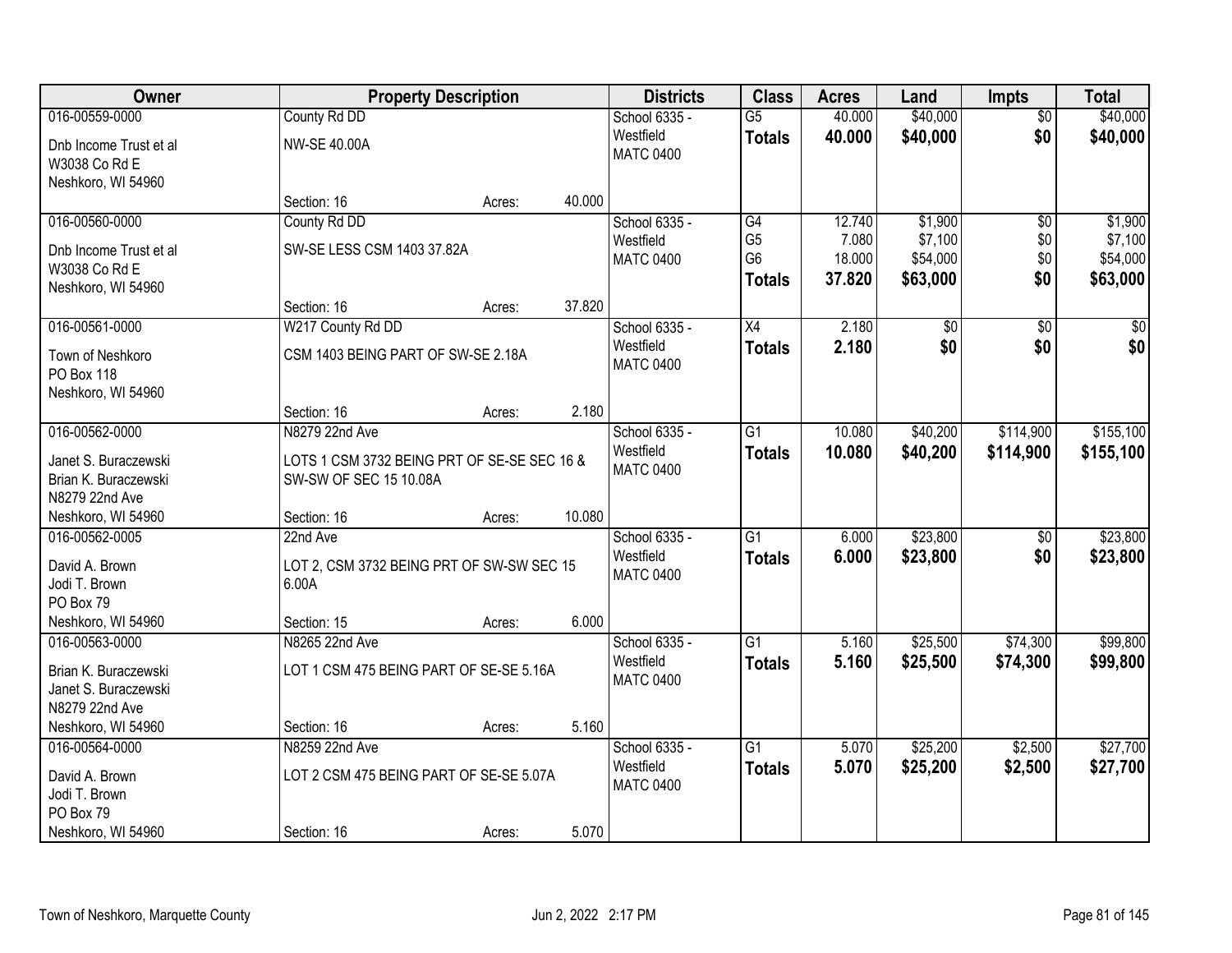| Owner                                                                     |                                                                       | <b>Property Description</b> |        | <b>Districts</b>              | <b>Class</b>             | <b>Acres</b> | Land     | <b>Impts</b>    | <b>Total</b> |
|---------------------------------------------------------------------------|-----------------------------------------------------------------------|-----------------------------|--------|-------------------------------|--------------------------|--------------|----------|-----------------|--------------|
| 016-00565-0000                                                            | W568 County Rd DD                                                     |                             |        | School 6335 -                 | $\overline{G1}$          | 5.510        | \$26,500 | \$72,200        | \$98,700     |
| Donald G. Zibung<br>25 Prestige Cir<br>Fond Du Lac, WI 54935              | LOT 3 CSM 475 BEING PRT OF SE-SE 5.51A                                |                             |        | Westfield<br><b>MATC 0400</b> | <b>Totals</b>            | 5.510        | \$26,500 | \$72,200        | \$98,700     |
|                                                                           | Section: 16                                                           | Acres:                      | 5.510  |                               |                          |              |          |                 |              |
| 016-00566-0000                                                            | N8253 22nd Ave                                                        |                             |        | School 6335 -                 | $\overline{G1}$          | 5.360        | \$26,100 | \$79,900        | \$106,000    |
| Bruno F. Thome<br>10210 S Springfield Ave<br>Chicago, IL 60655            | LOT 3 CSM 469 BEING PART OF SE-SE SEC 16 & PRT<br>SW-SW SECT 15 5.36A |                             |        | Westfield<br><b>MATC 0400</b> | <b>Totals</b>            | 5.360        | \$26,100 | \$79,900        | \$106,000    |
|                                                                           | Section: 16                                                           | Acres:                      | 5.360  |                               |                          |              |          |                 |              |
| 016-00567-0000                                                            | N8259 22nd Ave                                                        |                             |        | School 6335 -                 | $\overline{G1}$          | 5.360        | \$26,100 | \$93,700        | \$119,800    |
| David A. Brown<br>Jodi T. Brown<br>PO Box 79                              | LOT 4 CSM 469 BEING PART OF SE-SE 5.36A                               |                             |        | Westfield<br><b>MATC 0400</b> | <b>Totals</b>            | 5.360        | \$26,100 | \$93,700        | \$119,800    |
| Neshkoro, WI 54960                                                        | Section: 16                                                           | Acres:                      | 5.360  |                               |                          |              |          |                 |              |
| 016-00568-0000                                                            | W578 County Rd DD                                                     |                             |        | School 6335 -                 | G1                       | 4.000        | \$22,500 | \$68,700        | \$91,200     |
| <b>Bonnie Wells</b><br>W578 County Rd Dd<br>Neshkoro, WI 54960            | A PARCEL IN SE COR OF SE-SE 4.00A                                     |                             |        | Westfield<br><b>MATC 0400</b> | <b>Totals</b>            | 4.000        | \$22,500 | \$68,700        | \$91,200     |
|                                                                           | Section: 16                                                           | Acres:                      | 4.000  |                               |                          |              |          |                 |              |
| 016-00568-0005                                                            | N8494 Berlin St                                                       |                             |        | School 6335 -                 | $\overline{G1}$          | 2.000        | \$17,000 | \$109,000       | \$126,000    |
| David A. Wastart                                                          | S 1/2 OF LOT 1 CSM 1825 BEING PRT OF NE-NE                            |                             |        | Westfield                     | G <sub>5</sub>           | 9.000        | \$9,000  | \$0             | \$9,000      |
| Peggy J. Wastart                                                          | 20.39A                                                                |                             |        | <b>MATC 0400</b>              | G <sub>6</sub>           | 9.390        | \$30,000 | \$0             | \$30,000     |
| PO Box 183                                                                |                                                                       |                             |        |                               | <b>Totals</b>            | 20.390       | \$56,000 | \$109,000       | \$165,000    |
| Neshkoro, WI 54960-0183                                                   | Section: 17                                                           | Acres:                      | 20.390 |                               |                          |              |          |                 |              |
| 016-00569-0000                                                            | State Highway 73                                                      |                             |        | School 6335 -                 | $\overline{G5}$          | 14.950       | \$16,200 | \$0             | \$16,200     |
| Robert J. Reetz                                                           | NW-NE LESS .05A FOR HWY 39.95A                                        |                             |        | Westfield                     | G <sub>6</sub>           | 25.000       | \$75,000 | \$0             | \$75,000     |
| Glenn E. Reetz                                                            |                                                                       |                             |        | <b>MATC 0400</b>              | <b>Totals</b>            | 39.950       | \$91,200 | \$0             | \$91,200     |
| PO Box 612                                                                |                                                                       |                             |        |                               |                          |              |          |                 |              |
| Wautoma, WI 54982                                                         | Section: 17                                                           | Acres:                      | 39.950 |                               |                          |              |          |                 |              |
| 016-00569-0005                                                            | State Highway 73                                                      |                             |        | School 6335 -                 | $\overline{\mathsf{X2}}$ | 0.050        | \$0      | $\overline{50}$ | $\sqrt{50}$  |
| Dept of Transportation<br>1681 Second Ave S<br>Wisconsin Rapids, WI 54495 | A PARCEL OF NW-NE FOR HWY PURPOSES 00.05A                             |                             |        | Westfield<br><b>MATC 0400</b> | <b>Totals</b>            | 0.050        | \$0      | \$0             | \$0          |
|                                                                           | Section: 17                                                           | Acres:                      | 0.050  |                               |                          |              |          |                 |              |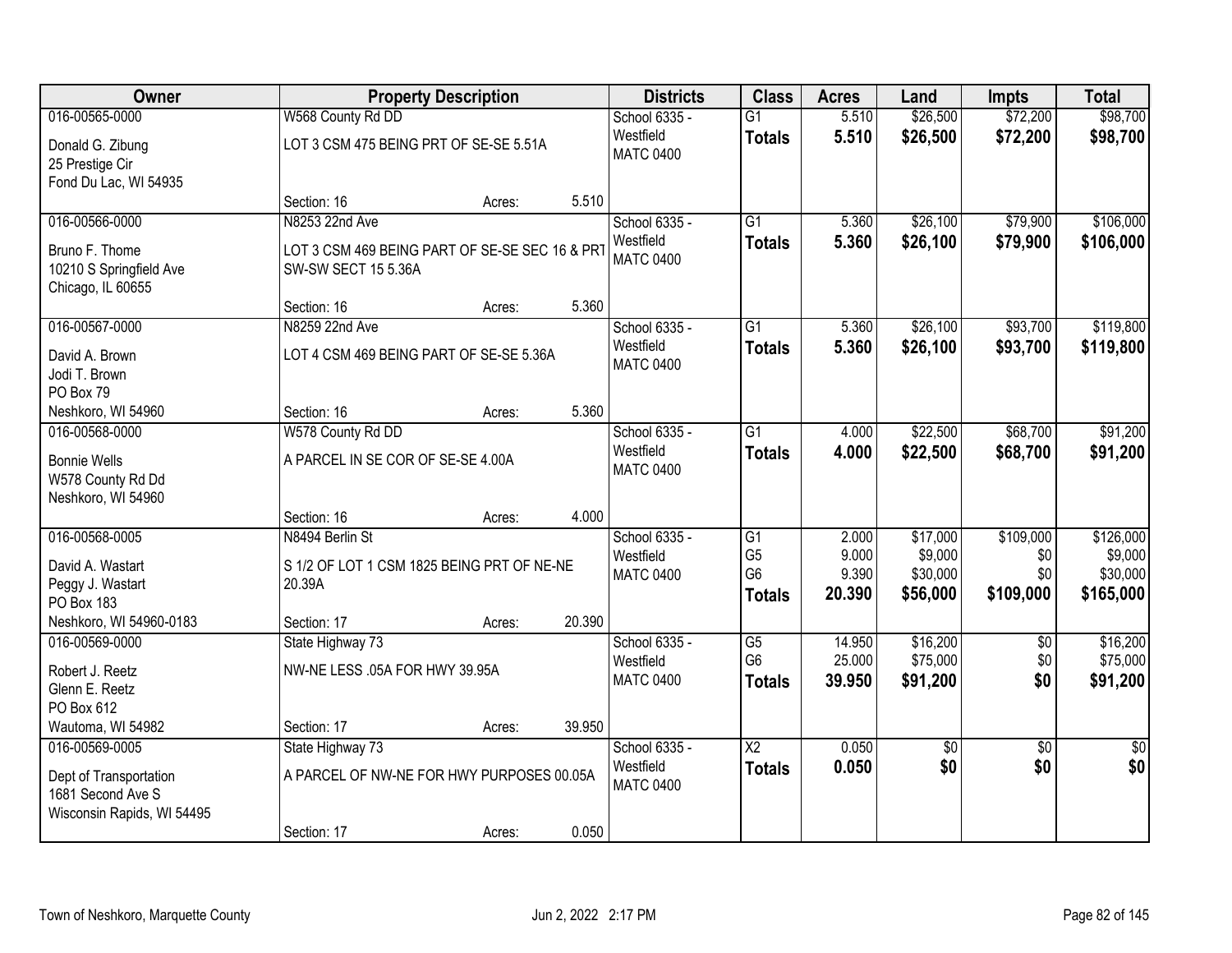| Owner                             |                                              | <b>Property Description</b> |        | <b>Districts</b> | <b>Class</b>     | <b>Acres</b> | Land            | <b>Impts</b>    | <b>Total</b>     |
|-----------------------------------|----------------------------------------------|-----------------------------|--------|------------------|------------------|--------------|-----------------|-----------------|------------------|
| 016-00570-0000                    | State Highway 73                             |                             |        | School 6335 -    | G4               | 11.000       | \$1,400         | $\overline{50}$ | \$1,400          |
| Jon M. Reetz                      | ALL OF SW-NE & THAT PRT OF SE-NE LY W OF CSM |                             |        | Westfield        | G <sub>5</sub>   | 20.000       | \$22,500        | \$0             | \$22,500         |
| Patrick R. Reetz                  | 3124 41.00A                                  |                             |        | <b>MATC 0400</b> | G5M              | 10.000       | \$15,000        | \$0             | \$15,000         |
| 2568 N 86th St                    |                                              |                             |        |                  | <b>Totals</b>    | 41.000       | \$38,900        | \$0             | \$38,900         |
| Wauwatosa, WI 53226               | Section: 17                                  | Acres:                      | 41.000 |                  |                  |              |                 |                 |                  |
| 016-00571-0000                    | State Highway 73                             |                             |        | School 6335 -    | G4               | 2.500        | \$500           | \$0             | \$500            |
| Roger D. Reetz                    | THAT PRT OF SE-NE & NE-SE LY NE OF STATE     |                             |        | Westfield        | G <sub>5</sub> M | 17.520       | \$26,300        | \$0             | \$26,300         |
| 11321 N Country View Dr           | ROAD 73 20.02A                               |                             |        | <b>MATC 0400</b> | <b>Totals</b>    | 20.020       | \$26,800        | \$0             | \$26,800         |
| Mequon, WI 53092                  |                                              |                             |        |                  |                  |              |                 |                 |                  |
|                                   | Section: 17                                  | Acres:                      | 20.020 |                  |                  |              |                 |                 |                  |
| 016-00572-0000                    | State Highway 73                             |                             |        | School 6335 -    | $\overline{G4}$  | 7.980        | \$1,200         | \$0             | \$1,200          |
| David Burt                        | PRT OF CSM 3124 BEING PRT OF SE-NE LY SW OF  |                             |        | Westfield        | G <sub>5</sub>   | 12.000       | \$12,000        | \$0             | \$12,000         |
| Lindsay Craven Burt               | STATE ROAD 73 20.98A                         |                             |        | <b>MATC 0400</b> | G7               | 1.000        | \$10,000        | \$800           | \$10,800         |
| PO Box 179                        |                                              |                             |        |                  | <b>Totals</b>    | 20.980       | \$23,200        | \$800           | \$24,000         |
| Wautoma, WI 54982                 | Section: 17                                  | Acres:                      | 20.980 |                  |                  |              |                 |                 |                  |
| 016-00573-0000                    | State Highway 73                             |                             |        | School 6335 -    | G1               | 2.000        | \$17,000        | \$6,600         | \$23,600         |
| Gary L. Stahowiak et al           | NE-NW LESS A 4RD STRIP ALG THE E SIDE 38.00A |                             |        | Westfield        | G <sub>5</sub>   | 28.000       | \$29,300        | \$0             | \$29,300         |
| 1118 W Bent Ave                   |                                              |                             |        | <b>MATC 0400</b> | G <sub>6</sub>   | 8.000        | \$24,000        | \$0             | \$24,000         |
| Oshkosh, WI 54901                 |                                              |                             |        |                  | <b>Totals</b>    | 38.000       | \$70,300        | \$6,600         | \$76,900         |
|                                   | Section: 17                                  | Acres:                      | 38.000 |                  |                  |              |                 |                 |                  |
| 016-00574-0000                    | State Highway 73                             |                             |        | School 6335 -    | $\overline{X4}$  | 2.000        | $\overline{50}$ | $\overline{50}$ | $\overline{\$0}$ |
|                                   |                                              |                             |        | Westfield        | <b>Totals</b>    | 2.000        | \$0             | \$0             | \$0              |
| Village of Neshkoro<br>PO Box 265 | A 4RD STRIP ALG THE E SIDE OF NE-NW 2.00A    |                             |        | <b>MATC 0400</b> |                  |              |                 |                 |                  |
| Neshkoro, WI 54960                |                                              |                             |        |                  |                  |              |                 |                 |                  |
|                                   | Section: 17                                  | Acres:                      | 2.000  |                  |                  |              |                 |                 |                  |
| 016-00576-0000                    | 20th Ave                                     |                             |        | School 6335 -    | $\overline{G1}$  | 1.000        | \$12,000        | \$10,400        | \$22,400         |
|                                   |                                              |                             |        | Westfield        | G <sub>5</sub>   | 17.250       | \$21,600        | \$0             | \$21,600         |
| Claire N. Petersen (Le et al      | PART LOT 2 CSM 1490 IN NW-NW 29.25A          |                             |        | <b>MATC 0400</b> | W <sub>6</sub>   | 11.000       | (\$24,800)      | \$0             | \$0              |
| 5204 Falling Leaves Ln            |                                              |                             |        |                  | <b>Totals</b>    | 29.250       | \$33,600        | \$10,400        | \$44,000         |
| Mc Farland, WI 53558              | Section: 17                                  | Acres:                      | 29.250 |                  |                  |              |                 |                 |                  |
| 016-00577-0000                    | 20th Ave                                     |                             |        | School 6335 -    | G4               | 2.000        | \$200           | $\overline{30}$ | \$200            |
|                                   |                                              |                             |        | Westfield        | G <sub>5</sub>   | 5.000        | \$5,000         | \$0             | \$5,000          |
| Dennis Gohlke                     | N 10A OF LOT 2 CSM 1490 IN NW-NW 10.00A      |                             |        | <b>MATC 0400</b> | G5M              | 3.000        | \$4,500         | \$0             | \$4,500          |
| Lynn Gohlke                       |                                              |                             |        |                  | <b>Totals</b>    | 10.000       | \$9,700         | \$0             | \$9,700          |
| PO Box 370                        |                                              |                             |        |                  |                  |              |                 |                 |                  |
| Neshkoro, WI 54960                | Section: 17                                  | Acres:                      | 10.000 |                  |                  |              |                 |                 |                  |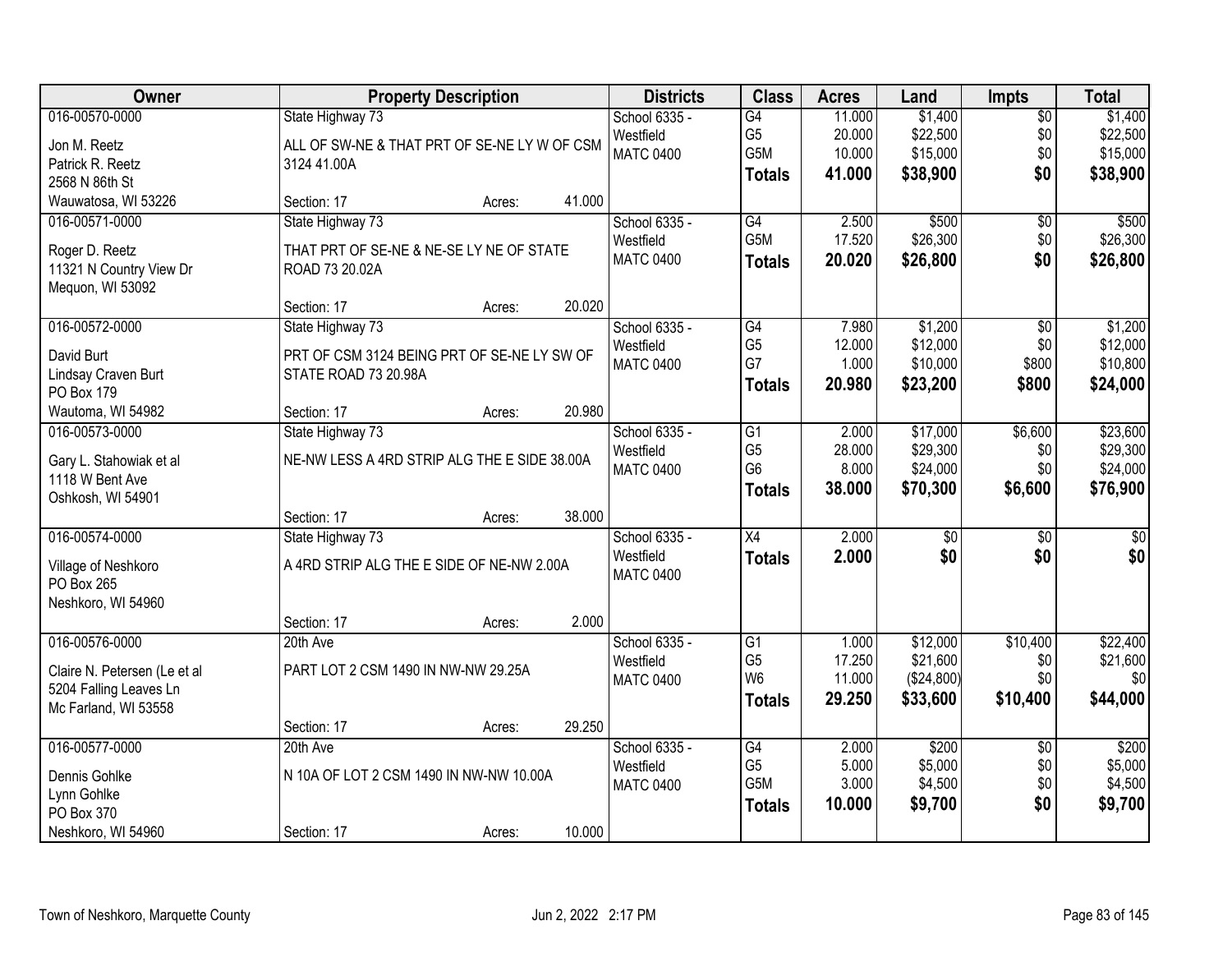| Owner                                                  |                                            | <b>Property Description</b> |        | <b>Districts</b>              | <b>Class</b>           | <b>Acres</b> | Land            | <b>Impts</b>    | <b>Total</b> |
|--------------------------------------------------------|--------------------------------------------|-----------------------------|--------|-------------------------------|------------------------|--------------|-----------------|-----------------|--------------|
| 016-00578-0000                                         | N8698 20th Ave                             |                             |        | School 6335 -                 | $\overline{G1}$        | 4.170        | \$22,900        | \$109,500       | \$132,400    |
| Kurt Lustgarten                                        | LOT 1 CSM 1490 BEING PART OF NW-NW & SW-NW |                             |        | Westfield                     | <b>Totals</b>          | 4.170        | \$22,900        | \$109,500       | \$132,400    |
| Christine Datka-Lustgarten                             | 4.17A                                      |                             |        | <b>MATC 0400</b>              |                        |              |                 |                 |              |
| 739 E Lincoln Ave                                      |                                            |                             |        |                               |                        |              |                 |                 |              |
| Milwaukee, WI 53207                                    | Section: 17                                | Acres:                      | 4.170  |                               |                        |              |                 |                 |              |
| 016-00579-0000                                         | 20th Ave                                   |                             |        | School 6335 -                 | $\overline{G5}$        | 9.310        | \$11,300        | \$0             | \$11,300     |
|                                                        | PART LOT 2 CSM 1490 BEING PART OF SW-NW    |                             |        | Westfield                     | W <sub>6</sub>         | 8.000        | (\$8,000)       | \$0             | \$0          |
| Claire N. Petersen (Le et al<br>5204 Falling Leaves Ln | 17.31A                                     |                             |        | <b>MATC 0400</b>              | Totals                 | 17.310       | \$11,300        | \$0             | \$11,300     |
| Mc Farland, WI 53558                                   |                                            |                             |        |                               |                        |              |                 |                 |              |
|                                                        | Section: 17                                | Acres:                      | 17.310 |                               |                        |              |                 |                 |              |
| 016-00580-0000                                         | N8450 20th Ave                             |                             |        | School 6335 -                 | G1                     | 1.000        | \$12,000        | \$145,500       | \$157,500    |
|                                                        | LOT 6 CSM 2733 BEING PRT SW-NW 10.80A      |                             |        | Westfield                     | G4                     | 9.800        | \$1,100         | \$0             | \$1,100      |
| Andrew Bragg<br>Charissa Bragg                         |                                            |                             |        | <b>MATC 0400</b>              | <b>Totals</b>          | 10.800       | \$13,100        | \$145,500       | \$158,600    |
| N8450 20th Ave                                         |                                            |                             |        |                               |                        |              |                 |                 |              |
| Neshkoro, WI 54960                                     | Section: 17                                | Acres:                      | 10.800 |                               |                        |              |                 |                 |              |
| 016-00580-0005                                         | 20th Ave                                   |                             |        | School 6335 -                 | $\overline{G5}$        | 5.000        | \$1,300         | \$0             | \$1,300      |
|                                                        |                                            |                             |        | Westfield                     | W <sub>6</sub>         | 5.000        | ( \$8,300)      | \$0             | \$0          |
| Claire N. Petersen (Le et al                           | LOT 5 CSM 2733 BEING PRT OF SW-NW 10.00A   |                             |        | <b>MATC 0400</b>              | <b>Totals</b>          | 10.000       | \$1,300         | \$0             | \$1,300      |
| 5204 Falling Leaves Ln<br>Mc Farland, WI 53558         |                                            |                             |        |                               |                        |              |                 |                 |              |
|                                                        | Section: 17                                | Acres:                      | 10.000 |                               |                        |              |                 |                 |              |
| 016-00581-0000                                         | 20th Ave                                   |                             |        | School 6335 -                 | $\overline{\text{G5}}$ | 2.420        | \$2,400         | $\overline{30}$ | \$2,400      |
|                                                        |                                            |                             |        | Westfield                     | W <sub>6</sub>         | 18.000       | (\$36,900)      | \$0             | \$0          |
| Claire N. Petersen (Le et al                           | PART LOT 2 CSM 1490 BEING PART OF SE-NW    |                             |        | <b>MATC 0400</b>              | <b>Totals</b>          | 20.420       | \$2,400         | \$0             | \$2,400      |
| 5204 Falling Leaves Ln                                 | 20.42A                                     |                             |        |                               |                        |              |                 |                 |              |
| Mc Farland, WI 53558                                   |                                            |                             |        |                               |                        |              |                 |                 |              |
|                                                        | Section: 17                                | Acres:                      | 20.420 |                               |                        |              |                 |                 |              |
| 016-00582-0000                                         | 20th Ave                                   |                             |        | School 6335 -                 | $\overline{X4}$        | 20.000       | $\overline{60}$ | $\overline{60}$ | $\sqrt{50}$  |
| Village of Neshkoro                                    | E 1/2 OF SE-NW 20.00A                      |                             |        | Westfield<br><b>MATC 0400</b> | <b>Totals</b>          | 20.000       | \$0             | \$0             | \$0          |
| PO Box 265                                             |                                            |                             |        |                               |                        |              |                 |                 |              |
| Neshkoro, WI 54960                                     |                                            |                             |        |                               |                        |              |                 |                 |              |
|                                                        | Section: 17                                | Acres:                      | 20.000 |                               |                        |              |                 |                 |              |
| 016-00583-0000                                         | 8306 N 20th Ave                            |                             |        | School 6335 -                 | G1                     | 3.000        | \$20,000        | \$118,500       | \$138,500    |
| Robert J. Servi                                        | NE-SW LESS PRT OF CSM 2861 35.21A          |                             |        | Westfield                     | G <sub>5</sub>         | 22.210       | \$19,300        | \$0             | \$19,300     |
| Kathy D. Servi                                         |                                            |                             |        | <b>MATC 0400</b>              | G <sub>6</sub>         | 10.000       | \$20,000        | \$0             | \$20,000     |
| N8306 20th Ave                                         |                                            |                             |        |                               | <b>Totals</b>          | 35.210       | \$59,300        | \$118,500       | \$177,800    |
| Neshkoro, WI 54960                                     | Section: 17                                | Acres:                      | 35.210 |                               |                        |              |                 |                 |              |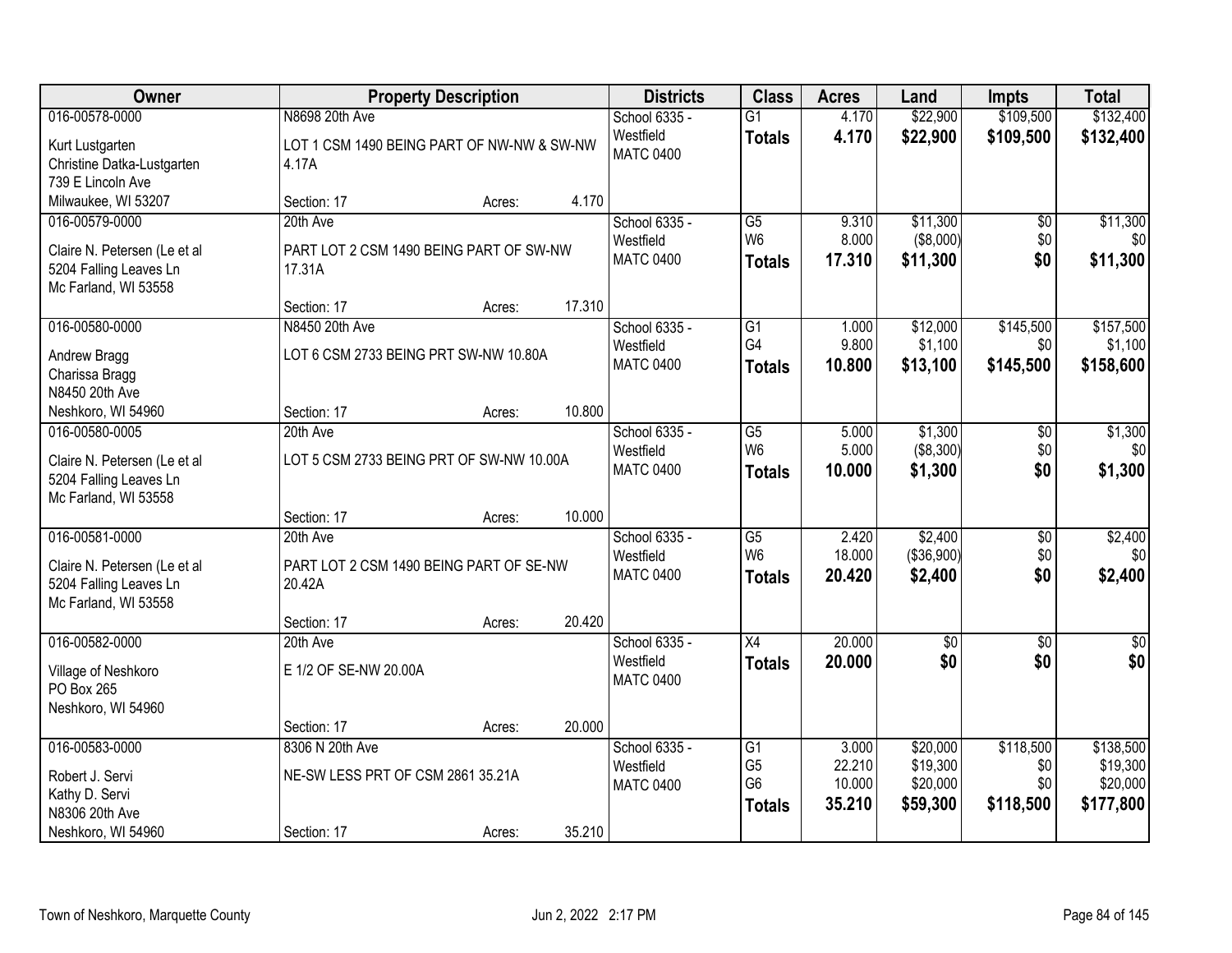| Owner                             | <b>Property Description</b>                   |        |        | <b>Districts</b>              | <b>Class</b>         | <b>Acres</b>   | Land               | <b>Impts</b>    | <b>Total</b>       |
|-----------------------------------|-----------------------------------------------|--------|--------|-------------------------------|----------------------|----------------|--------------------|-----------------|--------------------|
| 016-00583-0005                    | 20th Ave                                      |        |        | School 6335 -                 | $\overline{G5}$      | 5.320          | \$5,300            | $\overline{50}$ | \$5,300            |
| Michael T. Trudel                 | PRT OF LOT 1 CSM 2861 BEING PRT OF NE-SW      |        |        | Westfield                     | <b>Totals</b>        | 5.320          | \$5,300            | \$0             | \$5,300            |
| Beth C. Trudel                    | 5.32A                                         |        |        | <b>MATC 0400</b>              |                      |                |                    |                 |                    |
| N8302 20th Ave                    |                                               |        |        |                               |                      |                |                    |                 |                    |
| Neshkoro, WI 54960                | Section: 17                                   | Acres: | 5.320  |                               |                      |                |                    |                 |                    |
| 016-00585-0000                    | N8314 20th Ave                                |        |        | School 6335 -                 | $\overline{G1}$      | 1.000          | \$12,000           | \$149,000       | \$161,000          |
| Berton C. Lederer                 | LOT 1 CSM 2732 BEING PRT OF NW-SW 10.00A      |        |        | Westfield                     | G4                   | 9.000          | \$1,300            | \$0             | \$1,300            |
| N8314 20th Ave                    |                                               |        |        | <b>MATC 0400</b>              | <b>Totals</b>        | 10.000         | \$13,300           | \$149,000       | \$162,300          |
| Neshkoro, WI 54960                |                                               |        |        |                               |                      |                |                    |                 |                    |
|                                   | Section: 17                                   | Acres: | 10.000 |                               |                      |                |                    |                 |                    |
| 016-00585-0005                    | 20th Ave                                      |        |        | School 6335 -                 | G4                   | 9.500          | \$1,000            | \$0             | \$1,000            |
| Ronald G. Daye                    | LOT 2 CSM 2732 BEING PRT OF NW-SW 10.00A      |        |        | Westfield                     | G <sub>5</sub>       | 0.500          | \$200              | \$0             | \$200              |
| <b>Christine Daye</b>             |                                               |        |        | <b>MATC 0400</b>              | <b>Totals</b>        | 10,000         | \$1,200            | \$0             | \$1,200            |
| N6062 Jessie Ct                   |                                               |        |        |                               |                      |                |                    |                 |                    |
| Green Lake, WI 54941              | Section: 17                                   | Acres: | 10.000 |                               |                      |                |                    |                 |                    |
| 016-00585-0010                    | 20th Ave                                      |        |        | School 6335 -                 | $\overline{G4}$      | 8.000          | \$1,100            | $\overline{50}$ | \$1,100            |
|                                   |                                               |        |        | Westfield                     | G <sub>5</sub>       | 1.000          | \$300              | \$0             | \$300              |
| Ronald G. Daye                    | PRT OF LOT 3 CSM 2732 & PRT OF LOT 4 CSM 2733 |        |        | <b>MATC 0400</b>              | G5M                  | 1.300          | \$2,000            | \$0             | \$2,000            |
| Christine Daye<br>N6062 Jessie Ct | BEING PRT OF NW-SW 10.30A                     |        |        |                               | <b>Totals</b>        | 10.300         | \$3,400            | \$0             | \$3,400            |
| Green Lake, WI 54941              | Section: 17                                   | Acres: | 10.300 |                               |                      |                |                    |                 |                    |
| 016-00585-0015                    | 20th Ave                                      |        |        | School 6335 -                 | G4                   | 8.800          | \$1,200            | $\overline{50}$ | \$1,200            |
|                                   |                                               |        |        | Westfield                     | G <sub>5</sub>       | 1.500          | \$400              | \$0             | \$400              |
| Ronald G. Daye                    | PRT OF LOT 3 CSM 2732 & PRT OF LOT 4 CSM 2733 |        |        | <b>MATC 0400</b>              | <b>Totals</b>        | 10.300         | \$1,600            | \$0             | \$1,600            |
| Christine Daye                    | BEING PRT OF NW-SW 10.30A                     |        |        |                               |                      |                |                    |                 |                    |
| N6062 Jessie Ct                   |                                               |        |        |                               |                      |                |                    |                 |                    |
| Green Lake, WI 54941              | Section: 17                                   | Acres: | 10.300 |                               |                      |                |                    |                 |                    |
| 016-00586-0000                    | 20th Ave                                      |        |        | School 6335 -                 | G4<br>G <sub>5</sub> | 29.000         | \$4,600            | $\overline{60}$ | \$4,600            |
| David C. Joers                    | SW-SW 40.00A                                  |        |        | Westfield<br><b>MATC 0400</b> | G <sub>5</sub> M     | 6.000<br>5.000 | \$6,400<br>\$7,500 | \$0<br>\$0      | \$6,400<br>\$7,500 |
| Frederick Joers                   |                                               |        |        |                               |                      | 40.000         |                    | \$0             |                    |
| 1552 N 118th St                   |                                               |        |        |                               | <b>Totals</b>        |                | \$18,500           |                 | \$18,500           |
| Wauwatosa, WI 53226               | Section: 17                                   | Acres: | 40.000 |                               |                      |                |                    |                 |                    |
| 016-00587-0000                    | N8302 20th Ave                                |        |        | School 6335 -                 | G1                   | 14.000         | \$52,000           | \$71,100        | \$123,100          |
| Michael T. Trudel                 | PRT OF LOT 1 CSM 2861 BEING PRT OF SE-SW      |        |        | Westfield                     | G <sub>5</sub>       | 1.000          | \$1,000            | \$0             | \$1,000            |
| Beth C. Trudel                    | 15.68A                                        |        |        | <b>MATC 0400</b>              | G <sub>6</sub>       | 0.680          | \$2,200            | \$0             | \$2,200            |
| N8302 20th Ave                    |                                               |        |        |                               | <b>Totals</b>        | 15.680         | \$55,200           | \$71,100        | \$126,300          |
| Neshkoro, WI 54960                | Section: 17                                   | Acres: | 15.680 |                               |                      |                |                    |                 |                    |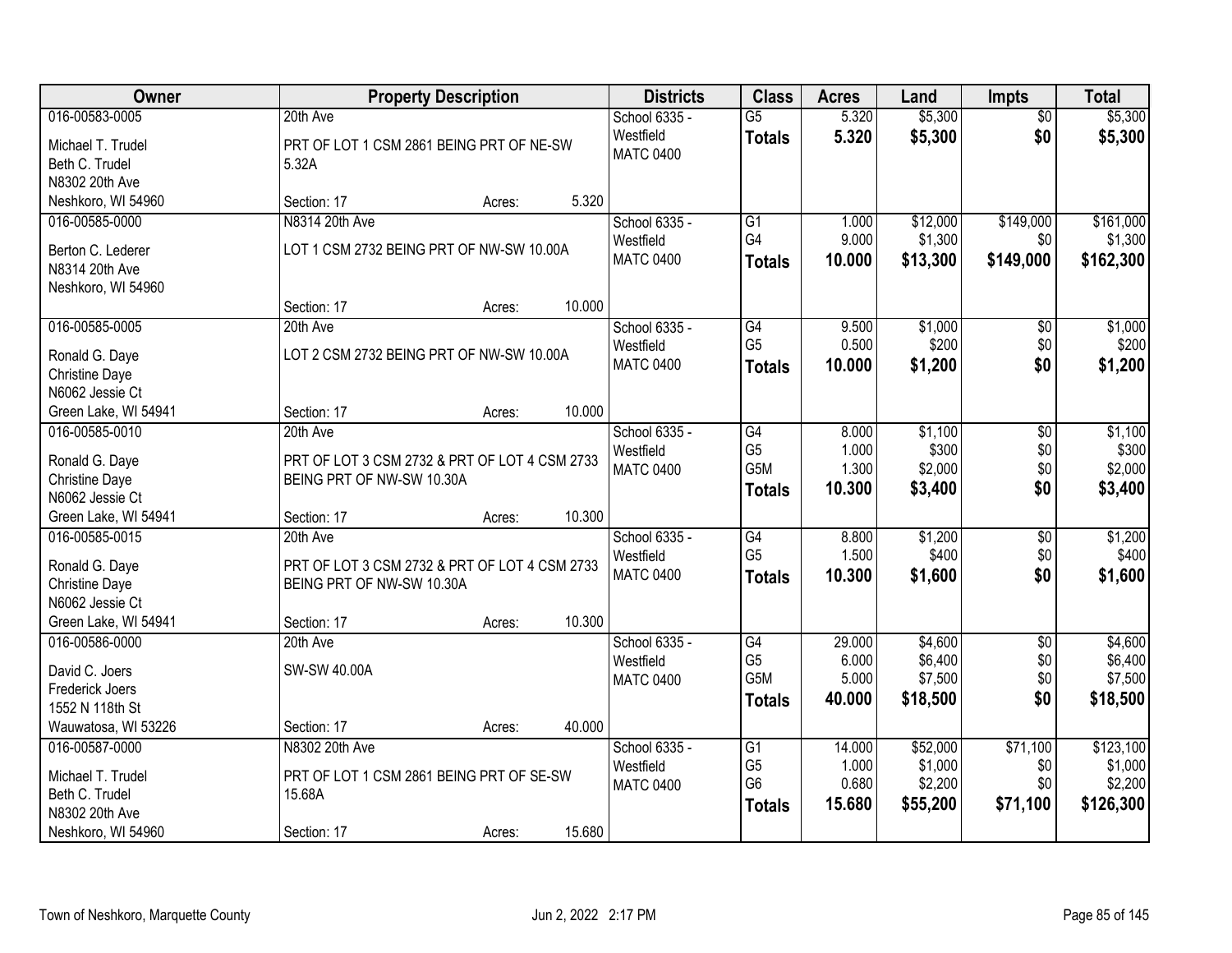| Owner                |                                              | <b>Property Description</b> |        | <b>Districts</b> | <b>Class</b>                      | <b>Acres</b>    | Land               | <b>Impts</b>    | <b>Total</b>       |
|----------------------|----------------------------------------------|-----------------------------|--------|------------------|-----------------------------------|-----------------|--------------------|-----------------|--------------------|
| 016-00588-0000       | 20th Ave                                     |                             |        | School 6335 -    | G4                                | 12.320          | \$1,400            | $\overline{50}$ | \$1,400            |
| David J. Baker       | PRT OF SE-SW 24.78A                          |                             |        | Westfield        | G <sub>5</sub>                    | 2.460           | \$2,500            | \$0             | \$2,500            |
| 1024 Faith St        |                                              |                             |        | <b>MATC 0400</b> | G5M                               | 10.000          | \$15,000           | \$0             | \$15,000           |
| Ripon, WI 54971      |                                              |                             |        |                  | <b>Totals</b>                     | 24.780          | \$18,900           | \$0             | \$18,900           |
|                      | Section: 17                                  | Acres:                      | 24.780 |                  |                                   |                 |                    |                 |                    |
| 016-00589-0000       | N8407 State Highway 73                       |                             |        | School 6335 -    | G4                                | 15.810          | \$2,100            | $\overline{50}$ | \$2,100            |
| David Burt           | PRT OF CSM 3124 BEING PRT OF NE-SE 28.71A    |                             |        | Westfield        | G <sub>5</sub>                    | 10.900          | \$10,100           | \$0             | \$10,100           |
| Lindsay Craven Burt  |                                              |                             |        | <b>MATC 0400</b> | G7                                | 2.000           | \$13,000           | \$219,600       | \$232,600          |
| PO Box 179           |                                              |                             |        |                  | <b>Totals</b>                     | 28.710          | \$25,200           | \$219,600       | \$244,800          |
| Wautoma, WI 54982    | Section: 17                                  | Acres:                      | 28.710 |                  |                                   |                 |                    |                 |                    |
| 016-00590-0000       | State Highway 73                             |                             |        | School 6335 -    | G4                                | 5.810           | \$600              | \$0             | \$600              |
|                      |                                              |                             |        | Westfield        | G <sub>5</sub>                    | 40.000          | \$42,500           | \$0             | \$42,500           |
| Jon M. Reetz         | ALL OF NW-SE & THAT PRT OF NE-SE LY W OF CSM |                             |        | <b>MATC 0400</b> | <b>Totals</b>                     | 45.810          | \$43,100           | \$0             | \$43,100           |
| Patrick R. Reetz     | 3124 45.81A                                  |                             |        |                  |                                   |                 |                    |                 |                    |
| 2568 N 86th St       |                                              |                             |        |                  |                                   |                 |                    |                 |                    |
| Wauwatosa, WI 53226  | Section: 17                                  | Acres:                      | 45.810 |                  |                                   |                 |                    |                 |                    |
| 016-00591-0000       | N8199 Duck Creek Ave                         |                             |        | School 6335 -    | $\overline{G5}$                   | 38.000          | \$46,000           | $\sqrt{6}$      | \$46,000           |
| Janet A. Wargula     | SW-SE 40.00A                                 |                             |        | Westfield        | G7                                | 2.000           | \$13,000           | \$87,000        | \$100,000          |
| Joan A. Wargula      |                                              |                             |        | <b>MATC 0400</b> | <b>Totals</b>                     | 40.000          | \$59,000           | \$87,000        | \$146,000          |
| N8199 Duck Creek Ave |                                              |                             |        |                  |                                   |                 |                    |                 |                    |
| Neshkoro, WI 54960   | Section: 17                                  | Acres:                      | 40.000 |                  |                                   |                 |                    |                 |                    |
| 016-00592-0000       | Duck Creek Ave                               |                             |        | School 6335 -    | $\overline{G5}$                   | 25.000          | \$28,500           | $\overline{30}$ | \$28,500           |
|                      |                                              |                             |        | Westfield        | G <sub>6</sub>                    | 15.000          | \$48,000           | \$0             | \$48,000           |
| Janet A. Wargula     | SE-SE 40.00A                                 |                             |        | <b>MATC 0400</b> | <b>Totals</b>                     | 40.000          | \$76,500           | \$0             | \$76,500           |
| Joan A. Wargula      |                                              |                             |        |                  |                                   |                 |                    |                 |                    |
| N8199 Duck Creek Ave |                                              |                             |        |                  |                                   |                 |                    |                 |                    |
| Neshkoro, WI 54960   | Section: 17                                  | Acres:                      | 40.000 |                  |                                   |                 |                    |                 |                    |
| 016-00593-0000       | N8503 20th Ave                               |                             |        | School 6335 -    | $\overline{G4}$<br>G <sub>5</sub> | 54.700<br>6.190 | \$5,700            | $\sqrt{6}$      | \$5,700            |
| Ronald G. Daye       | NE-NE AND PRT SW-NE & SE-NE (LESS CSM 3793)  |                             |        | Westfield        | G5M                               | 8.000           | \$4,400<br>\$8,000 | \$0<br>\$0      | \$4,400<br>\$8,000 |
| N6062 Jessie Ct      | 70.89A                                       |                             |        | <b>MATC 0400</b> | G7                                | 2.000           | \$13,000           | \$63,800        | \$76,800           |
| Green Lake, WI 54941 |                                              |                             |        |                  |                                   | 70.890          |                    |                 |                    |
|                      | Section: 18                                  | Acres:                      | 70.890 |                  | <b>Totals</b>                     |                 | \$31,100           | \$63,800        | \$94,900           |
| 016-00594-0000       | 20th Ave                                     |                             |        | School 6335 -    | $\overline{G4}$                   | 35.250          | \$4,400            | $\overline{30}$ | \$4,400            |
| Ronald G. Daye       | NW-NE POS - TN LAND 40.00A                   |                             |        | Westfield        | G <sub>5</sub>                    | 0.750           | \$100              | \$0             | \$100              |
| N6062 Jessie Ct      |                                              |                             |        | <b>MATC 0400</b> | G5M                               | 4.000           | \$4,000            | \$0             | \$4,000            |
| Green Lake, WI 54941 |                                              |                             |        |                  | <b>Totals</b>                     | 40.000          | \$8,500            | \$0             | \$8,500            |
|                      | Section: 18                                  | Acres:                      | 40.000 |                  |                                   |                 |                    |                 |                    |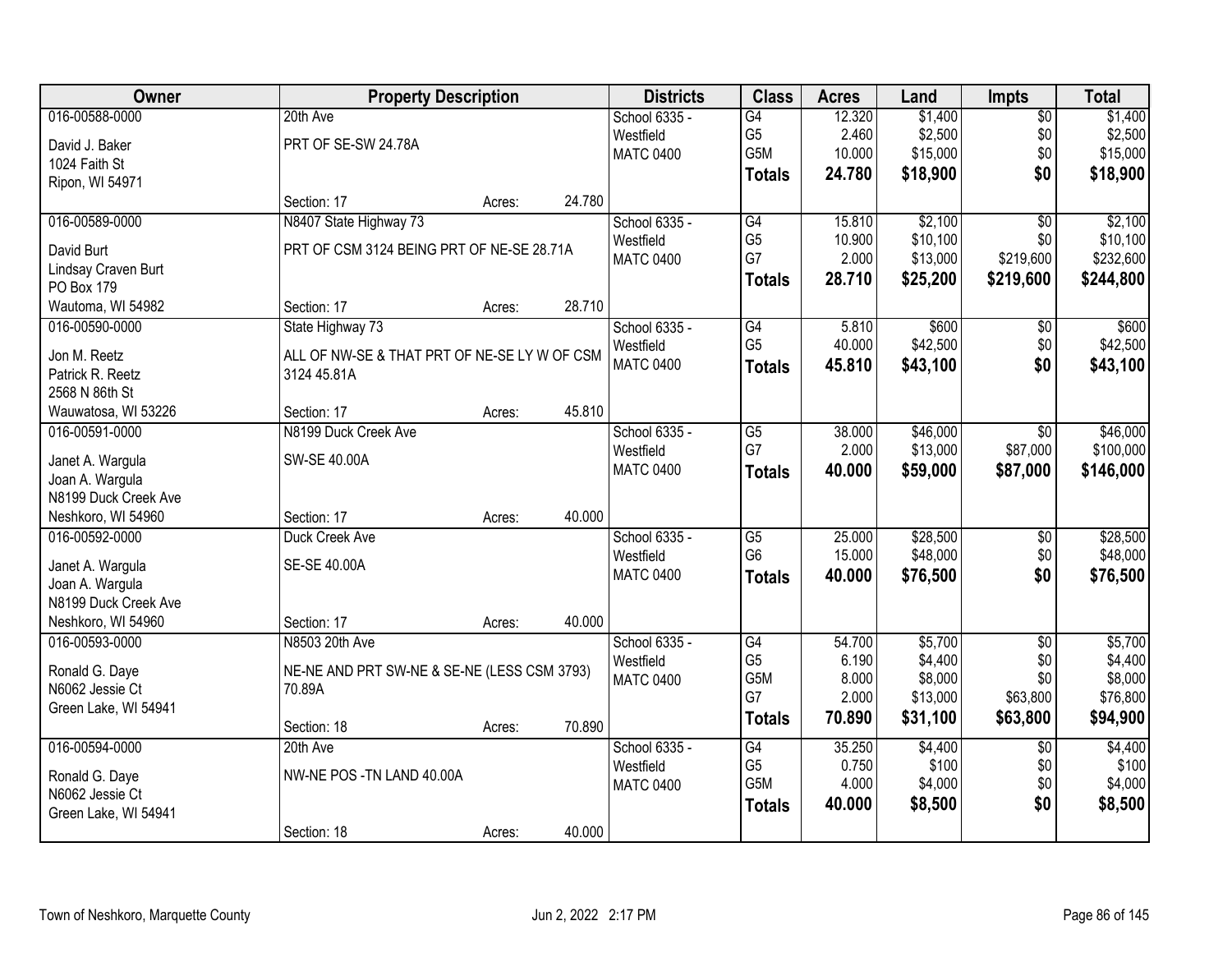| Owner                                                                               | <b>Property Description</b>                                          |        |        | <b>Districts</b>                               | <b>Class</b>                          | <b>Acres</b>               | Land                            | Impts                         | <b>Total</b>                    |
|-------------------------------------------------------------------------------------|----------------------------------------------------------------------|--------|--------|------------------------------------------------|---------------------------------------|----------------------------|---------------------------------|-------------------------------|---------------------------------|
| 016-00595-0000<br>Michael A. Popp<br>Gina M. Popp<br>N9298 Perch Ln                 | 20th Ave<br>LOT 1 CSM 3793 BEING PRT SW-NE & SE-NE 49.90A            |        |        | School 6335 -<br>Westfield<br><b>MATC 0400</b> | G4<br>G <sub>5</sub><br><b>Totals</b> | 19.090<br>30.810<br>49.900 | \$2,700<br>\$30,800<br>\$33,500 | $\overline{50}$<br>\$0<br>\$0 | \$2,700<br>\$30,800<br>\$33,500 |
| Fond Du Lac, WI 54937                                                               | Section: 18                                                          | Acres: | 49.900 |                                                |                                       |                            |                                 |                               |                                 |
| 016-00596-0000<br>Dean Standke<br>Donna Standke<br>811 Forest Ave                   | 20th Ave<br>W 25FT OF SW-NE LESS S 100FT PER POS 0.70A               |        |        | School 6335 -<br>Westfield<br><b>MATC 0400</b> | G4<br><b>Totals</b>                   | 0.700<br>0.700             | \$100<br>\$100                  | $\overline{50}$<br>\$0        | \$100<br>\$100                  |
| Fond Du Lac, WI 54935                                                               | Section: 18                                                          | Acres: | 0.700  |                                                |                                       |                            |                                 |                               |                                 |
| 016-00598-0000<br>Terry Geiger et al<br>W1518 Zion Church Rd<br>Mayville, WI 53050  | N8554 County Rd N<br>LOT 6 OF CSM 513 1.84A                          |        |        | School 6335 -<br>Westfield<br><b>MATC 0400</b> | G <sub>1</sub><br><b>Totals</b>       | 1.840<br>1.840             | \$21,300<br>\$21,300            | \$22,300<br>\$22,300          | \$43,600<br>\$43,600            |
|                                                                                     | Section: 18                                                          | Acres: | 1.840  |                                                |                                       |                            |                                 |                               |                                 |
| 016-00599-0000<br><b>Terry Geiger</b><br>Rick A. Geiger<br>W1518 Zion Church Rd     | County Rd N<br>LOT 9 CSM 513 2.17A                                   |        |        | School 6335 -<br>Westfield<br><b>MATC 0400</b> | $\overline{G1}$<br><b>Totals</b>      | 2.170<br>2.170             | \$17,500<br>\$17,500            | \$0<br>\$0                    | \$17,500<br>\$17,500            |
| Mayville, WI 53050                                                                  | Section: 18                                                          | Acres: | 2.170  |                                                |                                       |                            |                                 |                               |                                 |
| 016-00600-0000<br>William F. Beletske<br>7343 Cedar Crest Dr<br>Sauk City, WI 53583 | County Rd N<br>N 1/2 OF NW LY W OF CO RD N 22.23A<br>Section: 18     | Acres: | 22.230 | School 6335 -<br>Westfield<br><b>MATC 0400</b> | $\overline{G1}$<br><b>Totals</b>      | 22.230<br>22.230           | \$76,700<br>\$76,700            | \$5,000<br>\$5,000            | \$81,700<br>\$81,700            |
| 016-00601-0000                                                                      | N8557 County Rd N                                                    |        |        | School 6335 -                                  | $\overline{G1}$                       | 1.620                      | \$15,100                        | \$67,500                      | \$82,600                        |
| James L. Frohmader<br>Shelby R. Frohmader<br>N8557 County Rd N                      | LOT 1 OF CSM 528 BEING PART OF NE-NW 1.62A                           |        |        | Westfield<br><b>MATC 0400</b>                  | <b>Totals</b>                         | 1.620                      | \$15,100                        | \$67,500                      | \$82,600                        |
| Neshkoro, WI 54960                                                                  | Section: 18                                                          | Acres: | 1.620  |                                                |                                       |                            |                                 |                               |                                 |
| 016-00602-0000<br>Jeffrey D. Richardson<br>725 Clay Rd #99<br>Oshkosh, WI 54904     | County Rd N<br>LOT 2 CSM 528 BEING PRT OF NE-NW 4.53A<br>Section: 18 | Acres: | 4.530  | School 6335 -<br>Westfield<br><b>MATC 0400</b> | $\overline{G1}$<br><b>Totals</b>      | 4.530<br>4.530             | \$23,800<br>\$23,800            | $\overline{50}$<br>\$0        | \$23,800<br>\$23,800            |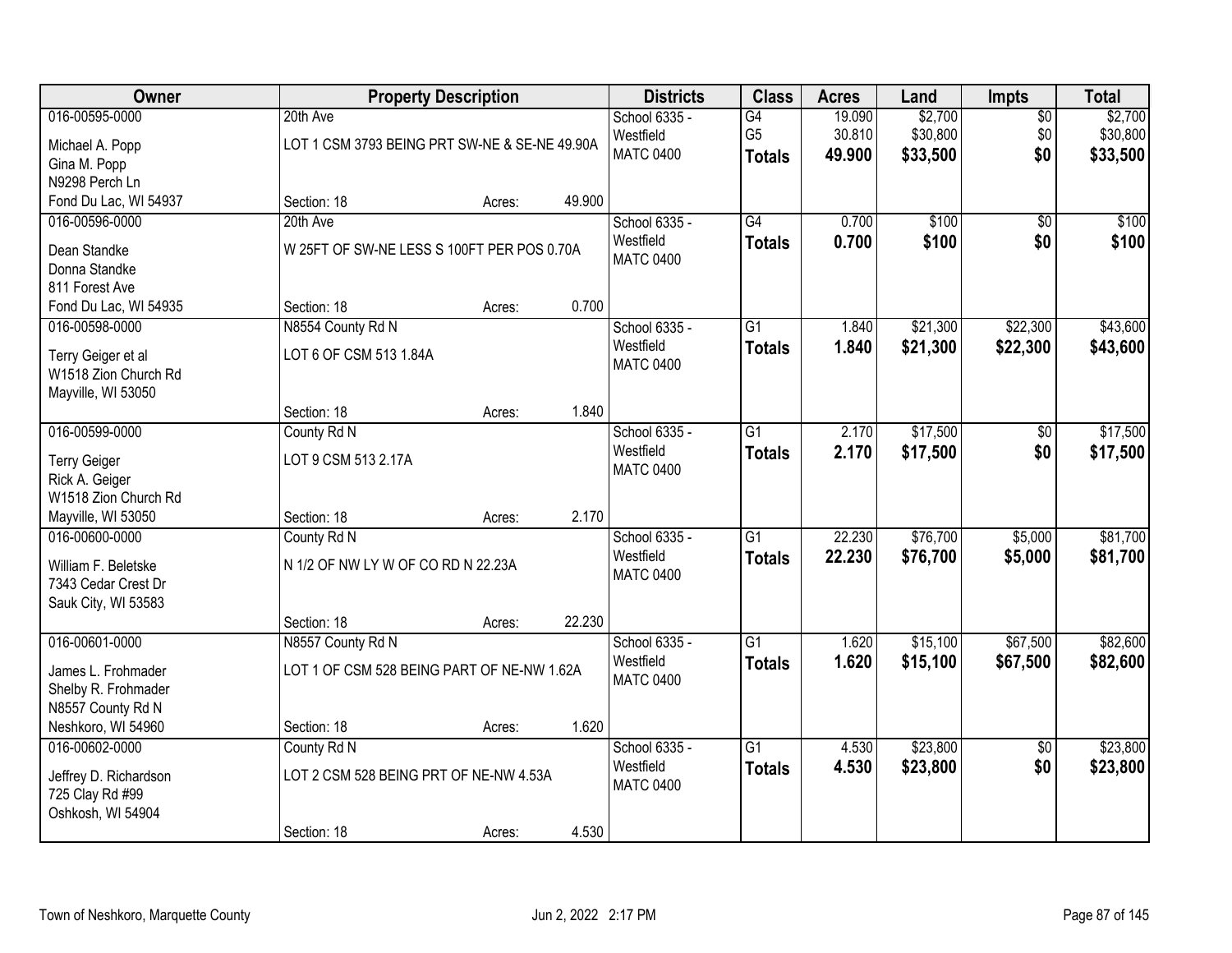| Owner                                                         |                                                                     | <b>Property Description</b> |       | <b>Districts</b>              | <b>Class</b>    | <b>Acres</b> | Land     | <b>Impts</b> | <b>Total</b> |
|---------------------------------------------------------------|---------------------------------------------------------------------|-----------------------------|-------|-------------------------------|-----------------|--------------|----------|--------------|--------------|
| 016-00604-0000                                                | N8502 County Rd N                                                   |                             |       | School 6335 -                 | $\overline{G1}$ | 3.730        | \$31,200 | \$31,100     | \$62,300     |
| Julie A Geno Rev Trust<br>N8502 Co Rd N<br>Neshkoro, WI 54960 | LOTS 1-2 CSM 214 & PRIVATE DRIVEWAY ALL BEING<br>PRT OF NE-NW 3.73A |                             |       | Westfield<br><b>MATC 0400</b> | <b>Totals</b>   | 3.730        | \$31,200 | \$31,100     | \$62,300     |
|                                                               | Section: 18                                                         | Acres:                      | 3.730 |                               |                 |              |          |              |              |
| 016-00605-0000                                                | N8526 County Rd N                                                   |                             |       | School 6335 -                 | $\overline{G1}$ | 2.350        | \$24,300 | \$20,100     | \$44,400     |
| Jack H. Amherdt<br>N8526 County Rd N<br>Neshkoro, WI 54960    | LOT 3 CSM 214 BEING PART OF NE-NW 2.35A                             |                             |       | Westfield<br><b>MATC 0400</b> | <b>Totals</b>   | 2.350        | \$24,300 | \$20,100     | \$44,400     |
|                                                               | Section: 18                                                         | Acres:                      | 2.350 |                               |                 |              |          |              |              |
| 016-00606-0000                                                | N8532 County Rd N                                                   |                             |       | School 6335 -                 | $\overline{G1}$ | 1.200        | \$16,500 | \$27,500     | \$44,000     |
| <b>Terry Geiger</b><br>Rick A. Geiger<br>W1518 Zion Church Rd | LOT 4 OF CSM 214 BEING PART OF NE-NW 1.20A                          |                             |       | Westfield<br><b>MATC 0400</b> | <b>Totals</b>   | 1.200        | \$16,500 | \$27,500     | \$44,000     |
| Mayville, WI 53050                                            | Section: 18                                                         | Acres:                      | 1.200 |                               |                 |              |          |              |              |
| 016-00607-0000                                                | W1507 County Rd E                                                   |                             |       | School 6335 -                 | $\overline{G1}$ | 5.539        | \$39,400 | \$86,800     | \$126,200    |
| Christina R. Hunt<br>W1507 County Rd E<br>Neshkoro, WI 54960  | LOTS 1-2 CSM 1307 BEING PRT OF NE-NW 5.539A                         |                             |       | Westfield<br><b>MATC 0400</b> | <b>Totals</b>   | 5.539        | \$39,400 | \$86,800     | \$126,200    |
|                                                               | Section: 18                                                         | Acres:                      | 5.539 |                               |                 |              |          |              |              |
| 016-00608-0000                                                | N8582 County Rd N                                                   |                             |       | School 6335 -                 | $\overline{G1}$ | 2.800        | \$26,500 | \$133,200    | \$159,700    |
| Mark K. Zastrow<br>Wendy A. Zastrow<br>N8582 County Rd N      | LOT 8 & OUTLOT 7 CSM 513 NE-NW 2.80A                                |                             |       | Westfield<br><b>MATC 0400</b> | <b>Totals</b>   | 2.800        | \$26,500 | \$133,200    | \$159,700    |
| Neshkoro, WI 54960                                            | Section: 18                                                         | Acres:                      | 2.800 |                               |                 |              |          |              |              |
| 016-00609-0000                                                | W1679 County Rd E                                                   |                             |       | School 6335 -                 | $\overline{G1}$ | 1.500        | \$14,500 | \$111,300    | \$125,800    |
| Eugene Krueger<br>W1679 County Rd E<br>Neshkoro, WI 54960     | LOT 1 OF CSM 525 BEING PART OF NW-NW 1.50A                          |                             |       | Westfield<br><b>MATC 0400</b> | <b>Totals</b>   | 1.500        | \$14,500 | \$111,300    | \$125,800    |
|                                                               | Section: 18                                                         | Acres:                      | 1.500 |                               |                 |              |          |              |              |
| 016-00610-0000                                                | W1661 County Rd E                                                   |                             |       | School 6335 -                 | $\overline{G1}$ | 2.000        | \$17,000 | \$84,400     | \$101,400    |
| Robert Tsetsas<br>W1661 County Rd E<br>Neshkoro, WI 54960     | LOT 2 CSM 525 BEING PART OF NW-NW 2.00A                             |                             |       | Westfield<br><b>MATC 0400</b> | <b>Totals</b>   | 2.000        | \$17,000 | \$84,400     | \$101,400    |
|                                                               | Section: 18                                                         | Acres:                      | 2.000 |                               |                 |              |          |              |              |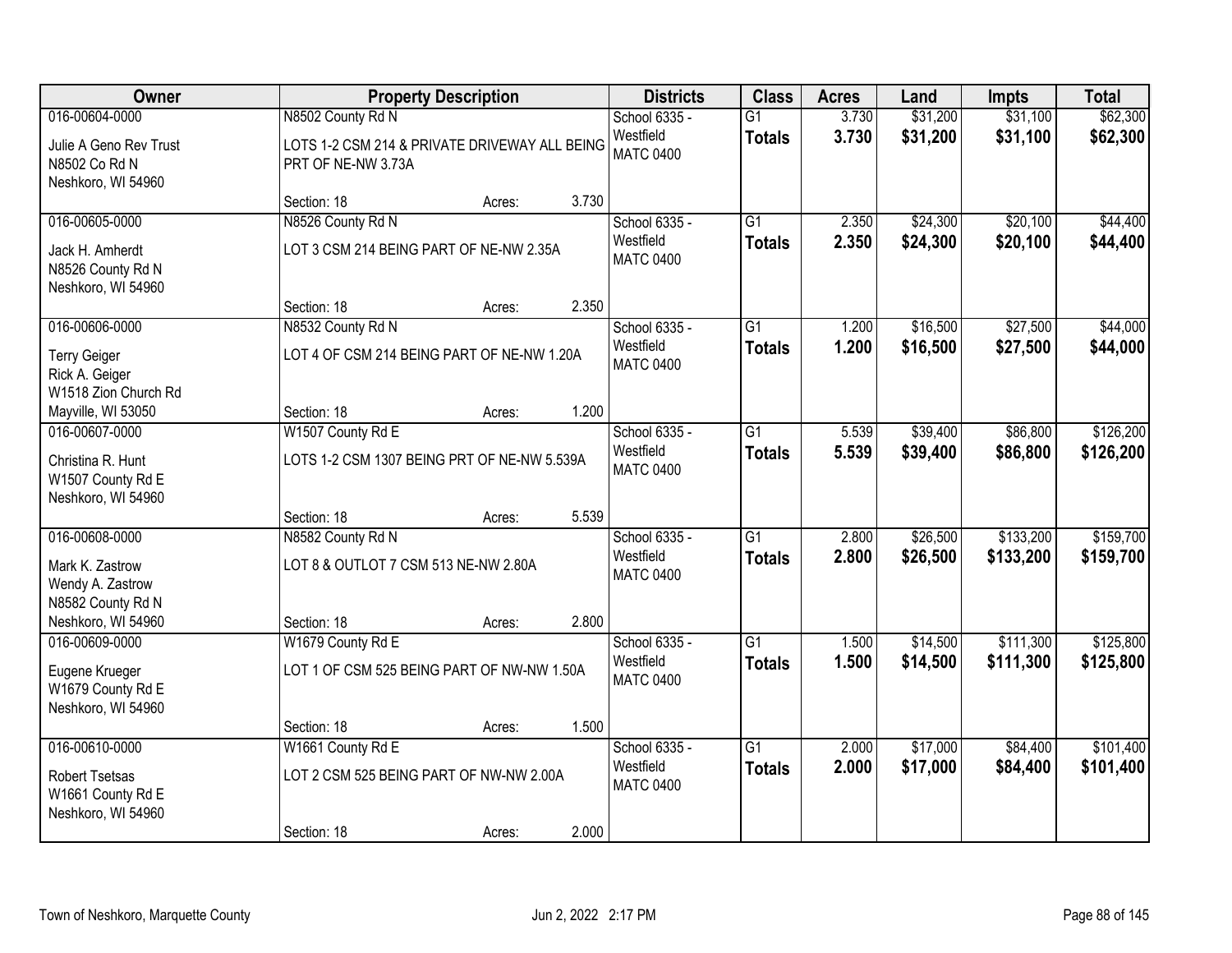| Owner                                                                 |                                                                  | <b>Property Description</b> |       | <b>Districts</b>                               | <b>Class</b>                     | <b>Acres</b>   | Land                 | <b>Impts</b>       | <b>Total</b>         |
|-----------------------------------------------------------------------|------------------------------------------------------------------|-----------------------------|-------|------------------------------------------------|----------------------------------|----------------|----------------------|--------------------|----------------------|
| 016-00611-0000<br>James F. Oestreicher<br>114 Pearl St                | W1615 County Rd E<br>LOT 3 CSM 525 BEING PART OF NW-NW 3.00A     |                             |       | School 6335 -<br>Westfield<br><b>MATC 0400</b> | $\overline{G1}$<br><b>Totals</b> | 3.000<br>3.000 | \$20,000<br>\$20,000 | \$5,700<br>\$5,700 | \$25,700<br>\$25,700 |
| Beaver Dam, WI 53916                                                  | Section: 18                                                      | Acres:                      | 3.000 |                                                |                                  |                |                      |                    |                      |
| 016-00612-0000                                                        | N8599 County Rd N                                                |                             |       | School 6335 -                                  | $\overline{G1}$                  | 4.560          | \$23,900             | \$9,000            | \$32,900             |
| Jeffrey J. Lehmann et al<br>321 Washington St<br>Beaver Dam, WI 53916 | LOT 4 CSM 525 BEING PRT OF NW-NW 4.56A                           |                             |       | Westfield<br><b>MATC 0400</b>                  | <b>Totals</b>                    | 4.560          | \$23,900             | \$9,000            | \$32,900             |
|                                                                       | Section: 18                                                      | Acres:                      | 4.560 |                                                |                                  |                |                      |                    |                      |
| 016-00613-0000                                                        | N8441 County Rd N                                                |                             |       | School 6335 -                                  | G2                               | 3.670          | \$14,700             | \$10,500           | \$25,200             |
| <b>Robert Tsetsas</b><br>W1661 County Rd E<br>Neshkoro, WI 54960      | PART LOT 1 CSM 746 BEING PART S 1/2-NW 1/4<br>3.67A              |                             |       | Westfield<br><b>MATC 0400</b>                  | <b>Totals</b>                    | 3.670          | \$14,700             | \$10,500           | \$25,200             |
|                                                                       | Section: 18                                                      | Acres:                      | 3.670 |                                                |                                  |                |                      |                    |                      |
| 016-00614-0000                                                        | N8435 County Rd N                                                |                             |       | School 6335 -                                  | $\overline{G1}$                  | 3.010          | \$20,000             | \$34,000           | \$54,000             |
| Patricia A. Henke<br>N8435 County Rd N<br>Neshkoro, WI 54960          | LOT 2 CSM 746 BEING PART OF S1/2 OF NW1/4 3.01A                  |                             |       | Westfield<br><b>MATC 0400</b>                  | <b>Totals</b>                    | 3.010          | \$20,000             | \$34,000           | \$54,000             |
|                                                                       | Section: 18                                                      | Acres:                      | 3.010 |                                                |                                  |                |                      |                    |                      |
| 016-00615-0000                                                        | County Rd N                                                      |                             |       | School 6335 -                                  | $\overline{G1}$                  | 1.040          | \$12,200             | \$14,300           | \$26,500             |
| Frank A. Popp<br>Jill A. Popp<br>2012 Randolph Ave                    | S 100FT OF SE-NW LY E OF CO RD N & PRT OF<br>SW-NE PER POS 1.04A |                             |       | Westfield<br><b>MATC 0400</b>                  | <b>Totals</b>                    | 1.040          | \$12,200             | \$14,300           | \$26,500             |
| New Holstein, WI 53061                                                | Section: 18                                                      | Acres:                      | 1.040 |                                                |                                  |                |                      |                    |                      |
| 016-00616-0000                                                        | County Rd N                                                      |                             |       | School 6335 -                                  | $\overline{G1}$                  | 2.000          | \$17,000             | $\sqrt{6}$         | \$17,000             |
| Antoinette M. Mantei<br>N8399 County Rd N<br>Neshkoro, WI 54960       | A PARCEL OF SW-NW 2.00A                                          |                             |       | Westfield<br><b>MATC 0400</b>                  | <b>Totals</b>                    | 2.000          | \$17,000             | \$0                | \$17,000             |
|                                                                       | Section: 18                                                      | Acres:                      | 2.000 |                                                |                                  |                |                      |                    |                      |
| 016-00617-0000                                                        | N8498 County Rd N                                                |                             |       | School 6335 -                                  | $\overline{G1}$                  | 2.300          | \$17,900             | \$9,200            | \$27,100             |
| Dale E. Mishleau<br>N8498 County Rd N<br>Neshkoro, WI 54960           | LOT 1 CSM 3408 BEING PRT OF SE-NW 2.30A                          |                             |       | Westfield<br><b>MATC 0400</b>                  | <b>Totals</b>                    | 2.300          | \$17,900             | \$9,200            | \$27,100             |
|                                                                       | Section: 18                                                      | Acres:                      | 2.300 |                                                |                                  |                |                      |                    |                      |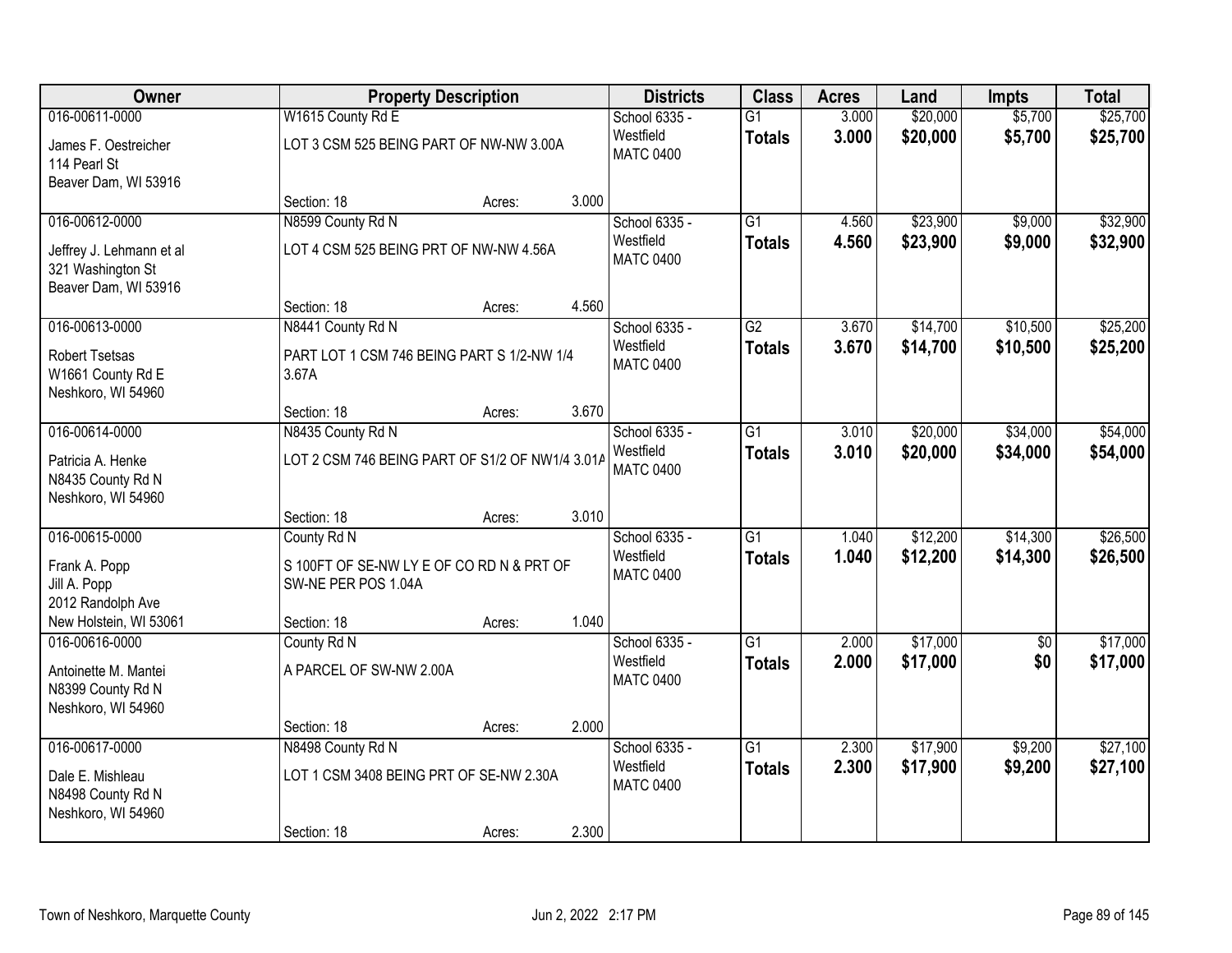| Owner                   |                                               | <b>Property Description</b> |        | <b>Districts</b> | <b>Class</b>    | <b>Acres</b> | Land     | <b>Impts</b>    | <b>Total</b> |
|-------------------------|-----------------------------------------------|-----------------------------|--------|------------------|-----------------|--------------|----------|-----------------|--------------|
| 016-00618-0000          | County Rd N                                   |                             |        | School 6335 -    | $\overline{G1}$ | 11.540       | \$45,600 | $\overline{50}$ | \$45,600     |
| Dean Standke            | LOT 1 CSM 3463 BEING PRT OF SE-NW LESS THAT   |                             |        | Westfield        | <b>Totals</b>   | 11.540       | \$45,600 | \$0             | \$45,600     |
| Donna Standke           | PRT LY IN SW-NE 11.54A                        |                             |        | <b>MATC 0400</b> |                 |              |          |                 |              |
| 811 Forest Ave          |                                               |                             |        |                  |                 |              |          |                 |              |
| Fond Du Lac, WI 54935   | Section: 18                                   | Acres:                      | 11.540 |                  |                 |              |          |                 |              |
| 016-00619-0000          | 8399 N County Rd N                            |                             |        | School 6335 -    | $\overline{G1}$ | 4.500        | \$23,800 | \$9,100         | \$32,900     |
| Antoinette M. Mantei    | PART OF SW-NW 5.50A                           |                             |        | Westfield        | G <sub>6</sub>  | 1.000        | \$3,000  | \$0             | \$3,000      |
| N8399 County Rd N       |                                               |                             |        | <b>MATC 0400</b> | <b>Totals</b>   | 5.500        | \$26,800 | \$9,100         | \$35,900     |
| Neshkoro, WI 54960      |                                               |                             |        |                  |                 |              |          |                 |              |
|                         | Section: 18                                   | Acres:                      | 5.500  |                  |                 |              |          |                 |              |
| 016-00620-0000          | N8499 County Rd N                             |                             |        | School 6335 -    | G1              | 2.000        | \$17,000 | \$18,300        | \$35,300     |
| Brett T. Bykowski et al | LOT 1 CSM 3462 BEING PART S 1/2-NW 1/4 26.75A |                             |        | Westfield        | G <sub>5</sub>  | 7.000        | \$7,000  | \$0             | \$7,000      |
| 25604 W Loomis Rd       |                                               |                             |        | <b>MATC 0400</b> | G <sub>6</sub>  | 17.750       | \$53,300 | \$0             | \$53,300     |
| Wind Lake, WI 53185     |                                               |                             |        |                  | <b>Totals</b>   | 26.750       | \$77,300 | \$18,300        | \$95,600     |
|                         | Section: 18                                   | Acres:                      | 26.750 |                  |                 |              |          |                 |              |
| 016-00621-0000          | N8409 County Rd N                             |                             |        | School 6335 -    | G1              | 5.750        | \$27,300 | \$120,400       | \$147,700    |
| Craig Mantei            | PART LOT 1 CSM 746 BEING PART S 1/2-NW 1/4    |                             |        | Westfield        | G <sub>6</sub>  | 1.000        | \$3,000  | \$0             | \$3,000      |
| Antoinette M. Mantei    | 6.75A                                         |                             |        | <b>MATC 0400</b> | <b>Totals</b>   | 6.750        | \$30,300 | \$120,400       | \$150,700    |
| N8399 County Rd N       |                                               |                             |        |                  |                 |              |          |                 |              |
| Neshkoro, WI 54960      | Section: 18                                   | Acres:                      | 6.750  |                  |                 |              |          |                 |              |
| 016-00622-0000          | County Rd N                                   |                             |        | School 6335 -    | $\overline{G1}$ | 1.000        | \$12,000 | $\overline{50}$ | \$12,000     |
| Antoinette M. Mantei    | A PARCEL OF SW-NW 1.00A                       |                             |        | Westfield        | <b>Totals</b>   | 1.000        | \$12,000 | \$0             | \$12,000     |
| N8399 County Rd N       |                                               |                             |        | <b>MATC 0400</b> |                 |              |          |                 |              |
| Neshkoro, WI 54960      |                                               |                             |        |                  |                 |              |          |                 |              |
|                         | Section: 18                                   | Acres:                      | 1.000  |                  |                 |              |          |                 |              |
| 016-00623-0005          | 8376 N County Rd N                            |                             |        | School 6335 -    | $\overline{G1}$ | 1.920        | \$16,600 | \$159,500       | \$176,100    |
| Thomas Fell             | PRT OF NE-SW LY E OF CO RD N 4.09A            |                             |        | Westfield        | G <sub>6</sub>  | 2.170        | \$6,500  | \$0             | \$6,500      |
| <b>Christine Fell</b>   |                                               |                             |        | <b>MATC 0400</b> | <b>Totals</b>   | 4.090        | \$23,100 | \$159,500       | \$182,600    |
| N8376 County Rd N       |                                               |                             |        |                  |                 |              |          |                 |              |
| Neshkoro, WI 54960      | Section: 18                                   | Acres:                      | 4.090  |                  |                 |              |          |                 |              |
| 016-00624-0000          | N8346 County Rd N                             |                             |        | School 6335 -    | $\overline{G1}$ | 2.050        | \$17,200 | \$104,300       | \$121,500    |
| Jeanene M. Roberts      | PARCEL OF NE-SW LY E OF CO RD N 2.05A         |                             |        | Westfield        | <b>Totals</b>   | 2.050        | \$17,200 | \$104,300       | \$121,500    |
| N8346 County Rd N       |                                               |                             |        | <b>MATC 0400</b> |                 |              |          |                 |              |
| Neshkoro, WI 54960      |                                               |                             |        |                  |                 |              |          |                 |              |
|                         | Section: 18                                   | Acres:                      | 2.050  |                  |                 |              |          |                 |              |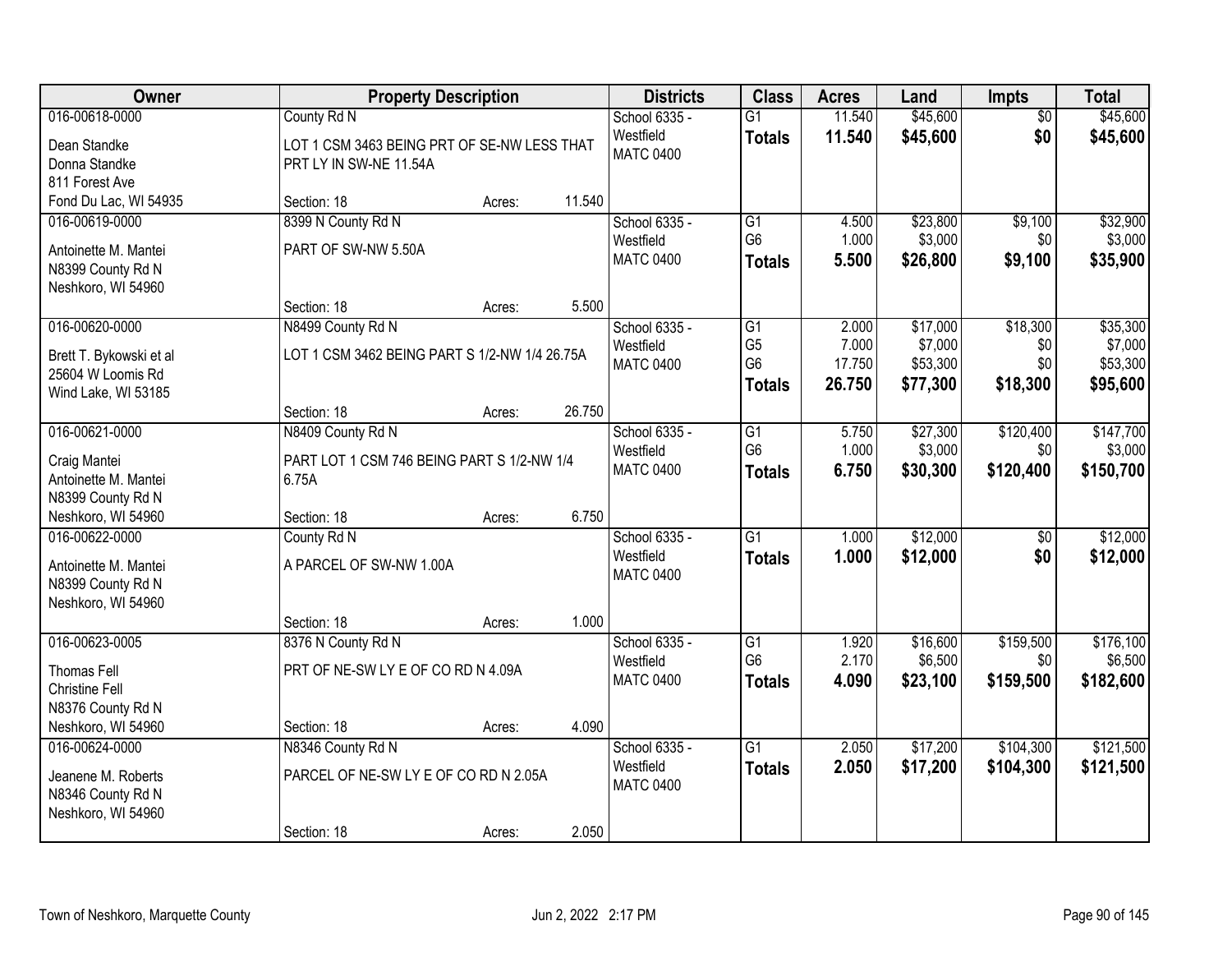| <b>Owner</b>                                                                                             |                                                                                                                                         | <b>Property Description</b> |        | <b>Districts</b>                               | <b>Class</b>                                                         | <b>Acres</b>                       | Land                                         | <b>Impts</b>                         | <b>Total</b>                                   |
|----------------------------------------------------------------------------------------------------------|-----------------------------------------------------------------------------------------------------------------------------------------|-----------------------------|--------|------------------------------------------------|----------------------------------------------------------------------|------------------------------------|----------------------------------------------|--------------------------------------|------------------------------------------------|
| 016-00625-0000<br>Gregory R. Harley<br>N8317 County Rd N<br>Neshkoro, WI 54960                           | N8317 County Rd N<br>LOT 1 CSM 3490 BEING PRT OF NW 1/4 OF FRAC SW<br>1/4 2.98A                                                         |                             |        | School 6335 -<br>Westfield<br><b>MATC 0400</b> | $\overline{G2}$<br><b>Totals</b>                                     | 2.980<br>2.980                     | \$13,000<br>\$13,000                         | \$58,500<br>\$58,500                 | \$71,500<br>\$71,500                           |
|                                                                                                          | Section: 18                                                                                                                             | Acres:                      | 2.980  |                                                |                                                                      |                                    |                                              |                                      |                                                |
| 016-00625-0005<br>Joseph E. Harley<br>N8319 County Rd N<br>Neshkoro, WI 54960                            | 8319 County Rd N<br>PRT OF N 1/2 OF FRAC SW 1/4 LY W OF CO RD N &<br>LESS PARCEL ALONG NE SIDE & LESS CSM 3490<br>43.64A<br>Section: 18 | Acres:                      | 43.640 | School 6335 -<br>Westfield<br><b>MATC 0400</b> | $\overline{G1}$<br>G <sub>5</sub><br>G <sub>6</sub><br><b>Totals</b> | 1.000<br>36.810<br>5.830<br>43.640 | \$15,000<br>\$55,200<br>\$17,500<br>\$87,700 | \$127,500<br>\$0<br>\$0<br>\$127,500 | \$142,500<br>\$55,200<br>\$17,500<br>\$215,200 |
| 016-00627-0000<br><b>Vincent Slager</b><br>Nicholas V. Slager<br>N8341 County Rd N<br>Neshkoro, WI 54960 | N8341 County Rd N<br>PRT OF N1/2 OF SW1/4 LYW OF CORD N 10.90A<br>Section: 18                                                           | Acres:                      | 10.900 | School 6335 -<br>Westfield<br><b>MATC 0400</b> | G1<br><b>Totals</b>                                                  | 10.900<br>10.900                   | \$42,700<br>\$42,700                         | \$243,200<br>\$243,200               | \$285,900<br>\$285,900                         |
| 016-00628-0000<br>Judith A. Lohmann<br>Mary E. Darling<br>N98 W16698 Concord Rd<br>Germantown, WI 53022  | County Rd N<br>S1/2 OF S1/2 OF SW FRAC 1/4 EX THE W 10A 21.50A<br>Section: 18                                                           | Acres:                      | 21.500 | School 6335 -<br>Westfield<br><b>MATC 0400</b> | G5<br>G <sub>6</sub><br><b>Totals</b>                                | 16.500<br>5.000<br>21.500          | \$24,200<br>\$15,000<br>\$39,200             | \$0<br>\$0<br>\$0                    | \$24,200<br>\$15,000<br>\$39,200               |
| 016-00629-0000<br>Gregory R. Harley<br>Donna E. Harley<br>N8317 County Rd N<br>Neshkoro, WI 54960        | N8199 County Rd N<br>SW 1/4 OF S 1/2 10.00A<br>Section: 18                                                                              | Acres:                      | 10.000 | School 6335 -<br>Westfield<br><b>MATC 0400</b> | $\overline{G1}$<br><b>Totals</b>                                     | 10.000<br>10.000                   | \$40,000<br>\$40,000                         | \$100,900<br>\$100,900               | \$140,900<br>\$140,900                         |
| 016-00630-0000<br>Gregory R. Harley<br>Donna E. Harley<br>N8317 County Rd N<br>Neshkoro, WI 54960        | N8317 County Rd N<br>NW 1/4 OF S 1/4 OF SW 10.00A<br>Section: 18                                                                        | Acres:                      | 10.000 | School 6335 -<br>Westfield<br><b>MATC 0400</b> | $\overline{G1}$<br><b>Totals</b>                                     | 10.000<br>10.000                   | \$40,000<br>\$40,000                         | \$153,700<br>\$153,700               | \$193,700<br>\$193,700                         |
| 016-00631-0000<br>Glenn E. Reetz<br>N8293 County Rd N<br>Neshkoro, WI 54960                              | N8293 County Rd N<br>E 2A OF LOT 1 CSM 658 2.00A<br>Section: 18                                                                         | Acres:                      | 2.000  | School 6335 -<br>Westfield<br><b>MATC 0400</b> | $\overline{G1}$<br><b>Totals</b>                                     | 2.000<br>2.000                     | \$17,000<br>\$17,000                         | \$87,300<br>\$87,300                 | \$104,300<br>\$104,300                         |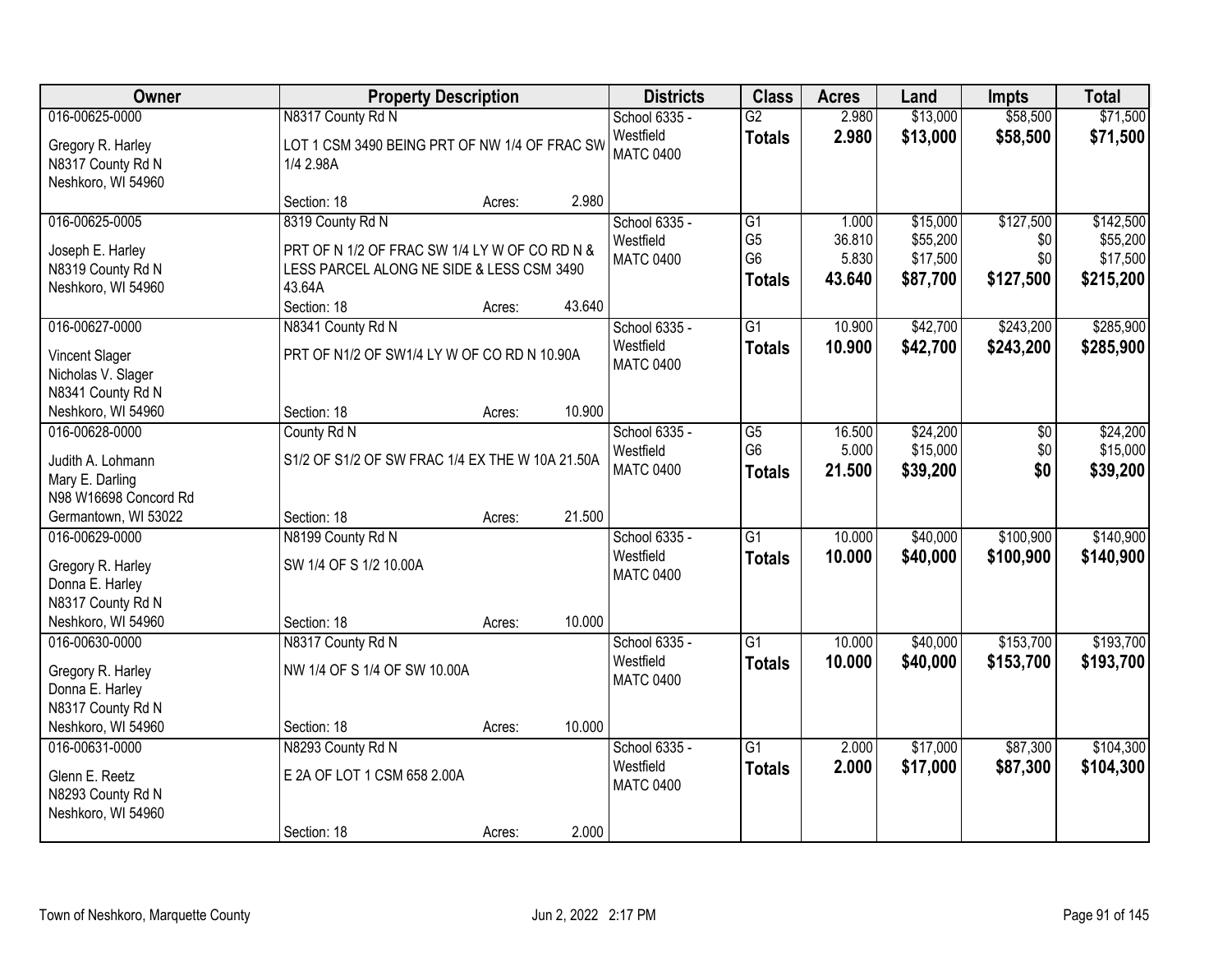| Owner                                  |                                | <b>Property Description</b> |        | <b>Districts</b>              | <b>Class</b>         | <b>Acres</b>     | Land                 | <b>Impts</b>      | <b>Total</b>         |
|----------------------------------------|--------------------------------|-----------------------------|--------|-------------------------------|----------------------|------------------|----------------------|-------------------|----------------------|
| 016-00632-0000                         | County Rd N                    |                             |        | School 6335 -                 | $\overline{G1}$      | 3.460            | \$21,200             | $\overline{50}$   | \$21,200             |
| Gregory R. Harley<br>N8317 County Rd N | W 3.46A OF LOT 1 CSM 658 3.46A |                             |        | Westfield<br><b>MATC 0400</b> | <b>Totals</b>        | 3.460            | \$21,200             | \$0               | \$21,200             |
| Neshkoro, WI 54960                     |                                |                             |        |                               |                      |                  |                      |                   |                      |
|                                        | Section: 18                    | Acres:                      | 3.460  |                               |                      |                  |                      |                   |                      |
| 016-00633-0000                         | County Rd N                    |                             |        | School 6335 -                 | G1                   | 4.000            | \$22,500             | \$0               | \$22,500             |
| William K. Bonne                       | LOT 2 OF CSM 658 5.46A         |                             |        | Westfield                     | G <sub>6</sub>       | 1.460            | \$4,400              | \$0               | \$4,400              |
| Gary J. Bonne                          |                                |                             |        | <b>MATC 0400</b>              | <b>Totals</b>        | 5.460            | \$26,900             | \$0               | \$26,900             |
| 3131 S Lenox St                        |                                |                             |        |                               |                      |                  |                      |                   |                      |
| Milwaukee, WI 53207                    | Section: 18                    | Acres:                      | 5.460  |                               |                      |                  |                      |                   |                      |
| 016-00634-0000                         | N8273 County Rd N              |                             |        | School 6335 -                 | $\overline{G1}$      | 5.460            | \$26,400             | \$16,400          | \$42,800             |
| William K. Bonne                       | LOT 3 OF CSM 658 5.46A         |                             |        | Westfield                     | <b>Totals</b>        | 5.460            | \$26,400             | \$16,400          | \$42,800             |
| Gary J. Bonne                          |                                |                             |        | <b>MATC 0400</b>              |                      |                  |                      |                   |                      |
| 3131 S Lenox St                        |                                |                             |        |                               |                      |                  |                      |                   |                      |
| Milwaukee, WI 53207                    | Section: 18                    | Acres:                      | 5.460  |                               |                      |                  |                      |                   |                      |
| 016-00635-0000                         | County Rd N                    |                             |        | School 6335 -                 | $\overline{G1}$      | 4.460            | \$23,700             | $\frac{1}{20}$    | \$23,700             |
|                                        |                                |                             |        | Westfield                     | <b>Totals</b>        | 4.460            | \$23,700             | \$0               | \$23,700             |
| Gary J. Bonne<br>William K. Bonne      | PART OF LOT 4 CSM 658 4.46A    |                             |        | <b>MATC 0400</b>              |                      |                  |                      |                   |                      |
| 3277 S 12th St                         |                                |                             |        |                               |                      |                  |                      |                   |                      |
| Milwaukee, WI 53215-4607               | Section: 18                    | Acres:                      | 4.460  |                               |                      |                  |                      |                   |                      |
| 016-00636-0000                         | N8253 County Rd N              |                             |        | School 6335 -                 | $\overline{G1}$      | 1.000            | \$12,000             | \$16,700          | \$28,700             |
|                                        |                                |                             |        | Westfield                     | Totals               | 1.000            | \$12,000             | \$16,700          | \$28,700             |
| Ben M. Sabel                           | PART OF LOT 4 OF CSM 658 1.00A |                             |        | <b>MATC 0400</b>              |                      |                  |                      |                   |                      |
| Kelly R. Sabel                         |                                |                             |        |                               |                      |                  |                      |                   |                      |
| 1909 Cross Creek Cir                   |                                |                             |        |                               |                      |                  |                      |                   |                      |
| De Pere, WI 54115                      | Section: 18                    | Acres:                      | 1.000  |                               |                      |                  |                      |                   |                      |
| 016-00637-0000                         | 20th Ave                       |                             |        | School 6335 -<br>Westfield    | G5<br>G <sub>6</sub> | 10.000<br>10.000 | \$10,000<br>\$30,000 | $\sqrt{6}$<br>\$0 | \$10,000<br>\$30,000 |
| Frank A. Popp                          | N 1/2 OF NE-SE 20.00A          |                             |        | <b>MATC 0400</b>              |                      | 20.000           | \$40,000             | \$0               |                      |
| Jill A. Popp                           |                                |                             |        |                               | <b>Totals</b>        |                  |                      |                   | \$40,000             |
| 2012 Randolph Ave                      |                                |                             |        |                               |                      |                  |                      |                   |                      |
| New Holstein, WI 53061                 | Section: 18                    | Acres:                      | 20.000 |                               |                      |                  |                      |                   |                      |
| 016-00638-0000                         | 20th Ave                       |                             |        | School 6335 -                 | $\overline{G5}$      | 20.000           | \$20,000             | $\overline{30}$   | \$20,000             |
| Randy L. Tesch                         | S 1/2 OF NE-SE 20.00A          |                             |        | Westfield                     | <b>Totals</b>        | 20.000           | \$20,000             | \$0               | \$20,000             |
| Susan J. Tesch                         |                                |                             |        | <b>MATC 0400</b>              |                      |                  |                      |                   |                      |
| N9110 S Koro Rd                        |                                |                             |        |                               |                      |                  |                      |                   |                      |
| Ripon, WI 54971                        | Section: 18                    | Acres:                      | 20.000 |                               |                      |                  |                      |                   |                      |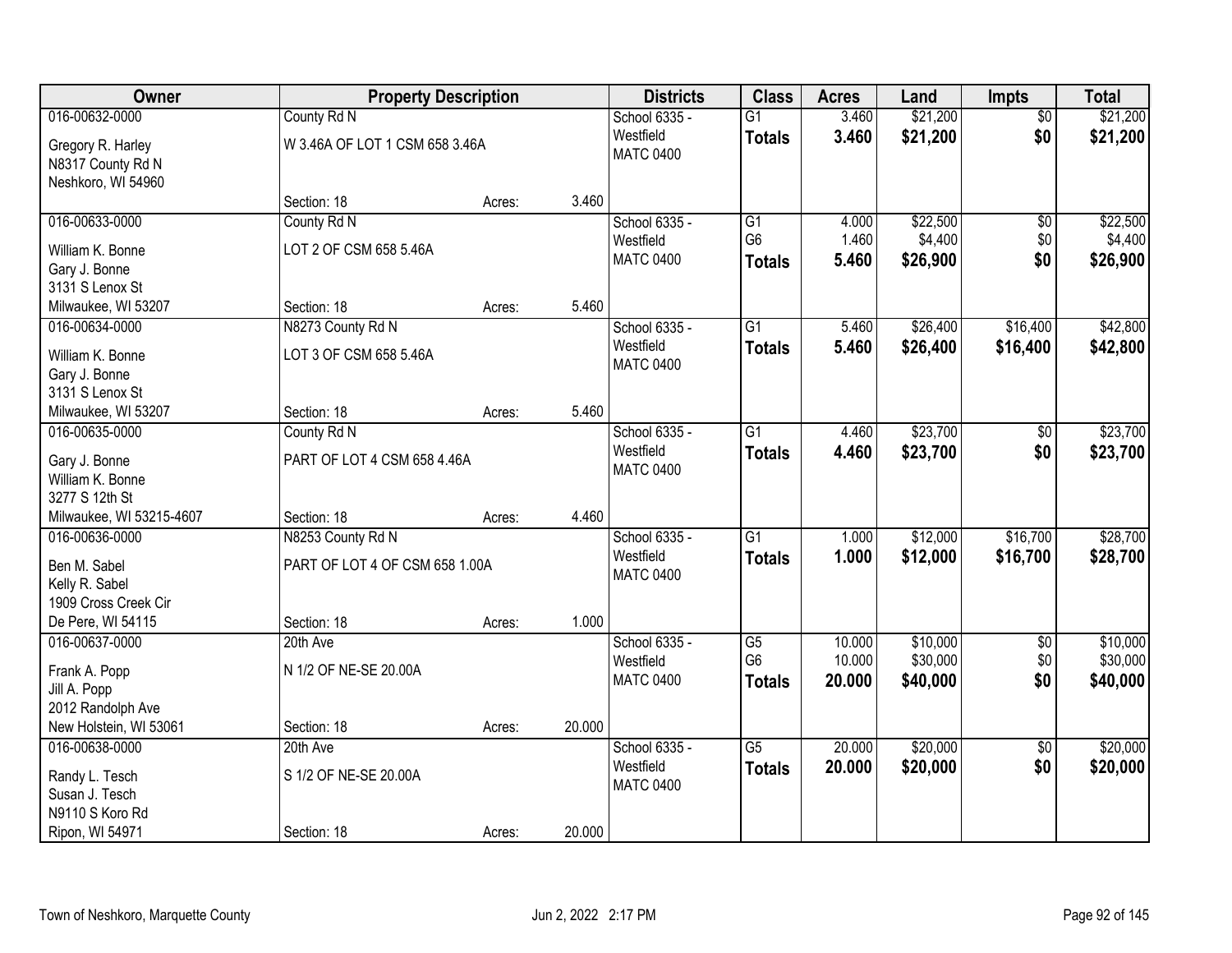| Owner                      |                                              | <b>Property Description</b> |        | <b>Districts</b> | <b>Class</b>    | <b>Acres</b> | Land     | Impts           | <b>Total</b> |
|----------------------------|----------------------------------------------|-----------------------------|--------|------------------|-----------------|--------------|----------|-----------------|--------------|
| 016-00639-0000             | 20th Ave                                     |                             |        | School 6335 -    | $\overline{G5}$ | 5.000        | \$5,000  | $\sqrt{$0}$     | \$5,000      |
| Frank A. Popp              | N 1/2 OF NW-SE 20.00A                        |                             |        | Westfield        | G <sub>6</sub>  | 15.000       | \$45,000 | \$0             | \$45,000     |
| Jill A. Popp               |                                              |                             |        | <b>MATC 0400</b> | <b>Totals</b>   | 20.000       | \$50,000 | \$0             | \$50,000     |
| 2012 Randolph Ave          |                                              |                             |        |                  |                 |              |          |                 |              |
| New Holstein, WI 53061     | Section: 18                                  | Acres:                      | 20.000 |                  |                 |              |          |                 |              |
| 016-00640-0000             | 20th Ave                                     |                             |        | School 6335 -    | $\overline{G5}$ | 10.000       | \$11,300 | $\overline{50}$ | \$11,300     |
|                            |                                              |                             |        | Westfield        | G <sub>6</sub>  | 10.000       | \$32,000 | \$0             | \$32,000     |
| Jeanene M. Roberts         | S 1/2 OF NW-SE 20.00A                        |                             |        | <b>MATC 0400</b> | <b>Totals</b>   | 20.000       | \$43,300 | \$0             | \$43,300     |
| N8346 County Rd N          |                                              |                             |        |                  |                 |              |          |                 |              |
| Neshkoro, WI 54960         |                                              |                             |        |                  |                 |              |          |                 |              |
|                            | Section: 18                                  | Acres:                      | 20.000 |                  |                 |              |          |                 |              |
| 016-00641-0000             | W1438 Dover Rd                               |                             |        | School 6335 -    | $\overline{G1}$ | 7.120        | \$25,800 | \$156,000       | \$181,800    |
| David A. Heinzelman        | A PARCEL OF SW-SE BEING PRT OF LOT 1 CSM 984 |                             |        | Westfield        | <b>Totals</b>   | 7.120        | \$25,800 | \$156,000       | \$181,800    |
| Ann M. Heinzelman          | 7.12A                                        |                             |        | <b>MATC 0400</b> |                 |              |          |                 |              |
| W1438 Dover Rd             |                                              |                             |        |                  |                 |              |          |                 |              |
| Neshkoro, WI 54960         | Section: 18                                  | Acres:                      | 7.120  |                  |                 |              |          |                 |              |
| 016-00642-0000             | Dover <sub>Rd</sub>                          |                             |        | School 6335 -    | $\overline{G1}$ | 2.000        | \$12,000 | $\sqrt[6]{}$    | \$12,000     |
|                            |                                              |                             |        | Westfield        | <b>Totals</b>   | 2.000        | \$12,000 | \$0             | \$12,000     |
| George P. Byrne Jr et al   | 2A OF SW-SE LY E OF HWY 2.00A                |                             |        | <b>MATC 0400</b> |                 |              |          |                 |              |
| Attn: Jodie Olsen Pers Rep |                                              |                             |        |                  |                 |              |          |                 |              |
| 176 E Marquette St         |                                              |                             |        |                  |                 |              |          |                 |              |
| Berlin, WI 54923           | Section: 18                                  | Acres:                      | 2.000  |                  |                 |              |          |                 |              |
| 016-00643-0000             | W1472 Dover Rd                               |                             |        | School 6335 -    | $\overline{G1}$ | 1.180        | \$9,500  | \$2,200         | \$11,700     |
| Cody J. Murkley            | LOT 1 CSM 3062 BEING PRT OF SW-SE 1.18A      |                             |        | Westfield        | <b>Totals</b>   | 1.180        | \$9,500  | \$2,200         | \$11,700     |
| N9429 32nd Dr              |                                              |                             |        | <b>MATC 0400</b> |                 |              |          |                 |              |
| Berlin, WI 54923           |                                              |                             |        |                  |                 |              |          |                 |              |
|                            | Section: 18                                  | Acres:                      | 1.180  |                  |                 |              |          |                 |              |
| 016-00643-0003             | W1472 Dover Rd                               |                             |        | School 6335 -    | G1              | 1.070        | \$9,200  | \$5,000         | \$14,200     |
| Cody J. Murkley            | LOT 1 CSM 1402 LESS LOT 1 CSM 3062 BEING PRT |                             |        | Westfield        | G <sub>5</sub>  | 7.750        | \$11,700 | \$0             | \$11,700     |
| N9429 32nd Dr              | OF SW-SE OF SEC 18 & PRT OF NW-NE OF SEC 19  |                             |        | <b>MATC 0400</b> | G <sub>6</sub>  | 7.900        | \$23,700 | \$0             | \$23,700     |
| Berlin, WI 54923           | 16.72A                                       |                             |        |                  | <b>Totals</b>   | 16.720       | \$44,600 | \$5,000         | \$49,600     |
|                            | Section: 18                                  | Acres:                      | 16.720 |                  |                 |              |          |                 |              |
| 016-00643-0005             | Dover <sub>Rd</sub>                          |                             |        | School 6335 -    | G5              | 5.000        | \$6,300  | $\overline{50}$ | \$6,300      |
|                            |                                              |                             |        | Westfield        | G <sub>6</sub>  | 5.000        | \$16,000 | \$0             | \$16,000     |
| Cody J. Murkley            | LOT 2 CSM 984 BEING PART OF SW-SE 10.00A     |                             |        | <b>MATC 0400</b> | <b>Totals</b>   | 10.000       | \$22,300 | \$0             | \$22,300     |
| N9429 32nd Dr              |                                              |                             |        |                  |                 |              |          |                 |              |
| Berlin, WI 54923           |                                              |                             |        |                  |                 |              |          |                 |              |
|                            | Section: 18                                  | Acres:                      | 10.000 |                  |                 |              |          |                 |              |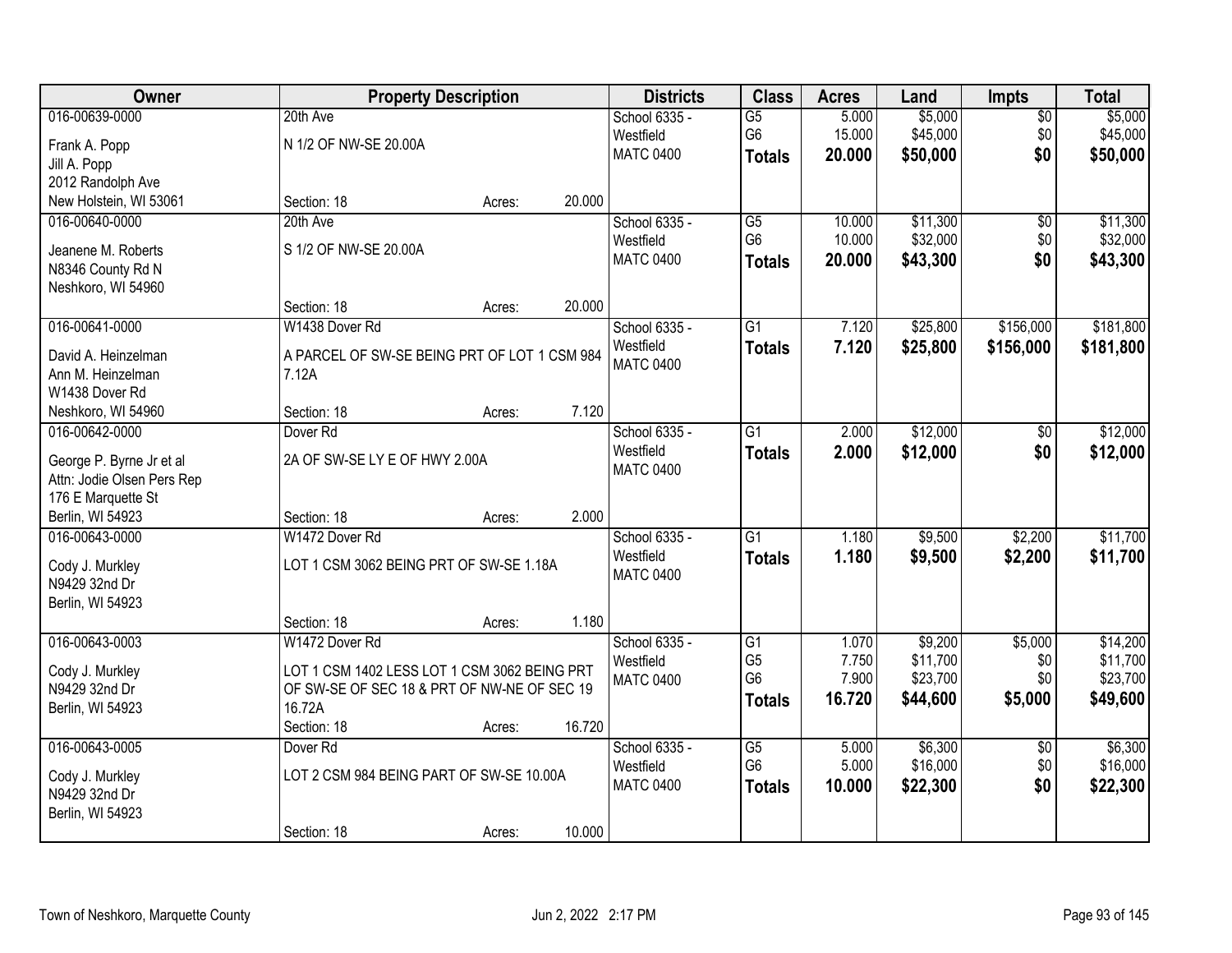| Owner                                           |                                                                     | <b>Property Description</b> |        | <b>Districts</b> | <b>Class</b>    | <b>Acres</b> | Land     | <b>Impts</b>    | <b>Total</b> |
|-------------------------------------------------|---------------------------------------------------------------------|-----------------------------|--------|------------------|-----------------|--------------|----------|-----------------|--------------|
| 016-00644-0000                                  | Dover <sub>Rd</sub>                                                 |                             |        | School 6335 -    | $\overline{G1}$ | 1.000        | \$9,000  | $\overline{50}$ | \$9,000      |
| Michael B Lennarson Rev Trust                   | A PARCEL OF SW-SE 1.00A                                             |                             |        | Westfield        | <b>Totals</b>   | 1.000        | \$9,000  | \$0             | \$9,000      |
| Becky A Lennarson Rev Trust                     |                                                                     |                             |        | <b>MATC 0400</b> |                 |              |          |                 |              |
| W1435 Dover Rd                                  |                                                                     |                             |        |                  |                 |              |          |                 |              |
| Neshkoro, WI 54960                              | Section: 18                                                         | Acres:                      | 1.000  |                  |                 |              |          |                 |              |
| 016-00645-0000                                  | N8214 County Rd N                                                   |                             |        | School 6335 -    | $\overline{G1}$ | 3.120        | \$15,400 | \$149,000       | \$164,400    |
| Gordon R. Fritz                                 | PART SW-SE SEC 18 & NW-NE SEC 19 3.12A                              |                             |        | Westfield        | <b>Totals</b>   | 3.120        | \$15,400 | \$149,000       | \$164,400    |
| <b>Arleen Fritz</b>                             |                                                                     |                             |        | <b>MATC 0400</b> |                 |              |          |                 |              |
| N8214 County Rd N                               |                                                                     |                             |        |                  |                 |              |          |                 |              |
| Neshkoro, WI 54960                              | Section: 18                                                         | Acres:                      | 3.120  |                  |                 |              |          |                 |              |
| 016-00646-0000                                  | 20th Ave                                                            |                             |        | School 6335 -    | $\overline{G1}$ | 1.000        | \$12,000 | \$28,800        | \$40,800     |
| Randy L. Tesch                                  | N 13.33A OF SE-SE 13.33A                                            |                             |        | Westfield        | G <sub>5</sub>  | 5.000        | \$5,000  | \$0             | \$5,000      |
| Susan J. Tesch                                  |                                                                     |                             |        | <b>MATC 0400</b> | G <sub>6</sub>  | 7.330        | \$22,000 | \$0             | \$22,000     |
| N9110 S Koro Rd                                 |                                                                     |                             |        |                  | <b>Totals</b>   | 13.330       | \$39,000 | \$28,800        | \$67,800     |
| Ripon, WI 54971                                 | Section: 18                                                         | Acres:                      | 13.330 |                  |                 |              |          |                 |              |
| 016-00647-0000                                  | 20th Ave                                                            |                             |        | School 6335 -    | $\overline{G5}$ | 12.000       | \$12,000 | \$0             | \$12,000     |
|                                                 | S 26.67A OF SE-SE 26.67A                                            |                             |        | Westfield        | G <sub>6</sub>  | 14.670       | \$44,000 | \$0             | \$44,000     |
| Kathleen Legris Trustees<br>Legris Living Trust |                                                                     |                             |        | <b>MATC 0400</b> | <b>Totals</b>   | 26.670       | \$56,000 | \$0             | \$56,000     |
| 4800 Westman Ct                                 |                                                                     |                             |        |                  |                 |              |          |                 |              |
| Middleton, WI 53562                             | Section: 18                                                         | Acres:                      | 26.670 |                  |                 |              |          |                 |              |
| 016-00648-0000                                  | W1399 Dover Rd                                                      |                             |        | School 6335 -    | $\overline{G1}$ | 2.000        | \$12,000 | \$47,100        | \$59,100     |
|                                                 |                                                                     |                             |        | Westfield        | G <sub>5</sub>  | 11.963       | \$18,000 | \$0             | \$18,000     |
| Charles Mc Eniry<br>W1399 Dover Rd              | LOT 1 CSM 3094 BEING THAT PRT OF NE-NE LY SW<br>OF DOVER RD 13.963A |                             |        | <b>MATC 0400</b> | <b>Totals</b>   | 13.963       | \$30,000 | \$47,100        | \$77,100     |
| Neshkoro, WI 54960                              |                                                                     |                             |        |                  |                 |              |          |                 |              |
|                                                 | Section: 19                                                         | Acres:                      | 13.963 |                  |                 |              |          |                 |              |
| 016-00648-0005                                  | W1374 Dover Rd                                                      |                             |        | School 6335 -    | G1              | 2.800        | \$14,400 | \$24,900        | \$39,300     |
|                                                 |                                                                     |                             |        | Westfield        | G4              | 11.000       | \$2,000  | \$0             | \$2,000      |
| Michael J. Prelewicz                            | THAT PRT OF NE-NE LY NE OF DOVER RD 28.80A                          |                             |        | <b>MATC 0400</b> | G <sub>5</sub>  | 15.000       | \$17,500 | \$0             | \$17,500     |
| 641 E Deer Ridge Ct<br>Oak Creek, WI 53154      |                                                                     |                             |        |                  | <b>Totals</b>   | 28.800       | \$33,900 | \$24,900        | \$58,800     |
|                                                 | Section: 19                                                         | Acres:                      | 28.800 |                  |                 |              |          |                 |              |
| 016-00649-0000                                  | W1435 Dover Rd                                                      |                             |        | School 6335 -    | $\overline{G1}$ | 2.500        | \$13,500 | \$191,200       | \$204,700    |
|                                                 |                                                                     |                             |        | Westfield        | G4              | 8.000        | \$900    | \$0             | \$900        |
| Michael B Lennarson Rev Trust                   | PART NW-NE 36.50A                                                   |                             |        | <b>MATC 0400</b> | G <sub>5</sub>  | 17.000       | \$17,000 | \$0             | \$17,000     |
| Becky A Lennarson Rev Trust                     |                                                                     |                             |        |                  | G5M             | 9.000        | \$13,500 | \$0             | \$13,500     |
| W1435 Dover Rd<br>Neshkoro, WI 54960            | Section: 19                                                         |                             | 36.500 |                  | <b>Totals</b>   | 36.500       | \$44,900 | \$191,200       | \$236,100    |
|                                                 |                                                                     | Acres:                      |        |                  |                 |              |          |                 |              |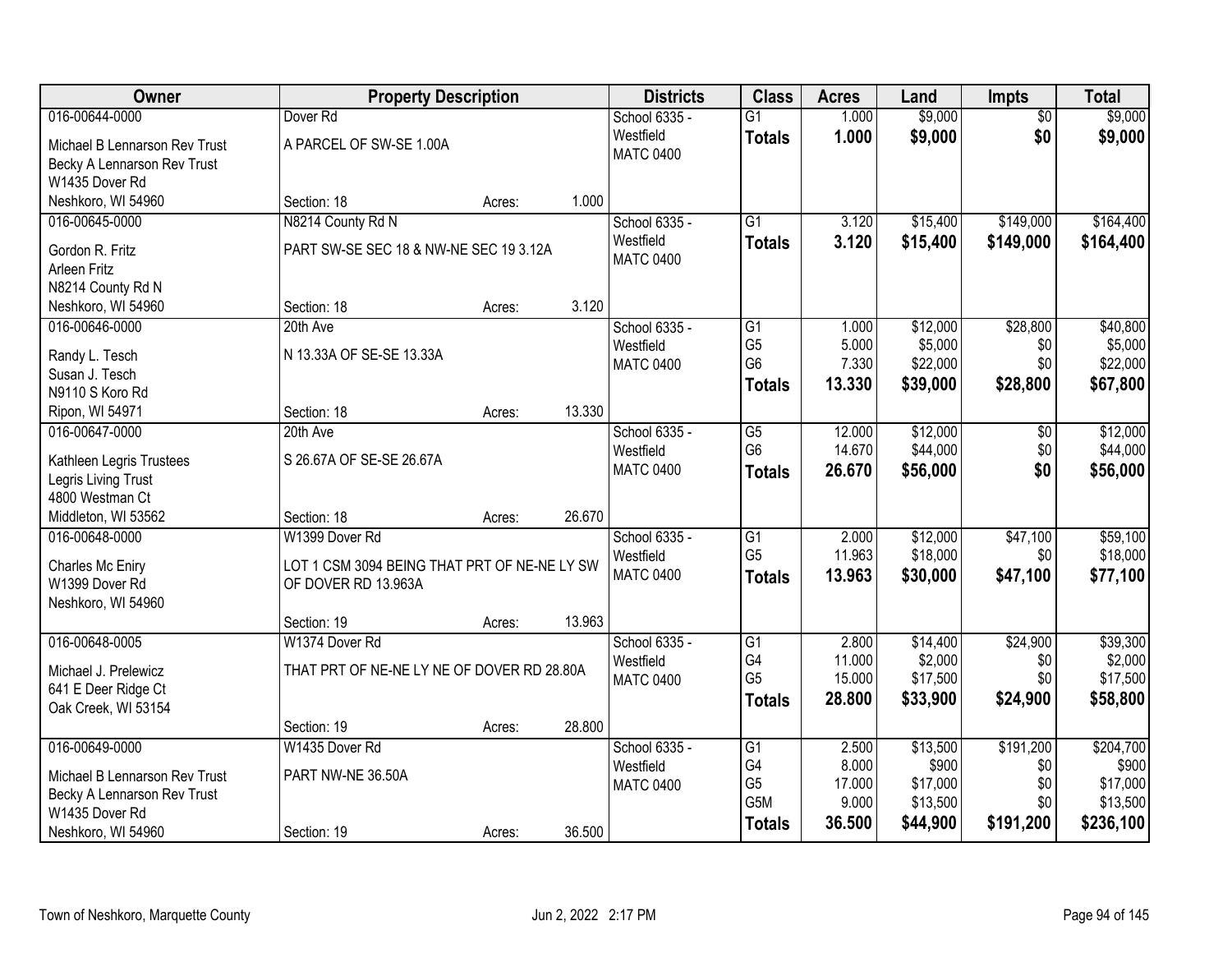| Owner                              |                                              | <b>Property Description</b> |        | <b>Districts</b> | <b>Class</b>    | <b>Acres</b> | Land     | <b>Impts</b>    | <b>Total</b> |
|------------------------------------|----------------------------------------------|-----------------------------|--------|------------------|-----------------|--------------|----------|-----------------|--------------|
| 016-00650-0000                     | Dover <sub>Rd</sub>                          |                             |        | School 6335 -    | $\overline{G1}$ | 3.500        | \$16,500 | $\overline{50}$ | \$16,500     |
| David A. Heinzelman                | PART NW-NE LY N OF DOVER RD 3.50A            |                             |        | Westfield        | <b>Totals</b>   | 3.500        | \$16,500 | \$0             | \$16,500     |
| Ann M. Heinzelman                  |                                              |                             |        | <b>MATC 0400</b> |                 |              |          |                 |              |
| W1438 Dover Rd                     |                                              |                             |        |                  |                 |              |          |                 |              |
| Neshkoro, WI 54960                 | Section: 19                                  | Acres:                      | 3.500  |                  |                 |              |          |                 |              |
| 016-00651-0000                     | N8046 County Rd N                            |                             |        | School 6335 -    | $\overline{G1}$ | 2.000        | \$17,000 | \$19,700        | \$36,700     |
| Dale S. Justmann                   | <b>SW-NE 40.00A</b>                          |                             |        | Westfield        | G <sub>5</sub>  | 28.000       | \$30,300 | \$0             | \$30,300     |
| Gary G & Julianne I Born Rev Trust |                                              |                             |        | <b>MATC 0400</b> | G <sub>6</sub>  | 10.000       | \$30,000 | \$0             | \$30,000     |
| W13217 Reeds Corners Rd            |                                              |                             |        |                  | <b>Totals</b>   | 40.000       | \$77,300 | \$19,700        | \$97,000     |
| Ripon, WI 54971                    | Section: 19                                  | Acres:                      | 40.000 |                  |                 |              |          |                 |              |
| 016-00652-0000                     | W1301 Dover Rd                               |                             |        | School 6335 -    | G1              | 2.000        | \$12,000 | \$47,800        | \$59,800     |
| Joseph F. Colbeck                  | <b>SE-NE 40.00A</b>                          |                             |        | Westfield        | G <sub>5</sub>  | 23.000       | \$23,000 | \$0             | \$23,000     |
| W1301 Dover Rd                     |                                              |                             |        | <b>MATC 0400</b> | G <sub>6</sub>  | 15.000       | \$45,000 | \$0             | \$45,000     |
| Neshkoro, WI 54960                 |                                              |                             |        |                  | <b>Totals</b>   | 40.000       | \$80,000 | \$47,800        | \$127,800    |
|                                    | Section: 19                                  | Acres:                      | 40.000 |                  |                 |              |          |                 |              |
| 016-00653-0000                     | N8197 County Rd N                            |                             |        | School 6335 -    | G1              | 2.000        | \$17,000 | \$13,500        | \$30,500     |
| Clarence J. Gruse Jr               | PART OF FRAC NE-NW 26.60A                    |                             |        | Westfield        | G <sub>5</sub>  | 22.600       | \$22,600 | \$0             | \$22,600     |
| Lori L. Gruse                      |                                              |                             |        | <b>MATC 0400</b> | G <sub>6</sub>  | 2.000        | \$6,000  | \$0             | \$6,000      |
| W6150 County Road Bb Lot 102       |                                              |                             |        |                  | <b>Totals</b>   | 26.600       | \$45,600 | \$13,500        | \$59,100     |
| Appleton, WI 54914                 | Section: 19                                  | Acres:                      | 26.600 |                  |                 |              |          |                 |              |
| 016-00654-0000                     | N8159 County Rd N                            |                             |        | School 6335 -    | $\overline{G1}$ | 2.000        | \$17,000 | \$157,200       | \$174,200    |
| Gerald J Hebert Rev Living Trust   | LOT 1 CSM 2419 BEING PRT OF FRAC NE-NW 2.00A |                             |        | Westfield        | <b>Totals</b>   | 2.000        | \$17,000 | \$157,200       | \$174,200    |
| N8159 Co Rd N                      |                                              |                             |        | <b>MATC 0400</b> |                 |              |          |                 |              |
| Neshkoro, WI 54960                 |                                              |                             |        |                  |                 |              |          |                 |              |
|                                    | Section: 19                                  | Acres:                      | 2.000  |                  |                 |              |          |                 |              |
| 016-00654-0005                     | N8143 County Rd N                            |                             |        | School 6335 -    | $\overline{G1}$ | 3.000        | \$20,000 | \$31,400        | \$51,400     |
| Kelly J. Hebert                    | LOT 2 CSM 2419 BEING PRT OF FRAC NE-NW 3.00A |                             |        | Westfield        | <b>Totals</b>   | 3.000        | \$20,000 | \$31,400        | \$51,400     |
| N8143 County Rd N                  |                                              |                             |        | <b>MATC 0400</b> |                 |              |          |                 |              |
| Neshkoro, WI 54960                 |                                              |                             |        |                  |                 |              |          |                 |              |
|                                    | Section: 19                                  | Acres:                      | 3.000  |                  |                 |              |          |                 |              |
| 016-00655-0000                     | County Rd N                                  |                             |        | School 6335 -    | G1              | 0.500        | \$4,500  | \$9,900         | \$14,400     |
| Mari J. Lemke                      | FRAC NW-NW & NE-NW 32.00A                    |                             |        | Westfield        | G <sub>5</sub>  | 24.000       | \$32,500 | \$0             | \$32,500     |
| Mark H. Lemke                      |                                              |                             |        | <b>MATC 0400</b> | G <sub>6</sub>  | 7.500        | \$22,500 | \$0             | \$22,500     |
| 1650 W Elsner Rd                   |                                              |                             |        |                  | <b>Totals</b>   | 32.000       | \$59,500 | \$9,900         | \$69,400     |
| Appleton, WI 54913                 | Section: 19                                  | Acres:                      | 32.000 |                  |                 |              |          |                 |              |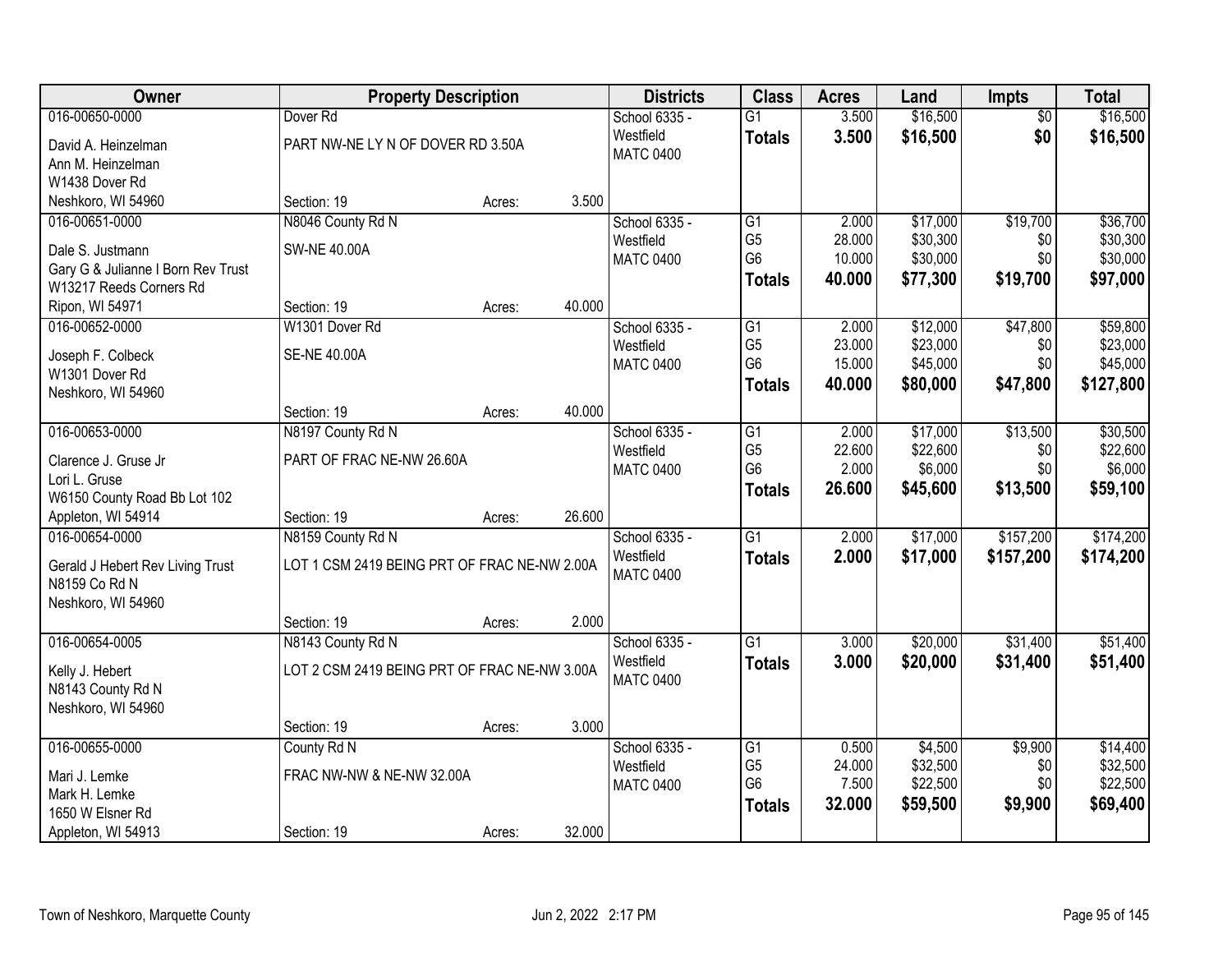| Owner                | <b>Property Description</b>      |        |        | <b>Districts</b> | <b>Class</b>    | <b>Acres</b>    | Land     | <b>Impts</b>    | <b>Total</b> |
|----------------------|----------------------------------|--------|--------|------------------|-----------------|-----------------|----------|-----------------|--------------|
| 016-00656-0000       | N7951 County Rd N                |        |        | School 6335 -    | $\overline{G1}$ | 2.000           | \$17,000 | \$116,000       | \$133,000    |
| Kathleen A. Mitchell | FRAC SW-NW 24.00A                |        |        | Westfield        | G <sub>5</sub>  | 22.000          | \$22,000 | \$0             | \$22,000     |
| N7951 County Rd N    |                                  |        |        | <b>MATC 0400</b> | <b>Totals</b>   | 24.000          | \$39,000 | \$116,000       | \$155,000    |
| Neshkoro, WI 54960   |                                  |        |        |                  |                 |                 |          |                 |              |
|                      | Section: 19                      | Acres: | 24.000 |                  |                 |                 |          |                 |              |
| 016-00657-0000       | N8009 County Rd N                |        |        | School 6335 -    | $\overline{G1}$ | 3.000           | \$24,000 | \$167,200       | \$191,200    |
| Luanne Pupeter       | <b>SE-NW 40.00A</b>              |        |        | Westfield        | G <sub>5</sub>  | 20.000          | \$20,000 | \$0             | \$20,000     |
| 920 Bismarck Ave     |                                  |        |        | <b>MATC 0400</b> | G <sub>6</sub>  | 17.000          | \$41,500 | \$0             | \$41,500     |
| Oshkosh, WI 54902    |                                  |        |        |                  | <b>Totals</b>   | 40.000          | \$85,500 | \$167,200       | \$252,700    |
|                      | Section: 19                      | Acres: | 40.000 |                  |                 |                 |          |                 |              |
| 016-00658-0000       | County Rd N                      |        |        | School 6335 -    | G5              | 12.800          | \$12,800 | \$0             | \$12,800     |
| Jean Hoffman         | PART OF NE-SW 17.80A             |        |        | Westfield        | G <sub>6</sub>  | 5.000           | \$15,000 | \$0             | \$15,000     |
| 253 N Third St       |                                  |        |        | <b>MATC 0400</b> | <b>Totals</b>   | 17.800          | \$27,800 | \$0             | \$27,800     |
| Princeton, WI 54968  |                                  |        |        |                  |                 |                 |          |                 |              |
|                      | Section: 19                      | Acres: | 17.800 |                  |                 |                 |          |                 |              |
| 016-00659-0000       | County Rd N                      |        |        | School 6335 -    | G5              | 11.800          | \$11,800 | \$0             | \$11,800     |
| Kay L. Koats et al   | 17.80A OF E 1/2 OF SW 1/4 17.80A |        |        | Westfield        | G <sub>6</sub>  | 6.000           | \$18,000 | \$0             | \$18,000     |
| 834 N Main St        |                                  |        |        | <b>MATC 0400</b> | <b>Totals</b>   | 17.800          | \$29,800 | \$0             | \$29,800     |
| Neshkoro, WI 54960   |                                  |        |        |                  |                 |                 |          |                 |              |
|                      | Section: 19                      | Acres: | 17.800 |                  |                 |                 |          |                 |              |
| 016-00660-0000       | N8006 County Rd E                |        |        | School 6335 -    | $\overline{G1}$ | 4.000           | \$22,500 | \$6,100         | \$28,600     |
| <b>William Ring</b>  | PART OF NE-SW 4.00A              |        |        | Westfield        | <b>Totals</b>   | 4.000           | \$22,500 | \$6,100         | \$28,600     |
| <b>Sherry Ring</b>   |                                  |        |        | <b>MATC 0400</b> |                 |                 |          |                 |              |
| 499 North Ave        |                                  |        |        |                  |                 |                 |          |                 |              |
| Antioch, IL 60002    | Section: 19                      | Acres: | 4.000  |                  |                 |                 |          |                 |              |
| 016-00661-0000       | Duck Creek Ave                   |        |        | School 6335 -    | $\overline{G5}$ | 16.020          | \$16,000 | $\overline{60}$ | \$16,000     |
| Jean Hoffman         | NW-SW 24.02A                     |        |        | Westfield        | G <sub>6</sub>  | 8.000           | \$24,000 | \$0             | \$24,000     |
| 253 N Third St       |                                  |        |        | <b>MATC 0400</b> | <b>Totals</b>   | 24.020          | \$40,000 | \$0             | \$40,000     |
| Princeton, WI 54968  |                                  |        |        |                  |                 |                 |          |                 |              |
|                      | Section: 19                      | Acres: | 24.020 |                  |                 |                 |          |                 |              |
| 016-00662-0000       | W1674 Duck Creek Ave             |        |        | School 6335 -    | G1              | 3.000           | \$15,000 | \$8,800         | \$23,800     |
| Jean Hoffman         | SW-SW 24.23A                     |        |        | Westfield        | G <sub>5</sub>  | 12.000          | \$12,000 | \$0             | \$12,000     |
| 253 N Third St       |                                  |        |        | <b>MATC 0400</b> | G <sub>6</sub>  | 9.230<br>24.230 | \$25,500 | \$0<br>\$8,800  | \$25,500     |
| Princeton, WI 54968  |                                  |        |        |                  | <b>Totals</b>   |                 | \$52,500 |                 | \$61,300     |
|                      | Section: 19                      | Acres: | 24.230 |                  |                 |                 |          |                 |              |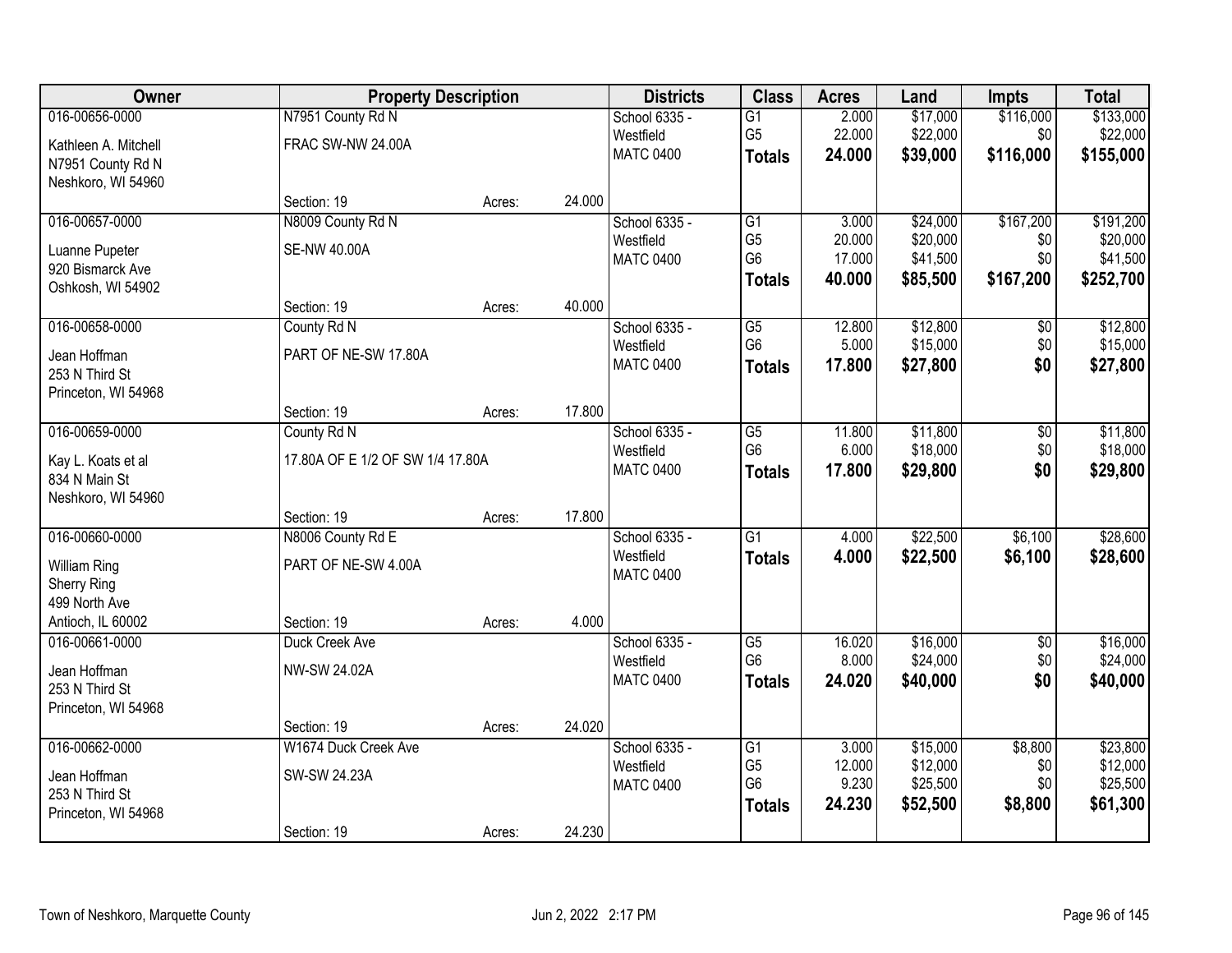| Owner                                                                                            | <b>Property Description</b>        |        |        | <b>Districts</b>              | <b>Class</b>    | <b>Acres</b> | Land         | <b>Impts</b>    | <b>Total</b> |
|--------------------------------------------------------------------------------------------------|------------------------------------|--------|--------|-------------------------------|-----------------|--------------|--------------|-----------------|--------------|
| 016-00663-0000                                                                                   | Duck Creek Ave                     |        |        | School 6335 -                 | $\overline{G5}$ | 19.900       | \$12,100     | $\overline{50}$ | \$12,100     |
| Jean Hoffman                                                                                     | SE-SW EX 10.10A IN NE COR 29.90A   |        |        | Westfield                     | G <sub>6</sub>  | 10.000       | \$30,000     | \$0             | \$30,000     |
| 253 N Third St                                                                                   |                                    |        |        | <b>MATC 0400</b>              | <b>Totals</b>   | 29.900       | \$42,100     | \$0             | \$42,100     |
| Princeton, WI 54968                                                                              |                                    |        |        |                               |                 |              |              |                 |              |
|                                                                                                  | Section: 19                        | Acres: | 29.900 |                               |                 |              |              |                 |              |
| 016-00664-0000                                                                                   | Duck Creek Ave                     |        |        | School 6335 -                 | $\overline{G5}$ | 10.500       | \$10,500     | \$0             | \$10,500     |
| Richard D. Koats                                                                                 | THAT PART OF E1/4 OF SW 1/4 10.50A |        |        | Westfield<br><b>MATC 0400</b> | <b>Totals</b>   | 10.500       | \$10,500     | \$0             | \$10,500     |
| Aaron Koats                                                                                      |                                    |        |        |                               |                 |              |              |                 |              |
| N454 Cape Cod Ave                                                                                | Section: 19                        | Acres: | 10.500 |                               |                 |              |              |                 |              |
| Appleton, WI 54914<br>016-00665-0000                                                             | Duck Creek Ave                     |        |        | School 6335 -                 | G5              | 22.000       | \$22,000     | \$0             | \$22,000     |
|                                                                                                  |                                    |        |        | Westfield                     | W <sub>8</sub>  | 18.000       | (\$54,000)   | \$0             | \$0          |
| Michael L & Lydia A Pinterics Living Trus   NE-SE 40.00A                                         |                                    |        |        | <b>MATC 0400</b>              | <b>Totals</b>   | 40.000       | \$22,000     | \$0             | \$22,000     |
| et al                                                                                            |                                    |        |        |                               |                 |              |              |                 |              |
| Attn: Michael J Pinterics                                                                        |                                    |        |        |                               |                 |              |              |                 |              |
| 891 Smoky Lake Dr                                                                                | Section: 19                        | Acres: | 40.000 |                               |                 |              |              |                 |              |
| Phelps, WI 54554                                                                                 |                                    |        |        |                               |                 |              |              |                 |              |
| 016-00666-0000                                                                                   | County Rd N                        |        |        | School 6335 -                 | $\overline{G5}$ | 40.000       | \$40,000     | \$0             | \$40,000     |
| Delwyn E. Guenther                                                                               | <b>NW-SE 40.00A</b>                |        |        | Westfield                     | <b>Totals</b>   | 40.000       | \$40,000     | \$0             | \$40,000     |
| W7772 Ollinger Rd                                                                                |                                    |        |        | <b>MATC 0400</b>              |                 |              |              |                 |              |
| Beaver Dam, WI 53916                                                                             |                                    |        |        |                               |                 |              |              |                 |              |
|                                                                                                  | Section: 19                        | Acres: | 40.000 |                               |                 |              |              |                 |              |
| 016-00667-0000                                                                                   | Duck Creek Ave                     |        |        | School 6335 -                 | G4              | 7.000        | \$800        | \$0             | \$800        |
| Michael L & Lydia A Pinterics Living Trus   SW-SE 40.00A                                         |                                    |        |        | Westfield                     | G <sub>5</sub>  | 10.000       | \$10,000     | \$0             | \$10,000     |
| et al                                                                                            |                                    |        |        | <b>MATC 0400</b>              | W <sub>8</sub>  | 23.000       | ( \$36, 800) | \$0             | \$0          |
| Attn: Michael J Pinterics                                                                        |                                    |        |        |                               | <b>Totals</b>   | 40.000       | \$10,800     | \$0             | \$10,800     |
| 891 Smoky Lake Dr                                                                                | Section: 19                        | Acres: | 40.000 |                               |                 |              |              |                 |              |
| Phelps, WI 54554                                                                                 |                                    |        |        |                               |                 |              |              |                 |              |
| 016-00668-0000                                                                                   | Duck Creek Ave                     |        |        | School 6335 -                 | G4              | 6.000        | \$700        | \$0             | \$700        |
|                                                                                                  |                                    |        |        | Westfield                     | G <sub>5</sub>  | 14.110       | \$18,500     | \$0             | \$18,500     |
| Michael L & Lydia A Pinterics Living Trus   SE-SE LESS PART OF LOT 1 OF CSM 2120 32.11A<br>et al |                                    |        |        | <b>MATC 0400</b>              | W8              | 12.000       | (\$19,200)   | \$0             | \$0          |
| Attn: Michael J Pinterics                                                                        |                                    |        |        |                               | <b>Totals</b>   | 32.110       | \$19,200     | \$0             | \$19,200     |
| 891 Smoky Lake Dr                                                                                | Section: 19                        | Acres: | 32.110 |                               |                 |              |              |                 |              |
| Phelps, WI 54554                                                                                 |                                    |        |        |                               |                 |              |              |                 |              |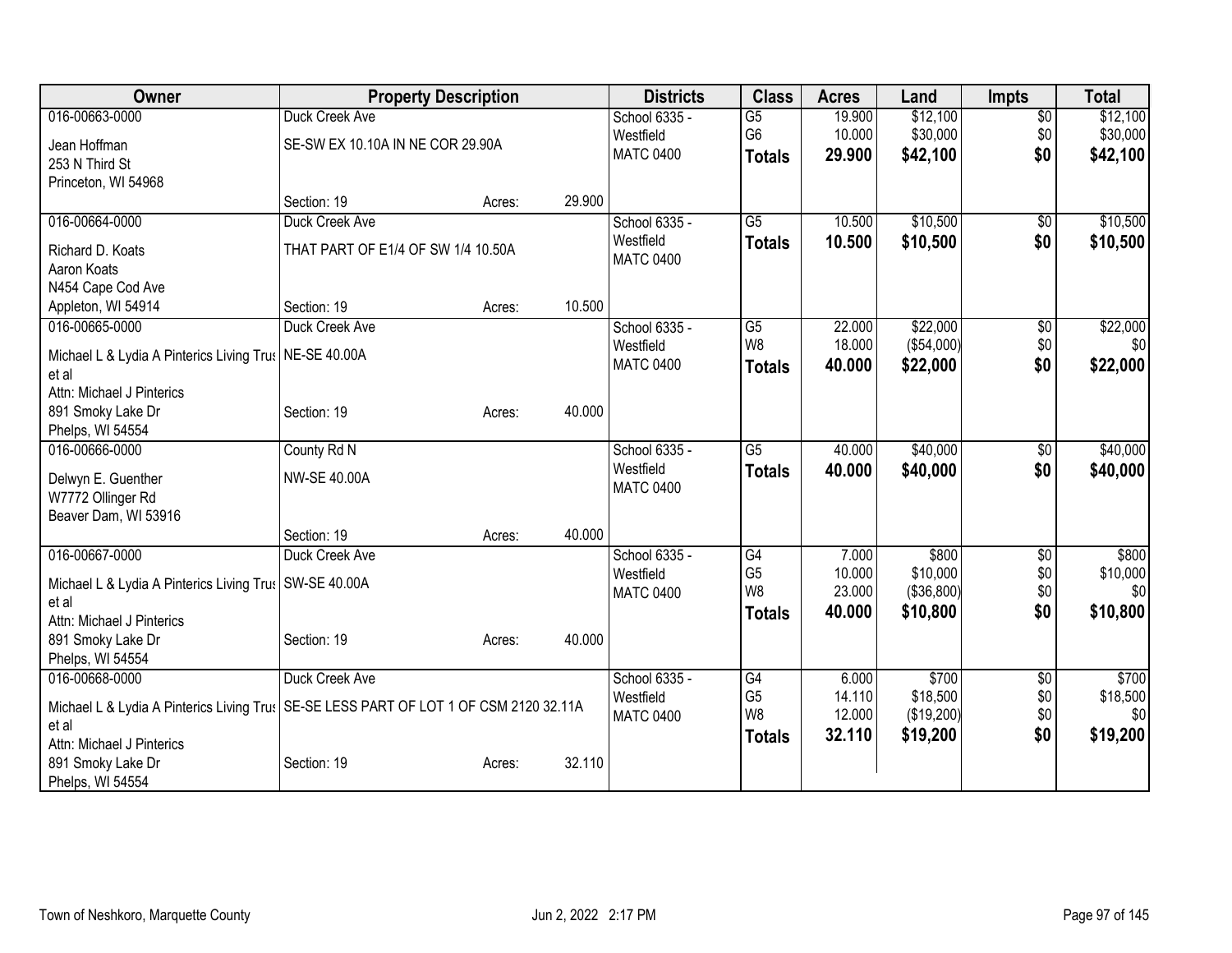| Owner                               | <b>Property Description</b>                |        |        | <b>Districts</b>              | <b>Class</b>                      | <b>Acres</b> | Land     | <b>Impts</b>    | <b>Total</b> |
|-------------------------------------|--------------------------------------------|--------|--------|-------------------------------|-----------------------------------|--------------|----------|-----------------|--------------|
| 016-00668-0005                      | W1370 Duck Creek Ave                       |        |        | School 6335 -                 | $\overline{G1}$                   | 2.000        | \$5,900  | \$1,300         | \$7,200      |
| Justin D. Dahms                     | PART OF LOT 1 CSM 2120 BEING PART OF SE-SE |        |        | Westfield                     | G4                                | 1.500        | \$200    | \$0             | \$200        |
| Jana Lee Dahms                      | 7.89A                                      |        |        | <b>MATC 0400</b>              | G <sub>5</sub>                    | 4.390        | \$5,600  | \$0             | \$5,600      |
| W1370 Duck Creek Ave                |                                            |        |        |                               | <b>Totals</b>                     | 7.890        | \$11,700 | \$1,300         | \$13,000     |
| Neshkoro, WI 54960                  | Section: 19                                | Acres: | 7.890  |                               |                                   |              |          |                 |              |
| 016-00669-0000                      | Duck Creek Ave                             |        |        | School 6335 -                 | G4                                | 29.000       | \$4,300  | $\overline{50}$ | \$4,300      |
| Lenn N. Rohde                       | <b>NE-NE 40.00A</b>                        |        |        | Westfield                     | G <sub>5</sub>                    | 11.000       | \$12,500 | \$0             | \$12,500     |
| N8098 Duck Creek Ave                |                                            |        |        | <b>MATC 0400</b>              | <b>Totals</b>                     | 40.000       | \$16,800 | \$0             | \$16,800     |
| Neshkoro, WI 54960                  |                                            |        |        |                               |                                   |              |          |                 |              |
|                                     | Section: 20                                | Acres: | 40.000 |                               |                                   |              |          |                 |              |
| 016-00670-0000                      | Duck Creek Ave                             |        |        | School 6335 -                 | G5                                | 38.820       | \$56,800 | \$0             | \$56,800     |
|                                     | NW-NE EX 1.18A LY E OF CO RD DD 38.82A     |        |        | Westfield                     | <b>Totals</b>                     | 38.820       | \$56,800 | \$0             | \$56,800     |
| Janet A. Wargula<br>Joan A. Wargula |                                            |        |        | <b>MATC 0400</b>              |                                   |              |          |                 |              |
| N8199 Duck Creek Ave                |                                            |        |        |                               |                                   |              |          |                 |              |
| Neshkoro, WI 54960                  | Section: 20                                | Acres: | 38.820 |                               |                                   |              |          |                 |              |
| 016-00671-0000                      | Duck Creek Ave                             |        |        | School 6335 -                 | G4                                | 1.180        | \$200    | \$0             | \$200        |
|                                     |                                            |        |        | Westfield                     | <b>Totals</b>                     | 1.180        | \$200    | \$0             | \$200        |
| Lenn N. Rohde                       | 1.18A OF NW-NE LY E OF CO RD DD 1.18A      |        |        | <b>MATC 0400</b>              |                                   |              |          |                 |              |
| N8098 Duck Creek Ave                |                                            |        |        |                               |                                   |              |          |                 |              |
| Neshkoro, WI 54960                  | Section: 20                                | Acres: | 1.180  |                               |                                   |              |          |                 |              |
| 016-00672-0000                      | Duck Creek Ave                             |        |        | School 6335 -                 | G4                                | 5.000        | \$700    | $\overline{30}$ | \$700        |
|                                     |                                            |        |        | Westfield                     | G <sub>5</sub>                    | 13.000       | \$11,100 | \$0             | \$11,100     |
| Lenn N. Rohde                       | E 1/2 OF SW-NE 20.00A                      |        |        | <b>MATC 0400</b>              | G5M                               | 2.000        | \$3,000  | \$0             | \$3,000      |
| N8098 Duck Creek Ave                |                                            |        |        |                               | <b>Totals</b>                     | 20.000       | \$14,800 | \$0             | \$14,800     |
| Neshkoro, WI 54960                  |                                            |        |        |                               |                                   |              |          |                 |              |
|                                     | Section: 20                                | Acres: | 20.000 |                               |                                   |              |          |                 |              |
| 016-00673-0000                      | Duck Creek Ave                             |        |        | School 6335 -                 | $\overline{G5}$<br>G <sub>6</sub> | 12.000       | \$12,600 | $\overline{60}$ | \$12,600     |
| Janet A. Wargula                    | W 1/2 OF SW-NE 20.00A                      |        |        | Westfield<br><b>MATC 0400</b> |                                   | 8.000        | \$24,000 | \$0             | \$24,000     |
| Joan A. Wargula                     |                                            |        |        |                               | <b>Totals</b>                     | 20,000       | \$36,600 | \$0             | \$36,600     |
| N8199 Duck Creek Ave                |                                            |        |        |                               |                                   |              |          |                 |              |
| Neshkoro, WI 54960                  | Section: 20                                | Acres: | 20.000 |                               |                                   |              |          |                 |              |
| 016-00674-0000                      | N8098 Duck Creek Ave                       |        |        | School 6335 -                 | G4                                | 25.000       | \$3,700  | $\overline{50}$ | \$3,700      |
| Lenn N. Rohde                       | <b>SE-NE 40.00A</b>                        |        |        | Westfield                     | G <sub>5</sub>                    | 13.000       | \$13,800 | \$0             | \$13,800     |
| N8098 Duck Creek Ave                |                                            |        |        | <b>MATC 0400</b>              | G7                                | 2.000        | \$13,000 | \$60,300        | \$73,300     |
| Neshkoro, WI 54960                  |                                            |        |        |                               | <b>Totals</b>                     | 40.000       | \$30,500 | \$60,300        | \$90,800     |
|                                     | Section: 20                                | Acres: | 40.000 |                               |                                   |              |          |                 |              |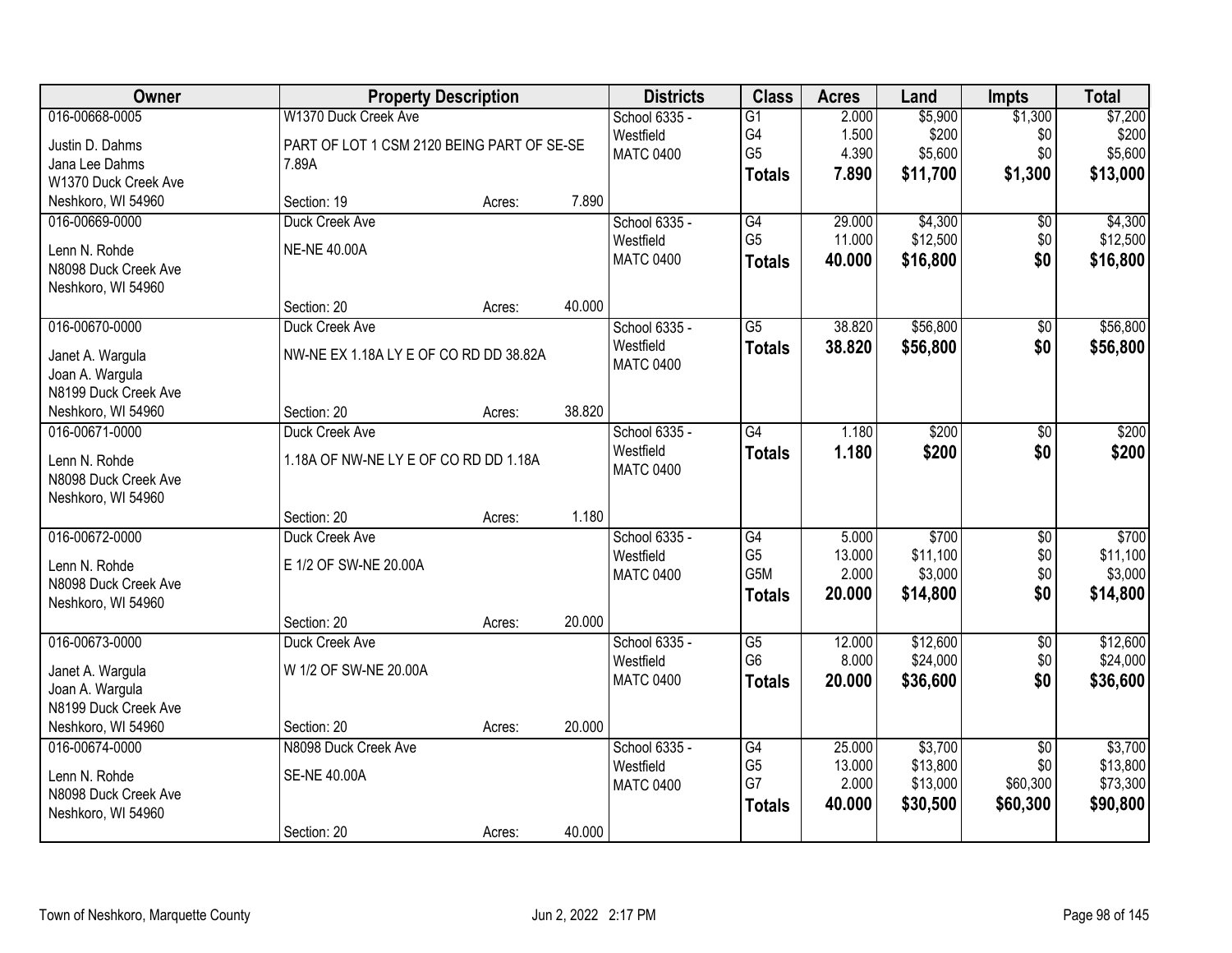| Owner                                 |                                             | <b>Property Description</b> |        | <b>Districts</b>           | <b>Class</b>    | <b>Acres</b> | Land     | <b>Impts</b>    | <b>Total</b> |
|---------------------------------------|---------------------------------------------|-----------------------------|--------|----------------------------|-----------------|--------------|----------|-----------------|--------------|
| 016-00675-0000                        | Duck Creek Ave                              |                             |        | School 6335 -              | G4              | 14.000       | \$1,500  | $\overline{50}$ | \$1,500      |
| Janet A. Wargula                      | <b>NE-NW 40.00A</b>                         |                             |        | Westfield                  | G <sub>5</sub>  | 8.000        | \$8,000  | \$0             | \$8,000      |
| Joan A. Wargula                       |                                             |                             |        | <b>MATC 0400</b>           | G5M             | 18.000       | \$27,000 | \$0             | \$27,000     |
| N8199 Duck Creek Ave                  |                                             |                             |        |                            | <b>Totals</b>   | 40.000       | \$36,500 | \$0             | \$36,500     |
| Neshkoro, WI 54960                    | Section: 20                                 | Acres:                      | 40.000 |                            |                 |              |          |                 |              |
| 016-00676-0000                        | Dover <sub>Rd</sub>                         |                             |        | School 6335 -              | $\overline{G5}$ | 2.000        | \$2,000  | $\overline{50}$ | \$2,000      |
|                                       |                                             |                             |        | Westfield                  | G <sub>6</sub>  | 38.000       | \$76,000 | \$0             | \$76,000     |
| David C. Joers                        | NW-NW 40.00A                                |                             |        | <b>MATC 0400</b>           | <b>Totals</b>   | 40.000       | \$78,000 | \$0             | \$78,000     |
| Frederick Joers                       |                                             |                             |        |                            |                 |              |          |                 |              |
| 1552 N 118th St                       | Section: 20                                 |                             | 40.000 |                            |                 |              |          |                 |              |
| Wauwatosa, WI 53226<br>016-00677-0000 | W1293 Dover Rd                              | Acres:                      |        |                            | G1              | 2.000        | \$12,000 |                 | \$106,800    |
|                                       |                                             |                             |        | School 6335 -<br>Westfield | G4              | 4.000        | \$600    | \$94,800<br>\$0 | \$600        |
| Pamela A. Shea                        | PART SW-NW LY SW DOVER RD 20.00A            |                             |        | <b>MATC 0400</b>           | G <sub>5</sub>  | 10.000       | \$2,500  | \$0             | \$2,500      |
| W1293 Dover Rd                        |                                             |                             |        |                            | G5M             | 4.000        | \$6,000  | \$0             | \$6,000      |
| Neshkoro, WI 54960                    |                                             |                             |        |                            |                 | 20.000       |          |                 |              |
|                                       | Section: 20                                 | Acres:                      | 20.000 |                            | <b>Totals</b>   |              | \$21,100 | \$94,800        | \$115,900    |
| 016-00678-0000                        | W1226 Dover Rd                              |                             |        | School 6335 -              | G1              | 20.000       | \$58,000 | \$44,900        | \$102,900    |
| Yvonne L. Hughes                      | THAT PART OF SW-NW LY NE OF DOVER RD 20.00A |                             |        | Westfield                  | <b>Totals</b>   | 20.000       | \$58,000 | \$44,900        | \$102,900    |
| W1226 Dover Rd                        |                                             |                             |        | <b>MATC 0400</b>           |                 |              |          |                 |              |
| Neshkoro, WI 54960                    |                                             |                             |        |                            |                 |              |          |                 |              |
|                                       | Section: 20                                 | Acres:                      | 20.000 |                            |                 |              |          |                 |              |
| 016-00679-0000                        | Duck Creek Ave                              |                             |        | School 6335 -              | $\overline{G5}$ | 20.000       | \$20,000 | $\overline{30}$ | \$20,000     |
|                                       |                                             |                             |        | Westfield                  | G <sub>6</sub>  | 20.000       | \$60,000 | \$0             | \$60,000     |
| Warren L. Doering                     | <b>SE-NW 40.00A</b>                         |                             |        | <b>MATC 0400</b>           | <b>Totals</b>   | 40.000       | \$80,000 | \$0             | \$80,000     |
| Karen J. Doering                      |                                             |                             |        |                            |                 |              |          |                 |              |
| N7959 Duck Creek Ave                  |                                             |                             |        |                            |                 |              |          |                 |              |
| Neshkoro, WI 54960                    | Section: 20                                 | Acres:                      | 40.000 |                            |                 |              |          |                 |              |
| 016-00680-0000                        | Dover <sub>Rd</sub>                         |                             |        | School 6335 -              | $\overline{G1}$ | 0.500        | \$1,300  | $\overline{60}$ | \$1,300      |
| Sandra D. Dollar                      | A PARCEL IN SE COR OF NE-SW .50A            |                             |        | Westfield                  | <b>Totals</b>   | 0.500        | \$1,300  | \$0             | \$1,300      |
| W1121 Dover Rd                        |                                             |                             |        | <b>MATC 0400</b>           |                 |              |          |                 |              |
| Neshkoro, WI 54960                    |                                             |                             |        |                            |                 |              |          |                 |              |
|                                       | Section: 20                                 | Acres:                      | 0.500  |                            |                 |              |          |                 |              |
| 016-00681-0000                        | N7959 Duck Creek Ave                        |                             |        | School 6335 -              | $\overline{G1}$ | 1.750        | \$18,800 | \$278,000       | \$296,800    |
|                                       |                                             |                             |        | Westfield                  | G <sub>5</sub>  | 0.750        | \$800    | \$0             | \$800        |
| Warren L. Doering                     | PART OF NE-SW & NW-SW 12.91A                |                             |        | <b>MATC 0400</b>           | G <sub>6</sub>  | 10.410       | \$34,300 | \$0             | \$34,300     |
| Karen J. Doering                      |                                             |                             |        |                            | <b>Totals</b>   | 12.910       | \$53,900 | \$278,000       | \$331,900    |
| N7959 Duck Creek Ave                  |                                             |                             |        |                            |                 |              |          |                 |              |
| Neshkoro, WI 54960                    | Section: 20                                 | Acres:                      | 12.910 |                            |                 |              |          |                 |              |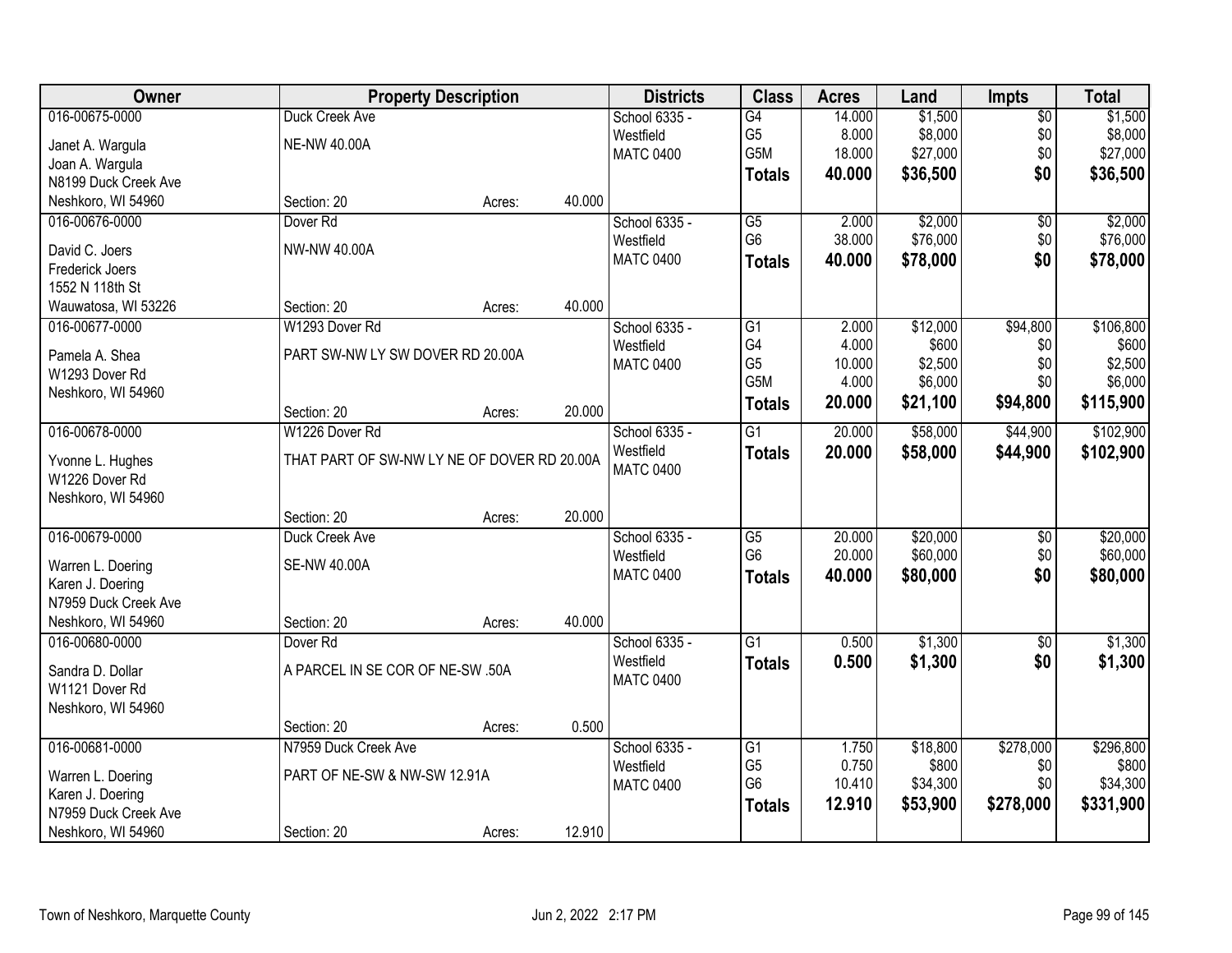| Owner                                                                                  | <b>Property Description</b>              |        |        | <b>Districts</b>              | <b>Class</b>                    | <b>Acres</b>     | Land                 | <b>Impts</b>    | <b>Total</b>         |
|----------------------------------------------------------------------------------------|------------------------------------------|--------|--------|-------------------------------|---------------------------------|------------------|----------------------|-----------------|----------------------|
| 016-00682-0000                                                                         | N7953 Duck Creek Ave                     |        |        | School 6335 -                 | $\overline{G1}$                 | 10.000           | \$33,000             | \$48,200        | \$81,200             |
| Geoffrey P. Salaja<br>N7953 Duck Creek Ave<br>Neshkoro, WI 54960                       | LOT 1 CSM 3087 BEING PRT OF NE-SW 10.00A |        |        | Westfield<br><b>MATC 0400</b> | <b>Totals</b>                   | 10.000           | \$33,000             | \$48,200        | \$81,200             |
|                                                                                        | Section: 20                              | Acres: | 10.000 |                               |                                 |                  |                      |                 |                      |
| 016-00682-0005                                                                         | W1160 Dover Rd                           |        |        | School 6335 -                 | $\overline{G1}$                 | 10.000           | \$33,000             | \$127,500       | \$160,500            |
| <b>Christine Leeds</b><br>W1160 Dover Rd<br>Neshkoro, WI 54960                         | LOT 2 CSM 3087 BEING PRT OF NE-SW 10.00A |        |        | Westfield<br><b>MATC 0400</b> | <b>Totals</b>                   | 10.000           | \$33,000             | \$127,500       | \$160,500            |
|                                                                                        | Section: 20                              | Acres: | 10.000 |                               |                                 |                  |                      |                 |                      |
| 016-00683-0000                                                                         | Dover <sub>Rd</sub>                      |        |        | School 6335 -                 | W8                              | 46.590           | (\$149,100)          | \$0             | $\overline{\$0}$     |
| John Kerhin<br>W233 N6876 Candlewick Dr<br>Sussex, WI 53089                            | NW-SW 46.59A                             |        |        | Westfield<br><b>MATC 0400</b> | <b>Totals</b>                   | 46.590           | \$0                  | \$0             | \$0                  |
|                                                                                        | Section: 20                              | Acres: | 46.590 |                               |                                 |                  |                      |                 |                      |
| 016-00684-0000                                                                         | Dover <sub>Rd</sub>                      |        |        | School 6335 -                 | G5                              | 20.510           | \$23,000             | \$0             | \$23,000             |
| Gerald A & Laura J Kurz Rev Trust et al<br>12212 W Harrison Pl<br>West Allis, WI 53227 | LOTS 1 & 2 CSM 418 BEING SW-SW 40.51A    |        |        | Westfield<br><b>MATC 0400</b> | G <sub>6</sub><br><b>Totals</b> | 20.000<br>40.510 | \$60,000<br>\$83,000 | \$0<br>\$0      | \$60,000<br>\$83,000 |
|                                                                                        | Section: 20                              | Acres: | 40.510 |                               |                                 |                  |                      |                 |                      |
| 016-00685-0000                                                                         | Dover <sub>Rd</sub>                      |        |        | School 6335 -                 | $\overline{G5}$                 | 5.390            | \$5,900              | \$0             | \$5,900              |
| Laura J. Kurz Trustees                                                                 | LOT 1 CSM 417 BEING PART OF SE-SW 10.39A |        |        | Westfield                     | G <sub>6</sub>                  | 5.000            | \$15,000             | \$0             | \$15,000             |
| Gerald A & Laura J Kurz Rev Trust                                                      |                                          |        |        | <b>MATC 0400</b>              | <b>Totals</b>                   | 10.390           | \$20,900             | \$0             | \$20,900             |
| 17990 W Saturn Dr<br>New Berlin, WI 53146                                              | Section: 20                              | Acres: | 10.390 |                               |                                 |                  |                      |                 |                      |
| 016-00686-0000                                                                         | W1121 Dover Rd                           |        |        | School 6335 -                 | $\overline{G1}$                 | 5.090            | \$20,700             | \$146,500       | \$167,200            |
| Sandra D. Dollar<br>W1121 Dover Rd<br>Neshkoro, WI 54960                               | LOT 2 CSM 417 BEING PART OF SE-SW 5.09A  |        |        | Westfield<br><b>MATC 0400</b> | <b>Totals</b>                   | 5.090            | \$20,700             | \$146,500       | \$167,200            |
|                                                                                        | Section: 20                              | Acres: | 5.090  |                               |                                 |                  |                      |                 |                      |
| 016-00687-0000                                                                         | Dover <sub>Rd</sub>                      |        |        | School 6335 -                 | $\overline{G5}$                 | 15.100           | \$17,700             | $\overline{50}$ | \$17,700             |
| Sandra D. Dollar<br>W1121 Dover Rd<br>Neshkoro, WI 54960                               | LOT 3 CSM 417 BEING PART OF SE-SW 15.10A |        |        | Westfield<br><b>MATC 0400</b> | <b>Totals</b>                   | 15.100           | \$17,700             | \$0             | \$17,700             |
|                                                                                        | Section: 20                              | Acres: | 15.100 |                               |                                 |                  |                      |                 |                      |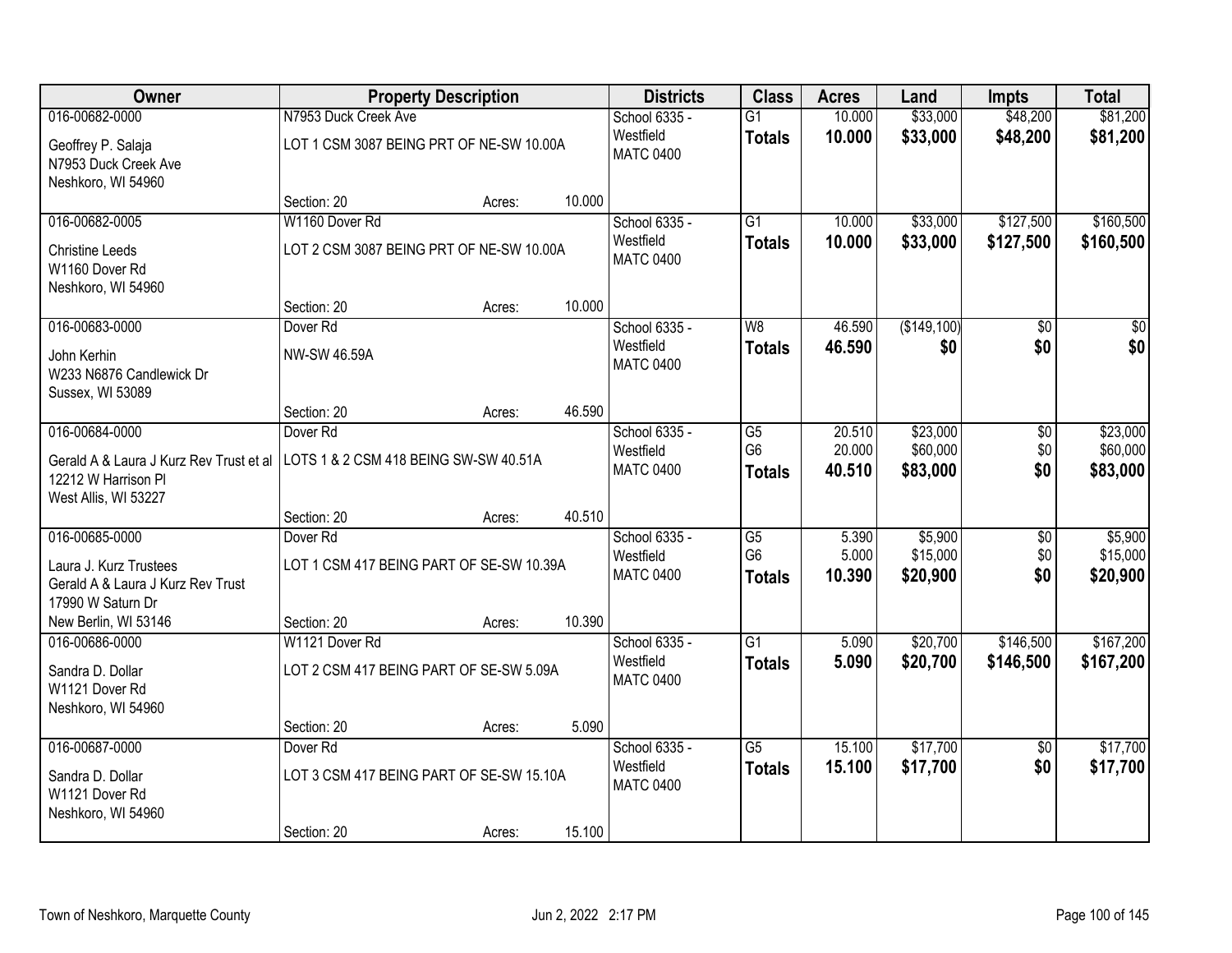| Owner                           | <b>Property Description</b>                  |        |        | <b>Districts</b> | <b>Class</b>    | <b>Acres</b> | Land     | <b>Impts</b>    | <b>Total</b> |
|---------------------------------|----------------------------------------------|--------|--------|------------------|-----------------|--------------|----------|-----------------|--------------|
| 016-00688-0000                  | W1172 Duck Creek Rd                          |        |        | School 6335 -    | $\overline{G1}$ | 5.000        | \$20,500 | $\sqrt{$0}$     | \$20,500     |
| Steven K. Braun                 | LOT 4 OF CSM 417 BEING PART SE-SW 10.00A     |        |        | Westfield        | G <sub>5</sub>  | 5.000        | \$5,000  | \$0             | \$5,000      |
| Randall M. Braun                |                                              |        |        | <b>MATC 0400</b> | <b>Totals</b>   | 10.000       | \$25,500 | \$0             | \$25,500     |
| 11 Harris Ave                   |                                              |        |        |                  |                 |              |          |                 |              |
| Millbrook, IL 60536             | Section: 20                                  | Acres: | 10.000 |                  |                 |              |          |                 |              |
| 016-00689-0000                  | W968 Dover Rd                                |        |        | School 6335 -    | $\overline{G1}$ | 2.000        | \$17,000 | \$84,600        | \$101,600    |
| Harvey D. Hoeft et al           | <b>NE-SE 40.00A</b>                          |        |        | Westfield        | G4              | 10.000       | \$1,100  | \$0             | \$1,100      |
| 612 Claggett Ave                |                                              |        |        | <b>MATC 0400</b> | G <sub>5</sub>  | 13.000       | \$12,500 | \$0             | \$12,500     |
| Waupun, WI 53963                |                                              |        |        |                  | G5M             | 15.000       | \$22,500 | \$0             | \$22,500     |
|                                 | Section: 20                                  | Acres: | 40.000 |                  | <b>Totals</b>   | 40.000       | \$53,100 | \$84,600        | \$137,700    |
| 016-00690-0000                  | Dover <sub>Rd</sub>                          |        |        | School 6335 -    | G5              | 20.000       | \$20,000 | \$0             | \$20,000     |
| Harvey D. Hoeft et al           | <b>NW-SE 40.00A</b>                          |        |        | Westfield        | G <sub>6</sub>  | 20.000       | \$60,000 | \$0             | \$60,000     |
| 612 Claggett Ave                |                                              |        |        | <b>MATC 0400</b> | <b>Totals</b>   | 40.000       | \$80,000 | \$0             | \$80,000     |
| Waupun, WI 53963                |                                              |        |        |                  |                 |              |          |                 |              |
|                                 | Section: 20                                  | Acres: | 40.000 |                  |                 |              |          |                 |              |
| 016-00691-0000                  | N7814 Duck Creek Ave                         |        |        | School 6335 -    | G1              | 2.000        | \$12,000 | \$74,000        | \$86,000     |
| Lowell L Schroeder Estate       | PRT OF SW-SE & SE-SE LY S OF DOVER RD 19.15A |        |        | Westfield        | G <sub>6</sub>  | 17.150       | \$51,500 | \$0             | \$51,500     |
| Attn: Erin L Schroeder Pers Rep |                                              |        |        | <b>MATC 0400</b> | <b>Totals</b>   | 19.150       | \$63,500 | \$74,000        | \$137,500    |
| 1411 S 10th St                  |                                              |        |        |                  |                 |              |          |                 |              |
| Watertown, WI 53094             | Section: 20                                  | Acres: | 19.150 |                  |                 |              |          |                 |              |
| 016-00692-0000                  | Dover <sub>Rd</sub>                          |        |        | School 6335 -    | $\overline{G4}$ | 2.000        | \$400    | $\overline{50}$ | \$400        |
| Pagf Transition Trust           | PART OF SW-SE 16.00A                         |        |        | Westfield        | G <sub>5</sub>  | 10.000       | \$10,000 | \$0             | \$10,000     |
| 41 S Rural St                   |                                              |        |        | <b>MATC 0400</b> | G5M             | 4.000        | \$6,000  | \$0             | \$6,000      |
| Hartford, WI 53027              |                                              |        |        |                  | <b>Totals</b>   | 16.000       | \$16,400 | \$0             | \$16,400     |
|                                 | Section: 20                                  | Acres: | 16.000 |                  |                 |              |          |                 |              |
| 016-00693-0000                  | W1091 Dover Rd                               |        |        | School 6335 -    | $\overline{G1}$ | 0.760        | \$6,800  | \$91,800        | \$98,600     |
| Darcy R. Kuhn                   | PART OF SW-SE 125FT X 265FT .76A             |        |        | Westfield        | <b>Totals</b>   | 0.760        | \$6,800  | \$91,800        | \$98,600     |
| Debra J. Kuhn                   |                                              |        |        | <b>MATC 0400</b> |                 |              |          |                 |              |
| W1091 Dover Rd                  |                                              |        |        |                  |                 |              |          |                 |              |
| Neshkoro, WI 54960              | Section: 20                                  | Acres: | 0.760  |                  |                 |              |          |                 |              |
| 016-00694-0000                  | W1080 Dover Rd                               |        |        | School 6335 -    | $\overline{G1}$ | 9.000        | \$30,500 | \$16,500        | \$47,000     |
| Willem K. Van Roosenbeek et al  | PART OF SW-SE 9.00A                          |        |        | Westfield        | <b>Totals</b>   | 9.000        | \$30,500 | \$16,500        | \$47,000     |
| 511 W Maple Ave                 |                                              |        |        | <b>MATC 0400</b> |                 |              |          |                 |              |
| Beaver Dam, WI 53916            |                                              |        |        |                  |                 |              |          |                 |              |
|                                 | Section: 20                                  | Acres: | 9.000  |                  |                 |              |          |                 |              |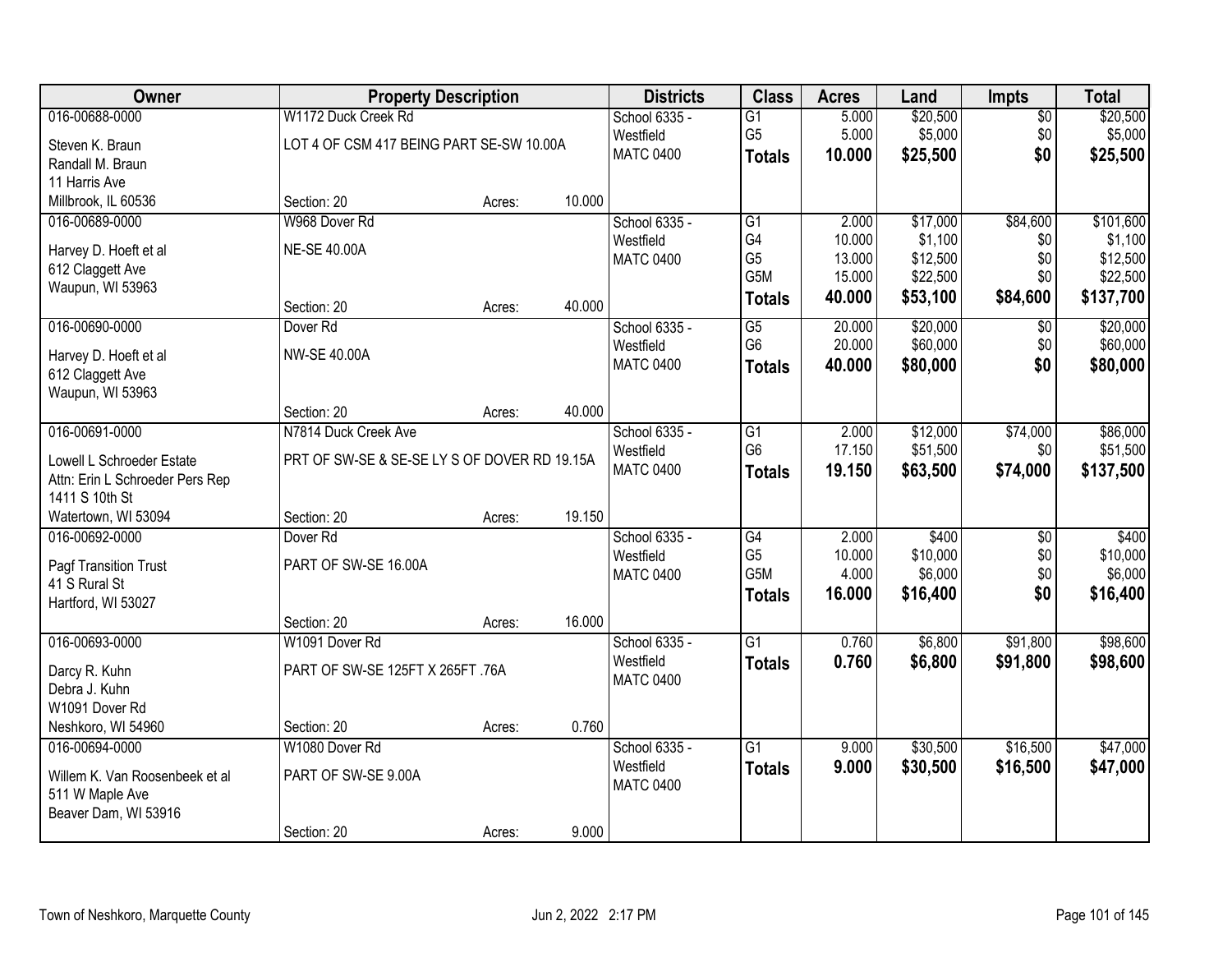| Owner                 | <b>Property Description</b>       |        |        | <b>Districts</b> | <b>Class</b>             | <b>Acres</b> | Land        | <b>Impts</b>    | <b>Total</b>    |
|-----------------------|-----------------------------------|--------|--------|------------------|--------------------------|--------------|-------------|-----------------|-----------------|
| 016-00695-0000        | W1039 Dover Rd                    |        |        | School 6335 -    | $\overline{G1}$          | 1.000        | \$9,000     | \$33,800        | \$42,800        |
| Pagf Transition Trust | PART OF SE-SE 25.00A              |        |        | Westfield        | G <sub>5</sub>           | 17.000       | \$18,500    | \$0             | \$18,500        |
| 41 S Rural St         |                                   |        |        | <b>MATC 0400</b> | G <sub>6</sub>           | 7.000        | \$21,000    | \$0             | \$21,000        |
| Hartford, WI 53027    |                                   |        |        |                  | <b>Totals</b>            | 25.000       | \$48,500    | \$33,800        | \$82,300        |
|                       | Section: 20                       | Acres: | 25.000 |                  |                          |              |             |                 |                 |
| 016-00696-0000        | Dover <sub>Rd</sub>               |        |        | School 6335 -    | $\overline{G5}$          | 3.000        | \$800       | $\overline{50}$ | \$800           |
| Pagf Transition Trust | PART OF SE-SE 5.50A               |        |        | Westfield        | G <sub>6</sub>           | 2.500        | \$6,500     | \$0             | \$6,500         |
| 41 S Rural St         |                                   |        |        | <b>MATC 0400</b> | <b>Totals</b>            | 5.500        | \$7,300     | \$0             | \$7,300         |
| Hartford, WI 53027    |                                   |        |        |                  |                          |              |             |                 |                 |
|                       | Section: 20                       | Acres: | 5.500  |                  |                          |              |             |                 |                 |
| 016-00697-0000        | W948 Dover Rd                     |        |        | School 6335 -    | G1                       | 1.500        | \$14,500    | \$5,500         | \$20,000        |
| Clifford W. Bentilla  | PART OF SE-SE 1.50A               |        |        | Westfield        | <b>Totals</b>            | 1.500        | \$14,500    | \$5,500         | \$20,000        |
| W948 Dover Rd         |                                   |        |        | <b>MATC 0400</b> |                          |              |             |                 |                 |
| Neshkoro, WI 54960    |                                   |        |        |                  |                          |              |             |                 |                 |
|                       | Section: 20                       | Acres: | 1.500  |                  |                          |              |             |                 |                 |
| 016-00698-0000        | W947 Dover Rd                     |        |        | School 6335 -    | G1                       | 1.040        | \$9,100     | \$66,300        | \$75,400        |
| Mary A. Garbalagtys   | CSM 692 BEING PART OF SE-SE 1.04A |        |        | Westfield        | <b>Totals</b>            | 1.040        | \$9,100     | \$66,300        | \$75,400        |
| 105 Baker Blvd        |                                   |        |        | <b>MATC 0400</b> |                          |              |             |                 |                 |
| Beaver Dam, WI 53916  |                                   |        |        |                  |                          |              |             |                 |                 |
|                       | Section: 20                       | Acres: | 1.040  |                  |                          |              |             |                 |                 |
| 016-00699-0000        | Dover <sub>Rd</sub>               |        |        | School 6335 -    | $\overline{G1}$          | 1.000        | \$9,000     | $\overline{50}$ | \$9,000         |
| Pagf Transition Trust | A PARCEL OF SE-SE 1.00A           |        |        | Westfield        | <b>Totals</b>            | 1.000        | \$9,000     | \$0             | \$9,000         |
| 41 S Rural St         |                                   |        |        | <b>MATC 0400</b> |                          |              |             |                 |                 |
| Hartford, WI 53027    |                                   |        |        |                  |                          |              |             |                 |                 |
|                       | Section: 20                       | Acres: | 1.000  |                  |                          |              |             |                 |                 |
| 016-00700-0000        | State Highway 73                  |        |        | School 6335 -    | G4                       | 18.280       | \$2,000     | $\overline{50}$ | \$2,000         |
| Donald G. Zibung      | N 30A OF NE-NE 30.00A             |        |        | Westfield        | G <sub>5</sub>           | 0.720        | \$100       | \$0             | \$100           |
| Kyle D. Zibung        |                                   |        |        | <b>MATC 0400</b> | G5M                      | 11.000       | \$17,600    | \$0             | \$17,600        |
| 25 Prestige Cir       |                                   |        |        |                  | <b>Totals</b>            | 30.000       | \$19,700    | \$0             | \$19,700        |
| Fond Du Lac, WI 54935 | Section: 21                       | Acres: | 30.000 |                  |                          |              |             |                 |                 |
| 016-00701-0000        | State Highway 73                  |        |        | School 6335 -    | $\overline{\mathsf{W6}}$ | 10.000       | ( \$30,000] | $\overline{50}$ | $\overline{50}$ |
| Kyle D. Zibung        | S 10A OF NE-NE 10.00A             |        |        | Westfield        | <b>Totals</b>            | 10.000       | \$0         | \$0             | \$0             |
| 3031 Jackson Ave      |                                   |        |        | <b>MATC 0400</b> |                          |              |             |                 |                 |
| Plover, WI 54467      |                                   |        |        |                  |                          |              |             |                 |                 |
|                       | Section: 21                       | Acres: | 10.000 |                  |                          |              |             |                 |                 |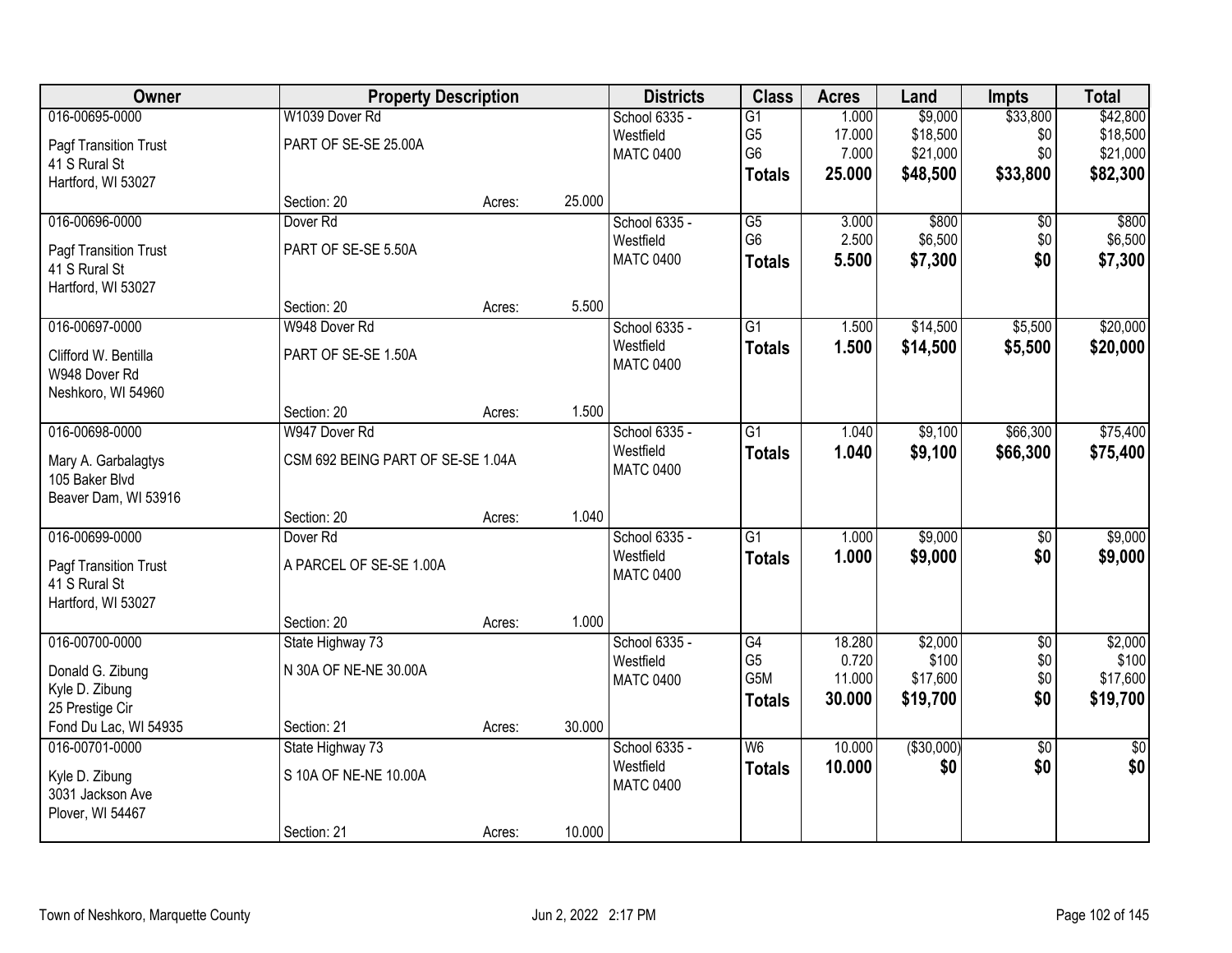| Owner                                  | <b>Property Description</b>              |        |        | <b>Districts</b> | <b>Class</b>    | <b>Acres</b> | Land              | Impts           | <b>Total</b>    |
|----------------------------------------|------------------------------------------|--------|--------|------------------|-----------------|--------------|-------------------|-----------------|-----------------|
| 016-00702-0000                         | W631 County Rd DD                        |        |        | School 6335 -    | G4              | 20.030       | \$2,200           | $\overline{50}$ | \$2,200         |
| Dnb Income Trust et al                 | THAT PRT OF NW-NE LY NE OF HWY 73 37.40A |        |        | Westfield        | G <sub>5</sub>  | 1.370        | \$100             | \$0             | \$100           |
| W3038 Co Rd E                          |                                          |        |        | <b>MATC 0400</b> | G5M             | 10.000       | \$15,000          | \$0             | \$15,000        |
| Neshkoro, WI 54960                     |                                          |        |        |                  | G7              | 6.000        | \$25,000          | \$23,300        | \$48,300        |
|                                        | Section: 21                              | Acres: | 37.400 |                  | <b>Totals</b>   | 37.400       | \$42,300          | \$23,300        | \$65,600        |
| 016-00702-0005                         | County Rd DD                             |        |        | School 6335 -    | $\overline{G5}$ | 0.500        | \$500             | $\overline{50}$ | \$500           |
| Teri Vogt                              | THAT PRT OF NW-NE LY SW OF HWY 73 2.60A  |        |        | Westfield        | G <sub>6</sub>  | 2.100        | \$4,200           | \$0             | \$4,200         |
| PO Box 254                             |                                          |        |        | <b>MATC 0400</b> | <b>Totals</b>   | 2.600        | \$4,700           | \$0             | \$4,700         |
| Neshkoro, WI 54960                     |                                          |        |        |                  |                 |              |                   |                 |                 |
|                                        | Section: 21                              | Acres: | 2.600  |                  |                 |              |                   |                 |                 |
| 016-00703-0000                         | N8036 State Highway 73                   |        |        | School 6335 -    | G <sub>1</sub>  | 1.000        | \$12,000          | \$47,600        | \$59,600        |
| Kyle D. Zibung                         | SW-NE LESS HWY 73 35.65A                 |        |        | Westfield        | W <sub>6</sub>  | 34.650       | (\$21,500)        | \$0             | \$0             |
| 3031 Jackson Ave                       |                                          |        |        | <b>MATC 0400</b> | <b>Totals</b>   | 35.650       | \$12,000          | \$47,600        | \$59,600        |
| Plover, WI 54467                       |                                          |        |        |                  |                 |              |                   |                 |                 |
|                                        | Section: 21                              | Acres: | 35.650 |                  |                 |              |                   |                 |                 |
| 016-00703-0005                         | State Highway 73                         |        |        | School 6335 -    | $\overline{X2}$ | 4.350        | \$0               | \$0             | \$0             |
| Dept of Transportation                 | PRT OF SW-NE FOR HWY PURPOSES 4.35A      |        |        | Westfield        | <b>Totals</b>   | 4.350        | \$0               | \$0             | \$0             |
| 1681 Second Ave S                      |                                          |        |        | <b>MATC 0400</b> |                 |              |                   |                 |                 |
| Wisconsin Rapids, WI 54495             |                                          |        |        |                  |                 |              |                   |                 |                 |
|                                        | Section: 21                              | Acres: | 4.350  |                  |                 |              |                   |                 |                 |
| 016-00704-0000                         | State Highway 73                         |        |        | School 6335 -    | $\overline{G1}$ | 1.910        | \$16,600          | \$5,000         | \$21,600        |
| Kyle D. Zibung                         | SE-NE LESS HWY 73 38.91A                 |        |        | Westfield        | W <sub>6</sub>  | 37.000       | $($ \$83,000) $ $ | \$0             | 30              |
| 3031 Jackson Ave                       |                                          |        |        | <b>MATC 0400</b> | <b>Totals</b>   | 38.910       | \$16,600          | \$5,000         | \$21,600        |
| Plover, WI 54467                       |                                          |        |        |                  |                 |              |                   |                 |                 |
|                                        | Section: 21                              | Acres: | 38.910 |                  |                 |              |                   |                 |                 |
| 016-00704-0005                         | State Highway 73                         |        |        | School 6335 -    | $\overline{X2}$ | 1.090        | $\overline{60}$   | $\overline{50}$ | $\overline{50}$ |
| Dept of Transportation                 | PRT OF SE-NE FOR HWY PURPOSES 1.09A      |        |        | Westfield        | <b>Totals</b>   | 1.090        | \$0               | \$0             | \$0             |
| 1681 Second Ave S                      |                                          |        |        | <b>MATC 0400</b> |                 |              |                   |                 |                 |
| Wisconsin Rapids, WI 54495             |                                          |        |        |                  |                 |              |                   |                 |                 |
|                                        | Section: 21                              | Acres: | 1.090  |                  |                 |              |                   |                 |                 |
| 016-00705-0000                         | W795 Duck Creek Ave                      |        |        | School 6335 -    | G1              | 4.050        | \$17,300          | $\overline{50}$ | \$17,300        |
| Northwoods Commercial Properties, Inc. | PRT OF S1/2 NE-NW 19.80A                 |        |        | Westfield        | G <sub>5</sub>  | 10.000       | \$15,000          | \$0             | \$15,000        |
| PO Box 638                             |                                          |        |        | <b>MATC 0400</b> | G <sub>6</sub>  | 5.750        | \$11,500          | \$0             | \$11,500        |
| Beaver Dam, WI 53916                   |                                          |        |        |                  | <b>Totals</b>   | 19.800       | \$43,800          | \$0             | \$43,800        |
|                                        | Section: 21                              | Acres: | 19.800 |                  |                 |              |                   |                 |                 |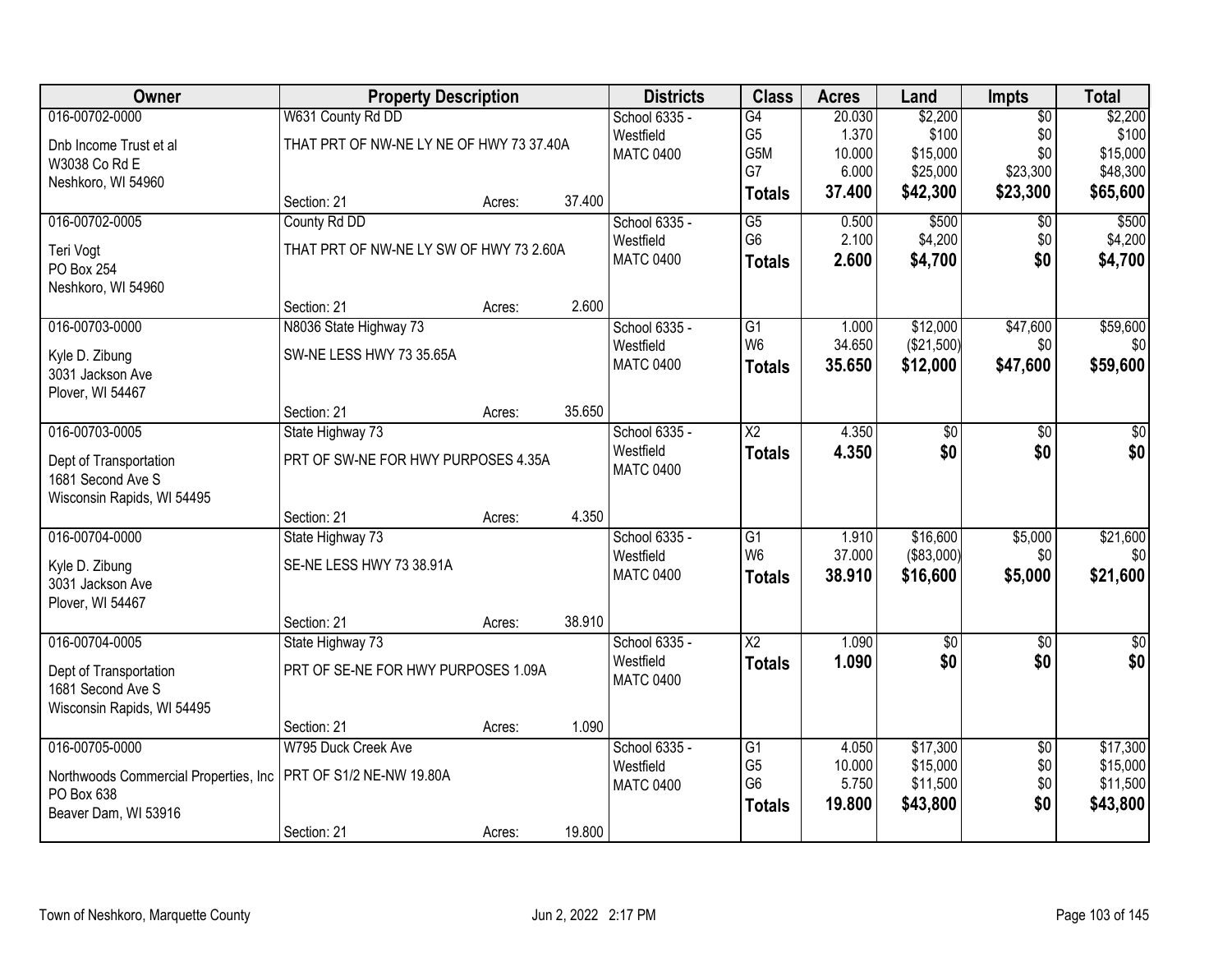| Owner                                                                       | <b>Property Description</b>                                                     |        |        | <b>Districts</b>              | <b>Class</b>                      | <b>Acres</b>    | Land                 | <b>Impts</b>           | <b>Total</b>         |
|-----------------------------------------------------------------------------|---------------------------------------------------------------------------------|--------|--------|-------------------------------|-----------------------------------|-----------------|----------------------|------------------------|----------------------|
| 016-00705-0005                                                              | County Rd E                                                                     |        |        | School 6335 -                 | $\overline{G5}$                   | 0.800           | \$800                | $\overline{50}$        | \$800                |
| Dnb Income Trust et al<br>W3038 Co Rd E<br>Neshkoro, WI 54960               | THAT PRT OF NE-NW LY NE OF HWY 73 LESS HWY<br>R/W 2.87A                         |        |        | Westfield<br><b>MATC 0400</b> | G <sub>6</sub><br><b>Totals</b>   | 2.070<br>2.870  | \$4,400<br>\$5,200   | \$0<br>\$0             | \$4,400<br>\$5,200   |
|                                                                             | Section: 21                                                                     | Acres: | 2.870  |                               |                                   |                 |                      |                        |                      |
| 016-00705-0010                                                              | State Highway 73                                                                |        |        | School 6335 -                 | $\overline{\text{X2}}$            | 2.130           | $\overline{50}$      | $\overline{30}$        | $\sqrt{50}$          |
| Dept of Transportation<br>1681 Second Ave S<br>Wisconsin Rapids, WI 54495   | THAT PRT OF NE-NW LY NE OF HWY 73 LESS HWY<br>R/W 2.13A                         |        |        | Westfield<br><b>MATC 0400</b> | <b>Totals</b>                     | 2.130           | \$0                  | \$0                    | \$0                  |
|                                                                             | Section: 21                                                                     | Acres: | 2.130  |                               |                                   |                 |                      |                        |                      |
| 016-00705-0015                                                              | Duck Creek Ave                                                                  |        |        | School 6335 -                 | G2                                | 13.430          | \$30,900             | \$17,700               | \$48,600             |
| Lenn N. Rohde<br>N8098 Duck Creek Ave<br>Neshkoro, WI 54960                 | NE-NW LESS PRT OF THE S1/2 AND LESS LAND<br>SOLD IN TPP AND ORIG HWY ROW 13.43A |        |        | Westfield<br><b>MATC 0400</b> | <b>Totals</b>                     | 13.430          | \$30,900             | \$17,700               | \$48,600             |
|                                                                             | Section: 21                                                                     | Acres: | 13.430 |                               |                                   |                 |                      |                        |                      |
| 016-00706-0000                                                              | State Highway 73                                                                |        |        | School 6335 -                 | X3                                | 1.950           | \$0                  | $\sqrt{6}$             | \$0                  |
| <b>Marquette County</b><br>Attn: City of Montello                           | PART OF NE-NW FOR HWY 1.95A                                                     |        |        | Westfield<br><b>MATC 0400</b> | <b>Totals</b>                     | 1.950           | \$0                  | \$0                    | \$0                  |
| 77 W Park St                                                                |                                                                                 |        |        |                               |                                   |                 |                      |                        |                      |
| Montello, WI 53949                                                          | Section: 21                                                                     | Acres: | 1.950  |                               |                                   |                 |                      |                        |                      |
| 016-00707-0000                                                              | Duck Creek Ave                                                                  |        |        | School 6335 -<br>Westfield    | $\overline{G1}$<br>G4             | 1.000<br>9.000  | \$12,000<br>\$1,300  | $\overline{30}$<br>\$0 | \$12,000<br>\$1,300  |
| Northwoods Commercial Properties, Inc.                                      | NW-NW 40.00A                                                                    |        |        | <b>MATC 0400</b>              | G <sub>5</sub>                    | 16.000          | \$18,000             | \$0                    | \$18,000             |
| PO Box 638                                                                  |                                                                                 |        |        |                               | G5M                               | 14.000          | \$21,000             | \$0                    | \$21,000             |
| Beaver Dam, WI 53916                                                        | Section: 21                                                                     | Acres: | 40.000 |                               | <b>Totals</b>                     | 40.000          | \$52,300             | \$0                    | \$52,300             |
| 016-00708-0000                                                              | Duck Creek Ave                                                                  |        |        | School 6335 -                 | $\overline{G5}$                   | 12.000          | \$12,000             | $\overline{50}$        | \$12,000             |
| Northwoods Commercial Properties, Inc   E 1/2 OF SW-NW 20.00A<br>PO Box 638 |                                                                                 |        |        | Westfield<br><b>MATC 0400</b> | G <sub>6</sub><br><b>Totals</b>   | 8.000<br>20,000 | \$16,000<br>\$28,000 | \$0<br>\$0             | \$16,000<br>\$28,000 |
| Beaver Dam, WI 53916                                                        |                                                                                 |        |        |                               |                                   |                 |                      |                        |                      |
|                                                                             | Section: 21                                                                     | Acres: | 20.000 |                               |                                   |                 |                      |                        |                      |
| 016-00709-0000                                                              | Duck Creek Ave                                                                  |        |        | School 6335 -<br>Westfield    | $\overline{G4}$<br>G <sub>5</sub> | 12.000<br>8.000 | \$1,600<br>\$8,000   | $\overline{50}$<br>\$0 | \$1,600<br>\$8,000   |
| Lenn N. Rohde<br>N8098 Duck Creek Ave<br>Neshkoro, WI 54960                 | W 1/2 OF SW-NW 20.00A                                                           |        |        | <b>MATC 0400</b>              | <b>Totals</b>                     | 20.000          | \$9,600              | \$0                    | \$9,600              |
|                                                                             | Section: 21                                                                     | Acres: | 20.000 |                               |                                   |                 |                      |                        |                      |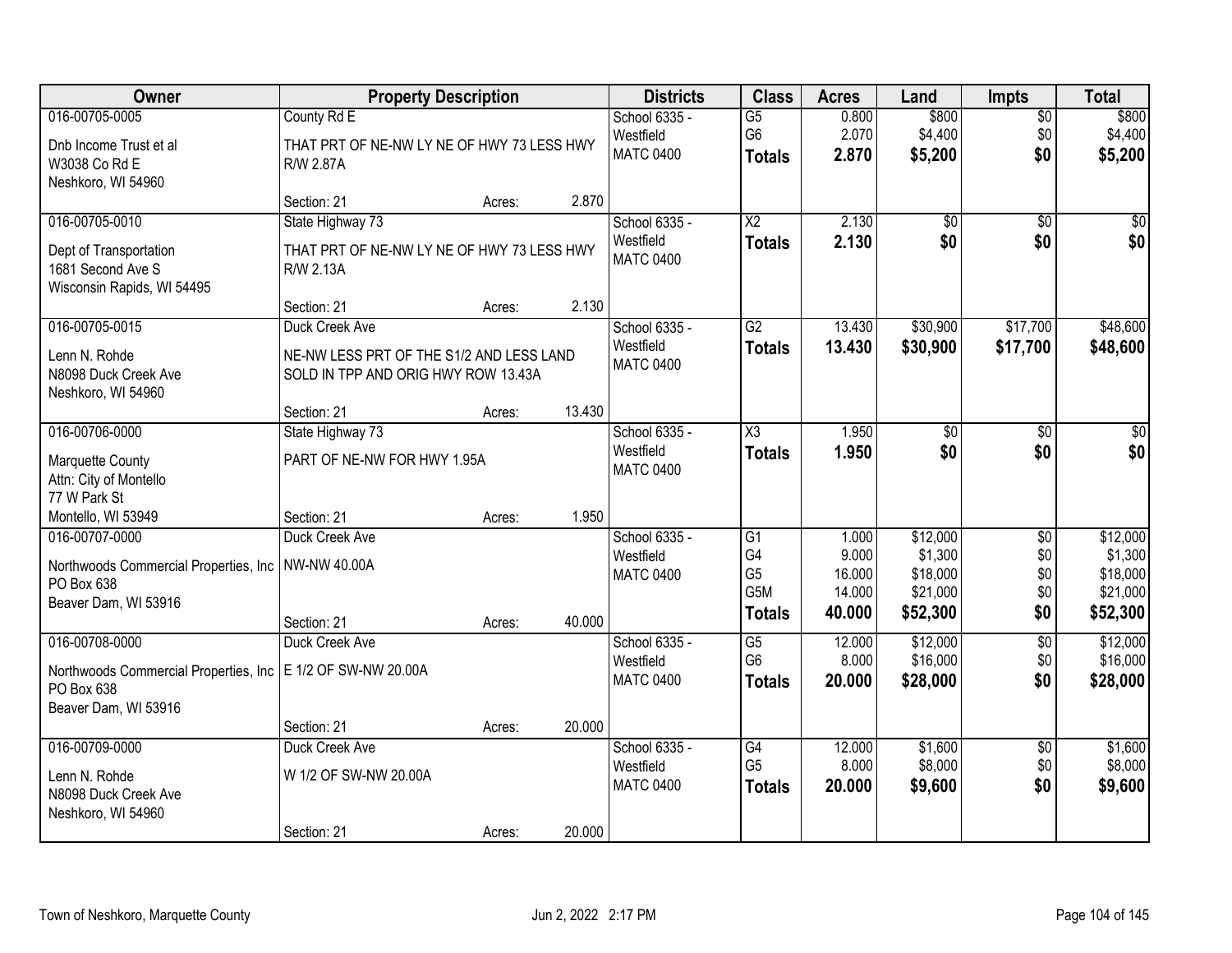| Owner                                                |                                   | <b>Property Description</b> |        | <b>Districts</b>              | <b>Class</b>         | <b>Acres</b>   | Land                | <b>Impts</b>    | <b>Total</b>        |
|------------------------------------------------------|-----------------------------------|-----------------------------|--------|-------------------------------|----------------------|----------------|---------------------|-----------------|---------------------|
| 016-00710-0000                                       | Duck Creek Ave                    |                             |        | School 6335 -                 | $\overline{G5}$      | 40.000         | \$43,000            | $\overline{50}$ | \$43,000            |
| Northwoods Commercial Properties, Inc.<br>PO Box 638 | SE-NW 40.00A                      |                             |        | Westfield<br><b>MATC 0400</b> | <b>Totals</b>        | 40.000         | \$43,000            | \$0             | \$43,000            |
| Beaver Dam, WI 53916                                 |                                   |                             |        |                               |                      |                |                     |                 |                     |
|                                                      | Section: 21                       | Acres:                      | 40.000 |                               |                      |                |                     |                 |                     |
| 016-00711-0000                                       | Dover <sub>Rd</sub>               |                             |        | School 4606 -                 | G4                   | 20.000         | \$2,200             | $\overline{50}$ | \$2,200             |
| Ervin C. Shurpit (Le et al                           | <b>NE-SW 40.00A</b>               |                             |        | Princeton                     | G <sub>5</sub>       | 18.000         | \$18,000            | \$0             | \$18,000            |
| W698 Dover Rd                                        |                                   |                             |        | Moraine Park VTE              | G5M                  | 2.000          | \$3,200             | \$0             | \$3,200             |
| Neshkoro, WI 54960                                   |                                   |                             |        |                               | <b>Totals</b>        | 40.000         | \$23,400            | \$0             | \$23,400            |
|                                                      | Section: 21                       | Acres:                      | 40.000 |                               |                      |                |                     |                 |                     |
| 016-00712-0000                                       | Dover <sub>Rd</sub>               |                             |        | School 6335 -                 | G4                   | 5.000          | \$600               | $\overline{60}$ | \$600               |
| Harvey D. Hoeft et al                                | NW-SW 40.00A                      |                             |        | Westfield                     | G <sub>5</sub>       | 30.000         | \$30,000            | \$0             | \$30,000            |
| 612 Claggett Ave                                     |                                   |                             |        | <b>MATC 0400</b>              | G5M                  | 5.000          | \$5,000             | \$0             | \$5,000             |
| Waupun, WI 53963                                     |                                   |                             |        |                               | <b>Totals</b>        | 40.000         | \$35,600            | \$0             | \$35,600            |
|                                                      | Section: 21                       | Acres:                      | 40.000 |                               |                      |                |                     |                 |                     |
| 016-00713-0000                                       | Dover <sub>Rd</sub>               |                             |        | School 6335 -                 | $\overline{G5}$      | 7.500          | \$7,500             | \$0             | \$7,500             |
| David J. Hoeft                                       | SW-SW LY N & E OF HWY 17.50A      |                             |        | Westfield                     | G <sub>6</sub>       | 10.000         | \$30,000            | \$0             | \$30,000            |
| 1012 E Main St                                       |                                   |                             |        | <b>MATC 0400</b>              | <b>Totals</b>        | 17.500         | \$37,500            | \$0             | \$37,500            |
| Watertown, WI 53094                                  |                                   |                             |        |                               |                      |                |                     |                 |                     |
|                                                      | Section: 21                       | Acres:                      | 17.500 |                               |                      |                |                     |                 |                     |
| 016-00714-0000                                       | W891 Dover Rd                     |                             |        | School 6335 -                 | $\overline{G1}$      | 11.150         | \$39,500            | \$107,000       | \$146,500           |
| Bryan Terpstra                                       | PART OF SW-SW LY SW OF HWY 11.15A |                             |        | Westfield<br><b>MATC 0400</b> | <b>Totals</b>        | 11.150         | \$39,500            | \$107,000       | \$146,500           |
| Michele R. Baker                                     |                                   |                             |        |                               |                      |                |                     |                 |                     |
| W891 Dover Rd                                        |                                   |                             |        |                               |                      |                |                     |                 |                     |
| Neshkoro, WI 54960                                   | Section: 21                       | Acres:                      | 11.150 |                               |                      |                |                     |                 |                     |
| 016-00715-0000                                       | W895 Dover Rd                     |                             |        | School 6335 -                 | G1<br>G <sub>6</sub> | 4.000<br>2.350 | \$18,000<br>\$7,100 | \$23,300        | \$41,300            |
| Christopher J. Krohn                                 | PRT OF SW-SW LESS THE W 5A 6.35A  |                             |        | Westfield<br><b>MATC 0400</b> |                      | 6.350          |                     | \$0<br>\$23,300 | \$7,100<br>\$48,400 |
| 530 Jefferson St                                     |                                   |                             |        |                               | <b>Totals</b>        |                | \$25,100            |                 |                     |
| Oshkosh, WI 54901                                    |                                   |                             |        |                               |                      |                |                     |                 |                     |
|                                                      | Section: 21                       | Acres:                      | 6.350  |                               |                      |                |                     |                 |                     |
| 016-00715-0005                                       | Dover <sub>Rd</sub>               |                             |        | School 6335 -<br>Westfield    | G5<br>G <sub>6</sub> | 1.500<br>3.500 | \$400<br>\$10,500   | \$0<br>\$0      | \$400<br>\$10,500   |
| Pagf Transition Trust                                | W 5A OF PRT OF SW-SW 5.00A        |                             |        | <b>MATC 0400</b>              | <b>Totals</b>        | 5.000          | \$10,900            | \$0             | \$10,900            |
| 41 S Rural St                                        |                                   |                             |        |                               |                      |                |                     |                 |                     |
| Hartford, WI 53027                                   |                                   |                             |        |                               |                      |                |                     |                 |                     |
|                                                      | Section: 21                       | Acres:                      | 5.000  |                               |                      |                |                     |                 |                     |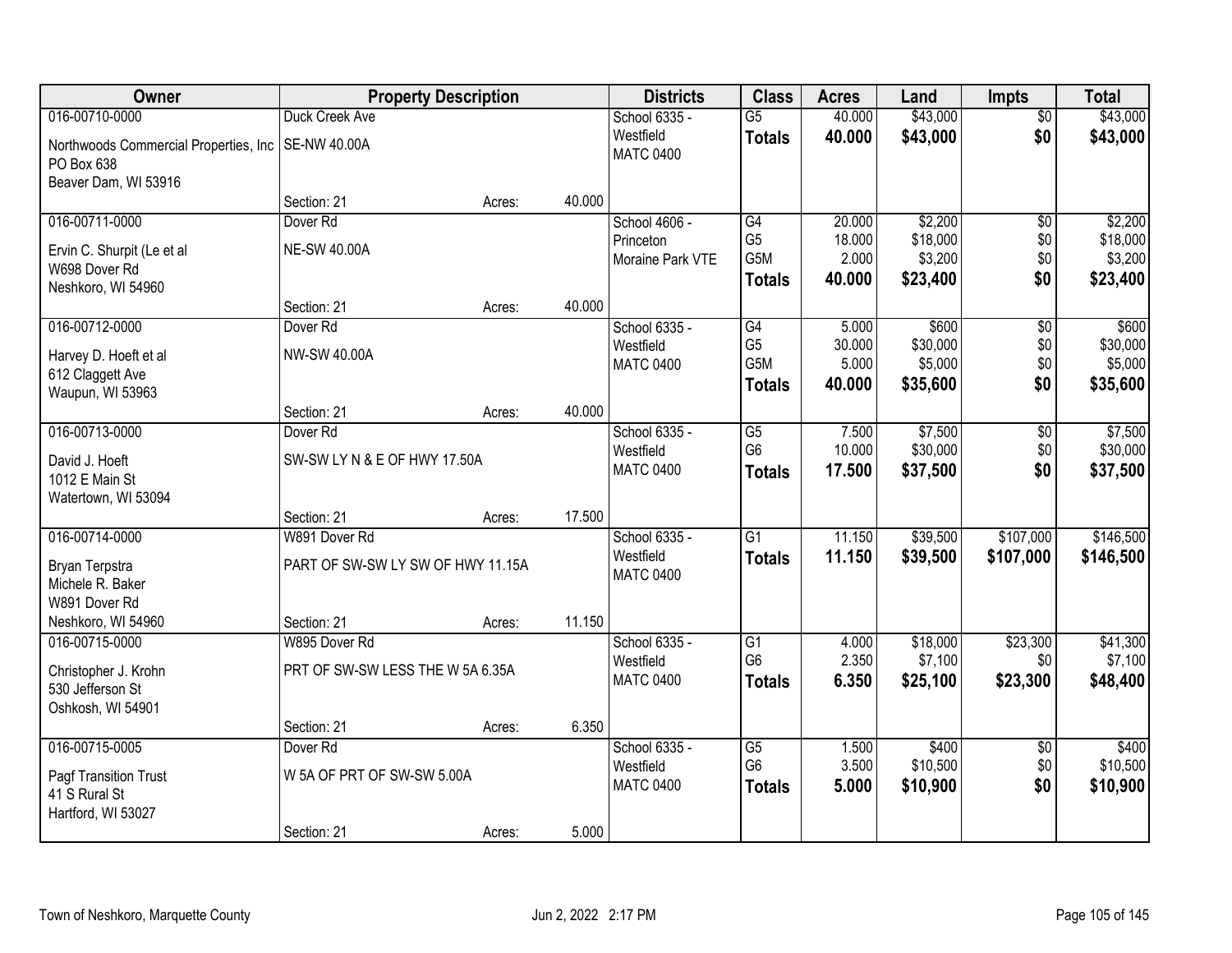| <b>Owner</b>                                    | <b>Property Description</b>         |        |        | <b>Districts</b>              | <b>Class</b>           | <b>Acres</b>     | Land                | <b>Impts</b>    | <b>Total</b>        |
|-------------------------------------------------|-------------------------------------|--------|--------|-------------------------------|------------------------|------------------|---------------------|-----------------|---------------------|
| 016-00716-0000                                  | Dover <sub>Rd</sub>                 |        |        | School 6335 -                 | $\overline{G1}$        | 0.500            | \$4,500             | $\overline{50}$ | \$4,500             |
| Pagf Transition Trust<br>41 S Rural St          | 1/2A IN SW-SW 0.50A                 |        |        | Westfield<br><b>MATC 0400</b> | <b>Totals</b>          | 0.500            | \$4,500             | \$0             | \$4,500             |
| Hartford, WI 53027                              | Section: 21                         | Acres: | 0.500  |                               |                        |                  |                     |                 |                     |
| 016-00717-0000                                  | Dover <sub>Rd</sub>                 |        |        | School 4606 -                 | G4                     | 3.000            | \$400               | \$0             | \$400               |
|                                                 |                                     |        |        | Princeton                     | G <sub>5</sub>         | 22.000           | \$22,000            | \$0             | \$22,000            |
| Ervin C. Shurpit (Le et al                      | SE-SW 40.00A                        |        |        | Moraine Park VTE              | G5M                    | 15.000           | \$22,500            | \$0             | \$22,500            |
| W698 Dover Rd<br>Neshkoro, WI 54960             |                                     |        |        |                               | <b>Totals</b>          | 40.000           | \$44,900            | \$0             | \$44,900            |
|                                                 | Section: 21                         | Acres: | 40.000 |                               |                        |                  |                     |                 |                     |
| 016-00718-0000                                  | State Highway 73                    |        |        | School 4606 -                 | W <sub>6</sub>         | 34.430           | ( \$51,900)         | \$0             | $\sqrt{50}$         |
| Kyle D. Zibung                                  | NE-SE LESS HWY 73 34.43A            |        |        | Princeton<br>Moraine Park VTE | <b>Totals</b>          | 34.430           | \$0                 | \$0             | \$0                 |
| 3031 Jackson Ave                                |                                     |        |        |                               |                        |                  |                     |                 |                     |
| Plover, WI 54467                                | Section: 21                         |        | 34.430 |                               |                        |                  |                     |                 |                     |
| 016-00718-0005                                  | State Highway 73                    | Acres: |        | School 4606 -                 | $\overline{\text{X2}}$ | 5.570            | $\overline{50}$     | \$0             | $\sqrt{50}$         |
|                                                 |                                     |        |        | Princeton                     | <b>Totals</b>          | 5.570            | \$0                 | \$0             | \$0                 |
| Dept of Transportation                          | PRT OF NE-SE FOR HWY PURPOSES 5.57A |        |        | Moraine Park VTE              |                        |                  |                     |                 |                     |
| 1681 Second Ave S<br>Wisconsin Rapids, WI 54495 |                                     |        |        |                               |                        |                  |                     |                 |                     |
|                                                 | Section: 21                         | Acres: | 5.570  |                               |                        |                  |                     |                 |                     |
| 016-00719-0000                                  | Dover <sub>Rd</sub>                 |        |        | School 4606 -                 | G4                     | 25.000           | \$2,900             | \$0             | \$2,900             |
|                                                 | <b>NW-SE 40.00A</b>                 |        |        | Princeton                     | G <sub>5</sub>         | 5.000            | \$5,000             | \$0             | \$5,000             |
| Ervin C. Shurpit (Le et al<br>W698 Dover Rd     |                                     |        |        | Moraine Park VTE              | G5M                    | 10.000           | \$16,000            | \$0             | \$16,000            |
| Neshkoro, WI 54960                              |                                     |        |        |                               | <b>Totals</b>          | 40.000           | \$23,900            | \$0             | \$23,900            |
|                                                 | Section: 21                         | Acres: | 40.000 |                               |                        |                  |                     |                 |                     |
| 016-00720-0000                                  | Dover <sub>Rd</sub>                 |        |        | School 4606 -                 | $\overline{G4}$        | 15.000           | \$2,100             | $\overline{50}$ | \$2,100             |
| Ervin C. Shurpit (Le et al                      | SW-SE 40.00A                        |        |        | Princeton                     | G <sub>5</sub>         | 15.000           | \$15,000            | \$0             | \$15,000            |
| W698 Dover Rd                                   |                                     |        |        | Moraine Park VTE              | G5M                    | 10.000<br>40.000 | \$15,000            | \$0<br>\$0      | \$15,000            |
| Neshkoro, WI 54960                              |                                     |        |        |                               | <b>Totals</b>          |                  | \$32,100            |                 | \$32,100            |
|                                                 | Section: 21                         | Acres: | 40.000 |                               |                        |                  |                     |                 |                     |
| 016-00721-0000                                  | 22nd Rd                             |        |        | School 4606 -                 | G4                     | 0.400            | \$100               | $\overline{50}$ | \$100               |
| Robert E and Carol Nickolai                     | SE-SE 40.00A                        |        |        | Princeton<br>Moraine Park VTE | G <sub>5</sub><br>G5M  | 37.000<br>2.600  | \$37,000<br>\$3,800 | \$0<br>\$0      | \$37,000<br>\$3,800 |
| N7795 22nd Rd                                   |                                     |        |        |                               | <b>Totals</b>          | 40.000           | \$40,900            | \$0             | \$40,900            |
| Neshkoro, WI 54960                              |                                     |        |        |                               |                        |                  |                     |                 |                     |
|                                                 | Section: 21                         | Acres: | 40.000 |                               |                        |                  |                     |                 |                     |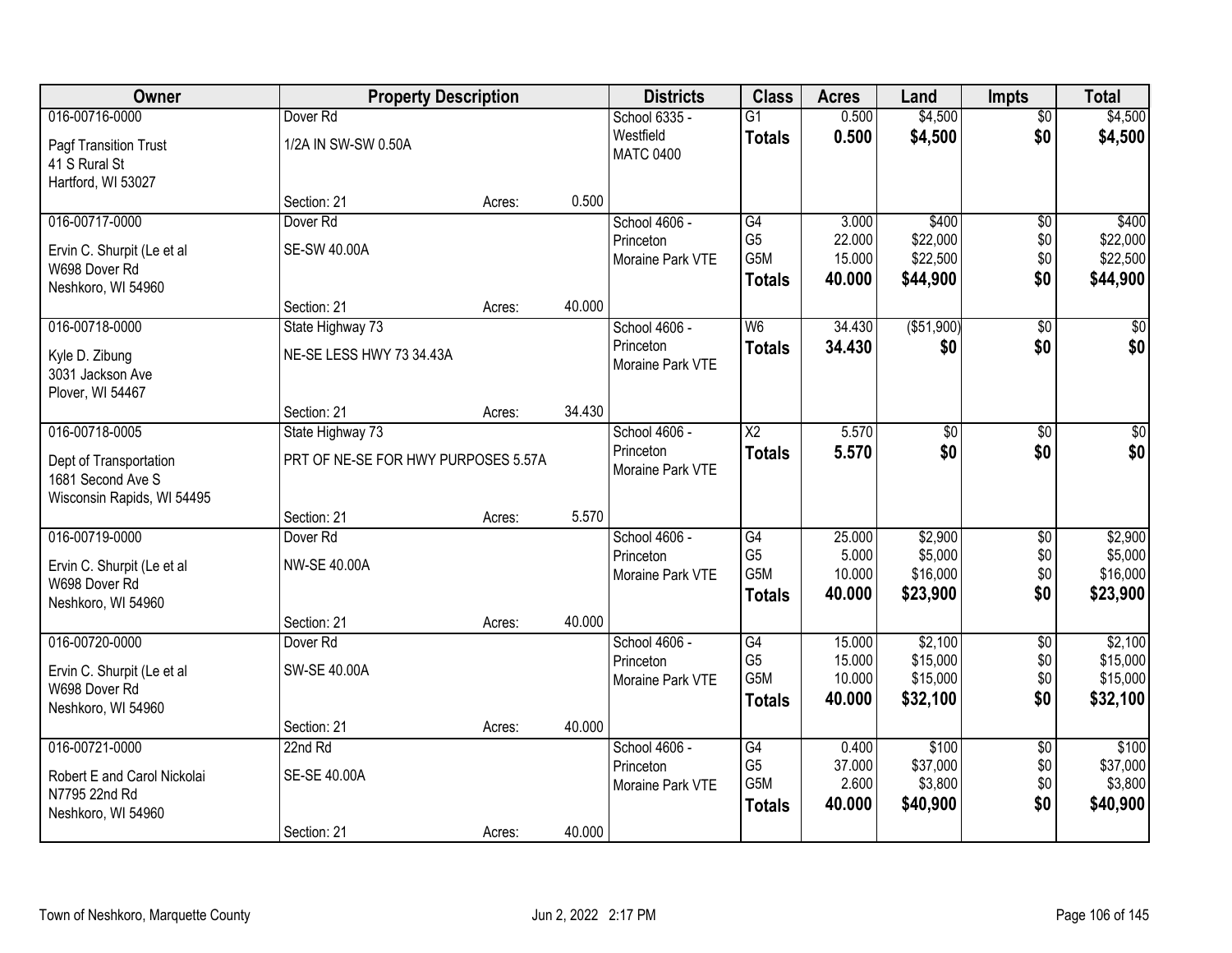| Owner                                      | <b>Property Description</b>               |        |        | <b>Districts</b>              | <b>Class</b>                     | <b>Acres</b>    | Land                  | Impts           | <b>Total</b>   |
|--------------------------------------------|-------------------------------------------|--------|--------|-------------------------------|----------------------------------|-----------------|-----------------------|-----------------|----------------|
| 016-00722-0000                             | County Rd DD                              |        |        | School 4606 -                 | $\overline{\mathsf{W6}}$         | 20.000          | ( \$63, 800)          | $\overline{50}$ | \$0            |
| B & R Whitetail Properties, LLC            | W 1/2 OF NE-NE 20.00A                     |        |        | Princeton                     | <b>Totals</b>                    | 20.000          | \$0                   | \$0             | \$0            |
| 4115 Mueller Dr                            |                                           |        |        | Moraine Park VTE              |                                  |                 |                       |                 |                |
| Hartford, WI 53027                         |                                           |        |        |                               |                                  |                 |                       |                 |                |
|                                            | Section: 22                               | Acres: | 20.000 |                               |                                  |                 |                       |                 |                |
| 016-00723-0000                             | County Rd DD                              |        |        | School 4606 -                 | $\overline{G5}$                  | 17.000          | \$17,000              | \$0             | \$17,000       |
| Donald F. Laska                            | E 1/2 OF NE-NE 20.00A                     |        |        | Princeton                     | G <sub>6</sub>                   | 3.000           | \$9,000               | \$0             | \$9,000        |
| Kathleen Laska                             |                                           |        |        | Moraine Park VTE              | <b>Totals</b>                    | 20.000          | \$26,000              | \$0             | \$26,000       |
| W3725 Center St                            |                                           |        |        |                               |                                  |                 |                       |                 |                |
| Markesan, WI 53946                         | Section: 22                               | Acres: | 20.000 |                               |                                  |                 |                       |                 |                |
| 016-00724-0000                             | W217 County Rd DD                         |        |        | School 4606 -                 | $\overline{G1}$                  | 19.900          | \$69,700              | \$100,300       | \$170,000      |
| Mark A. Milbrandt                          | LOTS 1-2-3 CSM 724 BEING PART OF E 1/2 OF |        |        | Princeton<br>Moraine Park VTE | <b>Totals</b>                    | 19.900          | \$69,700              | \$100,300       | \$170,000      |
| W217 County Rd Dd                          | <b>NW-NE 19.90A</b>                       |        |        |                               |                                  |                 |                       |                 |                |
| Neshkoro, WI 54960                         |                                           |        |        |                               |                                  |                 |                       |                 |                |
|                                            | Section: 22                               | Acres: | 19.900 |                               |                                  |                 |                       |                 |                |
| 016-00725-0000                             | W293 County Rd DD                         |        |        | School 4606 -                 | $\overline{G1}$                  | 1.500           | \$17,500              | \$99,600        | \$117,100      |
| B & R Whitetail Properties, LLC            | W 1/2 OF NW-NE 20.00A                     |        |        | Princeton<br>Moraine Park VTE | W <sub>6</sub>                   | 18.500          | (\$70,500)            | \$0             | \$0            |
| 4115 Mueller Dr                            |                                           |        |        |                               | <b>Totals</b>                    | 20.000          | \$17,500              | \$99,600        | \$117,100      |
| Hartford, WI 53027                         |                                           |        |        |                               |                                  |                 |                       |                 |                |
|                                            | Section: 22                               | Acres: | 20.000 |                               |                                  |                 |                       |                 |                |
| 016-00726-0000                             | County Rd DD                              |        |        | School 4606 -                 | G5                               | 28.000          | \$28,000              | $\overline{50}$ | \$28,000       |
| <b>B &amp; R Whitetail Properties, LLC</b> | <b>SW-NE 40.00A</b>                       |        |        | Princeton<br>Moraine Park VTE | G <sub>6</sub><br>W <sub>6</sub> | 1.000<br>11.000 | \$3,200<br>(\$35,200) | \$0<br>\$0      | \$3,200<br>\$0 |
| 4115 Mueller Dr                            |                                           |        |        |                               | <b>Totals</b>                    | 40.000          | \$31,200              | \$0             | \$31,200       |
| Hartford, WI 53027                         |                                           |        |        |                               |                                  |                 |                       |                 |                |
|                                            | Section: 22                               | Acres: | 40.000 |                               |                                  |                 |                       |                 |                |
| 016-00727-0000                             | County Rd DD                              |        |        | School 4606 -                 | $\overline{\text{G5}}$           | 29.120          | \$29,100              | $\overline{50}$ | \$29,100       |
| B & R Whitetail Properties, LLC            | PART OF SE-NE & RR R/W 29.12A             |        |        | Princeton<br>Moraine Park VTE | <b>Totals</b>                    | 29.120          | \$29,100              | \$0             | \$29,100       |
| 4115 Mueller Dr                            |                                           |        |        |                               |                                  |                 |                       |                 |                |
| Hartford, WI 53027                         |                                           |        |        |                               |                                  |                 |                       |                 |                |
|                                            | Section: 22                               | Acres: | 29.120 |                               |                                  |                 |                       |                 |                |
| 016-00728-0000                             | County Rd DD                              |        |        | School 4606 -                 | $\overline{G5}$                  | 10.880          | \$12,400              | $\overline{50}$ | \$12,400       |
| Donald F. Laska                            | SE-NE & RR R/W 10.88A                     |        |        | Princeton<br>Moraine Park VTE | <b>Totals</b>                    | 10.880          | \$12,400              | \$0             | \$12,400       |
| Kathleen Laska                             |                                           |        |        |                               |                                  |                 |                       |                 |                |
| W3725 Center St                            |                                           |        |        |                               |                                  |                 |                       |                 |                |
| Markesan, WI 53946                         | Section: 22                               | Acres: | 10.880 |                               |                                  |                 |                       |                 |                |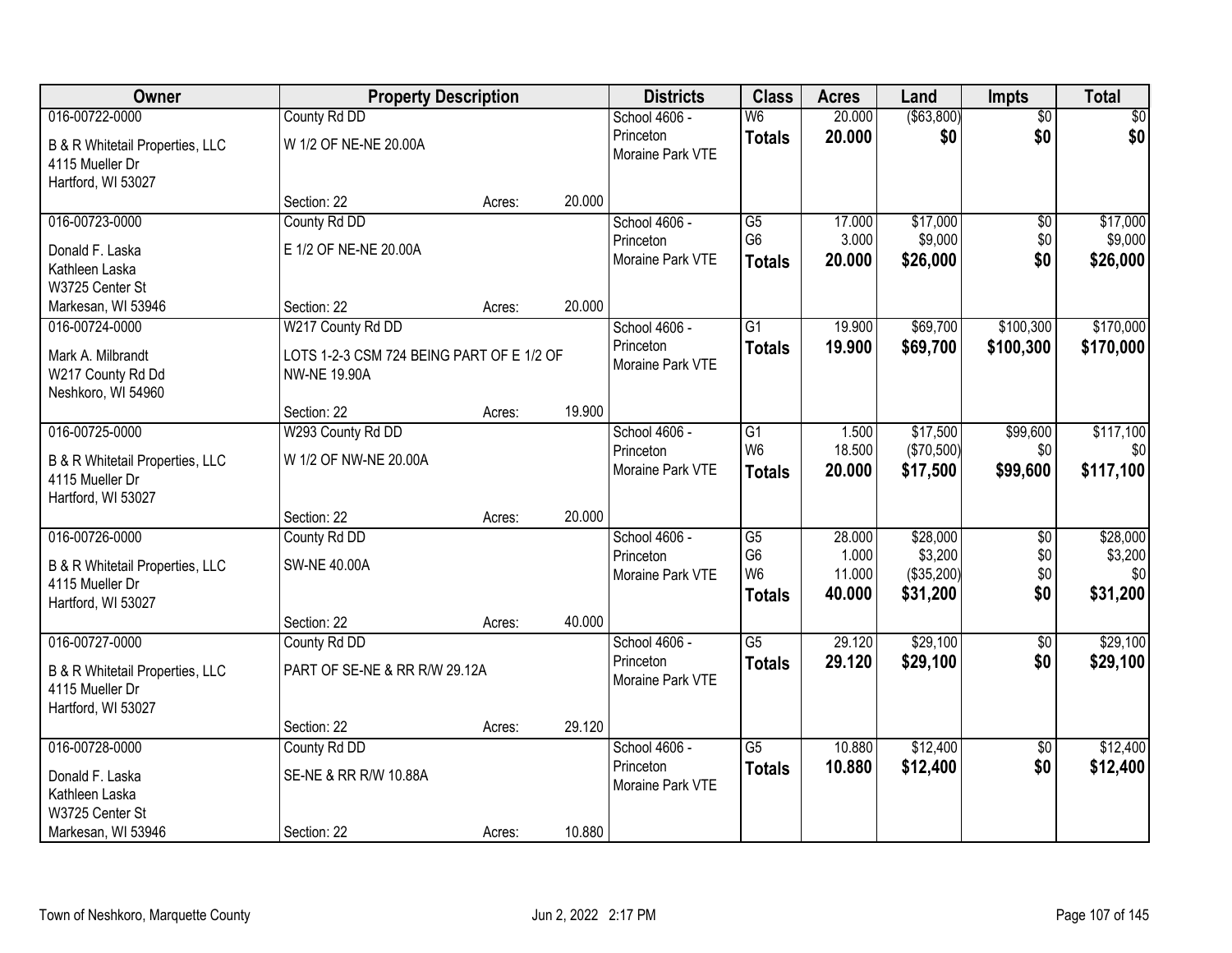| Owner                                          | <b>Property Description</b>    |        |        | <b>Districts</b> | <b>Class</b>                      | <b>Acres</b> | Land             | <b>Impts</b>    | <b>Total</b> |
|------------------------------------------------|--------------------------------|--------|--------|------------------|-----------------------------------|--------------|------------------|-----------------|--------------|
| 016-00729-0000                                 | County Rd DD                   |        |        | School 4606 -    | $\overline{G1}$                   | 0.500        | \$7,500          | \$29,000        | \$36,500     |
| B & R Whitetail Properties, LLC                | NE-NW EX E 1/2 OF W 1/2 30.00A |        |        | Princeton        | W <sub>6</sub>                    | 29.500       | (\$103,300)      | \$0             | \$0          |
| 4115 Mueller Dr                                |                                |        |        | Moraine Park VTE | <b>Totals</b>                     | 30.000       | \$7,500          | \$29,000        | \$36,500     |
| Hartford, WI 53027                             |                                |        |        |                  |                                   |              |                  |                 |              |
|                                                | Section: 22                    | Acres: | 30.000 |                  |                                   |              |                  |                 |              |
| 016-00730-0000                                 | W361 County Rd DD              |        |        | School 4606 -    | $\overline{G1}$                   | 10.000       | \$40,000         | \$126,500       | \$166,500    |
| Jonathan W. Gage                               | E 1/2 OF W 1/2 OF NE-NW 10.00A |        |        | Princeton        | <b>Totals</b>                     | 10.000       | \$40,000         | \$126,500       | \$166,500    |
| Lesley S. Gage                                 |                                |        |        | Moraine Park VTE |                                   |              |                  |                 |              |
| W361 County Rd Dd                              |                                |        |        |                  |                                   |              |                  |                 |              |
| Neshkoro, WI 54960                             | Section: 22                    | Acres: | 10.000 |                  |                                   |              |                  |                 |              |
| 016-00731-0000                                 | County Rd DD                   |        |        | School 4606 -    | G4                                | 22.000       | \$2,400          | \$0             | \$2,400      |
|                                                | NW-NW LESS E 33FT 39.00A       |        |        | Princeton        | G5M                               | 13.000       | \$19,500         | \$0             | \$19,500     |
| Eugene H & Valerie K Killam Revocable<br>Trust |                                |        |        | Moraine Park VTE | W <sub>6</sub>                    | 4.000        | $($ \$6,400) $ $ | \$0             | \$0          |
| 3 Fire House Rd                                |                                |        |        |                  | <b>Totals</b>                     | 39.000       | \$21,900         | \$0             | \$21,900     |
| Mesquite, NM 88048                             | Section: 22                    | Acres: | 39.000 |                  |                                   |              |                  |                 |              |
| 016-00732-0000                                 | County Rd DD                   |        |        | School 4606 -    | W <sub>6</sub>                    | 1.000        | ( \$3,000)       | \$0             | \$0          |
|                                                |                                |        |        | Princeton        | <b>Totals</b>                     | 1.000        | \$0              | \$0             | \$0          |
| Eugene H & Valerie K Killam Revocable<br>Trust | E 33FT OF NW-NW 1.00A          |        |        | Moraine Park VTE |                                   |              |                  |                 |              |
| 3 Fire House Rd                                |                                |        |        |                  |                                   |              |                  |                 |              |
| Mesquite, NM 88048                             | Section: 22                    | Acres: | 1.000  |                  |                                   |              |                  |                 |              |
| 016-00733-0000                                 | N8040 State Highway 73         |        |        | School 4606 -    | G4                                | 10.000       | \$1,100          | $\overline{50}$ | \$1,100      |
|                                                |                                |        |        | Princeton        | G <sub>5</sub>                    | 16.000       | \$16,000         | \$0             | \$16,000     |
| Eugene H & Valerie K Killam Revocable          | SW-NW 40.00A                   |        |        | Moraine Park VTE | G7                                | 2.000        | \$13,000         | \$39,400        | \$52,400     |
| Trust                                          |                                |        |        |                  | W <sub>6</sub>                    | 12.000       | ( \$36,000)      | \$0             | \$0          |
| 3 Fire House Rd<br>Mesquite, NM 88048          | Section: 22                    |        | 40.000 |                  | <b>Totals</b>                     | 40.000       | \$30,100         | \$39,400        | \$69,500     |
| 016-00734-0000                                 | County Rd DD                   | Acres: |        | School 4606 -    | $\overline{G4}$                   | 18.000       | \$2,000          | $\overline{30}$ | \$2,000      |
|                                                |                                |        |        | Princeton        | G <sub>5</sub>                    | 15.000       | \$15,000         | \$0             | \$15,000     |
| Eugene H & Valerie K Killam Revocable          | <b>SE-NW 40.00A</b>            |        |        | Moraine Park VTE | G5M                               | 4.000        | \$6,400          | \$0             | \$6,400      |
| Trust                                          |                                |        |        |                  | W <sub>6</sub>                    | 3.000        | ( \$4,500)       | \$0             | \$0          |
| 3 Fire House Rd                                |                                |        |        |                  | <b>Totals</b>                     | 40.000       | \$23,400         | \$0             | \$23,400     |
| Mesquite, NM 88048                             | Section: 22                    | Acres: | 40.000 |                  |                                   |              |                  |                 |              |
| 016-00735-0000                                 | County Rd DD                   |        |        | School 4606 -    | $\overline{G5}$<br>W <sub>6</sub> | 16.000       | \$16,000         | $\overline{60}$ | \$16,000     |
| Eugene H & Valerie K Killam Revocable          | <b>NE-SW 40.00A</b>            |        |        | Princeton        |                                   | 24.000       | ( \$48,000)      | \$0             | \$0          |
| Trust                                          |                                |        |        | Moraine Park VTE | <b>Totals</b>                     | 40.000       | \$16,000         | \$0             | \$16,000     |
| 3 Fire House Rd                                |                                |        |        |                  |                                   |              |                  |                 |              |
| Mesquite, NM 88048                             | Section: 22                    | Acres: | 40.000 |                  |                                   |              |                  |                 |              |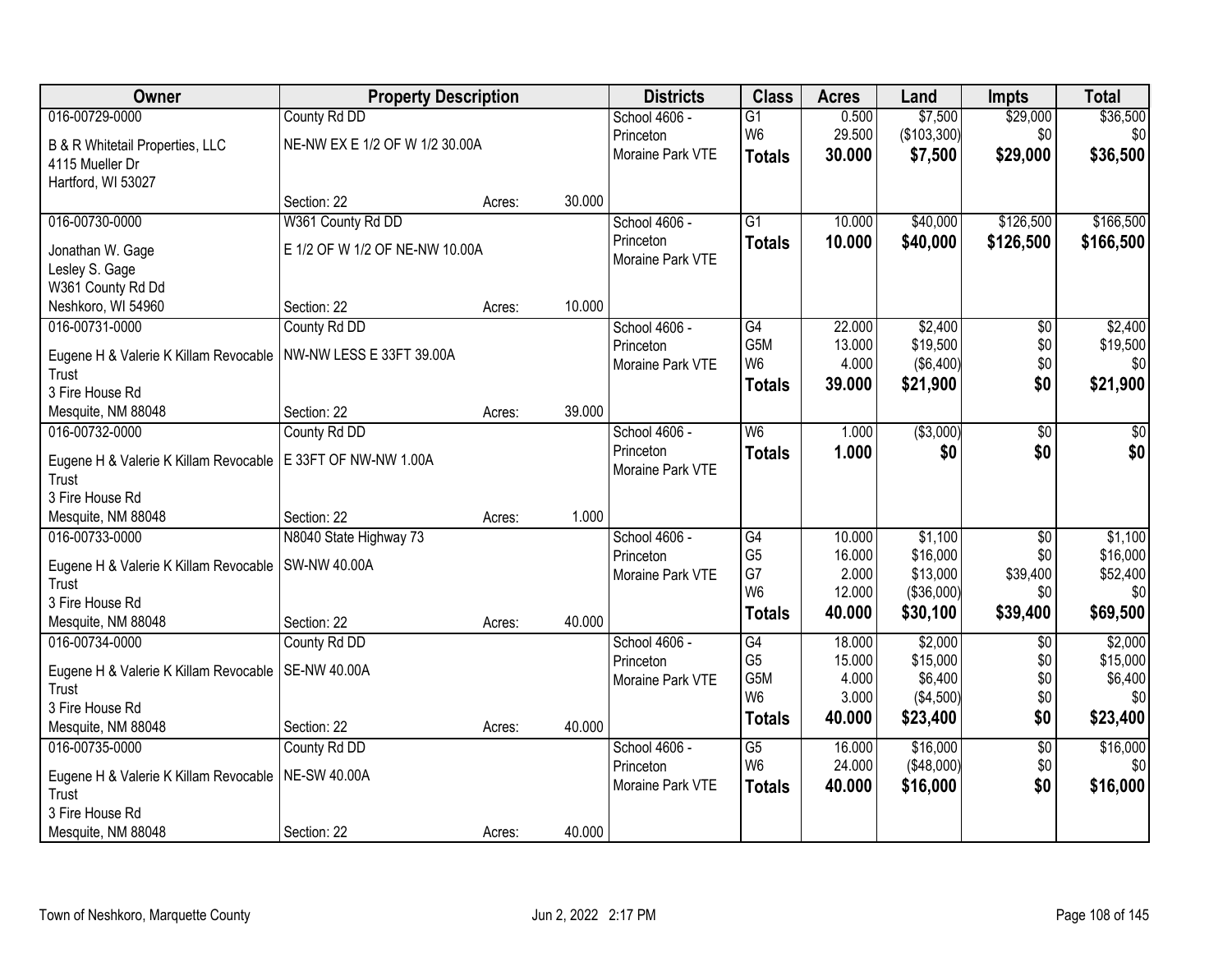| Owner                                                     | <b>Property Description</b>               |        |        | <b>Districts</b> | <b>Class</b>    | <b>Acres</b> | Land          | <b>Impts</b>    | <b>Total</b> |
|-----------------------------------------------------------|-------------------------------------------|--------|--------|------------------|-----------------|--------------|---------------|-----------------|--------------|
| 016-00736-0000                                            | County Rd DD                              |        |        | School 4606 -    | $\overline{G5}$ | 13.350       | \$13,400      | \$0             | \$13,400     |
| Eugene H & Valerie K Killam Revocable                     | NW-SW LESS 00.65A 39.35A                  |        |        | Princeton        | W <sub>6</sub>  | 26.000       | (\$52,000)    | \$0             | \$0          |
| Trust                                                     |                                           |        |        | Moraine Park VTE | <b>Totals</b>   | 39.350       | \$13,400      | \$0             | \$13,400     |
| 3 Fire House Rd                                           |                                           |        |        |                  |                 |              |               |                 |              |
| Mesquite, NM 88048                                        | Section: 22                               | Acres: | 39.350 |                  |                 |              |               |                 |              |
| 016-00737-0000                                            | County Rd DD                              |        |        | School 4606 -    | $\overline{G5}$ | 0.650        | \$700         | $\overline{50}$ | \$700        |
| Eugene H & Valerie K Killam Revocable                     | A PARCEL OF NW-SW .65A                    |        |        | Princeton        | <b>Totals</b>   | 0.650        | \$700         | \$0             | \$700        |
| Trust                                                     |                                           |        |        | Moraine Park VTE |                 |              |               |                 |              |
| 3 Fire House Rd                                           |                                           |        |        |                  |                 |              |               |                 |              |
| Mesquite, NM 88048                                        | Section: 22                               | Acres: | 0.650  |                  |                 |              |               |                 |              |
| 016-00738-0000                                            | N7795 22nd Rd                             |        |        | School 4606 -    | G1              | 2.000        | \$20,000      | \$107,000       | \$127,000    |
| Robert E and Carol Nickolai                               | SW-SW LESS .08A FOR HWY 39.92A            |        |        | Princeton        | G4              | 17.000       | \$2,500       | \$0             | \$2,500      |
| N7795 22nd Rd                                             |                                           |        |        | Moraine Park VTE | G <sub>5</sub>  | 15.920       | \$15,000      | \$0             | \$15,000     |
| Neshkoro, WI 54960                                        |                                           |        |        |                  | G5M             | 5.000        | \$8,800       | \$0             | \$8,800      |
|                                                           | Section: 22                               | Acres: | 39.920 |                  | <b>Totals</b>   | 39.920       | \$46,300      | \$107,000       | \$153,300    |
| 016-00738-0005                                            | County Rd DD                              |        |        | School 4606 -    | X2              | 0.080        | $\sqrt[6]{3}$ | \$0             | \$0          |
| Dept of Transportation                                    | A PARCEL OF SW-SW FOR HWY PURPOSES 00.08A |        |        | Princeton        | <b>Totals</b>   | 0.080        | \$0           | \$0             | \$0          |
| 1681 Second Ave S                                         |                                           |        |        | Moraine Park VTE |                 |              |               |                 |              |
| Wisconsin Rapids, WI 54495                                |                                           |        |        |                  |                 |              |               |                 |              |
|                                                           | Section: 22                               | Acres: | 0.080  |                  |                 |              |               |                 |              |
| 016-00739-0000                                            | County Rd DD                              |        |        | School 4606 -    | $\overline{G4}$ | 4.000        | \$400         | $\overline{30}$ | \$400        |
|                                                           | E 10A OF SE-SW 10.00A                     |        |        | Princeton        | G <sub>5</sub>  | 2.000        | \$2,000       | \$0             | \$2,000      |
| Benjamin D. Kamedulski et al<br>c/o Fox Lake Correctional |                                           |        |        | Moraine Park VTE | G5M             | 4.000        | \$6,000       | \$0             | \$6,000      |
| PO Box 200                                                |                                           |        |        |                  | <b>Totals</b>   | 10.000       | \$8,400       | \$0             | \$8,400      |
| Fox Lake, WI 53933                                        | Section: 22                               | Acres: | 10.000 |                  |                 |              |               |                 |              |
| 016-00740-0000                                            | 22nd Rd                                   |        |        | School 4606 -    | $\overline{G4}$ | 20.000       | \$2,200       | $\sqrt{6}$      | \$2,200      |
|                                                           | W 30A OF SE-SW 30.00A                     |        |        | Princeton        | G5M             | 10.000       | \$15,000      | \$0             | \$15,000     |
| Robert E and Carol Nickolai<br>N7795 22nd Rd              |                                           |        |        | Moraine Park VTE | <b>Totals</b>   | 30.000       | \$17,200      | \$0             | \$17,200     |
| Neshkoro, WI 54960                                        |                                           |        |        |                  |                 |              |               |                 |              |
|                                                           | Section: 22                               | Acres: | 30.000 |                  |                 |              |               |                 |              |
| 016-00741-0000                                            | 22nd Rd                                   |        |        | School 4606 -    | $\overline{G5}$ | 16.620       | \$20,800      | $\overline{50}$ | \$20,800     |
|                                                           | PART NE-SE 36.62A                         |        |        | Princeton        | G <sub>6</sub>  | 20.000       | \$40,000      | \$0             | \$40,000     |
| Mark Frank et al<br>Attn: Bradley Frank                   |                                           |        |        | Moraine Park VTE | <b>Totals</b>   | 36.620       | \$60,800      | \$0             | \$60,800     |
| W1747 Pond Rd                                             |                                           |        |        |                  |                 |              |               |                 |              |
| Rubicon, WI 53078                                         | Section: 22                               | Acres: | 36.620 |                  |                 |              |               |                 |              |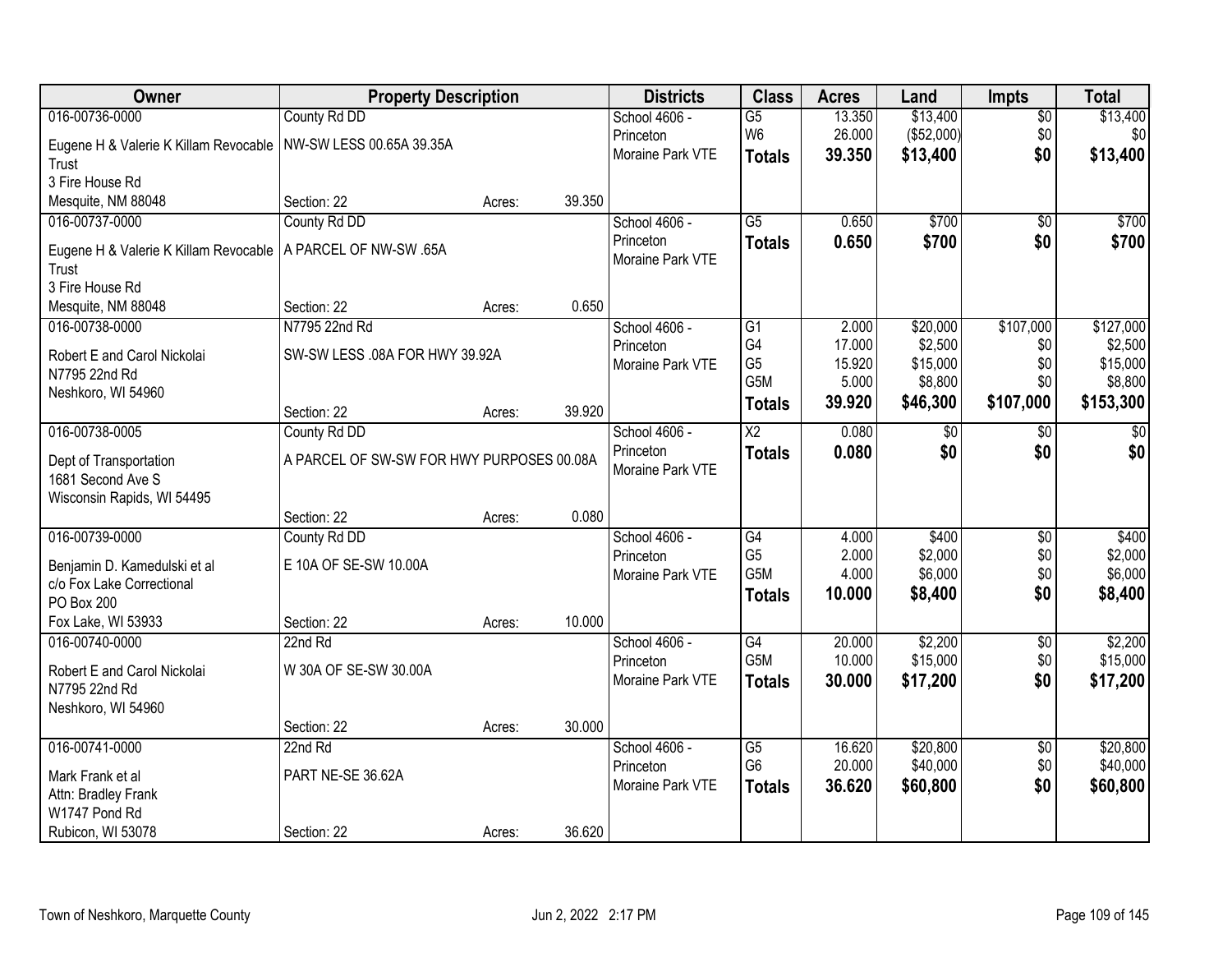| Owner                                 | <b>Property Description</b>        |        |        | <b>Districts</b> | <b>Class</b>    | <b>Acres</b>   | Land                | <b>Impts</b>    | <b>Total</b>        |
|---------------------------------------|------------------------------------|--------|--------|------------------|-----------------|----------------|---------------------|-----------------|---------------------|
| 016-00742-0000                        | 22nd Rd                            |        |        | School 4606 -    | $\overline{G1}$ | 3.380          | \$25,500            | $\overline{50}$ | \$25,500            |
| Shirley M Washkovick Rev Living Trust | PART OF NE-SE 3.38A                |        |        | Princeton        | <b>Totals</b>   | 3.380          | \$25,500            | \$0             | \$25,500            |
| Roger J Washkovick Rev Living Trust   |                                    |        |        | Moraine Park VTE |                 |                |                     |                 |                     |
| N6169 Lark Ln                         |                                    |        |        |                  |                 |                |                     |                 |                     |
| Green Lake, WI 54941                  | Section: 22                        | Acres: | 3.380  |                  |                 |                |                     |                 |                     |
| 016-00743-0000                        | 22nd Rd                            |        |        | School 4606 -    | $\overline{G5}$ | 20.000         | \$8,000             | $\overline{50}$ | \$8,000             |
| Benjamin D. Kamedulski et al          | E 1/2 OF NW-SE 20.00A              |        |        | Princeton        | <b>Totals</b>   | 20.000         | \$8,000             | \$0             | \$8,000             |
| 1142 Colonial Ave                     |                                    |        |        | Moraine Park VTE |                 |                |                     |                 |                     |
| Green Bay, WI 54304                   |                                    |        |        |                  |                 |                |                     |                 |                     |
|                                       | Section: 22                        | Acres: | 20.000 |                  |                 |                |                     |                 |                     |
| 016-00744-0000                        | Duck Creek Rd                      |        |        | School 4606 -    | $\overline{G5}$ | 20.000         | \$20,000            | \$0             | \$20,000            |
| B & R Whitetail Properties, LLC       | W 1/2 OF NW-SE 20.00A              |        |        | Princeton        | <b>Totals</b>   | 20.000         | \$20,000            | \$0             | \$20,000            |
| 4115 Mueller Dr                       |                                    |        |        | Moraine Park VTE |                 |                |                     |                 |                     |
| Hartford, WI 53027                    |                                    |        |        |                  |                 |                |                     |                 |                     |
|                                       | Section: 22                        | Acres: | 20.000 |                  |                 |                |                     |                 |                     |
| 016-00745-0000                        | W334 Duck Creek Rd                 |        |        | School 4606 -    | $\overline{G5}$ | 30.000         | \$39,000            | \$0             | \$39,000            |
| Benjamin D. Kamedulski et al          | SW-SE 40.00A                       |        |        | Princeton        | G5M             | 8.000          | \$12,400            | \$0             | \$12,400            |
| 1142 Colonial Ave                     |                                    |        |        | Moraine Park VTE | G7              | 2.000          | \$13,000            | \$42,000        | \$55,000            |
| Green Bay, WI 54304                   |                                    |        |        |                  | <b>Totals</b>   | 40.000         | \$64,400            | \$42,000        | \$106,400           |
|                                       | Section: 22                        | Acres: | 40.000 |                  |                 |                |                     |                 |                     |
| 016-00746-0000                        | W190 Duck Creek Rd                 |        |        | School 4606 -    | $\overline{G1}$ | 5.000          | \$20,500            | \$122,400       | \$142,900           |
| Daniel T. Boom                        | CSM 1390 BEING PART OF SE-SE 5.00A |        |        | Princeton        | <b>Totals</b>   | 5.000          | \$20,500            | \$122,400       | \$142,900           |
| Barbara J. Bittinger                  |                                    |        |        | Moraine Park VTE |                 |                |                     |                 |                     |
| W190 Duck Creek Ave                   |                                    |        |        |                  |                 |                |                     |                 |                     |
| Neshkoro, WI 54960                    | Section: 22                        | Acres: | 5.000  |                  |                 |                |                     |                 |                     |
| 016-00747-0000                        | Duck Creek Rd                      |        |        | School 4606 -    | $\overline{G5}$ | 15.000         | \$16,300            | $\sqrt{6}$      | \$16,300            |
| Mark Frank et al                      | SE-SE LESS CSM 1390 35.00A         |        |        | Princeton        | G <sub>6</sub>  | 20.000         | \$40,000            | \$0             | \$40,000            |
| Attn: Bradley Frank                   |                                    |        |        | Moraine Park VTE | <b>Totals</b>   | 35.000         | \$56,300            | \$0             | \$56,300            |
| W1747 Pond Rd                         |                                    |        |        |                  |                 |                |                     |                 |                     |
| Rubicon, WI 53078                     | Section: 22                        | Acres: | 35.000 |                  |                 |                |                     |                 |                     |
| 016-00748-0000                        | W151 Duck Creek Rd                 |        |        | School 4606 -    | G4              | 28.330         | \$5,100             | $\overline{50}$ | \$5,100             |
| Jill R. Murphy                        | NE-NE LESS 1A 39.00A               |        |        | Princeton        | G <sub>5</sub>  | 2.670          | \$200               | \$0             | \$200               |
| W151 Duck Creek Rd                    |                                    |        |        | Moraine Park VTE | G5M<br>G7       | 6.000<br>2.000 | \$9,000<br>\$13,000 | \$0<br>\$85,500 | \$9,000<br>\$98,500 |
| Neshkoro, WI 54960                    |                                    |        |        |                  | <b>Totals</b>   | 39.000         | \$27,300            | \$85,500        | \$112,800           |
|                                       | Section: 27                        | Acres: | 39.000 |                  |                 |                |                     |                 |                     |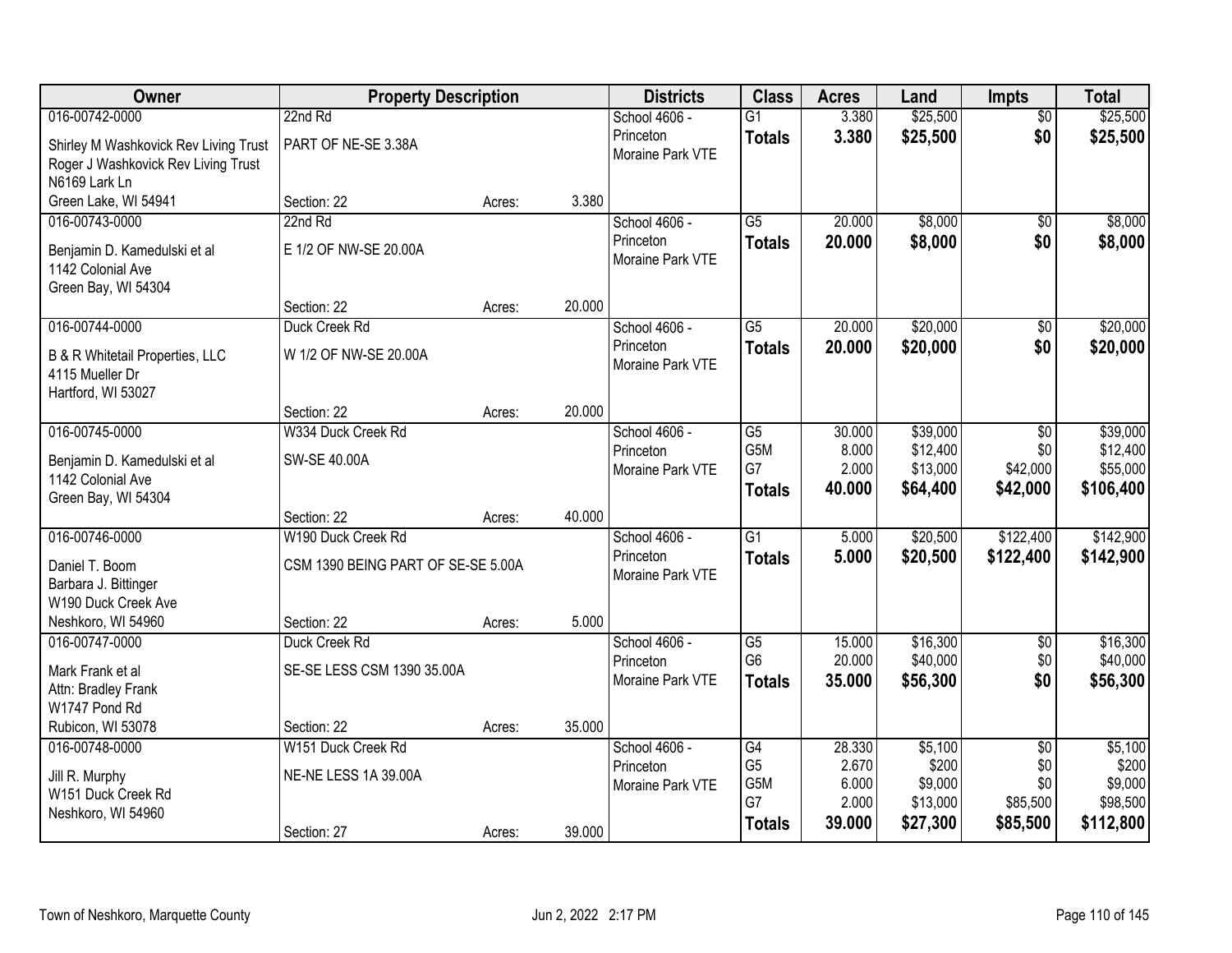| Owner                                                                    | <b>Property Description</b>    |        |        | <b>Districts</b>              | <b>Class</b>                           | <b>Acres</b>              | Land                            | <b>Impts</b>                | <b>Total</b>                    |
|--------------------------------------------------------------------------|--------------------------------|--------|--------|-------------------------------|----------------------------------------|---------------------------|---------------------------------|-----------------------------|---------------------------------|
| 016-00749-0000                                                           | W160 Duck Creek Rd             |        |        | School 4606 -                 | $\overline{G1}$                        | 1.000                     | \$9,000                         | \$91,000                    | \$100,000                       |
| Jill R. Murphy<br>W151 Duck Creek Rd<br>Neshkoro, WI 54960               | PART OF NE-NE 1.00A            |        |        | Princeton<br>Moraine Park VTE | <b>Totals</b>                          | 1.000                     | \$9,000                         | \$91,000                    | \$100,000                       |
|                                                                          | Section: 27                    | Acres: | 1.000  |                               |                                        |                           |                                 |                             |                                 |
| 016-00750-0000                                                           | Duck Creek Rd                  |        |        | School 4606 -                 | G4                                     | 14.000                    | \$1,900                         | \$0                         | \$1,900                         |
| Benjamin D. Kamedulski et al<br>1142 Colonial Ave                        | <b>NW-NE 40.00A</b>            |        |        | Princeton<br>Moraine Park VTE | G <sub>5</sub><br>G5M<br><b>Totals</b> | 0.380<br>25.620<br>40.000 | \$100<br>\$38,800<br>\$40,800   | \$0<br>\$0<br>\$0           | \$100<br>\$38,800<br>\$40,800   |
| Green Bay, WI 54304                                                      | Section: 27                    | Acres: | 40.000 |                               |                                        |                           |                                 |                             |                                 |
| 016-00751-0000                                                           | Duck Creek Rd                  |        |        | School 4606 -                 | G4                                     | 27.000                    | \$3,000                         | \$0                         | \$3,000                         |
| Jill R. Murphy<br>W151 Duck Creek Rd<br>Neshkoro, WI 54960               | <b>SW-NE 40.00A</b>            |        |        | Princeton<br>Moraine Park VTE | G <sub>5</sub><br>G5M<br><b>Totals</b> | 5.000<br>8.000<br>40.000  | \$5,000<br>\$8,000<br>\$16,000  | \$0<br>\$0<br>\$0           | \$5,000<br>\$8,000<br>\$16,000  |
|                                                                          | Section: 27                    | Acres: | 40.000 |                               |                                        |                           |                                 |                             |                                 |
| 016-00752-0000                                                           | Duck Creek Rd                  |        |        | School 4606 -                 | $\overline{G4}$                        | 32.000                    | \$3,500                         | \$0                         | \$3,500                         |
| Jill R. Murphy<br>W151 Duck Creek Rd<br>Neshkoro, WI 54960               | <b>SE-NE 40.00A</b>            |        |        | Princeton<br>Moraine Park VTE | G <sub>5</sub><br><b>Totals</b>        | 8.000<br>40.000           | \$8,000<br>\$11,500             | \$0<br>\$0                  | \$8,000<br>\$11,500             |
|                                                                          | Section: 27                    | Acres: | 40.000 |                               |                                        |                           |                                 |                             |                                 |
| 016-00753-0000                                                           | Duck Creek Rd                  |        |        | School 4606 -                 | $\overline{G4}$                        | 15.000                    | \$1,700                         | \$0                         | \$1,700                         |
| Benjamin D. Kamedulski et al<br>1142 Colonial Ave<br>Green Bay, WI 54304 | E 1/2 OF NE-NW 20.00A          |        |        | Princeton<br>Moraine Park VTE | G <sub>5</sub> M<br><b>Totals</b>      | 5.000<br>20.000           | \$7,500<br>\$9,200              | \$0<br>\$0                  | \$7,500<br>\$9,200              |
|                                                                          | Section: 27                    | Acres: | 20.000 |                               |                                        |                           |                                 |                             |                                 |
| 016-00754-0000                                                           | W367 Duck Creek Rd             |        |        | School 4606 -                 | G4                                     | 19.500                    | \$2,200                         | $\sqrt{6}$                  | \$2,200                         |
| Robert E and Carol Nickolai<br>N7795 22nd Rd<br>Neshkoro, WI 54960       | W 1/2 OF NE-NW 20.00A          |        |        | Princeton<br>Moraine Park VTE | G <sub>5</sub><br><b>Totals</b>        | 0.500<br>20,000           | \$100<br>\$2,300                | \$0<br>\$0                  | \$100<br>\$2,300                |
|                                                                          | Section: 27                    | Acres: | 20.000 |                               |                                        |                           |                                 |                             |                                 |
| 016-00755-0000                                                           | N7837 State Highway 73         |        |        | School 4606 -                 | $\overline{G4}$                        | 29.350                    | \$3,200                         | $\overline{30}$             | \$3,200                         |
| Robert E and Carol Nickolai<br>N7795 22nd Rd<br>Neshkoro, WI 54960       | NW-NW LESS .15A FOR HWY 39.85A |        |        | Princeton<br>Moraine Park VTE | G <sub>5</sub><br>G7<br><b>Totals</b>  | 8.500<br>2.000<br>39.850  | \$8,000<br>\$13,000<br>\$24,200 | \$0<br>\$33,800<br>\$33,800 | \$8,000<br>\$46,800<br>\$58,000 |
|                                                                          | Section: 27                    | Acres: | 39.850 |                               |                                        |                           |                                 |                             |                                 |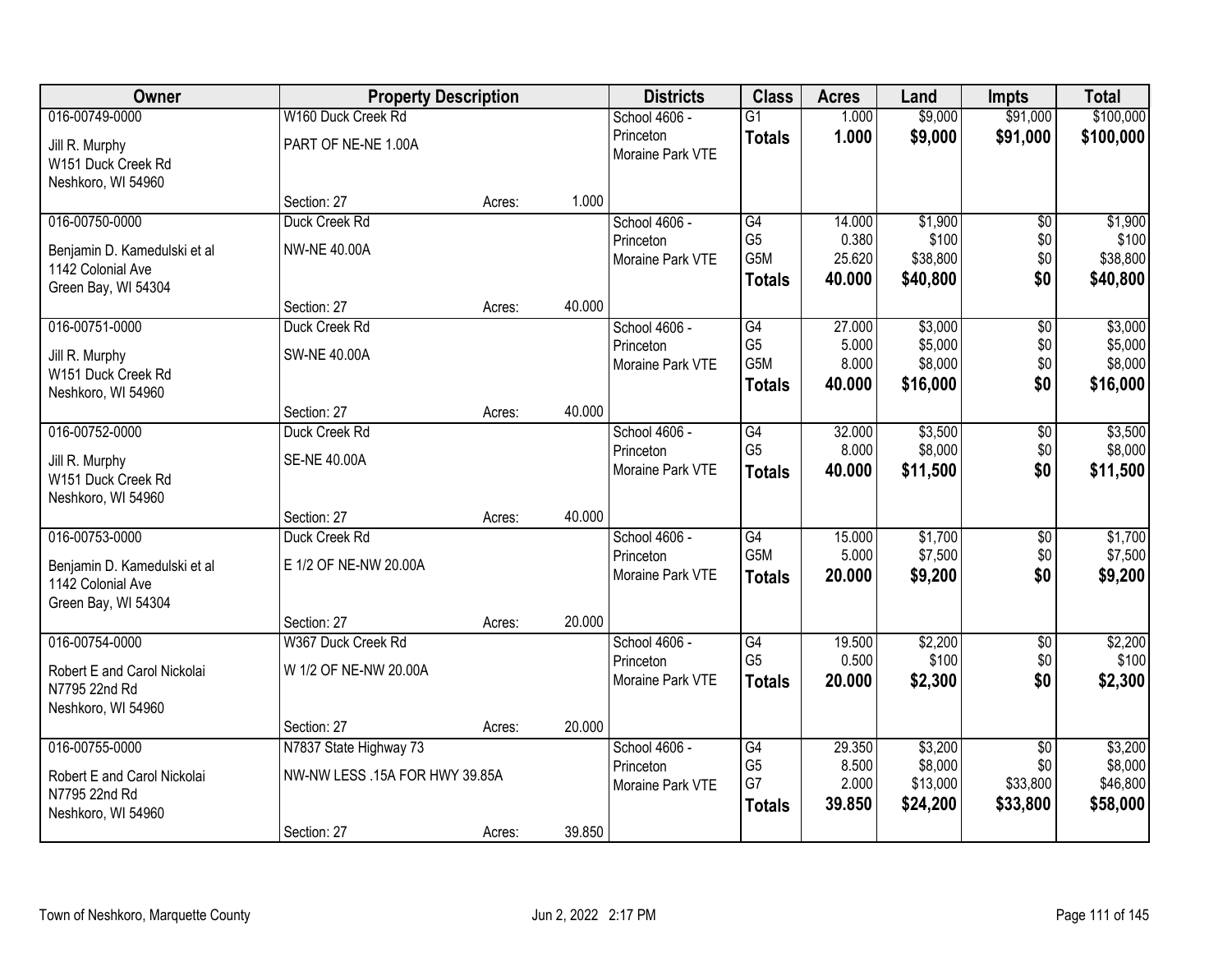| Owner                                                                                |                                                     | <b>Property Description</b> |        | <b>Districts</b>                               | <b>Class</b>                                       | <b>Acres</b>              | Land                             | <b>Impts</b>                  | <b>Total</b>                       |
|--------------------------------------------------------------------------------------|-----------------------------------------------------|-----------------------------|--------|------------------------------------------------|----------------------------------------------------|---------------------------|----------------------------------|-------------------------------|------------------------------------|
| 016-00755-0005                                                                       | State Highway 73                                    |                             |        | School 4606 -                                  | $\overline{X2}$                                    | 0.150                     | \$0                              | $\overline{50}$               | \$0                                |
| Dept of Transportation<br>1681 Second Ave S<br>Wisconsin Rapids, WI 54495            | A PARCEL OF NW-NW FOR HWY PURPOSES 00.15A           |                             |        | Princeton<br>Moraine Park VTE                  | <b>Totals</b>                                      | 0.150                     | \$0                              | \$0                           | \$0                                |
|                                                                                      | Section: 27                                         | Acres:                      | 0.150  |                                                |                                                    |                           |                                  |                               |                                    |
| 016-00756-0000                                                                       | 22nd Rd                                             |                             |        | School 4606 -                                  | G4                                                 | 11.750                    | \$1,300                          | \$0                           | \$1,300                            |
| Robert E and Carol Nickolai<br>N7795 22nd Rd<br>Neshkoro, WI 54960                   | PART OF SW-NW 13.16A                                |                             |        | Princeton<br>Moraine Park VTE                  | G <sub>5</sub><br><b>Totals</b>                    | 1.410<br>13.160           | \$1,800<br>\$3,100               | \$0<br>\$0                    | \$1,800<br>\$3,100                 |
|                                                                                      | Section: 27                                         | Acres:                      | 13.160 |                                                |                                                    |                           |                                  |                               |                                    |
| 016-00756-0005<br>Shane D. Weir<br>N7639 22nd Rd<br>Neshkoro, WI 54960               | N7639 22nd Rd<br>PRT OF SW-NW 14.23A                |                             |        | School 4606 -<br>Princeton<br>Moraine Park VTE | $\overline{G1}$<br>G <sub>5</sub><br><b>Totals</b> | 2.480<br>11.750<br>14.230 | \$21,900<br>\$11,800<br>\$33,700 | \$161,800<br>\$0<br>\$161,800 | \$183,700<br>\$11,800<br>\$195,500 |
|                                                                                      | Section: 27                                         | Acres:                      | 14.230 |                                                |                                                    |                           |                                  |                               |                                    |
| 016-00757-0000                                                                       | W498 Dover Rd                                       |                             |        | School 4606 -                                  | $\overline{G1}$                                    | 1.500                     | \$10,500                         | \$22,100                      | \$32,600                           |
| Shane D. Weir<br>N7639 22nd Rd<br>Neshkoro, WI 54960                                 | A PARCEL OF SW-NW & NW-SW 1.50A                     |                             |        | Princeton<br>Moraine Park VTE                  | <b>Totals</b>                                      | 1.500                     | \$10,500                         | \$22,100                      | \$32,600                           |
|                                                                                      | Section: 27                                         | Acres:                      | 1.500  |                                                |                                                    |                           |                                  |                               |                                    |
| 016-00758-0000<br>Jimmy J. Hayes et al<br>1634 S 85th St<br>West Allis, WI 53214     | N7677 22nd Rd<br>N 5A OF SW-NW LYW OF 22ND RD 5.00A |                             |        | School 4606 -<br>Princeton<br>Moraine Park VTE | $\overline{G1}$<br><b>Totals</b>                   | 5.000<br>5.000            | \$32,000<br>\$32,000             | \$1,000<br>\$1,000            | \$33,000<br>\$33,000               |
|                                                                                      | Section: 27                                         | Acres:                      | 5.000  |                                                |                                                    |                           |                                  |                               |                                    |
| 016-00759-0000                                                                       | N7622 22nd Rd                                       |                             |        | School 4606 -                                  | $\overline{G1}$                                    | 8.000                     | \$42,500                         | \$61,200                      | \$103,700                          |
| Marabeth A. King<br>N7622 22nd Rd<br>Neshkoro, WI 54960                              | PART OF SW-NW & NW-SW 8.00A                         |                             |        | Princeton<br>Moraine Park VTE                  | <b>Totals</b>                                      | 8.000                     | \$42,500                         | \$61,200                      | \$103,700                          |
|                                                                                      | Section: 27                                         | Acres:                      | 8.000  |                                                |                                                    |                           |                                  |                               |                                    |
| 016-00761-0000<br>Robert E and Carol Nickolai<br>N7795 22nd Rd<br>Neshkoro, WI 54960 | 22nd Rd<br><b>SE-NW 40.00A</b>                      |                             |        | School 4606 -<br>Princeton<br>Moraine Park VTE | $\overline{G4}$<br>G <sub>5</sub><br><b>Totals</b> | 38.200<br>1.800<br>40.000 | \$4,200<br>\$100<br>\$4,300      | $\overline{50}$<br>\$0<br>\$0 | \$4,200<br>\$100<br>\$4,300        |
|                                                                                      | Section: 27                                         | Acres:                      | 40.000 |                                                |                                                    |                           |                                  |                               |                                    |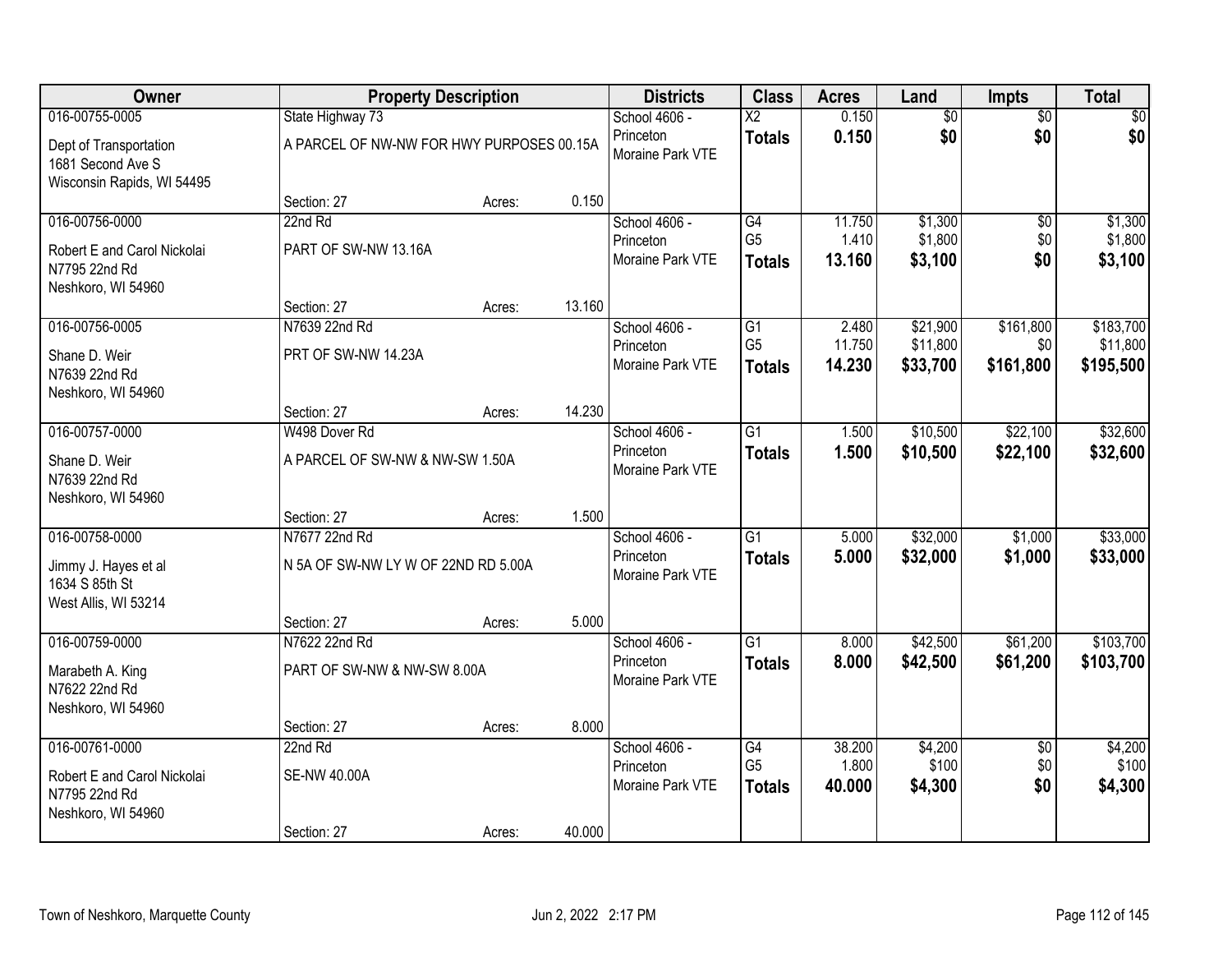| Owner                       |                                      | <b>Property Description</b> |        | <b>Districts</b> | <b>Class</b>    | <b>Acres</b> | Land     | <b>Impts</b>    | <b>Total</b> |
|-----------------------------|--------------------------------------|-----------------------------|--------|------------------|-----------------|--------------|----------|-----------------|--------------|
| 016-00762-0000              | 22nd Rd                              |                             |        | School 4606 -    | $\overline{G5}$ | 22.440       | \$22,500 | $\overline{50}$ | \$22,500     |
| Larry Yasick et al          | PART OF NE-SW 29.44A                 |                             |        | Princeton        | G <sub>6</sub>  | 7.000        | \$21,000 | \$0             | \$21,000     |
| N7291 22nd Rd               |                                      |                             |        | Moraine Park VTE | <b>Totals</b>   | 29.440       | \$43,500 | \$0             | \$43,500     |
| Neshkoro, WI 54960          |                                      |                             |        |                  |                 |              |          |                 |              |
|                             | Section: 27                          | Acres:                      | 29.440 |                  |                 |              |          |                 |              |
| 016-00763-0000              | 22nd Rd                              |                             |        | School 4606 -    | $\overline{G4}$ | 6.000        | \$900    | \$0             | \$900        |
| Robert E and Carol Nickolai | PART OF NE-SW 10.56A                 |                             |        | Princeton        | G <sub>5</sub>  | 4.560        | \$4,600  | \$0             | \$4,600      |
| N7795 22nd Rd               |                                      |                             |        | Moraine Park VTE | <b>Totals</b>   | 10.560       | \$5,500  | \$0             | \$5,500      |
| Neshkoro, WI 54960          |                                      |                             |        |                  |                 |              |          |                 |              |
|                             | Section: 27                          | Acres:                      | 10.560 |                  |                 |              |          |                 |              |
| 016-00764-0000              | W465 Dover Rd                        |                             |        | School 4606 -    | $\overline{G1}$ | 1.000        | \$1,800  | \$100           | \$1,900      |
| Glenn J. Leith              | THAT PART OF NW-SW 24.45A            |                             |        | Princeton        | G <sub>5</sub>  | 21.450       | \$16,900 | \$0             | \$16,900     |
| 2380 Abbey Ave              |                                      |                             |        | Moraine Park VTE | G <sub>6</sub>  | 2.000        | \$6,000  | \$0             | \$6,000      |
| Oshkosh, WI 54904           |                                      |                             |        |                  | <b>Totals</b>   | 24.450       | \$24,700 | \$100           | \$24,800     |
|                             | Section: 27                          | Acres:                      | 24.450 |                  |                 |              |          |                 |              |
| 016-00765-0000              | 22nd Rd                              |                             |        | School 4606 -    | $\overline{G5}$ | 10.170       | \$10,200 | \$0             | \$10,200     |
| Larry Yasick et al          | PART OF NW-SW 10.17A                 |                             |        | Princeton        | <b>Totals</b>   | 10.170       | \$10,200 | \$0             | \$10,200     |
| N7291 22nd Rd               |                                      |                             |        | Moraine Park VTE |                 |              |          |                 |              |
| Neshkoro, WI 54960          |                                      |                             |        |                  |                 |              |          |                 |              |
|                             | Section: 27                          | Acres:                      | 10.170 |                  |                 |              |          |                 |              |
| 016-00766-0000              | 22nd Rd                              |                             |        | School 4606 -    | $\overline{G1}$ | 1.300        | \$16,500 | \$0             | \$16,500     |
| Wayne Yoder                 | PART OF NW-SW 1.30A                  |                             |        | Princeton        | <b>Totals</b>   | 1.300        | \$16,500 | \$0             | \$16,500     |
| N2475 13th Gateway          |                                      |                             |        | Moraine Park VTE |                 |              |          |                 |              |
| Wautoma, WI 54982           |                                      |                             |        |                  |                 |              |          |                 |              |
|                             | Section: 27                          | Acres:                      | 1.300  |                  |                 |              |          |                 |              |
| 016-00767-0000              | 22nd Rd                              |                             |        | School 4606 -    | $\overline{G5}$ | 40.000       | \$53,000 | $\sqrt{6}$      | \$53,000     |
| William T. Carr             | SW-SW 40.00A                         |                             |        | Princeton        | <b>Totals</b>   | 40.000       | \$53,000 | \$0             | \$53,000     |
| Patricia Carr               |                                      |                             |        | Moraine Park VTE |                 |              |          |                 |              |
| N7393 22nd Rd               |                                      |                             |        |                  |                 |              |          |                 |              |
| Neshkoro, WI 54960          | Section: 27                          | Acres:                      | 40.000 |                  |                 |              |          |                 |              |
| 016-00768-0000              | N7456 22nd Rd                        |                             |        | School 4606 -    | $\overline{G2}$ | 2.000        | \$10,500 | \$35,000        | \$45,500     |
| James M. George             | LOT 2 CSM 3730 BEING PRT SE-SW 2.00A |                             |        | Princeton        | <b>Totals</b>   | 2.000        | \$10,500 | \$35,000        | \$45,500     |
| 329 S Fulton St             |                                      |                             |        | Moraine Park VTE |                 |              |          |                 |              |
| Princeton, WI 54968         |                                      |                             |        |                  |                 |              |          |                 |              |
|                             | Section: 27                          | Acres:                      | 2.000  |                  |                 |              |          |                 |              |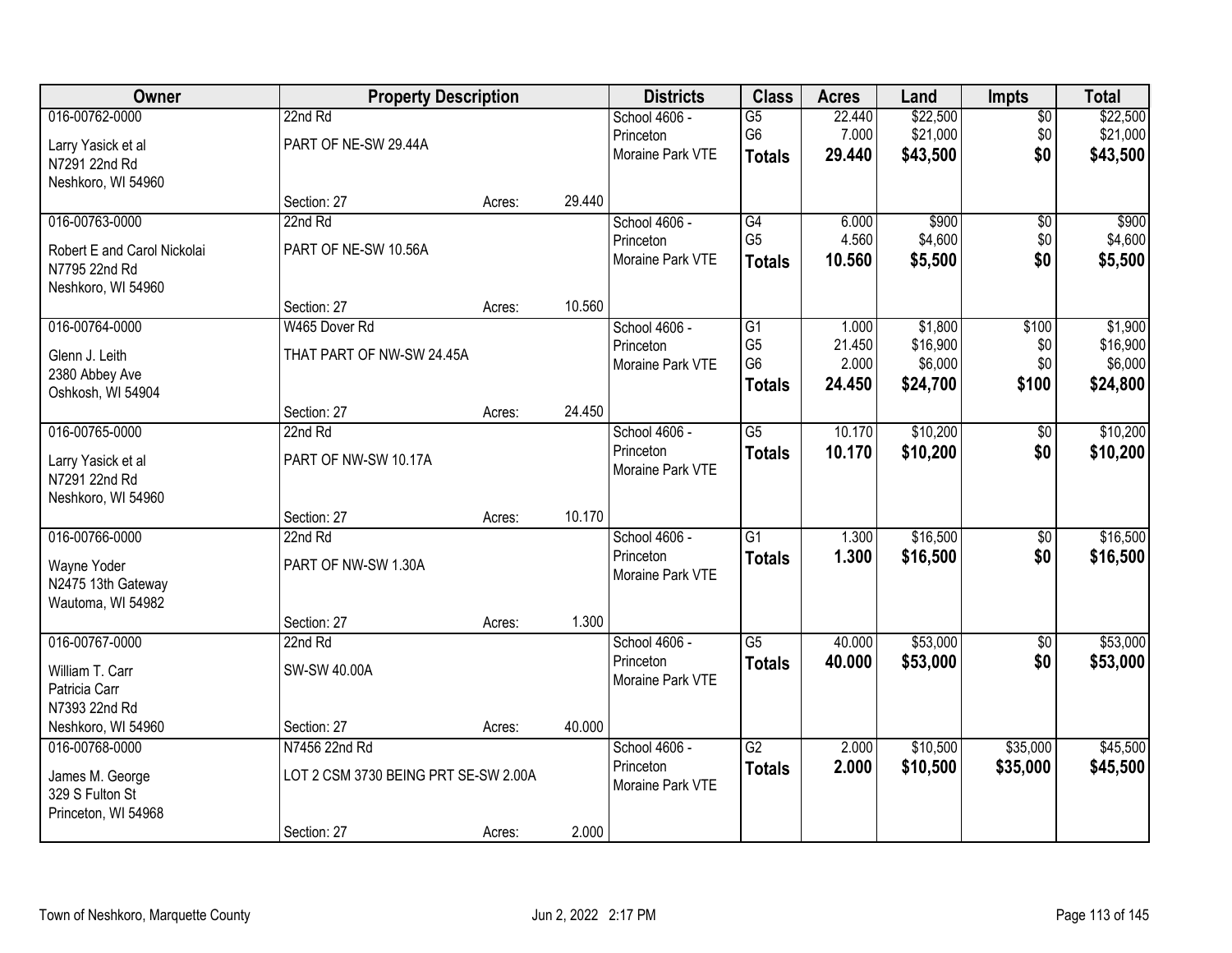| Owner                          |                                              | <b>Property Description</b> |        | <b>Districts</b> | <b>Class</b>    | <b>Acres</b> | Land     | Impts           | <b>Total</b> |
|--------------------------------|----------------------------------------------|-----------------------------|--------|------------------|-----------------|--------------|----------|-----------------|--------------|
| 016-00768-0005                 | 22nd Rd                                      |                             |        | School 4606 -    | $\overline{G5}$ | 7.430        | \$7,500  | $\overline{50}$ | \$7,500      |
| Michael R. Yasick              | LOT 1 CSM 3730 BEING PRT SE-SW 7.43A         |                             |        | Princeton        | <b>Totals</b>   | 7.430        | \$7,500  | \$0             | \$7,500      |
| Debra A. Yasick                |                                              |                             |        | Moraine Park VTE |                 |              |          |                 |              |
| W4629 St Rd 23/73              |                                              |                             |        |                  |                 |              |          |                 |              |
| Princeton, WI 54968            | Section: 27                                  | Acres:                      | 7.430  |                  |                 |              |          |                 |              |
| 016-00769-0000                 | N7393 22nd Rd                                |                             |        | School 4606 -    | $\overline{G1}$ | 2.000        | \$20,000 | \$184,800       | \$204,800    |
| William T. Carr                | PART OF SE-SW LY SW OF 22ND ROAD 32.00A      |                             |        | Princeton        | G <sub>5</sub>  | 30.000       | \$43,800 | \$0             | \$43,800     |
| Patricia Carr                  |                                              |                             |        | Moraine Park VTE | <b>Totals</b>   | 32.000       | \$63,800 | \$184,800       | \$248,600    |
| N7393 22nd Rd                  |                                              |                             |        |                  |                 |              |          |                 |              |
| Neshkoro, WI 54960             | Section: 27                                  | Acres:                      | 32.000 |                  |                 |              |          |                 |              |
| 016-00770-0000                 | County Line Rd                               |                             |        | School 4606 -    | G5              | 40.000       | \$25,000 | \$0             | \$25,000     |
| Dorothy A. Naparalla (Le et al | <b>NE-SE 40.00A</b>                          |                             |        | Princeton        | <b>Totals</b>   | 40.000       | \$25,000 | \$0             | \$25,000     |
| W5620 County Line Rd           |                                              |                             |        | Moraine Park VTE |                 |              |          |                 |              |
| Neshkoro, WI 54960             |                                              |                             |        |                  |                 |              |          |                 |              |
|                                | Section: 27                                  | Acres:                      | 40.000 |                  |                 |              |          |                 |              |
| 016-00771-0000                 | Duck Creek Rd                                |                             |        | School 4606 -    | G4              | 12.430       | \$1,800  | \$0             | \$1,800      |
| Jill R. Murphy                 | <b>NW-SE 40.00A</b>                          |                             |        | Princeton        | G <sub>5</sub>  | 27.570       | \$27,100 | \$0             | \$27,100     |
| W151 Duck Creek Rd             |                                              |                             |        | Moraine Park VTE | <b>Totals</b>   | 40.000       | \$28,900 | \$0             | \$28,900     |
| Neshkoro, WI 54960             |                                              |                             |        |                  |                 |              |          |                 |              |
|                                | Section: 27                                  | Acres:                      | 40.000 |                  |                 |              |          |                 |              |
| 016-00772-0000                 | N7430 22nd Rd                                |                             |        | School 4606 -    | $\overline{G1}$ | 9.400        | \$47,400 | \$81,900        | \$129,300    |
| John Van Lanen                 | PRT OF SW-SE & SE-SW 9.40A                   |                             |        | Princeton        | <b>Totals</b>   | 9.400        | \$47,400 | \$81,900        | \$129,300    |
| Thomas Van Lanen               |                                              |                             |        | Moraine Park VTE |                 |              |          |                 |              |
| N7430 22nd Rd                  |                                              |                             |        |                  |                 |              |          |                 |              |
| Neshkoro, WI 54960             | Section: 27                                  | Acres:                      | 9.400  |                  |                 |              |          |                 |              |
| 016-00773-0000                 | N7418 22nd Rd                                |                             |        | School 4606 -    | $\overline{G1}$ | 2.610        | \$22,400 | \$137,100       | \$159,500    |
| Laureen F. Rosenmeier          | LOT 1 CSM 2575 BEING PRT OF SW-SE LYING W OF |                             |        | Princeton        | <b>Totals</b>   | 2.610        | \$22,400 | \$137,100       | \$159,500    |
| N7418 22nd Rd                  | ST RD 73 2.61A                               |                             |        | Moraine Park VTE |                 |              |          |                 |              |
| Neshkoro, WI 54960             |                                              |                             |        |                  |                 |              |          |                 |              |
|                                | Section: 27                                  | Acres:                      | 2.610  |                  |                 |              |          |                 |              |
| 016-00773-0005                 | N7412 22nd Rd                                |                             |        | School 4606 -    | $\overline{G1}$ | 5.180        | \$32,600 | \$129,500       | \$162,100    |
| Kim L. Siebert                 | LOT 2 CSM 2575 BEING PRT OF SW-SE LYING W OF |                             |        | Princeton        | <b>Totals</b>   | 5.180        | \$32,600 | \$129,500       | \$162,100    |
| N7412 22nd Rd                  | ST RD 73 5.18A                               |                             |        | Moraine Park VTE |                 |              |          |                 |              |
| Neshkoro, WI 54960             |                                              |                             |        |                  |                 |              |          |                 |              |
|                                | Section: 27                                  | Acres:                      | 5.180  |                  |                 |              |          |                 |              |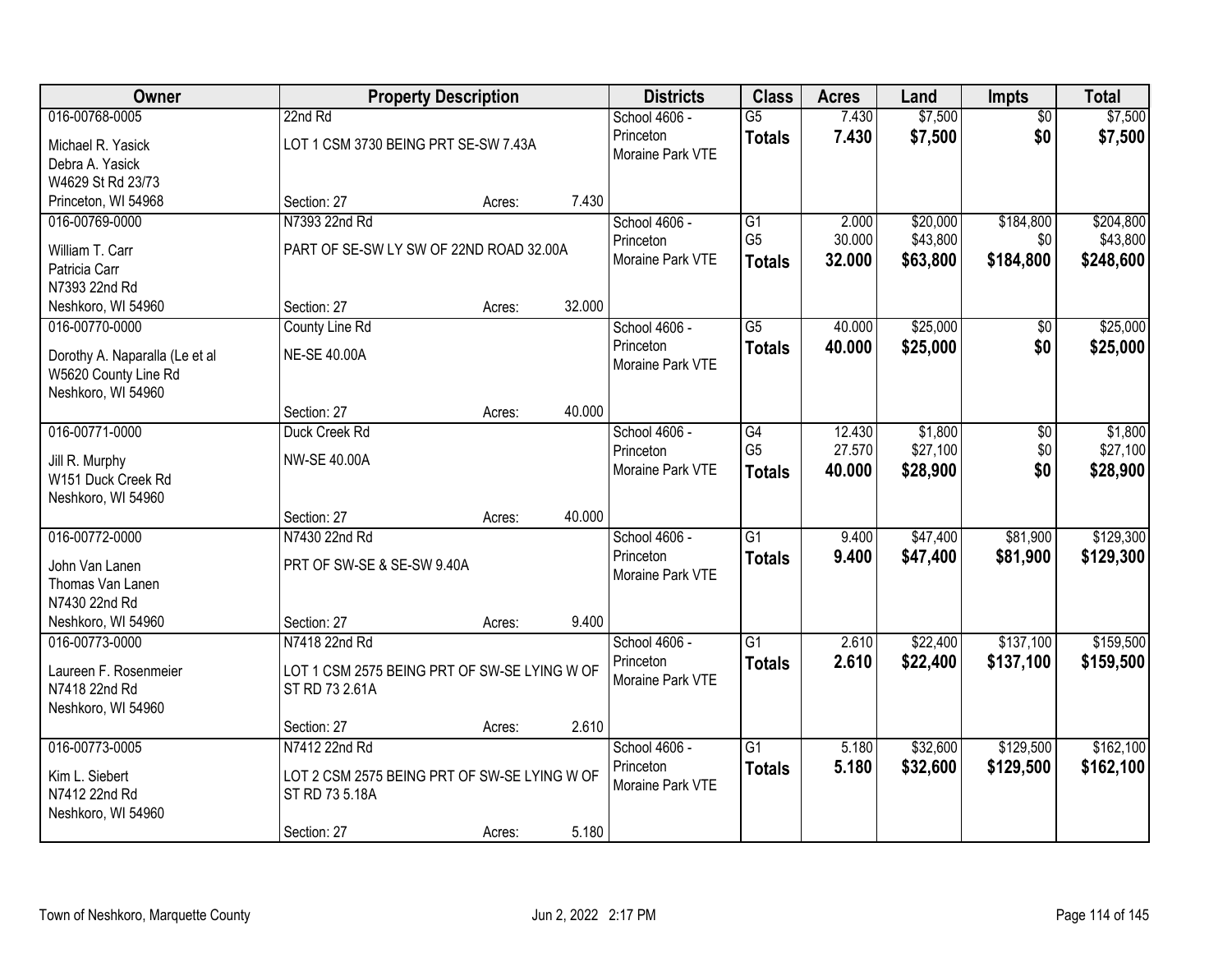| Owner                      |                                      | <b>Property Description</b> |        | <b>Districts</b> | <b>Class</b>          | <b>Acres</b>   | Land               | <b>Impts</b>    | <b>Total</b>       |
|----------------------------|--------------------------------------|-----------------------------|--------|------------------|-----------------------|----------------|--------------------|-----------------|--------------------|
| 016-00774-0000             | N7404 State Highway 73               |                             |        | School 4606 -    | $\overline{G1}$       | 16.140         | \$58,400           | \$225,200       | \$283,600          |
| <b>Billy Daye</b>          | PART SW-SE 23.14A                    |                             |        | Princeton        | G <sub>5</sub>        | 7.000          | \$7,000            | \$0             | \$7,000            |
| Cheryl A. Daye (Le         |                                      |                             |        | Moraine Park VTE | <b>Totals</b>         | 23.140         | \$65,400           | \$225,200       | \$290,600          |
| N7404 State Rd 73          |                                      |                             |        |                  |                       |                |                    |                 |                    |
| Neshkoro, WI 54960         | Section: 27                          | Acres:                      | 23.140 |                  |                       |                |                    |                 |                    |
| 016-00775-0000             | 22nd Rd                              |                             |        | School 4606 -    | $\overline{G1}$       | 1.860          | \$19,300           | $\overline{50}$ | \$19,300           |
| William T. Carr            | PART OF SW-SE LY SW OF 22ND RD 1.86A |                             |        | Princeton        | <b>Totals</b>         | 1.860          | \$19,300           | \$0             | \$19,300           |
| Patricia Carr              |                                      |                             |        | Moraine Park VTE |                       |                |                    |                 |                    |
| N7393 22nd Rd              |                                      |                             |        |                  |                       |                |                    |                 |                    |
| Neshkoro, WI 54960         | Section: 27                          | Acres:                      | 1.860  |                  |                       |                |                    |                 |                    |
| 016-00776-0000             | State Highway 73                     |                             |        | School 4606 -    | $\overline{G1}$       | 1.000          | \$9,000            | \$2,600         | \$11,600           |
|                            |                                      |                             |        | Princeton        | G <sub>5</sub>        | 39.000         | \$51,000           | \$0             | \$51,000           |
| <b>Billy Daye</b>          | SE-SE 40.00A                         |                             |        | Moraine Park VTE | <b>Totals</b>         | 40.000         | \$60,000           | \$2,600         | \$62,600           |
| Cheryl A. Daye (Le         |                                      |                             |        |                  |                       |                |                    |                 |                    |
| N7404 State Rd 73          |                                      |                             |        |                  |                       |                |                    |                 |                    |
| Neshkoro, WI 54960         | Section: 27                          | Acres:                      | 40.000 |                  |                       |                |                    |                 |                    |
| 016-00777-0000             | W698 Dover Rd                        |                             |        | School 4606 -    | $\overline{G4}$       | 30.000         | \$3,300            | $\overline{50}$ | \$3,300            |
| Ervin C. Shurpit (Le et al | <b>NE-NE 40.00A</b>                  |                             |        | Princeton        | G <sub>5</sub><br>G5M | 3.000<br>5.000 | \$3,800<br>\$7,500 | \$0<br>\$0      | \$3,800<br>\$7,500 |
| W698 Dover Rd              |                                      |                             |        | Moraine Park VTE | G7                    | 2.000          | \$13,000           | \$57,100        | \$70,100           |
| Neshkoro, WI 54960         |                                      |                             |        |                  |                       | 40.000         | \$27,600           | \$57,100        | \$84,700           |
|                            | Section: 28                          | Acres:                      | 40.000 |                  | <b>Totals</b>         |                |                    |                 |                    |
| 016-00778-0000             | W708 Dover St                        |                             |        | School 4606 -    | $\overline{G1}$       | 2.000          | \$12,000           | \$1,000         | \$13,000           |
| Luann M. Burkhardt         | NW-NE LY N OF DOVER RD 24.00A        |                             |        | Princeton        | G <sub>5</sub>        | 10.000         | \$12,500           | \$0             | \$12,500           |
| 383 Cedar St               |                                      |                             |        | Moraine Park VTE | G <sub>6</sub>        | 12.000         | \$36,000           | \$0             | \$36,000           |
| Fond Du Lac, WI 54935      |                                      |                             |        |                  | <b>Totals</b>         | 24.000         | \$60,500           | \$1,000         | \$61,500           |
|                            | Section: 28                          | Acres:                      | 24.000 |                  |                       |                |                    |                 |                    |
| 016-00779-0000             | Dover <sub>Rd</sub>                  |                             |        | School 4606 -    | $\overline{G1}$       | 2.000          | \$12,000           | $\overline{50}$ | \$12,000           |
| Dennis M. Dombrowski       | NW-NE LY S OF DOVER RD 2.00A         |                             |        | Princeton        | <b>Totals</b>         | 2.000          | \$12,000           | \$0             | \$12,000           |
| 3059 S 46th St             |                                      |                             |        | Moraine Park VTE |                       |                |                    |                 |                    |
| Milwaukee, WI 53219        |                                      |                             |        |                  |                       |                |                    |                 |                    |
|                            | Section: 28                          | Acres:                      | 2.000  |                  |                       |                |                    |                 |                    |
| 016-00780-0000             | Dover <sub>Rd</sub>                  |                             |        | School 4606 -    | $\overline{G5}$       | 1.000          | \$300              | $\overline{50}$ | \$300              |
|                            |                                      |                             |        | Princeton        | <b>Totals</b>         | 1.000          | \$300              | \$0             | \$300              |
| Ervin C. Shurpit (Le et al | A PARCEL OF LAND ACROSS NW-NE 1.00A  |                             |        | Moraine Park VTE |                       |                |                    |                 |                    |
| W698 Dover Rd              |                                      |                             |        |                  |                       |                |                    |                 |                    |
| Neshkoro, WI 54960         | Section: 28                          |                             | 1.000  |                  |                       |                |                    |                 |                    |
|                            |                                      | Acres:                      |        |                  |                       |                |                    |                 |                    |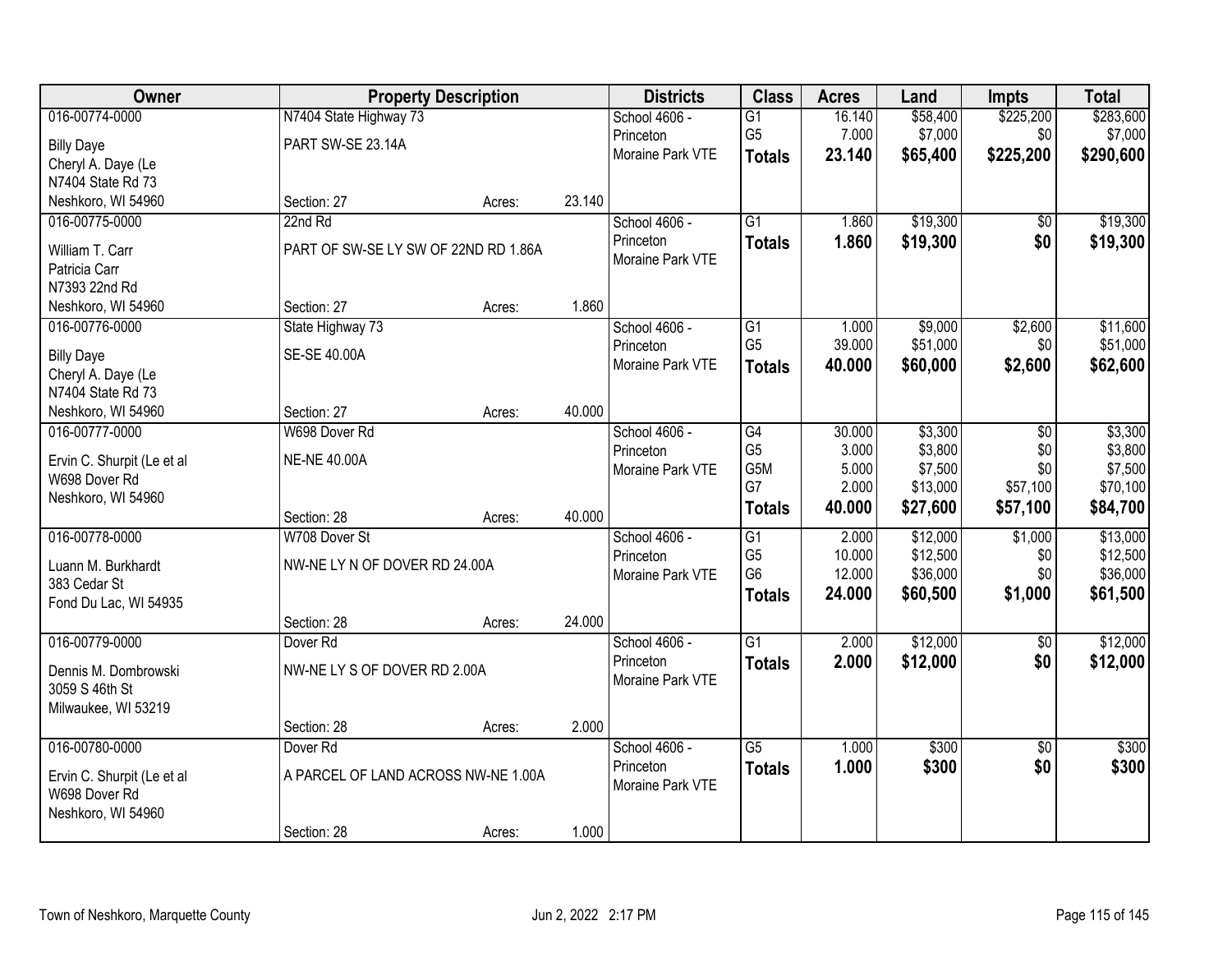| Owner                 |                                                | <b>Property Description</b> |        | <b>Districts</b> | <b>Class</b>    | <b>Acres</b> | Land     | Impts           | <b>Total</b> |
|-----------------------|------------------------------------------------|-----------------------------|--------|------------------|-----------------|--------------|----------|-----------------|--------------|
| 016-00781-0000        | Dover <sub>Rd</sub>                            |                             |        | School 4606 -    | $\overline{G1}$ | 3.500        | \$8,800  | $\overline{50}$ | \$8,800      |
| Russell Shurpit       | PART OF NW-NE LY N OF DOVER RD 13.00A          |                             |        | Princeton        | G6              | 9.500        | \$28,500 | \$0             | \$28,500     |
| Stacey M. Shurpit     |                                                |                             |        | Moraine Park VTE | <b>Totals</b>   | 13.000       | \$37,300 | \$0             | \$37,300     |
| W650 Dover Rd         |                                                |                             |        |                  |                 |              |          |                 |              |
| Neshkoro, WI 54960    | Section: 28                                    | Acres:                      | 13.000 |                  |                 |              |          |                 |              |
| 016-00782-0000        | W650 Dover Rd                                  |                             |        | School 4606 -    | $\overline{G1}$ | 5.900        | \$22,800 | \$140,000       | \$162,800    |
| Russell Shurpit       | N 1/2 OF N 1/2 OF SW-NE LY E OF DOVER RD 5.90A |                             |        | Princeton        | <b>Totals</b>   | 5.900        | \$22,800 | \$140,000       | \$162,800    |
| Stacey M. Shurpit     |                                                |                             |        | Moraine Park VTE |                 |              |          |                 |              |
| W650 Dover Rd         |                                                |                             |        |                  |                 |              |          |                 |              |
| Neshkoro, WI 54960    | Section: 28                                    | Acres:                      | 5.900  |                  |                 |              |          |                 |              |
| 016-00783-0000        | W669 Dover Rd                                  |                             |        | School 4606 -    | $\overline{G1}$ | 5.000        | \$20,500 | \$71,800        | \$92,300     |
| Timothy R. Hoffman    | N 1/2 OF N 1/2 OF SW-NE LY W OF DOVER RD 5.00A |                             |        | Princeton        | <b>Totals</b>   | 5.000        | \$20,500 | \$71,800        | \$92,300     |
| W669 Dover Rd         |                                                |                             |        | Moraine Park VTE |                 |              |          |                 |              |
| Neshkoro, WI 54960    |                                                |                             |        |                  |                 |              |          |                 |              |
|                       | Section: 28                                    | Acres:                      | 5.000  |                  |                 |              |          |                 |              |
| 016-00784-0000        | W605 Dover Rd                                  |                             |        | School 4606 -    | G1              | 8.670        | \$29,700 | \$13,900        | \$43,600     |
| Barbara C. Stibb      | LOT 1 CSM 1381 BEING PART OF SW-NE 8.67A       |                             |        | Princeton        | <b>Totals</b>   | 8.670        | \$29,700 | \$13,900        | \$43,600     |
| Christina M. Roehl    |                                                |                             |        | Moraine Park VTE |                 |              |          |                 |              |
| W643 Dover Rd         |                                                |                             |        |                  |                 |              |          |                 |              |
| Neshkoro, WI 54960    | Section: 28                                    | Acres:                      | 8.670  |                  |                 |              |          |                 |              |
| 016-00785-0000        | W643 Dover Rd                                  |                             |        | School 4606 -    | $\overline{G1}$ | 6.000        | \$23,000 | \$98,100        | \$121,100    |
| Bradley E. Roehl      | S 1/2 OF N 1/2 OF SW-NE LY W OF DOVER RD 6.00A |                             |        | Princeton        | <b>Totals</b>   | 6.000        | \$23,000 | \$98,100        | \$121,100    |
| <b>Christin Roehl</b> |                                                |                             |        | Moraine Park VTE |                 |              |          |                 |              |
| W643 Dover Rd         |                                                |                             |        |                  |                 |              |          |                 |              |
| Neshkoro, WI 54960    | Section: 28                                    | Acres:                      | 6.000  |                  |                 |              |          |                 |              |
| 016-00786-0000        | W591 Dover Rd                                  |                             |        | School 4606 -    | $\overline{G1}$ | 8.690        | \$29,700 | \$95,300        | \$125,000    |
| Ronald G. Stibb       | LOT 2 CSM 1381 BEING PART OF SW-NE 8.69A       |                             |        | Princeton        | <b>Totals</b>   | 8.690        | \$29,700 | \$95,300        | \$125,000    |
| Barbara C. Stibb      |                                                |                             |        | Moraine Park VTE |                 |              |          |                 |              |
| W591 Dover Rd         |                                                |                             |        |                  |                 |              |          |                 |              |
| Neshkoro, WI 54960    | Section: 28                                    | Acres:                      | 8.690  |                  |                 |              |          |                 |              |
| 016-00787-0000        | W630 Dover Rd                                  |                             |        | School 4606 -    | $\overline{G1}$ | 7.750        | \$27,400 | \$73,100        | \$100,500    |
| Matthew J. Flower     | PART OF SW-NE LY NE OF DOVER RD EX N1/2 OF     |                             |        | Princeton        | <b>Totals</b>   | 7.750        | \$27,400 | \$73,100        | \$100,500    |
| Debra L. Flower       | N1/2 7.75A                                     |                             |        | Moraine Park VTE |                 |              |          |                 |              |
| 3005 S 99th St        |                                                |                             |        |                  |                 |              |          |                 |              |
| West Allis, WI 53227  | Section: 28                                    | Acres:                      | 7.750  |                  |                 |              |          |                 |              |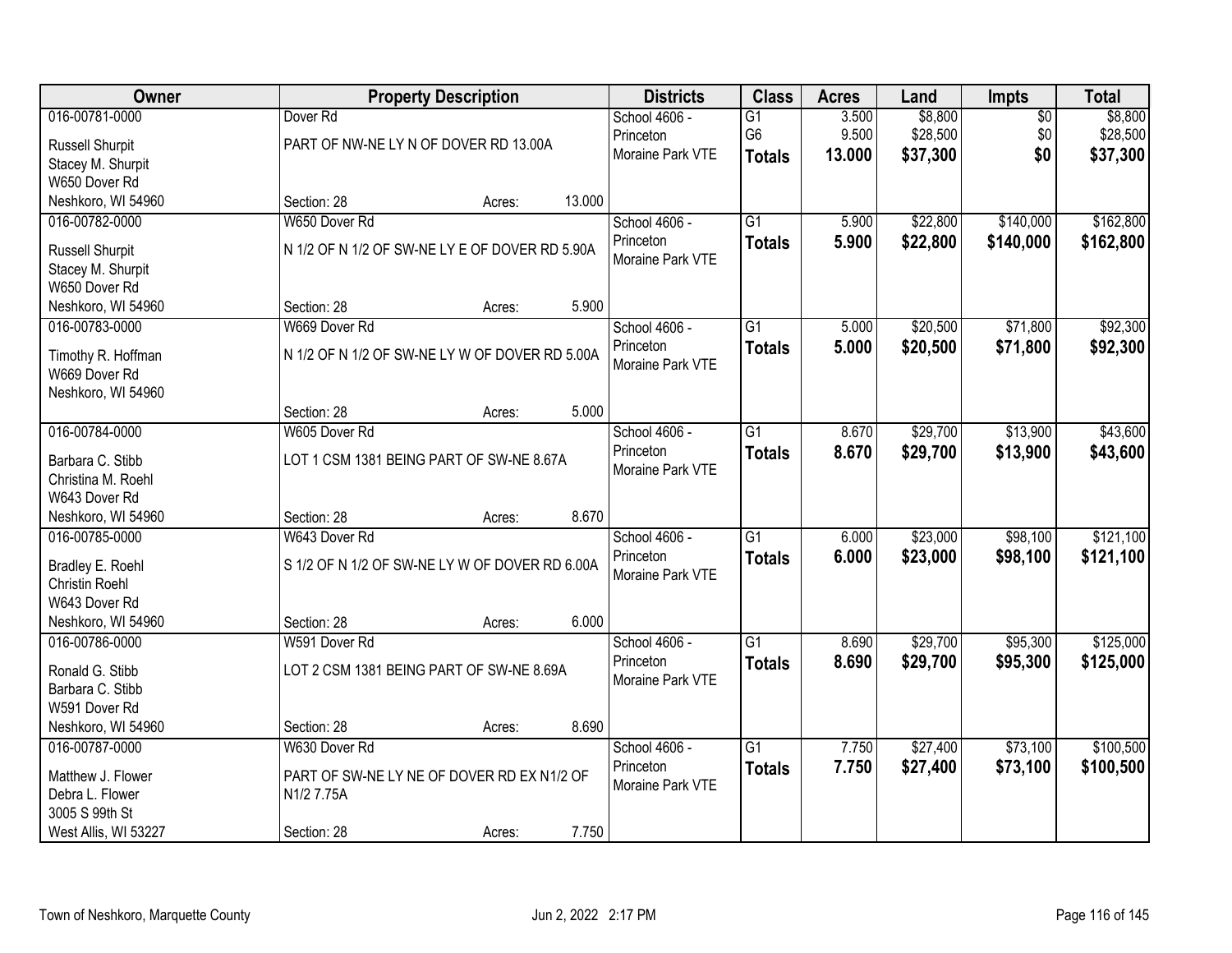| Owner                      |                               | <b>Property Description</b> |        | <b>Districts</b> | <b>Class</b>    | <b>Acres</b> | Land        | <b>Impts</b>    | <b>Total</b> |
|----------------------------|-------------------------------|-----------------------------|--------|------------------|-----------------|--------------|-------------|-----------------|--------------|
| 016-00788-0000             | Dover <sub>Rd</sub>           |                             |        | School 4606 -    | G4              | 14.000       | \$1,500     | $\overline{50}$ | \$1,500      |
| Ervin C. Shurpit (Le et al | <b>SE-NE 40.00A</b>           |                             |        | Princeton        | G5M             | 26.000       | \$41,000    | \$0             | \$41,000     |
| W698 Dover Rd              |                               |                             |        | Moraine Park VTE | <b>Totals</b>   | 40.000       | \$42,500    | \$0             | \$42,500     |
| Neshkoro, WI 54960         |                               |                             |        |                  |                 |              |             |                 |              |
|                            | Section: 28                   | Acres:                      | 40.000 |                  |                 |              |             |                 |              |
| 016-00789-0000             | Dover <sub>Rd</sub>           |                             |        | School 4606 -    | $\overline{G6}$ | 13.000       | \$39,000    | \$0             | \$39,000     |
| Luann M. Burkhardt         | PART OF NE-NW 13.00A          |                             |        | Princeton        | <b>Totals</b>   | 13.000       | \$39,000    | \$0             | \$39,000     |
| 383 Cedar St               |                               |                             |        | Moraine Park VTE |                 |              |             |                 |              |
| Fond Du Lac, WI 54935      |                               |                             |        |                  |                 |              |             |                 |              |
|                            | Section: 28                   | Acres:                      | 13.000 |                  |                 |              |             |                 |              |
| 016-00790-0000             | 21st Dr                       |                             |        | School 4606 -    | $\overline{G1}$ | 1.000        | \$9,000     | \$3,600         | \$12,600     |
| Dennis M. Dombrowski       | NE-NW LY S OF DOVER RD 13.00A |                             |        | Princeton        | G <sub>5</sub>  | 7.000        | \$7,000     | \$0             | \$7,000      |
| 3059 S 46th St             |                               |                             |        | Moraine Park VTE | G <sub>6</sub>  | 5.000        | \$15,000    | \$0             | \$15,000     |
| Milwaukee, WI 53219        |                               |                             |        |                  | <b>Totals</b>   | 13.000       | \$31,000    | \$3,600         | \$34,600     |
|                            | Section: 28                   | Acres:                      | 13.000 |                  |                 |              |             |                 |              |
| 016-00791-0000             | Dover <sub>Rd</sub>           |                             |        | School 4606 -    | G1              | 1.000        | \$5,000     | \$20,100        | \$25,100     |
| David R. Strupp            | PART OF N1/2 OF NW1/4 14.00A  |                             |        | Princeton        | G <sub>6</sub>  | 1.000        | \$3,000     | \$0             | \$3,000      |
| Ruth J. Strupp             |                               |                             |        | Moraine Park VTE | W <sub>6</sub>  | 12.000       | (\$36,000)  | \$0             | \$0          |
| 6820 Pheasant Run Rd       |                               |                             |        |                  | <b>Totals</b>   | 14.000       | \$8,000     | \$20,100        | \$28,100     |
| Hartford, WI 53027         | Section: 28                   | Acres:                      | 14.000 |                  |                 |              |             |                 |              |
| 016-00792-0000             | Dover <sub>Rd</sub>           |                             |        | School 4606 -    | $\overline{G6}$ | 3.000        | \$9,000     | \$0             | \$9,000      |
| David R. Strupp            | NW-NW 40.00A                  |                             |        | Princeton        | W <sub>6</sub>  | 37.000       | (\$111,000) | \$0             | \$0          |
| Ruth J. Strupp             |                               |                             |        | Moraine Park VTE | <b>Totals</b>   | 40.000       | \$9,000     | \$0             | \$9,000      |
| 6820 Pheasant Run Rd       |                               |                             |        |                  |                 |              |             |                 |              |
| Hartford, WI 53027         | Section: 28                   | Acres:                      | 40.000 |                  |                 |              |             |                 |              |
| 016-00793-0000             | Deerborn Dr                   |                             |        | School 4606 -    | G4              | 20.000       | \$2,400     | $\sqrt{$0}$     | \$2,400      |
| Joan M Both Living Trust   | SW-NW 40.00A                  |                             |        | Princeton        | W <sub>6</sub>  | 20.000       | (\$32,000)  | \$0             | \$0          |
| N7481 21st Dr              |                               |                             |        | Moraine Park VTE | <b>Totals</b>   | 40.000       | \$2,400     | \$0             | \$2,400      |
| Neshkoro, WI 54960         |                               |                             |        |                  |                 |              |             |                 |              |
|                            | Section: 28                   | Acres:                      | 40.000 |                  |                 |              |             |                 |              |
| 016-00794-0000             | Deerborn Dr                   |                             |        | School 4606 -    | $\overline{G4}$ | 3.000        | \$400       | $\overline{50}$ | \$400        |
| Joan M Both Living Trust   | SE-NW 40.00A                  |                             |        | Princeton        | G <sub>5</sub>  | 22.000       | \$23,800    | \$0             | \$23,800     |
| N7481 21st Dr              |                               |                             |        | Moraine Park VTE | G5M             | 14.000       | \$21,000    | \$0             | \$21,000     |
| Neshkoro, WI 54960         |                               |                             |        |                  | W <sub>6</sub>  | 1.000        | (\$1,600)   | \$0             | \$0          |
|                            | Section: 28                   | Acres:                      | 40.000 |                  | <b>Totals</b>   | 40.000       | \$45,200    | \$0             | \$45,200     |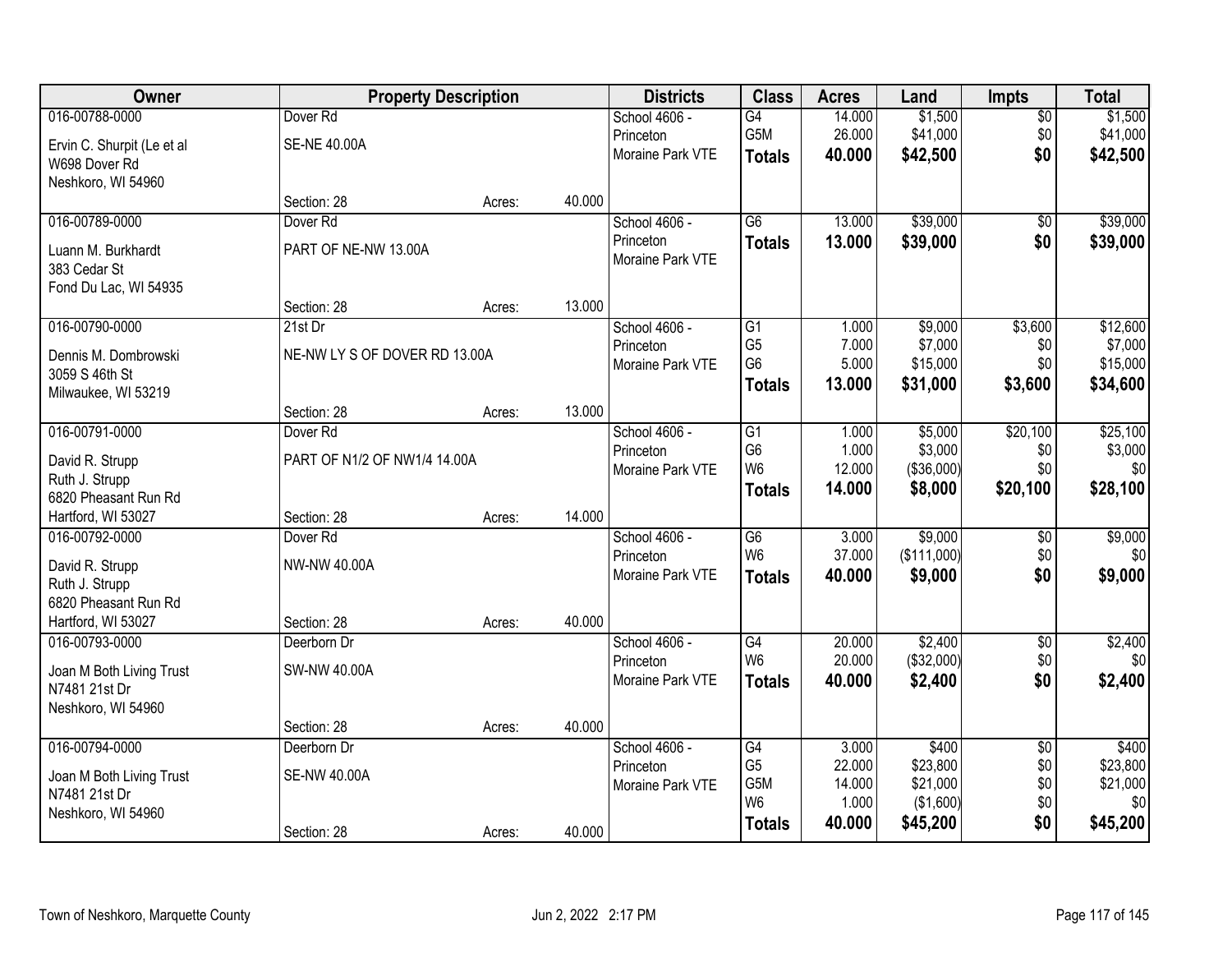| Owner                               | <b>Property Description</b>               |        |        | <b>Districts</b> | <b>Class</b>    | <b>Acres</b> | Land       | <b>Impts</b>    | <b>Total</b> |
|-------------------------------------|-------------------------------------------|--------|--------|------------------|-----------------|--------------|------------|-----------------|--------------|
| 016-00795-0000                      | $21st$ Dr                                 |        |        | School 4606 -    | $\overline{G5}$ | 2.000        | \$2,000    | $\overline{50}$ | \$2,000      |
| Eric J. Woloszyn                    | LOT 2 CSM 1465 BEING PRT OF NE-SW 5.212A  |        |        | Princeton        | G <sub>6</sub>  | 3.212        | \$9,600    | \$0             | \$9,600      |
| Kim E. Price                        |                                           |        |        | Moraine Park VTE | <b>Totals</b>   | 5.212        | \$11,600   | \$0             | \$11,600     |
| 841 Split Rock Tr                   |                                           |        |        |                  |                 |              |            |                 |              |
| Hixson, TN 37343                    | Section: 28                               | Acres: | 5.212  |                  |                 |              |            |                 |              |
| 016-00795-0002                      | $21st$ Dr                                 |        |        | School 4606 -    | $\overline{G6}$ | 5.937        | \$17,800   | \$0             | \$17,800     |
| Joan M Both Living Trust            | LOT 3 CSM 1465 BEING PRT OF NE-SW & SE-SW |        |        | Princeton        | <b>Totals</b>   | 5.937        | \$17,800   | \$0             | \$17,800     |
| N7481 21st Dr                       | 5.937A                                    |        |        | Moraine Park VTE |                 |              |            |                 |              |
| Neshkoro, WI 54960                  |                                           |        |        |                  |                 |              |            |                 |              |
|                                     | Section: 28                               | Acres: | 5.937  |                  |                 |              |            |                 |              |
| 016-00795-0005                      | 21st Dr                                   |        |        | School 4606 -    | $\overline{G5}$ | 13.310       | \$13,300   | $\overline{50}$ | \$13,300     |
| Blair G. Weir                       | NE-SW LESS LOTS 2 & 3 OF CSM 1465 29.16A  |        |        | Princeton        | G <sub>6</sub>  | 15.850       | \$50,700   | \$0             | \$50,700     |
| Dawn G. Weir                        |                                           |        |        | Moraine Park VTE | <b>Totals</b>   | 29.160       | \$64,000   | \$0             | \$64,000     |
| N7418 21st Dr                       |                                           |        |        |                  |                 |              |            |                 |              |
| Neshkoro, WI 54960                  | Section: 28                               | Acres: | 29.160 |                  |                 |              |            |                 |              |
| 016-00796-0000                      | Deerborn Dr                               |        |        | School 4606 -    | G4              | 14.000       | \$1,500    | $\overline{50}$ | \$1,500      |
|                                     |                                           |        |        | Princeton        | G <sub>5</sub>  | 11.000       | \$14,000   | \$0             | \$14,000     |
| Joan M Both Living Trust            | NW-SW 40.00A                              |        |        | Moraine Park VTE | W <sub>6</sub>  | 15.000       | (\$24,000) | \$0             | \$0          |
| N7481 21st Dr<br>Neshkoro, WI 54960 |                                           |        |        |                  | <b>Totals</b>   | 40.000       | \$15,500   | \$0             | \$15,500     |
|                                     | Section: 28                               | Acres: | 40.000 |                  |                 |              |            |                 |              |
| 016-00797-0000                      | N7481 21st Dr                             |        |        | School 4606 -    | $\overline{G1}$ | 2.000        | \$12,000   | \$79,000        | \$91,000     |
|                                     |                                           |        |        | Princeton        | G4              | 8.000        | \$1,200    | \$0             | \$1,200      |
| Joan M Both Living Trust            | SW-SW 40.00A                              |        |        | Moraine Park VTE | G <sub>5</sub>  | 17.000       | \$17,000   | \$0             | \$17,000     |
| N7481 21st Dr                       |                                           |        |        |                  | G5M             | 3.000        | \$3,000    | \$0             | \$3,000      |
| Neshkoro, WI 54960                  | Section: 28                               |        | 40.000 |                  | W <sub>6</sub>  | 10.000       | (\$16,000) | \$0             | \$0          |
|                                     |                                           | Acres: |        |                  | <b>Totals</b>   | 40.000       | \$33,200   | \$79,000        | \$112,200    |
| 016-00798-0000                      | 21st Dr                                   |        |        | School 4606 -    | $\overline{G5}$ | 13.470       | \$16,700   | \$0             | \$16,700     |
| Alex R. Steger                      | PRT OF SE-SW 23.47A                       |        |        | Princeton        | G <sub>6</sub>  | 10.000       | \$32,000   | \$0             | \$32,000     |
| W983 State Rd 23                    |                                           |        |        | Moraine Park VTE | <b>Totals</b>   | 23.470       | \$48,700   | \$0             | \$48,700     |
| Princeton, WI 54968                 |                                           |        |        |                  |                 |              |            |                 |              |
|                                     | Section: 28                               | Acres: | 23.470 |                  |                 |              |            |                 |              |
| 016-00799-0000                      | 21st Dr                                   |        |        | School 4606 -    | $\overline{X4}$ | 0.020        | \$0        | $\overline{50}$ | $\sqrt{50}$  |
| <b>Burial Grounds</b>               | 2 SQ RDS IN SE COR OF SE-SW .02A          |        |        | Princeton        | <b>Totals</b>   | 0.020        | \$0        | \$0             | \$0          |
| PO Box 118                          |                                           |        |        | Moraine Park VTE |                 |              |            |                 |              |
| Neshkoro, WI 54960                  |                                           |        |        |                  |                 |              |            |                 |              |
|                                     | Section: 28                               | Acres: | 0.020  |                  |                 |              |            |                 |              |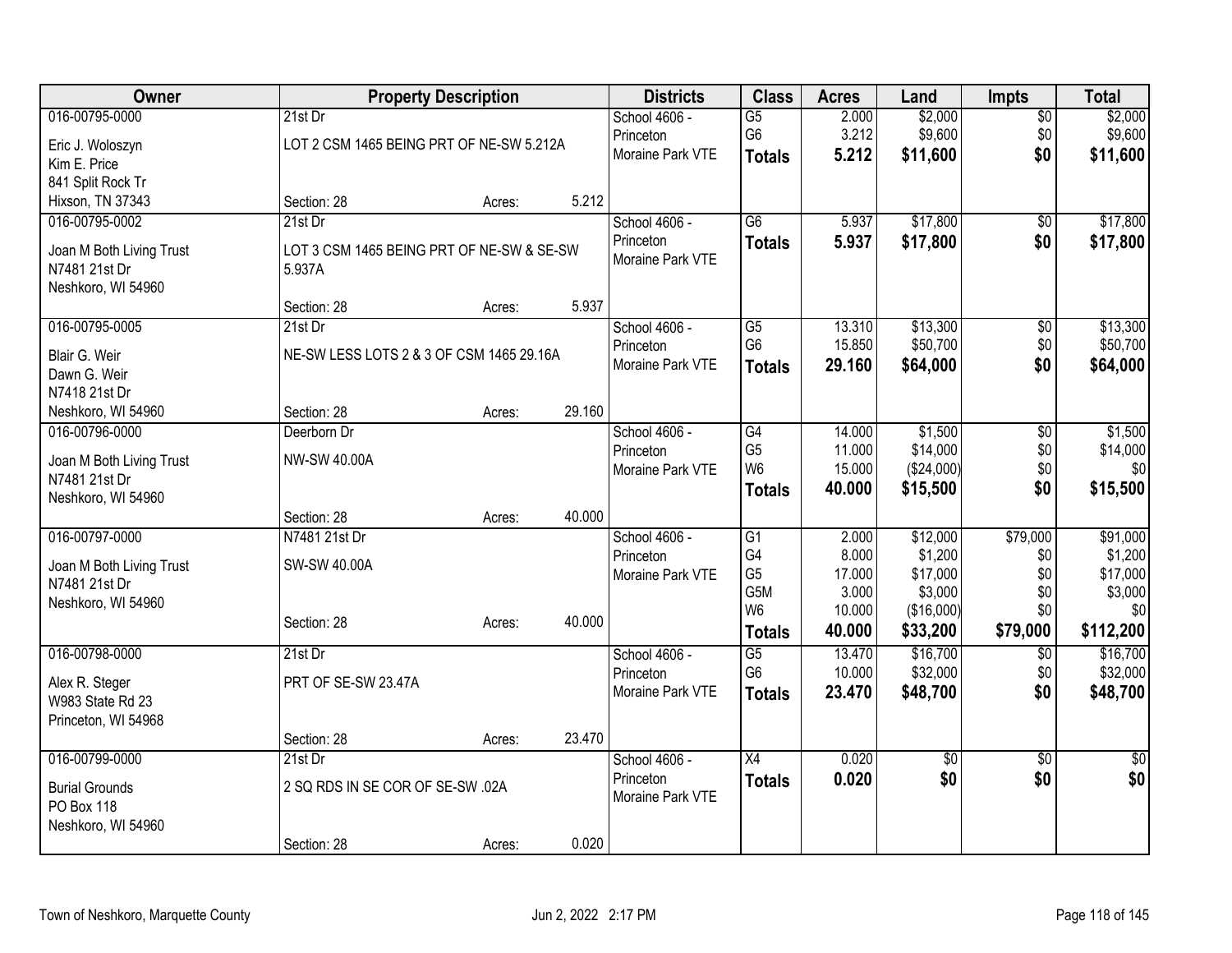| Owner                    |                                              | <b>Property Description</b> |        | <b>Districts</b> | <b>Class</b>    | <b>Acres</b> | Land     | <b>Impts</b> | <b>Total</b> |
|--------------------------|----------------------------------------------|-----------------------------|--------|------------------|-----------------|--------------|----------|--------------|--------------|
| 016-00800-0000           | N7480 21st Dr                                |                             |        | School 4606 -    | $\overline{G1}$ | 9.030        | \$30,600 | \$68,500     | \$99,100     |
| Alex R. Steger           | LOT 1 CSM 1465 BEING PART OF SE-SW 13.03A    |                             |        | Princeton        | G <sub>5</sub>  | 2.000        | \$2,000  | \$0          | \$2,000      |
| W983 State Rd 23         |                                              |                             |        | Moraine Park VTE | G <sub>6</sub>  | 2.000        | \$6,000  | \$0          | \$6,000      |
| Princeton, WI 54968      |                                              |                             |        |                  | <b>Totals</b>   | 13.030       | \$38,600 | \$68,500     | \$107,100    |
|                          | Section: 28                                  | Acres:                      | 13.030 |                  |                 |              |          |              |              |
| 016-00801-0000           | $21st$ Dr                                    |                             |        | School 4606 -    | $\overline{G6}$ | 3.260        | \$6,500  | \$0          | \$6,500      |
| Joan M Both Living Trust | A PARCEL OF SE-SW 3.26A                      |                             |        | Princeton        | <b>Totals</b>   | 3.260        | \$6,500  | \$0          | \$6,500      |
| N7481 21st Dr            |                                              |                             |        | Moraine Park VTE |                 |              |          |              |              |
| Neshkoro, WI 54960       |                                              |                             |        |                  |                 |              |          |              |              |
|                          | Section: 28                                  | Acres:                      | 3.260  |                  |                 |              |          |              |              |
| 016-00802-0000           | W527 Dover Rd                                |                             |        | School 4606 -    | G1              | 1.540        | \$17,700 | \$99,500     | \$117,200    |
| Robert W. Krauss         | PART OF NE-SE LESS CSM 3796 34.460A          |                             |        | Princeton        | G <sub>5</sub>  | 32.920       | \$32,900 | \$0          | \$32,900     |
| 166 E Arndt St           |                                              |                             |        | Moraine Park VTE | <b>Totals</b>   | 34.460       | \$50,600 | \$99,500     | \$150,100    |
| Fond Du Lac, WI 54935    |                                              |                             |        |                  |                 |              |          |              |              |
|                          | Section: 28                                  | Acres:                      | 34.460 |                  |                 |              |          |              |              |
| 016-00802-0005           | W527 Dover Rd                                |                             |        | School 4606 -    | $\overline{G1}$ | 2.037        | \$12,100 | \$53,500     | \$65,600     |
| Michael A. Leavitt       | LOT 1 CSM 3796 PART OF NE-SE 2.037A          |                             |        | Princeton        | <b>Totals</b>   | 2.037        | \$12,100 | \$53,500     | \$65,600     |
| Rebecca A. Leavitt       |                                              |                             |        | Moraine Park VTE |                 |              |          |              |              |
| W527 Dover Rd            |                                              |                             |        |                  |                 |              |          |              |              |
| Neshkoro, WI 54960       | Section: 28                                  | Acres:                      | 2.037  |                  |                 |              |          |              |              |
| 016-00803-0000           | W504 Dover Rd                                |                             |        | School 4606 -    | $\overline{G1}$ | 2.500        | \$13,500 | \$9,100      | \$22,600     |
| Greg Kortz               | ALL THAT PRT OF NE-SE LY N OF DOVER RD 2.50A |                             |        | Princeton        | <b>Totals</b>   | 2.500        | \$13,500 | \$9,100      | \$22,600     |
| <b>Bonnie Kortz</b>      |                                              |                             |        | Moraine Park VTE |                 |              |          |              |              |
| N4189 County Rd E        |                                              |                             |        |                  |                 |              |          |              |              |
| Freedom, WI 54130        | Section: 28                                  | Acres:                      | 2.500  |                  |                 |              |          |              |              |
| 016-00804-0000           | W537 Dover Rd                                |                             |        | School 4606 -    | $\overline{G1}$ | 0.750        | \$6,800  | \$51,200     | \$58,000     |
| Beverly E. Wallin        | PART OF NE-SE .75A                           |                             |        | Princeton        | <b>Totals</b>   | 0.750        | \$6,800  | \$51,200     | \$58,000     |
| W537 Dover Rd            |                                              |                             |        | Moraine Park VTE |                 |              |          |              |              |
| Neshkoro, WI 54960-8721  |                                              |                             |        |                  |                 |              |          |              |              |
|                          | Section: 28                                  | Acres:                      | 0.750  |                  |                 |              |          |              |              |
| 016-00805-0000           | W585 Dover Rd                                |                             |        | School 4606 -    | $\overline{G1}$ | 2.000        | \$12,000 | \$53,300     | \$65,300     |
| Marabeth A. King         | <b>NW-SE 40.00A</b>                          |                             |        | Princeton        | G <sub>5</sub>  | 20.000       | \$22,500 | \$0          | \$22,500     |
| W585 Dover Rd            |                                              |                             |        | Moraine Park VTE | G <sub>6</sub>  | 18.000       | \$54,000 | \$0          | \$54,000     |
| Neshkoro, WI 54960       |                                              |                             |        |                  | <b>Totals</b>   | 40.000       | \$88,500 | \$53,300     | \$141,800    |
|                          | Section: 28                                  | Acres:                      | 40.000 |                  |                 |              |          |              |              |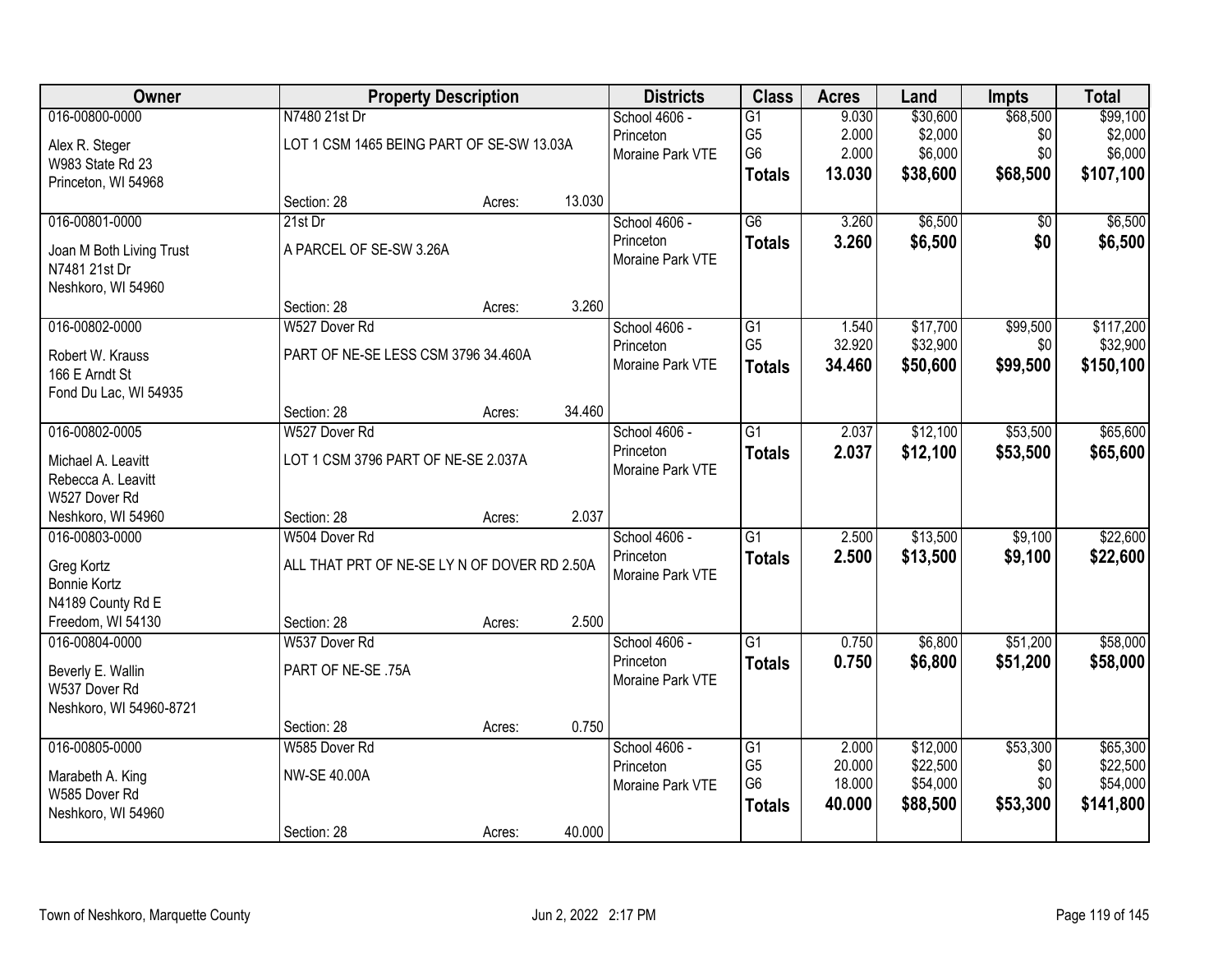| Owner                            |                                          | <b>Property Description</b> |        | <b>Districts</b> | <b>Class</b>    | <b>Acres</b> | Land     | <b>Impts</b>    | <b>Total</b> |
|----------------------------------|------------------------------------------|-----------------------------|--------|------------------|-----------------|--------------|----------|-----------------|--------------|
| 016-00806-0000                   | Dover <sub>Rd</sub>                      |                             |        | School 4606 -    | $\overline{G1}$ | 5.000        | \$20,500 | \$2,500         | \$23,000     |
| David G. Riel                    | W 1/2 OF SW-SE LESS S 4.86A 15.36A       |                             |        | Princeton        | G <sub>5</sub>  | 10.360       | \$10,400 | \$0             | \$10,400     |
| Diane K. Riel                    |                                          |                             |        | Moraine Park VTE | <b>Totals</b>   | 15.360       | \$30,900 | \$2,500         | \$33,400     |
| N7611 County Rd E                |                                          |                             |        |                  |                 |              |          |                 |              |
| Ripon, WI 54971                  | Section: 28                              | Acres:                      | 15.360 |                  |                 |              |          |                 |              |
| 016-00807-0000                   | N7418 21st Dr                            |                             |        | School 4606 -    | $\overline{G1}$ | 15.000       | \$45,500 | \$229,600       | \$275,100    |
| Blair G. Weir                    | NE 1/4 & N 1/2 OF SE 1/4 OF SW-SE 15.00A |                             |        | Princeton        | <b>Totals</b>   | 15.000       | \$45,500 | \$229,600       | \$275,100    |
| Dawn G. Weir                     |                                          |                             |        | Moraine Park VTE |                 |              |          |                 |              |
| N7418 21st Dr                    |                                          |                             |        |                  |                 |              |          |                 |              |
| Neshkoro, WI 54960               | Section: 28                              | Acres:                      | 15.000 |                  |                 |              |          |                 |              |
| 016-00808-0000                   | N7476 21st Dr                            |                             |        | School 4606 -    | $\overline{G1}$ | 4.860        | \$20,200 | \$44,000        | \$64,200     |
|                                  |                                          |                             |        | Princeton        | <b>Totals</b>   | 4.860        | \$20,200 | \$44,000        | \$64,200     |
| Joshua J. Mrotek                 | S PART OF W 1/2 OF SW-SE 4.86A           |                             |        | Moraine Park VTE |                 |              |          |                 |              |
| Andrea L. Mrotek                 |                                          |                             |        |                  |                 |              |          |                 |              |
| 5450 Leroy Ln                    |                                          |                             |        |                  |                 |              |          |                 |              |
| Greendale, WI 53129              | Section: 28                              | Acres:                      | 4.860  |                  |                 |              |          |                 |              |
| 016-00809-0000                   | N7480 21st Dr                            |                             |        | School 4606 -    | $\overline{G1}$ | 4.820        | \$20,100 | \$500           | \$20,600     |
| John P. Unser                    | S PART OF E 1/2 OF SW-SE 4.82A           |                             |        | Princeton        | <b>Totals</b>   | 4.820        | \$20,100 | \$500           | \$20,600     |
| Peter A. Unser                   |                                          |                             |        | Moraine Park VTE |                 |              |          |                 |              |
| 409 Mill St                      |                                          |                             |        |                  |                 |              |          |                 |              |
| Fox Lake, WI 53933               | Section: 28                              | Acres:                      | 4.820  |                  |                 |              |          |                 |              |
| 016-00810-0000                   | 21st Dr                                  |                             |        | School 4606 -    | G5              | 30.000       | \$22,500 | \$0             | \$22,500     |
| Norman G. Thorpe                 | SE-SE 40.00A                             |                             |        | Princeton        | G <sub>6</sub>  | 10.000       | \$25,000 | \$0             | \$25,000     |
| 4516 N 70th St                   |                                          |                             |        | Moraine Park VTE | <b>Totals</b>   | 40.000       | \$47,500 | \$0             | \$47,500     |
| Milwaukee, WI 53218              |                                          |                             |        |                  |                 |              |          |                 |              |
|                                  | Section: 28                              | Acres:                      | 40.000 |                  |                 |              |          |                 |              |
| 016-00811-0000                   | $21st$ Dr                                |                             |        | School 4606 -    | $\overline{G5}$ | 20.000       | \$20,000 | $\overline{50}$ | \$20,000     |
|                                  |                                          |                             |        | Princeton        | G <sub>6</sub>  | 20.000       | \$63,000 | \$0             | \$63,000     |
| David R. Block                   | <b>NE-NE 40.00A</b>                      |                             |        | Moraine Park VTE | <b>Totals</b>   | 40.000       | \$83,000 | \$0             | \$83,000     |
| Karla K. Block                   |                                          |                             |        |                  |                 |              |          |                 |              |
| N7930 Doty Dr<br>Ripon, WI 54971 | Section: 29                              |                             | 40.000 |                  |                 |              |          |                 |              |
| 016-00812-0000                   | W1103 Duck Creek Rd                      | Acres:                      |        | School 4606 -    | $\overline{G1}$ | 2.000        | \$12,000 | \$3,700         | \$15,700     |
|                                  |                                          |                             |        | Princeton        | G <sub>5</sub>  | 38.000       | \$38,000 | \$0             | \$38,000     |
| Jack A. Theyerl                  | <b>NW-NE 40.00A</b>                      |                             |        | Moraine Park VTE |                 | 40.000       | \$50,000 | \$3,700         |              |
| Deanna J. Theyerl                |                                          |                             |        |                  | <b>Totals</b>   |              |          |                 | \$53,700     |
| W13278 State Rd 44               |                                          |                             |        |                  |                 |              |          |                 |              |
| Brandon, WI 53919                | Section: 29                              | Acres:                      | 40.000 |                  |                 |              |          |                 |              |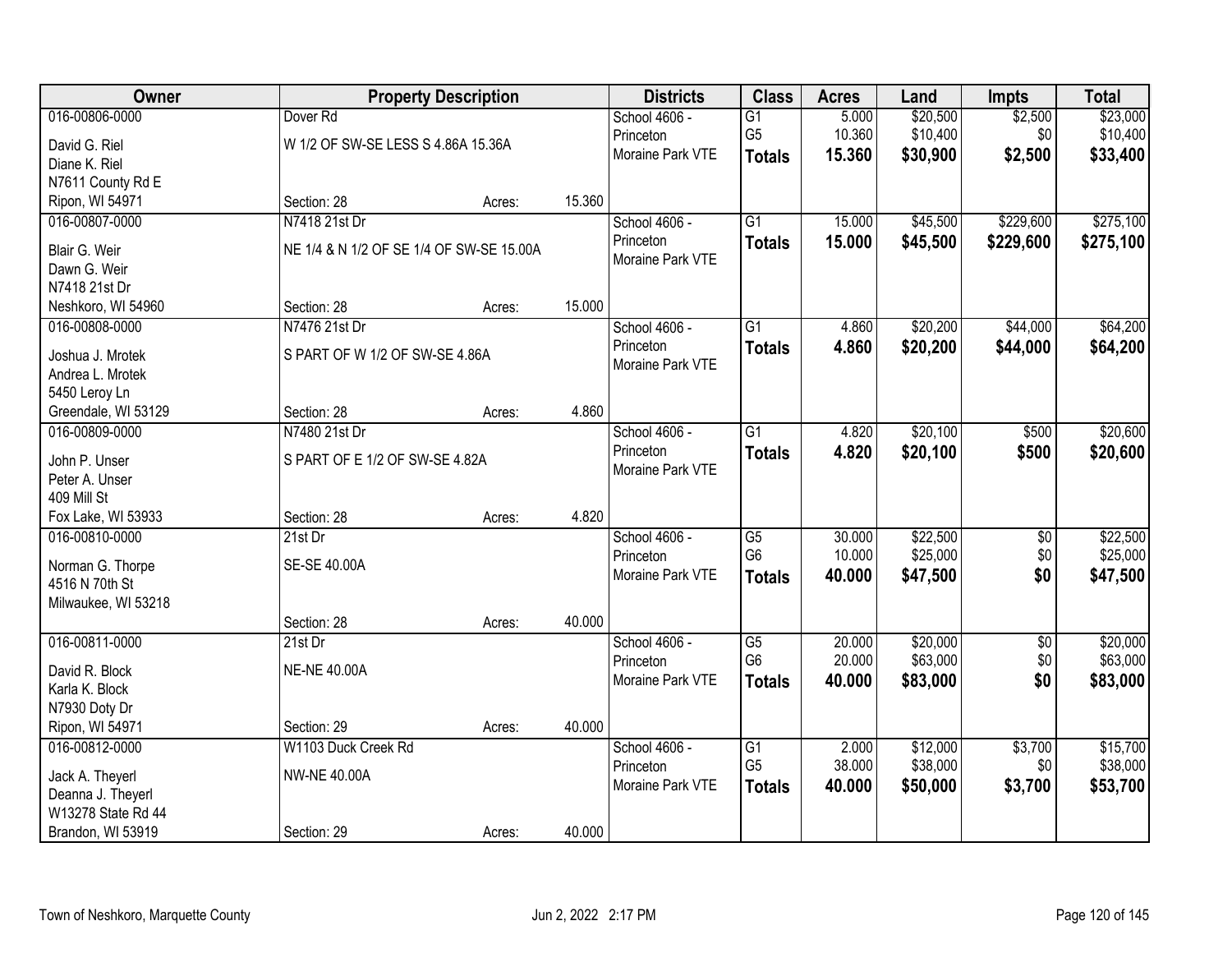| Owner                    |                                           | <b>Property Description</b> |        | <b>Districts</b> | <b>Class</b>    | <b>Acres</b> | Land       | Impts           | <b>Total</b> |
|--------------------------|-------------------------------------------|-----------------------------|--------|------------------|-----------------|--------------|------------|-----------------|--------------|
| 016-00813-0000           | $21st$ Dr                                 |                             |        | School 4606 -    | $\overline{G5}$ | 18.000       | \$4,500    | $\overline{50}$ | \$4,500      |
| David R. Block           | E 25A OF SW-NE 25.00A                     |                             |        | Princeton        | G <sub>6</sub>  | 7.000        | \$14,000   | \$0             | \$14,000     |
| Karla K. Block           |                                           |                             |        | Moraine Park VTE | <b>Totals</b>   | 25.000       | \$18,500   | \$0             | \$18,500     |
| N7930 Doty Dr            |                                           |                             |        |                  |                 |              |            |                 |              |
| Ripon, WI 54971          | Section: 29                               | Acres:                      | 25.000 |                  |                 |              |            |                 |              |
| 016-00814-0000           | Deerborn Dr                               |                             |        | School 4606 -    | $\overline{G5}$ | 15.000       | \$15,000   | \$0             | \$15,000     |
|                          |                                           |                             |        | Princeton        | <b>Totals</b>   | 15.000       | \$15,000   | \$0             | \$15,000     |
| Joan M Both Living Trust | W 15A OF SW-NE 15.00A                     |                             |        | Moraine Park VTE |                 |              |            |                 |              |
| N7481 21st Dr            |                                           |                             |        |                  |                 |              |            |                 |              |
| Neshkoro, WI 54960       |                                           |                             |        |                  |                 |              |            |                 |              |
|                          | Section: 29                               | Acres:                      | 15.000 |                  |                 |              |            |                 |              |
| 016-00815-0005           | N7589 21st Dr                             |                             |        | School 4606 -    | $\overline{G1}$ | 0.250        | \$2,300    | \$23,000        | \$25,300     |
| David R. Block           | LOT 1 CSM 2185 BEING PART OF SE-NE 15.49A |                             |        | Princeton        | G <sub>6</sub>  | 15.240       | \$48,800   | \$0             | \$48,800     |
| Karla K. Block           |                                           |                             |        | Moraine Park VTE | <b>Totals</b>   | 15.490       | \$51,100   | \$23,000        | \$74,100     |
| N7930 Doty Dr            |                                           |                             |        |                  |                 |              |            |                 |              |
| Ripon, WI 54971          | Section: 29                               | Acres:                      | 15.490 |                  |                 |              |            |                 |              |
| 016-00815-0010           | 21st Dr                                   |                             |        | School 4606 -    | $\overline{G6}$ | 24.510       | \$78,400   | \$0             | \$78,400     |
|                          |                                           |                             |        | Princeton        | <b>Totals</b>   | 24.510       | \$78,400   | \$0             | \$78,400     |
| David R. Block           | SE-NE LESS LOT 1 CSM 2185 24.51A          |                             |        | Moraine Park VTE |                 |              |            |                 |              |
| Karla K. Block           |                                           |                             |        |                  |                 |              |            |                 |              |
| N7930 Doty Dr            |                                           |                             |        |                  |                 |              |            |                 |              |
| Ripon, WI 54971          | Section: 29                               | Acres:                      | 24.510 |                  |                 |              |            |                 |              |
| 016-00816-0000           | W1171 Duck Creek Rd                       |                             |        | School 4606 -    | G1              | 2.000        | \$12,000   | \$6,300         | \$18,300     |
| Ronald C. Preissner      | NE-NW LESS W 132FT 36.00A                 |                             |        | Princeton        | G <sub>5</sub>  | 26.000       | \$26,000   | \$0             | \$26,000     |
| RT 1365nmainst           |                                           |                             |        | Moraine Park VTE | G <sub>6</sub>  | 8.000        | \$24,000   | \$0             | \$24,000     |
| Oakfield, WI 53065       |                                           |                             |        |                  | <b>Totals</b>   | 36.000       | \$62,000   | \$6,300         | \$68,300     |
|                          | Section: 29                               | Acres:                      | 36.000 |                  |                 |              |            |                 |              |
| 016-00817-0000           | Duck Creek Rd                             |                             |        | School 4606 -    | $\overline{G5}$ | 3.250        | \$3,300    | $\sqrt{6}$      | \$3,300      |
| Joan M Both Living Trust | W 132FT OF NE-NW 4.00A                    |                             |        | Princeton        | G <sub>6</sub>  | 0.750        | \$1,500    | \$0             | \$1,500      |
| N7481 21st Dr            |                                           |                             |        | Moraine Park VTE | <b>Totals</b>   | 4.000        | \$4,800    | \$0             | \$4,800      |
| Neshkoro, WI 54960       |                                           |                             |        |                  |                 |              |            |                 |              |
|                          | Section: 29                               | Acres:                      | 4.000  |                  |                 |              |            |                 |              |
| 016-00818-0000           | Duck Creek Rd                             |                             |        | School 4606 -    | $\overline{G5}$ | 16.000       | \$11,500   | $\overline{60}$ | \$11,500     |
|                          |                                           |                             |        | Princeton        | W <sub>6</sub>  | 24.000       | (\$76,800) | \$0             | \$0          |
| Judith M. Radank         | NW-NW 40.00A                              |                             |        | Moraine Park VTE | <b>Totals</b>   | 40.000       | \$11,500   | \$0             | \$11,500     |
| 1411 E Kings Rd          |                                           |                             |        |                  |                 |              |            |                 |              |
| Tomahawk, WI 54487       |                                           |                             |        |                  |                 |              |            |                 |              |
|                          | Section: 29                               | Acres:                      | 40.000 |                  |                 |              |            |                 |              |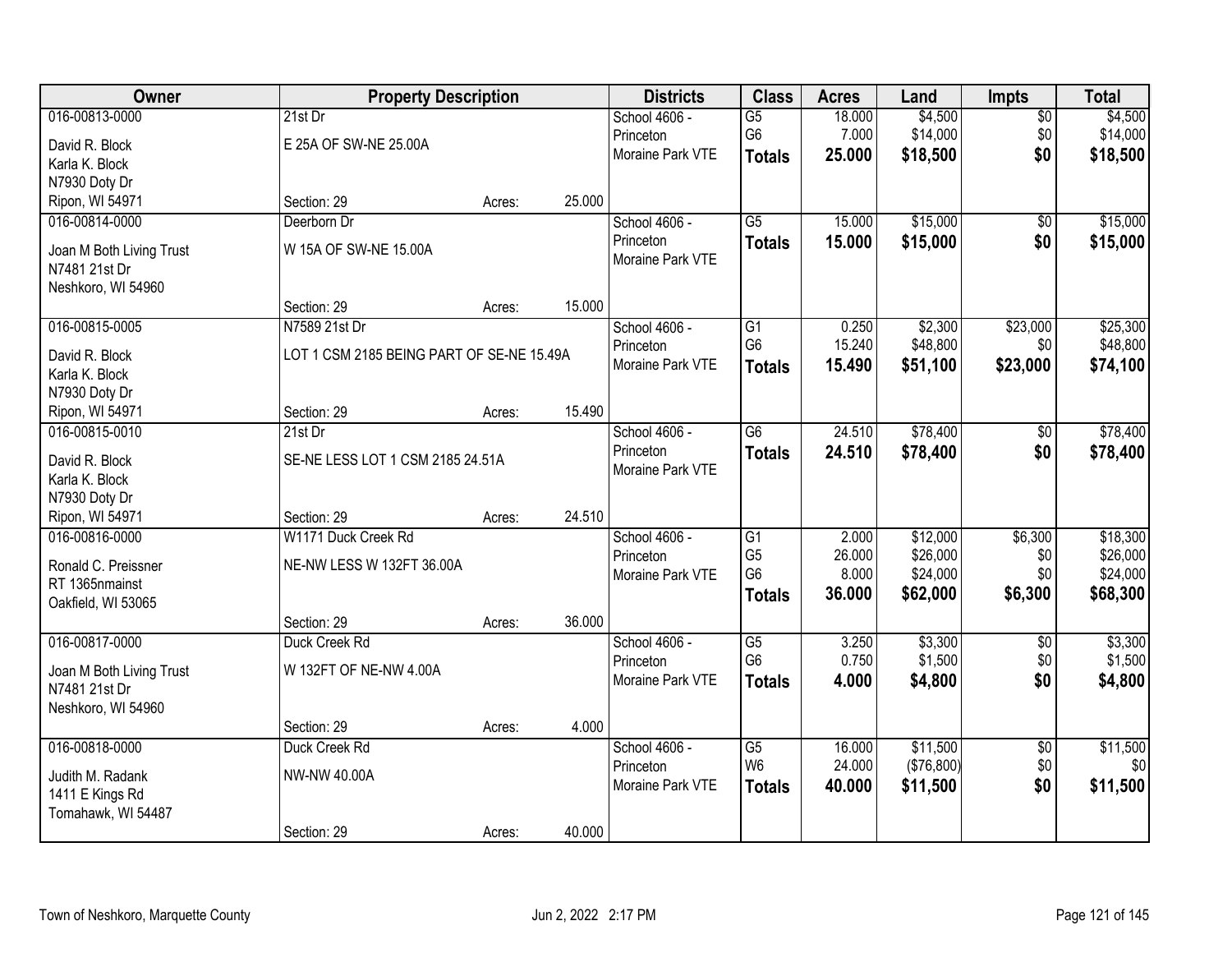| Owner                    |                                   | <b>Property Description</b> |        | <b>Districts</b> | <b>Class</b>    | <b>Acres</b> | Land      | <b>Impts</b>    | <b>Total</b> |
|--------------------------|-----------------------------------|-----------------------------|--------|------------------|-----------------|--------------|-----------|-----------------|--------------|
| 016-00819-0000           | Duck Creek Rd                     |                             |        | School 4606 -    | $\overline{G5}$ | 15.000       | \$12,000  | $\overline{60}$ | \$12,000     |
| Roger E. Rundle Sr       | E 1/2 OF SW-NW EX THE N 5A 15.00A |                             |        | Princeton        | <b>Totals</b>   | 15.000       | \$12,000  | \$0             | \$12,000     |
| Donna M. Rundle Sr       |                                   |                             |        | Moraine Park VTE |                 |              |           |                 |              |
| 3608 Clairmont St        |                                   |                             |        |                  |                 |              |           |                 |              |
| Racine, WI 53406         | Section: 29                       | Acres:                      | 15.000 |                  |                 |              |           |                 |              |
| 016-00820-0000           | Duck Creek Rd                     |                             |        | School 4606 -    | $\overline{G5}$ | 20.000       | \$5,000   | $\overline{50}$ | \$5,000      |
| Roger E. Rundle Sr       | W 20A OF SW-NW 20.00A             |                             |        | Princeton        | <b>Totals</b>   | 20.000       | \$5,000   | \$0             | \$5,000      |
| Donna M. Rundle Sr       |                                   |                             |        | Moraine Park VTE |                 |              |           |                 |              |
| 3608 Clairmont           |                                   |                             |        |                  |                 |              |           |                 |              |
| Racine, WI 53406         | Section: 29                       | Acres:                      | 20.000 |                  |                 |              |           |                 |              |
| 016-00821-0000           | Duck Creek Rd                     |                             |        | School 4606 -    | $\overline{G5}$ | 5.000        | \$5,000   | $\sqrt[6]{30}$  | \$5,000      |
| Judith M. Radank         | N 5A OF E 20A OF SW-NW 5.00A      |                             |        | Princeton        | <b>Totals</b>   | 5.000        | \$5,000   | \$0             | \$5,000      |
| 1411 E Kings Rd          |                                   |                             |        | Moraine Park VTE |                 |              |           |                 |              |
| Tomahawk, WI 54487       |                                   |                             |        |                  |                 |              |           |                 |              |
|                          | Section: 29                       | Acres:                      | 5.000  |                  |                 |              |           |                 |              |
| 016-00822-0000           | Duck Creek Rd                     |                             |        | School 4606 -    | $\overline{G5}$ | 32.000       | \$32,000  | \$0             | \$32,000     |
| Joan M Both Living Trust | <b>SE-NW 40.00A</b>               |                             |        | Princeton        | G <sub>6</sub>  | 8.000        | \$24,000  | \$0             | \$24,000     |
| N7481 21st Dr            |                                   |                             |        | Moraine Park VTE | <b>Totals</b>   | 40.000       | \$56,000  | \$0             | \$56,000     |
| Neshkoro, WI 54960       |                                   |                             |        |                  |                 |              |           |                 |              |
|                          | Section: 29                       | Acres:                      | 40.000 |                  |                 |              |           |                 |              |
| 016-00823-0000           | Duck Creek Rd                     |                             |        | School 4606 -    | $\overline{G5}$ | 34.000       | \$34,000  | \$0             | \$34,000     |
| Joan M Both Living Trust | <b>NE-SW 40.00A</b>               |                             |        | Princeton        | G <sub>6</sub>  | 5.000        | \$15,000  | \$0             | \$15,000     |
| N7481 21st Dr            |                                   |                             |        | Moraine Park VTE | W <sub>6</sub>  | 1.000        | (\$3,200) | \$0<br>\$0      | \$0          |
| Neshkoro, WI 54960       |                                   |                             |        |                  | <b>Totals</b>   | 40.000       | \$49,000  |                 | \$49,000     |
|                          | Section: 29                       | Acres:                      | 40.000 |                  |                 |              |           |                 |              |
| 016-00824-0000           | Duck Creek Rd                     |                             |        | School 4606 -    | $\overline{G5}$ | 10.000       | \$10,000  | $\sqrt{6}$      | \$10,000     |
| Donald Busse et al       | NE 1/4 OF NW-SW 10.00A            |                             |        | Princeton        | <b>Totals</b>   | 10.000       | \$10,000  | \$0             | \$10,000     |
| W698 Meadow Dr           |                                   |                             |        | Moraine Park VTE |                 |              |           |                 |              |
| Green Lake, WI 54941     |                                   |                             |        |                  |                 |              |           |                 |              |
|                          | Section: 29                       | Acres:                      | 10.000 |                  |                 |              |           |                 |              |
| 016-00825-0000           | Duck Creek Rd                     |                             |        | School 4606 -    | $\overline{G5}$ | 10.000       | \$7,800   | $\overline{50}$ | \$7,800      |
| Roger E. Rundle Sr       | NW 1/4 OF NW-SW 10.00A            |                             |        | Princeton        | <b>Totals</b>   | 10.000       | \$7,800   | \$0             | \$7,800      |
| Donna M. Rundle Sr       |                                   |                             |        | Moraine Park VTE |                 |              |           |                 |              |
| 3608 Clairmont           |                                   |                             |        |                  |                 |              |           |                 |              |
| Racine, WI 53406         | Section: 29                       | Acres:                      | 10.000 |                  |                 |              |           |                 |              |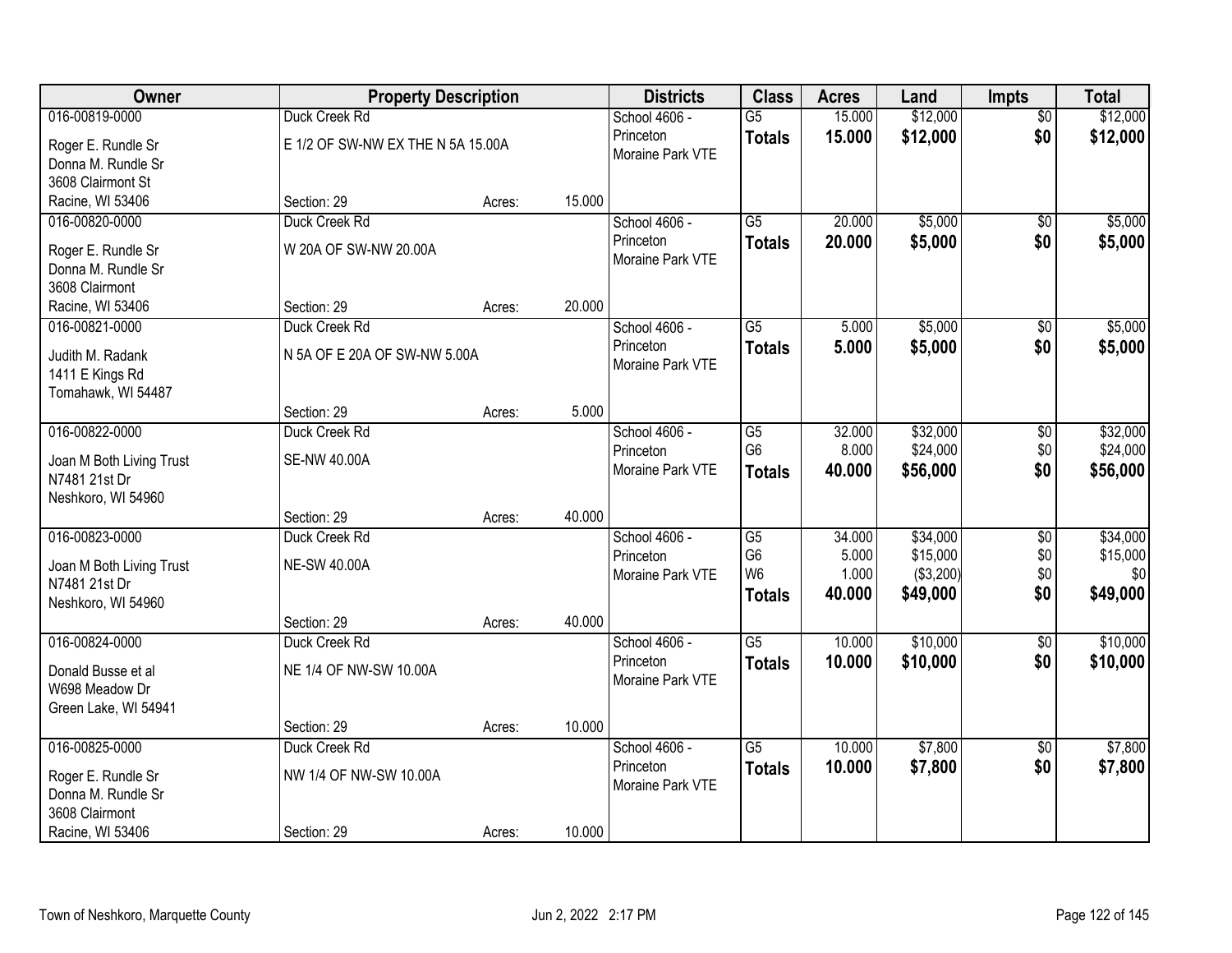| Owner                                                             | <b>Property Description</b> |        |        | <b>Districts</b>              | <b>Class</b>                     | <b>Acres</b>     | Land                    | <b>Impts</b>    | <b>Total</b>    |
|-------------------------------------------------------------------|-----------------------------|--------|--------|-------------------------------|----------------------------------|------------------|-------------------------|-----------------|-----------------|
| 016-00826-0000                                                    | Duck Creek Rd               |        |        | School 4606 -                 | G5                               | 10.000           | \$10,000                | $\overline{50}$ | \$10,000        |
| Wayne A. Kaufman et al<br>W6727 Brown Rd<br>Fond Du Lac, WI 54937 | SW 1/4 OF NW-SW 10.00A      |        |        | Princeton<br>Moraine Park VTE | <b>Totals</b>                    | 10.000           | \$10,000                | \$0             | \$10,000        |
|                                                                   | Section: 29                 | Acres: | 10.000 |                               |                                  |                  |                         |                 |                 |
| 016-00827-0000                                                    | Dover <sub>Rd</sub>         |        |        | School 4606 -                 | G5                               | 10.000           | \$7,800                 | \$0             | \$7,800         |
| Ervin C. Shurpit (Le et al<br>W698 Dover Rd<br>Neshkoro, WI 54960 | SE 1/4 OF NW-SW 10.00A      |        |        | Princeton<br>Moraine Park VTE | <b>Totals</b>                    | 10.000           | \$7,800                 | \$0             | \$7,800         |
|                                                                   | Section: 29                 | Acres: | 10.000 |                               |                                  |                  |                         |                 |                 |
| 016-00828-0000                                                    | Dover <sub>Rd</sub>         |        |        | School 4606 -                 | $\overline{G5}$                  | 10.000           | \$7,800                 | \$0             | \$7,800         |
| Ervin C. Shurpit (Le et al<br>W698 Dover Rd<br>Neshkoro, WI 54960 | NE 1/4 OF SW-SW 10.00A      |        |        | Princeton<br>Moraine Park VTE | <b>Totals</b>                    | 10.000           | \$7,800                 | \$0             | \$7,800         |
|                                                                   | Section: 29                 | Acres: | 10.000 |                               |                                  |                  |                         |                 |                 |
| 016-00829-0000                                                    | 19th Rd                     |        |        | School 4606 -                 | $\overline{G5}$                  | 10.000           | \$10,000                | \$0             | \$10,000        |
| Wayne A. Kaufman et al<br>W6727 Brown Rd<br>Fond Du Lac, WI 54937 | NW 1/4 OF SW-SW 10.00A      |        |        | Princeton<br>Moraine Park VTE | <b>Totals</b>                    | 10.000           | \$10,000                | \$0             | \$10,000        |
|                                                                   | Section: 29                 | Acres: | 10.000 |                               |                                  |                  |                         |                 |                 |
| 016-00830-0000                                                    | N7316 19th Rd               |        |        | School 4606 -                 | G1                               | 2.000            | \$17,000                | \$1,600         | \$18,600        |
| Wayne A. Kaufman                                                  | S 1/2 OF SW-SW 20.00A       |        |        | Princeton                     | G <sub>5</sub>                   | 18.000           | \$18,000                | \$0             | \$18,000        |
| Karen A. Kaufman                                                  |                             |        |        | Moraine Park VTE              | <b>Totals</b>                    | 20.000           | \$35,000                | \$1,600         | \$36,600        |
| W6727 Brown Rd                                                    |                             |        |        |                               |                                  |                  |                         |                 |                 |
| Fond Du Lac, WI 54937                                             | Section: 29                 | Acres: | 20.000 |                               |                                  |                  |                         |                 |                 |
| 016-00831-0000                                                    | 19th Rd                     |        |        | School 4606 -                 | G5                               | 10.000           | \$10,000                | $\overline{50}$ | \$10,000        |
| Joan M Both Living Trust                                          | <b>SE-SW 40.00A</b>         |        |        | Princeton<br>Moraine Park VTE | G <sub>6</sub><br>W <sub>6</sub> | 15.000<br>15.000 | \$45,000<br>( \$48,000] | \$0<br>\$0      | \$45,000<br>\$0 |
| N7481 21st Dr                                                     |                             |        |        |                               | <b>Totals</b>                    | 40.000           | \$55,000                | \$0             | \$55,000        |
| Neshkoro, WI 54960                                                |                             |        | 40.000 |                               |                                  |                  |                         |                 |                 |
| 016-00832-0000                                                    | Section: 29<br>19th Rd      | Acres: |        | School 4606 -                 | $\overline{G6}$                  | 40.000           | \$120,000               | $\overline{50}$ | \$120,000       |
| David R. Block et al<br>N7930 Doty Dr                             | <b>NE-SE 40.00A</b>         |        |        | Princeton<br>Moraine Park VTE | <b>Totals</b>                    | 40.000           | \$120,000               | \$0             | \$120,000       |
| Ripon, WI 54971                                                   | Section: 29                 | Acres: | 40.000 |                               |                                  |                  |                         |                 |                 |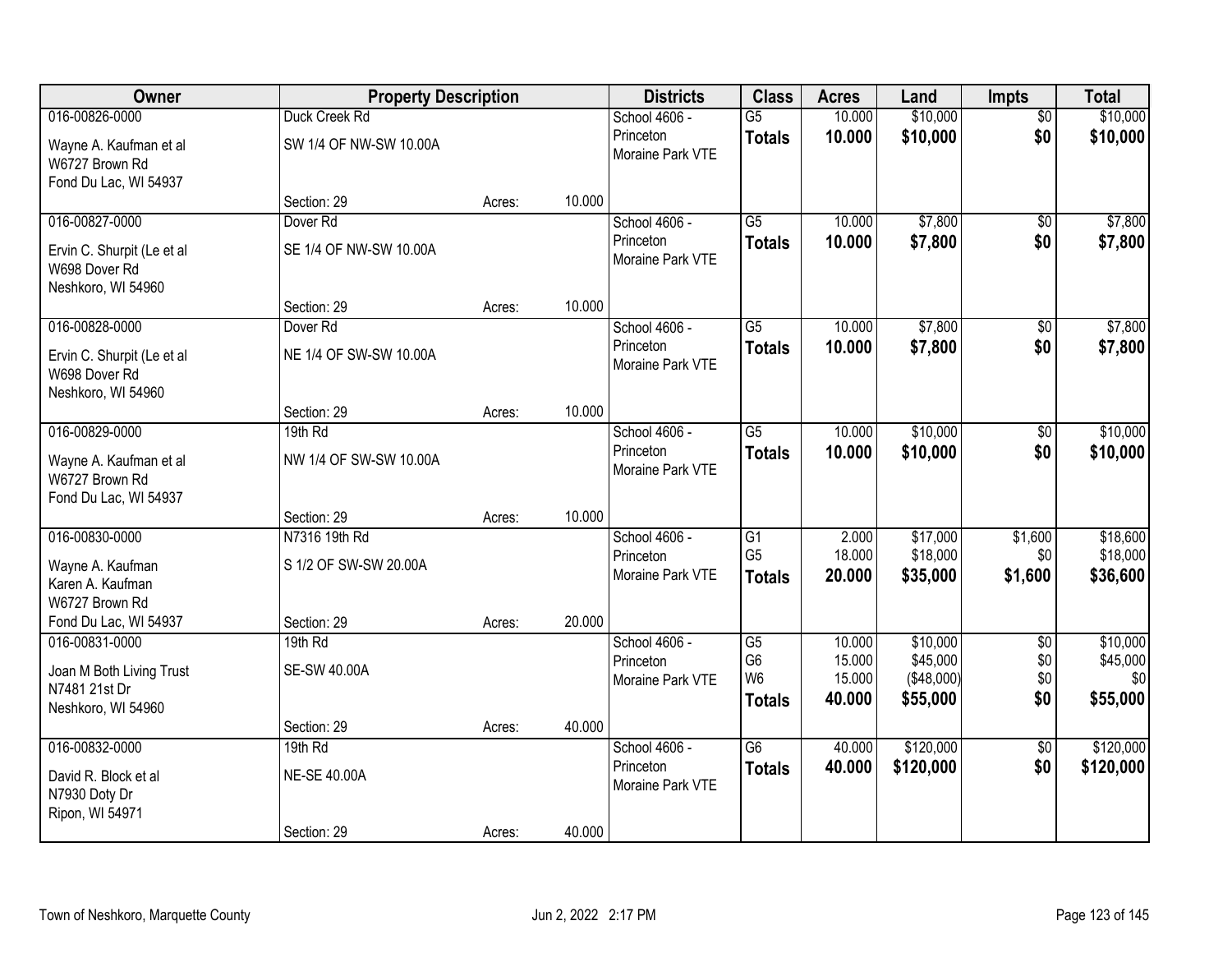| Owner                                     | <b>Property Description</b>                |        |        | <b>Districts</b>           | <b>Class</b>          | <b>Acres</b>    | Land                   | <b>Impts</b>           | <b>Total</b>   |
|-------------------------------------------|--------------------------------------------|--------|--------|----------------------------|-----------------------|-----------------|------------------------|------------------------|----------------|
| 016-00833-0000                            | 19th Rd                                    |        |        | School 4606 -              | $\overline{G5}$       | 8.000           | \$8,000                | $\overline{50}$        | \$8,000        |
| Joan M Both Living Trust                  | <b>NW-SE 40.00A</b>                        |        |        | Princeton                  | W <sub>6</sub>        | 32.000          | (\$102,400)            | \$0                    | \$0            |
| N7481 21st Dr                             |                                            |        |        | Moraine Park VTE           | <b>Totals</b>         | 40.000          | \$8,000                | \$0                    | \$8,000        |
| Neshkoro, WI 54960                        |                                            |        |        |                            |                       |                 |                        |                        |                |
|                                           | Section: 29                                | Acres: | 40.000 |                            |                       |                 |                        |                        |                |
| 016-00834-0000                            | 19th Rd                                    |        |        | School 4606 -              | $\overline{G5}$       | 40.000          | \$40,000               | $\sqrt{6}$             | \$40,000       |
| James E Heller Living Trust               | SW-SE 40.00A                               |        |        | Princeton                  | <b>Totals</b>         | 40.000          | \$40,000               | \$0                    | \$40,000       |
| 627 Mary Lee Dr                           |                                            |        |        | Moraine Park VTE           |                       |                 |                        |                        |                |
| Fond Du Lac, WI 54935                     |                                            |        |        |                            |                       |                 |                        |                        |                |
|                                           | Section: 29                                | Acres: | 40.000 |                            |                       |                 |                        |                        |                |
| 016-00835-0000                            | 19th Rd                                    |        |        | School 4606 -              | G5                    | 16.000          | \$16,000               | \$0                    | \$16,000       |
| Joan M Both Living Trust                  | SE-SE 40.00A                               |        |        | Princeton                  | W <sub>6</sub>        | 24.000          | (\$72,000)             | \$0                    | \$0            |
| N7481 21st Dr                             |                                            |        |        | Moraine Park VTE           | <b>Totals</b>         | 40.000          | \$16,000               | \$0                    | \$16,000       |
| Neshkoro, WI 54960                        |                                            |        |        |                            |                       |                 |                        |                        |                |
|                                           | Section: 29                                | Acres: | 40.000 |                            |                       |                 |                        |                        |                |
| 016-00836-0000                            | Duck Creek Ave                             |        |        | School 4606 -              | $\overline{G5}$       | 6.300           | \$6,300                | \$0                    | \$6,300        |
| Judith M. Radank                          | THAT PART OF NE-NE LY S OF DUCK CREEK AVE  |        |        | Princeton                  | W <sub>6</sub>        | 30.000          | (\$96,000)             | \$0                    | \$0            |
| 1411 E Kings Rd                           | 36.30A                                     |        |        | Moraine Park VTE           | <b>Totals</b>         | 36.300          | \$6,300                | \$0                    | \$6,300        |
| Tomahawk, WI 54487                        |                                            |        |        |                            |                       |                 |                        |                        |                |
|                                           | Section: 30                                | Acres: | 36.300 |                            |                       |                 |                        |                        |                |
| 016-00836-0005                            | W1370 Duck Creek Ave                       |        |        | School 4606 -              | $\overline{G1}$       | 2.110           | \$12,300               | \$49,000               | \$61,300       |
| Justin D. Dahms                           | PART OF LOT 1 CSM 2120 BEING PART OF NE-NE |        |        | Princeton                  | <b>Totals</b>         | 2.110           | \$12,300               | \$49,000               | \$61,300       |
| Jana Lee Dahms                            | 2.11A                                      |        |        | Moraine Park VTE           |                       |                 |                        |                        |                |
| W1370 Duck Creek Ave                      |                                            |        |        |                            |                       |                 |                        |                        |                |
| Neshkoro, WI 54960                        | Section: 30                                | Acres: | 2.110  |                            |                       |                 |                        |                        |                |
| 016-00836-0010                            | Duck Creek Ave                             |        |        | School 4606 -              | $\overline{G6}$       | 1.590           | \$4,800                | $\overline{50}$        | \$4,800        |
| Michael L & Lydia A Pinterics Living Trus | THAT PART OF NE-NE LY N OF DUCK CREEK AVE  |        |        | Princeton                  | <b>Totals</b>         | 1.590           | \$4,800                | \$0                    | \$4,800        |
| et al                                     | LESS PART OF LOT 1 CSM 2120 1.59A          |        |        | Moraine Park VTE           |                       |                 |                        |                        |                |
| Attn: Michael J Pinterics                 |                                            |        |        |                            |                       |                 |                        |                        |                |
| 891 Smoky Lake Dr                         | Section: 30                                | Acres: | 1.590  |                            |                       |                 |                        |                        |                |
| Phelps, WI 54554                          |                                            |        |        |                            |                       |                 |                        |                        |                |
| 016-00837-0000                            | Duck Creek Ave                             |        |        | School 4606 -<br>Princeton | $\overline{G6}$<br>W8 | 1.800<br>33.000 | \$5,400<br>(\$105,600) | $\overline{60}$<br>\$0 | \$5,400<br>\$0 |
| Philip W. Hoopman                         | NW-NE LY S OF DUCK CREEK RD 34.80A         |        |        | Moraine Park VTE           | <b>Totals</b>         | 34.800          | \$5,400                | \$0                    | \$5,400        |
| N7630 19th Rd                             |                                            |        |        |                            |                       |                 |                        |                        |                |
| Neshkoro, WI 54960                        |                                            |        |        |                            |                       |                 |                        |                        |                |
|                                           | Section: 30                                | Acres: | 34.800 |                            |                       |                 |                        |                        |                |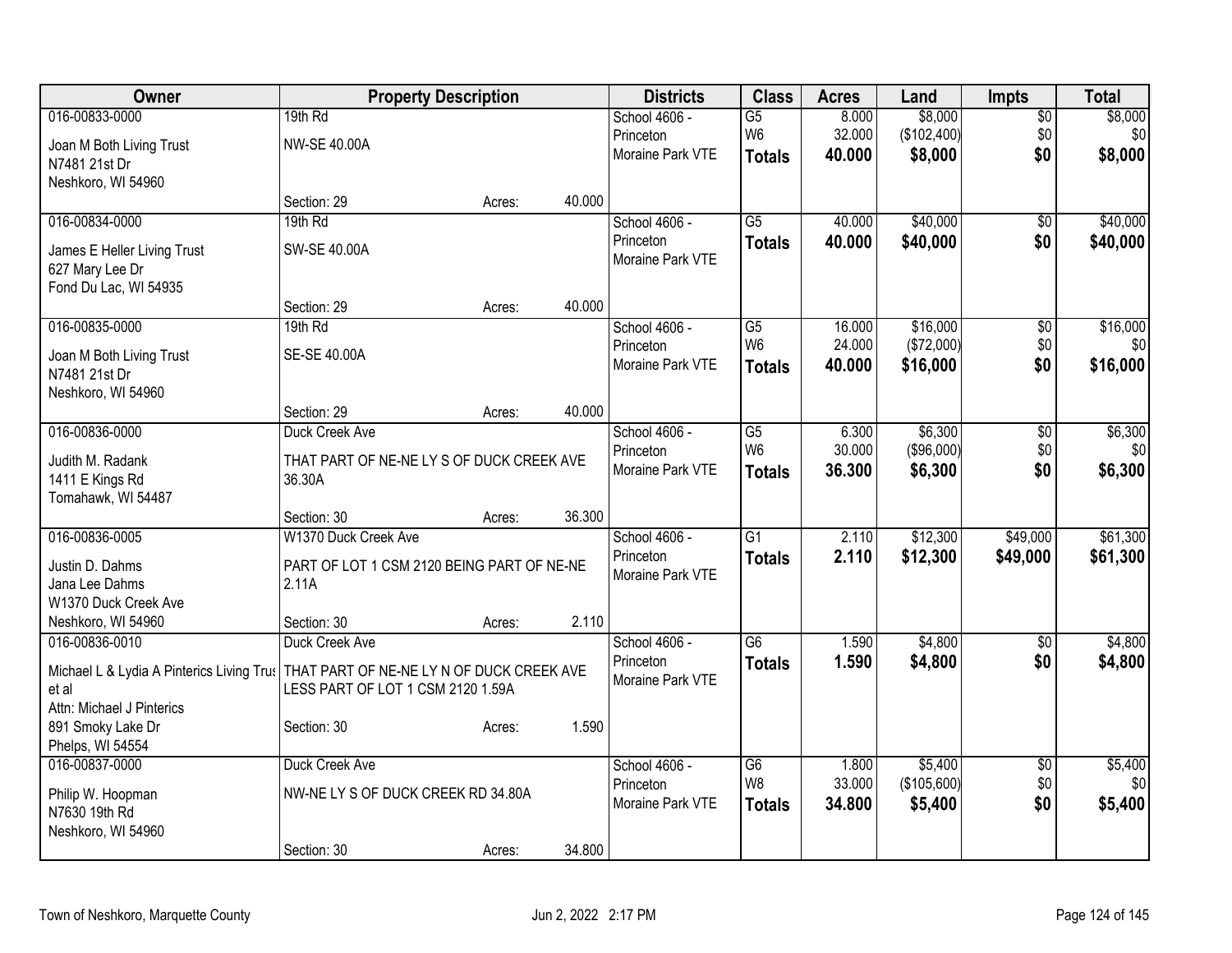| Owner                                                        | <b>Property Description</b>                         | <b>Districts</b> | <b>Class</b>    | <b>Acres</b> | Land             | Impts           | <b>Total</b> |
|--------------------------------------------------------------|-----------------------------------------------------|------------------|-----------------|--------------|------------------|-----------------|--------------|
| 016-00838-0000                                               | Duck Creek Ave                                      | School 4606 -    | $\overline{G5}$ | 1.800        | \$1,800          | $\overline{50}$ | \$1,800      |
| Michael L & Lydia A Pinterics Living Trus                    | THAT PART OF NW-NE LY N OF DUCK CREEK AVE           | Princeton        | G5M             | 0.200        | \$200            | \$0             | \$200        |
| et al                                                        | 6.00A                                               | Moraine Park VTE | W8              | 4.000        | $($ \$6,400) $ $ | \$0             | \$0          |
| Attn: Michael J Pinterics                                    |                                                     |                  | <b>Totals</b>   | 6.000        | \$2,000          | \$0             | \$2,000      |
| 891 Smoky Lake Dr                                            | 6.000<br>Section: 30<br>Acres:                      |                  |                 |              |                  |                 |              |
| Phelps, WI 54554                                             |                                                     |                  |                 |              |                  |                 |              |
| 016-00839-0000                                               | Duck Creek Ave                                      | School 4606 -    | G5              | 24.000       | \$24,000         | $\overline{50}$ | \$24,000     |
| Philip W. Hoopman                                            | <b>SW-NE 40.00A</b>                                 | Princeton        | W8              | 16.000       | (\$51,200)       | \$0\$           | \$0          |
| N7630 19th Rd                                                |                                                     | Moraine Park VTE | <b>Totals</b>   | 40.000       | \$24,000         | \$0             | \$24,000     |
| Neshkoro, WI 54960                                           |                                                     |                  |                 |              |                  |                 |              |
|                                                              | 40.000<br>Section: 30<br>Acres:                     |                  |                 |              |                  |                 |              |
| 016-00840-0000                                               | Duck Creek Ave                                      | School 4606 -    | G5              | 19.900       | \$14,800         | $\overline{50}$ | \$14,800     |
| Judith M. Radank                                             | W 22.9A OF SE-NE 22.90A                             | Princeton        | W <sub>6</sub>  | 3.000        | ( \$9,600)       | \$0             | \$0          |
| 1411 E Kings Rd                                              |                                                     | Moraine Park VTE | <b>Totals</b>   | 22.900       | \$14,800         | \$0             | \$14,800     |
| Tomahawk, WI 54487                                           |                                                     |                  |                 |              |                  |                 |              |
|                                                              | 22.900<br>Section: 30<br>Acres:                     |                  |                 |              |                  |                 |              |
| 016-00841-0000                                               | Duck Creek Ave                                      | School 4606 -    | $\overline{G5}$ | 17.100       | \$4,300          | $\overline{50}$ | \$4,300      |
| Howard F. Radank Jr                                          | E 17.1A OF SE-NE 17.10A                             | Princeton        | <b>Totals</b>   | 17.100       | \$4,300          | \$0             | \$4,300      |
| Judith M. Radank                                             |                                                     | Moraine Park VTE |                 |              |                  |                 |              |
| 1411 E King Rd                                               |                                                     |                  |                 |              |                  |                 |              |
| Tomahawk, WI 54487                                           | 17.100<br>Section: 30<br>Acres:                     |                  |                 |              |                  |                 |              |
| 016-00842-0000                                               | W1579 Duck Creek Ave                                | School 4606 -    | $\overline{G1}$ | 1.000        | \$12,000         | \$10,000        | \$22,000     |
|                                                              |                                                     | Princeton        | G <sub>5</sub>  | 5.000        | \$5,000          | \$0             | \$5,000      |
| Michael J & Debra J Tendick Living Trus<br>W6825 Hazelnut Ln | THAT PART OF NE-NW LY S OF DUCK CREEK AVE<br>36.00A | Moraine Park VTE | G <sub>6</sub>  | 30.000       | \$90,000         | \$0             | \$90,000     |
| Appleton, WI 54915                                           |                                                     |                  | <b>Totals</b>   | 36.000       | \$107,000        | \$10,000        | \$117,000    |
|                                                              | 36.000<br>Section: 30<br>Acres:                     |                  |                 |              |                  |                 |              |
| 016-00843-0000                                               | Duck Creek Ave                                      | School 4606 -    | $\overline{G6}$ | 3.000        | \$7,500          | $\overline{30}$ | \$7,500      |
|                                                              |                                                     | Princeton        | <b>Totals</b>   | 3.000        | \$7,500          | \$0             | \$7,500      |
| Jean Hoffman                                                 | PART OF NE-NW LY N OF DUCK CREEK RD 3.00A           | Moraine Park VTE |                 |              |                  |                 |              |
| 253 N Third St                                               |                                                     |                  |                 |              |                  |                 |              |
| Princeton, WI 54968                                          | 3.000<br>Section: 30<br>Acres:                      |                  |                 |              |                  |                 |              |
| 016-00844-0000                                               | Duck Creek Ave                                      | School 4606 -    | $\overline{G5}$ | 4.000        | \$4,000          | $\overline{50}$ | \$4,000      |
|                                                              |                                                     | Princeton        | G <sub>6</sub>  | 10.950       | \$32,900         | \$0             | \$32,900     |
| Michael J & Debra J Tendick Living Trus                      | PRT OF FRAC N 1/2 OF NW1/4 LESS POS LY E OF         | Moraine Park VTE | <b>Totals</b>   | 14.950       | \$36,900         | \$0             | \$36,900     |
| W6825 Hazelnut Ln                                            | 19TH RD 14.95A                                      |                  |                 |              |                  |                 |              |
| Appleton, WI 54915                                           |                                                     |                  |                 |              |                  |                 |              |
|                                                              | 14.950<br>Section: 30<br>Acres:                     |                  |                 |              |                  |                 |              |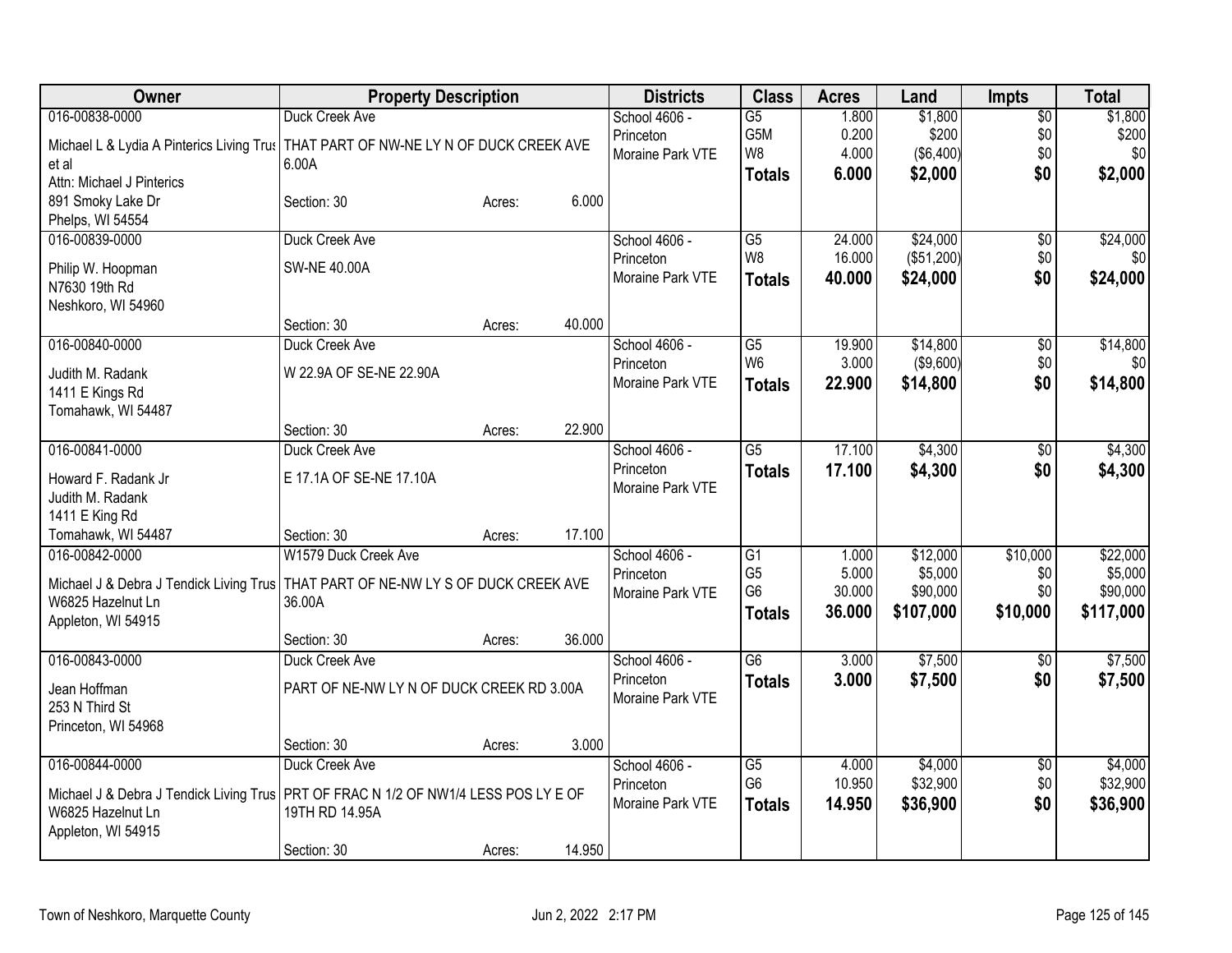| Owner                                   |                                            | <b>Property Description</b> |        | <b>Districts</b> | <b>Class</b>    | <b>Acres</b> | Land       | <b>Impts</b>    | <b>Total</b> |
|-----------------------------------------|--------------------------------------------|-----------------------------|--------|------------------|-----------------|--------------|------------|-----------------|--------------|
| 016-00845-0000                          | Duck Creek Ave                             |                             |        | School 4606 -    | $\overline{G1}$ | 1.000        | \$12,000   | \$27,200        | \$39,200     |
| Debra K. Brey Trustees                  | PRT OF FRAC NW 1/4 LY W OF 19TH RD PER POS |                             |        | Princeton        | G <sub>5</sub>  | 10.000       | \$10,000   | \$0             | \$10,000     |
| Paul R & Debra K Brey Rev Trust         | 30.08A                                     |                             |        | Moraine Park VTE | G <sub>6</sub>  | 19.080       | \$61,100   | \$0             | \$61,100     |
| 1706 Kettering Ridge Rd                 |                                            |                             |        |                  | <b>Totals</b>   | 30.080       | \$83,100   | \$27,200        | \$110,300    |
| Richfield, WI 53076                     | Section: 30                                | Acres:                      | 30.080 |                  |                 |              |            |                 |              |
| 016-00846-0000                          | 7630 N 19th Rd                             |                             |        | School 4606 -    | $\overline{G1}$ | 4.700        | \$24,300   | \$217,700       | \$242,000    |
| Philip W. Hoopman                       | THAT PART OF SW-FRAC NW LY E OF 19TH RD    |                             |        | Princeton        | <b>Totals</b>   | 4.700        | \$24,300   | \$217,700       | \$242,000    |
| Dolores M. Hoopman                      | 4.70A                                      |                             |        | Moraine Park VTE |                 |              |            |                 |              |
| N7630 19th Rd                           |                                            |                             |        |                  |                 |              |            |                 |              |
| Neshkoro, WI 54960                      | Section: 30                                | Acres:                      | 4.700  |                  |                 |              |            |                 |              |
| 016-00847-0000                          | 19th Rd                                    |                             |        | School 4606 -    | G5              | 14.800       | \$17,200   | $\overline{50}$ | \$17,200     |
|                                         | SE FRAC NW LESS S 875FT OF E 760FT 24.80A  |                             |        | Princeton        | G <sub>6</sub>  | 10.000       | \$30,000   | \$0             | \$30,000     |
| Philip W. Hoopman<br>Dolores M. Hoopman |                                            |                             |        | Moraine Park VTE | <b>Totals</b>   | 24.800       | \$47,200   | \$0             | \$47,200     |
| N7630 19th Rd                           |                                            |                             |        |                  |                 |              |            |                 |              |
| Neshkoro, WI 54960                      | Section: 30                                | Acres:                      | 24.800 |                  |                 |              |            |                 |              |
| 016-00848-0000                          | 19th Rd                                    |                             |        | School 4606 -    | $\overline{G6}$ | 11.200       | \$33,600   | $\overline{50}$ | \$33,600     |
|                                         |                                            |                             |        | Princeton        | W <sub>8</sub>  | 4.000        | (\$12,800) | \$0             | \$0          |
| Philip W. Hoopman                       | S 875FT OF E 760FT OF SE-NW 15.20A         |                             |        | Moraine Park VTE | <b>Totals</b>   | 15.200       | \$33,600   | \$0             | \$33,600     |
| N7630 19th Rd                           |                                            |                             |        |                  |                 |              |            |                 |              |
| Neshkoro, WI 54960                      |                                            |                             | 15.200 |                  |                 |              |            |                 |              |
| 016-00849-0000                          | Section: 30<br>N7577 19th Rd               | Acres:                      |        | School 4606 -    | $\overline{G1}$ | 2.000        | \$12,000   | \$3,500         | \$15,500     |
|                                         |                                            |                             |        | Princeton        | G <sub>5</sub>  | 14.000       | \$16,000   | \$0             | \$16,000     |
| Jason Przybylski                        | PART OF N 1/2 OF FRAC SW 53.48A            |                             |        | Moraine Park VTE | G <sub>6</sub>  | 37.480       | \$119,900  | \$0             | \$119,900    |
| Katherine Przybylski                    |                                            |                             |        |                  | <b>Totals</b>   | 53.480       | \$147,900  | \$3,500         | \$151,400    |
| 5492 W Cedar Crest Ct                   |                                            |                             |        |                  |                 |              |            |                 |              |
| Appleton, WI 54914                      | Section: 30                                | Acres:                      | 53.480 |                  |                 |              |            |                 |              |
| 016-00850-0000                          | 19th Rd                                    |                             |        | School 4606 -    | $\overline{G6}$ | 2.600        | \$7,800    | $\sqrt{6}$      | \$7,800      |
| Philip G. Busse (Le et al               | PART N1/2 OF FRAC SW 2.60A                 |                             |        | Princeton        | <b>Totals</b>   | 2.600        | \$7,800    | \$0             | \$7,800      |
| W698 Meadow Dr                          |                                            |                             |        | Moraine Park VTE |                 |              |            |                 |              |
| Green Lake, WI 54941                    |                                            |                             |        |                  |                 |              |            |                 |              |
|                                         | Section: 30                                | Acres:                      | 2.600  |                  |                 |              |            |                 |              |
| 016-00851-0000                          | 19th Rd                                    |                             |        | School 4606 -    | $\overline{G5}$ | 45.770       | \$52,300   | $\overline{50}$ | \$52,300     |
| Duck Creek Land and Timber, LLC         | S 1/2 OF FRAC SW 66.77A                    |                             |        | Princeton        | W <sub>6</sub>  | 21.000       | (\$67,200) | \$0             | \$0          |
| 2403 Meadow Ln                          |                                            |                             |        | Moraine Park VTE | <b>Totals</b>   | 66.770       | \$52,300   | \$0             | \$52,300     |
| Manitowoc, WI 54220                     |                                            |                             |        |                  |                 |              |            |                 |              |
|                                         | Section: 30                                | Acres:                      | 66.770 |                  |                 |              |            |                 |              |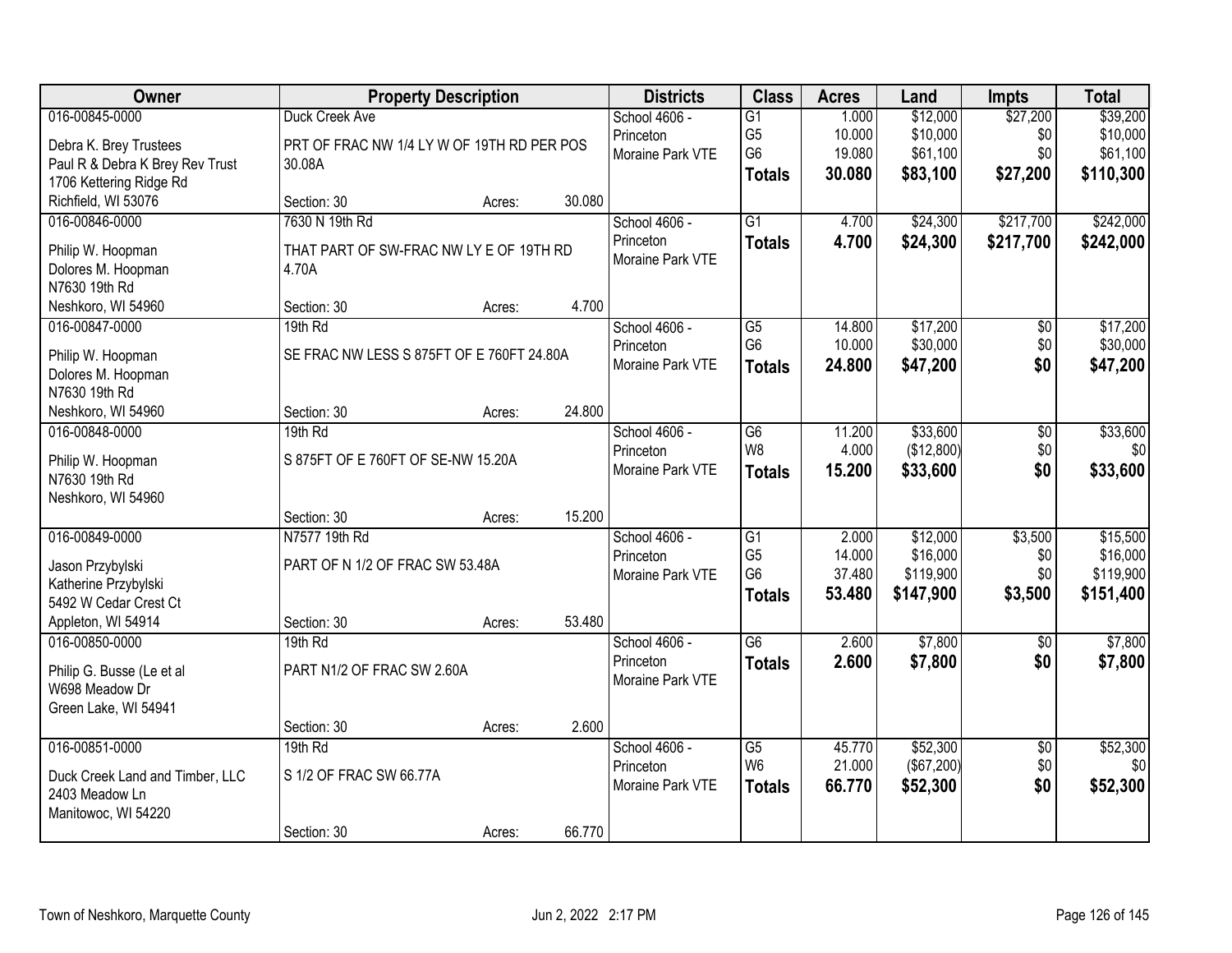| Owner                              |                                              | <b>Property Description</b> |        | <b>Districts</b> | <b>Class</b>    | <b>Acres</b> | Land              | Impts           | <b>Total</b> |
|------------------------------------|----------------------------------------------|-----------------------------|--------|------------------|-----------------|--------------|-------------------|-----------------|--------------|
| 016-00852-0000                     | 19th Rd                                      |                             |        | School 4606 -    | $\overline{G5}$ | 19.000       | \$19,000          | $\overline{50}$ | \$19,000     |
| Philip G. Busse (Le et al          | <b>NE-SE 40.00A</b>                          |                             |        | Princeton        | W <sub>6</sub>  | 21.000       | $($ \$63,000) $ $ | \$0             | \$0          |
| W698 Meadow Dr                     |                                              |                             |        | Moraine Park VTE | <b>Totals</b>   | 40.000       | \$19,000          | \$0             | \$19,000     |
| Green Lake, WI 54941               |                                              |                             |        |                  |                 |              |                   |                 |              |
|                                    | Section: 30                                  | Acres:                      | 40.000 |                  |                 |              |                   |                 |              |
| 016-00853-0000                     | 19th Rd                                      |                             |        | School 4606 -    | $\overline{G1}$ | 2.000        | \$17,000          | \$800           | \$17,800     |
| Philip G. Busse (Le et al          | PRT OF FRAC NE-SW & NW-SE LY N OF 19TH RD    |                             |        | Princeton        | G <sub>5</sub>  | 4.900        | \$6,700           | \$0             | \$6,700      |
| W698 Meadow Dr                     | 25.90A                                       |                             |        | Moraine Park VTE | W <sub>6</sub>  | 19.000       | (\$57,000)        | \$0             | \$0          |
| Green Lake, WI 54941               |                                              |                             |        |                  | <b>Totals</b>   | 25.900       | \$23,700          | \$800           | \$24,500     |
|                                    | Section: 30                                  | Acres:                      | 25.900 |                  |                 |              |                   |                 |              |
| 016-00854-0000                     | N7493 19th Rd                                |                             |        | School 4606 -    | G1              | 2.000        | \$12,000          | \$1,500         | \$13,500     |
| Gary A. Osgood                     | LOT 1 CSM 2462 BEING PRT OF NW-SE, SW-SE &   |                             |        | Princeton        | G <sub>5</sub>  | 13.000       | \$16,900          | \$0             | \$16,900     |
| Judy A. Osgood                     | FRAC SW 1/4 26.47A                           |                             |        | Moraine Park VTE | G <sub>6</sub>  | 11.470       | \$36,700          | \$0             | \$36,700     |
| N9163 E Silver Spring Dr           |                                              |                             |        |                  | <b>Totals</b>   | 26.470       | \$65,600          | \$1,500         | \$67,100     |
| Neshkoro, WI 54960                 | Section: 30                                  | Acres:                      | 26.470 |                  |                 |              |                   |                 |              |
| 016-00855-0000                     | 19th Rd                                      |                             |        | School 4606 -    | G <sub>6</sub>  | 2.140        | \$6,400           | \$0             | \$6,400      |
| Philip G. Busse (Le et al          | PRT OF SE 1/4 LY S & W OF 19TH RD 29.74A     |                             |        | Princeton        | W <sub>6</sub>  | 27.600       | (\$82,800)        | \$0             | \$0          |
| W698 Meadow Dr                     |                                              |                             |        | Moraine Park VTE | <b>Totals</b>   | 29.740       | \$6,400           | \$0             | \$6,400      |
| Green Lake, WI 54941               |                                              |                             |        |                  |                 |              |                   |                 |              |
|                                    | Section: 30                                  | Acres:                      | 29.740 |                  |                 |              |                   |                 |              |
| 016-00856-0000                     | N7473 19th Rd                                |                             |        | School 4606 -    | $\overline{G1}$ | 0.250        | \$2,300           | \$300           | \$2,600      |
| Marguerite A. Busse                | PART OF SW-SE 26.52A                         |                             |        | Princeton        | G <sub>5</sub>  | 14.000       | \$21,000          | \$0             | \$21,000     |
| 318 Tygert St                      |                                              |                             |        | Moraine Park VTE | G <sub>6</sub>  | 12.270       | \$36,800          | \$0             | \$36,800     |
| Ripon, WI 54971                    |                                              |                             |        |                  | <b>Totals</b>   | 26.520       | \$60,100          | \$300           | \$60,400     |
|                                    | Section: 30                                  | Acres:                      | 26.520 |                  |                 |              |                   |                 |              |
| 016-00856-0005                     | 19th Rd                                      |                             |        | School 4606 -    | G6              | 0.487        | \$400             | $\sqrt{6}$      | \$400        |
| Sharen J. Knecht Trustees          | A 20FT STRIP LOCATED IN SW-SE 00.487A        |                             |        | Princeton        | <b>Totals</b>   | 0.487        | \$400             | \$0             | \$400        |
| Tony E & Sharen J Knecht Rev Trust |                                              |                             |        | Moraine Park VTE |                 |              |                   |                 |              |
| N6571 Carrington Dr                |                                              |                             |        |                  |                 |              |                   |                 |              |
| Fond Du Lac, WI 54937              | Section: 30                                  | Acres:                      | 0.487  |                  |                 |              |                   |                 |              |
| 016-00857-0000                     | 19th Rd                                      |                             |        | School 4606 -    | G6              | 1.320        | \$4,000           | $\overline{50}$ | \$4,000      |
| Philip G. Busse (Le et al          | PRT OF SE-SE & SW-SE LY NE OF C/L OF 19TH RD |                             |        | Princeton        | W <sub>6</sub>  | 10.000       | (\$30,000)        | \$0             | \$0          |
| W698 Meadow Dr                     | 11.32A                                       |                             |        | Moraine Park VTE | <b>Totals</b>   | 11.320       | \$4,000           | \$0             | \$4,000      |
| Green Lake, WI 54941               |                                              |                             |        |                  |                 |              |                   |                 |              |
|                                    | Section: 30                                  | Acres:                      | 11.320 |                  |                 |              |                   |                 |              |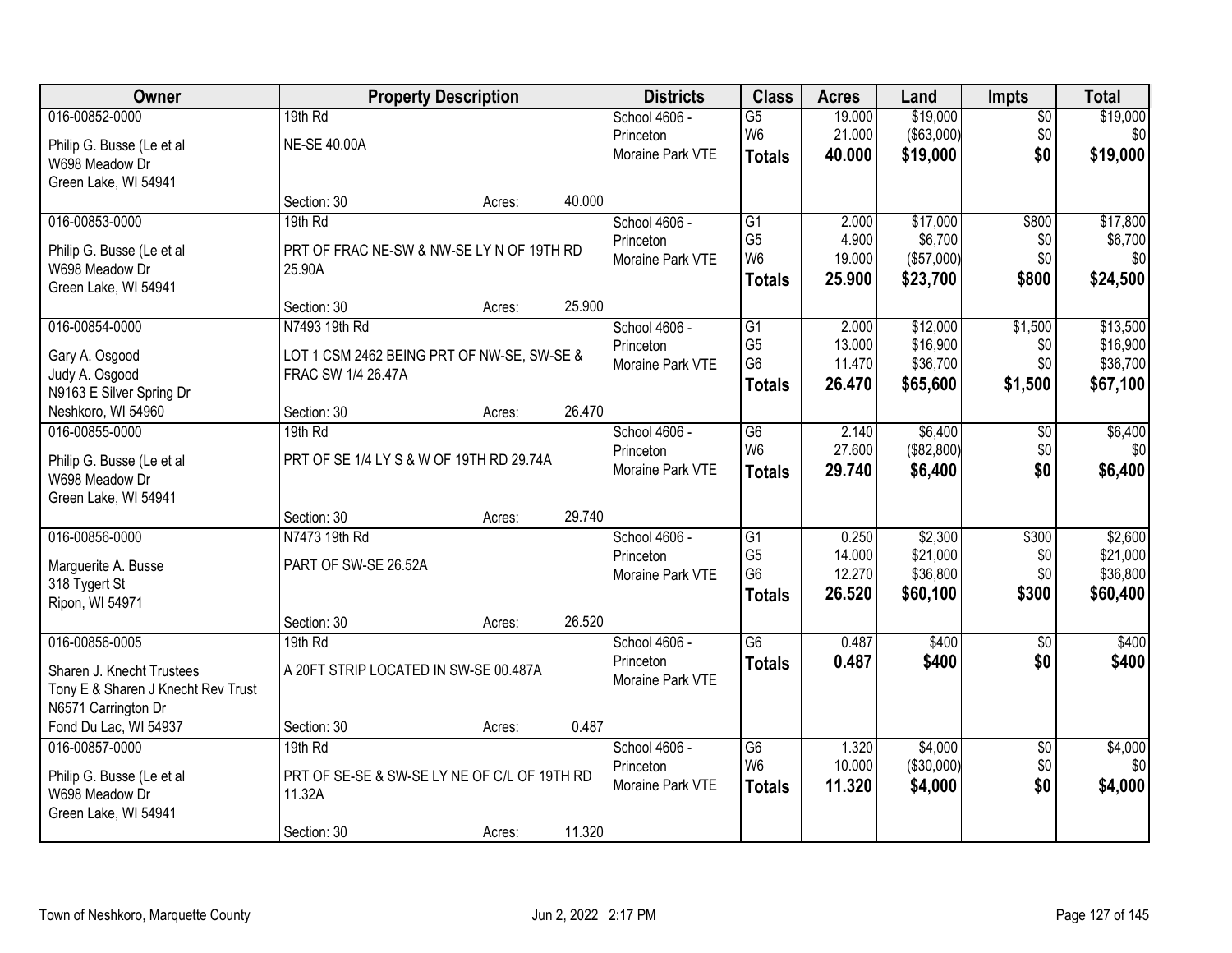| Owner                                        | <b>Property Description</b>                    |        |        | <b>Districts</b> | <b>Class</b>    | <b>Acres</b> | Land     | <b>Impts</b>    | <b>Total</b> |
|----------------------------------------------|------------------------------------------------|--------|--------|------------------|-----------------|--------------|----------|-----------------|--------------|
| 016-00858-0000                               | 19th Rd                                        |        |        | School 4606 -    | $\overline{G5}$ | 11.300       | \$16,300 | $\overline{50}$ | \$16,300     |
| Wayne A. Kaufman et al                       | SE-SE LY E OF ROAD 13.30A                      |        |        | Princeton        | G6              | 2.000        | \$6,000  | \$0             | \$6,000      |
| W6727 Brown Rd                               |                                                |        |        | Moraine Park VTE | <b>Totals</b>   | 13.300       | \$22,300 | \$0             | \$22,300     |
| Fond Du Lac, WI 54937                        |                                                |        |        |                  |                 |              |          |                 |              |
|                                              | Section: 30                                    | Acres: | 13.300 |                  |                 |              |          |                 |              |
| 016-00860-0000                               | 19th Rd                                        |        |        | School 4606 -    | $\overline{G5}$ | 2.890        | \$700    | $\overline{50}$ | \$700        |
| Wayne A. Kaufman                             | 20' R/W LOCATED IN SE COR OF SE-SE SEC 30      |        |        | Princeton        | <b>Totals</b>   | 2.890        | \$700    | \$0             | \$700        |
| Karen A. Kaufman                             | & THAT PRT NE NE OF SEC 31 LY N & E OF 19TH RD |        |        | Moraine Park VTE |                 |              |          |                 |              |
| W6727 Brown Rd                               | CL 2.89A                                       |        |        |                  |                 |              |          |                 |              |
| Fond Du Lac, WI 54937                        | Section: 30                                    | Acres: | 2.890  |                  |                 |              |          |                 |              |
| 016-00861-0000                               | N7423 19th Rd                                  |        |        | School 4606 -    | $\overline{G1}$ | 1.000        | \$12,000 | \$4,900         | \$16,900     |
|                                              |                                                |        |        | Princeton        | G <sub>5</sub>  | 30.930       | \$31,000 | \$0             | \$31,000     |
| <b>Thaddeus Romel</b>                        | NE-NE LESS PARCEL LY N & E OF 19TH RD C/L      |        |        | Moraine Park VTE | G <sub>6</sub>  | 5.500        | \$11,000 | \$0             | \$11,000     |
| Carol Romel                                  | 37.43A                                         |        |        |                  | <b>Totals</b>   | 37.430       | \$54,000 | \$4,900         | \$58,900     |
| W257 S10620 Horseshoe Ln                     |                                                |        |        |                  |                 |              |          |                 |              |
| Mukwonago, WI 53149                          | Section: 31                                    | Acres: | 37.430 |                  |                 |              |          |                 |              |
| 016-00862-0000                               | 19th Rd                                        |        |        | School 4606 -    | $\overline{G5}$ | 8.050        | \$8,100  | \$0             | \$8,100      |
| Sharen J. Knecht Trustees                    | N 1/2 OF NW-NE BEING PRT OF LOT 1 CSM 1001     |        |        | Princeton        | G <sub>6</sub>  | 12.000       | \$36,000 | \$0             | \$36,000     |
| Tony E & Sharen J Knecht Rev Trust           | 20.05A                                         |        |        | Moraine Park VTE | <b>Totals</b>   | 20.050       | \$44,100 | \$0             | \$44,100     |
| N6571 Carrington Dr                          |                                                |        |        |                  |                 |              |          |                 |              |
| Fond Du Lac, WI 54937                        | Section: 31                                    | Acres: | 20.050 |                  |                 |              |          |                 |              |
| 016-00863-0000                               | 19th Rd                                        |        |        | School 4606 -    | $\overline{G5}$ | 20.150       | \$20,200 | \$0             | \$20,200     |
| Sharen J. Knecht Trustees                    | S1/2 OF NW-NE BEING PRT OF LOT 1 CSM 1001      |        |        | Princeton        | <b>Totals</b>   | 20.150       | \$20,200 | \$0             | \$20,200     |
| Tony E & Sharen J Knecht Rev Trust           | 20.15A                                         |        |        | Moraine Park VTE |                 |              |          |                 |              |
| N6571 Carrington Dr                          |                                                |        |        |                  |                 |              |          |                 |              |
| Fond Du Lac, WI 54937                        | Section: 31                                    | Acres: | 20.150 |                  |                 |              |          |                 |              |
| 016-00864-0000                               | 19th Rd                                        |        |        | School 4606 -    | $\overline{G5}$ | 40.280       | \$40,300 | $\sqrt{$0}$     | \$40,300     |
|                                              |                                                |        |        | Princeton        | <b>Totals</b>   | 40.280       | \$40,300 | \$0             | \$40,300     |
| Sharen J. Knecht Trustees                    | SW-NE BEING PRT OF LOT 1 CSM 1001 40.28A       |        |        | Moraine Park VTE |                 |              |          |                 |              |
| Tony E & Sharen J Knecht Rev Trust           |                                                |        |        |                  |                 |              |          |                 |              |
| N6571 Carrington Dr<br>Fond Du Lac, WI 54937 |                                                |        | 40.280 |                  |                 |              |          |                 |              |
|                                              | Section: 31<br>19th Rd                         | Acres: |        | School 4606 -    | $\overline{G5}$ | 40.310       | \$40,300 |                 | \$40,300     |
| 016-00865-0000                               |                                                |        |        | Princeton        |                 |              |          | $\overline{30}$ |              |
| Sharen J. Knecht Trustees                    | SE-NE BEING PRT OF LOT 1 CSM 1001 40.31A       |        |        | Moraine Park VTE | <b>Totals</b>   | 40.310       | \$40,300 | \$0             | \$40,300     |
| Tony E & Sharen J Knecht Rev Trust           |                                                |        |        |                  |                 |              |          |                 |              |
| N6571 Carrington Dr                          |                                                |        |        |                  |                 |              |          |                 |              |
| Fond Du Lac, WI 54937                        | Section: 31                                    | Acres: | 40.310 |                  |                 |              |          |                 |              |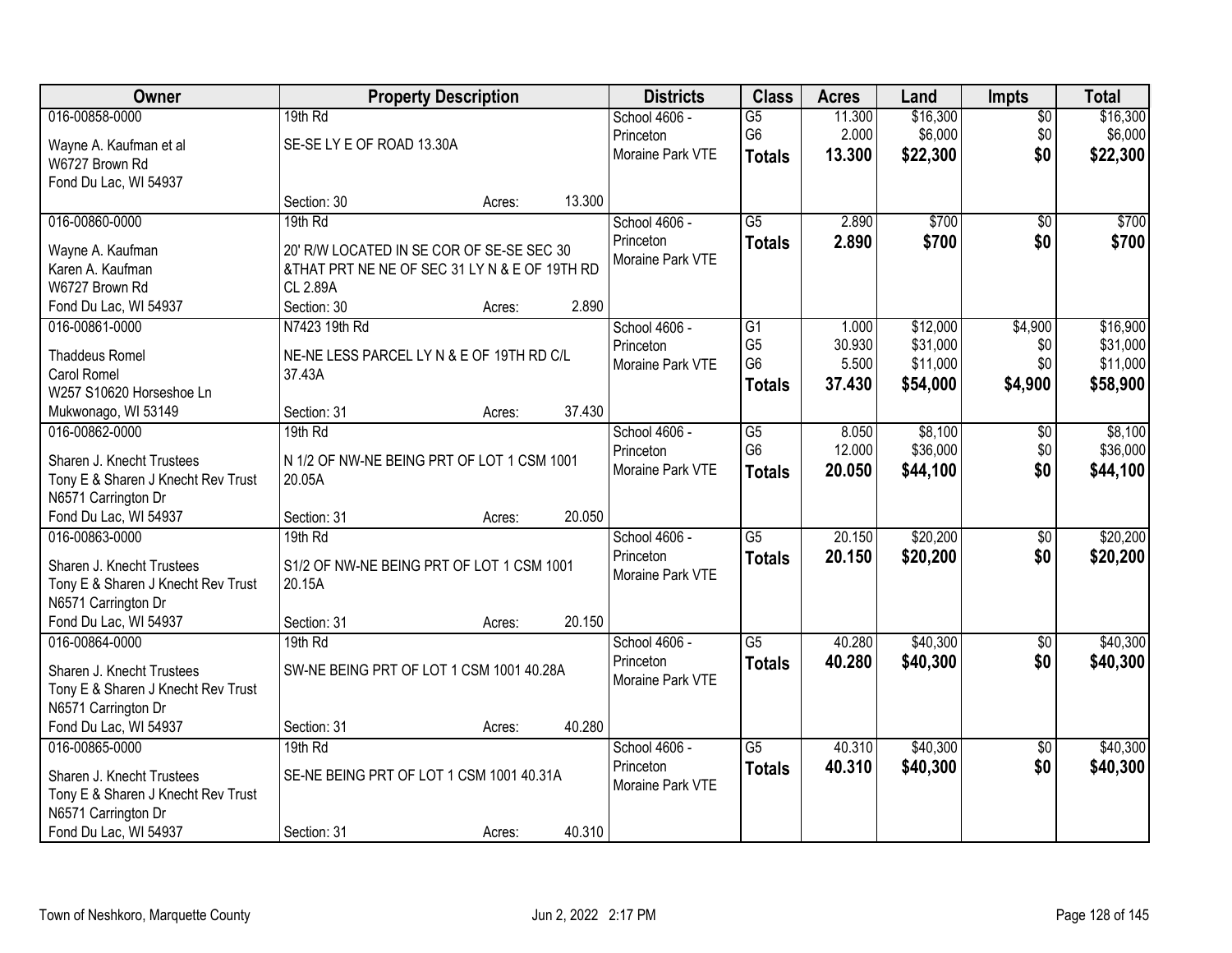| Owner                    |                                  | <b>Property Description</b> |        | <b>Districts</b> | <b>Class</b>    | <b>Acres</b> | Land        | <b>Impts</b>    | <b>Total</b>    |
|--------------------------|----------------------------------|-----------------------------|--------|------------------|-----------------|--------------|-------------|-----------------|-----------------|
| 016-00866-0000           | N7322 County Rd N                |                             |        | School 4606 -    | $\overline{G1}$ | 2.000        | \$17,000    | \$56,100        | \$73,100        |
| Judith Junker (Le        | N 1/2 OF FRAC NW 67.16A          |                             |        | Princeton        | G <sub>5</sub>  | 40.160       | \$48,000    | \$0             | \$48,000        |
| Terry D. Lucas           |                                  |                             |        | Moraine Park VTE | W <sub>6</sub>  | 25.000       | (\$75,000)  | \$0             | \$0             |
| 7662 N 51st St           |                                  |                             |        |                  | <b>Totals</b>   | 67.160       | \$65,000    | \$56,100        | \$121,100       |
| Brown Deer, WI 53223     | Section: 31                      | Acres:                      | 67.160 |                  |                 |              |             |                 |                 |
| 016-00867-0000           | County Rd N                      |                             |        | School 4606 -    | $\overline{G5}$ | 31.240       | \$31,300    | $\overline{50}$ | \$31,300        |
| Judith Junker (Le        | S 1/2 OF FRAC NW 67.24A          |                             |        | Princeton        | W <sub>6</sub>  | 36.000       | (\$108,000) | \$0             | \$0             |
| Terry D. Lucas           |                                  |                             |        | Moraine Park VTE | <b>Totals</b>   | 67.240       | \$31,300    | \$0             | \$31,300        |
| 7662 N 51st St           |                                  |                             |        |                  |                 |              |             |                 |                 |
| Brown Deer, WI 53223     | Section: 31                      | Acres:                      | 67.240 |                  |                 |              |             |                 |                 |
| 016-00868-0000           | County Rd N                      |                             |        | School 4606 -    | $\overline{G5}$ | 30.000       | \$30,000    | \$0             | \$30,000        |
| Mystic Oaks Farm, LLC    | N 1/2 OF FRAC SW 67.32A          |                             |        | Princeton        | G <sub>6</sub>  | 37.320       | \$112,000   | \$0             | \$112,000       |
| PO Box 116               |                                  |                             |        | Moraine Park VTE | <b>Totals</b>   | 67.320       | \$142,000   | \$0             | \$142,000       |
| Princeton, WI 54968-0116 |                                  |                             |        |                  |                 |              |             |                 |                 |
|                          | Section: 31                      | Acres:                      | 67.320 |                  |                 |              |             |                 |                 |
| 016-00869-0000           | County Rd N                      |                             |        | School 4606 -    | G4              | 25.000       | \$2,800     | \$0             | \$2,800         |
| Mystic Oaks Farm, LLC    | E 1/2 OF S 1/2 OF FRAC SW 33.70A |                             |        | Princeton        | G5M             | 8.700        | \$13,100    | \$0             | \$13,100        |
| PO Box 116               |                                  |                             |        | Moraine Park VTE | <b>Totals</b>   | 33.700       | \$15,900    | \$0             | \$15,900        |
| Princeton, WI 54968-0116 |                                  |                             |        |                  |                 |              |             |                 |                 |
|                          | Section: 31                      | Acres:                      | 33.700 |                  |                 |              |             |                 |                 |
| 016-00870-0000           | N7111 County Rd N                |                             |        | School 4606 -    | $\overline{G4}$ | 23.090       | \$2,500     | $\overline{50}$ | \$2,500         |
| Mystic Oaks Farm, LLC    | W 1/2 OF S 1/2 OF FRAC SW 33.70A |                             |        | Princeton        | G <sub>5</sub>  | 3.610        | \$3,900     | \$0             | \$3,900         |
| PO Box 116               |                                  |                             |        | Moraine Park VTE | G5M             | 5.000        | \$7,500     | \$0             | \$7,500         |
| Princeton, WI 54968-0116 |                                  |                             |        |                  | G7              | 2.000        | \$13,000    | \$2,700         | \$15,700        |
|                          | Section: 31                      | Acres:                      | 33.700 |                  | <b>Totals</b>   | 33.700       | \$26,900    | \$2,700         | \$29,600        |
| 016-00871-0000           | County Rd N                      |                             |        | School 4606 -    | X4              | 40.000       | $\sqrt{$0}$ | $\sqrt{6}$      | $\sqrt{50}$     |
| Princeton School Farm    | <b>NE-SE 40.00A</b>              |                             |        | Princeton        | <b>Totals</b>   | 40.000       | \$0         | \$0             | \$0             |
| 604 Old Green Lake Rd    |                                  |                             |        | Moraine Park VTE |                 |              |             |                 |                 |
| Princeton, WI 54968      |                                  |                             |        |                  |                 |              |             |                 |                 |
|                          | Section: 31                      | Acres:                      | 40.000 |                  |                 |              |             |                 |                 |
| 016-00872-0000           | County Rd N                      |                             |        | School 4606 -    | $\overline{X4}$ | 40.000       | $\sqrt{6}$  | $\overline{30}$ | $\overline{50}$ |
| Princeton School Farm    | NW-SE 40.00A                     |                             |        | Princeton        | <b>Totals</b>   | 40.000       | \$0         | \$0             | \$0             |
| 604 Old Green Lake Rd    |                                  |                             |        | Moraine Park VTE |                 |              |             |                 |                 |
| Princeton, WI 54968      |                                  |                             |        |                  |                 |              |             |                 |                 |
|                          | Section: 31                      | Acres:                      | 40.000 |                  |                 |              |             |                 |                 |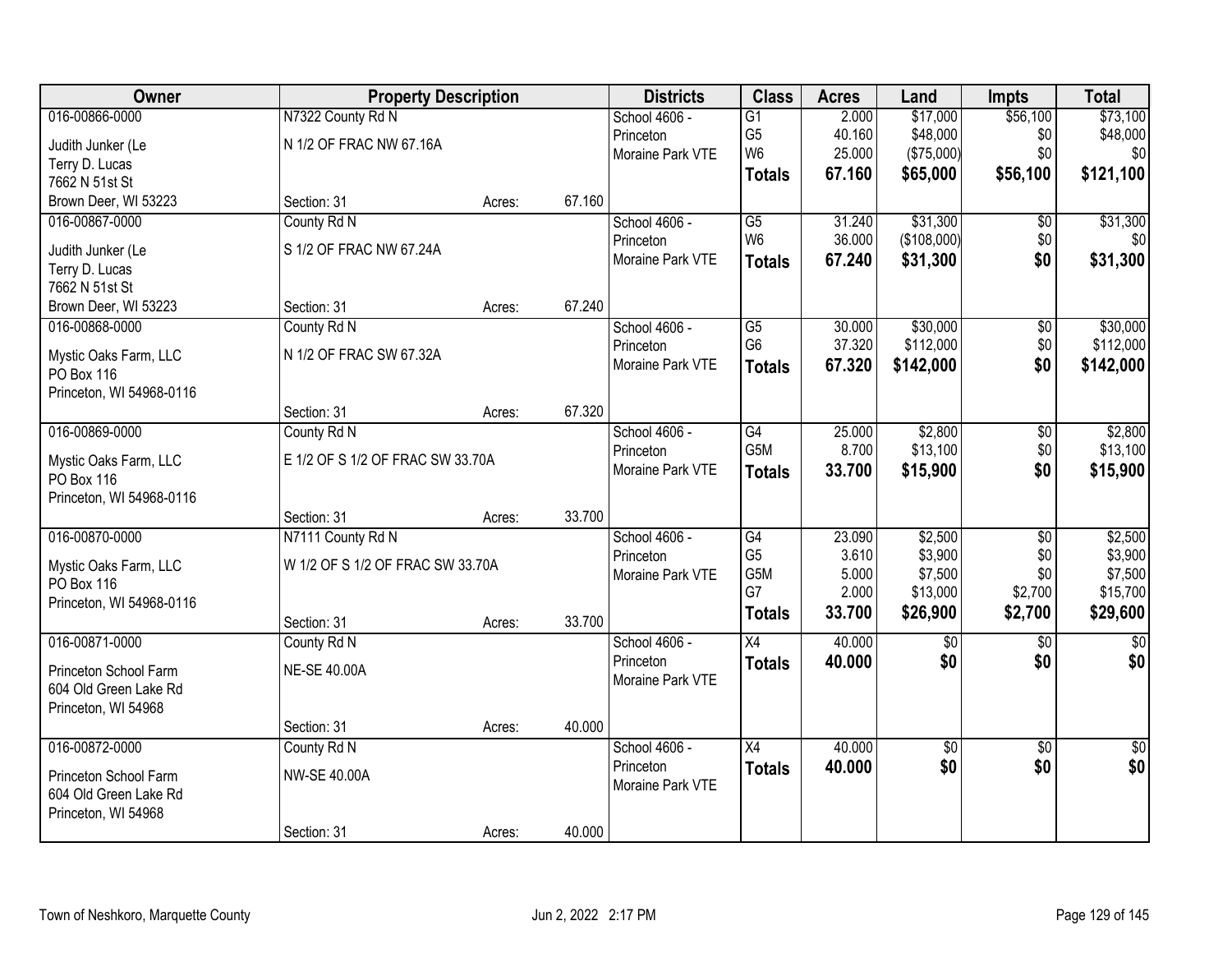| Owner                                                                   |                                                   | <b>Property Description</b> |        | <b>Districts</b>              | <b>Class</b>                                      | <b>Acres</b>               | Land                              | Impts                  | <b>Total</b>                      |
|-------------------------------------------------------------------------|---------------------------------------------------|-----------------------------|--------|-------------------------------|---------------------------------------------------|----------------------------|-----------------------------------|------------------------|-----------------------------------|
| 016-00873-0000                                                          | County Rd N                                       |                             |        | School 4606 -                 | X4                                                | 40.000                     | $\overline{50}$                   | $\overline{50}$        | \$0                               |
| Princeton School Farm<br>604 Old Green Lake Rd<br>Princeton, WI 54968   | <b>SW-SE 40.00A</b>                               |                             |        | Princeton<br>Moraine Park VTE | <b>Totals</b>                                     | 40.000                     | \$0                               | \$0                    | \$0                               |
|                                                                         | Section: 31                                       | Acres:                      | 40.000 |                               |                                                   |                            |                                   |                        |                                   |
| 016-00874-0000                                                          | County Rd N                                       |                             |        | School 4606 -                 | X4                                                | 40.000                     | $\overline{60}$                   | $\overline{50}$        | $\overline{50}$                   |
| Princeton School Farm<br>604 Old Green Lake Rd<br>Princeton, WI 54968   | SE-SE 40.00A                                      |                             |        | Princeton<br>Moraine Park VTE | <b>Totals</b>                                     | 40.000                     | \$0                               | \$0                    | \$0                               |
|                                                                         | Section: 31                                       | Acres:                      | 40.000 |                               |                                                   |                            |                                   |                        |                                   |
| 016-00875-0000                                                          | 19th Rd                                           |                             |        | School 4606 -                 | G5                                                | 40.000                     | \$40,000                          | \$0                    | \$40,000                          |
| James E Heller Living Trust<br>627 Mary Lee Dr<br>Fond Du Lac, WI 54935 | <b>NE-NE 40.00A</b>                               |                             |        | Princeton<br>Moraine Park VTE | <b>Totals</b>                                     | 40.000                     | \$40,000                          | \$0                    | \$40,000                          |
|                                                                         | Section: 32                                       | Acres:                      | 40.000 |                               |                                                   |                            |                                   |                        |                                   |
| 016-00876-0000                                                          | N7226 19th Rd                                     |                             |        | School 4606 -                 | G1                                                | 2.000                      | \$12,000                          | \$27,500               | \$39,500                          |
| James E Heller Living Trust<br>627 Mary Lee Dr<br>Fond Du Lac, WI 54935 | <b>NW-NE 40.00A</b>                               |                             |        | Princeton<br>Moraine Park VTE | G <sub>5</sub><br><b>Totals</b>                   | 38.000<br>40.000           | \$40,500<br>\$52,500              | \$0<br>\$27,500        | \$40,500<br>\$80,000              |
|                                                                         | Section: 32                                       | Acres:                      | 40.000 |                               |                                                   |                            |                                   |                        |                                   |
| 016-00877-0000                                                          | N7204 19th Rd                                     |                             |        | School 4606 -<br>Princeton    | $\overline{G1}$<br>G <sub>5</sub>                 | 2.000<br>18.500            | \$12,000<br>\$22,500              | \$25,700<br>\$0        | \$37,700<br>\$22,500              |
| Andrew Dlapa<br>5931 S Honey Creek Dr<br>Greenfield, WI 53221           | SW-NE EX 2 1/2 IN SW COR S & W OF HWY 37.50A      |                             |        | Moraine Park VTE              | G <sub>6</sub><br><b>Totals</b>                   | 17.000<br>37.500           | \$51,000<br>\$85,500              | \$0<br>\$25,700        | \$51,000<br>\$111,200             |
|                                                                         | Section: 32                                       | Acres:                      | 37.500 |                               |                                                   |                            |                                   |                        |                                   |
| 016-00878-0000                                                          | N7161 19th Rd                                     |                             |        | School 4606 -                 | $\overline{G1}$                                   | 2.500                      | \$13,500                          | \$36,400               | \$49,900                          |
| <b>Howard Siegle</b><br>N7161 19th Rd<br>Neshkoro, WI 54960             | A PARCEL IN SW COR OF SW-NE LY SW OF HWY<br>2.50A |                             |        | Princeton<br>Moraine Park VTE | <b>Totals</b>                                     | 2.500                      | \$13,500                          | \$36,400               | \$49,900                          |
|                                                                         | Section: 32                                       | Acres:                      | 2.500  |                               |                                                   |                            |                                   |                        |                                   |
| 016-00879-0000                                                          | N7164 19th Rd                                     |                             |        | School 4606 -                 | G1                                                | 10.000                     | \$33,000                          | \$79,900               | \$112,900                         |
| Mjm Property Holdings, LLC<br>2334 Lockhorn Cir<br>West Bend, WI 53090  | <b>SE-NE 40.00A</b>                               |                             |        | Princeton<br>Moraine Park VTE | G <sub>5</sub><br>G <sub>6</sub><br><b>Totals</b> | 10.000<br>20.000<br>40.000 | \$10,000<br>\$60,000<br>\$103,000 | \$0<br>\$0<br>\$79,900 | \$10,000<br>\$60,000<br>\$182,900 |
|                                                                         | Section: 32                                       | Acres:                      | 40.000 |                               |                                                   |                            |                                   |                        |                                   |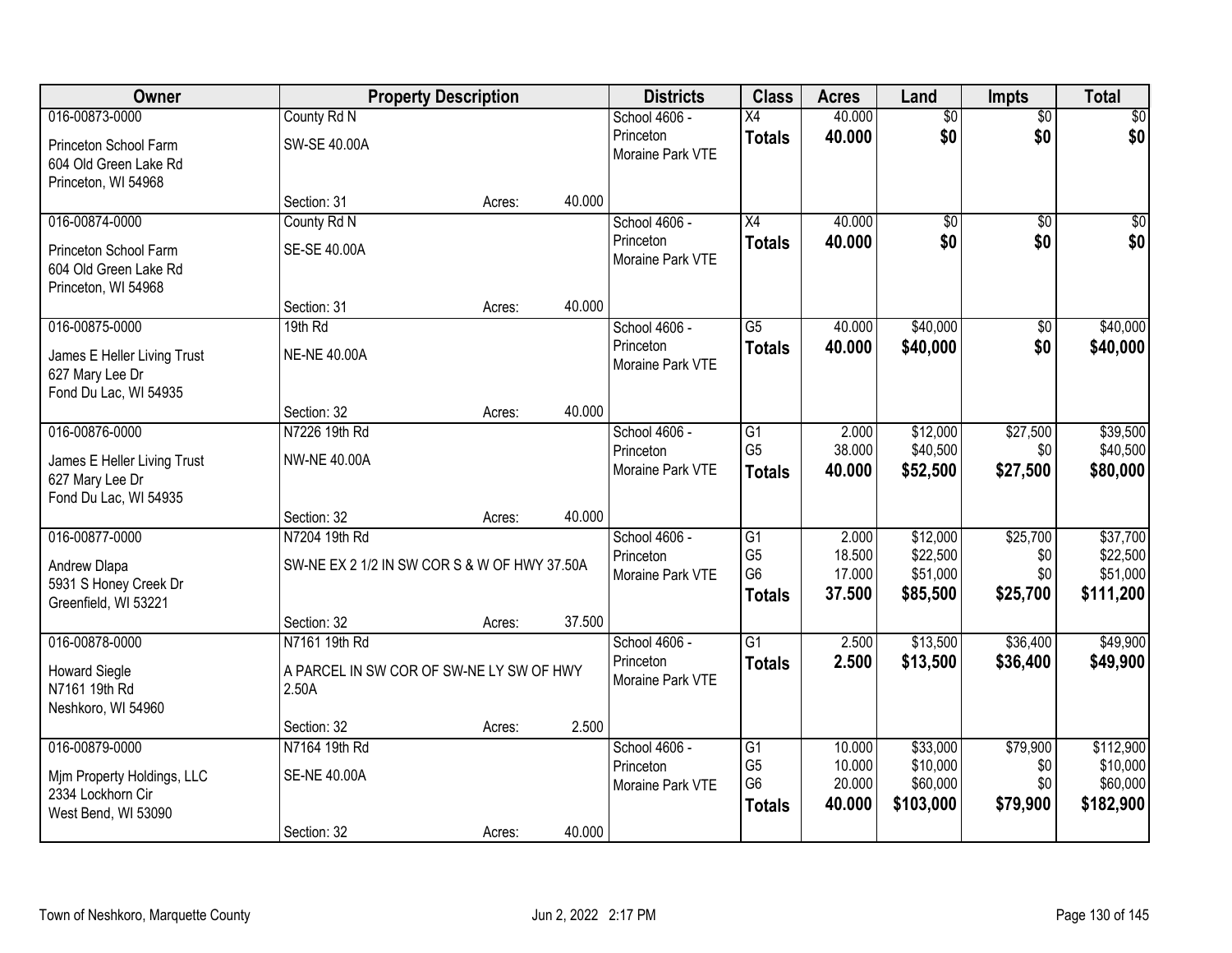| Owner                 | <b>Property Description</b> |        |        | <b>Districts</b> | <b>Class</b>    | <b>Acres</b> | Land       | <b>Impts</b>    | <b>Total</b> |
|-----------------------|-----------------------------|--------|--------|------------------|-----------------|--------------|------------|-----------------|--------------|
| 016-00880-0000        | 19th Rd                     |        |        | School 4606 -    | $\overline{G5}$ | 28.000       | \$29,500   | $\overline{50}$ | \$29,500     |
| Alfred J. Huth        | NE-NW LESS 3.5A 36.50A      |        |        | Princeton        | G6              | 8.500        | \$25,500   | \$0             | \$25,500     |
| Linda A. Huth         |                             |        |        | Moraine Park VTE | <b>Totals</b>   | 36.500       | \$55,000   | \$0             | \$55,000     |
| 321 E Oshkosh St      |                             |        |        |                  |                 |              |            |                 |              |
| Ripon, WI 54971       | Section: 32                 | Acres: | 36.500 |                  |                 |              |            |                 |              |
| 016-00881-0000        | N7240 19th Rd               |        |        | School 4606 -    | $\overline{G1}$ | 3.500        | \$16,500   | \$122,000       | \$138,500    |
|                       |                             |        |        | Princeton        | <b>Totals</b>   | 3.500        | \$16,500   | \$122,000       | \$138,500    |
| Anthony M. Ferrito    | A PARCEL OF NE-NW 3.50A     |        |        | Moraine Park VTE |                 |              |            |                 |              |
| N7240 19th Rd         |                             |        |        |                  |                 |              |            |                 |              |
| Neshkoro, WI 54960    |                             |        |        |                  |                 |              |            |                 |              |
|                       | Section: 32                 | Acres: | 3.500  |                  |                 |              |            |                 |              |
| 016-00882-0000        | N7360 19th Rd               |        |        | School 4606 -    | G1              | 1.000        | \$9,000    | \$1,500         | \$10,500     |
| Alfred J. Huth        | NW-NW 40.00A                |        |        | Princeton        | G <sub>5</sub>  | 25.000       | \$25,000   | \$0             | \$25,000     |
| Linda A. Huth         |                             |        |        | Moraine Park VTE | G <sub>6</sub>  | 14.000       | \$42,000   | \$0             | \$42,000     |
| 321 E Oshkosh St      |                             |        |        |                  | <b>Totals</b>   | 40.000       | \$76,000   | \$1,500         | \$77,500     |
| Ripon, WI 54971       | Section: 32                 | Acres: | 40.000 |                  |                 |              |            |                 |              |
| 016-00883-0000        | 19th Rd                     |        |        | School 4606 -    | $\overline{G5}$ | 39.500       | \$18,900   | $\sqrt[6]{3}$   | \$18,900     |
|                       |                             |        |        | Princeton        | <b>Totals</b>   | 39.500       | \$18,900   | \$0             | \$18,900     |
| Mitchell D. Allar     | SW-NW EX 1RD 39.50A         |        |        | Moraine Park VTE |                 |              |            |                 |              |
| 7625 Pond Rd          |                             |        |        |                  |                 |              |            |                 |              |
| Hartford, WI 53027    | Section: 32                 | Acres: | 39.500 |                  |                 |              |            |                 |              |
| 016-00884-0000        | 19th Rd                     |        |        | School 4606 -    | $\overline{G5}$ | 0.500        | \$500      | \$0             | \$500        |
|                       |                             |        |        | Princeton        |                 |              |            |                 |              |
| Alfred J. Huth        | A PARCEL OF SW-NW .50A      |        |        | Moraine Park VTE | <b>Totals</b>   | 0.500        | \$500      | \$0             | \$500        |
| Linda A. Huth         |                             |        |        |                  |                 |              |            |                 |              |
| 321 E Oshkosh St      |                             |        |        |                  |                 |              |            |                 |              |
| Ripon, WI 54971       | Section: 32                 | Acres: | 0.500  |                  |                 |              |            |                 |              |
| 016-00885-0000        | N7203 19th Rd               |        |        | School 4606 -    | $\overline{G1}$ | 2.000        | \$12,000   | \$73,700        | \$85,700     |
| Wayne A. Kaufman      | <b>SE-NW 40.00A</b>         |        |        | Princeton        | G <sub>5</sub>  | 28.000       | \$33,000   | \$0             | \$33,000     |
| Karen A. Kaufman      |                             |        |        | Moraine Park VTE | G <sub>6</sub>  | 10.000       | \$30,000   | \$0             | \$30,000     |
| W6727 Brown Rd        |                             |        |        |                  | <b>Totals</b>   | 40.000       | \$75,000   | \$73,700        | \$148,700    |
| Fond Du Lac, WI 54937 | Section: 32                 | Acres: | 40.000 |                  |                 |              |            |                 |              |
| 016-00886-0000        | 19th Rd                     |        |        | School 4606 -    | G5              | 12.000       | \$9,300    | $\overline{30}$ | \$9,300      |
|                       |                             |        |        | Princeton        | W8              | 18.000       | (\$54,000) | \$0             | \$0          |
| Bradford G. Tagatz    | NE-SW EX NW 1/4 30.00A      |        |        | Moraine Park VTE | <b>Totals</b>   | 30.000       | \$9,300    | \$0             | \$9,300      |
| W1004 Eagle Rd        |                             |        |        |                  |                 |              |            |                 |              |
| Neshkoro, WI 54960    |                             |        |        |                  |                 |              |            |                 |              |
|                       | Section: 32                 | Acres: | 30.000 |                  |                 |              |            |                 |              |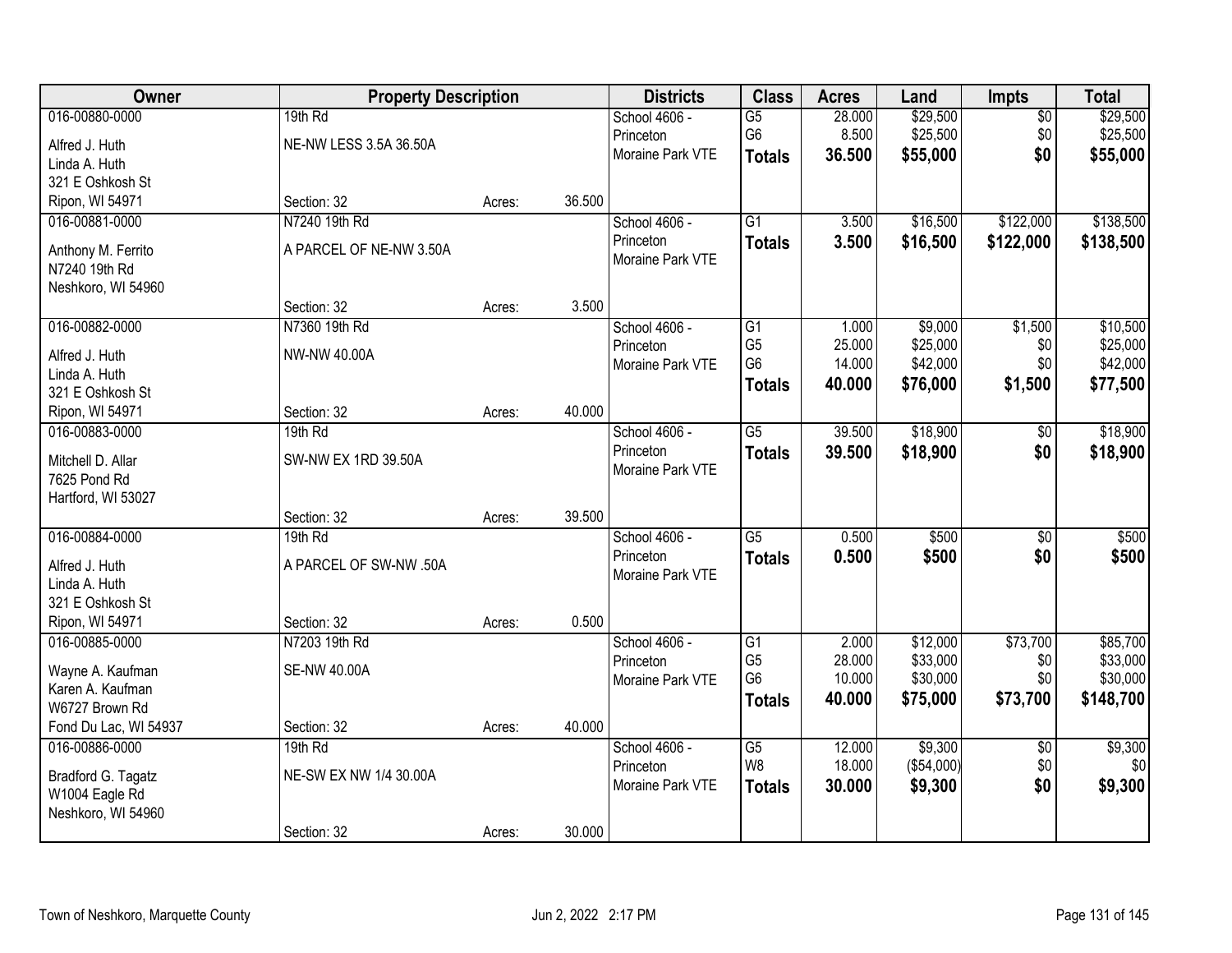| Owner                          | <b>Property Description</b>                  |        |        | <b>Districts</b> | <b>Class</b>    | <b>Acres</b> | Land            | <b>Impts</b>    | <b>Total</b> |
|--------------------------------|----------------------------------------------|--------|--------|------------------|-----------------|--------------|-----------------|-----------------|--------------|
| 016-00887-0000                 | 19th Rd                                      |        |        | School 4606 -    | $\overline{G5}$ | 10.000       | \$10,000        | $\overline{50}$ | \$10,000     |
| Wayne A. Kaufman               | NW 1/4 OF NE-SW 10.00A                       |        |        | Princeton        | <b>Totals</b>   | 10.000       | \$10,000        | \$0             | \$10,000     |
| Karen A. Kaufman               |                                              |        |        | Moraine Park VTE |                 |              |                 |                 |              |
| W6727 Brown Rd                 |                                              |        |        |                  |                 |              |                 |                 |              |
| Fond Du Lac, WI 54937          | Section: 32                                  | Acres: | 10.000 |                  |                 |              |                 |                 |              |
| 016-00888-0000                 | County Rd N                                  |        |        | School 4606 -    | $\overline{X4}$ | 40.000       | $\overline{50}$ | $\overline{50}$ | \$0          |
| Princeton School Farm          | NW-SW 40.00A                                 |        |        | Princeton        | <b>Totals</b>   | 40.000       | \$0             | \$0             | \$0          |
| 604 Old Green Lake Rd          |                                              |        |        | Moraine Park VTE |                 |              |                 |                 |              |
| Princeton, WI 54968            |                                              |        |        |                  |                 |              |                 |                 |              |
|                                | Section: 32                                  | Acres: | 40.000 |                  |                 |              |                 |                 |              |
| 016-00889-0000                 | Eagle Rd                                     |        |        | School 4606 -    | $\overline{G4}$ | 22.000       | \$2,400         | \$0             | \$2,400      |
| Bradford G. Tagatz             | SW-SW 40.00A                                 |        |        | Princeton        | W8              | 18.000       | (\$28,800)      | \$0             | \$0          |
| W1004 Eagle Rd                 |                                              |        |        | Moraine Park VTE | <b>Totals</b>   | 40.000       | \$2,400         | \$0             | \$2,400      |
| Neshkoro, WI 54960             |                                              |        |        |                  |                 |              |                 |                 |              |
|                                | Section: 32                                  | Acres: | 40.000 |                  |                 |              |                 |                 |              |
| 016-00890-0000                 | W1004 Eagle Rd                               |        |        | School 4606 -    | G1              | 2.000        | \$12,000        | \$59,700        | \$71,700     |
| Bradford G. Tagatz             | SE-SW 40.00A                                 |        |        | Princeton        | G <sub>5</sub>  | 11.000       | \$13,500        | \$0             | \$13,500     |
| W1004 Eagle Rd                 |                                              |        |        | Moraine Park VTE | W8              | 27.000       | (\$86,400)      | \$0             | \$0          |
| Neshkoro, WI 54960             |                                              |        |        |                  | <b>Totals</b>   | 40.000       | \$25,500        | \$59,700        | \$85,200     |
|                                | Section: 32                                  | Acres: | 40.000 |                  |                 |              |                 |                 |              |
| 016-00891-0000                 | 19th Rd                                      |        |        | School 4606 -    | G4              | 12.000       | \$1,300         | \$0             | \$1,300      |
| Aaron L. Helmer                | NE-SE LESS 4.65A 35.35A                      |        |        | Princeton        | G <sub>5</sub>  | 13.000       | \$13,000        | \$0             | \$13,000     |
| 805 State St                   |                                              |        |        | Moraine Park VTE | G5M             | 10.350       | \$15,600        | \$0             | \$15,600     |
| Ripon, WI 54971                |                                              |        |        |                  | <b>Totals</b>   | 35.350       | \$29,900        | \$0             | \$29,900     |
|                                | Section: 32                                  | Acres: | 35.350 |                  |                 |              |                 |                 |              |
| 016-00892-0000                 | 19th Rd                                      |        |        | School 4606 -    | $\overline{G1}$ | 1.630        | \$4,600         | \$0             | \$4,600      |
| John A. Arata                  | PRT OF LOT 1 CSM 684 BEING A PARCEL OF NE-SE |        |        | Princeton        | <b>Totals</b>   | 1.630        | \$4,600         | \$0             | \$4,600      |
| Arata Dominic Louis            | 1.63A                                        |        |        | Moraine Park VTE |                 |              |                 |                 |              |
| W143 N7552 Circle Ct           |                                              |        |        |                  |                 |              |                 |                 |              |
| Menomonee Falls, WI 53051-4309 | Section: 32                                  | Acres: | 1.630  |                  |                 |              |                 |                 |              |
| 016-00893-0000                 | N7160 19th Rd                                |        |        | School 4606 -    | $\overline{G1}$ | 3.030        | \$15,100        | \$15,300        | \$30,400     |
| John A. Arata                  | LOT 2 CSM 684 BEING A PARCEL OF NE-SE 3.03A  |        |        | Princeton        | <b>Totals</b>   | 3.030        | \$15,100        | \$15,300        | \$30,400     |
| Arata Dominic Louis            |                                              |        |        | Moraine Park VTE |                 |              |                 |                 |              |
| W143 N7552 Circle Ct           |                                              |        |        |                  |                 |              |                 |                 |              |
| Menomonee Falls, WI 53051-4309 | Section: 32                                  | Acres: | 3.030  |                  |                 |              |                 |                 |              |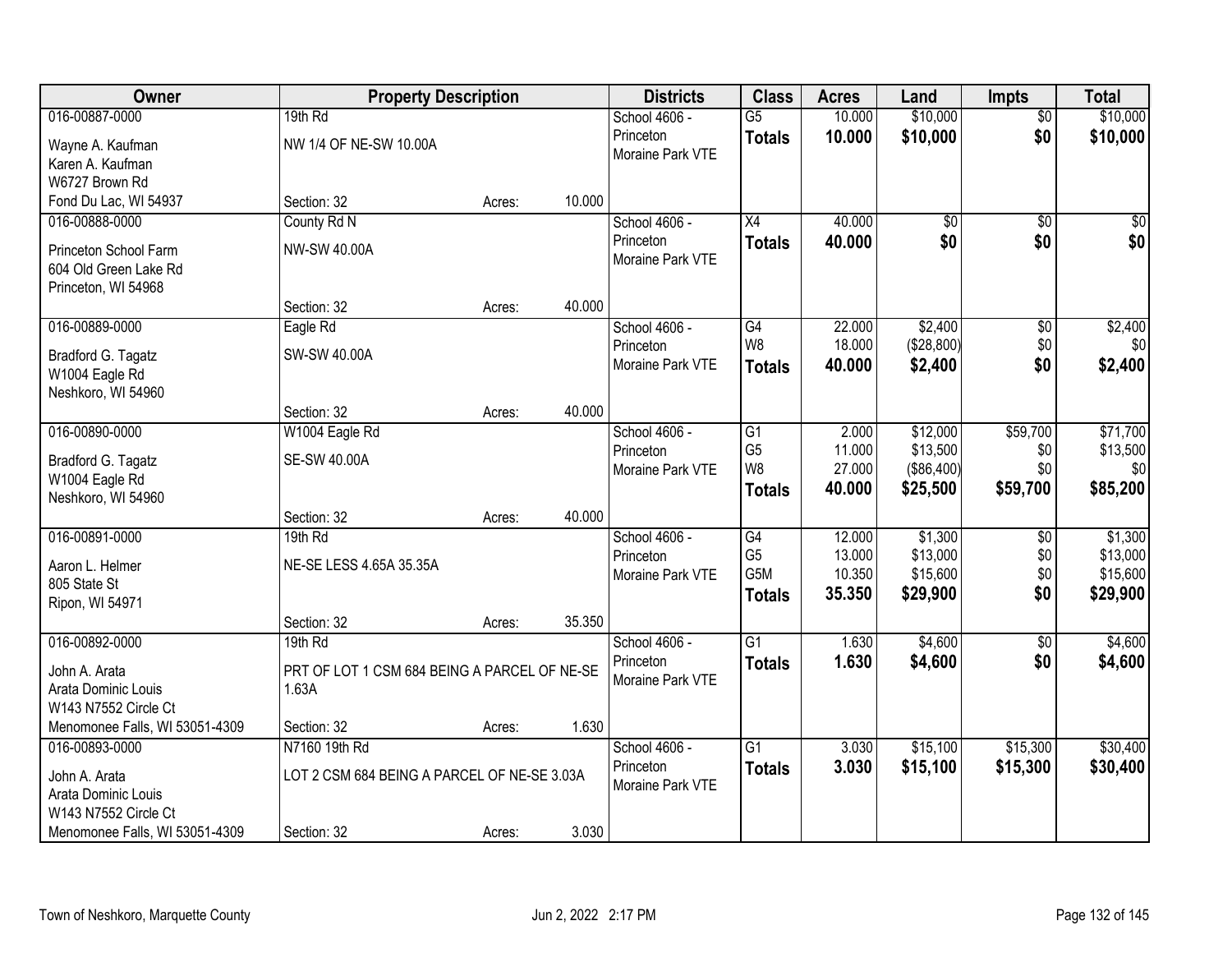| Owner                                | <b>Property Description</b>               |        |        | <b>Districts</b> | <b>Class</b>    | <b>Acres</b> | Land     | Impts           | <b>Total</b> |
|--------------------------------------|-------------------------------------------|--------|--------|------------------|-----------------|--------------|----------|-----------------|--------------|
| 016-00894-0000                       | 19th Rd                                   |        |        | School 4606 -    | G4              | 6.000        | \$700    | $\overline{50}$ | \$700        |
| Nancy A. Helmer                      | <b>NW-SE 40.00A</b>                       |        |        | Princeton        | G <sub>5</sub>  | 6.610        | \$6,100  | \$0             | \$6,100      |
| Lamont W. Helmer                     |                                           |        |        | Moraine Park VTE | G5M             | 27.390       | \$27,400 | \$0             | \$27,400     |
| N6405 County Rd D                    |                                           |        |        |                  | <b>Totals</b>   | 40.000       | \$34,200 | \$0             | \$34,200     |
| Princeton, WI 54968                  | Section: 32                               | Acres: | 40.000 |                  |                 |              |          |                 |              |
| 016-00895-0000                       | 19th Rd                                   |        |        | School 4606 -    | $\overline{G5}$ | 13.000       | \$13,000 | $\overline{50}$ | \$13,000     |
| Laura Helmer et al                   | PART SW-SE LY NE OF BLACK CREEK 13.00A    |        |        | Princeton        | <b>Totals</b>   | 13.000       | \$13,000 | \$0             | \$13,000     |
| 805 State St                         |                                           |        |        | Moraine Park VTE |                 |              |          |                 |              |
| Ripon, WI 54971                      |                                           |        |        |                  |                 |              |          |                 |              |
|                                      | Section: 32                               | Acres: | 13.000 |                  |                 |              |          |                 |              |
| 016-00896-0000                       | 19th Rd                                   |        |        | School 4606 -    | G5              | 2.000        | \$2,000  | \$0             | \$2,000      |
| Thomas W. Gedamke                    | S 2A OF SW-SE 2.00A                       |        |        | Princeton        | <b>Totals</b>   | 2.000        | \$2,000  | \$0             | \$2,000      |
| 585 N Lockin St                      |                                           |        |        | Moraine Park VTE |                 |              |          |                 |              |
| Brandon, WI 53919                    |                                           |        |        |                  |                 |              |          |                 |              |
|                                      | Section: 32                               | Acres: | 2.000  |                  |                 |              |          |                 |              |
| 016-00897-0000                       | 19th Rd                                   |        |        | School 4606 -    | $\overline{G5}$ | 2.000        | \$2,000  | \$0             | \$2,000      |
| Laura Helmer                         | N 2A OF SW-SE 2.00A                       |        |        | Princeton        | <b>Totals</b>   | 2.000        | \$2,000  | \$0             | \$2,000      |
| 805 State St                         |                                           |        |        | Moraine Park VTE |                 |              |          |                 |              |
| Ripon, WI 54971                      |                                           |        |        |                  |                 |              |          |                 |              |
|                                      | Section: 32                               | Acres: | 2.000  |                  |                 |              |          |                 |              |
| 016-00898-0000                       | 19th Rd                                   |        |        | School 4606 -    | $\overline{G5}$ | 23.000       | \$17,800 | $\overline{50}$ | \$17,800     |
|                                      | PART OF SW-SE LY SW OF BLACK CREEK 23.00A |        |        | Princeton        | <b>Totals</b>   | 23.000       | \$17,800 | \$0             | \$17,800     |
| Bradford G. Tagatz<br>W1004 Eagle Rd |                                           |        |        | Moraine Park VTE |                 |              |          |                 |              |
| Neshkoro, WI 54960                   |                                           |        |        |                  |                 |              |          |                 |              |
|                                      | Section: 32                               | Acres: | 23.000 |                  |                 |              |          |                 |              |
| 016-00899-0000                       | N7054 19th Rd                             |        |        | School 4606 -    | $\overline{G4}$ | 10.000       | \$900    | $\overline{50}$ | \$900        |
| Aaron L. Helmer et al                | PART OF SE-SE 24.00A                      |        |        | Princeton        | G5M             | 12.000       | \$18,000 | \$0             | \$18,000     |
| 805 State St                         |                                           |        |        | Moraine Park VTE | G7              | 2.000        | \$13,000 | \$10,000        | \$23,000     |
| Ripon, WI 54971                      |                                           |        |        |                  | <b>Totals</b>   | 24.000       | \$31,900 | \$10,000        | \$41,900     |
|                                      | Section: 32                               | Acres: | 24.000 |                  |                 |              |          |                 |              |
| 016-00900-0000                       | 19th Rd                                   |        |        | School 4606 -    | $\overline{G5}$ | 1.500        | \$1,500  | $\overline{50}$ | \$1,500      |
| Thomas W. Gedamke                    | S 8A OF SE-SE LY W OF 19TH RD 8.00A       |        |        | Princeton        | G <sub>6</sub>  | 6.500        | \$19,500 | \$0             | \$19,500     |
| 585 N Lockin St                      |                                           |        |        | Moraine Park VTE | <b>Totals</b>   | 8.000        | \$21,000 | \$0             | \$21,000     |
| Brandon, WI 53919                    |                                           |        |        |                  |                 |              |          |                 |              |
|                                      | Section: 32                               | Acres: | 8.000  |                  |                 |              |          |                 |              |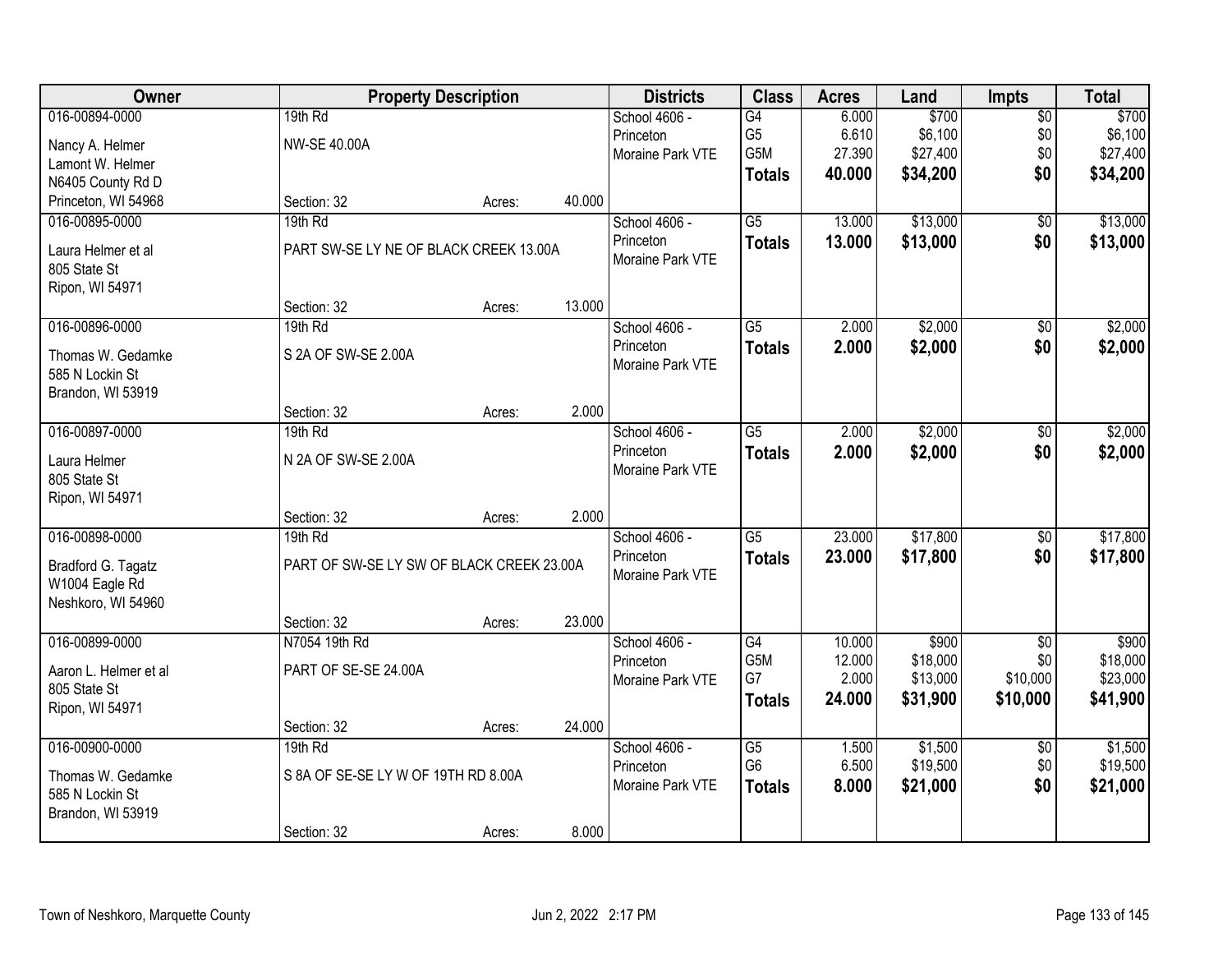| Owner                          |                                          | <b>Property Description</b> |        | <b>Districts</b> | <b>Class</b>    | <b>Acres</b> | Land       | <b>Impts</b>    | <b>Total</b> |
|--------------------------------|------------------------------------------|-----------------------------|--------|------------------|-----------------|--------------|------------|-----------------|--------------|
| 016-00901-0000                 | 19th Rd                                  |                             |        | School 4606 -    | G5              | 1.500        | \$1,500    | $\overline{50}$ | \$1,500      |
| Laura Helmer                   | PART OF N 1/2 OF S 1/2 OF SE-SE 8.00A    |                             |        | Princeton        | G <sub>6</sub>  | 6.500        | \$19,500   | \$0             | \$19,500     |
| 805 State St                   |                                          |                             |        | Moraine Park VTE | <b>Totals</b>   | 8.000        | \$21,000   | \$0             | \$21,000     |
| Ripon, WI 54971                |                                          |                             |        |                  |                 |              |            |                 |              |
|                                | Section: 32                              | Acres:                      | 8.000  |                  |                 |              |            |                 |              |
| 016-00902-0000                 | 19th Rd                                  |                             |        | School 4606 -    | $\overline{G5}$ | 2.000        | \$3,000    | $\overline{50}$ | \$3,000      |
| Michael P. Lehner              | THAT PART OF SE-SE LY E OF 19TH RD 2.00A |                             |        | Princeton        | <b>Totals</b>   | 2.000        | \$3,000    | \$0             | \$3,000      |
| Karen J. Lehner                |                                          |                             |        | Moraine Park VTE |                 |              |            |                 |              |
| PO Box 354                     |                                          |                             |        |                  |                 |              |            |                 |              |
| Princeton, WI 54968            | Section: 32                              | Acres:                      | 2.000  |                  |                 |              |            |                 |              |
| 016-00903-0000                 | 19th Rd                                  |                             |        | School 4606 -    | G5              | 25.000       | \$25,000   | \$0             | \$25,000     |
|                                |                                          |                             |        | Princeton        | G <sub>6</sub>  | 15.000       | \$45,000   | \$0             | \$45,000     |
| <b>Richard De Valk</b>         | <b>NE-NE 40.00A</b>                      |                             |        | Moraine Park VTE | <b>Totals</b>   | 40.000       | \$70,000   | \$0             | \$70,000     |
| Julie De Valk<br>N7395 22nd Rd |                                          |                             |        |                  |                 |              |            |                 |              |
| Neshkoro, WI 54960             | Section: 33                              | Acres:                      | 40.000 |                  |                 |              |            |                 |              |
| 016-00904-0000                 | $21st$ Dr                                |                             |        | School 4606 -    | G <sub>5</sub>  | 15.000       | \$15,800   | \$0             | \$15,800     |
|                                |                                          |                             |        | Princeton        | G <sub>6</sub>  | 5.000        | \$15,000   | \$0             | \$15,000     |
| Joshua J. Mrotek               | W 1/2 OF NW-NE 20.00A                    |                             |        | Moraine Park VTE | <b>Totals</b>   | 20.000       | \$30,800   | \$0             | \$30,800     |
| Andrea L. Mrotek               |                                          |                             |        |                  |                 |              |            |                 |              |
| 5450 Leroy Ln                  |                                          |                             |        |                  |                 |              |            |                 |              |
| Greendale, WI 53129            | Section: 33                              | Acres:                      | 20.000 |                  |                 |              |            |                 |              |
| 016-00905-0000                 | 21st Dr                                  |                             |        | School 4606 -    | $\overline{G5}$ | 13.000       | \$13,000   | $\overline{30}$ | \$13,000     |
| John P. Unser                  | E 1/2 OF NW-NE 20.00A                    |                             |        | Princeton        | G <sub>6</sub>  | 7.000        | \$21,000   | \$0             | \$21,000     |
| Peter A. Unser                 |                                          |                             |        | Moraine Park VTE | <b>Totals</b>   | 20.000       | \$34,000   | \$0             | \$34,000     |
| 409 Mill St                    |                                          |                             |        |                  |                 |              |            |                 |              |
| Fox Lake, WI 53933             | Section: 33                              | Acres:                      | 20.000 |                  |                 |              |            |                 |              |
| 016-00906-0000                 | $21st$ Dr                                |                             |        | School 4606 -    | $\overline{G5}$ | 19.000       | \$17,300   | $\overline{60}$ | \$17,300     |
| Michael J Sutich Trust         | <b>SW-NE 40.00A</b>                      |                             |        | Princeton        | W8              | 21.000       | (\$67,200) | \$0             | \$0          |
| W3699 Orchard Ave              |                                          |                             |        | Moraine Park VTE | <b>Totals</b>   | 40.000       | \$17,300   | \$0             | \$17,300     |
| Green Lake, WI 54941           |                                          |                             |        |                  |                 |              |            |                 |              |
|                                | Section: 33                              | Acres:                      | 40.000 |                  |                 |              |            |                 |              |
| 016-00907-0000                 | 21st Dr                                  |                             |        | School 4606 -    | $\overline{G6}$ | 40.000       | \$100,000  | $\overline{50}$ | \$100,000    |
| <b>Richard De Valk</b>         | <b>SE-NE 40.00A</b>                      |                             |        | Princeton        | <b>Totals</b>   | 40.000       | \$100,000  | \$0             | \$100,000    |
| Julie De Valk                  |                                          |                             |        | Moraine Park VTE |                 |              |            |                 |              |
| N7395 22nd Rd                  |                                          |                             |        |                  |                 |              |            |                 |              |
| Neshkoro, WI 54960             | Section: 33                              | Acres:                      | 40.000 |                  |                 |              |            |                 |              |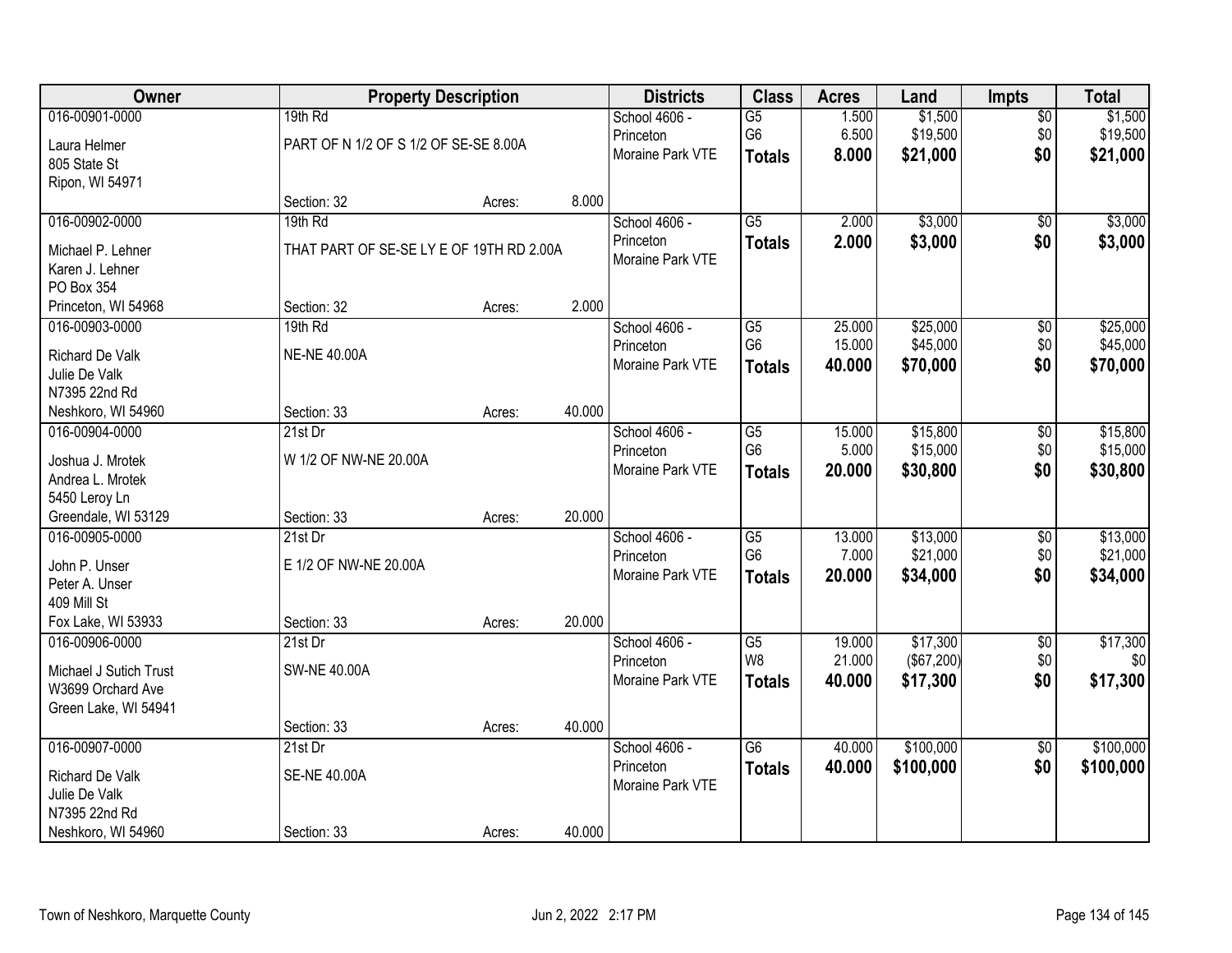| Owner                          | <b>Property Description</b>     |        |        | <b>Districts</b>              | <b>Class</b>    | <b>Acres</b> | Land       | Impts           | <b>Total</b> |
|--------------------------------|---------------------------------|--------|--------|-------------------------------|-----------------|--------------|------------|-----------------|--------------|
| 016-00908-0000                 | $21st$ Dr                       |        |        | School 4606 -                 | $\overline{G5}$ | 2.000        | \$2,000    | $\overline{50}$ | \$2,000      |
| Joan M Both Living Trust       | <b>NE-NW 40.00A</b>             |        |        | Princeton                     | W <sub>6</sub>  | 38.000       | (\$76,000) | \$0             | \$0          |
| N7481 21st Dr                  |                                 |        |        | Moraine Park VTE              | <b>Totals</b>   | 40.000       | \$2,000    | \$0             | \$2,000      |
| Neshkoro, WI 54960             |                                 |        |        |                               |                 |              |            |                 |              |
|                                | Section: 33                     | Acres: | 40.000 |                               |                 |              |            |                 |              |
| 016-00909-0000                 | $21st$ Dr                       |        |        | School 4606 -                 | $\overline{G5}$ | 40.000       | \$40,000   | $\overline{50}$ | \$40,000     |
| Diane C Janz Irrey Farm Trust  | NW-NW 40.00A                    |        |        | Princeton                     | <b>Totals</b>   | 40.000       | \$40,000   | \$0             | \$40,000     |
| 801 Wisconsin Dr               |                                 |        |        | Moraine Park VTE              |                 |              |            |                 |              |
| Jefferson, WI 53549            |                                 |        |        |                               |                 |              |            |                 |              |
|                                | Section: 33                     | Acres: | 40.000 |                               |                 |              |            |                 |              |
| 016-00910-0000                 | 21st Dr                         |        |        | School 4606 -                 | $\overline{G5}$ | 40.000       | \$40,000   | $\overline{50}$ | \$40,000     |
| John A. Arata                  | <b>SW-NW 40.00A</b>             |        |        | Princeton                     | <b>Totals</b>   | 40.000       | \$40,000   | \$0             | \$40,000     |
| Arata Dominic Louis            |                                 |        |        | Moraine Park VTE              |                 |              |            |                 |              |
| W143 N7552 Circle Ct           |                                 |        |        |                               |                 |              |            |                 |              |
| Menomonee Falls, WI 53051-4309 | Section: 33                     | Acres: | 40.000 |                               |                 |              |            |                 |              |
| 016-00911-0000                 | $21st$ Dr                       |        |        | School 4606 -                 | G5              | 40.000       | \$10,000   | \$0             | \$10,000     |
| Michael J Sutich Trust         | <b>SE-NW 40.00A</b>             |        |        | Princeton                     | <b>Totals</b>   | 40.000       | \$10,000   | \$0             | \$10,000     |
| W3699 Orchard Ave              |                                 |        |        | Moraine Park VTE              |                 |              |            |                 |              |
| Green Lake, WI 54941           |                                 |        |        |                               |                 |              |            |                 |              |
|                                | Section: 33                     | Acres: | 40.000 |                               |                 |              |            |                 |              |
| 016-00912-0000                 | 21st Dr                         |        |        | School 4606 -                 | $\overline{G5}$ | 40.000       | \$10,000   | $\overline{50}$ | \$10,000     |
| Michael J Sutich Trust         | <b>NE-SW 40.00A</b>             |        |        | Princeton                     | <b>Totals</b>   | 40.000       | \$10,000   | \$0             | \$10,000     |
| W3699 Orchard Ave              |                                 |        |        | Moraine Park VTE              |                 |              |            |                 |              |
| Green Lake, WI 54941           |                                 |        |        |                               |                 |              |            |                 |              |
|                                | Section: 33                     | Acres: | 40.000 |                               |                 |              |            |                 |              |
| 016-00913-0000                 | 21st Dr                         |        |        | School 4606 -                 | G5              | 20.000       | \$20,000   | $\sqrt{6}$      | \$20,000     |
| Michael P. Lehner              | E 1/2 OF NW-SW 20.00A           |        |        | Princeton<br>Moraine Park VTE | <b>Totals</b>   | 20.000       | \$20,000   | \$0             | \$20,000     |
| Karen J. Lehner                |                                 |        |        |                               |                 |              |            |                 |              |
| PO Box 354                     |                                 |        |        |                               |                 |              |            |                 |              |
| Princeton, WI 54968            | Section: 33                     | Acres: | 20.000 |                               |                 |              |            |                 |              |
| 016-00914-0000                 | $21st$ Dr                       |        |        | School 4606 -                 | G5              | 14.970       | \$15,000   | $\overline{50}$ | \$15,000     |
| Lynn Helmer et al              | W 1/2 OF NW-SW LESS .03A 19.97A |        |        | Princeton<br>Moraine Park VTE | G <sub>6</sub>  | 5.000        | \$10,000   | \$0             | \$10,000     |
| 805 State St                   |                                 |        |        |                               | <b>Totals</b>   | 19.970       | \$25,000   | \$0             | \$25,000     |
| Ripon, WI 54971                |                                 |        |        |                               |                 |              |            |                 |              |
|                                | Section: 33                     | Acres: | 19.970 |                               |                 |              |            |                 |              |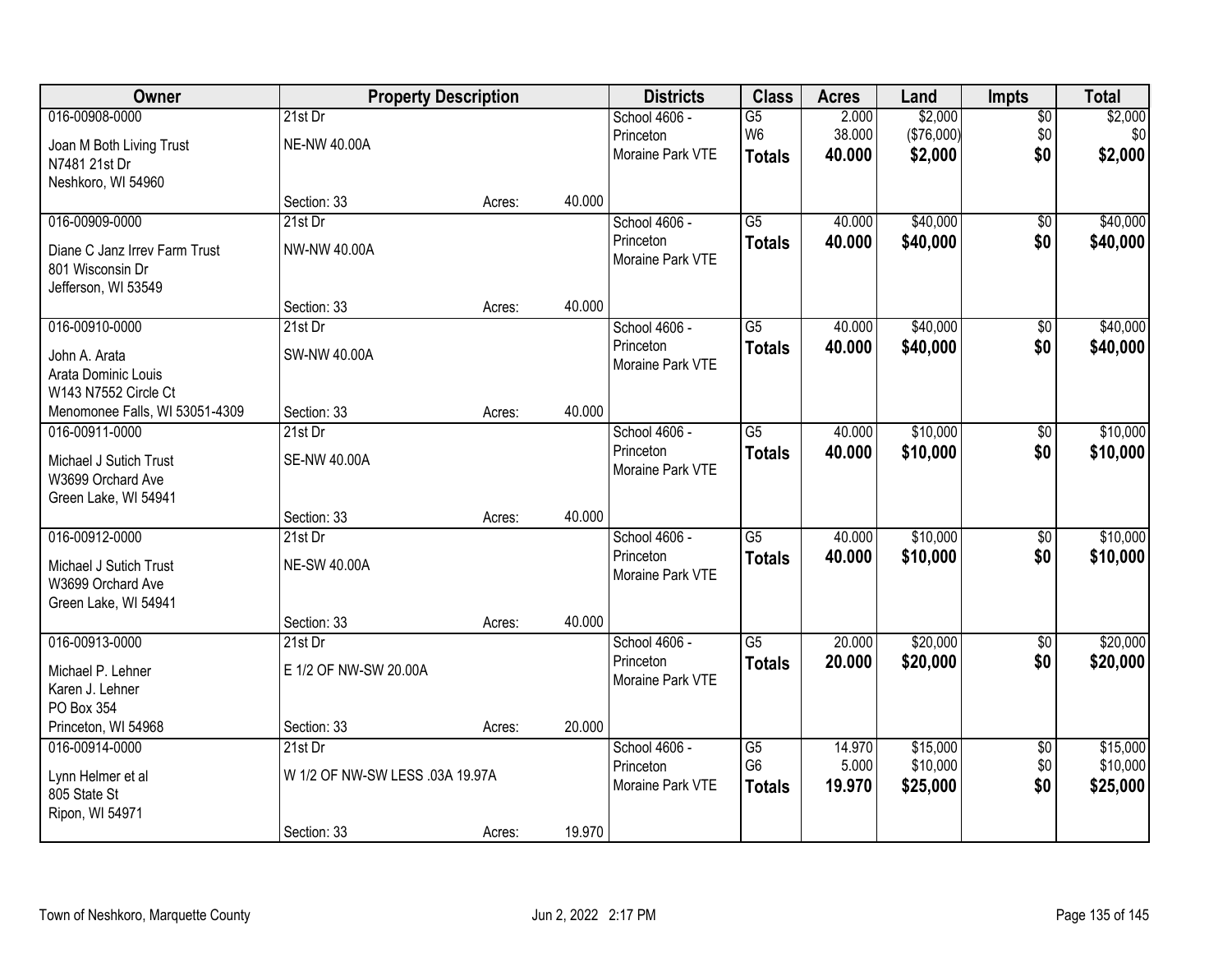| Owner                              |                                                | <b>Property Description</b> |        | <b>Districts</b> | <b>Class</b>    | <b>Acres</b> | Land       | <b>Impts</b>    | <b>Total</b> |
|------------------------------------|------------------------------------------------|-----------------------------|--------|------------------|-----------------|--------------|------------|-----------------|--------------|
| 016-00915-0000                     | 19th Rd                                        |                             |        | School 4606 -    | $\overline{G6}$ | 0.030        | \$100      | $\overline{50}$ | \$100        |
| John A. Arata                      | PRT OF LOT 1 CSM 684 BEING W 33FT OF N 33FT OF |                             |        | Princeton        | <b>Totals</b>   | 0.030        | \$100      | \$0             | \$100        |
| Arata Dominic Louis                | NW-SW .03A                                     |                             |        | Moraine Park VTE |                 |              |            |                 |              |
| W143 N7552 Circle Ct               |                                                |                             |        |                  |                 |              |            |                 |              |
| Menomonee Falls, WI 53051-4309     | Section: 33                                    | Acres:                      | 0.030  |                  |                 |              |            |                 |              |
| 016-00916-0000                     | 19th Rd                                        |                             |        | School 4606 -    | $\overline{G1}$ | 0.500        | \$4,500    | \$8,600         | \$13,100     |
| Michael P. Lehner                  | E 1/2 OF SW-SW EX 2RD STRIP ALG S SIDE 19.50A  |                             |        | Princeton        | G <sub>5</sub>  | 14.000       | \$14,000   | \$0             | \$14,000     |
| Karen J. Lehner                    |                                                |                             |        | Moraine Park VTE | G <sub>6</sub>  | 5.000        | \$15,000   | \$0             | \$15,000     |
| PO Box 354                         |                                                |                             |        |                  | <b>Totals</b>   | 19.500       | \$33,500   | \$8,600         | \$42,100     |
| Princeton, WI 54968                | Section: 33                                    | Acres:                      | 19.500 |                  |                 |              |            |                 |              |
| 016-00917-0000                     | 19th Rd                                        |                             |        | School 4606 -    | $\overline{G4}$ | 8.000        | \$900      | $\overline{50}$ | \$900        |
| Laura Helmer et al                 | NW 1/4 OF SW-SW 10.00A                         |                             |        | Princeton        | G5M             | 2.000        | \$3,000    | \$0             | \$3,000      |
| 805 State St                       |                                                |                             |        | Moraine Park VTE | <b>Totals</b>   | 10.000       | \$3,900    | \$0             | \$3,900      |
| Ripon, WI 54971                    |                                                |                             |        |                  |                 |              |            |                 |              |
|                                    | Section: 33                                    | Acres:                      | 10.000 |                  |                 |              |            |                 |              |
| 016-00918-0000                     | N7002 19th Rd                                  |                             |        | School 4606 -    | $\overline{G1}$ | 2.000        | \$12,000   | \$252,900       | \$264,900    |
| Michael P. Lehner                  | SW 1/4 OF SW-SW EX 2RD STRIP ALG S SIDE 9.50A  |                             |        | Princeton        | G <sub>5</sub>  | 7.500        | \$11,300   | \$0             | \$11,300     |
| Karen J. Lehner                    |                                                |                             |        | Moraine Park VTE | <b>Totals</b>   | 9.500        | \$23,300   | \$252,900       | \$276,200    |
| PO Box 354                         |                                                |                             |        |                  |                 |              |            |                 |              |
| Princeton, WI 54968                | Section: 33                                    | Acres:                      | 9.500  |                  |                 |              |            |                 |              |
| 016-00919-0000                     | 19th Rd                                        |                             |        | School 4606 -    | $\overline{G5}$ | 1.000        | \$300      | $\overline{30}$ | \$300        |
|                                    |                                                |                             |        | Princeton        | <b>Totals</b>   | 1.000        | \$300      | \$0             | \$300        |
| Scott A. Rogalsky<br>Jamie K. Gill | 2RDS ON S SIDE OF SW-SW 1.00A                  |                             |        | Moraine Park VTE |                 |              |            |                 |              |
| 1263 N Oakwood Rd                  |                                                |                             |        |                  |                 |              |            |                 |              |
| Oshkosh, WI 54904                  | Section: 33                                    | Acres:                      | 1.000  |                  |                 |              |            |                 |              |
| 016-00920-0000                     | 19th Rd                                        |                             |        | School 4606 -    | $\overline{G1}$ | 1.000        | \$9,000    | \$100           | \$9,100      |
|                                    |                                                |                             |        | Princeton        | G <sub>5</sub>  | 29.000       | \$29,000   | \$0             | \$29,000     |
| Scott A. Rogalsky                  | <b>SE-SW 40.00A</b>                            |                             |        | Moraine Park VTE | G <sub>6</sub>  | 10.000       | \$30,000   | \$0             | \$30,000     |
| Jamie K. Gill<br>1263 N Oakwood Rd |                                                |                             |        |                  | <b>Totals</b>   | 40.000       | \$68,000   | \$100           | \$68,100     |
| Oshkosh, WI 54904                  | Section: 33                                    | Acres:                      | 40.000 |                  |                 |              |            |                 |              |
| 016-00921-0000                     |                                                |                             |        | School 4606 -    | $\overline{G1}$ | 1.000        | \$9,000    | \$54,100        | \$63,100     |
|                                    |                                                |                             |        | Princeton        | G <sub>5</sub>  | 28.000       | \$24,500   | \$0             | \$24,500     |
| Michael J Sutich Trust             | <b>NE-SE 40.00A</b>                            |                             |        | Moraine Park VTE | W <sub>8</sub>  | 11.000       | (\$17,600) | \$0             | \$0          |
| W3699 Orchard Ave                  |                                                |                             |        |                  | <b>Totals</b>   | 40.000       | \$33,500   | \$54,100        | \$87,600     |
| Green Lake, WI 54941               |                                                |                             | 40.000 |                  |                 |              |            |                 |              |
|                                    | Section: 33                                    | Acres:                      |        |                  |                 |              |            |                 |              |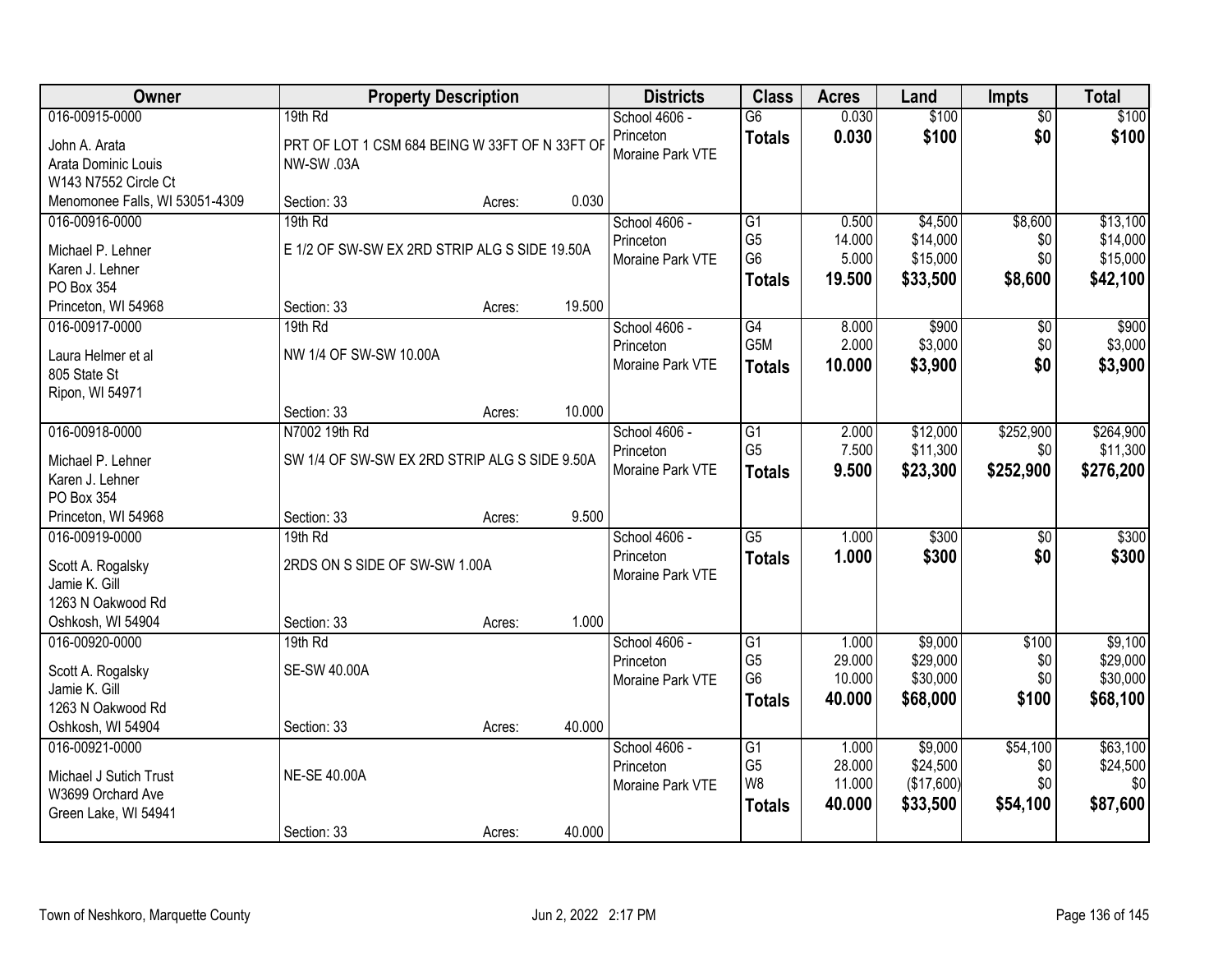| Owner                  |                                      | <b>Property Description</b> |        | <b>Districts</b> | <b>Class</b>          | <b>Acres</b>    | Land              | <b>Impts</b>    | <b>Total</b>      |
|------------------------|--------------------------------------|-----------------------------|--------|------------------|-----------------------|-----------------|-------------------|-----------------|-------------------|
| 016-00922-0000         | W502 Eagle Rd                        |                             |        | School 4606 -    | G1                    | 5.000           | \$20,500          | \$79,300        | \$99,800          |
| Michael J Sutich Trust | NW-SE 40.00A                         |                             |        | Princeton        | G <sub>5</sub>        | 35.000          | \$8,800           | \$0             | \$8,800           |
| W3699 Orchard Ave      |                                      |                             |        | Moraine Park VTE | <b>Totals</b>         | 40.000          | \$29,300          | \$79,300        | \$108,600         |
| Green Lake, WI 54941   |                                      |                             |        |                  |                       |                 |                   |                 |                   |
|                        | Section: 33                          | Acres:                      | 40.000 |                  |                       |                 |                   |                 |                   |
| 016-00923-0000         | 19th Rd                              |                             |        | School 4606 -    | $\overline{G5}$       | 30.000          | \$23,300          | \$0             | \$23,300          |
| Scott A. Rogalsky      | SW-SE 40.00A                         |                             |        | Princeton        | G <sub>6</sub>        | 10.000          | \$30,000          | \$0             | \$30,000          |
| Jamie K. Gill          |                                      |                             |        | Moraine Park VTE | <b>Totals</b>         | 40.000          | \$53,300          | \$0             | \$53,300          |
| 1263 N Oakwood Rd      |                                      |                             |        |                  |                       |                 |                   |                 |                   |
| Oshkosh, WI 54904      | Section: 33                          | Acres:                      | 40.000 |                  |                       |                 |                   |                 |                   |
| 016-00924-0000         | Eagle Rd                             |                             |        | School 4606 -    | $\overline{G5}$       | 20.000          | \$20,000          | \$0             | \$20,000          |
| Angela K. Schoebel     | SE-SE LESS E 2RDS 39.00A             |                             |        | Princeton        | G <sub>6</sub>        | 19.000          | \$57,000          | \$0             | \$57,000          |
| Matthew Schoebel       |                                      |                             |        | Moraine Park VTE | <b>Totals</b>         | 39.000          | \$77,000          | \$0             | \$77,000          |
| W549 Eagle Rd          |                                      |                             |        |                  |                       |                 |                   |                 |                   |
| Neshkoro, WI 54960     | Section: 33                          | Acres:                      | 39.000 |                  |                       |                 |                   |                 |                   |
| 016-00925-0000         | Eagle Rd                             |                             |        | School 4606 -    | $\overline{G5}$       | 1.000           | \$300             | $\overline{50}$ | \$300             |
| Michael J Sutich Trust | E 2RDS OF SE-SE 1.00A                |                             |        | Princeton        | <b>Totals</b>         | 1.000           | \$300             | \$0             | \$300             |
| W3699 Orchard Ave      |                                      |                             |        | Moraine Park VTE |                       |                 |                   |                 |                   |
| Green Lake, WI 54941   |                                      |                             |        |                  |                       |                 |                   |                 |                   |
|                        | Section: 33                          | Acres:                      | 1.000  |                  |                       |                 |                   |                 |                   |
| 016-00926-0000         | 22nd Rd                              |                             |        | School 4606 -    | G4                    | 16.410          | \$2,300           | \$0             | \$2,300           |
| Roy J. Yasick et al    | <b>NE-NE 40.00A</b>                  |                             |        | Princeton        | G <sub>5</sub>        | 23.590          | \$23,100          | \$0             | \$23,100          |
| N7381 22nd Rd          |                                      |                             |        | Moraine Park VTE | <b>Totals</b>         | 40.000          | \$25,400          | \$0             | \$25,400          |
| Neshkoro, WI 54960     |                                      |                             |        |                  |                       |                 |                   |                 |                   |
|                        | Section: 34                          | Acres:                      | 40.000 |                  |                       |                 |                   |                 |                   |
| 016-00927-0000         | N7335 22nd Rd                        |                             |        | School 4606 -    | G4                    | 19.000          | \$2,500           | $\sqrt{6}$      | \$2,500           |
| Roy J. Yasick et al    | NW-NE LESS A PARCEL IN NW COR 35.00A |                             |        | Princeton        | G <sub>5</sub><br>G5M | 1.000<br>13.000 | \$100<br>\$19,500 | \$0<br>\$0      | \$100<br>\$19,500 |
| N7381 22nd Rd          |                                      |                             |        | Moraine Park VTE | G7                    | 2.000           | \$13,000          | \$34,800        | \$47,800          |
| Neshkoro, WI 54960     |                                      |                             |        |                  | <b>Totals</b>         | 35.000          | \$35,100          | \$34,800        | \$69,900          |
|                        | Section: 34                          | Acres:                      | 35.000 |                  |                       |                 |                   |                 |                   |
| 016-00928-0000         | N7381 22nd Rd                        |                             |        | School 4606 -    | $\overline{G1}$       | 5.000           | \$32,000          | \$101,800       | \$133,800         |
| Roy J. Yasick          | A PARCEL OF NW-NE 5.00A              |                             |        | Princeton        | <b>Totals</b>         | 5.000           | \$32,000          | \$101,800       | \$133,800         |
| Kathleen K. Yasick     |                                      |                             |        | Moraine Park VTE |                       |                 |                   |                 |                   |
| N7381 22nd Rd          |                                      |                             |        |                  |                       |                 |                   |                 |                   |
| Neshkoro, WI 54960     | Section: 34                          | Acres:                      | 5.000  |                  |                       |                 |                   |                 |                   |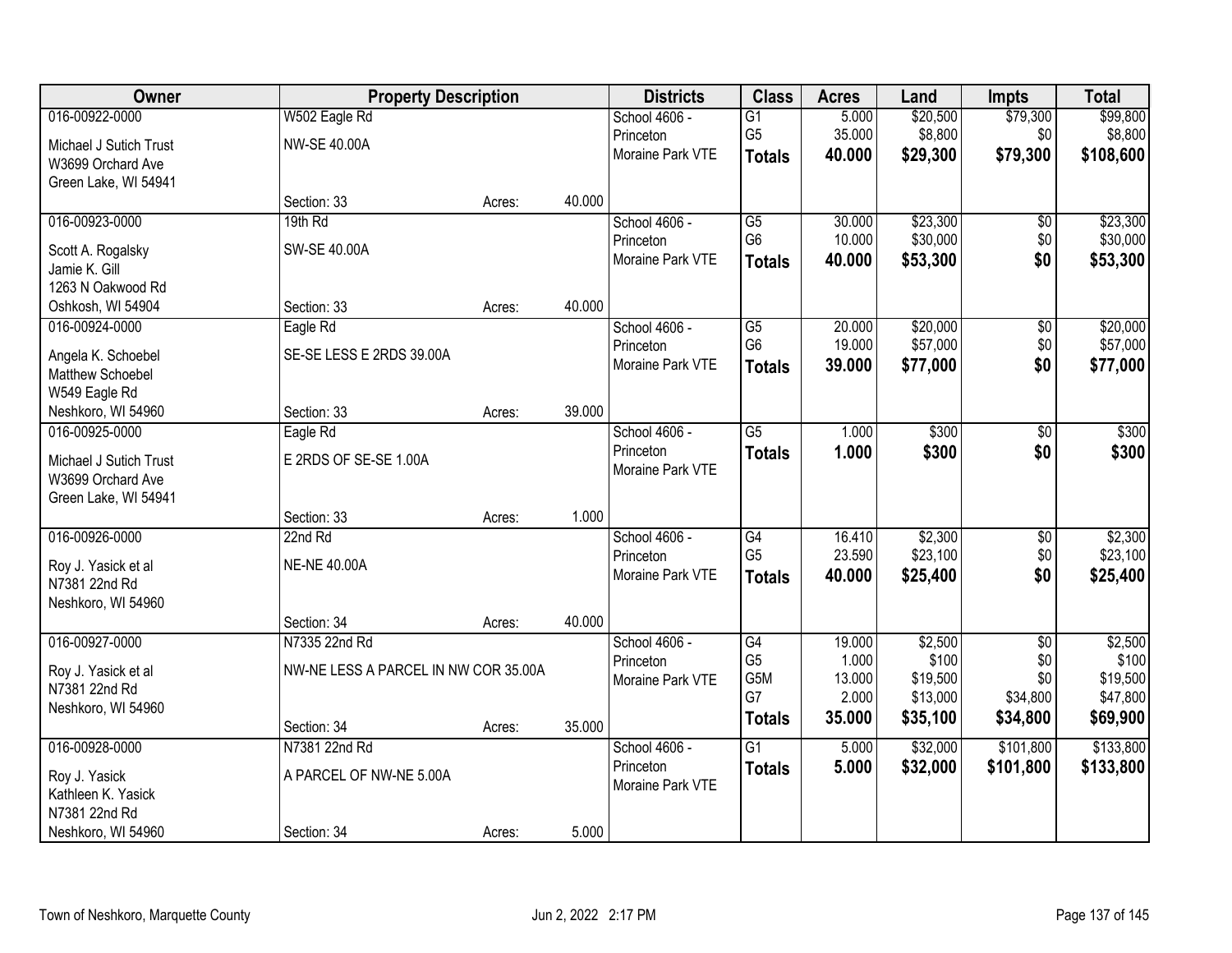| Owner                                                          |                                                                         | <b>Property Description</b> |        | <b>Districts</b>              | <b>Class</b>                    | <b>Acres</b>    | Land                | <b>Impts</b>    | <b>Total</b>        |
|----------------------------------------------------------------|-------------------------------------------------------------------------|-----------------------------|--------|-------------------------------|---------------------------------|-----------------|---------------------|-----------------|---------------------|
| 016-00929-0000                                                 | 22nd Rd                                                                 |                             |        | School 4606 -                 | $\overline{G4}$                 | 10.800          | \$1,600             | $\overline{50}$ | \$1,600             |
| Roy J. Yasick et al<br>N7381 22nd Rd<br>Neshkoro, WI 54960     | N PART OF SW-NE 10.80A                                                  |                             |        | Princeton<br>Moraine Park VTE | <b>Totals</b>                   | 10.800          | \$1,600             | \$0             | \$1,600             |
|                                                                | Section: 34                                                             | Acres:                      | 10.800 |                               |                                 |                 |                     |                 |                     |
| 016-00930-0000                                                 | N7291 22nd Rd                                                           |                             |        | School 4606 -                 | G1                              | 3.000           | \$13,000            | \$123,500       | \$136,500           |
| Suzette Yasick                                                 | A PARCEL OF SW-NE 4.20A                                                 |                             |        | Princeton                     | G <sub>2</sub>                  | 1.200           | \$8,500             | \$31,000        | \$39,500            |
| N7291 22nd Rd<br>Neshkoro, WI 54960                            |                                                                         |                             |        | Moraine Park VTE              | <b>Totals</b>                   | 4.200           | \$21,500            | \$154,500       | \$176,000           |
|                                                                | Section: 34                                                             | Acres:                      | 4.200  |                               |                                 |                 |                     |                 |                     |
| 016-00931-0000                                                 | State Highway 73                                                        |                             |        | School 4606 -                 | $\overline{G4}$                 | 21.660          | \$2,800             | \$0             | \$2,800             |
| Janemarie E. Vining<br>N7201 State Rd 73<br>Neshkoro, WI 54960 | S 25A OF SW-NE 25.00A                                                   |                             |        | Princeton<br>Moraine Park VTE | G <sub>5</sub><br><b>Totals</b> | 3.340<br>25.000 | \$3,100<br>\$5,900  | \$0<br>\$0      | \$3,100<br>\$5,900  |
|                                                                | Section: 34                                                             | Acres:                      | 25.000 |                               |                                 |                 |                     |                 |                     |
| 016-00932-0000                                                 | 22nd Rd                                                                 |                             |        | School 4606 -                 | G4                              | 14.000          | \$1,800             | \$0             | \$1,800             |
| Roy J. Yasick et al<br>N7381 22nd Rd<br>Neshkoro, WI 54960     | N 15A OF SE-NE INCL REMANT PARCEL AFTER<br>RELOCATION ON 22ND RD 15.00A |                             |        | Princeton<br>Moraine Park VTE | G <sub>5</sub><br><b>Totals</b> | 1.000<br>15.000 | \$100<br>\$1,900    | \$0<br>\$0      | \$100<br>\$1,900    |
|                                                                | Section: 34                                                             | Acres:                      | 15.000 |                               |                                 |                 |                     |                 |                     |
| 016-00932-0005                                                 | 22nd Rd                                                                 |                             |        | School 4606 -                 | $\overline{G4}$                 | 0.300           | \$100               | \$0             | \$100               |
| Roy J. Yasick<br>Kathleen K. Yasick<br>N7381 22nd Rd           | A PARCEL IN S 5A OF THE N 1/2 OF SE-NE LY N OF<br>22ND RD 00.30A        |                             |        | Princeton<br>Moraine Park VTE | <b>Totals</b>                   | 0.300           | \$100               | \$0             | \$100               |
| Neshkoro, WI 54960                                             | Section: 34                                                             | Acres:                      | 0.300  |                               |                                 |                 |                     |                 |                     |
| 016-00933-0000                                                 | N7212 State Highway 73                                                  |                             |        | School 4606 -                 | G1                              | 0.500           | \$6,000             | \$300           | \$6,300             |
| Janemarie E. Vining                                            | S 25A OF SE-NE LESS CSM 3595 & LESS 1.18A FOR                           |                             |        | Princeton                     | G4                              | 16.460          | \$2,000             | \$0             | \$2,000             |
| N7201 State Rd 73                                              | <b>HWY 17.96A</b>                                                       |                             |        | Moraine Park VTE              | G <sub>6</sub>                  | 1.000           | \$3,000             | \$0             | \$3,000             |
| Neshkoro, WI 54960                                             |                                                                         |                             |        |                               | <b>Totals</b>                   | 17.960          | \$11,000            | \$300           | \$11,300            |
|                                                                | Section: 34                                                             | Acres:                      | 17.960 |                               |                                 |                 |                     |                 |                     |
| 016-00933-0002                                                 | N7212 State Highway 73                                                  |                             |        | School 4606 -                 | $\overline{G1}$                 | 1.000           | \$12,000            | \$39,100        | \$51,100            |
| Joshua Blader<br>Rachael Blader<br>N7212 State Rd 73           | LOT 2 CSM 3595 BEING PRT OF SE-NE 2.18A                                 |                             |        | Princeton<br>Moraine Park VTE | G <sub>6</sub><br><b>Totals</b> | 1.180<br>2.180  | \$3,500<br>\$15,500 | \$0<br>\$39,100 | \$3,500<br>\$54,600 |
| Neshkoro, WI 54960                                             | Section: 34                                                             | Acres:                      | 2.180  |                               |                                 |                 |                     |                 |                     |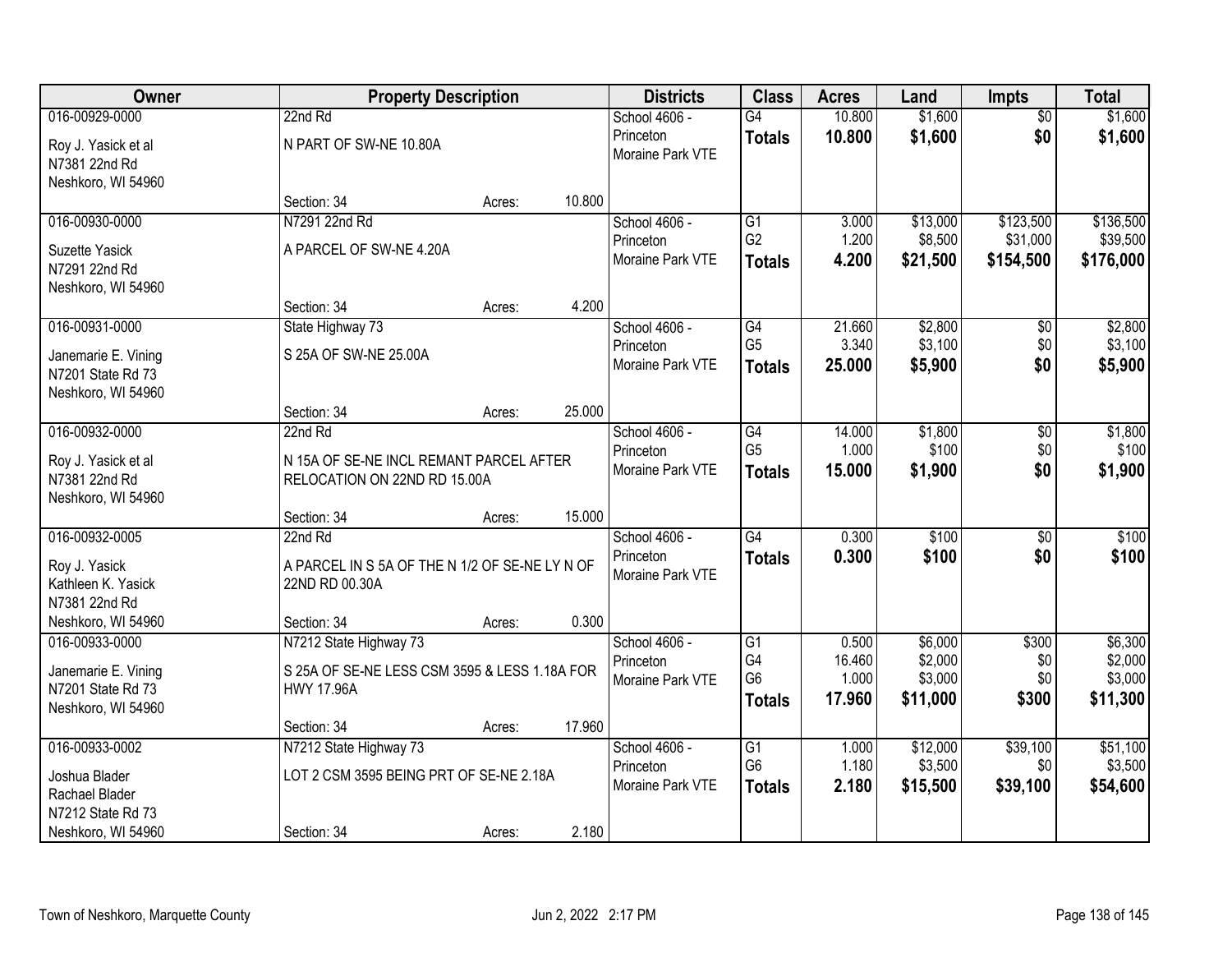| Owner                      | <b>Property Description</b>              |        |        | <b>Districts</b> | <b>Class</b>           | <b>Acres</b> | Land     | Impts           | <b>Total</b> |
|----------------------------|------------------------------------------|--------|--------|------------------|------------------------|--------------|----------|-----------------|--------------|
| 016-00933-0003             | N7256 State Highway 73                   |        |        | School 4606 -    | $\overline{G5}$        | 1.860        | \$2,800  | $\overline{50}$ | \$2,800      |
| Tracy A. Dibelius          | LOT 1 CSM 3595 BEING PRT OF SE-NE 3.67A  |        |        | Princeton        | G6                     | 1.810        | \$5,400  | \$0             | \$5,400      |
| Deeann L. Dibelius         |                                          |        |        | Moraine Park VTE | <b>Totals</b>          | 3.670        | \$8,200  | \$0             | \$8,200      |
| W478 Eagle Rd              |                                          |        |        |                  |                        |              |          |                 |              |
| Neshkoro, WI 54960         | Section: 34                              | Acres: | 3.670  |                  |                        |              |          |                 |              |
| 016-00933-0005             | State Highway 73                         |        |        | School 4606 -    | $\overline{\text{X2}}$ | 0.880        | \$0      | $\overline{50}$ | \$0          |
| Dept of Transportation     | A PARCEL OF SE-NE BEING .88A FOR HWY R/W |        |        | Princeton        | <b>Totals</b>          | 0.880        | \$0      | \$0             | \$0          |
| 1681 Second Ave S          | 0.88A                                    |        |        | Moraine Park VTE |                        |              |          |                 |              |
| Wisconsin Rapids, WI 54495 |                                          |        |        |                  |                        |              |          |                 |              |
|                            | Section: 34                              | Acres: | 0.880  |                  |                        |              |          |                 |              |
| 016-00934-0000             | State Highway 73                         |        |        | School 4606 -    | $\overline{G6}$        | 20.000       | \$50,000 | $\overline{50}$ | \$50,000     |
| Clark A. Buchanan          | E 1/2 OF NE-NW 20.00A                    |        |        | Princeton        | <b>Totals</b>          | 20.000       | \$50,000 | \$0             | \$50,000     |
| Carla Buchanan             |                                          |        |        | Moraine Park VTE |                        |              |          |                 |              |
| 601 W Helen St             |                                          |        |        |                  |                        |              |          |                 |              |
| Markesan, WI 53946-7105    | Section: 34                              | Acres: | 20.000 |                  |                        |              |          |                 |              |
| 016-00935-0000             | N7391 22nd Rd                            |        |        | School 4606 -    | G1                     | 2.000        | \$20,000 | \$81,500        | \$101,500    |
| Scott A. Weir              | W 1/2 OF NE-NW 20.00A                    |        |        | Princeton        | G <sub>5</sub>         | 13.000       | \$16,300 | \$0             | \$16,300     |
| Clare M. Weir              |                                          |        |        | Moraine Park VTE | G <sub>6</sub>         | 5.000        | \$15,000 | \$0             | \$15,000     |
| N7391 22nd Rd              |                                          |        |        |                  | <b>Totals</b>          | 20.000       | \$51,300 | \$81,500        | \$132,800    |
| Neshkoro, WI 54960         | Section: 34                              | Acres: | 20.000 |                  |                        |              |          |                 |              |
| 016-00936-0000             | N7395 22nd Rd                            |        |        | School 4606 -    | $\overline{G1}$        | 1.500        | \$17,500 | \$299,900       | \$317,400    |
| <b>Richard De Valk</b>     | NW-NW 40.00A                             |        |        | Princeton        | G <sub>5</sub>         | 20.000       | \$20,000 | \$0             | \$20,000     |
| Julie De Valk              |                                          |        |        | Moraine Park VTE | G <sub>6</sub>         | 18.500       | \$55,500 | \$0             | \$55,500     |
| N7395 22nd Rd              |                                          |        |        |                  | <b>Totals</b>          | 40.000       | \$93,000 | \$299,900       | \$392,900    |
| Neshkoro, WI 54960         | Section: 34                              | Acres: | 40.000 |                  |                        |              |          |                 |              |
| 016-00937-0000             | 22nd Rd                                  |        |        | School 4606 -    | $\overline{G5}$        | 20.000       | \$20,000 | $\sqrt{6}$      | \$20,000     |
| Michael A. Cridelich et al | SW-NW 40.00A                             |        |        | Princeton        | G <sub>6</sub>         | 20.000       | \$60,000 | \$0             | \$60,000     |
| 1429 Pathfinder Ln         |                                          |        |        | Moraine Park VTE | <b>Totals</b>          | 40.000       | \$80,000 | \$0             | \$80,000     |
| West Bend, WI 53090        |                                          |        |        |                  |                        |              |          |                 |              |
|                            | Section: 34                              | Acres: | 40.000 |                  |                        |              |          |                 |              |
| 016-00938-0000             | 22nd Rd                                  |        |        | School 4606 -    | $\overline{G5}$        | 15.000       | \$15,000 | $\overline{50}$ | \$15,000     |
| Clark A. Buchanan          | E 1/2 OF SE-NW 20.00A                    |        |        | Princeton        | G6                     | 5.000        | \$15,000 | \$0             | \$15,000     |
| Carla Buchanan             |                                          |        |        | Moraine Park VTE | <b>Totals</b>          | 20.000       | \$30,000 | \$0             | \$30,000     |
| 601 W Helen St             |                                          |        |        |                  |                        |              |          |                 |              |
| Markesan, WI 53946-7105    | Section: 34                              | Acres: | 20.000 |                  |                        |              |          |                 |              |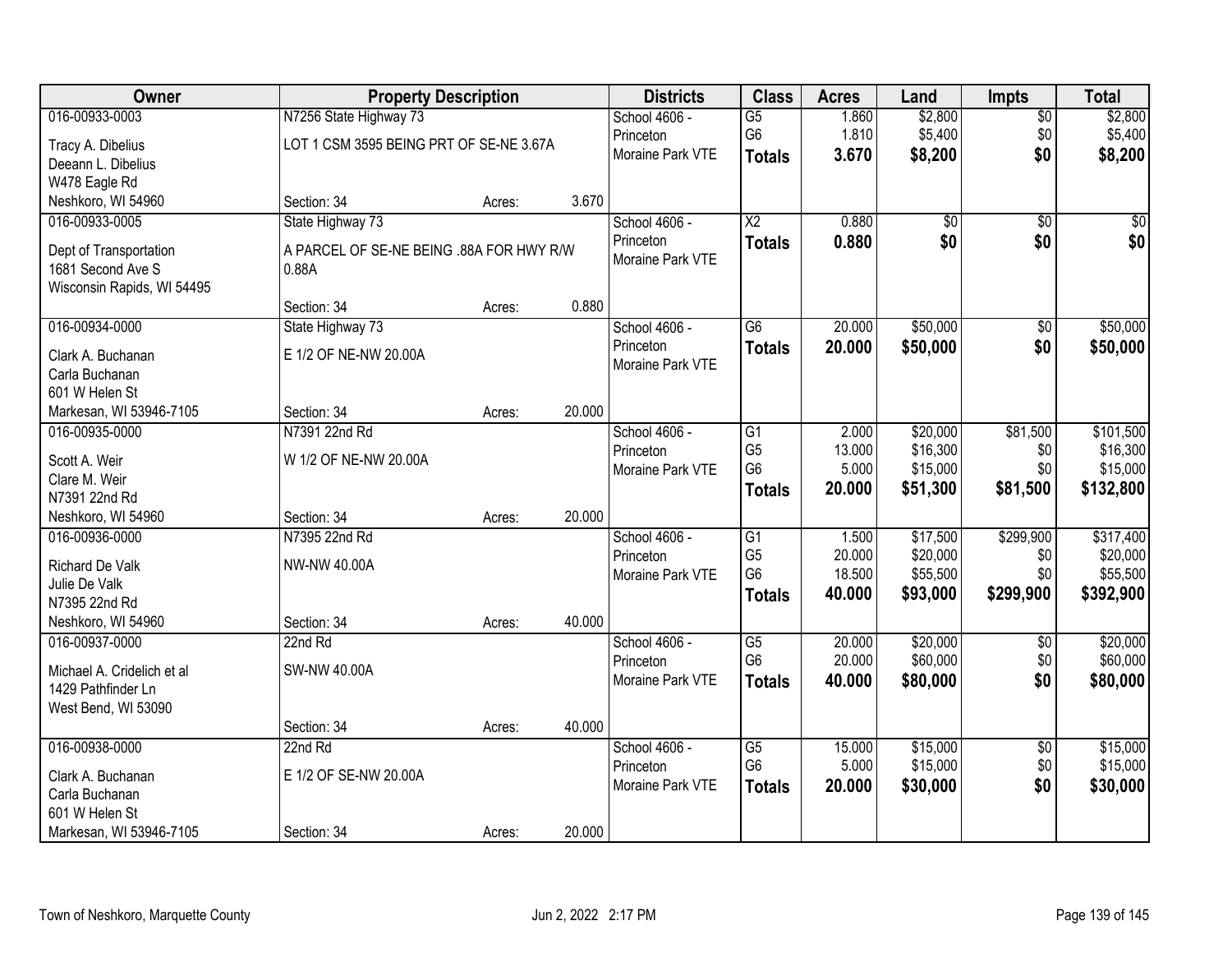| <b>Owner</b>               | <b>Property Description</b>                |        |        | <b>Districts</b> | <b>Class</b>    | <b>Acres</b> | Land     | <b>Impts</b>    | <b>Total</b> |
|----------------------------|--------------------------------------------|--------|--------|------------------|-----------------|--------------|----------|-----------------|--------------|
| 016-00939-0000             | 22nd Rd                                    |        |        | School 4606 -    | $\overline{G5}$ | 10.000       | \$10,000 | $\overline{50}$ | \$10,000     |
| Scott A. Weir              | W 1/2 OF SE-NW 20.00A                      |        |        | Princeton        | G6              | 10.000       | \$30,000 | \$0             | \$30,000     |
| Clare M. Weir              |                                            |        |        | Moraine Park VTE | <b>Totals</b>   | 20.000       | \$40,000 | \$0             | \$40,000     |
| N7391 22nd Rd              |                                            |        |        |                  |                 |              |          |                 |              |
| Neshkoro, WI 54960         | Section: 34                                | Acres: | 20.000 |                  |                 |              |          |                 |              |
| 016-00940-0000             | State Highway 73                           |        |        | School 4606 -    | $\overline{G5}$ | 25.000       | \$25,000 | $\overline{50}$ | \$25,000     |
| Janemarie E. Vining        | <b>NE-SW 40.00A</b>                        |        |        | Princeton        | G <sub>6</sub>  | 15.000       | \$45,000 | \$0             | \$45,000     |
| N7201 State Rd 73          |                                            |        |        | Moraine Park VTE | <b>Totals</b>   | 40.000       | \$70,000 | \$0             | \$70,000     |
| Neshkoro, WI 54960         |                                            |        |        |                  |                 |              |          |                 |              |
|                            | Section: 34                                | Acres: | 40.000 |                  |                 |              |          |                 |              |
| 016-00941-0000             | State Highway 73                           |        |        | School 4606 -    | G5              | 15.000       | \$15,000 | \$0             | \$15,000     |
| Michael A. Cridelich et al | NW-SW 40.00A                               |        |        | Princeton        | G <sub>6</sub>  | 25.000       | \$75,000 | \$0             | \$75,000     |
| 1429 Pathfinder Ln         |                                            |        |        | Moraine Park VTE | <b>Totals</b>   | 40.000       | \$90,000 | \$0             | \$90,000     |
| West Bend, WI 53090        |                                            |        |        |                  |                 |              |          |                 |              |
|                            | Section: 34                                | Acres: | 40.000 |                  |                 |              |          |                 |              |
| 016-00942-0000             | W478 Eagle Rd                              |        |        | School 4606 -    | G1              | 4.000        | \$18,000 | \$27,700        | \$45,700     |
| Tracy A. Dibelius          | LOT 1 CSM 3236 BEING W 1/2 OF SW-SW 20.13A |        |        | Princeton        | G <sub>5</sub>  | 12.130       | \$12,200 | \$0             | \$12,200     |
| Dee Ann Dibelius           |                                            |        |        | Moraine Park VTE | G <sub>6</sub>  | 4.000        | \$12,000 | \$0             | \$12,000     |
| W478 Eagle Rd              |                                            |        |        |                  | <b>Totals</b>   | 20.130       | \$42,200 | \$27,700        | \$69,900     |
| Neshkoro, WI 54960         | Section: 34                                | Acres: | 20.130 |                  |                 |              |          |                 |              |
| 016-00943-0000             | State Highway 73                           |        |        | School 4606 -    | $\overline{G5}$ | 10.000       | \$10,000 | \$0             | \$10,000     |
| Michael A. Cridelich et al | E 1/2 OF SW-SW 20.00A                      |        |        | Princeton        | G <sub>6</sub>  | 10.000       | \$30,000 | \$0             | \$30,000     |
| 1429 Pathfinder Ln         |                                            |        |        | Moraine Park VTE | <b>Totals</b>   | 20.000       | \$40,000 | \$0             | \$40,000     |
| West Bend, WI 53090        |                                            |        |        |                  |                 |              |          |                 |              |
|                            | Section: 34                                | Acres: | 20.000 |                  |                 |              |          |                 |              |
| 016-00944-0000             | W275 Buffalo Rd                            |        |        | School 4606 -    | $\overline{G1}$ | 5.010        | \$20,500 | \$13,800        | \$34,300     |
| Joyce K. Block             | LOT 22 CSM 579 BEING PART OF SE-SW 5.01A   |        |        | Princeton        | <b>Totals</b>   | 5.010        | \$20,500 | \$13,800        | \$34,300     |
| Rachel A. Schroeder        |                                            |        |        | Moraine Park VTE |                 |              |          |                 |              |
| W142 N7870 Thorndell Dr    |                                            |        |        |                  |                 |              |          |                 |              |
| Menomonee Falls, WI 53051  | Section: 34                                | Acres: | 5.010  |                  |                 |              |          |                 |              |
| 016-00945-0000             | <b>Buffalo Rd</b>                          |        |        | School 4606 -    | $\overline{G1}$ | 5.010        | \$20,500 | $\overline{50}$ | \$20,500     |
| Joyce K. Block             | LOT 23 CSM 579 BEING PART OF SE-SW 5.01A   |        |        | Princeton        | <b>Totals</b>   | 5.010        | \$20,500 | \$0             | \$20,500     |
| Rachel A. Schroeder        |                                            |        |        | Moraine Park VTE |                 |              |          |                 |              |
| W142 N7870 Thorndell Dr    |                                            |        |        |                  |                 |              |          |                 |              |
| Menomonee Falls, WI 53051  | Section: 34                                | Acres: | 5.010  |                  |                 |              |          |                 |              |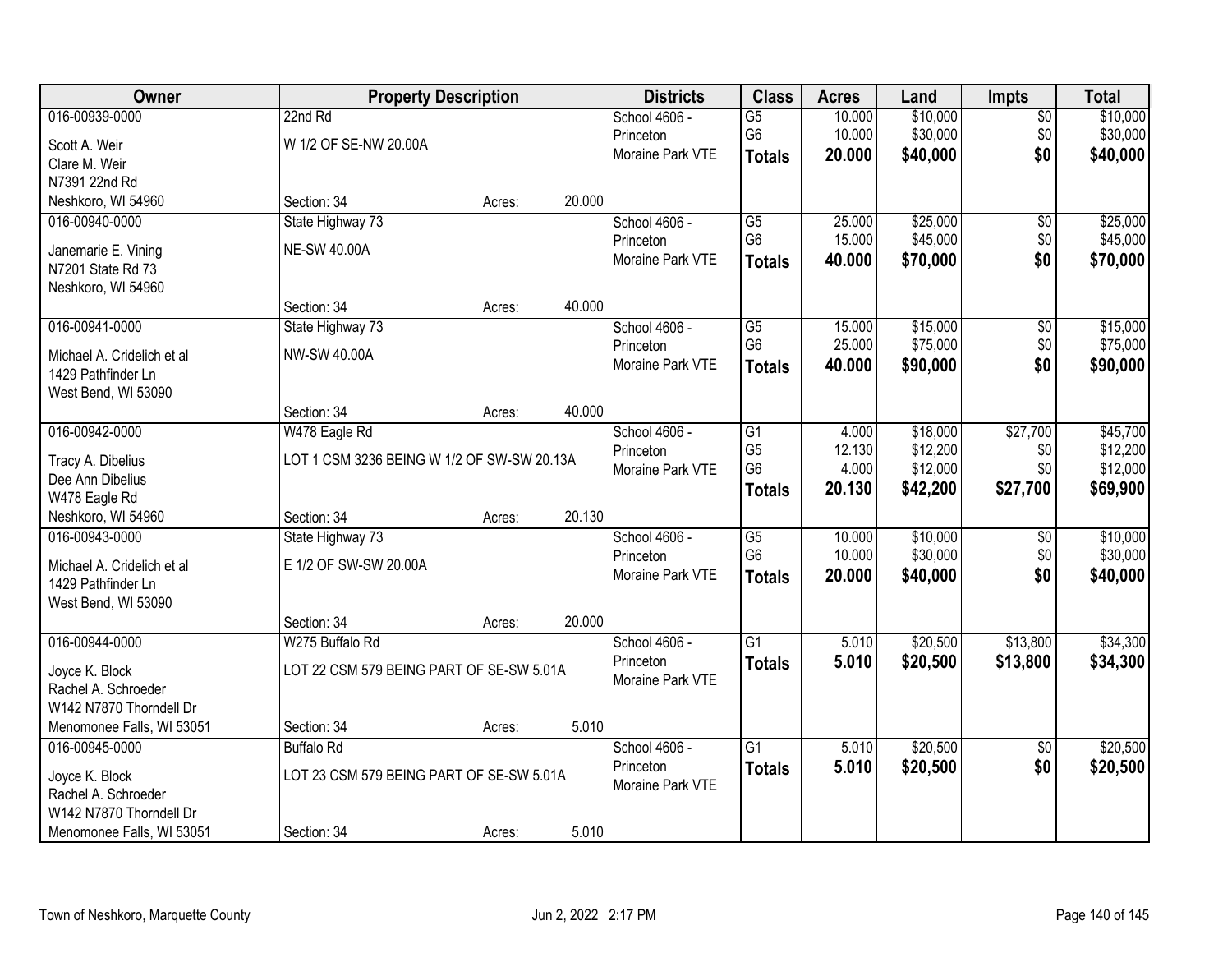| Owner              |                                               | <b>Property Description</b> |        | <b>Districts</b> | <b>Class</b>    | <b>Acres</b> | Land     | <b>Impts</b>    | <b>Total</b> |
|--------------------|-----------------------------------------------|-----------------------------|--------|------------------|-----------------|--------------|----------|-----------------|--------------|
| 016-00946-0000     | W307 Buffalo Rd                               |                             |        | School 4606 -    | $\overline{G1}$ | 3.150        | \$15,500 | \$162,200       | \$177,700    |
| Darin R. Jepson    | LOT 24 CSM 579 BEING PART OF SE-SW 3.15A      |                             |        | Princeton        | <b>Totals</b>   | 3.150        | \$15,500 | \$162,200       | \$177,700    |
| Justina V. Jepson  |                                               |                             |        | Moraine Park VTE |                 |              |          |                 |              |
| W307 Buffalo Rd    |                                               |                             |        |                  |                 |              |          |                 |              |
| Neshkoro, WI 54960 | Section: 34                                   | Acres:                      | 3.150  |                  |                 |              |          |                 |              |
| 016-00947-0000     | W313 Buffalo Rd                               |                             |        | School 4606 -    | $\overline{G1}$ | 5.010        | \$20,500 | \$157,700       | \$178,200    |
| Steven K. Hlavacek | LOT 25 CSM 579 & A PARCEL IN SE COR LOT 2 CSM |                             |        | Princeton        | <b>Totals</b>   | 5.010        | \$20,500 | \$157,700       | \$178,200    |
| W313 Buffalo Rd    | 2854 ALL BEING PRT OF SE-SW 5.01A             |                             |        | Moraine Park VTE |                 |              |          |                 |              |
| Neshkoro, WI 54960 |                                               |                             |        |                  |                 |              |          |                 |              |
|                    | Section: 34                                   | Acres:                      | 5.010  |                  |                 |              |          |                 |              |
| 016-00948-0000     | Eagle Rd                                      |                             |        | School 4606 -    | $\overline{G5}$ | 5.500        | \$5,500  | \$0             | \$5,500      |
| Marlene Krause     | SW 1/4 OF SE-SW 10.00A                        |                             |        | Princeton        | G <sub>6</sub>  | 4.500        | \$13,500 | \$0             | \$13,500     |
| 1341 Western St    |                                               |                             |        | Moraine Park VTE | <b>Totals</b>   | 10.000       | \$19,000 | \$0             | \$19,000     |
| Oshkosh, WI 54901  |                                               |                             |        |                  |                 |              |          |                 |              |
|                    | Section: 34                                   | Acres:                      | 10.000 |                  |                 |              |          |                 |              |
| 016-00949-0005     | W319 Buffalo Rd                               |                             |        | School 4606 -    | $\overline{G1}$ | 5.210        | \$21,000 | \$80,600        | \$101,600    |
| Brian J. Burbey    | LOT 1 CSM 2854 LESS .003A & A PIECE IN NW COR |                             |        | Princeton        | <b>Totals</b>   | 5.210        | \$21,000 | \$80,600        | \$101,600    |
| W319 Buffalo Rd    | LOT 2 CSM 2854 BEING PRT OF SE-SW 5.21A       |                             |        | Moraine Park VTE |                 |              |          |                 |              |
| Neshkoro, WI 54960 |                                               |                             |        |                  |                 |              |          |                 |              |
|                    | Section: 34                                   | Acres:                      | 5.210  |                  |                 |              |          |                 |              |
| 016-00949-0010     | W317 Buffalo Rd                               |                             |        | School 4606 -    | $\overline{G1}$ | 5.230        | \$21,100 | \$73,200        | \$94,300     |
| Perry Cooper       | LOT 2 CSM 2854 LESS A PARCEL IN NW COR & PRT  |                             |        | Princeton        | <b>Totals</b>   | 5.230        | \$21,100 | \$73,200        | \$94,300     |
| W317 Buffalo Rd    | LOT 25 CSM 579 BEING PRT OF SE-SW 5.23A       |                             |        | Moraine Park VTE |                 |              |          |                 |              |
| Neshkoro, WI 54960 |                                               |                             |        |                  |                 |              |          |                 |              |
|                    | Section: 34                                   | Acres:                      | 5.230  |                  |                 |              |          |                 |              |
| 016-00950-0000     | W274 Buffalo Rd                               |                             |        | School 4606 -    | $\overline{G1}$ | 5.010        | \$20,500 | \$130,700       | \$151,200    |
| Dan K. Stokes      | LOTS 27 CSM 576 BEING PART SE-SW 5.01A        |                             |        | Princeton        | <b>Totals</b>   | 5.010        | \$20,500 | \$130,700       | \$151,200    |
| W274 Buffalo Rd    |                                               |                             |        | Moraine Park VTE |                 |              |          |                 |              |
| Neshkoro, WI 54960 |                                               |                             |        |                  |                 |              |          |                 |              |
|                    | Section: 34                                   | Acres:                      | 5.010  |                  |                 |              |          |                 |              |
| 016-00950-0005     | W310 Buffalo Rd                               |                             |        | School 4606 -    | $\overline{G1}$ | 5.410        | \$21,500 | $\overline{50}$ | \$21,500     |
| Krista S. Young    | LOTS 26 CSM 576 BEING PART SE-SW 5.41A        |                             |        | Princeton        | <b>Totals</b>   | 5.410        | \$21,500 | \$0             | \$21,500     |
| W274 Buffalo Rd    |                                               |                             |        | Moraine Park VTE |                 |              |          |                 |              |
| Neshkoro, WI 54960 |                                               |                             |        |                  |                 |              |          |                 |              |
|                    | Section: 34                                   | Acres:                      | 5.410  |                  |                 |              |          |                 |              |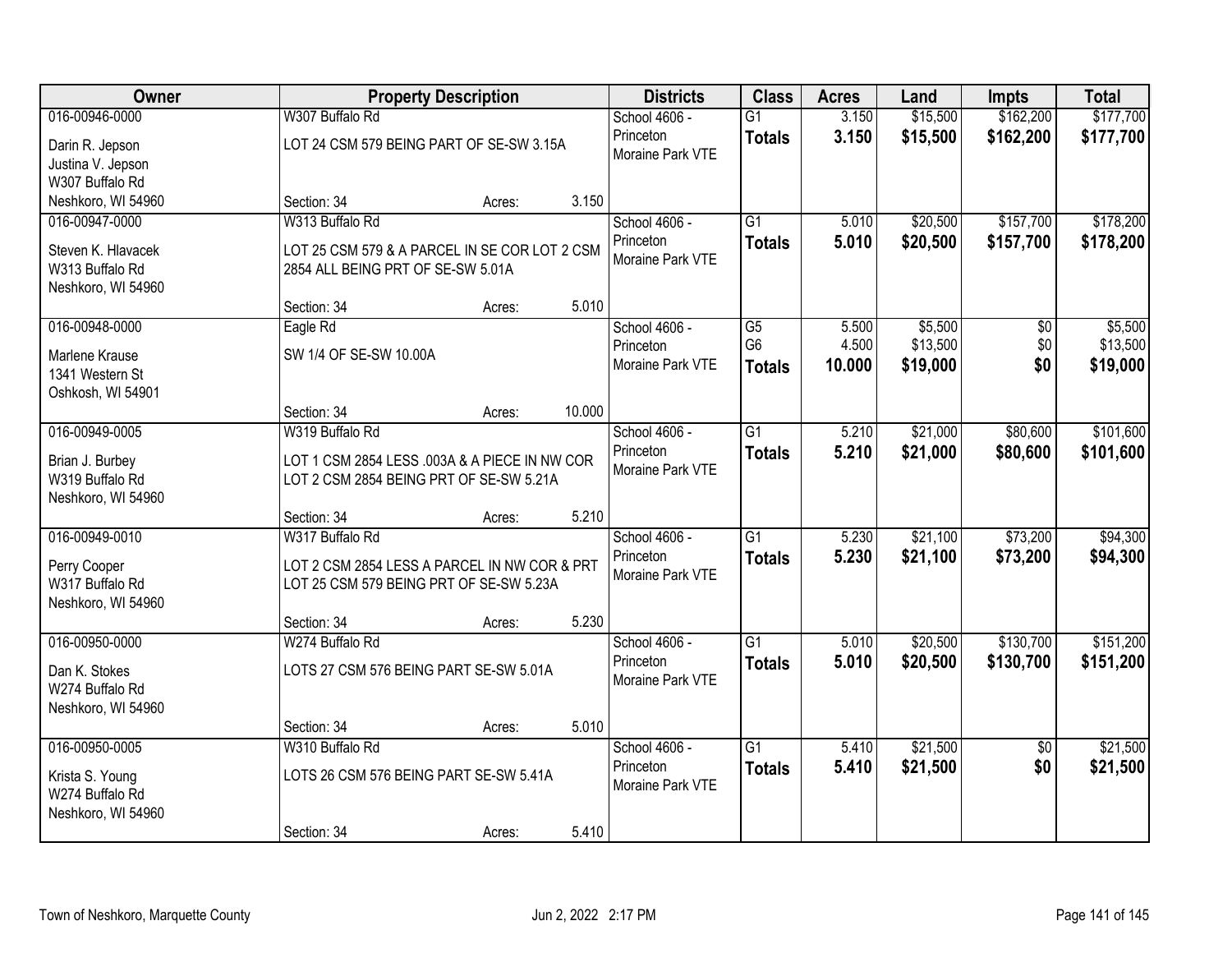| Owner                                                          |                                                            | <b>Property Description</b> |        | <b>Districts</b>              | <b>Class</b>    | <b>Acres</b> | Land     | <b>Impts</b>    | <b>Total</b> |
|----------------------------------------------------------------|------------------------------------------------------------|-----------------------------|--------|-------------------------------|-----------------|--------------|----------|-----------------|--------------|
| 016-00951-0000                                                 | N7201 State Highway 73                                     |                             |        | School 4606 -                 | $\overline{G1}$ | 1.910        | \$16,600 | \$55,200        | \$71,800     |
| Janemarie E. Vining<br>N7201 State Rd 73<br>Neshkoro, WI 54960 | LOTS 1 & 2 OF CSM 399 BEING PRT OF NE-SE 1.91A             |                             |        | Princeton<br>Moraine Park VTE | <b>Totals</b>   | 1.910        | \$16,600 | \$55,200        | \$71,800     |
|                                                                | Section: 34                                                | Acres:                      | 1.910  |                               |                 |              |          |                 |              |
| 016-00952-0000                                                 | N7088 Buffalo Ln                                           |                             |        | School 4606 -                 | $\overline{G1}$ | 16.550       | \$49,400 | \$83,000        | \$132,400    |
| Philip M. Wanezek<br>2875 Smith Dr<br>Brookfield, WI 53005     | LOT 14 & PART LOT 15 CSM 577 & LOT 1 OF CSM<br>1747 16.55A |                             |        | Princeton<br>Moraine Park VTE | <b>Totals</b>   | 16.550       | \$49,400 | \$83,000        | \$132,400    |
|                                                                | Section: 34                                                | Acres:                      | 16.550 |                               |                 |              |          |                 |              |
| 016-00953-0000                                                 | W190 Eagle Rd                                              |                             |        | School 4606 -                 | $\overline{G1}$ | 5.150        | \$20,900 | \$106,800       | \$127,700    |
| William Sosinsky Jr<br>Kelly J. Sosinsky<br>W190 Eagle Rd      | LOT 17 CSM 577 BEING PART OF NE-SE 5.15A                   |                             |        | Princeton<br>Moraine Park VTE | <b>Totals</b>   | 5.150        | \$20,900 | \$106,800       | \$127,700    |
| Neshkoro, WI 54960                                             | Section: 34                                                | Acres:                      | 5.150  |                               |                 |              |          |                 |              |
| 016-00954-0000                                                 | N7149 State Highway 73                                     |                             |        | School 4606 -                 | $\overline{G1}$ | 8.430        | \$35,300 | \$100,500       | \$135,800    |
| Joel W. Boiten<br>N7149 State Rd 73<br>Neshkoro, WI 54960      | LOT 1 CSM 1410 BEING PART OF NE-SE 8.43A                   |                             |        | Princeton<br>Moraine Park VTE | <b>Totals</b>   | 8.430        | \$35,300 | \$100,500       | \$135,800    |
|                                                                | Section: 34                                                | Acres:                      | 8.430  |                               |                 |              |          |                 |              |
| 016-00955-0000                                                 | N7109 State Highway 73                                     |                             |        | School 4606 -                 | $\overline{G1}$ | 2.030        | \$17,100 | \$38,000        | \$55,100     |
| Daniel Lameer<br>N7109 State Rd 73<br>Neshkoro, WI 54960       | LOT 1 CSM 3684 BEING PRT NE-SE 2.03A                       |                             |        | Princeton<br>Moraine Park VTE | <b>Totals</b>   | 2.030        | \$17,100 | \$38,000        | \$55,100     |
|                                                                | Section: 34                                                | Acres:                      | 2.030  |                               |                 |              |          |                 |              |
| 016-00955-0005                                                 | N7109 State Highway 73                                     |                             |        | School 4606 -                 | $\overline{G1}$ | 1.550        | \$14,800 | \$119,500       | \$134,300    |
| Daniel Lameer<br>N7109 State Rd 73<br>Neshkoro, WI 54960       | LOT 2 CSM 3684 BEING PRT NE-SE 1.55A                       |                             |        | Princeton<br>Moraine Park VTE | <b>Totals</b>   | 1.550        | \$14,800 | \$119,500       | \$134,300    |
|                                                                | Section: 34                                                | Acres:                      | 1.550  |                               |                 |              |          |                 |              |
| 016-00956-0000                                                 | <b>Buffalo Rd</b>                                          |                             |        | School 4606 -                 | $\overline{G1}$ | 5.010        | \$20,500 | $\overline{50}$ | \$20,500     |
| Augustave V. Swanke<br>Samantha T. Corso<br>N7183 Buffalo Ln   | LOT 10 CSM 575 BEING PART OF NW-SE 5.01A                   |                             |        | Princeton<br>Moraine Park VTE | <b>Totals</b>   | 5.010        | \$20,500 | \$0             | \$20,500     |
| Neshkoro, WI 54960                                             | Section: 34                                                | Acres:                      | 5.010  |                               |                 |              |          |                 |              |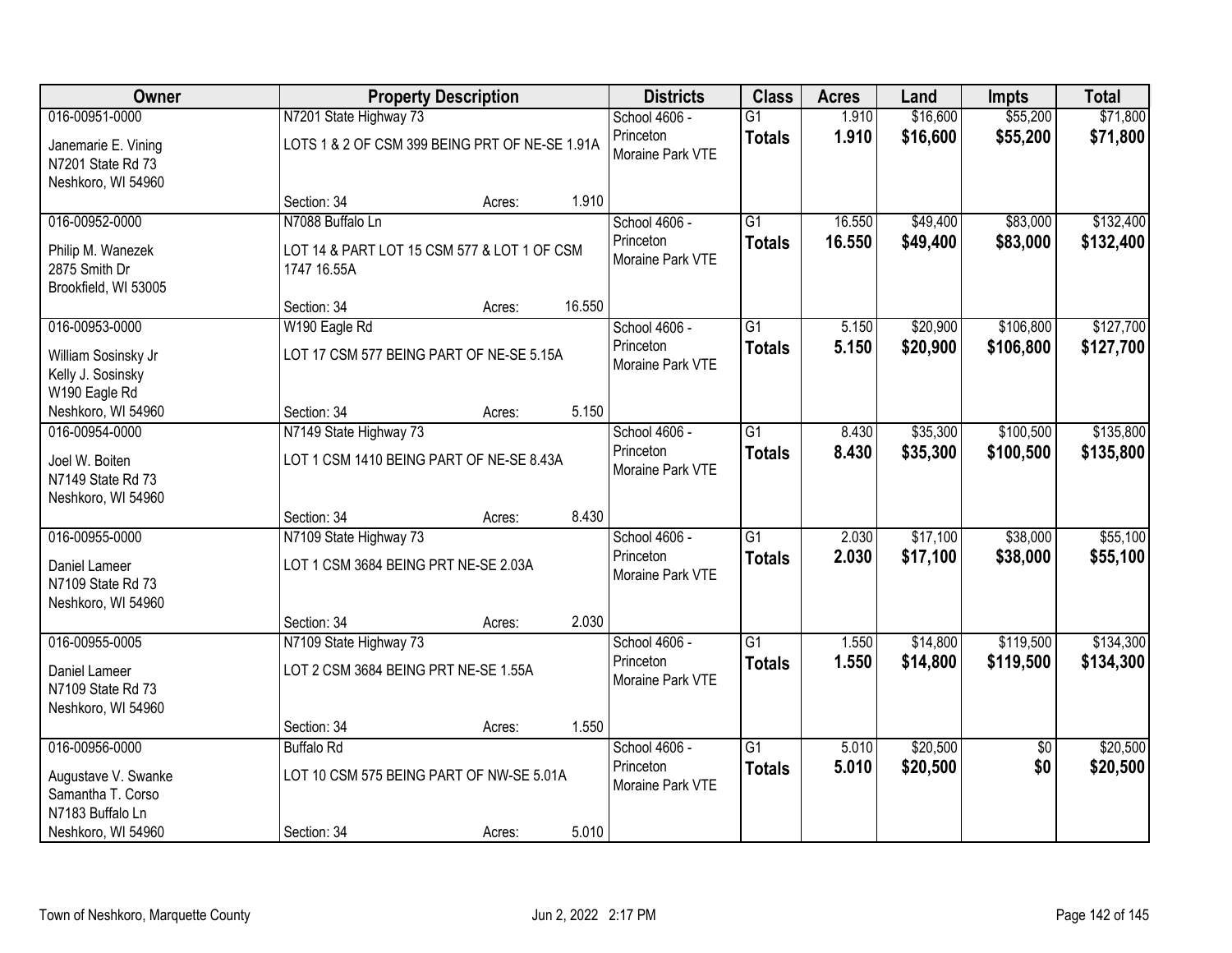| Owner                                     |                                          | <b>Property Description</b> |       | <b>Districts</b>              | <b>Class</b>    | <b>Acres</b> | Land     | <b>Impts</b> | <b>Total</b> |
|-------------------------------------------|------------------------------------------|-----------------------------|-------|-------------------------------|-----------------|--------------|----------|--------------|--------------|
| 016-00957-0000                            | W230 Buffalo Rd                          |                             |       | School 4606 -                 | $\overline{G1}$ | 5.010        | \$20,500 | \$120,700    | \$141,200    |
| Richard P. Janke                          | LOT 11 CSM 575 BEING PART OF NW-SE 5.01A |                             |       | Princeton                     | <b>Totals</b>   | 5.010        | \$20,500 | \$120,700    | \$141,200    |
| Debra J. Janke                            |                                          |                             |       | Moraine Park VTE              |                 |              |          |              |              |
| W230 Buffalo Rd                           |                                          |                             |       |                               |                 |              |          |              |              |
| Neshkoro, WI 54960                        | Section: 34                              | Acres:                      | 5.010 |                               |                 |              |          |              |              |
| 016-00958-0000                            | N7155 Buffalo Ln                         |                             |       | School 4606 -                 | $\overline{G1}$ | 3.830        | \$17,500 | \$61,700     | \$79,200     |
| Muehlbach Family Trust<br>4049 Grayson Dr | LOT 12 CSM 575 BEING PART OF NW-SE 3.83A |                             |       | Princeton<br>Moraine Park VTE | <b>Totals</b>   | 3.830        | \$17,500 | \$61,700     | \$79,200     |
| San Diego, CA 92130                       |                                          |                             |       |                               |                 |              |          |              |              |
|                                           | Section: 34                              | Acres:                      | 3.830 |                               |                 |              |          |              |              |
| 016-00959-0000                            | <b>Buffalo Rd</b>                        |                             |       | School 4606 -                 | $\overline{G1}$ | 5.010        | \$20,500 | \$20,000     | \$40,500     |
| John M. Stoneberg                         | LOT 13 CSM 575 BEING PART OF NW-SE 5.01A |                             |       | Princeton                     | <b>Totals</b>   | 5.010        | \$20,500 | \$20,000     | \$40,500     |
| N2670 17th Ln                             |                                          |                             |       | Moraine Park VTE              |                 |              |          |              |              |
| Wautoma, WI 54982                         |                                          |                             |       |                               |                 |              |          |              |              |
|                                           | Section: 34                              | Acres:                      | 5.010 |                               |                 |              |          |              |              |
| 016-00961-0000                            | N7180 Buffalo Ln                         |                             |       | School 4606 -                 | $\overline{G1}$ | 5.010        | \$20,500 | \$7,900      | \$28,400     |
| Patrick G. Roets                          | LOT 7 CSM 574 BEING PART OF SW-SE 5.01A  |                             |       | Princeton                     | <b>Totals</b>   | 5.010        | \$20,500 | \$7,900      | \$28,400     |
| 309 E Franklin St                         |                                          |                             |       | Moraine Park VTE              |                 |              |          |              |              |
| Waupun, WI 53963                          |                                          |                             |       |                               |                 |              |          |              |              |
|                                           | Section: 34                              | Acres:                      | 5.010 |                               |                 |              |          |              |              |
| 016-00962-0000                            | <b>Buffalo Rd</b>                        |                             |       | School 4606 -                 | $\overline{G1}$ | 5.010        | \$20,500 | \$4,300      | \$24,800     |
| Kevin T. Lackey                           | LOT 8 OF CSM 574 BEING PART SW-SE 5.01A  |                             |       | Princeton                     | <b>Totals</b>   | 5.010        | \$20,500 | \$4,300      | \$24,800     |
| Susan J. Lackey                           |                                          |                             |       | Moraine Park VTE              |                 |              |          |              |              |
| 551 W Franklin St                         |                                          |                             |       |                               |                 |              |          |              |              |
| Waupun, WI 53963                          | Section: 34                              | Acres:                      | 5.010 |                               |                 |              |          |              |              |
| 016-00963-0000                            | N7183 Buffalo Ln                         |                             |       | School 4606 -                 | $\overline{G1}$ | 5.010        | \$20,500 | \$96,400     | \$116,900    |
| Augustave V. Swanke                       | LOT 9 CSM 574 BEING PART OF SW-SE 5.01A  |                             |       | Princeton                     | <b>Totals</b>   | 5.010        | \$20,500 | \$96,400     | \$116,900    |
| Samantha T. Corso                         |                                          |                             |       | Moraine Park VTE              |                 |              |          |              |              |
| N7183 Buffalo Ln                          |                                          |                             |       |                               |                 |              |          |              |              |
| Neshkoro, WI 54960                        | Section: 34                              | Acres:                      | 5.010 |                               |                 |              |          |              |              |
| 016-00964-0000                            | W194 Eagle Rd                            |                             |       | School 4606 -                 | $\overline{G1}$ | 5.010        | \$20,500 | \$132,700    | \$153,200    |
| Robert Panoch                             | LOT 18 CSM 578 BEING PART OF SW-SE 5.01A |                             |       | Princeton                     | <b>Totals</b>   | 5.010        | \$20,500 | \$132,700    | \$153,200    |
| Dawn M. Panoch                            |                                          |                             |       | Moraine Park VTE              |                 |              |          |              |              |
| W194 Eagle Rd                             |                                          |                             |       |                               |                 |              |          |              |              |
| Neshkoro, WI 54960-0183                   | Section: 34                              | Acres:                      | 5.010 |                               |                 |              |          |              |              |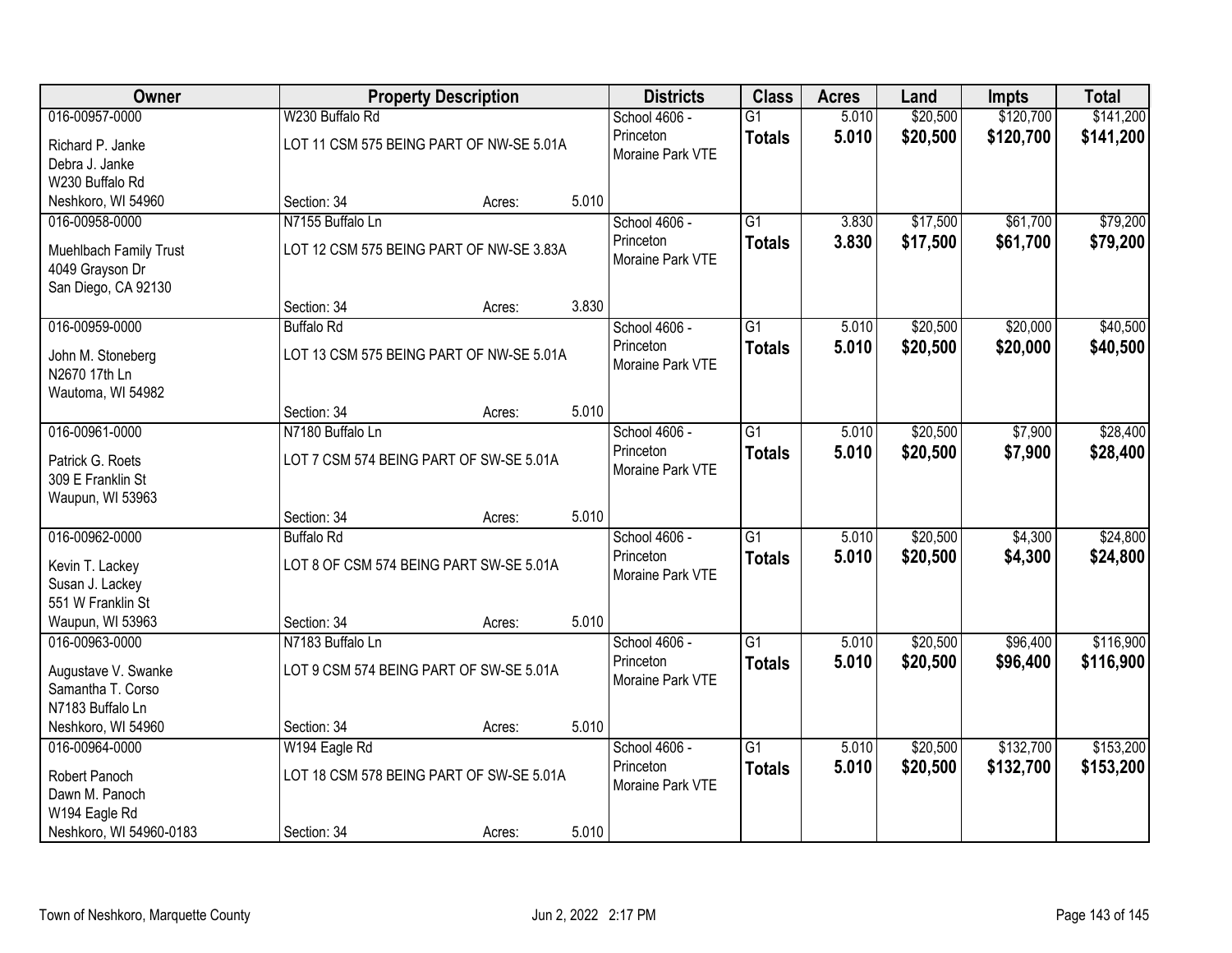| Owner                                                                    |                                                                   | <b>Property Description</b> |        | <b>Districts</b>              | <b>Class</b>    | <b>Acres</b> | Land     | <b>Impts</b>    | <b>Total</b> |
|--------------------------------------------------------------------------|-------------------------------------------------------------------|-----------------------------|--------|-------------------------------|-----------------|--------------|----------|-----------------|--------------|
| 016-00965-0000                                                           | W219 Buffalo Rd                                                   |                             |        | School 4606 -                 | $\overline{G1}$ | 5.010        | \$20,500 | \$20,900        | \$41,400     |
| Ursula M Willett Living Trust<br>420 Forest Ave<br>Fond Du Lac, WI 54935 | LOT 19 CSM 578 BEING PART OF SW-SE 5.01A                          |                             |        | Princeton<br>Moraine Park VTE | <b>Totals</b>   | 5.010        | \$20,500 | \$20,900        | \$41,400     |
|                                                                          | Section: 34                                                       | Acres:                      | 5.010  |                               |                 |              |          |                 |              |
| 016-00966-0000                                                           | W225 Buffalo Rd                                                   |                             |        | School 4606 -                 | $\overline{G1}$ | 10.020       | \$33,100 | \$36,400        | \$69,500     |
| Michael G. Burkhardt<br>Mary A. Leicht<br>N6873 County Rd Uu             | LOTS 20-21 OF CSM 578 BEING PART SW-SE 10.02A                     |                             |        | Princeton<br>Moraine Park VTE | <b>Totals</b>   | 10.020       | \$33,100 | \$36,400        | \$69,500     |
| Fond Du Lac, WI 54937                                                    | Section: 34                                                       | Acres:                      | 10.020 |                               |                 |              |          |                 |              |
| 016-00967-0000                                                           | State Highway 73                                                  |                             |        | School 4606 -                 | G1              | 1.000        | \$12,000 | \$0             | \$12,000     |
| Janemarie E. Vining<br>N7201 State Rd 73<br>Neshkoro, WI 54960           | LOT 3 OF CSM 573 BEING PART SE-SE 1.00A                           |                             |        | Princeton<br>Moraine Park VTE | <b>Totals</b>   | 1.000        | \$12,000 | \$0             | \$12,000     |
|                                                                          | Section: 34                                                       | Acres:                      | 1.000  |                               |                 |              |          |                 |              |
| 016-00968-0000                                                           | State Highway 73                                                  |                             |        | School 4606 -                 | G5M             | 5.450        | \$8,700  | \$0             | \$8,700      |
| Janemarie E. Vining<br>N7201 State Rd 73<br>Neshkoro, WI 54960           | LOT 4 OF CSM 573 BEING PART SE-SE 5.45A                           |                             |        | Princeton<br>Moraine Park VTE | <b>Totals</b>   | 5.450        | \$8,700  | \$0             | \$8,700      |
|                                                                          | Section: 34                                                       | Acres:                      | 5.450  |                               |                 |              |          |                 |              |
| 016-00969-0000                                                           | State Highway 73                                                  |                             |        | School 4606 -                 | $\overline{G1}$ | 1.870        | \$16,400 | $\overline{50}$ | \$16,400     |
| Louise D. Dorio<br>PO Box 7391<br>Westchester, IL 60154                  | PRT LOT 5 CSM 573 BEING PRT OF SE-SE 1.87A                        |                             |        | Princeton<br>Moraine Park VTE | <b>Totals</b>   | 1.870        | \$16,400 | \$0             | \$16,400     |
|                                                                          | Section: 34                                                       | Acres:                      | 1.870  |                               |                 |              |          |                 |              |
| 016-00970-0000                                                           | N7128 Buffalo Ln                                                  |                             |        | School 4606 -                 | $\overline{G1}$ | 18.170       | \$53,400 | \$113,400       | \$166,800    |
| Denise A. Scott<br>Jefri A. Scott<br>N7128 Buffalo Ln                    | LOT 6 CSM 574 PRT LOT 5 CSM 573 BEING PRT<br>SW-SE & SE-SE 18.17A |                             |        | Princeton<br>Moraine Park VTE | <b>Totals</b>   | 18.170       | \$53,400 | \$113,400       | \$166,800    |
| Neshkoro, WI 54960                                                       | Section: 34                                                       | Acres:                      | 18.170 |                               |                 |              |          |                 |              |
| 016-00971-0000                                                           | N7114 Buffalo Ln                                                  |                             |        | School 4606 -                 | $\overline{G1}$ | 5.000        | \$20,500 | \$75,200        | \$95,700     |
| Mary B. Jungwirth<br>N7114 Buffalo Ln<br>Neshkoro, WI 54960              | PART LOT 2 OF CSM 573 BEING PART SW-SW 5.00A                      |                             |        | Princeton<br>Moraine Park VTE | <b>Totals</b>   | 5.000        | \$20,500 | \$75,200        | \$95,700     |
|                                                                          | Section: 34                                                       | Acres:                      | 5.000  |                               |                 |              |          |                 |              |